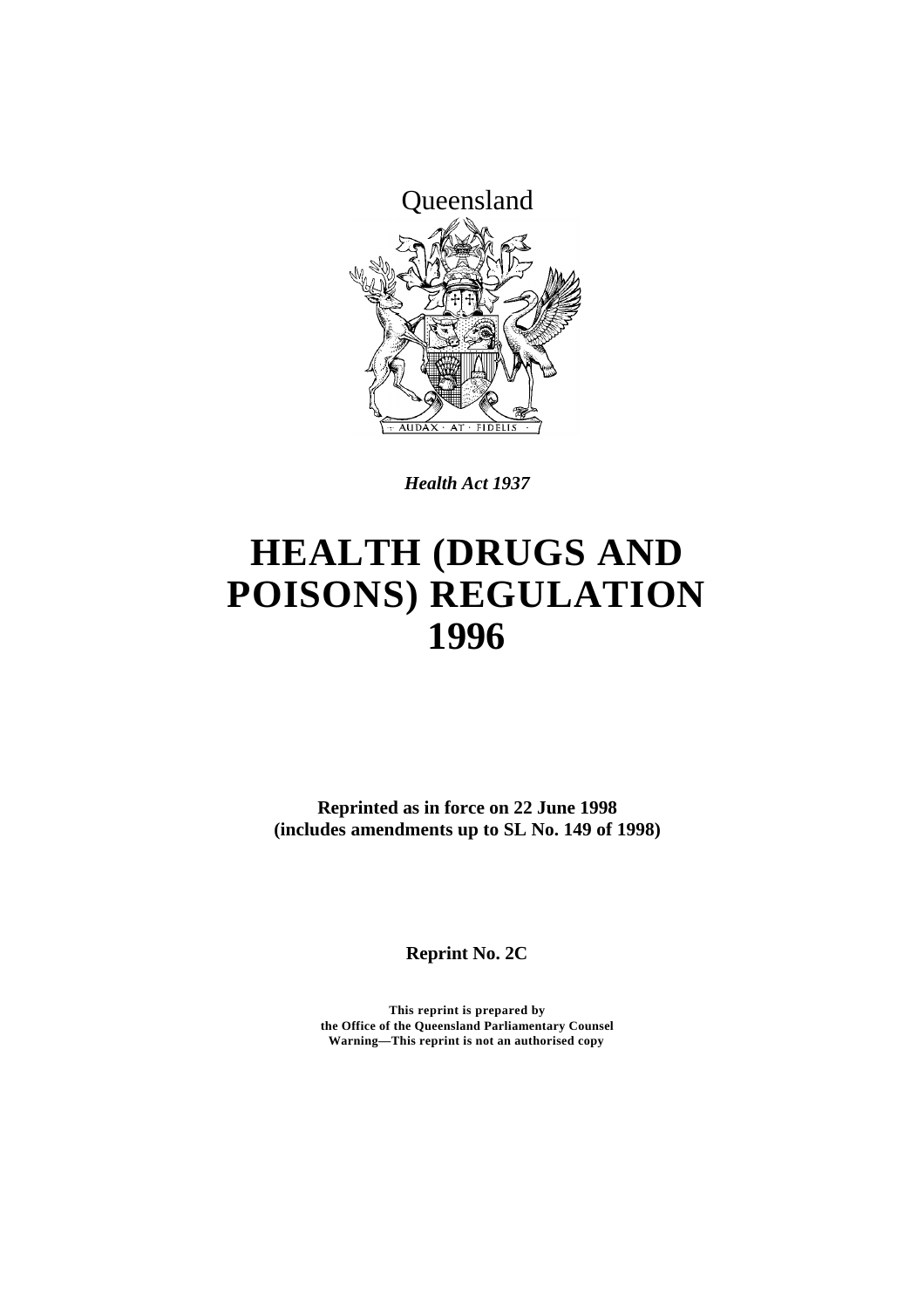# **Information about this reprint**

This regulation is reprinted as at 22 June 1998. The reprint—

- shows the law as amended by all amendments that commenced on or before that day (Reprints Act 1992 s  $5(c)$ )
- incorporates all necessary consequential amendments, whether of punctuation, numbering or another kind (Reprints Act 1992 s 5(d)).

The reprint includes a reference to the law by which each amendment was made—see list of legislation and list of annotations in endnotes.

This page is specific to this reprint. See previous reprints for information about earlier changes made under the Reprints Act 1992. A table of earlier reprints is included in the endnotes.

#### **Also see endnotes for information about—**

- **• when provisions commenced**
- **• editorial changes made in earlier reprints.**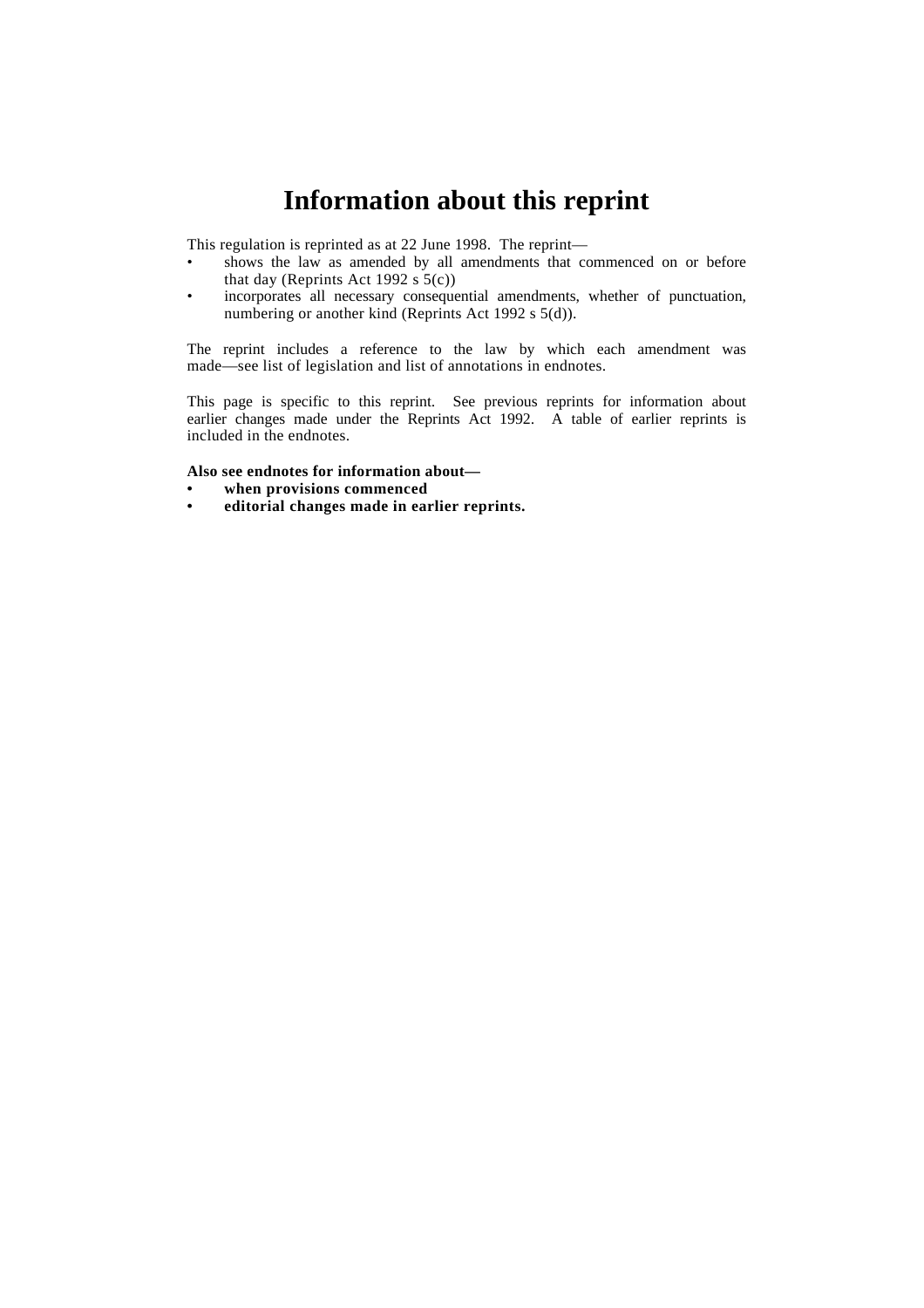**Queensland**



# **HEALTH (DRUGS AND POISONS) REGULATION 1996**

# **TABLE OF PROVISIONS**

| Section | Page |
|---------|------|
|---------|------|

### **CHAPTER 1—INTRODUCTION**

### **PART 1—PRELIMINARY**

| $\mathbf{1}$ |                                                                                  |     |
|--------------|----------------------------------------------------------------------------------|-----|
|              | <b>PART 2-INTERPRETATION</b>                                                     |     |
| 3            |                                                                                  |     |
| 4            |                                                                                  |     |
| 5            |                                                                                  |     |
| 6            |                                                                                  | -19 |
| 7            | Application of interpretation provisions in standard to regulation $\dots \dots$ | 20  |
| 8            |                                                                                  |     |
|              | <b>PART 3-APPLICATION OF REGULATION TO CERTAIN</b><br><b>SUBSTANCES</b>          |     |
| 9            | Provisions not applied to morphine or opium in certain preparations 21           |     |
|              | <b>PART 4-PACKING AND LABELLING</b>                                              |     |
| 10           | Packaging of controlled or restricted drugs or poisons 21                        |     |
| 11           | Labelling of controlled or restricted drugs or poisons—Act, $s$ 131I 22          |     |
| 12           |                                                                                  |     |
| 13           |                                                                                  |     |
|              | <b>PART 5-AUTHORITIES</b>                                                        |     |
|              | Division 1-Preliminary                                                           |     |
| 14           |                                                                                  |     |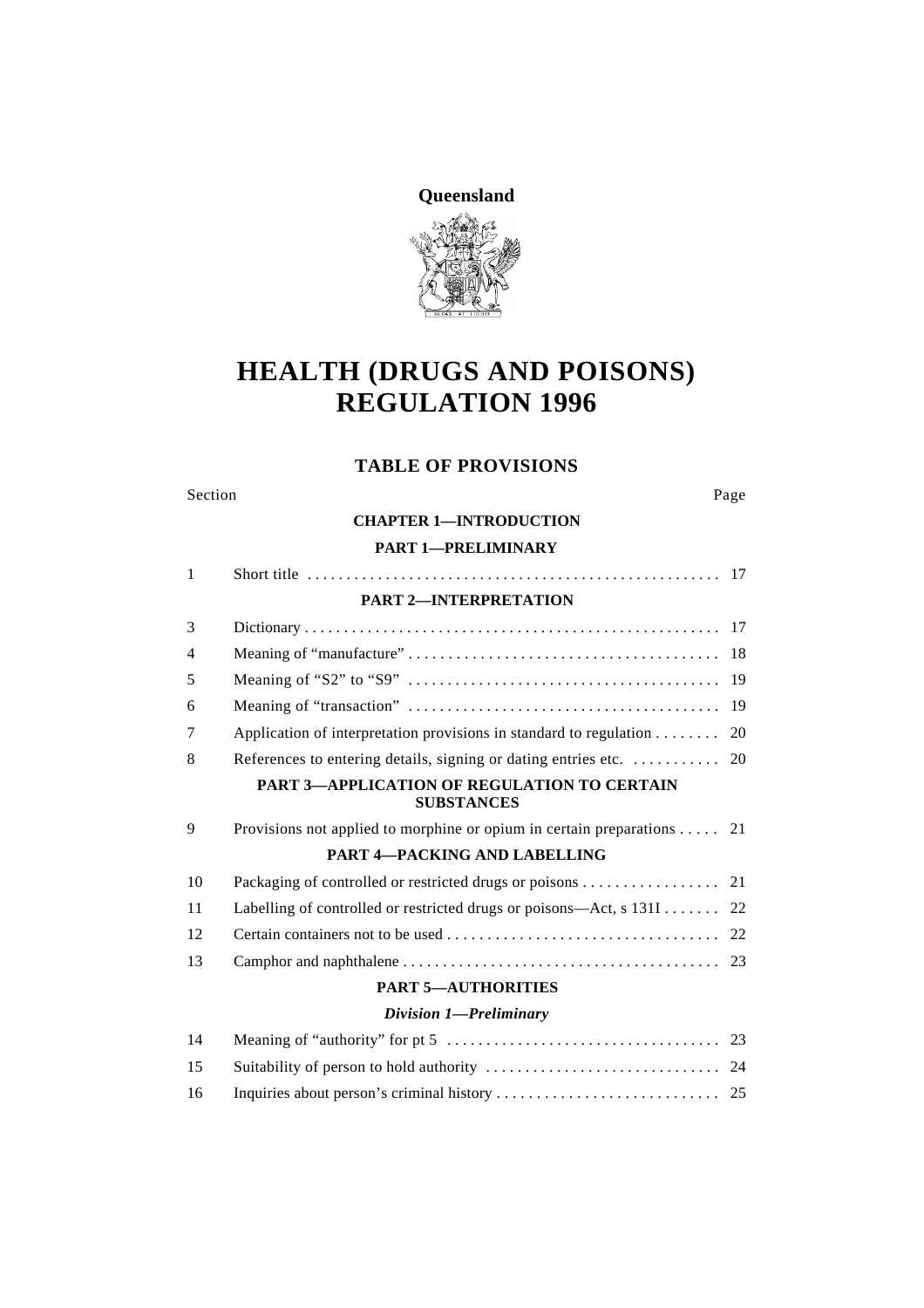# *Division 2—Applications for authorities*

| 17 |                                                                                  |    |
|----|----------------------------------------------------------------------------------|----|
| 18 |                                                                                  |    |
| 19 |                                                                                  |    |
| 20 | Renewal of drug licence, poison licence or section 122 approval                  | 27 |
|    | Division 3-Other provisions about authorities                                    |    |
| 21 |                                                                                  | 28 |
| 22 | Term of drug licence, poison licence or wholesale representative                 | 28 |
|    | Division 4-Suspension or cancellation of authority                               |    |
| 23 |                                                                                  |    |
| 24 |                                                                                  |    |
| 25 |                                                                                  |    |
| 26 |                                                                                  |    |
|    | Division 5-Replacement, amendment, return and surrender of<br><i>authorities</i> |    |
| 27 |                                                                                  |    |
| 28 |                                                                                  |    |
| 29 |                                                                                  |    |
| 30 |                                                                                  |    |
| 31 |                                                                                  |    |
| 32 |                                                                                  |    |
|    | <b>PART 6-APPEALS</b>                                                            |    |
| 33 |                                                                                  |    |
| 34 |                                                                                  |    |
| 35 |                                                                                  |    |
| 36 |                                                                                  |    |
| 37 |                                                                                  |    |
| 38 |                                                                                  |    |
| 39 |                                                                                  |    |
|    |                                                                                  |    |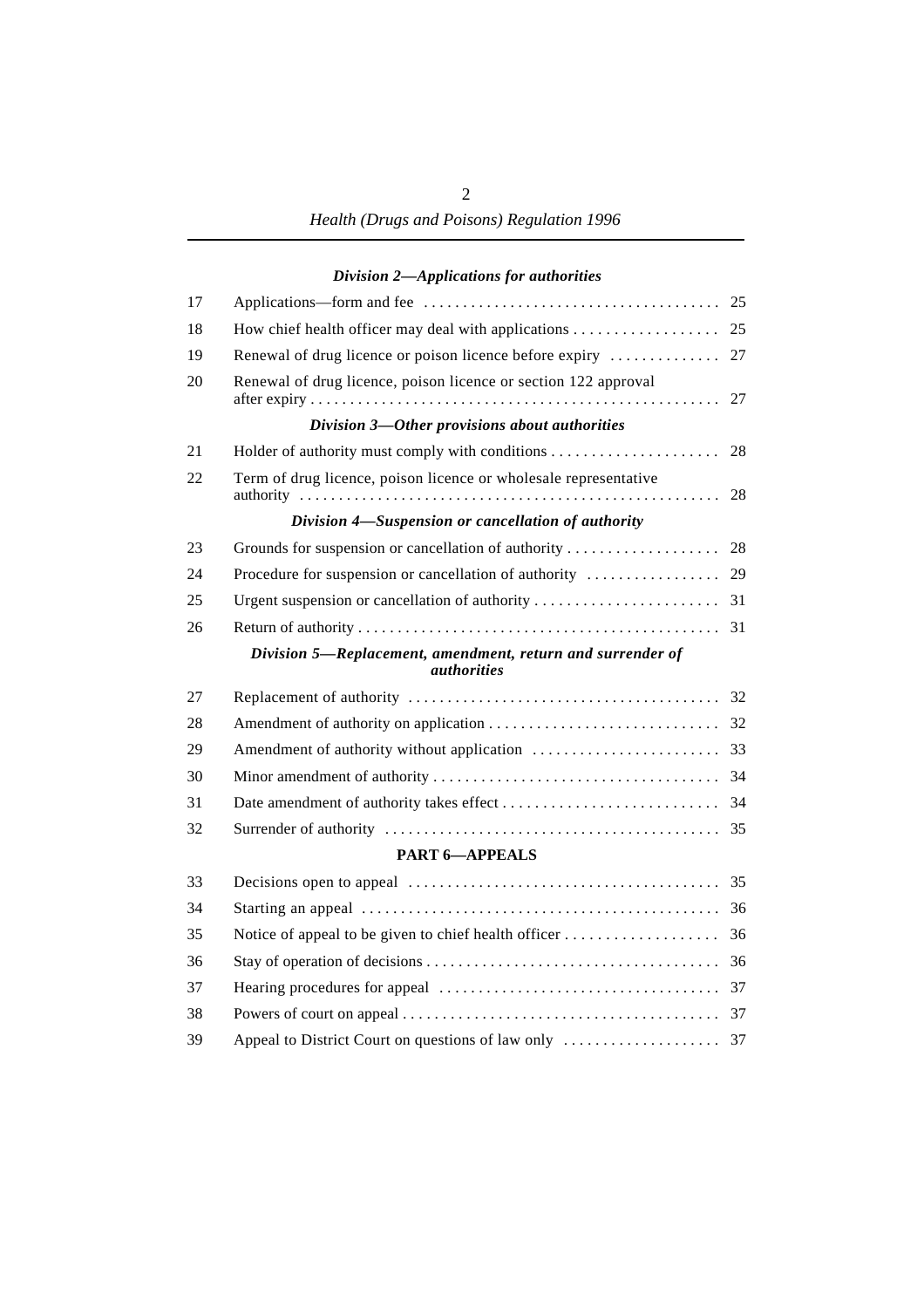### **CHAPTER 2—CONTROLLED DRUGS**

### **PART 1—LICENCES**

### *Division 1—Preliminary*

| 40  |                                                                       |    |
|-----|-----------------------------------------------------------------------|----|
| 41  | Licence to state business premises and other particulars 38           |    |
|     | Division 2-Controlled drug manufacturer licence                       |    |
| 42  | Restrictions on grant of controlled drug manufacturer licence         | 39 |
| 43  |                                                                       | 39 |
| 44  | General conditions that apply to controlled drug manufacturer licence | 39 |
| 45  | Offence to manufacture controlled drugs without licence               | 40 |
|     | Division 3-Controlled drug wholesaler licence                         |    |
| 46  | Restrictions on grant of controlled drug wholesaler licence           | 40 |
| 47  |                                                                       | 40 |
| 48  | General conditions that apply to controlled drug wholesaler licence   | 41 |
| 49  | Offence to wholesale controlled drugs without licence                 | 41 |
|     | Division 4-General                                                    |    |
| 49A | Licensee to give invoice when selling controlled drug                 | 42 |
| 50  |                                                                       | 42 |
|     | <b>PART 2-AUTHORITIES</b>                                             |    |
|     |                                                                       |    |
|     | Division 1-Preliminary                                                |    |
| 51  |                                                                       | 44 |
|     | <b>Division 2-Particular authorities</b>                              |    |
| 52  |                                                                       | 44 |
| 53  |                                                                       |    |
| 54  | Bases and outposts of Royal Flying Doctor Service                     | 45 |
| 55  |                                                                       | 45 |
| 56  |                                                                       | 46 |
| 57  |                                                                       | 46 |
| 58  |                                                                       | 47 |
| 59  |                                                                       |    |
| 60  |                                                                       |    |
| 61  |                                                                       |    |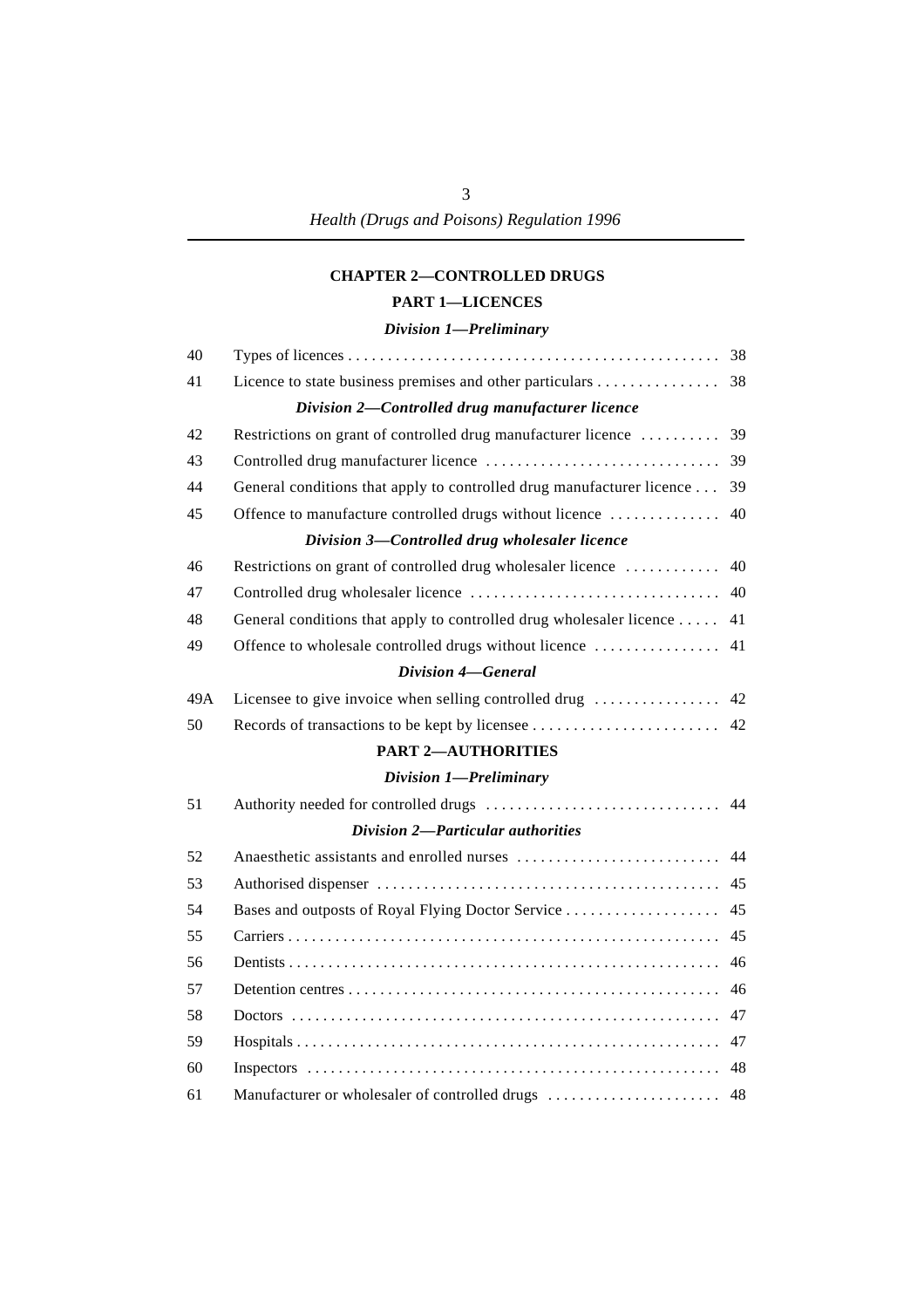*Health (Drugs and Poisons) Regulation 1996*

| 62 |                                                                 | 49 |
|----|-----------------------------------------------------------------|----|
| 63 |                                                                 |    |
| 64 |                                                                 |    |
| 65 |                                                                 |    |
| 66 |                                                                 |    |
| 67 |                                                                 |    |
| 68 |                                                                 |    |
| 69 |                                                                 |    |
| 70 |                                                                 |    |
| 71 |                                                                 |    |
| 72 |                                                                 |    |
|    | Division 3–General                                              |    |
| 73 |                                                                 |    |
| 74 |                                                                 |    |
|    | <b>PART 3-REGULATED CONTROLLED DRUGS</b>                        |    |
| 77 | Approved drug—dronabinol (delta-9-tetrahydrocannabinol)         | 55 |
| 78 | Specified condition drugs—amphetamine, dexamphetamine,          |    |
|    | PART 4-PRESCRIBING AND DISPENSING CONTROLLED<br><b>DRUGS</b>    |    |
| 79 |                                                                 |    |
| 80 |                                                                 |    |
| 81 |                                                                 |    |
|    | Division 2-Dispensing controlled drugs                          |    |
| 82 |                                                                 |    |
| 83 |                                                                 |    |
| 84 | Dealing with prescriptions and certain written instructions 61  |    |
| 85 |                                                                 | 62 |
| 86 | Record of transactions involving controlled drugs to be kept by | 64 |
| 87 |                                                                 | 65 |
| 88 |                                                                 | 66 |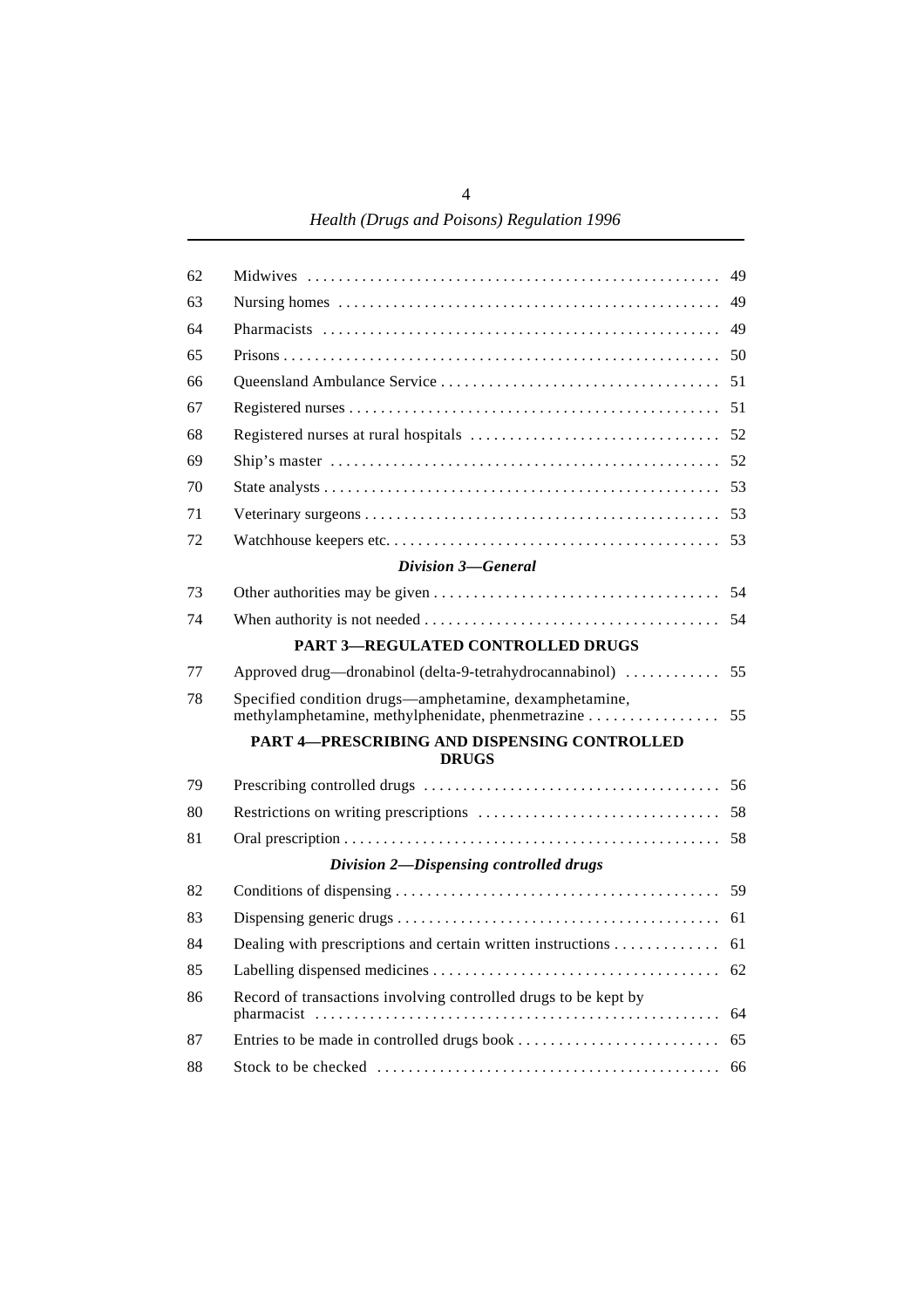### **PART 5—OBTAINING AND SELLING CONTROLLED DRUGS ON PURCHASE ORDER**

| 89  | Authorised persons to obtain controlled drugs on purchase order  67                   |    |
|-----|---------------------------------------------------------------------------------------|----|
| 90  |                                                                                       |    |
| 91  |                                                                                       |    |
| 92  |                                                                                       |    |
| 93  |                                                                                       |    |
|     | PART 6-POSSESSION AND USE OF CONTROLLED DRUGS                                         |    |
| 94  |                                                                                       |    |
| 95  |                                                                                       |    |
| 96  |                                                                                       |    |
| 97  | Oral instruction given by dentist or doctor later to be put in writing  72            |    |
|     | <b>PART 7-RECORDS OF CONTROLLED DRUGS</b>                                             |    |
|     | Division 1-Definitions                                                                |    |
| 98  |                                                                                       | 73 |
|     | Division 2-Records at institutions with central storage point for<br>controlled drugs |    |
| 99  | Central storer to keep main issue book for controlled drugs                           | 74 |
| 100 | Details to be recorded when controlled drugs obtained by central storer               | 74 |
| 101 | Unit storer to keep ward drugs book for controlled drugs                              | 75 |
| 102 | Details to be recorded when controlled drugs obtained at unit                         | 76 |
| 103 | Details to be recorded when controlled drugs administered in unit                     | 76 |
| 104 | Transfer vouchers may be used for controlled drugs in certain cases                   | 77 |
| 105 |                                                                                       |    |
|     | Division 3—Records at institutions with only 1 storage point                          |    |
| 106 | Single storer to keep single storage book for controlled drugs                        | 78 |
| 107 | Details to be recorded when controlled drugs obtained                                 | 78 |
| 108 | Details to be recorded when controlled drugs administered                             | 79 |
|     | Division 4—Other provisions about records at institutions                             |    |
| 109 |                                                                                       |    |
| 110 | Responsibility for checking accuracy of records at institutions                       | 80 |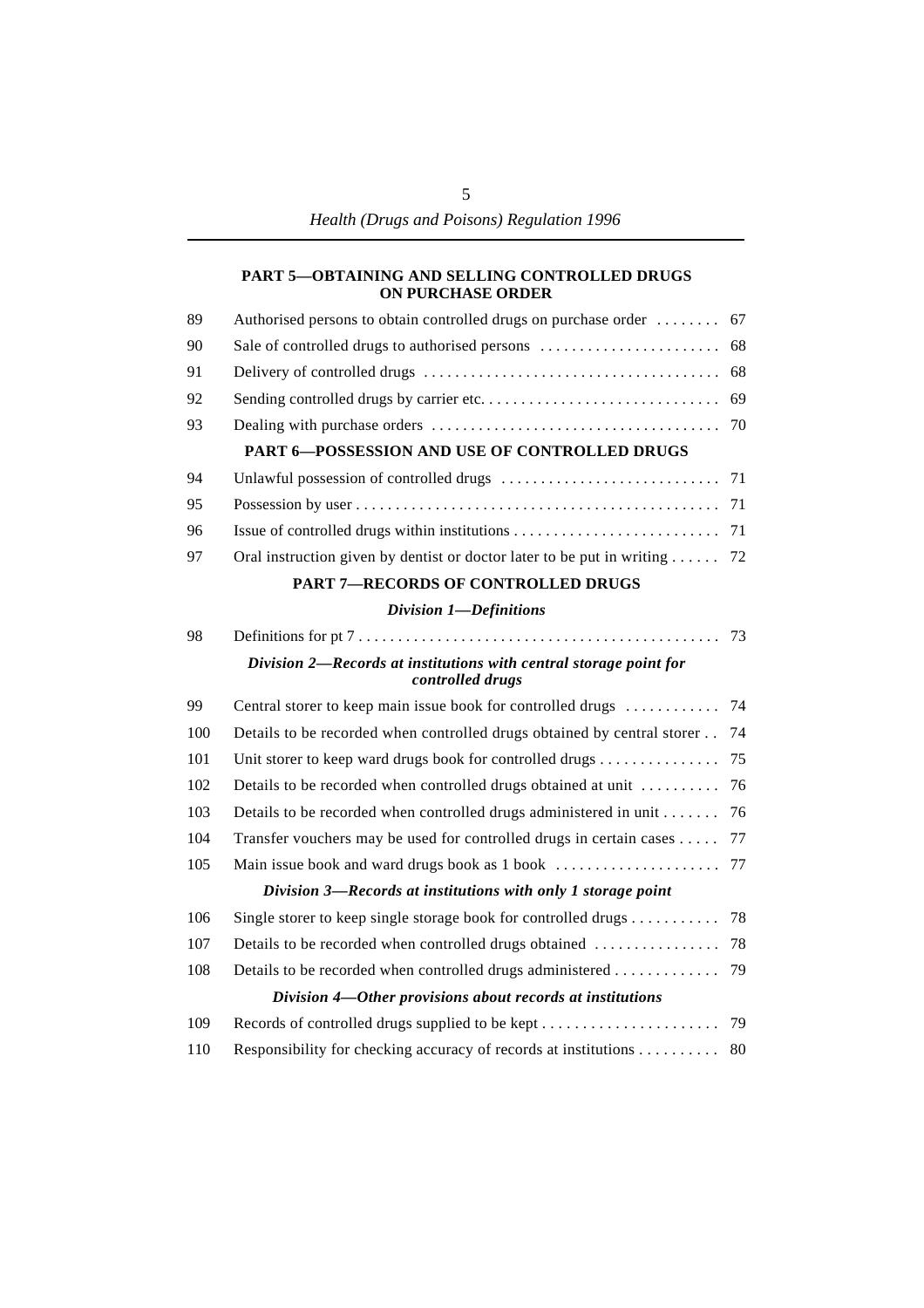### *Division 5—Responsibility for keeping and checking records at places other than institutions*

| 111  |                                                                          | 81 |
|------|--------------------------------------------------------------------------|----|
| 112  | Records—ambulance officers and isolated practice endorsed                | 82 |
| 113  | Record keeping for nursing practice in isolated practice area            | 83 |
| 114  |                                                                          | 84 |
| 115  |                                                                          | 84 |
| 116  |                                                                          | 84 |
| 116A | Discrepancy to be immediately reported to chief health officer           | 85 |
| 117  |                                                                          | 85 |
|      | PART 8-STORAGE OF CONTROLLED DRUGS                                       |    |
| 118  |                                                                          | 85 |
| 119  |                                                                          | 86 |
|      | PART 9-LENGTHY TREATMENT WITH AND DEPENDENCE<br>ON CONTROLLED DRUGS      |    |
| 120  | Notice required if lengthy treatment with controlled drug                | 87 |
| 121  | Controlled drugs not to be obtained unless information disclosed         | 88 |
| 122  | Approval needed for treating drug dependent person with                  | 88 |
| 123  | Self-administration of controlled drugs by authorised persons prohibited | 90 |
|      | <b>PART 10-GENERAL</b>                                                   |    |
| 124  | Controlled drugs for animals not to be dispensed etc. for human          | 90 |
| 125  | Controlled drugs for animals not to be administered to humans            | 91 |
| 126  |                                                                          | 91 |
| 127  |                                                                          | 91 |
| 128  |                                                                          | 92 |
| 129  | Production of documents about controlled drugs previously in             |    |
| 130  |                                                                          | 93 |
| 131  |                                                                          |    |
| 132  |                                                                          |    |
| 133  |                                                                          |    |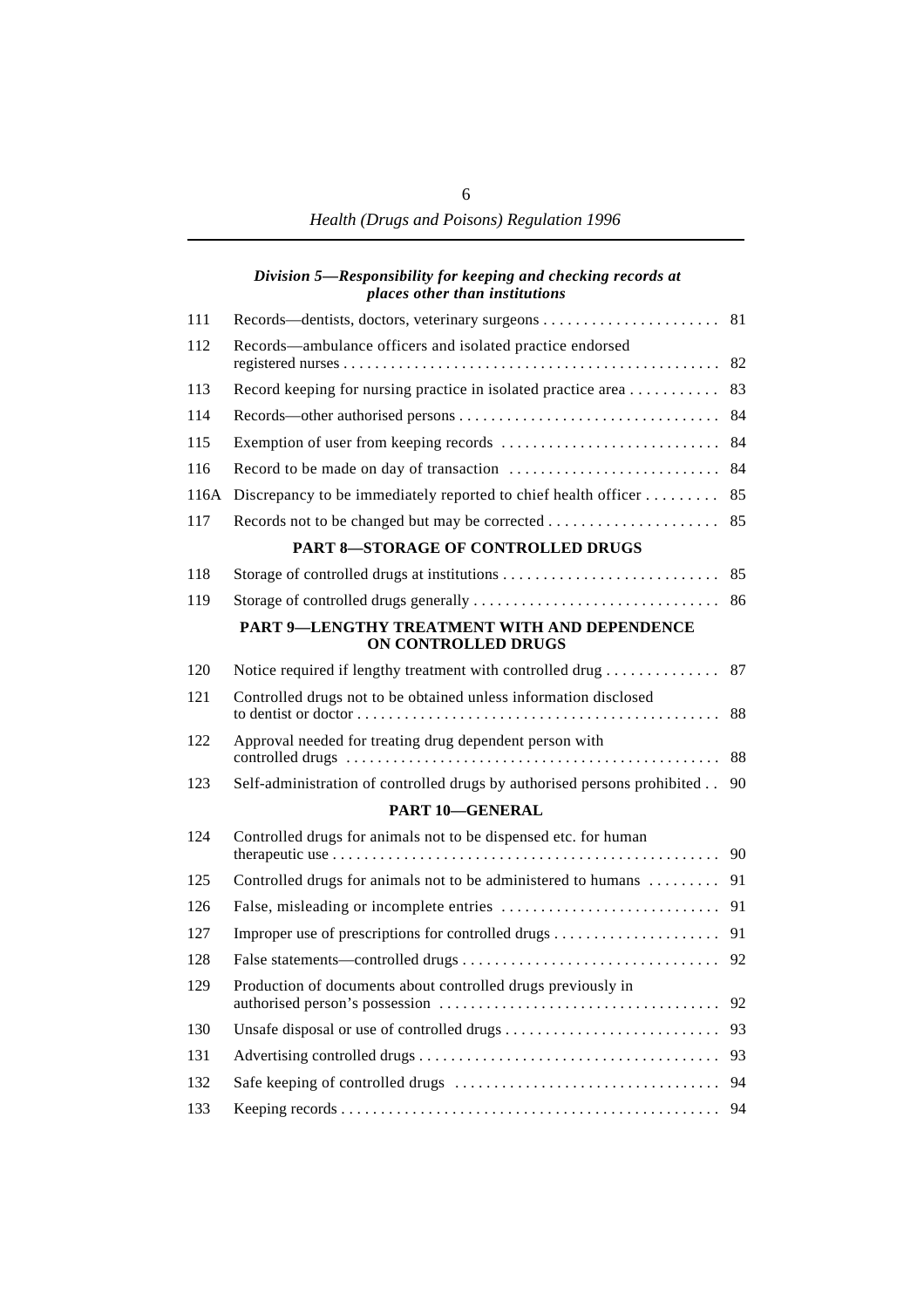### **CHAPTER 3—RESTRICTED DRUGS**

### **PART 1—LICENCES**

### *Division 1—Preliminary*

| 134 |                                                                       | 94  |
|-----|-----------------------------------------------------------------------|-----|
| 135 | Licence to state business premises and other particulars              | 95  |
|     | Division 2-Restricted drug manufacturer licence                       |     |
| 136 | Restrictions on grant of restricted drug manufacturer licences        | 95  |
| 137 |                                                                       | 96  |
| 138 | General conditions that apply to restricted drug manufacturer licence | 96  |
| 139 | Offence to manufacture restricted drug without licence                | 96  |
|     | Division 3-Restricted drug wholesaler licence                         |     |
| 140 | Restrictions on grant of restricted drug wholesaler licence           | 97  |
| 141 |                                                                       | 97  |
| 142 | General conditions that apply to restricted drug wholesaler licence   | 97  |
| 143 | Offence to wholesale restricted drug without licence                  | 98  |
|     | Division 4–General                                                    |     |
| 144 |                                                                       | 98  |
| 145 |                                                                       | 99  |
|     | <b>PART 2-AUTHORITIES</b>                                             |     |
|     | Division 1-Preliminary                                                |     |
| 146 |                                                                       | 100 |
|     | Division 2-Wholesale representatives                                  |     |
| 147 |                                                                       | 100 |
| 148 | Wholesale representative may obtain restricted drugs                  | 101 |
| 149 |                                                                       | 101 |
| 150 |                                                                       | 102 |
| 151 |                                                                       | 102 |
| 152 | Production of documents about restricted drugs previously in          | 103 |
| 153 |                                                                       | 103 |
|     | <b>Division 3-Particular authorities</b>                              |     |
| 155 |                                                                       | 104 |
| 156 |                                                                       | 104 |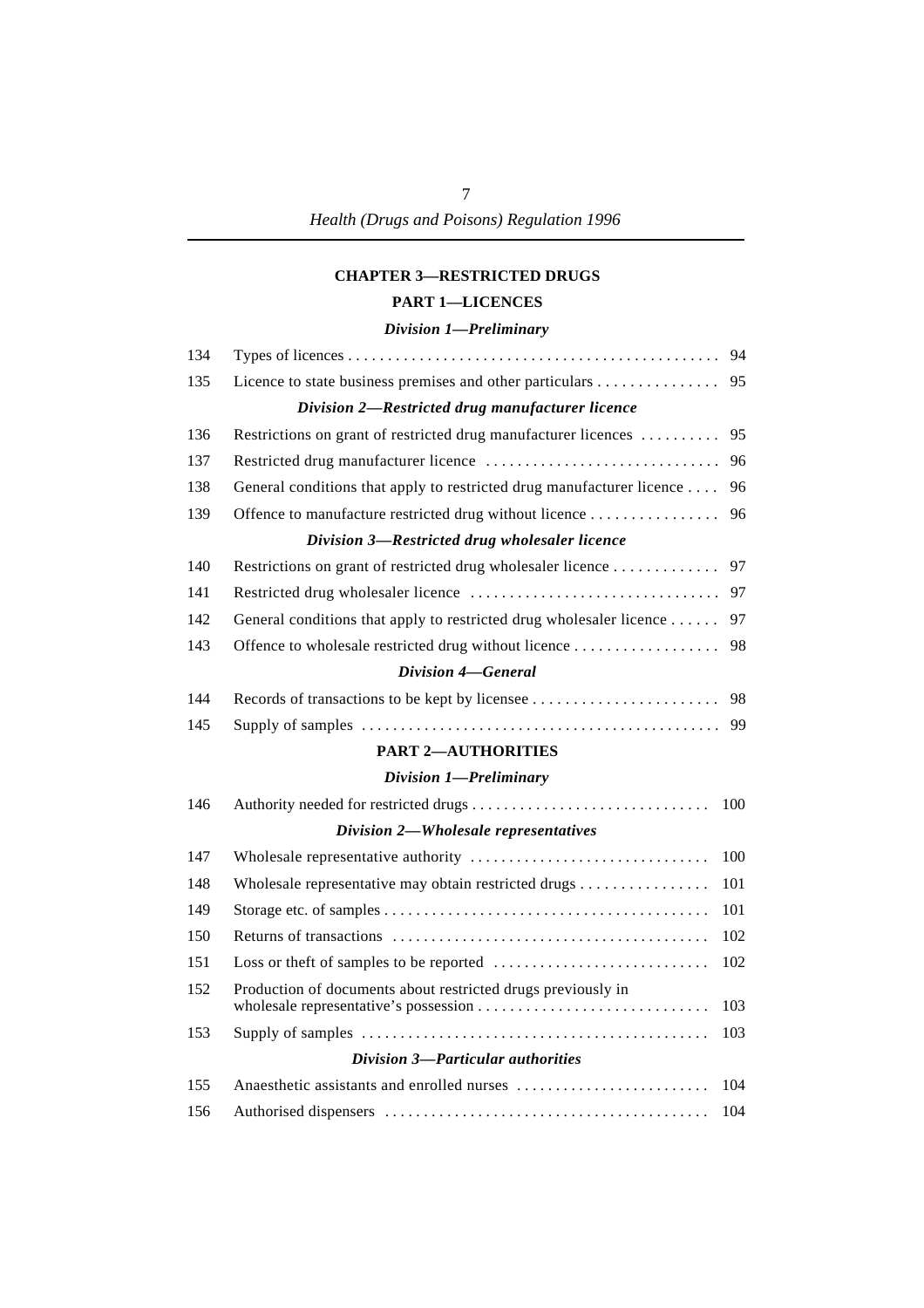| 157  | Bases and outposts of Royal Flying Doctor Service               | 104 |
|------|-----------------------------------------------------------------|-----|
| 158  |                                                                 | 105 |
| 159  |                                                                 | 105 |
| 160  |                                                                 | 105 |
| 161  |                                                                 | 106 |
| 162  |                                                                 | 106 |
| 163  |                                                                 | 107 |
| 164  |                                                                 | 107 |
| 164A |                                                                 | 107 |
| 165  |                                                                 | 108 |
| 166  | Manufacturer or wholesaler of restricted drugs                  | 108 |
| 167  |                                                                 | 109 |
| 168  |                                                                 | 109 |
| 169  |                                                                 | 110 |
| 170  |                                                                 | 110 |
| 171  |                                                                 | 111 |
| 172  |                                                                 | 111 |
| 173  |                                                                 | 112 |
| 174  |                                                                 | 112 |
| 175  |                                                                 | 113 |
| 176  |                                                                 | 114 |
| 177  |                                                                 | 115 |
| 178  |                                                                 | 115 |
| 179  |                                                                 | 115 |
| 180  |                                                                 | 116 |
| 181  |                                                                 | 116 |
|      | <b>Division 4-General</b>                                       |     |
| 182  |                                                                 | 117 |
| 183  |                                                                 | 117 |
|      | <b>PART 3-REGULATED RESTRICTED DRUGS</b>                        |     |
| 185  |                                                                 | 118 |
| 186  | Acitretin, etretinate, isotretinoin, thalidomide and trentinoin | 118 |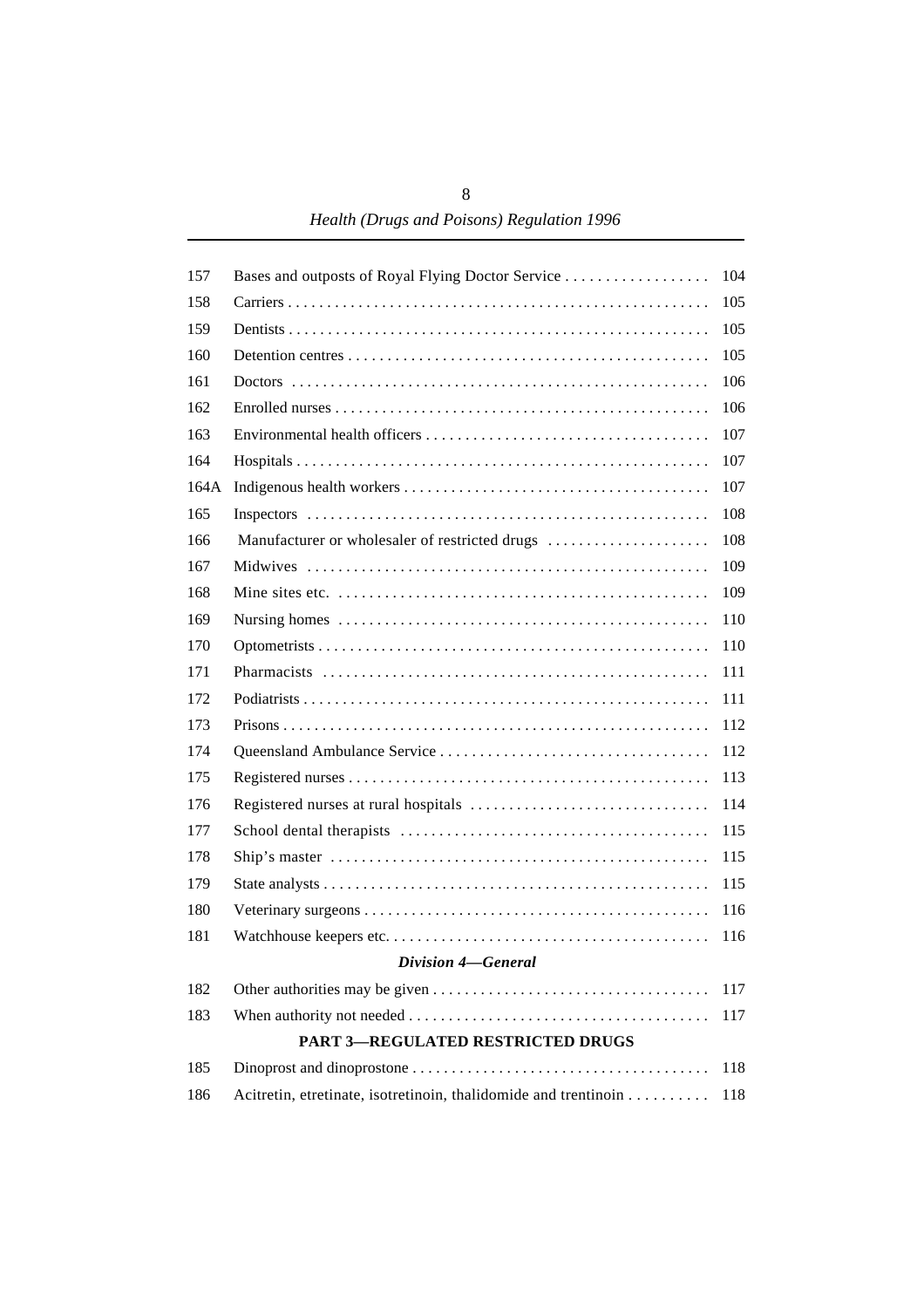*Health (Drugs and Poisons) Regulation 1996*

| 187 | Clomiphene, cyclofenil, luteinising hormone and urofollitrophin       | 118 |
|-----|-----------------------------------------------------------------------|-----|
| 188 |                                                                       | 119 |
| 189 | Exemptions for some acts involving certain regulated restricted drugs | 119 |
|     | <b>PART 4-PRESCRIBING AND DISPENSING RESTRICTED</b><br><b>DRUGS</b>   |     |
|     | Division 1-Prescribing restricted drugs                               |     |
| 190 |                                                                       | 120 |
| 191 |                                                                       | 121 |
| 192 |                                                                       | 122 |
|     | Division 2-Dispensing restricted drugs                                |     |
| 193 |                                                                       | 122 |
| 194 | Emergency sale of restricted drugs by pharmacist                      | 124 |
| 195 |                                                                       | 126 |
| 196 |                                                                       | 126 |
| 197 |                                                                       | 127 |
| 198 |                                                                       | 128 |
| 199 | Records of restricted drugs dispensed to be kept                      | 130 |
|     | OBTAINING AND SELLING RESTRICTED DRUGS ON<br><b>PURCHASE ORDER</b>    |     |
| 200 | Authorised persons to obtain restricted drugs on purchase order       | 131 |
| 201 |                                                                       | 132 |
| 202 |                                                                       | 133 |
| 203 |                                                                       | 133 |
|     | <b>PART 6-POSSESSION AND USE OF RESTRICTED DRUGS</b>                  |     |
| 204 | Unlawful possession of restricted drugs                               | 134 |
| 205 |                                                                       | 135 |
|     | <b>PART 7-RECORDS OF RESTRICTED DRUGS</b>                             |     |
| 207 |                                                                       | 135 |
| 208 |                                                                       | 136 |
| 209 |                                                                       | 137 |
| 210 |                                                                       | 137 |
|     | <b>PART 8-STORAGE OF RESTRICTED DRUGS</b>                             |     |
| 211 |                                                                       | 137 |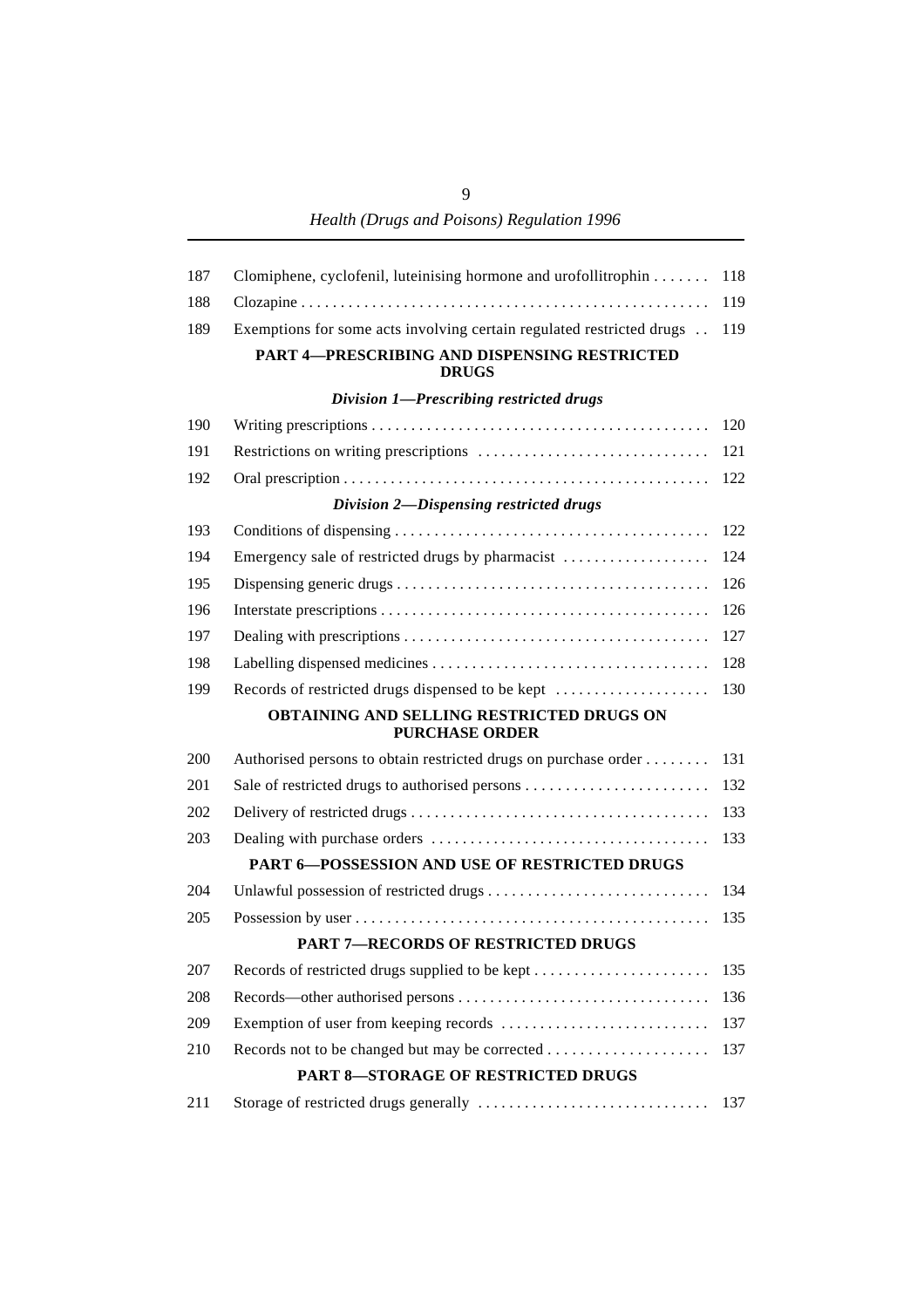#### **PART 9—LENGTHY TREATMENT WITH AND DEPENDENCE ON RESTRICTED DRUGS OF DEPENDENCY**

| 212 | Restricted drugs of dependency not to be obtained unless    |  |
|-----|-------------------------------------------------------------|--|
| 213 | Approval needed for treatment of drug dependent person with |  |

#### **PART 10—GENERAL**

| 214 | Restricted drugs for animals not to be dispensed etc. for human    |  |
|-----|--------------------------------------------------------------------|--|
|     |                                                                    |  |
| 215 | Restricted drugs for animals not to be administered to humans  140 |  |
| 216 |                                                                    |  |
| 217 |                                                                    |  |
| 218 |                                                                    |  |
| 219 |                                                                    |  |
| 220 |                                                                    |  |
| 221 |                                                                    |  |
| 222 |                                                                    |  |

### **CHAPTER 4—POISONS**

### **PART 1—LICENCES**

#### *Division 1—General*

| 223 |                                                                  |  |
|-----|------------------------------------------------------------------|--|
| 224 | Licence to state business premises and other particulars 143     |  |
|     | Division 2-Poison manufacturer licence                           |  |
| 225 |                                                                  |  |
| 226 |                                                                  |  |
| 227 | Offence to manufacture S2, S3 or S7 poisons without licence  144 |  |
|     | Division 3—Poison wholesaler licence                             |  |
| 228 |                                                                  |  |
| 229 |                                                                  |  |
| 230 |                                                                  |  |
|     | Division 4—General poison licence                                |  |
| 231 |                                                                  |  |
| 232 |                                                                  |  |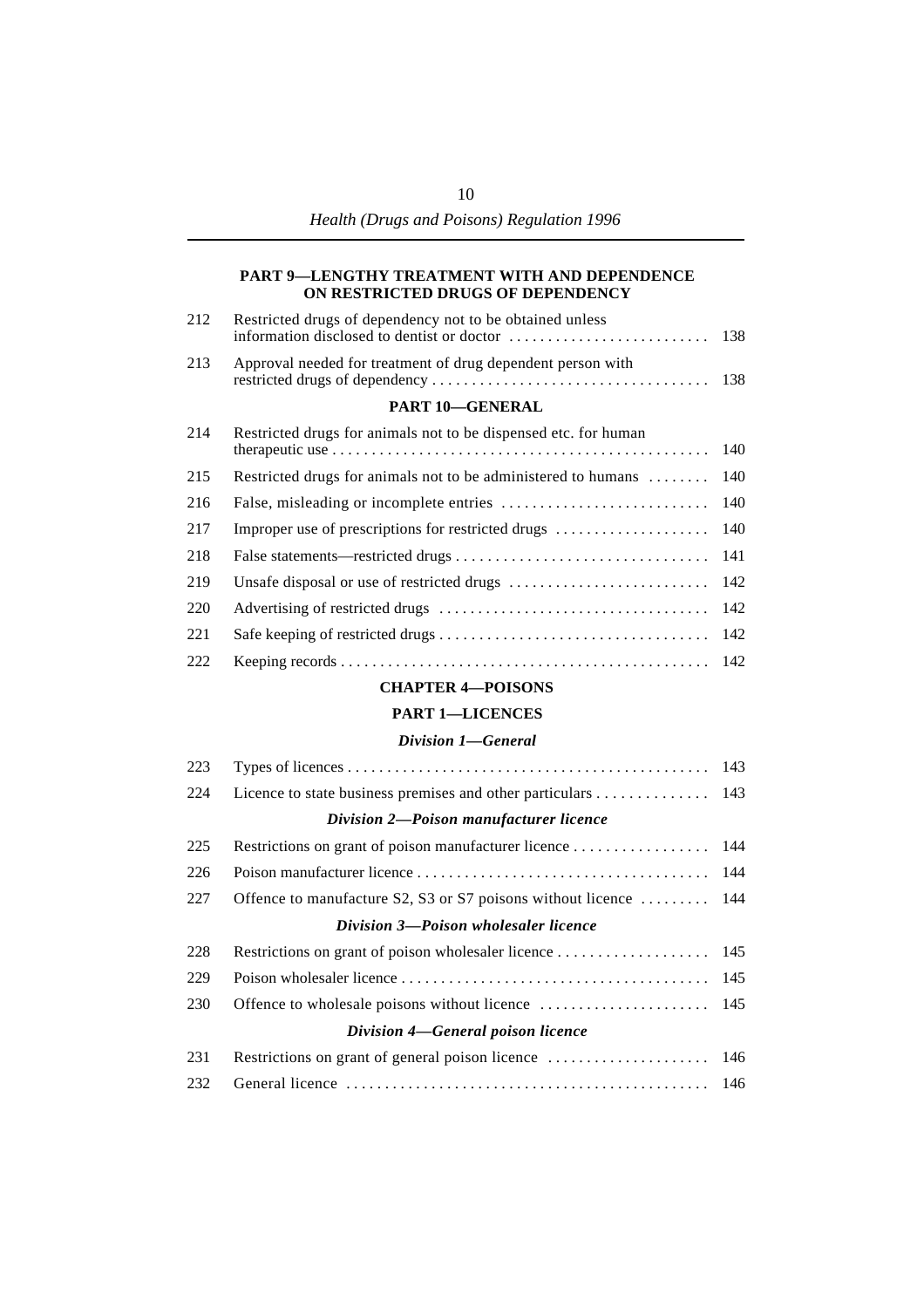### *Division 5—Licence to sell S7 poisons for other than human therapeutic use*

| 233  | Restriction on grant of licence to sell S7 poisons other than for | 146 |
|------|-------------------------------------------------------------------|-----|
| 234  | Licence to sell S7 poisons other than for human therapeutic use   | 146 |
|      | Division 6–General restrictions on sale of poisons                |     |
| 235  | Wholesale and retail sales by manufacturers and wholesalers       | 147 |
| 236  |                                                                   | 148 |
| 237  |                                                                   | 148 |
|      | <b>PART 2-PERMITS</b>                                             |     |
|      | Division 1-Preliminary                                            |     |
| 238  |                                                                   | 149 |
|      | Division 2-Cyanide                                                |     |
| 239  | Permits for cyanide purchased outside the State                   | 149 |
| 240  |                                                                   | 149 |
|      | Division 3-Strychnine                                             |     |
| 241  | Permits for strychnine purchased outside the State                | 150 |
| 242  |                                                                   | 150 |
|      | <b>PART 3-AUTHORITIES</b>                                         |     |
|      | Division 1-Preliminary                                            |     |
| 243  |                                                                   | 151 |
|      | <b>Division 2-Particular authorities</b>                          |     |
| 245  |                                                                   | 152 |
| 246  | Bases and outposts of Royal Flying Doctor Service                 | 152 |
| 247  | Cane Protection and Productivity Board                            | 152 |
| 248  |                                                                   | 152 |
| 249  |                                                                   | 153 |
| 250  |                                                                   | 153 |
| 251  |                                                                   | 153 |
| 252  |                                                                   | 153 |
| 252A |                                                                   | 154 |
| 253  |                                                                   | 154 |
| 254  |                                                                   | 154 |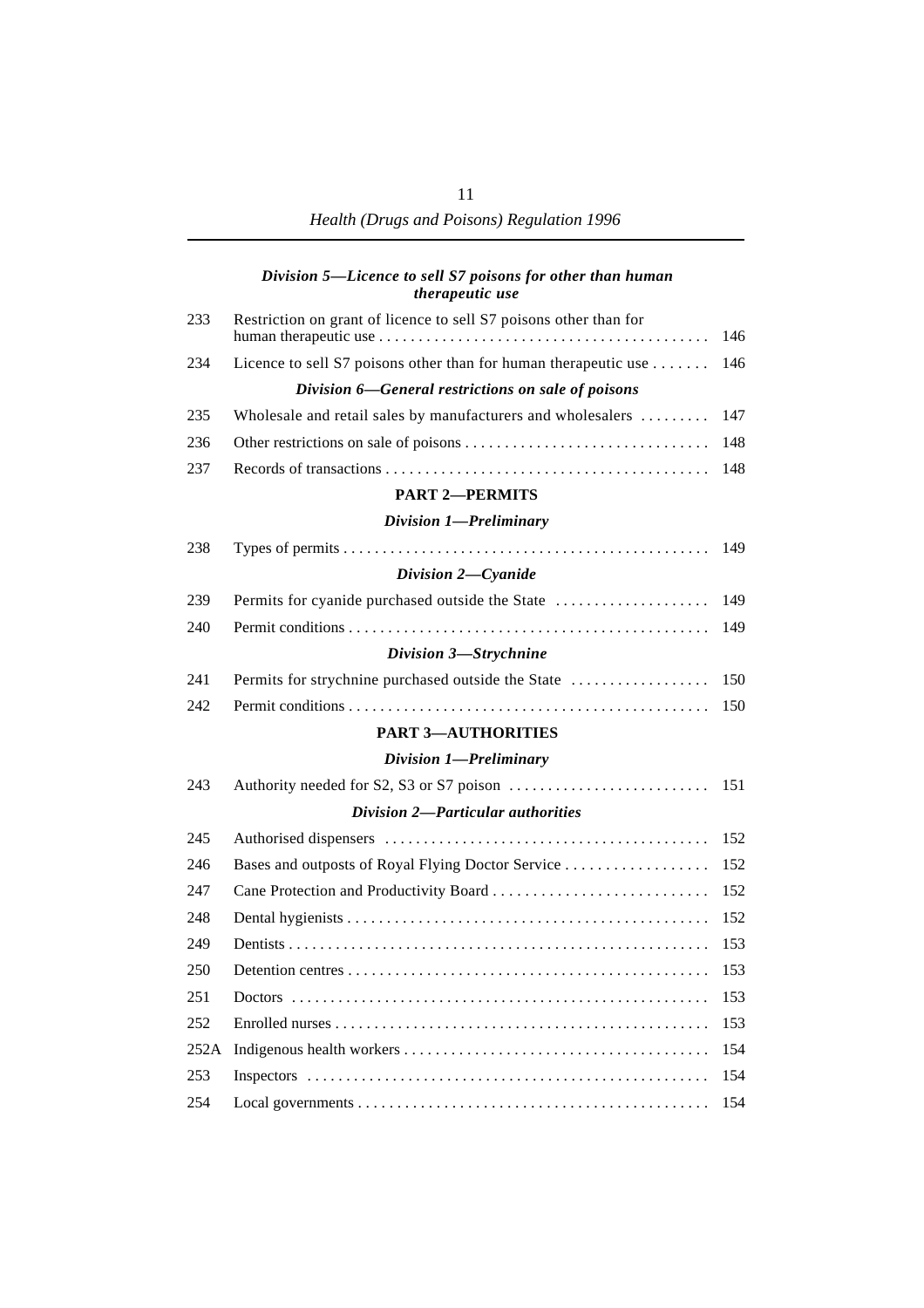*Health (Drugs and Poisons) Regulation 1996*

| 255  |                                                                    | 154 |
|------|--------------------------------------------------------------------|-----|
| 256  |                                                                    | 155 |
| 257  |                                                                    | 155 |
| 258  |                                                                    | 155 |
| 259  |                                                                    | 155 |
| 260  |                                                                    | 156 |
| 261  |                                                                    | 156 |
| 262  |                                                                    | 156 |
| 263  |                                                                    | 156 |
| 263A |                                                                    | 156 |
| 264  |                                                                    | 157 |
| 265  |                                                                    | 157 |
| 266  |                                                                    | 157 |
| 267  |                                                                    | 158 |
|      | Division 3-General                                                 |     |
| 268  |                                                                    | 158 |
| 269  | Other authorities for an S2 or S3 poison may be given              | 158 |
| 270  |                                                                    | 159 |
|      | <b>PART 4-REGULATED POISONS</b>                                    |     |
| 271  |                                                                    | 159 |
| 272  |                                                                    | 160 |
| 273  | Prohibition on possession etc. of certain poisons                  | 160 |
| 273A |                                                                    | 161 |
|      | <b>PART 5-DISPENSING OR SELLING POISONS</b>                        |     |
| 274  | Licence or authority needed for dispensing, prescribing or selling | 161 |
| 275  |                                                                    | 162 |
| 276  |                                                                    | 163 |
| 277  |                                                                    | 164 |
| 278  | Restrictions on packs of organo-phosphorus compounds               | 166 |
| 279  |                                                                    | 166 |
| 280  |                                                                    | 166 |
| 281  |                                                                    | 167 |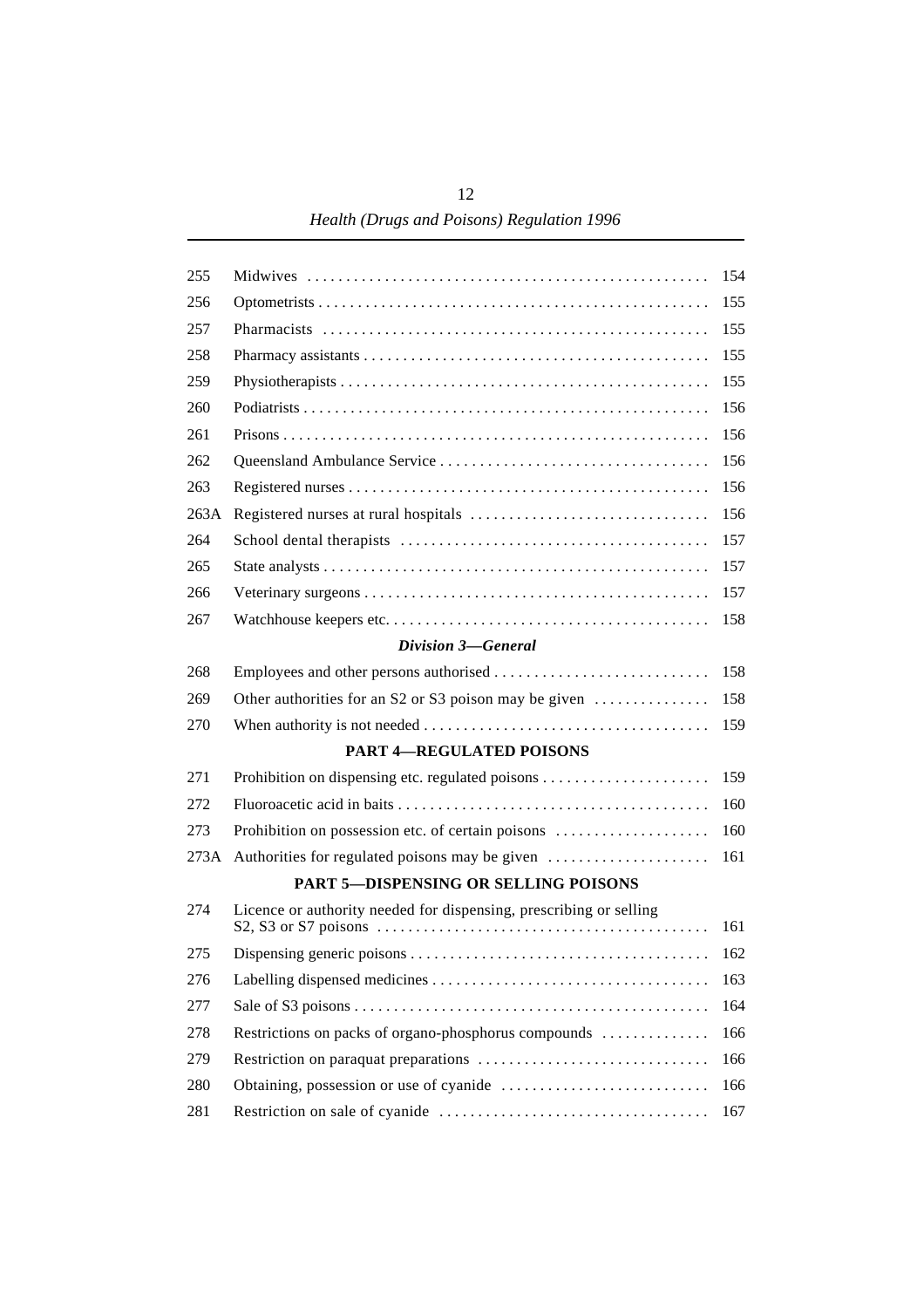*Health (Drugs and Poisons) Regulation 1996*

| 282  |                                                                                  | 167 |
|------|----------------------------------------------------------------------------------|-----|
| 283  |                                                                                  | 168 |
|      | <b>PART 6-STORAGE OF POISONS</b>                                                 |     |
| 284  |                                                                                  | 169 |
|      | <b>PART 7-RECORDS OF SALES OF POISONS</b>                                        |     |
| 285  |                                                                                  | 170 |
|      | <b>PART 8-GENERAL</b>                                                            |     |
| 286  | Prohibition on dispensing or supplying poisons to child under $16 \ldots \ldots$ | 171 |
| 287  |                                                                                  | 171 |
| 288  | Poisons for animals not to be dispensed etc. for human therapeutic use.          | 171 |
| 289  | Poisons for animals not to be administered to humans                             | 172 |
| 290  |                                                                                  | 172 |
| 291  |                                                                                  | 173 |
| 292  |                                                                                  | 174 |
| 293  |                                                                                  | 174 |
| 294  |                                                                                  | 175 |
| 295  |                                                                                  | 175 |
| 296  |                                                                                  | 175 |
| 297  |                                                                                  | 175 |
| 298  |                                                                                  | 175 |
| 299  |                                                                                  | 176 |
| 300  | Use of food or drink containers for poisons prohibited                           | 176 |
| 301  |                                                                                  | 176 |
| 302  |                                                                                  | 176 |
|      | <b>CHAPTER 5-MISCELLANEOUS</b>                                                   |     |
|      | <b>PART 1-INSPECTORS</b>                                                         |     |
| 303  | Inspector not required to deliver portion of drug or poison seized               | 177 |
| 303A |                                                                                  | 177 |
| 304  |                                                                                  | 178 |
|      | PART 2-GENERAL                                                                   |     |

13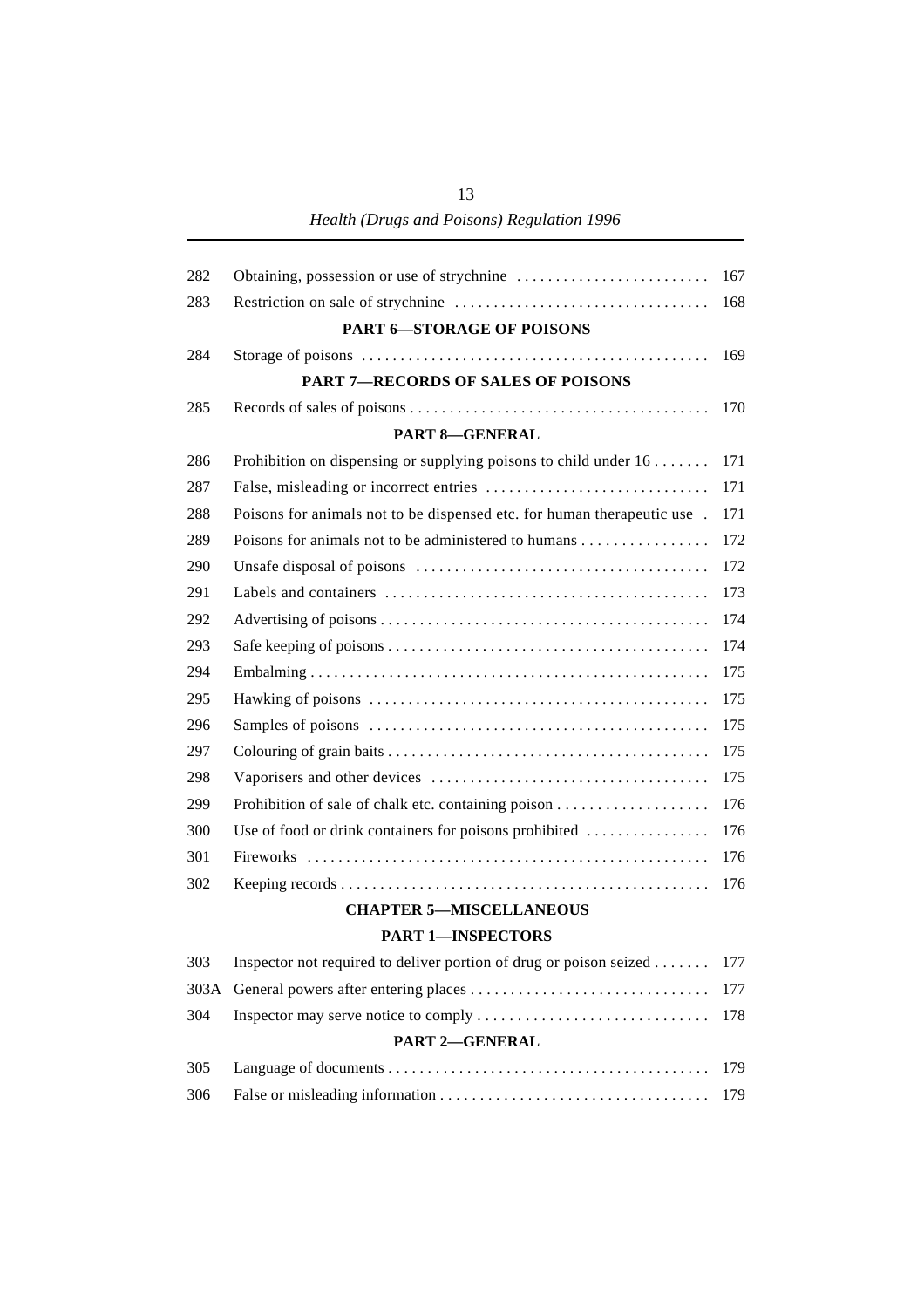*Health (Drugs and Poisons) Regulation 1996*

| 307 |                                                                                                                                        | 180 |
|-----|----------------------------------------------------------------------------------------------------------------------------------------|-----|
| 308 |                                                                                                                                        | 180 |
|     | PART 3-TRANSITIONAL PROVISION ABOUT NALTREXONE                                                                                         |     |
| 309 | Transitional provision declaring naltrexone is restricted drug                                                                         | 181 |
| 310 |                                                                                                                                        | 181 |
|     | APPENDIX 1                                                                                                                             | 182 |
|     | PROVISIONS NOT APPLYING TO MORPHINE OR OPIUM IN<br><b>COMPOUNDED PREPARATIONS</b>                                                      |     |
|     | APPENDIX 2                                                                                                                             | 183 |
|     | APPLICATION FEES FOR AUTHORITIES AND RENEWAL<br><b>FEES FOR LICENCES</b>                                                               |     |
|     | APPENDIX 2A                                                                                                                            | 184 |
|     | DRUGS AN AMBULANCE OFFICER WHO HAS COMPLETED<br>AN APPROVED COURSE IN ADVANCED CLINICAL TRAINING<br>MAY OBTAIN, POSSESS AND ADMINISTER |     |
|     | APPENDIX 3                                                                                                                             | 185 |
|     | PERSONS AUTHORISED TO OBTAIN CONTROLLED OR<br><b>RESTRICTED DRUGS ON PURCHASE ORDER</b>                                                |     |
|     | $APPENDIX 4$                                                                                                                           | 189 |
|     | <b>COMPUTER GENERATED PRESCRIPTIONS</b>                                                                                                |     |
|     | <b>PART 1-PRELIMINARY</b>                                                                                                              |     |
| 1   |                                                                                                                                        | 189 |
| 2   |                                                                                                                                        | 189 |
| 4   |                                                                                                                                        | 189 |
|     | <b>PART 2-CONTROLLED DRUGS</b>                                                                                                         |     |
| 5   |                                                                                                                                        | 190 |
| 6   | Particulars in a prescription that a computer may generate                                                                             | 190 |
|     | <b>PART 3-RESTRICTED DRUGS</b>                                                                                                         |     |
| 7   | Particulars in a prescription that a computer may generate                                                                             | 190 |
|     | $APPENDIX 5       $                                                                                                                    | 191 |
|     | AREAS OF LOCAL GOVERNMENTS FORMING ISOLATED<br><b>PRACTICE AREAS</b>                                                                   |     |
|     |                                                                                                                                        |     |

14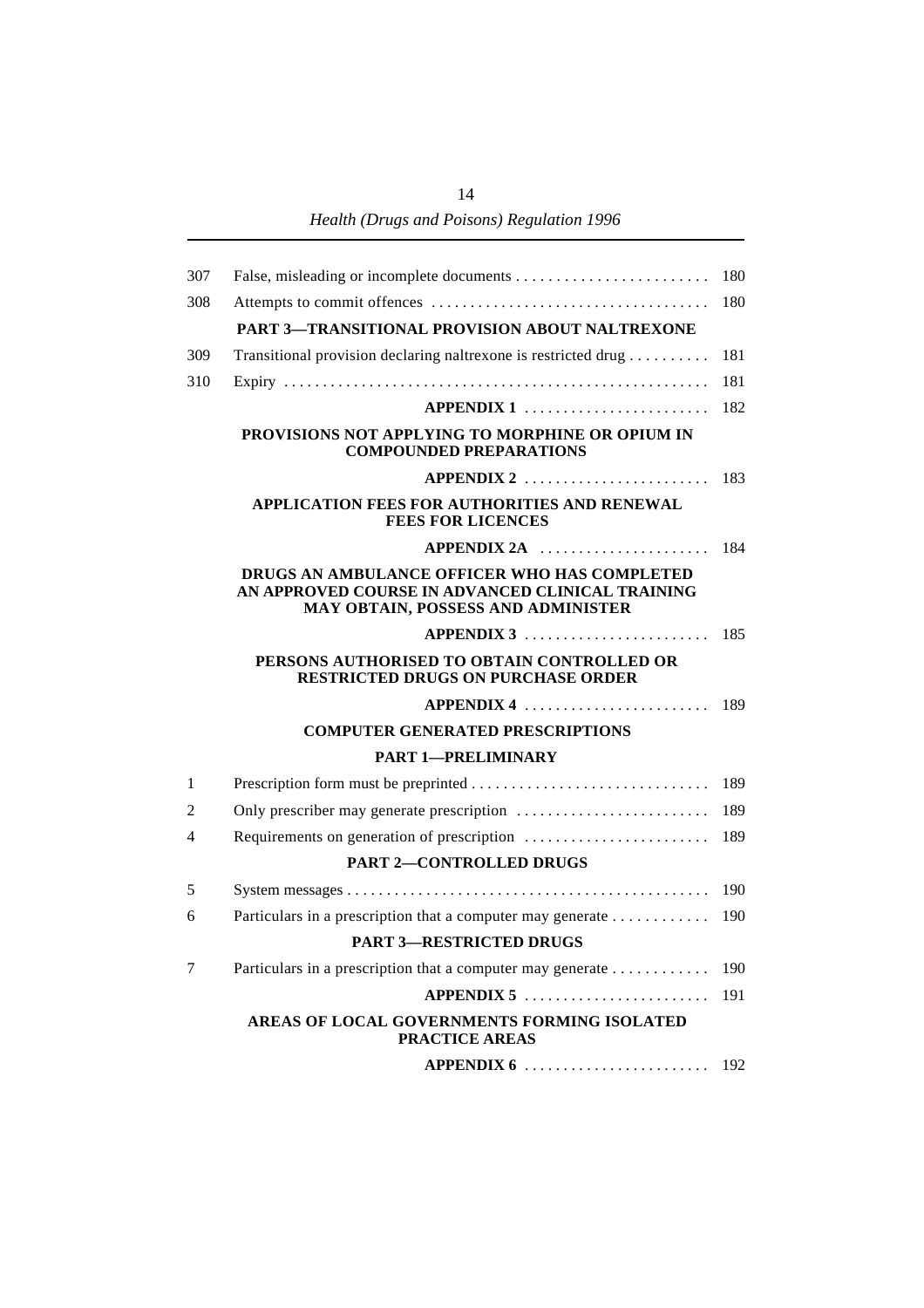### **MINIMUM REQUIREMENTS FOR CONTROLLED DRUG RECEPTACLES**

### **PART 1—CABINETS**

| $\mathbf{1}$ |                                                                                                             | 192 |
|--------------|-------------------------------------------------------------------------------------------------------------|-----|
| 2            |                                                                                                             | 192 |
| 3            |                                                                                                             | 193 |
| 4            |                                                                                                             | 193 |
| 5            |                                                                                                             | 194 |
| 6            | Type 1 mounting $\dots \dots \dots \dots \dots \dots \dots \dots \dots \dots \dots \dots \dots \dots \dots$ | 194 |
| 7            |                                                                                                             | 194 |
| 8            |                                                                                                             | 194 |
| 9            |                                                                                                             | 195 |
|              | <b>PART 2-IN-FLOOR SAFES</b>                                                                                |     |
| 10           |                                                                                                             | 195 |
| 11           |                                                                                                             | 195 |
|              | <b>PART 3-ABOVE-GROUND SAFES</b>                                                                            |     |
| 12           |                                                                                                             | 196 |
| 13           |                                                                                                             | 196 |
| 14           |                                                                                                             | 197 |
| 15           |                                                                                                             | 197 |
| 16           |                                                                                                             | 197 |
|              | $APPENDIX 7       $                                                                                         | 199 |
|              | <b>REGULATED POISONS</b>                                                                                    |     |
|              | APPENDIX 8                                                                                                  | 203 |
|              | <b>RESTRICTED DRUGS OF DEPENDENCY</b>                                                                       |     |
|              | $APPENDIX 8A$                                                                                               | 205 |
|              | <b>RURAL HOSPITALS</b>                                                                                      |     |
|              | APPENDIX 9                                                                                                  | 206 |
|              | <b>DICTIONARY</b>                                                                                           |     |
|              |                                                                                                             |     |

#### **ENDNOTES**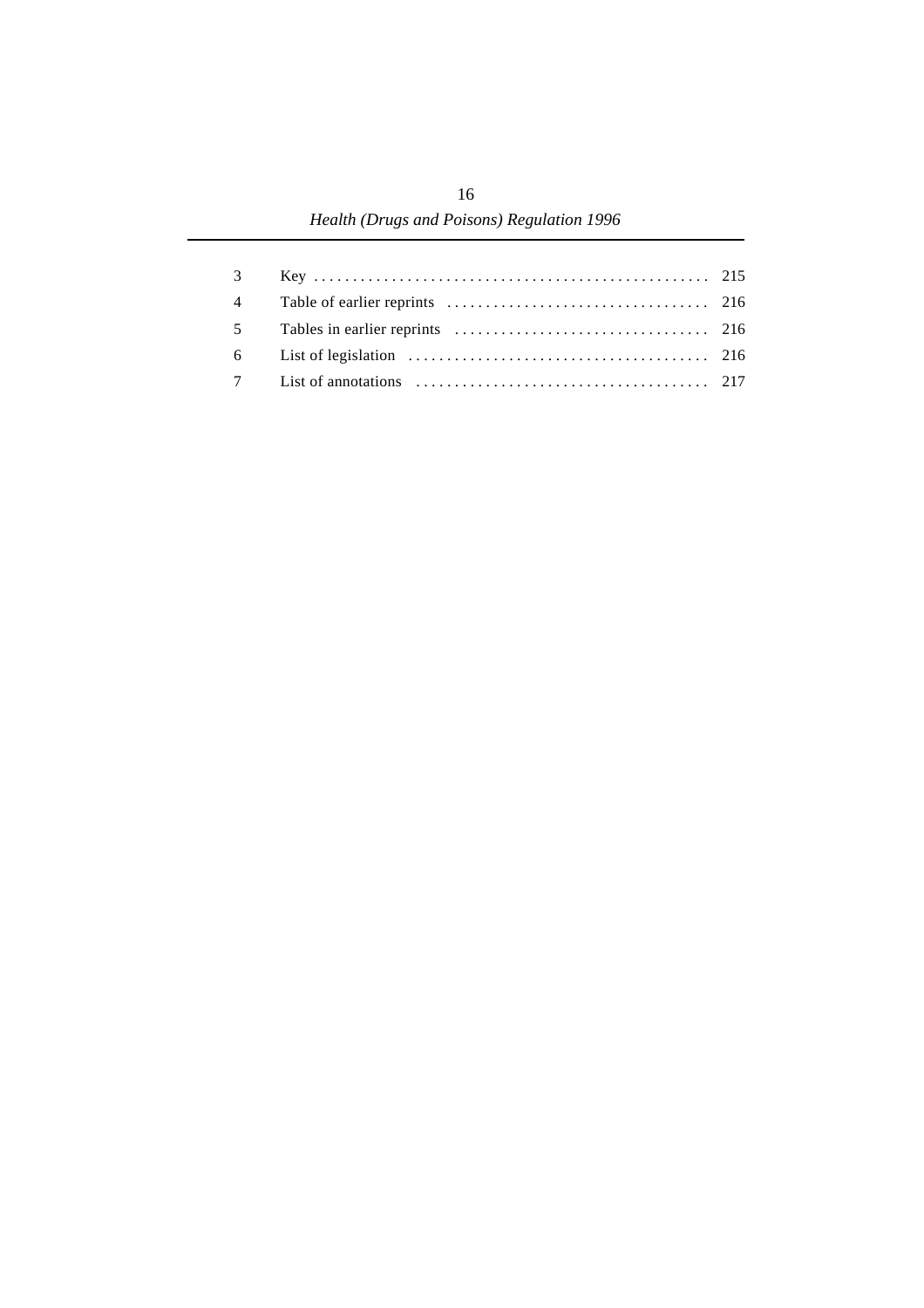# **HEALTH (DRUGS AND POISONS) REGULATION 1996**

[as amended by all amendments that commenced on or before 22 June 1998]

# **†CHAPTER 1—INTRODUCTION**

# **†PART 1—PRELIMINARY**

### **˙Short title**

**1.** This regulation may be cited as the *Health (Drugs and Poisons) Regulation 1996*.

# **†PART 2—INTERPRETATION**

### **˙Dictionary**

**3.(1)** The dictionary in appendix 9 of this regulation defines particular words used in this regulation.1

<sup>1</sup> In some regulations, definitions are contained in a dictionary that appears as the last schedule or appendix and forms part of the regulation—*Acts Interpretation Act 1954*, section 14, *Statutory Instruments Act 1992*, section 14.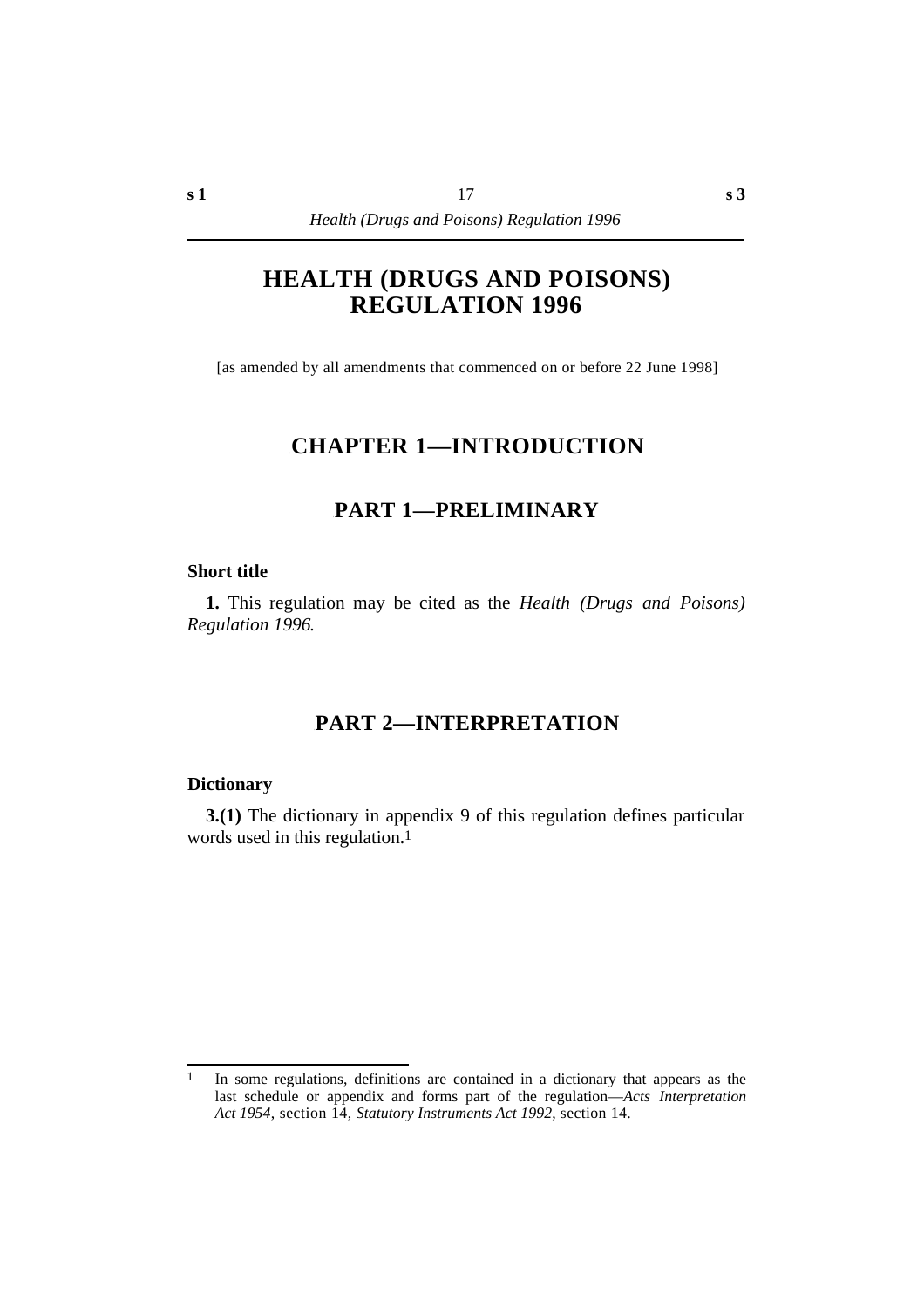**(2)** Definitions found elsewhere in this regulation are signposted2 in the dictionary.3

# **˙Meaning of "manufacture"**

**4.(1) "Manufacture"**, of a controlled drug, restricted drug or a poison, means—

- (a) perform a process to produce the drug or poison; or
- (b) refine the drug or poison; or
- (c) convert the drug or poison into another controlled or restricted drug or another poison; or
- (d) make or prepare an ampoule, capsule, tablet, vial or other similar article that is or contains the drug or poison; or
- (e) mix or compound the drug or poison with another controlled or restricted drug, poison or substance; or
- (f) pack or repack the drug or poison.

**(2)** However, **"manufacture"** of a controlled or restricted drug or a poison does not include an act mentioned in subsection (1)(d), (e) or (f) done by a dispenser in relation to or for dispensing the drug or poison.

**(3)** In addition, **"manufacture"**, of a poison, does not include an act mentioned in subsection (1)(e) done—

- (a) by a primary producer for use only by the person on the person's property, other than the act of self-administering the poison or administering the poison to another person; or
- (b) by a pest control operator for pest control under a licence under

<sup>2</sup> Words defined elsewhere in this regulation are generally signposted in the dictionary. However, if a section has a definition that only applies to the section, it is not generally signposted. If this type of definition is set out in a separate subsection, the subsection is generally the last subsection of the section.

<sup>&</sup>lt;sup>3</sup> The signpost definitions in the dictionary alert the reader to terms defined elsewhere in the regulation and tell the reader where the definitions can be found. For example, the definition ' "expiry day" see section 19', tells the reader there is a definition of the term "expiry day" in section 19.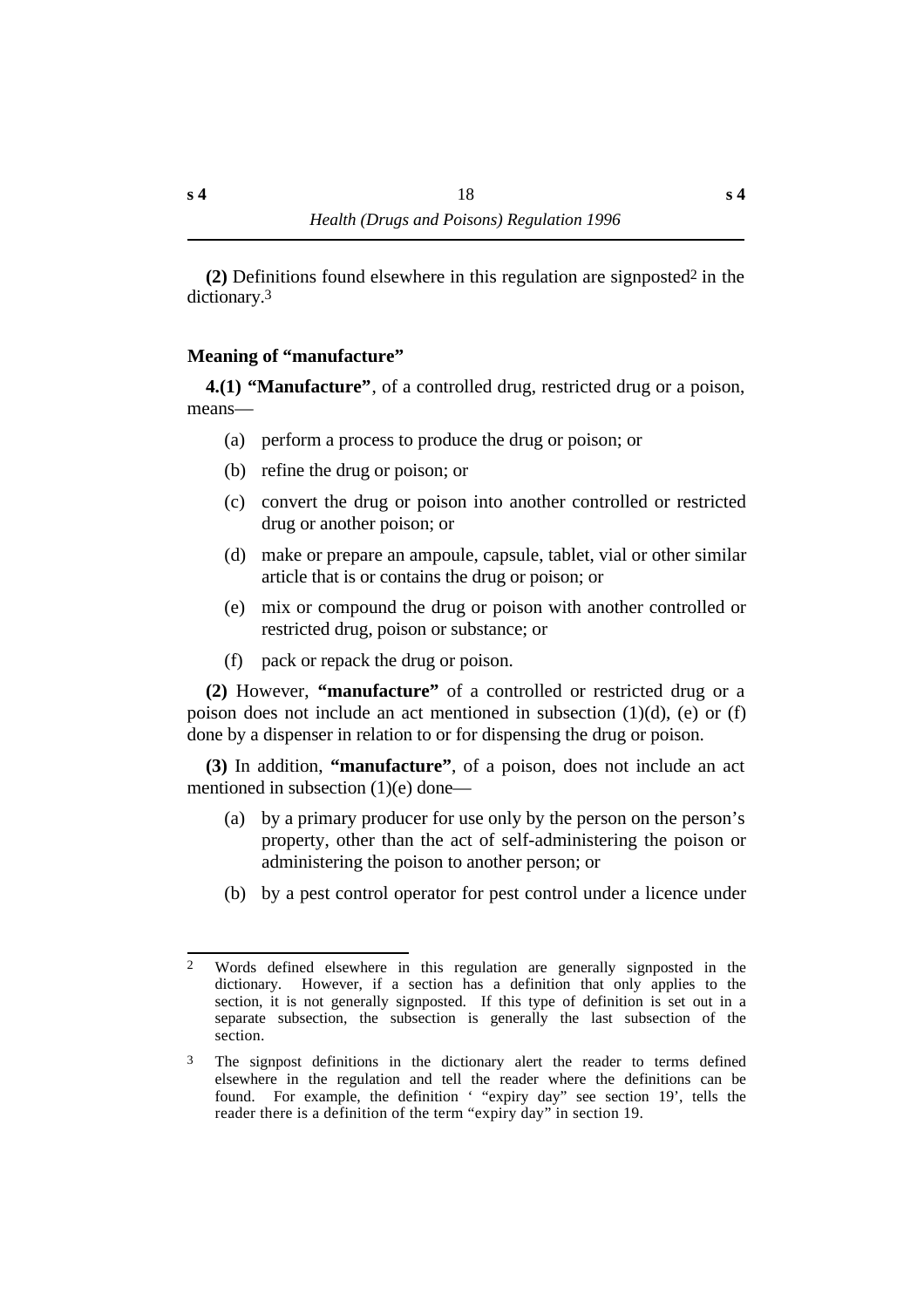the Act; or

(c) by a fumigator for fumigation under a licence under the Act.

### **˙Meaning of "S2" to "S9"**

**5.** The expression **"S2"**, **"S3"**, **"S4"**, **"S5"**, **"S6"**, **"S7"**, **"S8"** or **"S9"** means—

- (a) if followed by a controlled drug, restricted drug or a poison—the drug or poison in the schedule to the standard with the number given in the expression; or
- (b) if followed by 'poison' without naming a poison or substance—any poison in the schedule to the standard with the number given in the expression.

*Examples—*

1. If a provision mentions 'S2 fluorides', it means fluorides in schedule 2 to the standard, i.e., fluorides in preparations for topical human therapeutic use.

2. If a provision mentions 'S3 fluorides', it means fluorides in schedule 3 to the standard, i.e., fluorides in dentifrices containing more than 1 000 mg/kg of fluoride ion. Fluorides may also be included in other schedules, for example as S4, S5 or S6 poisons.

3. If a provision mentions 'S7 poison', it means any poison in schedule 7 to the standard.

### **˙Meaning of "transaction"**

**6. "Transaction"** means an event by which—

- (a) a controlled drug, restricted drug or a poison comes into or goes out of a person's possession; or
- (b) the composition, form or strength of, or way of packing, a controlled or restricted drug or a poison is changed.

*Examples of transactions—*

- obtaining and keeping samples of chemical starting materials used in manufacturing a controlled or restricted drug or a poison
- obtaining and keeping samples of finished products of a manufactured controlled or restricted drug or a poison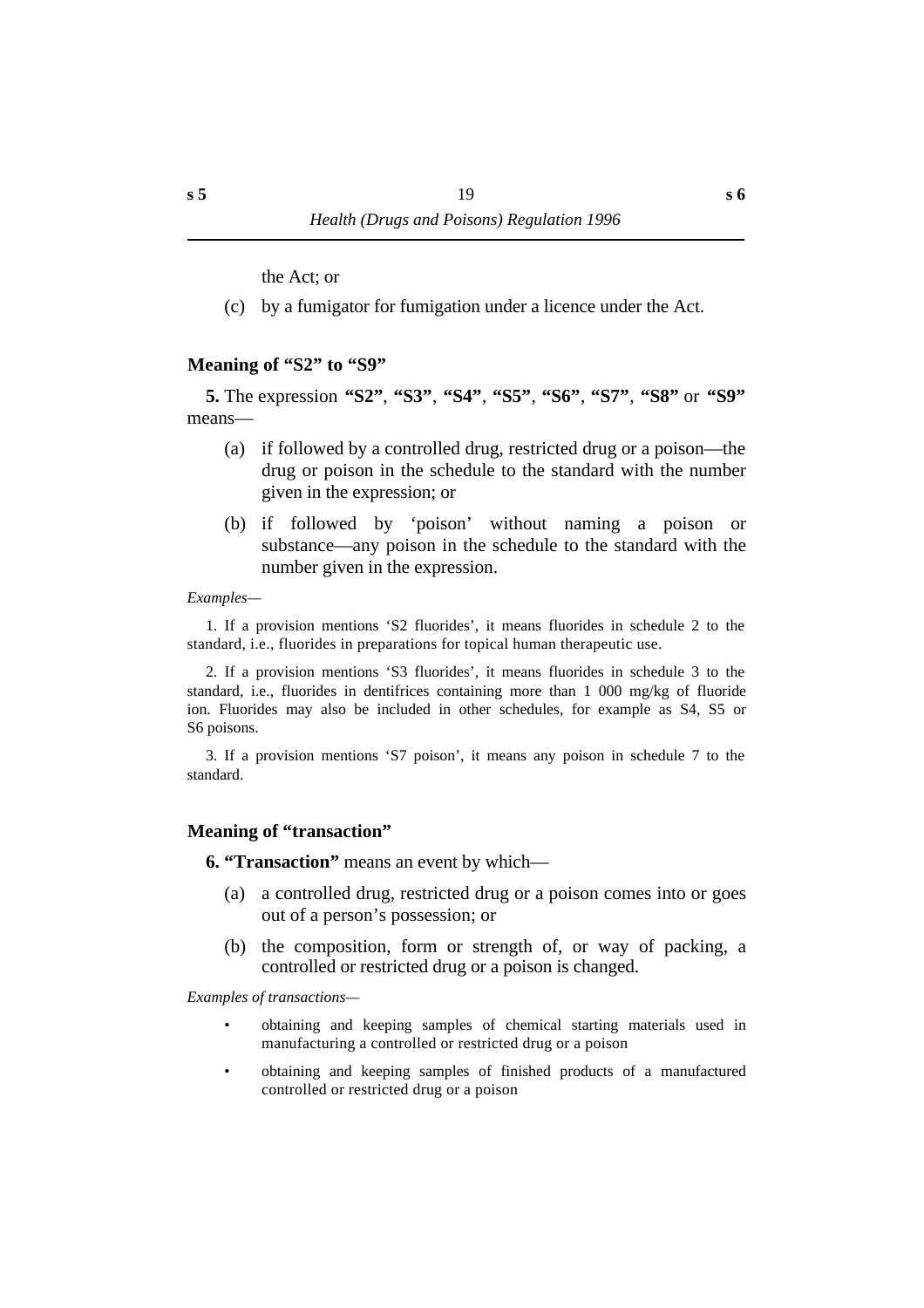- manufacturing, packing and repacking a controlled or restricted drug or a poison
- moving a controlled or restricted drug or a poison from 1 place to another (with or without a change of ownership).

### **˙Application of interpretation provisions in standard to regulation**

**7.(1)** A word used in this regulation that is defined in the standard has the same meaning in this regulation as it does in the standard.

**(2)** An interpretation provision in the standard applies in the interpretation of this regulation.

**(3)** However, subsection (1) does not apply to the definition "poison" in the standard because, as defined in the standard, "poison" includes all substances to which this regulation applies, whether the substance is a controlled drug, restricted drug or poison under this regulation.

**(4)** Despite the fact that the definition "poison" in this regulation does not have the same meaning as it has in the standard, the interpretation provisions in the standard that apply to the definition "poison" apply to controlled drugs, restricted drugs and poisons as defined in this regulation.

*Example of subsection (4)—*

Paragraph 76 of the standard states that, unless a contrary intention appears, a reference to a poison in a schedule includes a number of other things, including, for example, every salt, active principle or derivative of the poison and every salt of such an active principle or derivative.

Also, paragraph 76(8) provides that a reference in a schedule to a poison does not include certain poisons, including, for example, a poison in a product in appendix A of the standard.

### **˙References to entering details, signing or dating entries etc.**

**8.(1)** This section applies if a person is required to—

- (a) enter details in a document, including writing a prescription; or
- (b) sign or date an entry; or
- (c) otherwise write on a document.
- **(2)** The person must write—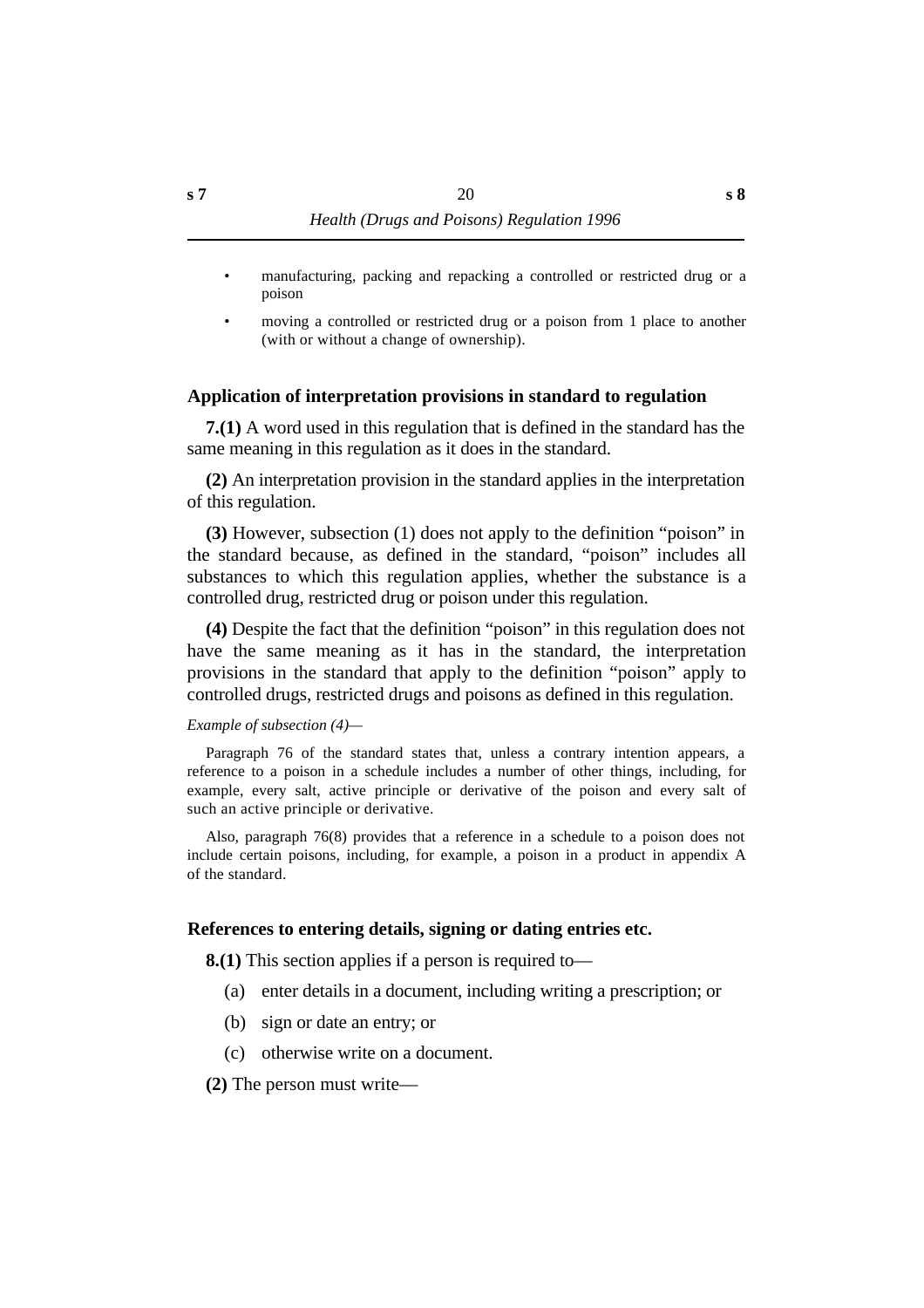- (a) in ink; and
- (b) in a way that the entry or other matter is legible, except the person's signature.

Maximum penalty—20 penalty units.

**(3)** This section does not apply to a person who uses a computer to keep records.

# **†PART 3—APPLICATION OF REGULATION TO CERTAIN SUBSTANCES**

### **˙Provisions not applied to morphine or opium in certain preparations**

**9.** The provisions mentioned in appendix 1 of this regulation do not apply to—

- (a) morphine in a compounded preparation containing 0.1% or less of morphine calculated as anhydrous morphine; or
- (b) opium in a compounded preparation containing 0.1% or less of morphine calculated as anhydrous morphine.

# **†PART 4—PACKING AND LABELLING**

### **˙Packaging of controlled or restricted drugs or poisons**

**10.(1)** A person must not sell a controlled drug, restricted drug or a poison, unless the way it is packed complies with part 2 of the standard.4

Maximum penalty—20 penalty units.

**(2)** However, subsection (1) does not apply to a person if the controlled or restricted drug or poison is packed under an approval under this section.

<sup>4</sup> Part 2 (Recommended standards for labels and containers)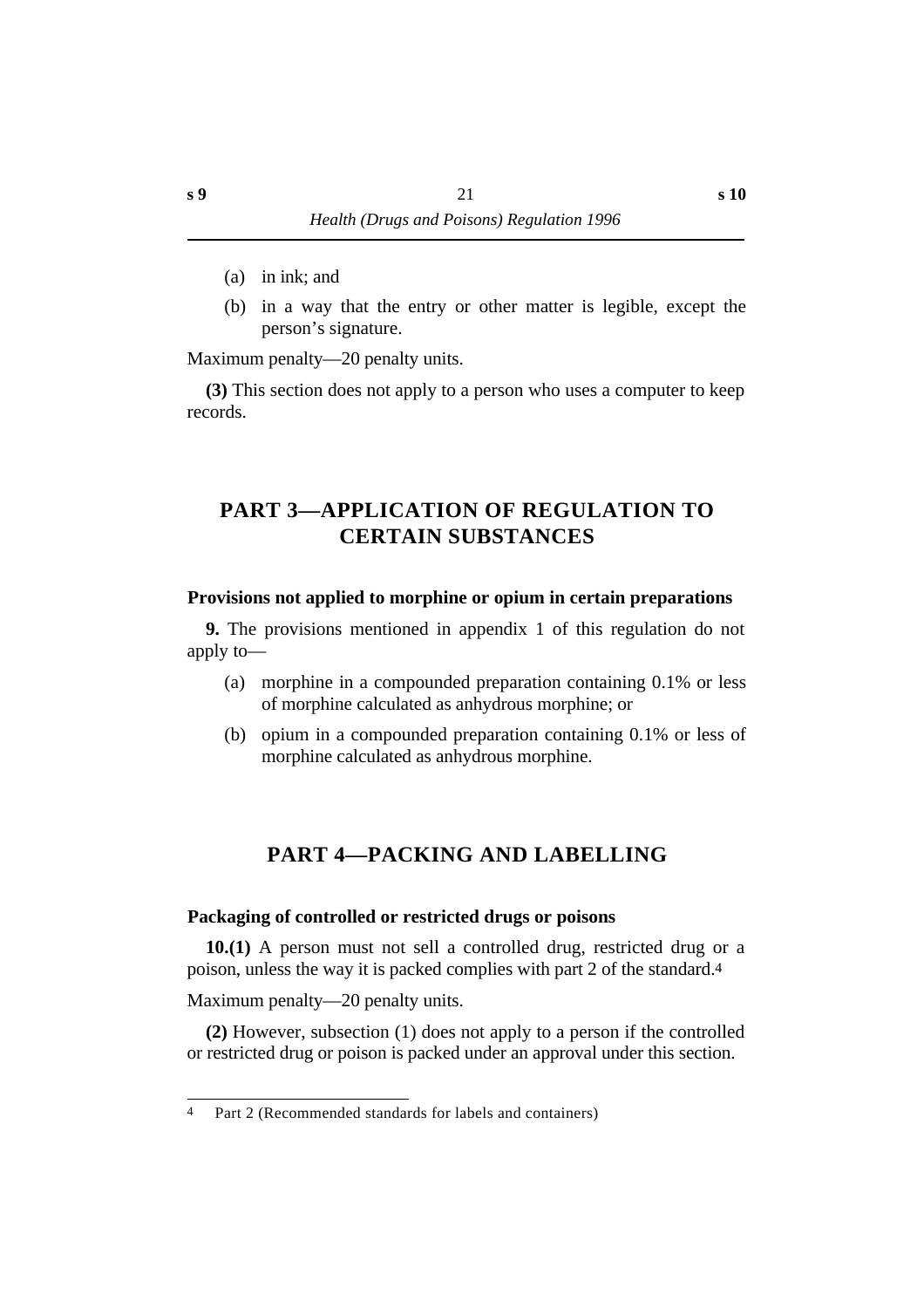**(3)** The chief health officer may approve a container for packing a controlled or restricted drug or a poison only if—

- (a) it does not comply with the standard because—
	- (i) it is uncoloured; or
	- (ii) its shape or dimensions differ from a shape or dimension permitted under the standard; or
	- (iii) it is designed for a particular purpose; and
- (b) the chief health officer is reasonably satisfied using the container as a package for a controlled or restricted drug or a poison is as safe as using a container permitted under the standard.

# **˙Labelling of controlled or restricted drugs or poisons—Act, s 131I**

**11.** A package containing a controlled drug, restricted drug or a poison must bear a label that complies with part 2 of the standard.

# **˙Certain containers not to be used**

**12.(1)** A person must not sell any of the following in a container of a kind mentioned in paragraph 52, 53 or 54 of the standard<sup>5</sup> or a container that is an approved container under section  $10(3)$  of this regulation<sup>6—</sup>

- (a) a drug for internal human use;
- (b) a medicine for internal human use;
- (c) a poison for internal human use;
- (d) food;
- (e) a drink;
- (f) a condiment.

Maximum penalty—60 penalty units.

<sup>5</sup> See paragraph 52 (Small glass or plastic bottles or jars), paragraph 53 (Other containers) and paragraph 54 (Containers for Schedule 5 poisons).

<sup>6</sup> Section 10 (Packaging of controlled or restricted drugs or poisons)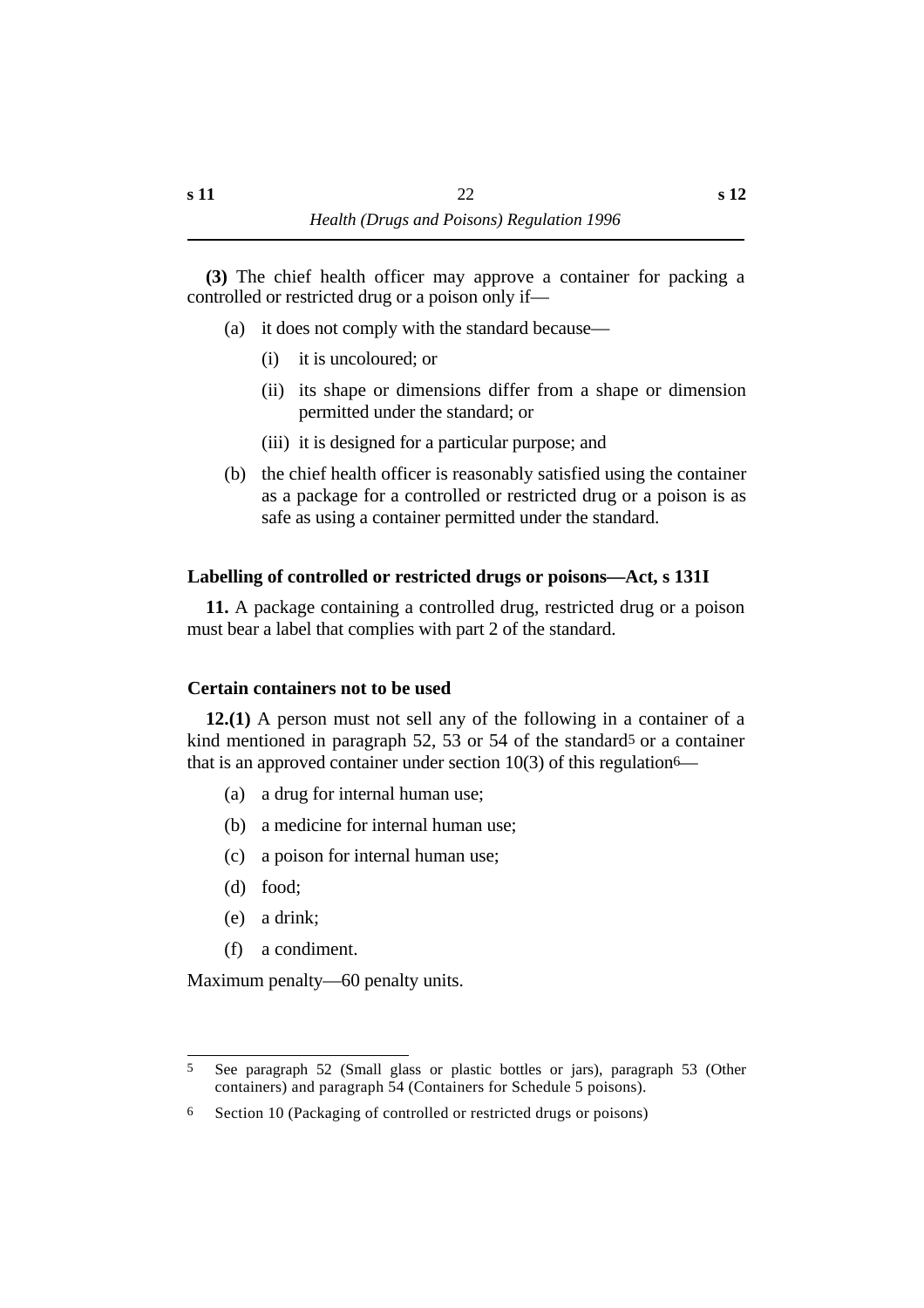**(2)** A person must not use an immediate container7 permanently marked with the name of a controlled or restricted drug or a poison as a container for a different drug or poison.

```
Maximum penalty—60 penalty units.
```
### **˙Camphor and naphthalene**

**13.** A person must not sell camphor or naphthalene in ball, block, disc or pellet form for domestic use, unless it is in a device that, in normal use, prevents removal or ingestion of the camphor or naphthalene.

Maximum penalty—60 penalty units.

# **†PART 5—AUTHORITIES**

### *†Division 1—Preliminary*

# **˙Meaning of "authority" for pt 5**

**14.(1)** In this part—

**"authority"** means any of the following granted by the chief health officer—

- (a) an approval;
- (b) an authority;
- (c) a drug licence;
- (d) a poison licence;
- (e) a cyanide permit;

<sup>7</sup> Part 1 of the standard provides that— ' **"Immediate container"** includes all forms of containers in which a poison is directly packed but does not include any such container intended for consumption or any immediate wrapper.'.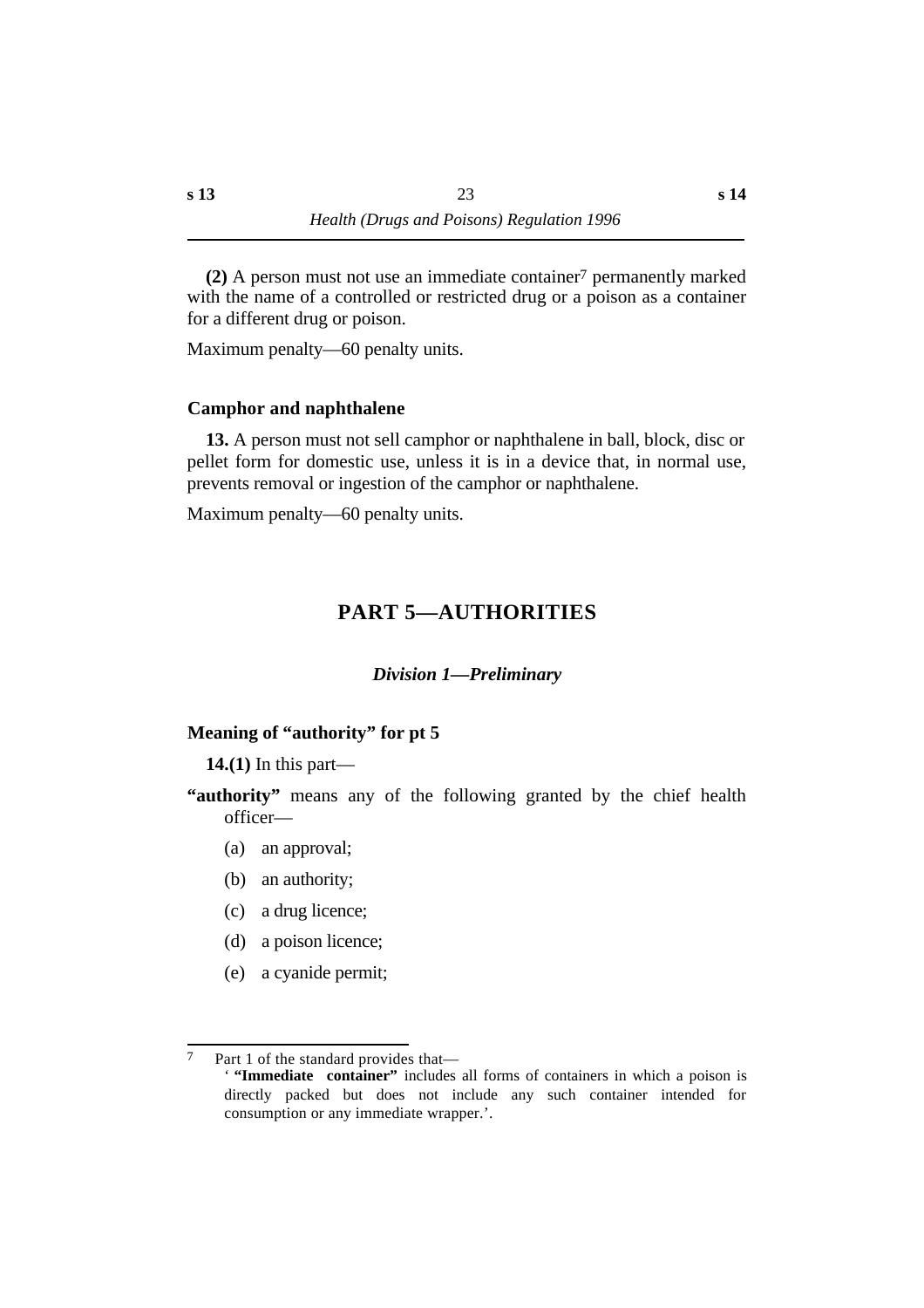(f) a strychnine permit.

**(2)** In addition, in division 4 "authority" includes an authority to deal with a controlled drug, restricted drug or poison under the following provisions—

- (a) chapter 2, part 2, division 2;
- (b) chapter 2, part 3;
- (c) chapter 3, part 2, division 3;
- (d) chapter 3, part 3;
- (e) chapter 4, part 3, division 2;
- (f) chapter 4, part 4.8

# **˙Suitability of person to hold authority**

**15.(1)** In deciding whether a person is a suitable person to hold, or to continue to hold, an authority the chief health officer may have regard to, and may make inquiries about, the following—

- (a) the person's knowledge and understanding of the person's obligations under this regulation;
- (b) the person's qualifications and experience;
- (c) the person's character and standing;
- (d) any previous convictions the person has under the Act or this regulation.

*Example of paragraph (c)—*

The chief health officer's inquiries about an applicant's suitability may include asking the commissioner of the police service for a written report about the applicant's criminal history.

<sup>8</sup> Chapter 2 (Controlled drugs), part 2 (Authorities), division 2 (Particular authorities) Chapter 2 (Controlled drugs), part 3 (Regulated controlled drugs) Chapter 3 (Restricted drugs), part 2 (Authorities), division 3 (Particular authorities) Chapter 3 (Restricted drugs), part 3 (Regulated restricted drugs) Chapter 4 (Poisons), part 3 (Authorities), division 2 (Particular authorities) Chapter 4 (Poisons), part 4 (Regulated poisons)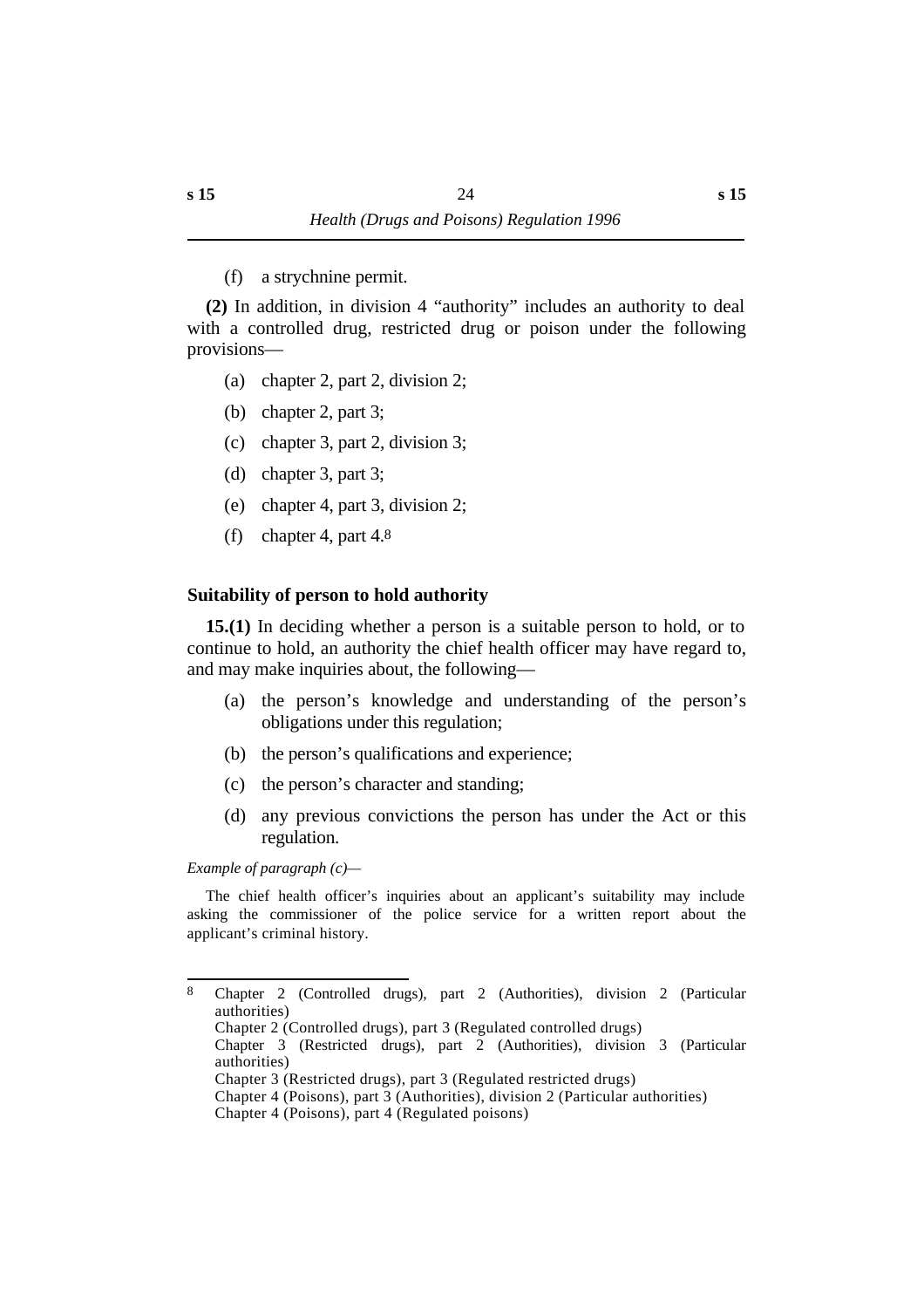**(2)** Subsection (1) does not limit the matter to which the chief health officer may have regard in considering the suitability of the person to hold an authority.

**(3)** In this section—

**"this regulation"** includes the *Poisons Regulation 1973*.

# **˙Inquiries about person's criminal history**

**16.(1)** If asked by the chief health officer, the commissioner of the police service must give the chief health officer a written report about the criminal history of a person who has applied for, or holds, an authority.

**(2)** Subsection (1) applies to the criminal history in the commissioner's possession or to which the commissioner has access.

# *†Division 2—Applications for authorities*

# **˙Applications—form and fee**

**17.** An application for an authority, or the renewal of a drug licence, poison licence or section 122 approval, must—

- (a) be in the approved form<sup>9</sup> (if any); and
- (b) be accompanied by the appropriate fee (if any) in appendix 2 of this regulation.

# **˙How chief health officer may deal with applications**

**18.(1)** The chief health officer must consider an application for an authority and either—

- (a) grant the authority, with or without conditions; or
- (b) refuse to grant the authority.

**(2)** Also, the chief health officer must consider an application for the renewal of a drug licence, poison licence or section 122 approval and

<sup>9</sup> See section 15A of the Act (Approval of forms).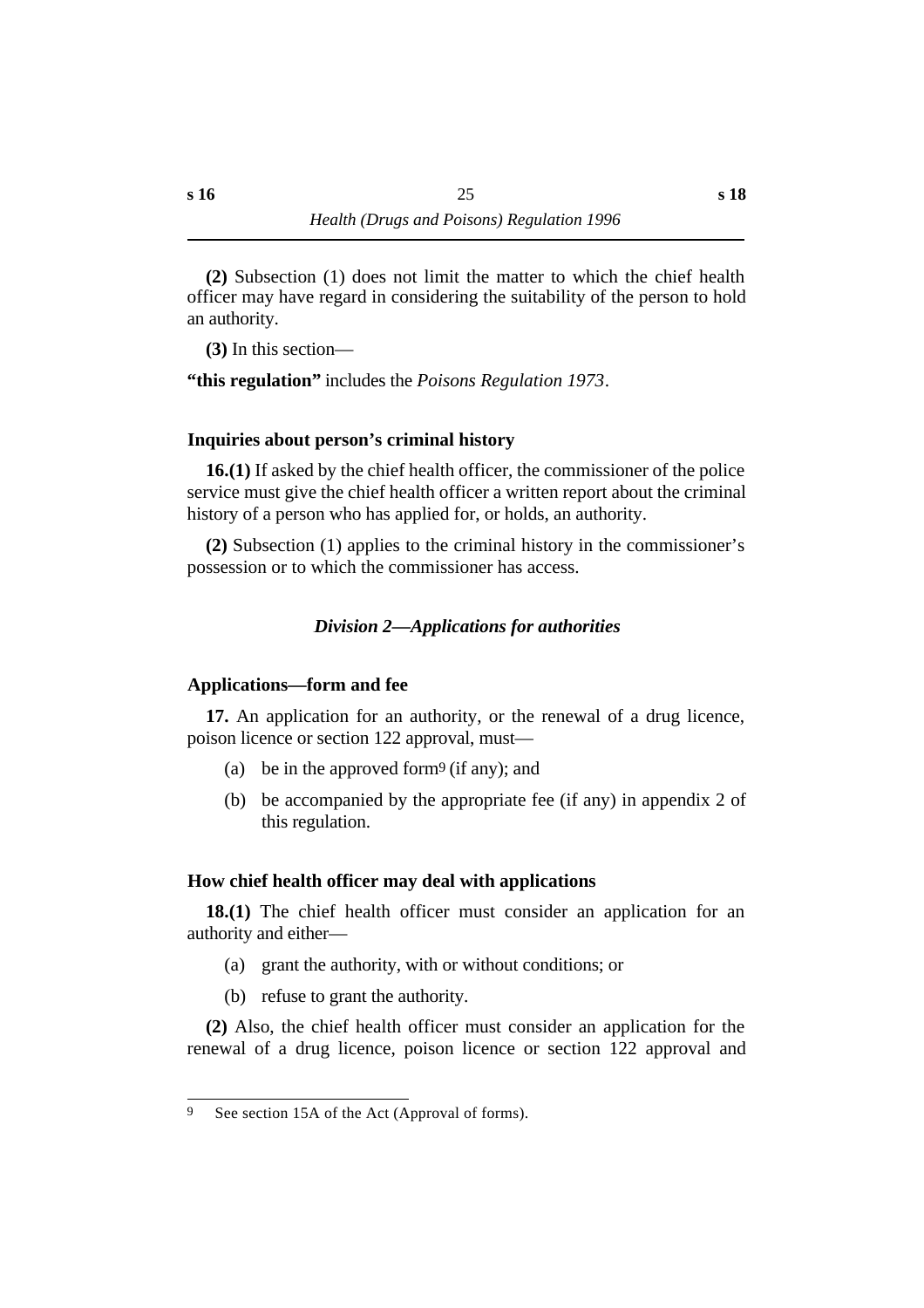either—

- (a) renew the drug licence or poison licence, with or without conditions; or
- (b) refuse to renew the drug licence or poison licence.

**(3)** If the chief health officer decides to grant the authority or renew the licence or approval, the chief health officer must promptly give the applicant—

- (a) an authority or licence; and
- (b) if a condition is stated on the authority or licence—a written notice that states—
	- (i) the reasons for the condition; and
	- (ii) the applicant may appeal against the imposition of the condition within 28 days after the applicant receives notice of the decision to a Magistrates Court.

**(4)** However, if the authority is a section 122 approval, or an approval under section 213, that is subject to a condition, the chief health officer need only give the applicant—

- (a) the approval; and
- (b) notice that the applicant may, within 28 days of the approval, make a written request for the reasons for the condition and appeal against the imposition of the condition within 28 days after the day the applicant is given the reasons.

**(5)** If the applicant makes a written request for the reasons for the condition, the chief health officer must, within 14 days of receiving the request, give a statement of the reasons to the applicant.

**(6)** However, if the approval mentioned in subsection (4) is subject to a condition relating to the treatment of a drug dependent person to ensure the treatment under the approval continues to be for the welfare of the person, including, for example, one or more of the following conditions, the applicant may not appeal against the imposition of the condition—

(a) the way in which the controlled or restricted drug is to be dispensed or prescribed for, or administered or supplied to or for, the drug dependent person;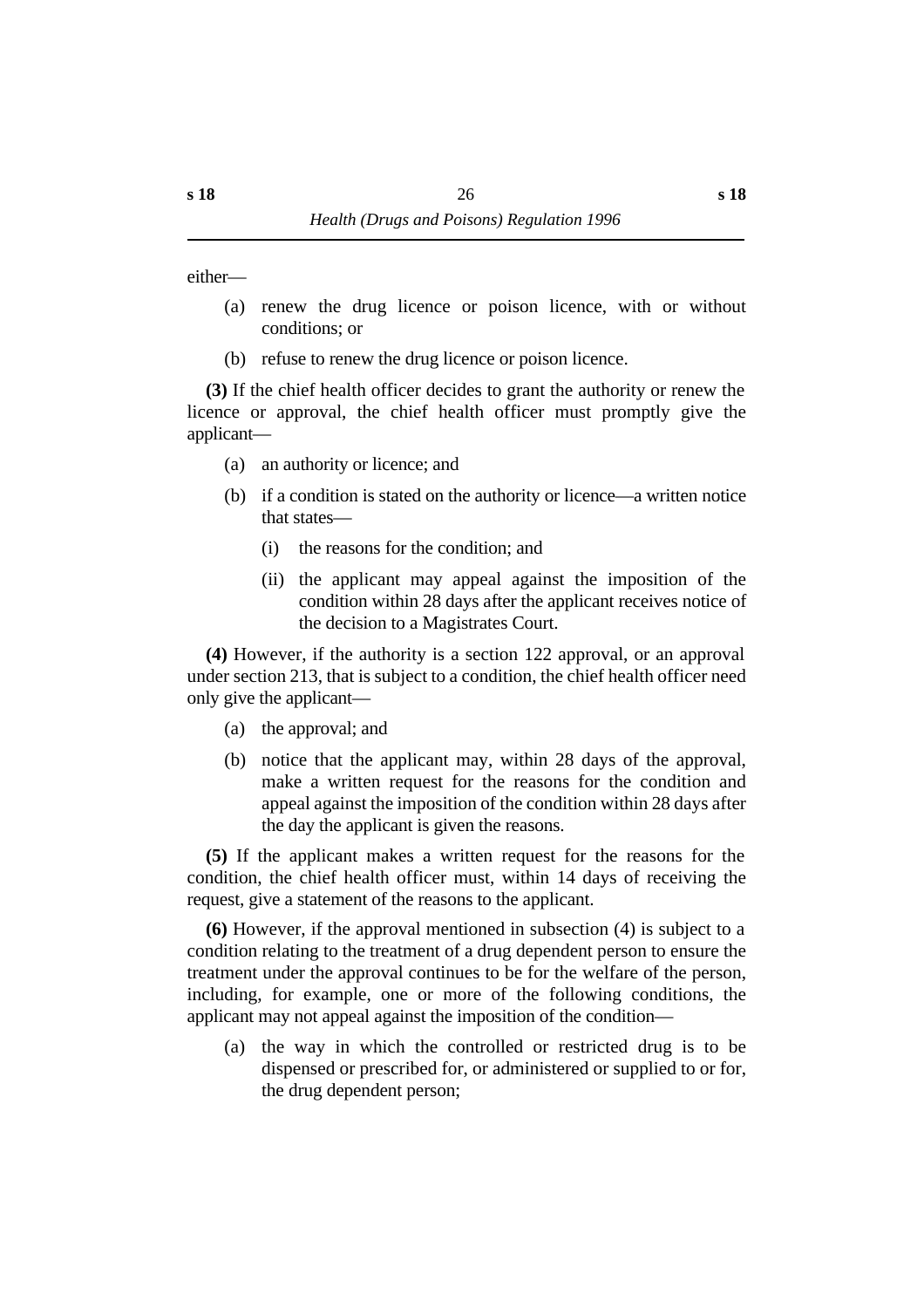- (b) the applicant must, at stated times, examine the drug dependent person or conduct tests in relation to the drug dependent person—
	- (i) to ensure the controlled or restricted drug is being used in the way the applicant has directed; or
	- (ii) for the use or presence of other drugs or poisons.

**(7)** If the chief health officer decides not to grant the authority or renew the licence or section 122 approval, the chief health officer must promptly give the applicant a written notice that states—

- (a) the decision; and
- (b) the reasons for the decision; and
- (c) the applicant may appeal against the decision to a Magistrates Court within 28 days after the applicant receives notice of the decision.

# **˙Renewal of drug licence or poison licence before expiry**

**19.(1)** The chief health officer may renew a drug licence, poison licence or section 122 approval on application made to the chief health officer before the licence or approval expires (the **"expiry day"**).

**(2)** However, the chief health officer must not renew a general poison licence if, on the expiry day, there is a pharmacy within 25 km by road of the licensee's business premises.10

# **˙Renewal of drug licence, poison licence or section 122 approval after expiry**

**20.(1)** This section applies if—

- (a) not less than 14 days before the expiry day, the holder of a drug licence, poison licence or section 122 approval applies for a renewal of the licence; and
- (b) the chief health officer has not, before the expiry day, made a decision whether to renew the licence or approval.

<sup>10</sup> For general poison licences, see chapter 4 (Poisons).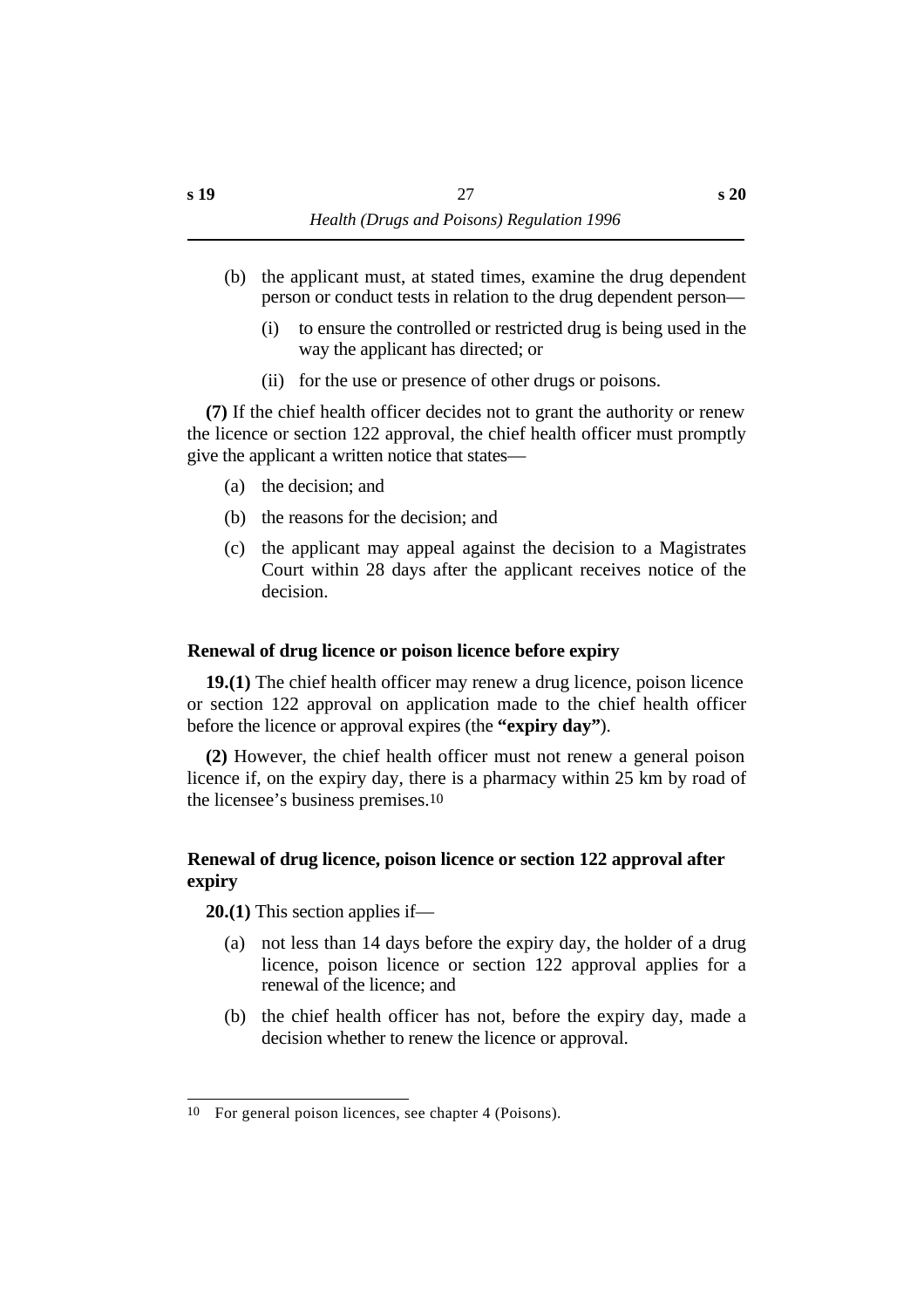**(2)** The licence or approval continues until the day the applicant receives notice of the decision.

**(3)** If the chief health officer decides to renew the licence or approval, the renewed licence or approval is taken to have been renewed on the expiry day.

# *†Division 3—Other provisions about authorities*

# **˙Holder of authority must comply with conditions**

**21.** The holder of an authority must not contravene a condition of the authority.

Maximum penalty—80 penalty units.

# **˙Term of drug licence, poison licence or wholesale representative authority**

**22.** A drug licence, poison licence or wholesale representative authority has effect for 1 year from the date stated in the licence or authority.

# *†Division 4—Suspension or cancellation of authority*

# **˙Grounds for suspension or cancellation of authority**

**23.** Each of the following is a ground for the suspension or cancellation of an authority11—

- (a) the authority has been obtained on the basis of incorrect or misleading information;
- (b) the holder of the authority is not a suitable person to hold the authority;
- (c) if the authority is granted by the chief health officer and states premises for the conduct of business under the authority—the premises are unfit for use under the authority;

<sup>11</sup> In this division, "authority" has an extended meaning—see section 14.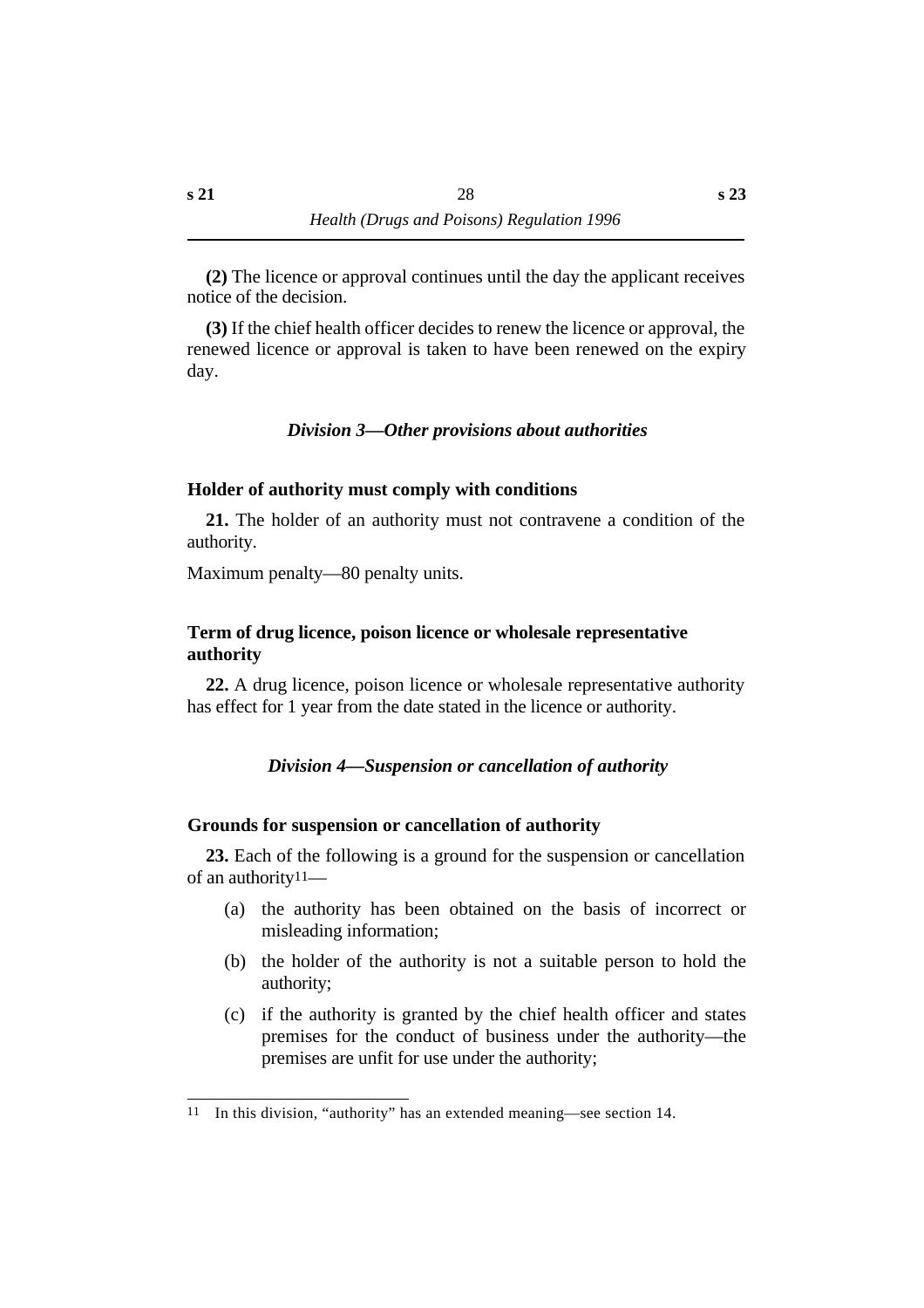(d) the holder of the approval has breached a condition stated in the approval.

### **˙Procedure for suspension or cancellation of authority**

**24.(1)** If the chief health officer considers there is a ground to suspend or cancel an authority (the **"proposed action"**), the chief health officer may give the holder of the authority (the **"authority holder"**) a written notice that—

- (a) states the proposed action; and
- (b) states the grounds for the proposed action; and
- (c) outlines the facts and circumstances forming the basis for the grounds; and
- (d) if the proposed action is suspension of the authority—states the proposed suspension period; and
- (e) invites the authority holder to show, within a stated time of at least 28 days, why the proposed action should not be taken.

**(2)** The notice must state whether the proposed action relates to—

- (a) all controlled drugs, restricted drugs, poisons or activities permitted under the authority; or
- (b) a stated controlled drug, restricted drug or poison or a stated activity permitted under the authority.

**(3)** If, after considering all written representations made within the stated time, the chief health officer still considers there is a ground to take the proposed action, the chief health officer may—

- (a) if the proposed action was to suspend the authority for all controlled drugs, restricted drugs, poisons or activities permitted under the authority for a stated period—suspend the authority, for not longer than the proposed suspension period, for—
	- (i) all controlled drugs, restricted drugs, poisons or activities permitted under the authority; or
	- (ii) a stated controlled drug, restricted drug or poison or a stated activity; or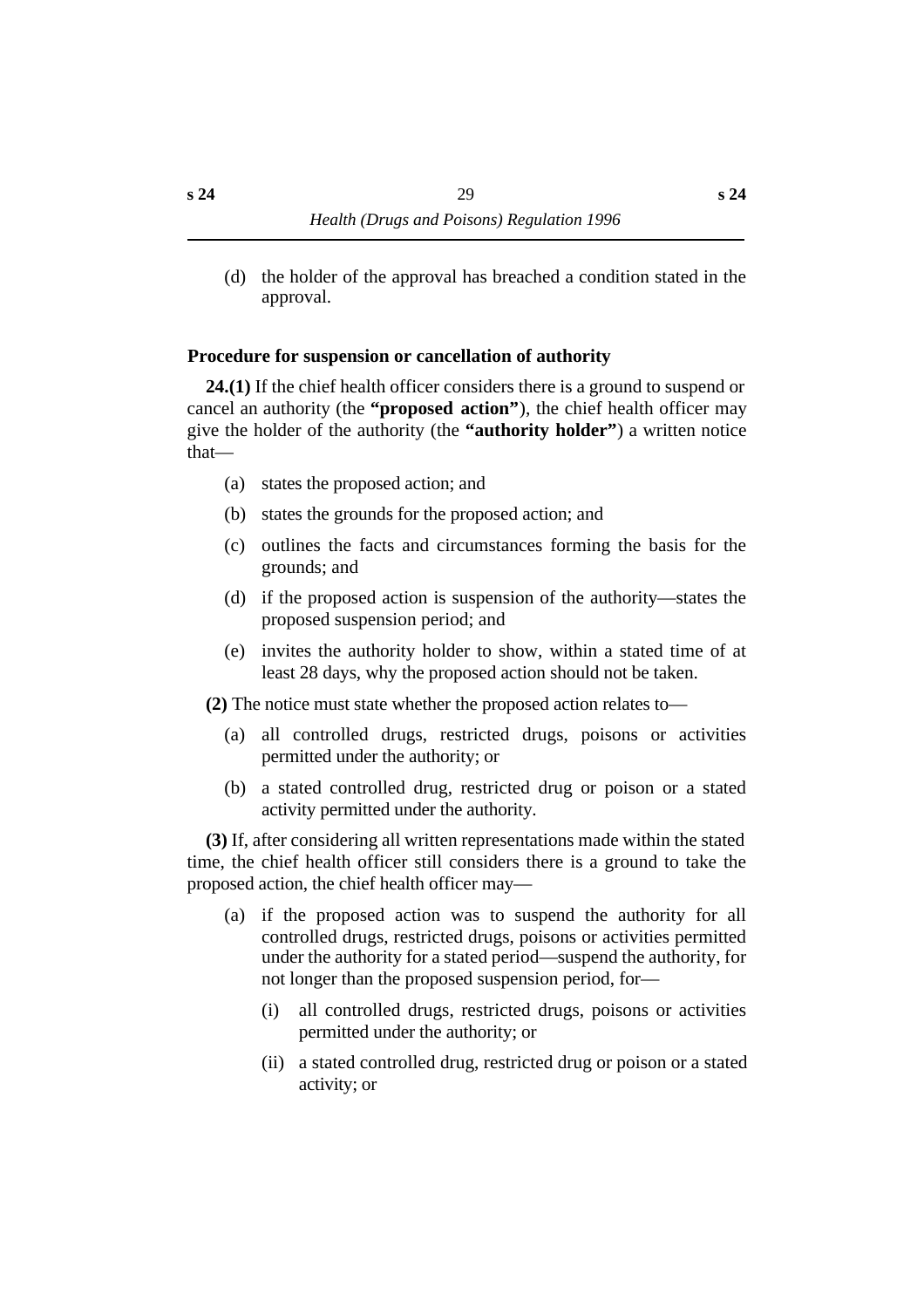- (b) if the proposed action was to suspend the authority for a stated controlled drug, restricted drug or poison or a stated activity for a stated period—suspend the authority for the controlled drug, restricted drug, poison or activity for not longer than the proposed suspension period; or
- (c) if the proposed action was to cancel the authority—
	- (i) for a stated controlled drug, restricted drug or poison or a stated activity—either cancel the authority, or suspend it for a stated period, for the controlled drug, restricted drug, poison or activity; or
	- (ii) if subparagraph (i) does not apply—either cancel the authority or suspend it for a stated period.

**(4)** Within 10 days after the chief health officer makes the decision, the chief health officer must give written notice of the decision to the authority holder.

**(5)** If the chief health officer decides to suspend or cancel the authority, the notice must state—

- (a) the reasons for the decision; and
- (b) the authority holder may appeal to a Magistrates Court against the decision within 28 days after the person receives notice of the decision.

**(6)** The decision takes effect on the later of—

- (a) the day the notice is given to the authority holder; or
- (b) the day of effect stated in the notice.

**(7)** However, if the authority is suspended or cancelled because of a conviction—

- (a) the suspension or cancellation does not take effect until—
	- (i) the end of the time to appeal against the conviction; or
	- (ii) if an appeal is made against the conviction—the appeal is finally decided; and
- (b) the suspension or cancellation has no effect if the conviction is quashed.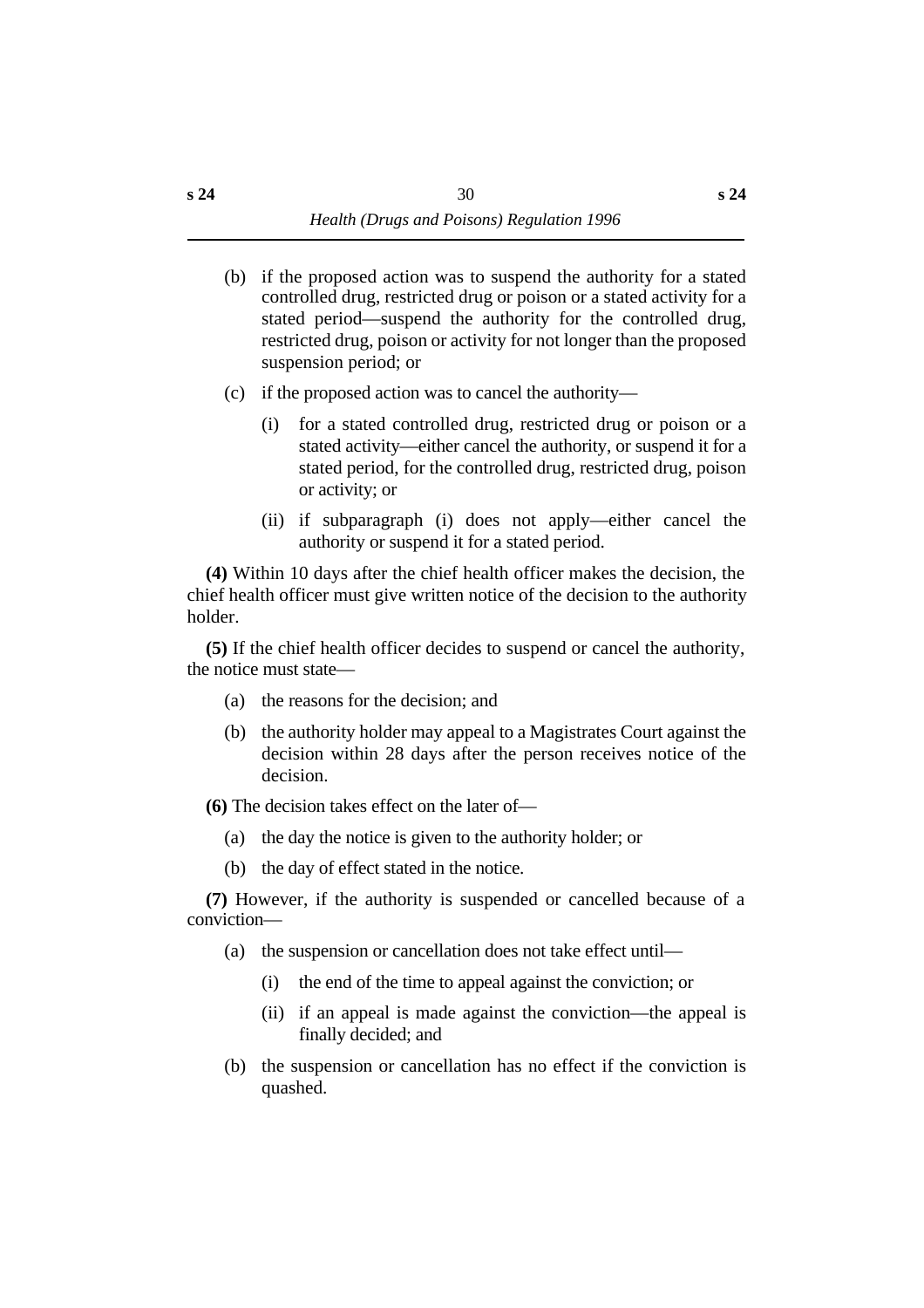### **˙Urgent suspension or cancellation of authority**

**25.(1)** This section applies if the chief health officer is reasonably satisfied—

- (a) urgent action about a particular authority is necessary in the circumstances; and
- (b) undue delay in suspending or cancelling the authority may cause harm to the public.

**(2)** The chief health officer may suspend or cancel the authority even though the chief health officer has not given notice to the authority holder under section 30.

**(3)** However, the chief health officer must immediately give written notice of the decision to the authority holder.

**(4)** The notice must state—

- (a) the reasons for the decision, including the reasons for the urgent suspension or cancellation; and
- (b) the authority holder may appeal against the decision within 28 days after the person receives notice of the decision to a Magistrates Court.

**(5)** The notice must state whether the urgent suspension or cancellation relates to—

- (a) all controlled drugs, restricted drugs, poisons, business premises or activities permitted under the authority; or
- (b) a stated controlled drug, restricted drug or poison, stated business premises or a stated activity permitted under the authority.

**(6)** The decision takes effect on the later of—

- (a) the day the notice is given to the authority holder; or
- (b) the day of effect stated in the notice.

# **˙Return of authority**

**26.(1)** The holder of a suspended authority, or the former holder of a cancelled authority, must return the authority to the chief health officer within 14 days after the suspension or cancellation takes effect, unless the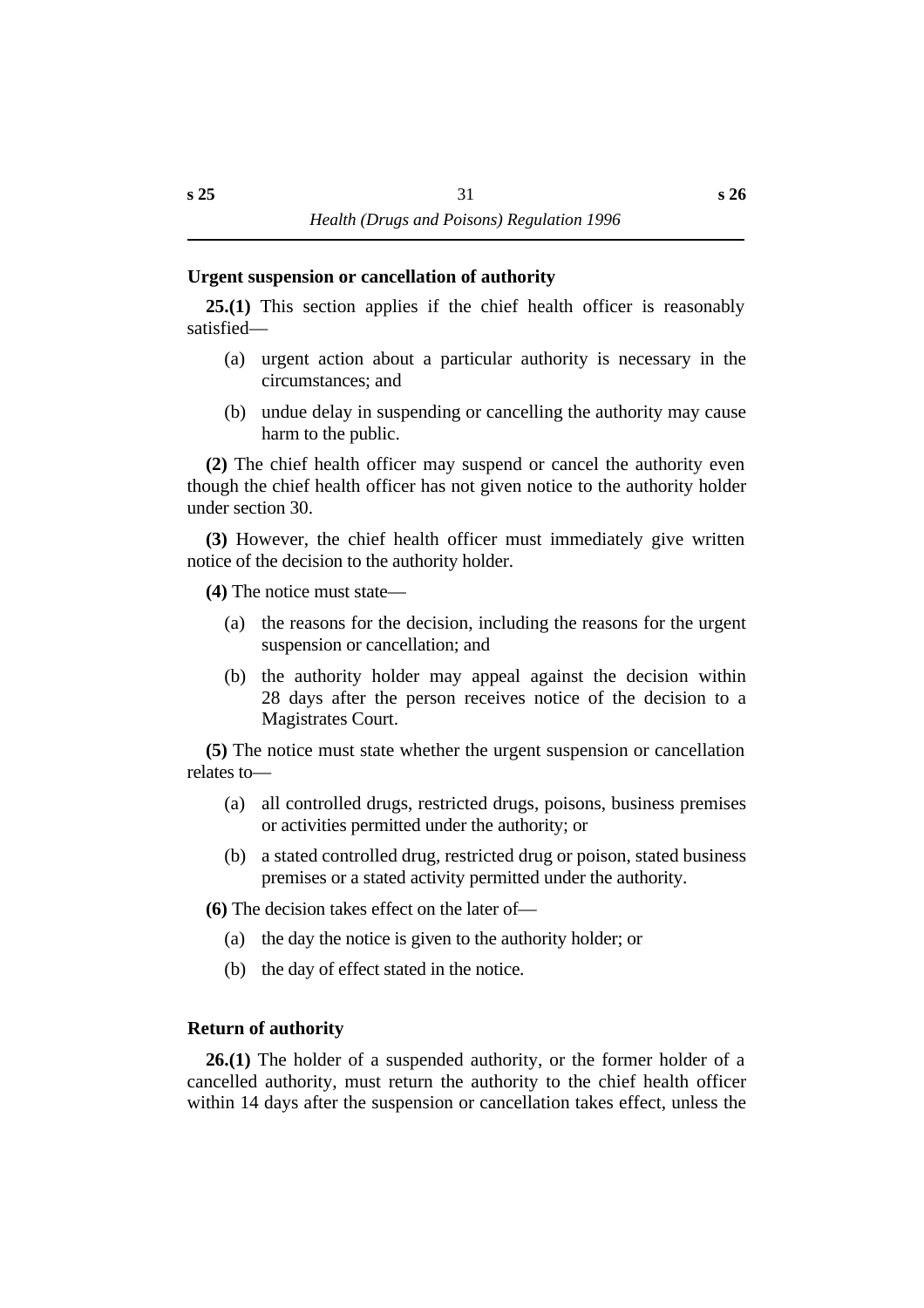person has a reasonable excuse for not returning it within the 14 days.

Maximum penalty—20 penalty units.

**(2)** If a suspended authority is returned to the chief health officer, the chief health officer must return it to the authority holder at the end of the suspension period.

# *†Division 5—Replacement, amendment, return and surrender of authorities*

# **˙Replacement of authority**

**27.(1)** The holder of an authority may apply to the chief health officer for the replacement of a lost, stolen or destroyed authority.

**(2)** If the chief health officer is reasonably satisfied the authority has been lost, stolen or destroyed, the chief health officer must replace the authority.

**(3)** If the chief health officer is not satisfied the authority has been lost, stolen or destroyed, the chief health officer must—

- (a) refuse to replace the authority; and
- (b) give the applicant a written notice that states—
	- (i) the decision; and
	- (ii) the reasons for the decision; and
	- (iii) the applicant may appeal against the decision to a Magistrates Court within 28 days after the applicant receives notice of the decision.

# **˙Amendment of authority on application**

**28.(1)** The holder of an authority may apply to the chief health officer for an amendment of the authority.

**(2)** The chief health officer must decide the application by—

- (a) amending the authority in the way sought; or
- (b) refusing to amend the authority.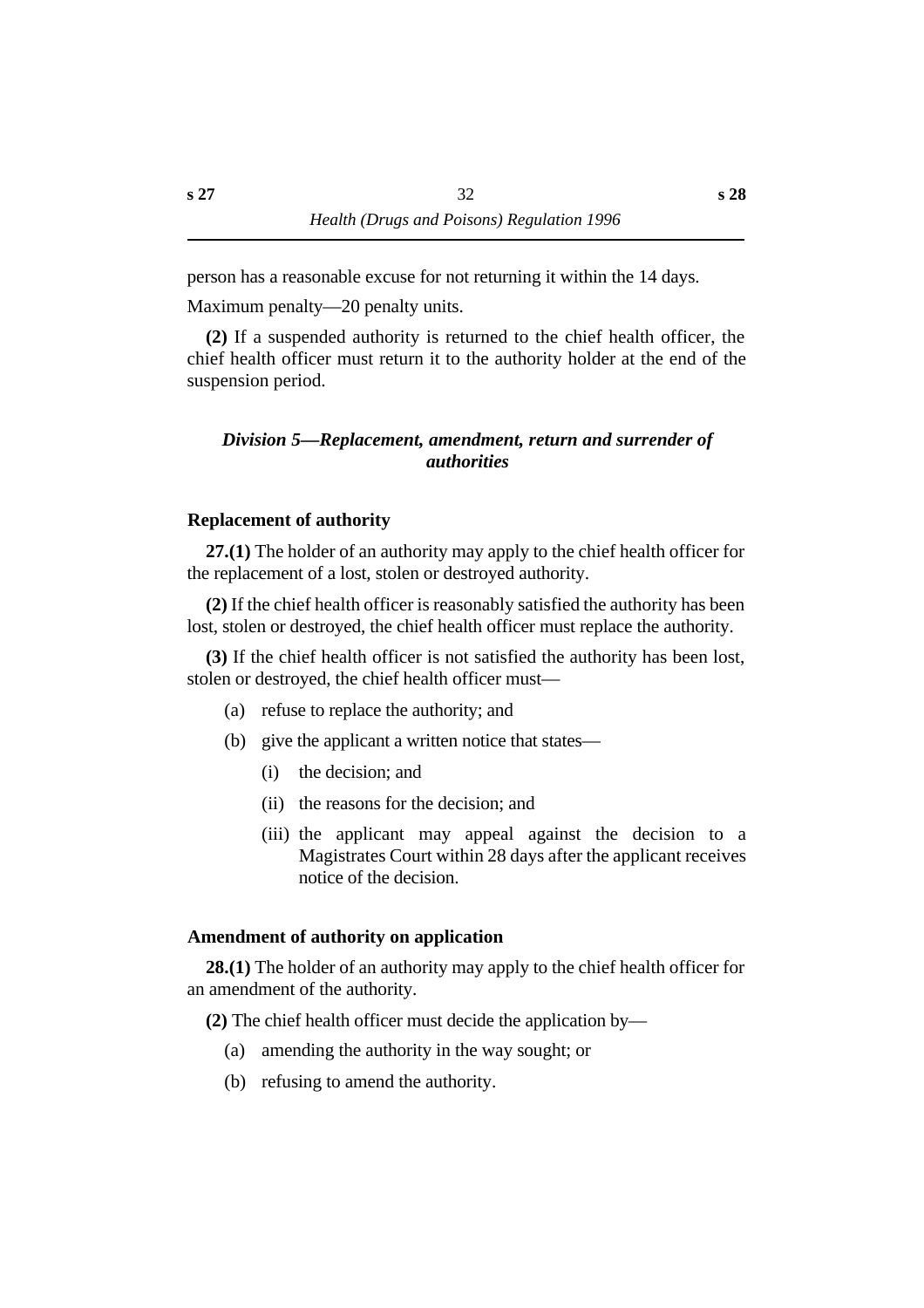**(3)** The chief health officer may amend the authority only if the chief health officer is reasonably satisfied the amendment is necessary or desirable in the interests of the effective administration of this regulation.

**(4)** If the chief health officer refuses to amend the authority, the chief health officer must give the applicant a written notice that states—

- (a) the decision; and
- (b) the reasons for the decision; and
- (c) the applicant may appeal against the decision to a Magistrates Court within 28 days after the applicant receives notice of the decision.

# **˙Amendment of authority without application**

**29.(1)** The chief health officer may amend an authority if—

- (a) the holder of the authority agrees to the amendment; or
- (b) the chief health officer is reasonably satisfied the authority should be amended.

**(2)** If the chief health officer is reasonably satisfied the authority should be amended, the chief health officer must give the authority holder a written notice that—

- (a) states the proposed amendment and the reasons for the amendment; and
- (b) outlines the facts and circumstances that form the basis for the reasons; and
- (c) invites the authority holder to make written representations to the chief health officer, within a stated time of at least 28 days, to show why the conditions should not be amended.

**(3)** If, after considering the representations properly made by the authority holder, the chief health officer is still reasonably satisfied the authority should be amended in the way mentioned in the notice, or in another way having regard to the representations, the chief health officer must give the authority holder—

(a) a new authority; and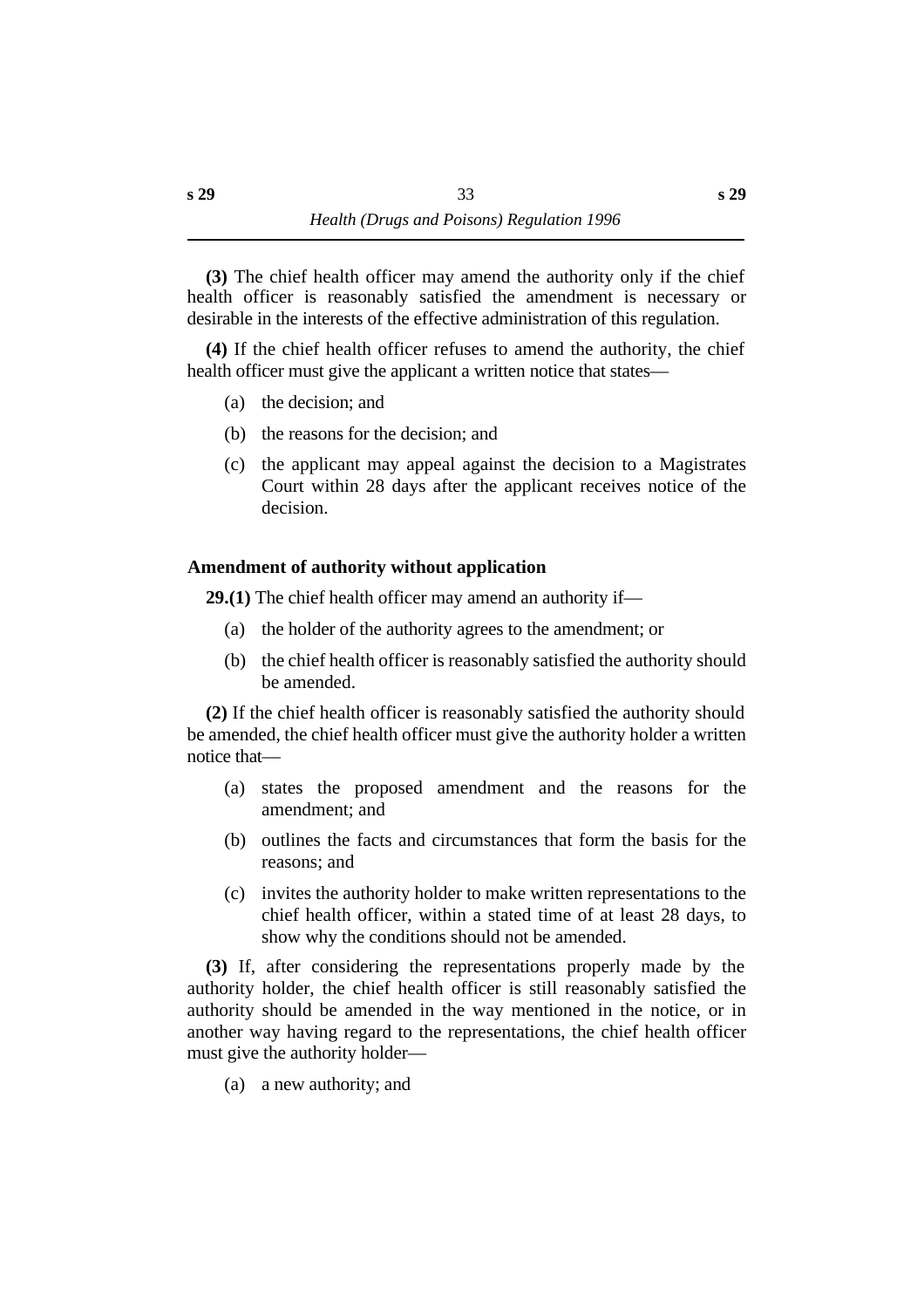- (b) a written notice that states—
	- (i) the old authority has been cancelled; and
	- (ii) the way in which the new authority is different from the old authority; and
	- (iii) the reasons for the amendment; and
	- (iv) the authority holder may appeal to a Magistrates Court against the decision within 28 days after the person receives notice of the decision.

# **˙Minor amendment of authority**

**30.(1)** This section applies if—

- (a) the chief health officer is reasonably satisfied an authority should be amended; and
- (b) the proposed amendment does not adversely affect the authority holder's interests, including, for example—
	- (i) by omitting a condition; or
	- (ii) by correcting an error; or
	- (iii) by making another change, other than a change of substance.

**(2)** The chief health officer may amend the authority by written notice given to the authority holder.

- **(3)** The notice must state the reasons for the decision.
- **(4)** Section 29(2) and (3)12 do not apply to the amendment.

# **˙Date amendment of authority takes effect**

**31.** A decision to amend an authority under section 28, 29 or 3013 takes effect on the later of—

(a) the day the notice of the amendment is given to the authority

<sup>12</sup> Section 29 (Amendment of authority without application)

<sup>13</sup> Section 28 (Amendment of authority on application), 29 (Amendment of authority without application) or 30 (Minor amendment of authority)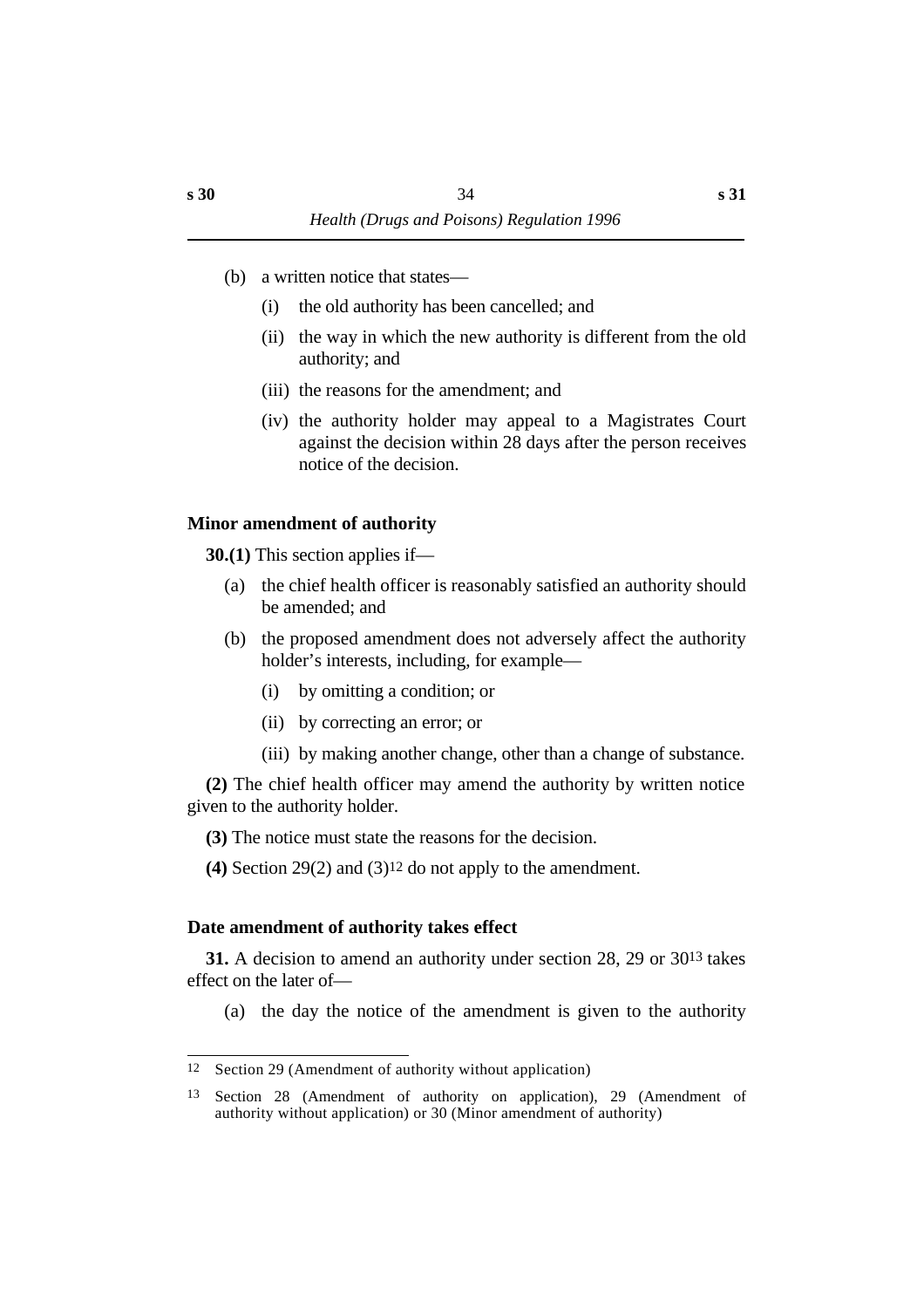holder; or

(b) the day of effect stated in the notice.

### **˙Surrender of authority**

**32.(1)** The holder of an authority may surrender the authority by written notice given to the chief health officer.

**(2)** The authority holder must return the authority with the notice, unless the authority holder has a reasonable excuse.

Maximum penalty—20 penalty units.

**(3)** The surrender takes effect on the day the notice is given.

# **†PART 6—APPEALS**

#### **˙Decisions open to appeal**

**33.(1)** An applicant for an authority may appeal against the chief health officer's decision to refuse to grant the authority or to grant an authority subject to conditions.

**(2)** An authority holder may appeal against the following decisions of the chief health officer—

- (a) a decision to refuse to renew a drug licence or poison licence;
- (b) a decision to renew a drug licence or poison licence on new conditions;
- (c) a decision to suspend or cancel an authority;
- (d) a decision to refuse to amend an authority;
- (e) a decision to amend an authority without application, including a decision to make a minor amendment.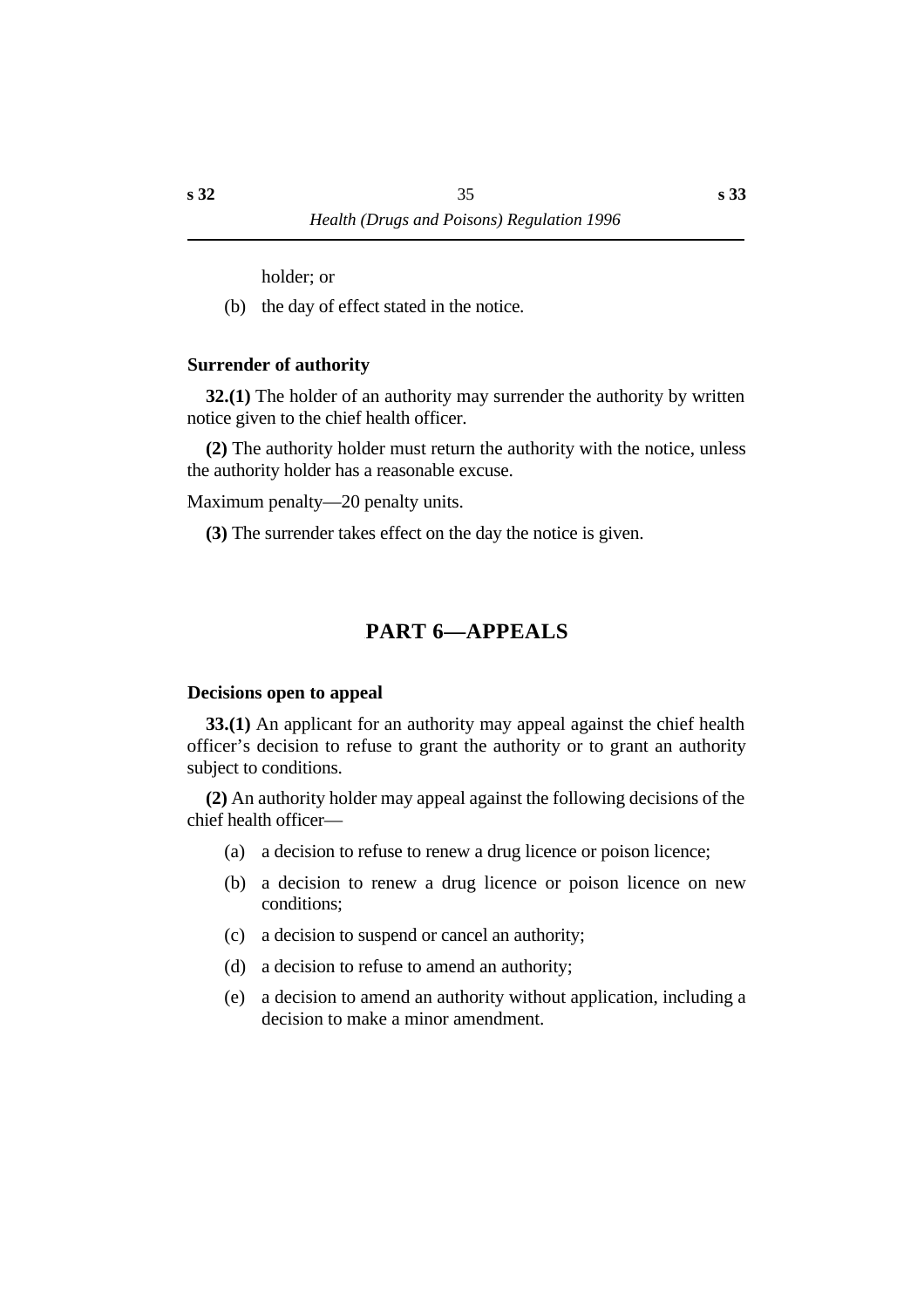#### **˙Starting an appeal**

**34.(1)** A person may start an appeal by filing a written notice of appeal with the clerk of the Magistrates Court nearest the place where the person proposes to carry on business, carries on business, works or lives.

**(2)** The notice of appeal must be filed within 28 days after the person receives written notice of the decision appealed against.

**(3)** However, the person may make the application within 28 days after the person is given a statement of reasons if—

- (a) the decision did not state the reasons for the decision; and
- (b) the person asked for a statement of reasons within the period mentioned in subsection (2).

**(4)** Also, the court may extend the period for filing the notice of appeal.

**(5)** The notice of appeal must state fully the grounds of the appeal and the facts relied on.

# **˙Notice of appeal to be given to chief health officer**

**35.** The clerk of the Magistrates Court must promptly give a copy of the notice of appeal to the chief health officer.

# **˙Stay of operation of decisions**

**36.(1)** The Magistrates Court may grant a stay of the decision to secure the effectiveness of the appeal.

**(2)** The stay—

- (a) may be given on conditions the court considers appropriate; and
- (b) operates for the period fixed by the court; and
- (c) may be revoked or amended by the court.

**(3)** The period of a stay must not extend past the time when the court decides the appeal.

**(4)** An appeal against a decision does not affect the decision, or the carrying out of the decision, unless the court grants a stay of the decision.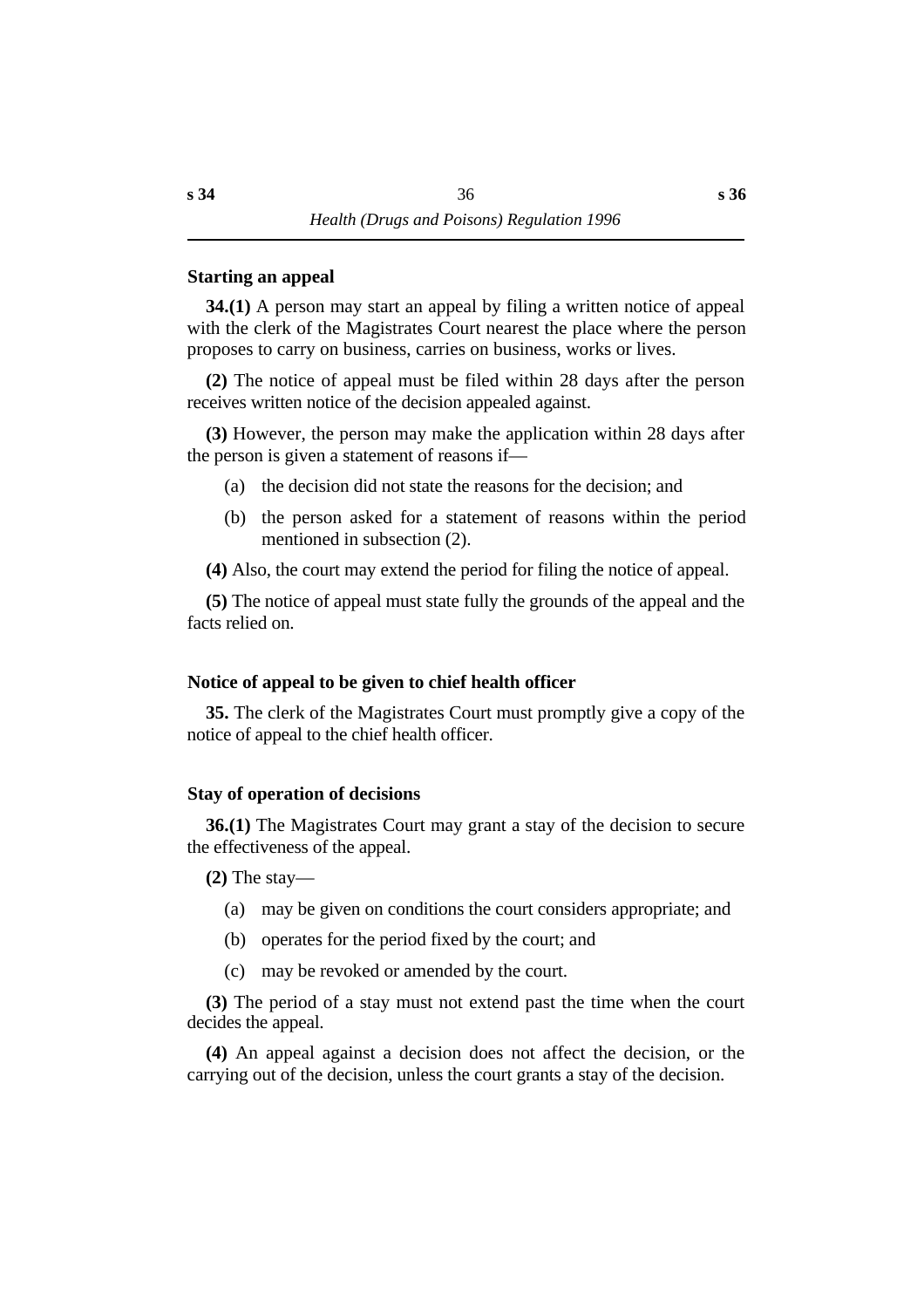#### **˙Hearing procedures for appeal**

**37.(1)** The Magistrates Court—

- (a) is not bound by the rules of evidence; and
- (b) must observe natural justice; and
- (c) may hear the appeal in court or chambers.

**(2)** The appeal is by way of rehearing, unaffected by the chief health officer's decision.

#### **˙Powers of court on appeal**

**38.(1)** In deciding an appeal against a decision of the chief health officer, the Magistrates Court may—

- (a) confirm the decision; or
- (b) vary the decision; or
- (c) set aside the decision and make a decision in substitution for the decision; or
- (d) set aside the decision and return the issue to the chief health officer with directions the court considers appropriate.

**(2)** In varying the decision or substituting another decision, the court has the same powers as the chief health officer.

#### *Example—*

The court may decide that an unsuccessful applicant for an authority be granted the authority and impose conditions on it.

**(3)** If, on appeal, the court acts under subsection (1)(b) or (c), the decision is taken, for this regulation (other than this part), to be that of the chief health officer.

#### **˙Appeal to District Court on questions of law only**

**39.** A party dissatisfied by the Magistrates Court's decision may appeal to a District Court, but only on a question of law.

**s 39**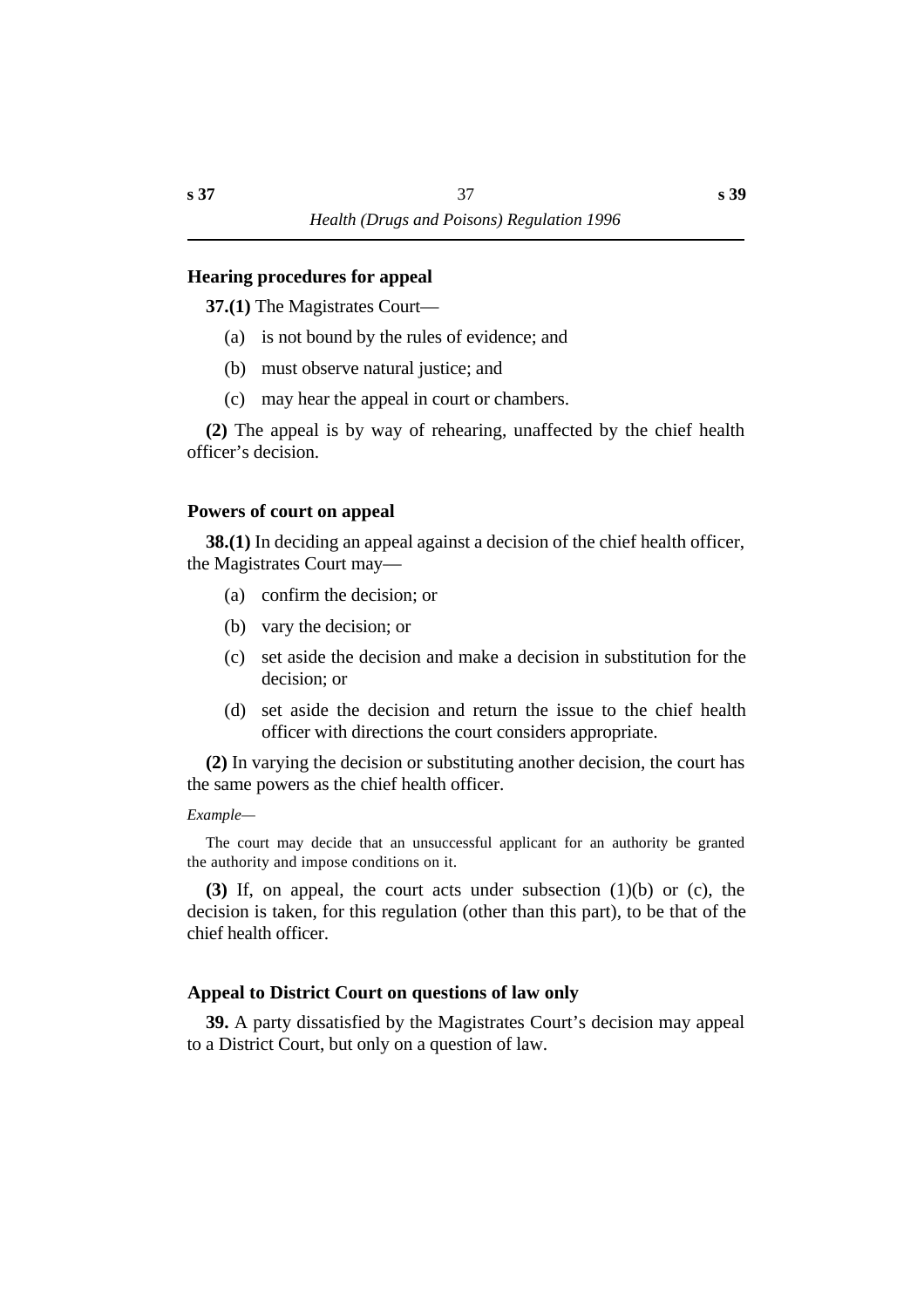# **†CHAPTER 2—CONTROLLED DRUGS**

# **†PART 1—LICENCES**

#### *†Division 1—Preliminary*

#### **˙Types of licences**

**40.** The chief health officer may grant or renew the following types of licences under this chapter—

- (a) controlled drug manufacturer licences;
- (b) controlled drug wholesaler licences.

#### **˙Licence to state business premises and other particulars**

**41.(1)** A licence under this chapter applies only to the place stated in the licence as the licensee's business premises.

**(2)** The chief health officer must not state more than 1 place in the licence as the licensee's business premises.

**(3)** For a controlled drug manufacturer licence, the chief health officer must also state in the licence—

- (a) the controlled drug or drugs the licensee is authorised to manufacture under the licence at the premises; and
- (b) the title of the position that has responsibility for supervising the manufacture of the controlled drug or drugs at the premises.

**(4)** For a controlled drug wholesaler licence, the chief health officer may state in the licence the controlled drug or drugs the licensee is authorised to sell under the licence.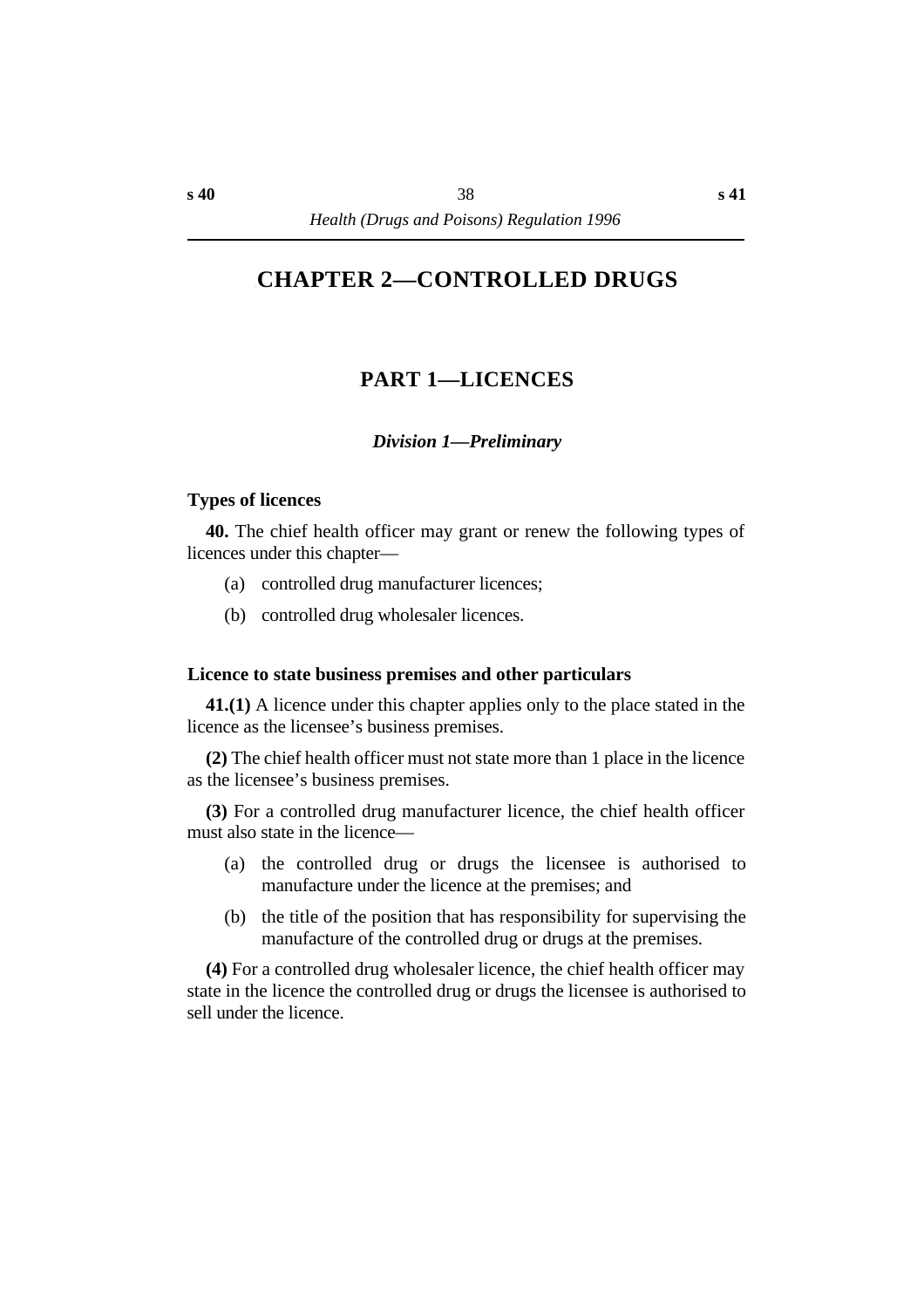### *†Division 2—Controlled drug manufacturer licence*

#### **˙Restrictions on grant of controlled drug manufacturer licence**

**42.** The chief health officer may grant a controlled drug manufacturer licence to a person only if the chief health officer is reasonably satisfied—

- (a) the person—
	- (i) intends to carry on business as a controlled drug manufacturer; and
	- (ii) is a suitable person to manufacture and sell controlled drugs; and
- (b) an individual who holds the position responsible for supervising the manufacture of the controlled drug or drugs has the qualifications and experience necessary to effectively supervise the manufacture; and
- (c) the premises to be used for manufacturing the controlled drug or drugs are suitable for the purpose.

#### **˙Controlled drug manufacturer licence**

**43.** A controlled drug manufacturer—

- (a) may manufacture only the controlled drugs stated in the manufacturer's licence; and
- (b) is taken to hold a controlled drug wholesaler licence.

#### **˙General conditions that apply to controlled drug manufacturer licence**

**44.** A controlled drug manufacturer—

- (a) must not manufacture, have, keep or sell a controlled drug at a place other than the manufacturer's business premises; and
- (b) must ensure each controlled drug manufactured under the manufacturer's licence is manufactured under the personal supervision of the individual who holds the position named in the licence; and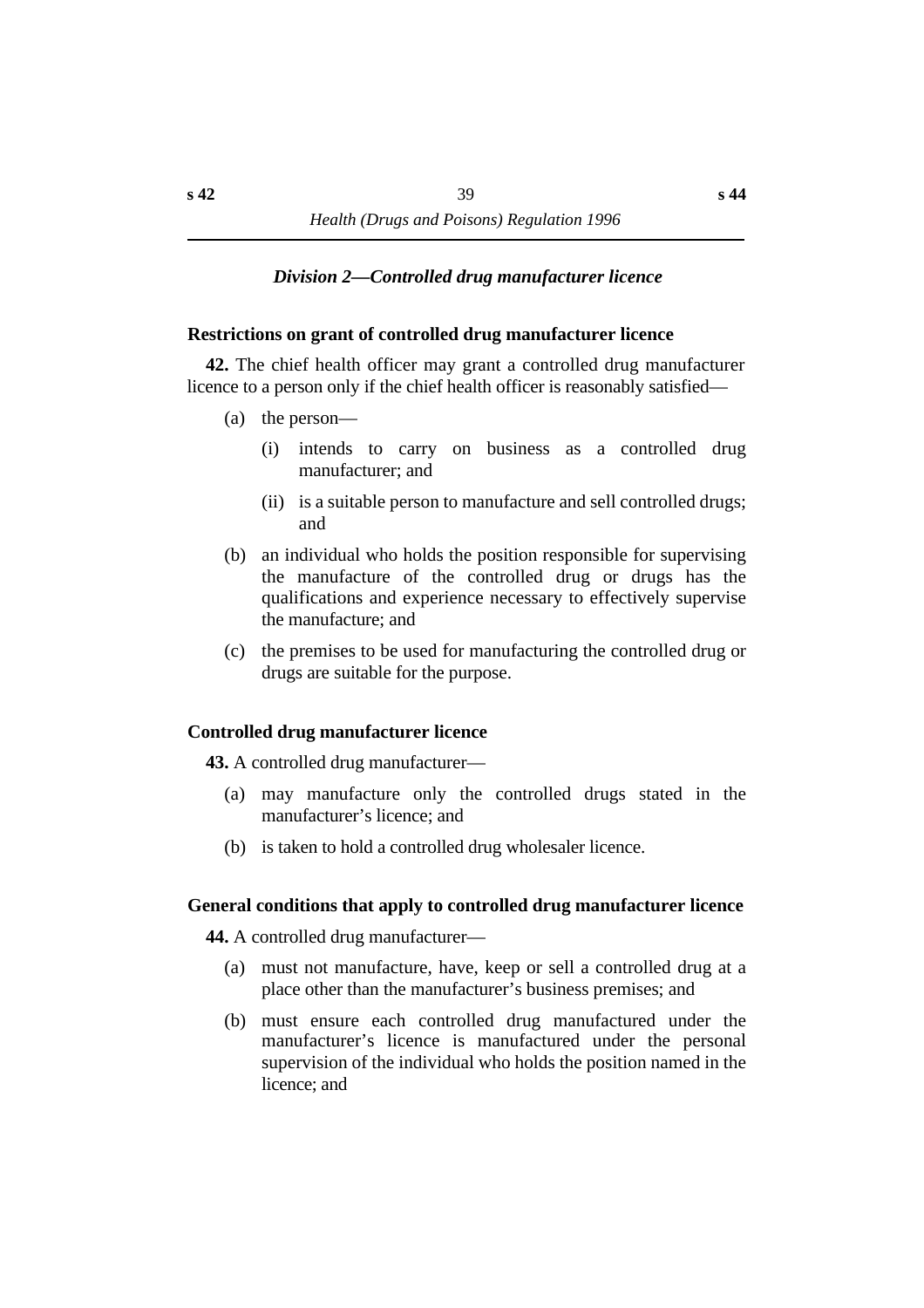(c) must ensure a controlled drug at the manufacturer's business premises is not handled by a person other than the manufacturer or a competent adult employee of the manufacturer.

Maximum penalty—80 penalty units.

#### **˙Offence to manufacture controlled drugs without licence**

**45.** A person must not manufacture a controlled drug unless the person—

- (a) holds a controlled drug manufacturer licence for the drug; or
- (b) manufactures the controlled drug under a licence, permit or other authority under the *Narcotic Drugs Act 1967* (Cwlth); or
- (c) is a State analyst who manufactures the controlled drug for the analyst's official duties; or
- (d) holds an authority under section 73 to manufacture the controlled drug.

Maximum penalty—80 penalty units.

#### *†Division 3—Controlled drug wholesaler licence*

#### **˙Restrictions on grant of controlled drug wholesaler licence**

**46.** The chief health officer may grant a controlled drug wholesaler licence to a person only if the chief health officer is reasonably satisfied—

- (a) the person intends to carry on business as a controlled drug wholesaler; and
- (b) the person is a suitable person to sell controlled drugs; and
- (c) the premises to be used for wholesaling the controlled drugs are suitable for the purpose.

#### **˙Controlled drug wholesaler licence**

**47.(1)** A controlled drug wholesaler may sell a controlled drug (whether or not for resale) to—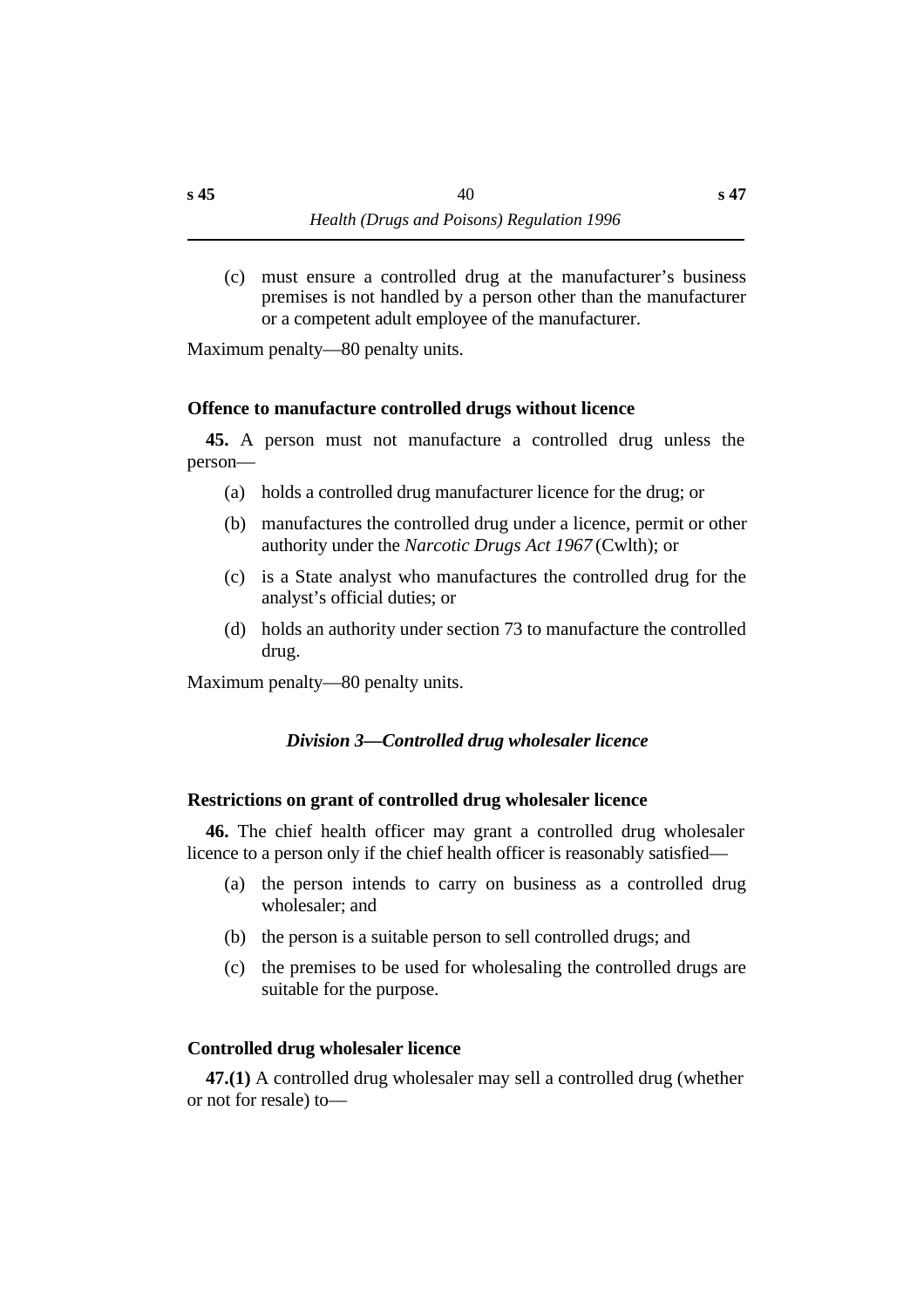- (a) an authorised person; or
- (b) someone in another State who may obtain the drug under the law of the other State.

**(2)** Also, a controlled drug wholesaler may sell a controlled drug by wholesale to a person in another country who may lawfully obtain the drug in the other country.

**(3)** Subsection (2) does not apply to a controlled drug that is a prohibited export under the *Customs Act 1901* (Cwlth).

#### **˙General conditions that apply to controlled drug wholesaler licence**

**48.(1)** A controlled drug wholesaler—

- (a) must not have, keep or sell a controlled drug at a place other than the wholesaler's business premises; and
- (b) must ensure a controlled drug at the wholesaler's business premises is not handled by a person other than the wholesaler or a competent adult employee of the wholesaler; and
- (c) must not sell a controlled drug to anyone other than someone to whom the wholesaler may sell the drug under this regulation.

Maximum penalty—80 penalty units.

**(2)** A controlled drug wholesaler must, in carrying on business under the wholesaler's licence, comply with the Australian Code of Good Wholesaling Practice for Therapeutic Goods for Human Use.14

Maximum penalty—80 penalty units.

#### **˙Offence to wholesale controlled drugs without licence**

**49.** A person must not sell a controlled drug by wholesale unless the person—

(a) holds a controlled drug manufacturer licence or controlled drug

<sup>14</sup> The code is issued by the Commonwealth department in which the *Therapeutic Goods Act 1989* (Cwlth) is administered and is available from the Commonwealth Government Bookshop, Adelaide Street, Brisbane.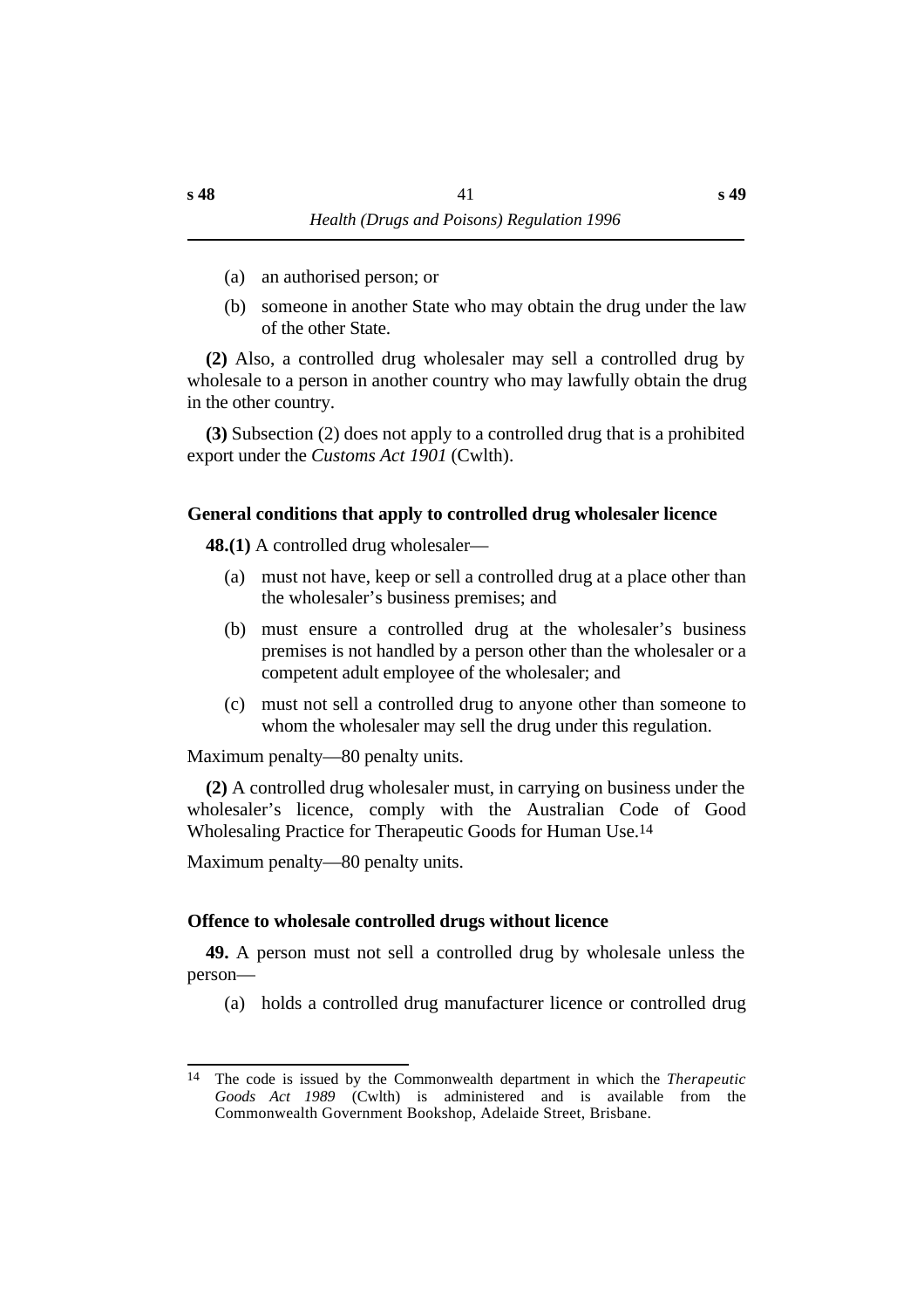wholesaler licence for the drug; or

(b) manufactures the controlled drug under a licence, permit or other authority under the *Narcotic Drugs Act 1967* (Cwlth).

Maximum penalty—80 penalty units.

#### *†Division 4—General*

#### **˙Licensee to give invoice when selling controlled drug**

**49A.(1)** A licensee must, when selling a controlled drug to a person, give the person an invoice for the sale of the drug.

Maximum penalty—40 penalty units.

**(2)** The licensee must ensure the invoice—

- (a) has a unique number; and
- (b) states—
	- (i) the date of the sale; and
	- (ii) the name and address of the person to whom the controlled drug is sold; and
- (c) describes the controlled drug and the quantity or volume of the drug sold.

Maximum penalty—40 penalty units.

#### **˙Records of transactions to be kept by licensee**

**50.(1)** A licensee must keep a record of controlled drugs (a **"controlled drugs register"**) in a book or in another approved way.

Maximum penalty—40 penalty units.

**(2)** If the controlled drugs register is a book, the licensee must ensure each page of the register—

- (a) has a general heading describing the class and measurement unit of the controlled drug recorded on the page; and
- (b) is ruled into columns with headings describing the nature of the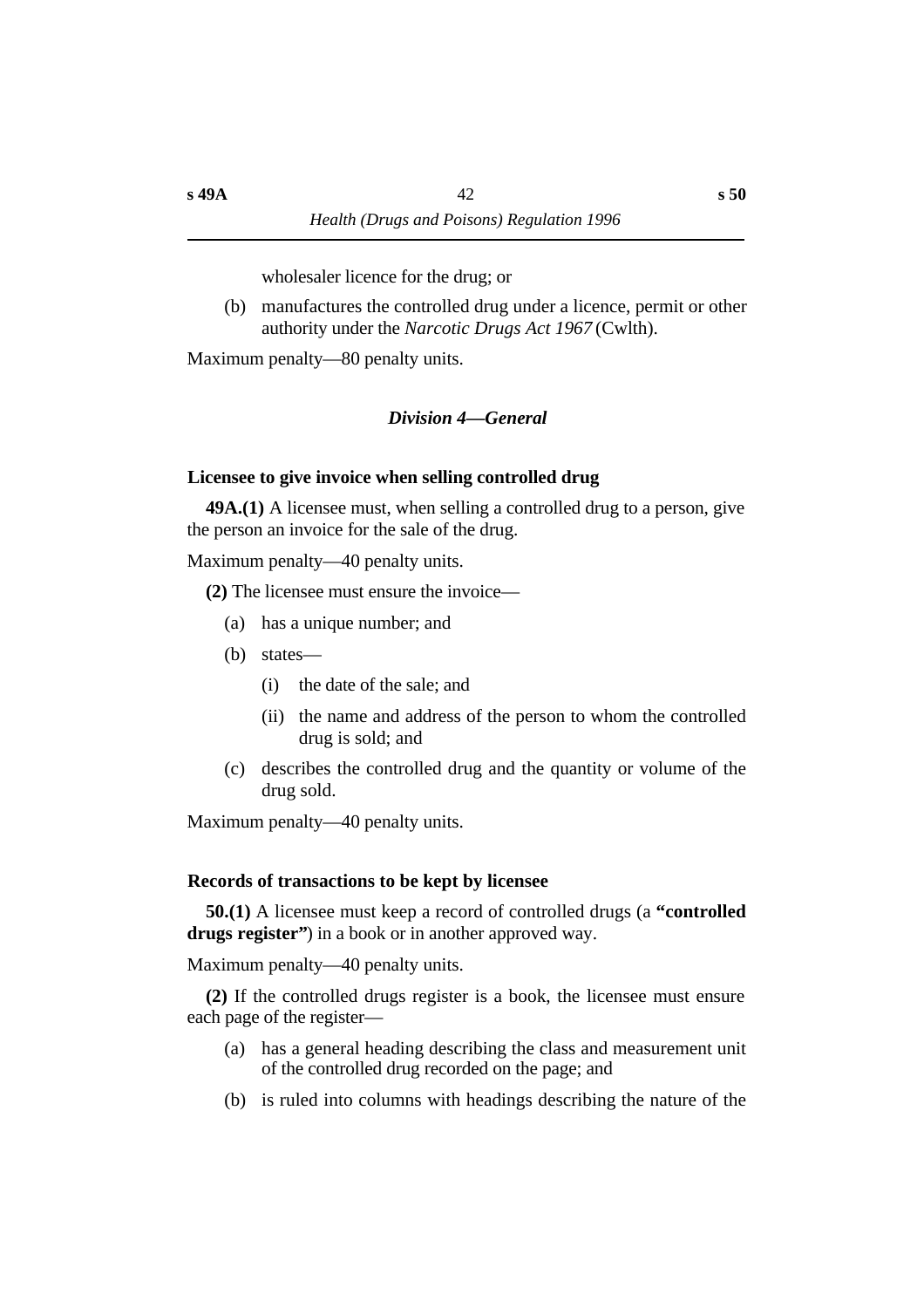details to be recorded in each column.

Maximum penalty—40 penalty units.

**(3)** The licensee must—

- (a) use a separate page, or a separate part of the drugs register, for each class of controlled drug; and
- (b) enter in the register the following details of each transaction for a controlled drug—
	- (i) the date of the transaction;
	- (ii) the name and address of the person who sold the controlled drug to the licensee;
	- (iii) the name and address of the person to whom the controlled drug was sold;
	- (iv) the invoice or other number of the transaction;
	- (v) the quantity or volume of the controlled drug obtained or sold;
	- (vi) the quantity or volume of the controlled drug in stock after the transaction; and
- (c) ensure each transaction is recorded in the order in which it happens.

Maximum penalty—40 penalty units.

**(4)** A licensee must not make entries about a restricted drug or a poison in the controlled drugs register.

Maximum penalty—40 penalty units.

**(5)** The licensee must keep the controlled drugs register at the licensee's business premises.

Maximum penalty—40 penalty units.

**(6)** If the licensee has more than 1 licence and the licensee's records are kept on a computer at the licensee's central or main office, the licensee must keep the records for each licence at the relevant business premises.

Maximum penalty—40 penalty units.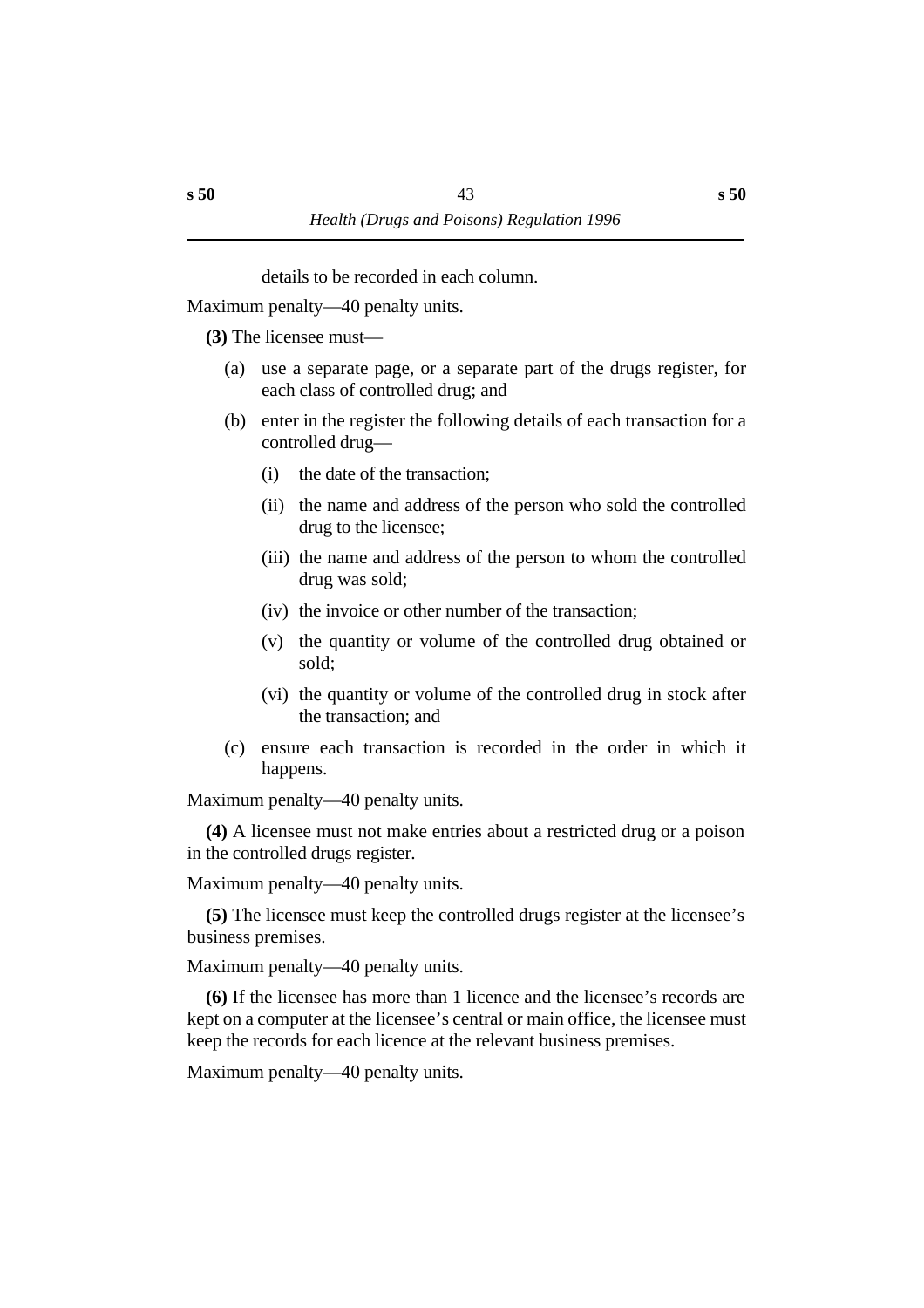# **†PART 2—AUTHORITIES**

#### *†Division 1—Preliminary*

#### **˙Authority needed for controlled drugs**

**51.(1)** A person must not have in the person's possession a controlled drug unless the person is, under this chapter, authorised to possess the drug.

Maximum penalty—80 penalty units.

**(2)** A person must not obtain a controlled drug for someone else unless the person is, under this chapter, authorised to obtain the drug for the other person.

Maximum penalty—80 penalty units.

**(3)** A person must not dispense, issue, prescribe, purport to prescribe or sell a controlled drug unless the person is, under this chapter, authorised to dispense, issue, prescribe or sell the drug.

Maximum penalty—80 penalty units.

**(4)** A person must not administer a controlled drug to someone else unless the person is, under this chapter, authorised to administer the drug to the other person.

Maximum penalty—80 penalty units.

**(5)** If a person may only administer, dispense, issue, obtain, possess, prescribe or sell a controlled drug at a stated place or under stated conditions, the person must not administer, dispense, issue, obtain, possess, prescribe or sell the drug at another place or in contravention of the conditions.

Maximum penalty—80 penalty units.

#### *†Division 2—Particular authorities*

#### **˙Anaesthetic assistants and enrolled nurses**

**52.(1)** This section applies to the following persons—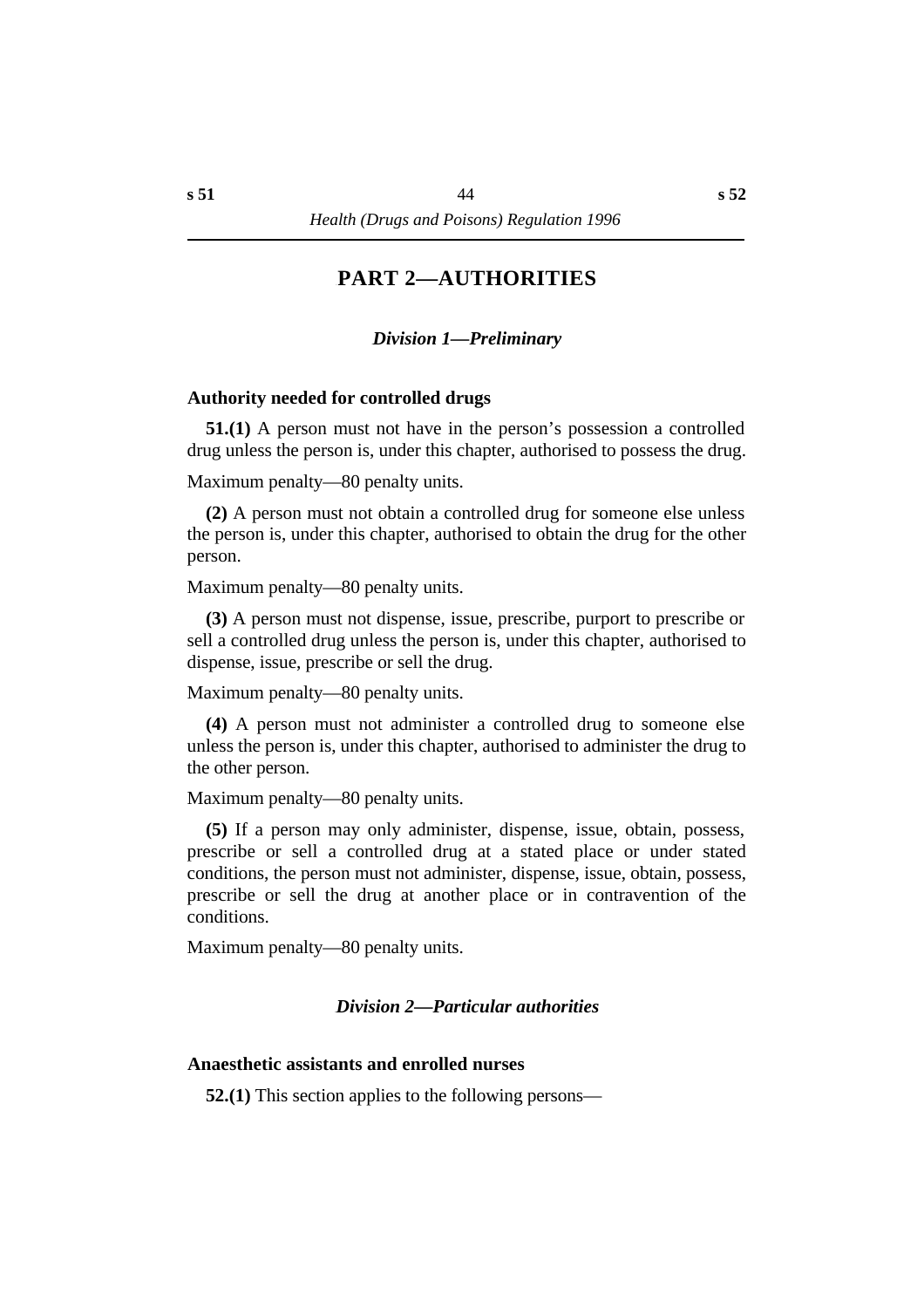- (a) an anaesthetic assistant holding a qualification acceptable to the Australian and New Zealand College of Anaesthetists;
- (b) an enrolled nurse.

**(2)** The anaesthetic assistant or enrolled nurse is authorised to possess, under the written directions of a doctor administering anaesthesia, a controlled drug at a hospital when preparing for, and during, anaesthetic procedures.

### **˙Authorised dispenser**

**53.** If the chief health officer is reasonably satisfied a person who is employed as a pharmacist's assistant has had satisfactory training and experience in dispensing controlled drugs, the chief health officer may authorise the person, in writing, to dispense a controlled drug at a dispensary under a pharmacist's direction and personal supervision.

# **˙Bases and outposts of Royal Flying Doctor Service**

**54.(1)** The person in charge of a base of the Royal Flying Doctor Service of Australia is authorised to—

- (a) obtain a controlled drug that a doctor employed by the service considers necessary; or
- (b) possess a controlled drug obtained under paragraph (a).

**(2)** The person in charge of an outpost of the Royal Flying Doctor Service of Australia is authorised to—

- (a) possess a controlled drug that a doctor employed by the service considers necessary; or
- (b) administer or supply a controlled drug at the outpost under a doctor's instruction.

# **˙Carriers**

**55.** To the extent necessary to transport and deliver a controlled drug, the following persons are authorised to possess a controlled drug—

(a) a person engaged to transport and deliver the controlled drug;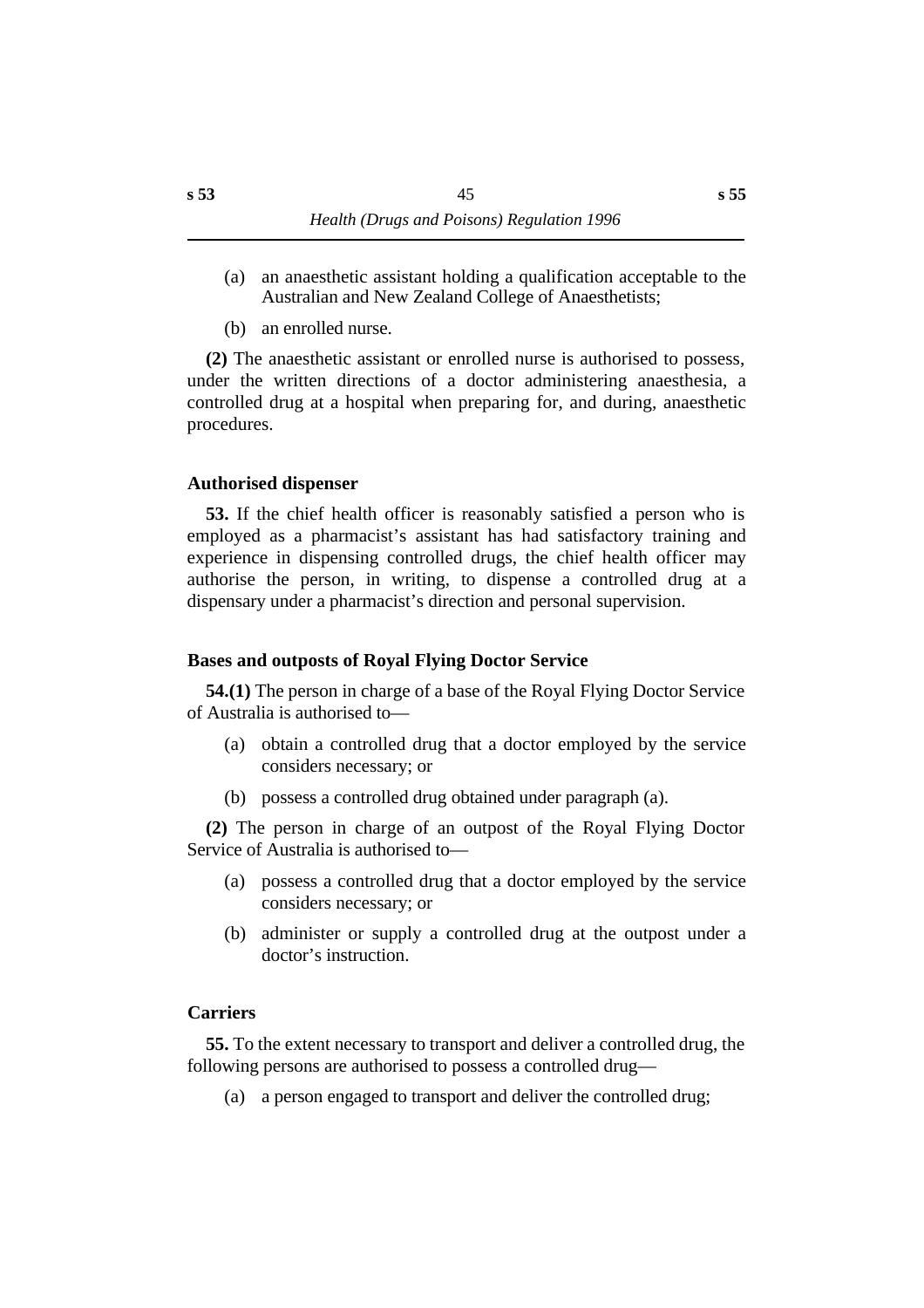(b) an adult acting for a person engaged to transport and deliver the controlled drug.

#### **˙Dentists**

**56.** To the extent necessary to practise dentistry, a dentist is authorised to—

- (a) obtain codeine, morphine, oxycodone, papaveretum, pentazocine or pethidine; or
- (b) possess codeine, morphine, oxycodone, papaveretum, pentazocine or pethidine at the place where the dentist practises dentistry; or
- (c) administer codeine, morphine, oxycodone, papaveretum, pentazocine or pethidine to a person while treating the person; or
- (d) prescribe not more than 3 days supply of codeine or pentazocine for a person's dental treatment; or
- (e) give someone who may administer a controlled drug an oral or written instruction to administer codeine, morphine, oxycodone, papaveretum, pentazocine or pethidine at the place where the dentist practises dentistry.

#### **˙Detention centres**

**57.(1)** The manager of a detention centre is authorised to—

- (a) obtain a controlled drug for use at the detention centre on a purchase order complying with part 5;15 or
- (b) possess a controlled drug at the detention centre; or
- (c) issue a controlled drug to an authorised person who may administer or supply it for the treatment of a child detained at the detention centre.

**(2)** A detention centre's director of nursing or medical superintendent, or the pharmacist in charge of a detention centre's dispensary, is authorised

<sup>15</sup> Part 5 (Obtaining and selling controlled drugs on purchase order)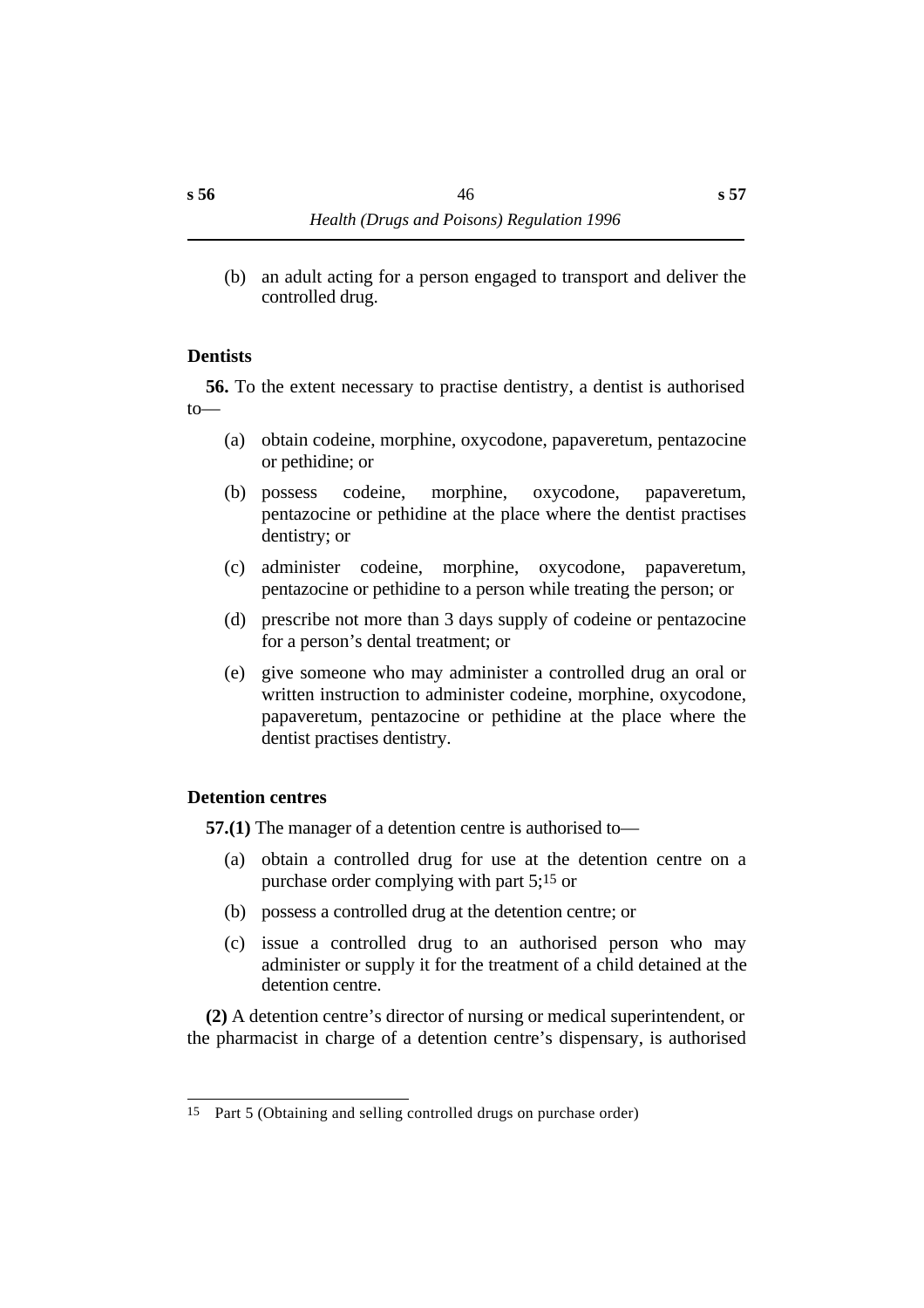to—

- (a) obtain a controlled drug for use at the detention centre on a purchase order complying with part 5; or
- (b) possess a controlled drug at the detention centre; or
- (c) issue a controlled drug to an authorised person who may administer or supply it for the treatment of a child detained at the detention centre.

#### **˙Doctors**

**58.** To the extent necessary to practise medicine, a doctor is authorised to—

- (a) obtain a controlled drug; or
- (b) possess a controlled drug at a place occupied by the doctor; or
- (c) if the doctor is reasonably satisfied a person the doctor is treating needs a controlled drug for a therapeutic use as part of the person's medical treatment—
	- (i) administer the drug to the person; or
	- (ii) dispense or prescribe the drug to or for the person; or
	- (iii) supply the drug to or for the person; or
	- (iv) obtain the drug for the person; or
- (d) give someone who may administer or supply a controlled drug an oral or written instruction to administer or supply the drug.

#### **˙Hospitals**

**59.(1)** This section applies to the following persons—

- (a) the medical superintendent of a hospital;
- (b) the pharmacist in charge of a hospital's dispensary;
- (c) the director of nursing of a hospital.

**(2)** A person to whom this section applies is authorised to—

(a) obtain a controlled drug for use at the hospital; or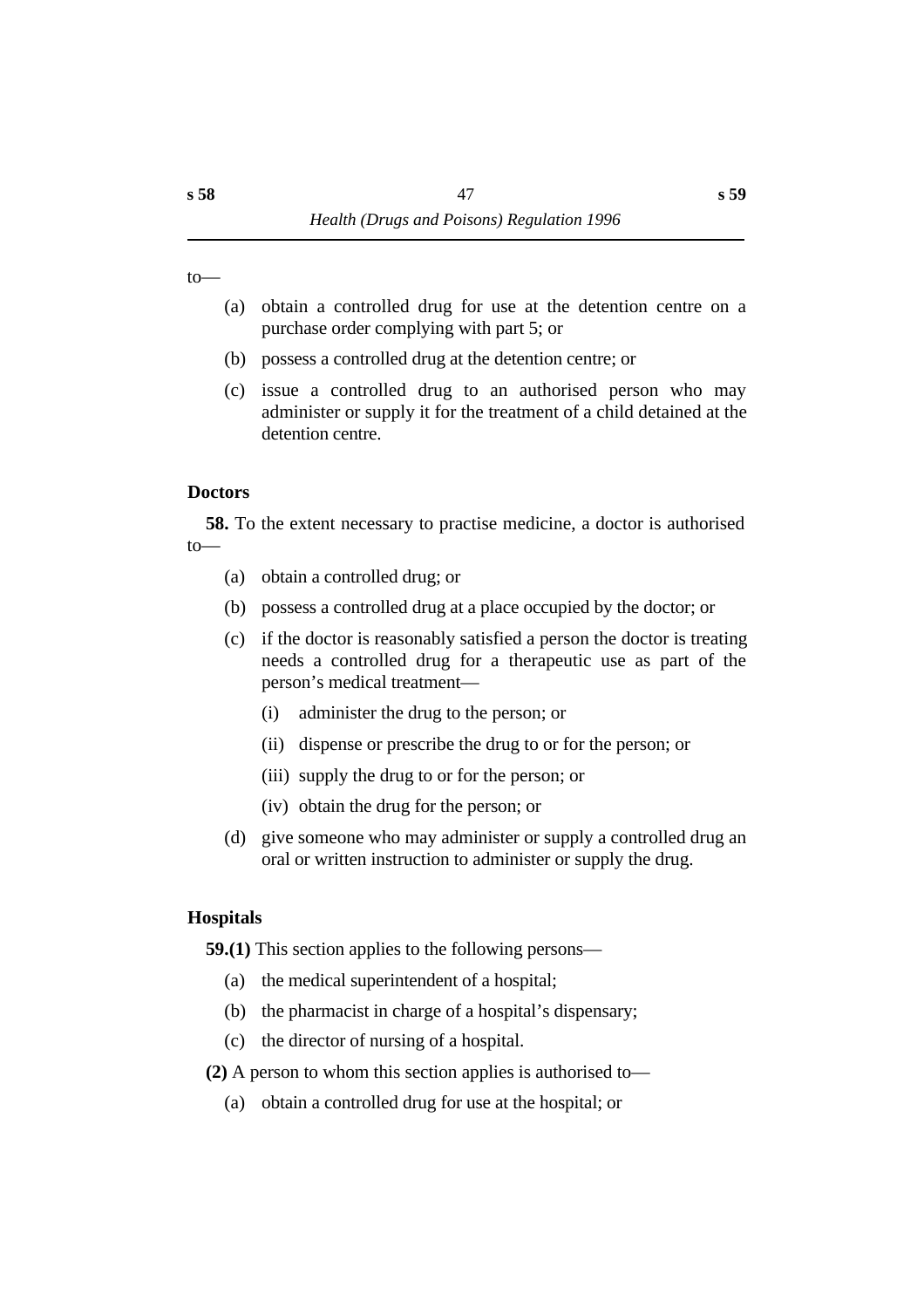- (b) possess a controlled drug at the hospital; or
- (c) issue a controlled drug for treatment of the hospital's patients.

#### **˙Inspectors**

**60.** To the extent necessary to perform an inspector's official duties, an inspector is authorised—

- (a) to obtain a controlled drug; or
- (b) to possess a controlled drug; or
- (c) in a disaster or emergency situation—to destroy a controlled drug.

# **˙Manufacturer or wholesaler of controlled drugs**

**61.(1)** A controlled drug manufacturer is authorised to—

- (a) obtain a controlled drug (an **"ingredient drug"**) for manufacturing a different controlled drug stated in the manufacturer's licence; or
- (b) possess an ingredient drug at the manufacturer's business premises.

**(2)** A controlled drug wholesaler is authorised to—

- (a) obtain a controlled drug; or
- (b) possess a controlled drug at the wholesaler's business premises.

**(3)** An adult employee of a controlled drug manufacturer or wholesaler is authorised to possess a controlled drug at the manufacturer's or wholesaler's business premises if—

- (a) the drug is packed in the way required under chapter 1, part 4;16 and
- (b) the employee is acting within the scope of the employment; and
- (c) the possession is reasonably necessary for the employee to deliver the drug to an authorised person under a lawful transaction between the employer and the authorised person.

<sup>16</sup> Chapter 1 (Introduction), part 4 (Packing and labelling)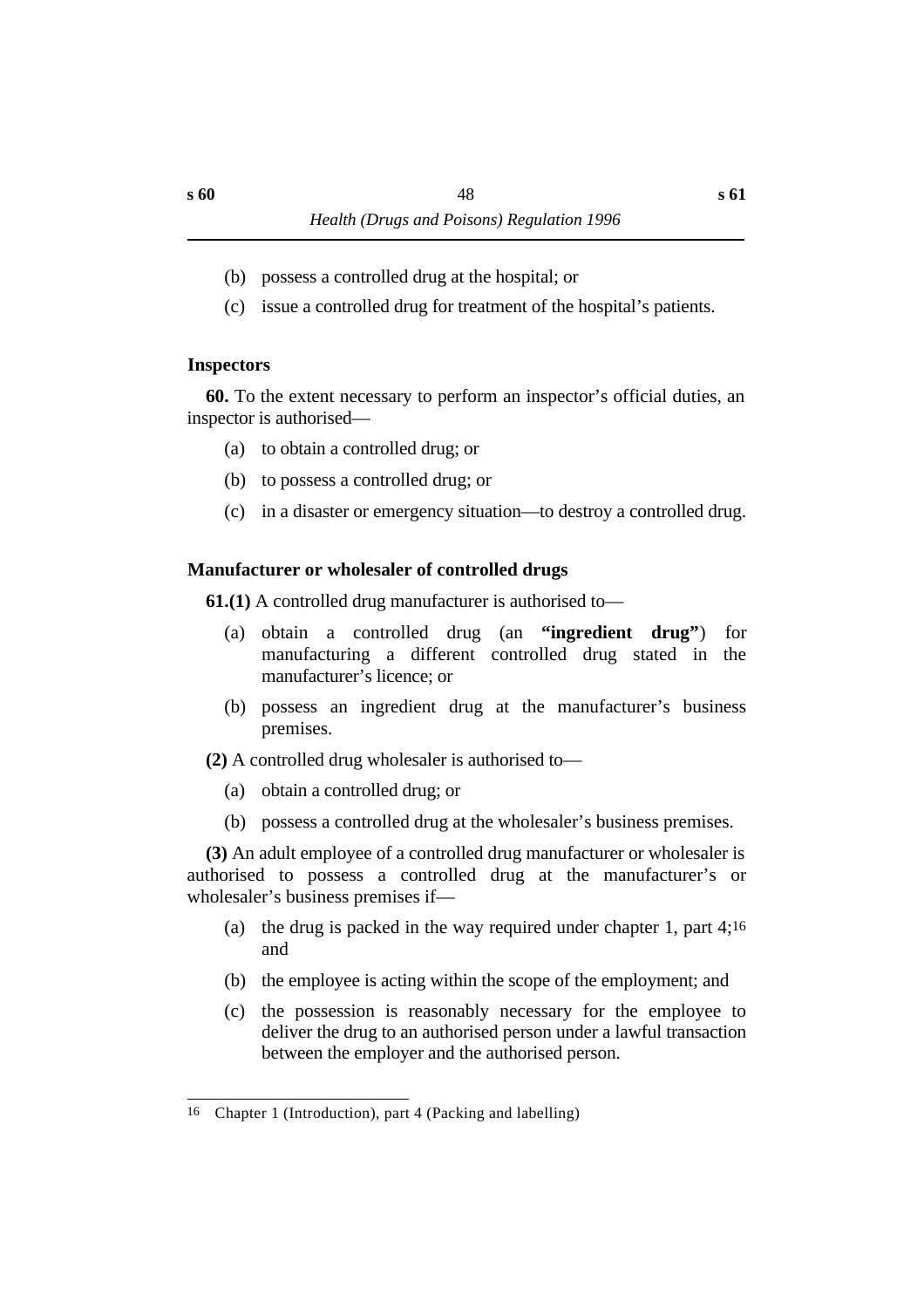#### **˙Midwives**

**62.** To the extent necessary to practise midwifery, a midwife is authorised to possess a controlled drug at the place where the person practises midwifery and administer the drug—

- (a) on a doctor's oral or written instruction; or
- (b) to the person for whom it has been dispensed under the instructions stated by the dispenser.

### **˙Nursing homes**

**63.(1)** This section applies to the following persons—

- (a) a nursing home's director of nursing or medical superintendent;
- (b) the registered nurse in charge of a nursing home;
- (c) the pharmacist in charge of a nursing home's dispensary.

**(2)** A person to whom this section applies is authorised to—

- (a) obtain a controlled drug for use at the nursing home on a purchase order complying with part 5;17 or
- (b) possess a controlled drug at the nursing home; or
- (c) issue a controlled drug to an authorised person who may administer or supply it for the treatment of a resident of the nursing home.

# **˙Pharmacists**

**64.(1)** To the extent necessary to practise pharmacy, a pharmacist is authorised to—

- (a) obtain a controlled drug; or
- (b) dispense a controlled drug; or
- (c) sell a controlled drug (other than by wholesale) on a purchase order; or

<sup>17</sup> Part 5 (Obtaining and selling controlled drugs on purchase order)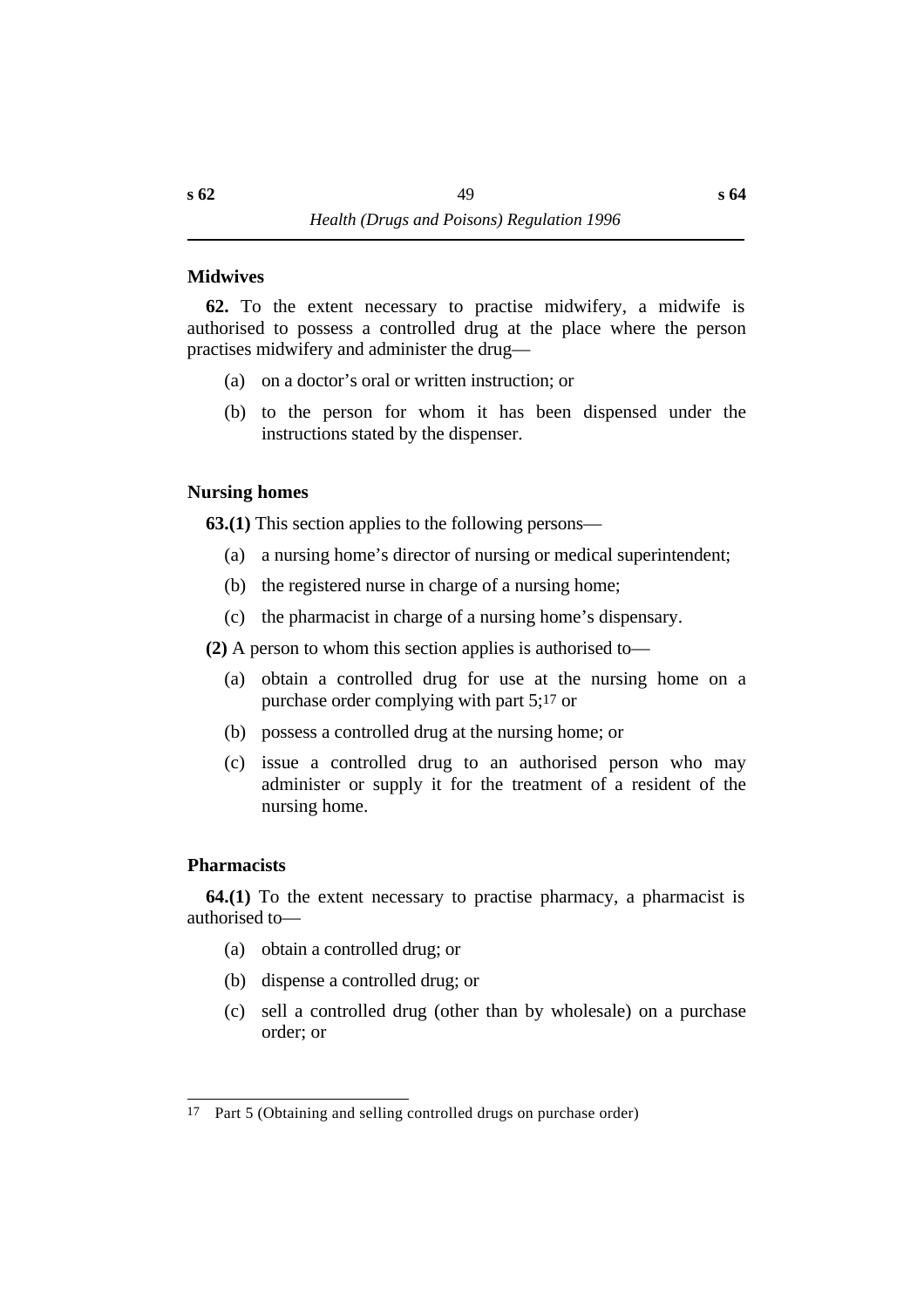- (d) possess a controlled drug at a dispensary; or
- (e) for a pharmacist practising pharmacy at a public sector hospital—supply a controlled drug, on a doctor's oral or written instruction, to a person being discharged from the hospital or an outpatient of the hospital; or
- (f) supply methadone syrup on the oral or written instruction of a doctor who holds an approval under section 122(5).

**(2)** A person who holds a degree of Bachelor of Pharmacy from an Australian university, or is enrolled in a course for the degree of Bachelor of Pharmacy at an Australian university, is authorised to dispense a controlled drug at or from a dispensary under a pharmacist's direction and personal supervision.

**(3)** Subsection (2) does not apply to a person who holds a degree of Bachelor of Pharmacy but whose registration as a pharmacist has been cancelled or suspended under the *Pharmacy Act 1976*, section 25, or a corresponding law of another State, if the cancellation or suspension is in force.

#### **˙Prisons**

**65.(1)** The general manager of a prison is authorised to—

- (a) obtain a controlled drug for use at the prison on a purchase order complying with part 5;18 or
- (b) possess a controlled drug at the prison; or
- (c) issue a controlled drug to an authorised person who may administer or supply it for the treatment of a prisoner at the prison.

**(2)** A prison's director of nursing or medical superintendent, or the pharmacist in charge of a prison's dispensary, is authorised to—

- (a) obtain a controlled drug for use at the prison on a purchase order complying with part 5; or
- (b) possess a controlled drug at the prison; or

<sup>18</sup> Part 5 (Obtaining and selling controlled drugs on purchase order)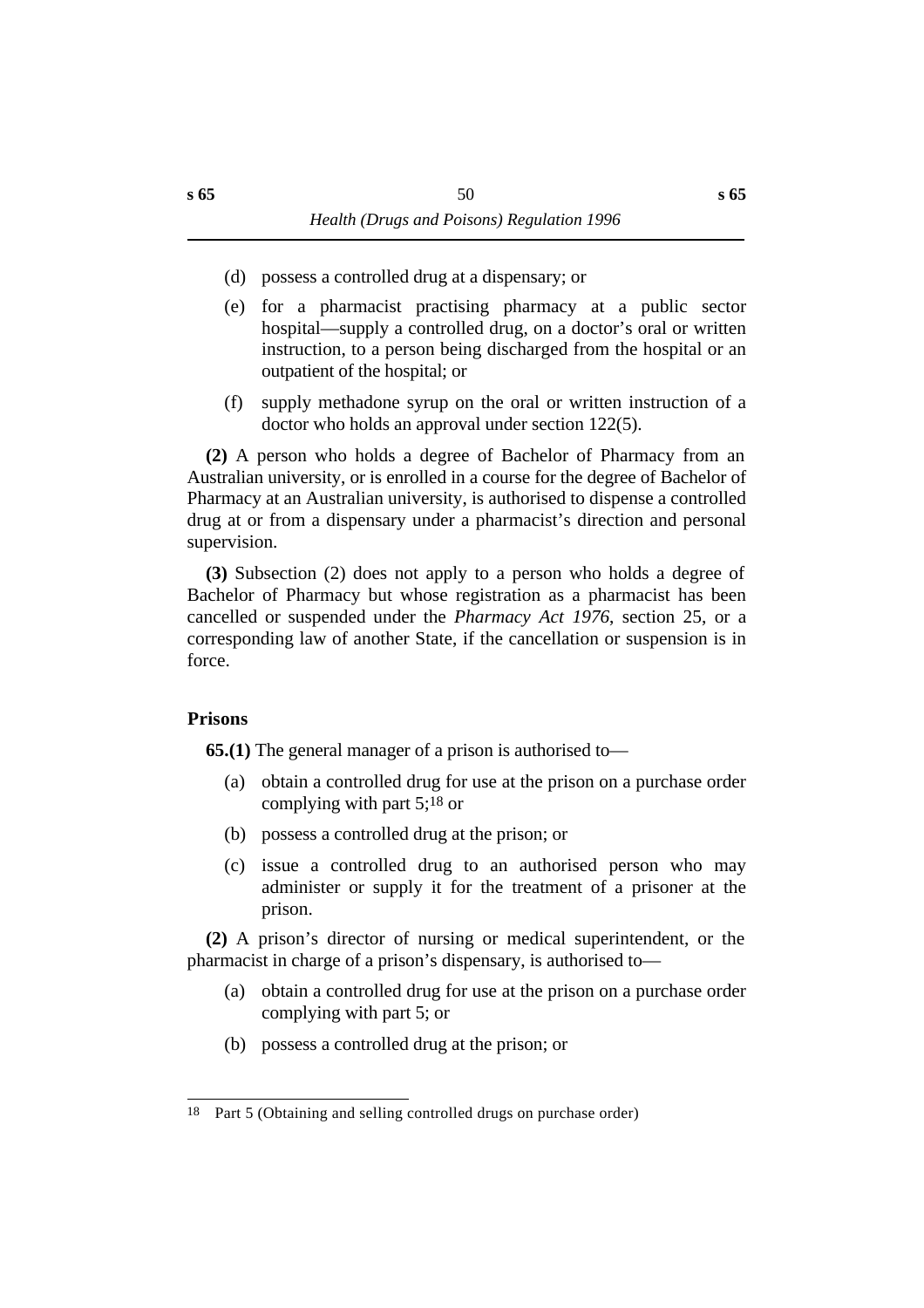(c) issue a controlled drug to an authorised person who may administer or supply it for the treatment of a prisoner at the prison.

#### **˙Queensland Ambulance Service**

**66.(1)** To the extent necessary for performing ambulance duties for the Queensland Ambulance Service, an ambulance officer who has successfully completed an approved course of advanced clinical training with the service is authorised to—

- (a) obtain a controlled drug as stated in appendix 2A, part 1; or
- (b) possess a controlled drug obtained under paragraph (a) at a place where the officer is performing ambulance duties; or
- (c) administer a controlled drug obtained under paragraph (a) to a patient on a doctor's oral or written instruction or under an approved drug therapy protocol.

**(2)** An ambulance officer who is undergoing an approved course of advanced clinical training with the Queensland Ambulance Service is authorised to administer a controlled drug to a patient under the supervision of someone who has completed the training and is acting on a doctor's oral or written instruction or under an approved drug therapy protocol.

#### **˙Registered nurses**

**67.(1)** To the extent necessary to practise nursing, a registered nurse is authorised to possess a controlled drug at a place where the person practises nursing and administer the drug—

- (a) on a dentist's or doctor's oral or written instruction; or
- (b) to the person for whom it has been dispensed under the instructions stated by the dispenser.

**(2)** To the extent necessary to practise nursing in an isolated practice area, an isolated practice endorsed registered nurse is authorised to—

- (a) obtain a controlled drug; or
- (b) possess a controlled drug at a place in the isolated practice area where the person practises nursing; or

**s 67**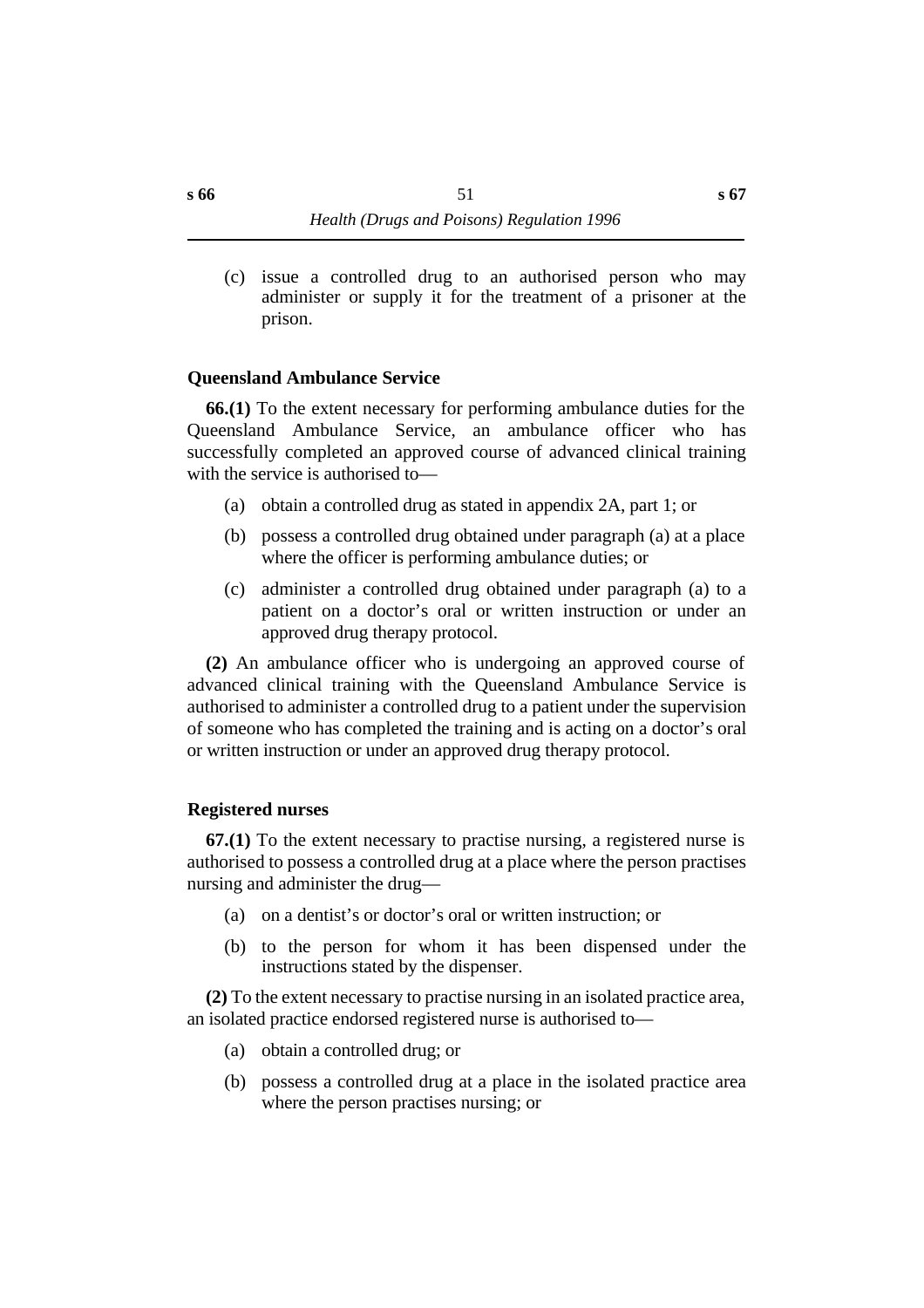(c) administer or supply a controlled drug, on a doctor's instruction or under an approved drug therapy protocol, to a person.

**(3)** To the extent necessary to practise nursing in an isolated practice area, a registered nurse is authorised to—

- (a) obtain a controlled drug; or
- (b) possess a controlled drug obtained under paragraph (a) at a place where the registered nurse practises nursing; or
- (c) supply a controlled drug, on a doctor's oral or written instruction, to a person being discharged from a hospital, or an outpatient of a hospital, in the isolated practice area.
- **(4)** Subsection (3) expires on 30 September 1998.

# **˙Registered nurses at rural hospitals**

**68.(1)** To the extent necessary to practise nursing at a rural hospital, the following persons are authorised to supply a controlled drug, on a doctor's oral or written instruction, to a person being discharged from the hospital or an outpatient of the hospital—

- (a) the hospital's director of nursing;
- (b) a registered nurse nominated by the hospital's director of nursing.

**(2)** However, subsection (1) applies only if—

- (a) the hospital does not employ a pharmacist; or
- (b) if the hospital employs a pharmacist—the pharmacist is absent from the hospital at the time the controlled drug is supplied.

# **˙Ship's master**

**69.** To the extent necessary to comply with the *Navigation Act 1912* (Cwlth) or the *Transport Operations (Marine Safety) Act 1994*, the master of a ship in the State is authorised to—

- (a) obtain a controlled drug for use on the ship; or
- (b) possess a controlled drug on the ship.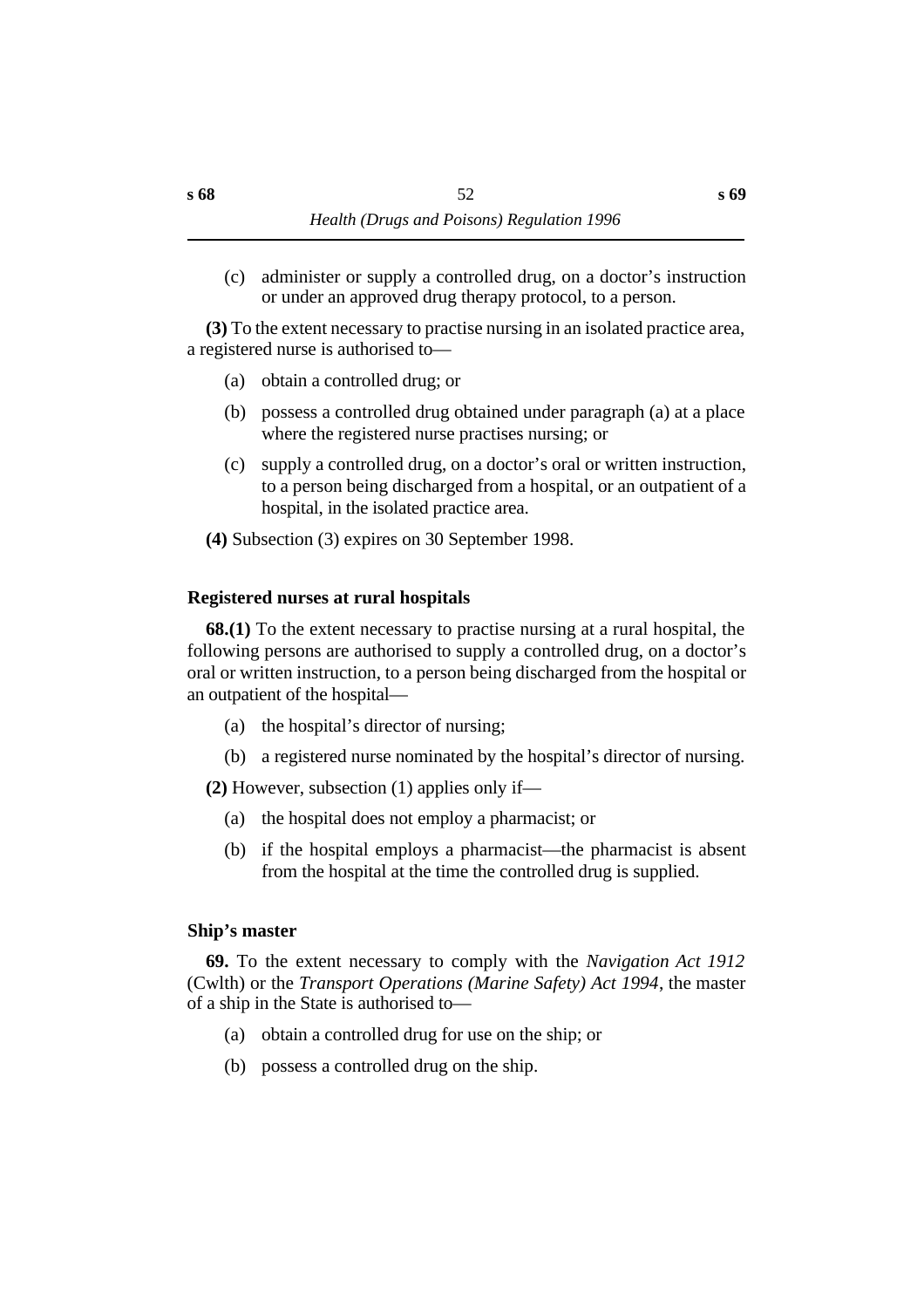#### **˙State analysts**

**70.** To the extent necessary to perform a State analyst's official duties, a State analyst is authorised to—

- (a) obtain or manufacture a controlled drug; or
- (b) possess a controlled drug at the place where the analyst is performing official duties; or
- (c) use a controlled drug for official purposes or destroy it.

### **˙Veterinary surgeons**

**71.** To the extent necessary to practise veterinary medicine, a veterinary surgeon is authorised to—

- (a) obtain a controlled drug; or
- (b) possess a controlled drug at a place occupied by the veterinary surgeon; or
- (c) if the veterinary surgeon is reasonably satisfied that an animal the veterinary surgeon is treating needs a controlled drug for a therapeutic use as part of the animal's medical treatment—
	- (i) administer the drug to the animal; or
	- (ii) dispense or prescribe the drug for the animal; or
	- (iii) obtain the drug for the animal; or
	- (iv) sell a controlled drug to a person for the person's animal.

#### **˙Watchhouse keepers etc.**

**72.** To the extent necessary for ensuring a person detained at a watchhouse or police establishment receives a controlled drug lawfully prescribed or supplied for the person as a dispensed medicine, the watchhouse keeper, or the person performing the duties of watchhouse keeper at a police establishment, is authorised to—

- (a) possess the controlled drug at the watchhouse or police establishment; or
- (b) supply the controlled drug to the person for whom it was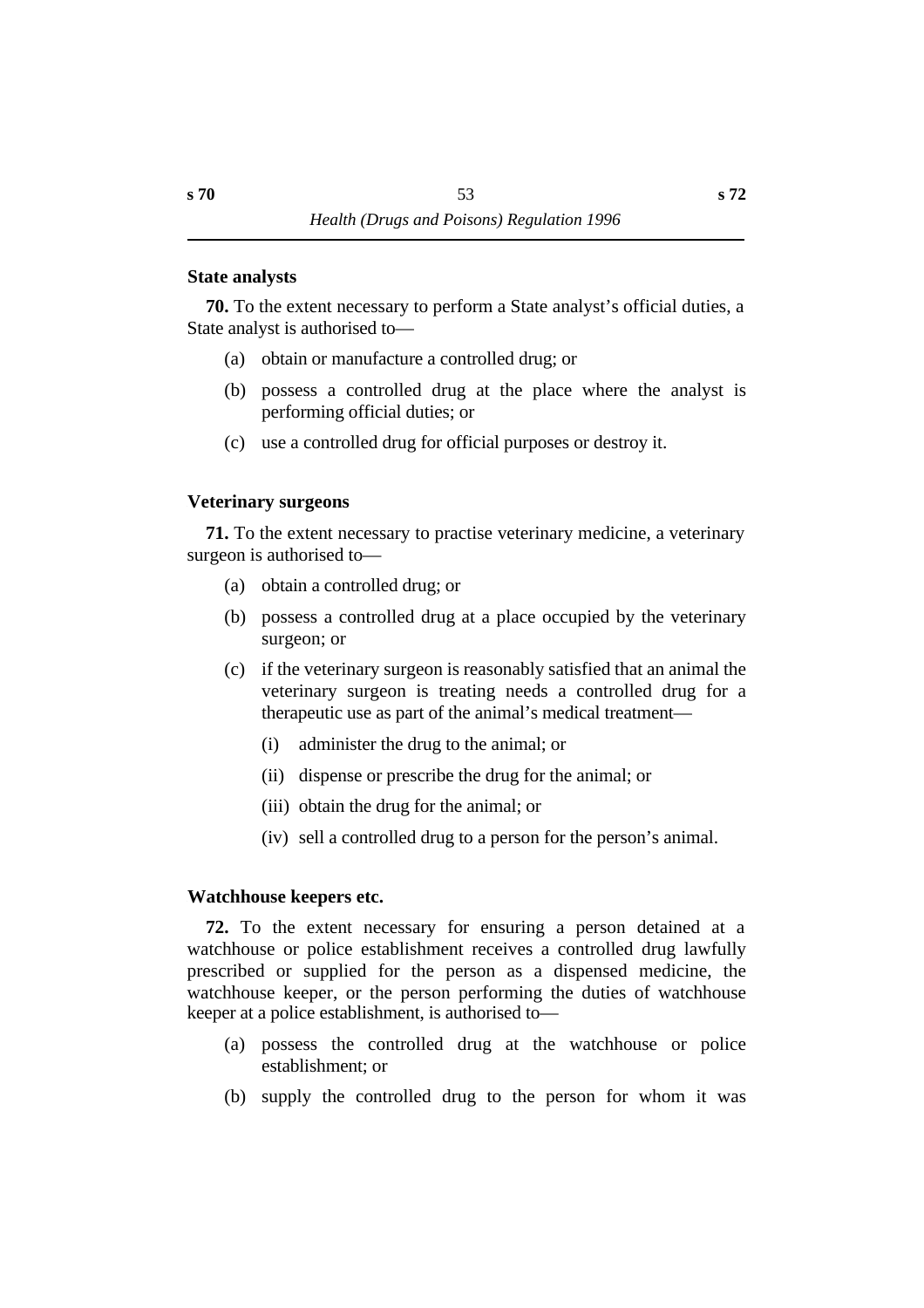prescribed or supplied under the directions stated on the label attached to the medicine's container.

#### *†Division 3—General*

#### **˙Other authorities may be given**

**73.(1)** The chief health officer may give a person written authority to administer, issue, manufacture, obtain, possess, sell or use a controlled drug.

**(2)** The chief health officer may give a person an authority only if the chief health officer is reasonably satisfied the person—

- (a) has a genuine need for the authority; and
- (b) is a suitable person to be given the authority.

**(3)** This section has effect despite anything in division 2.

*Example—*

Under section  $67(1)$ , <sup>19</sup> a registered nurse is authorised to possess a controlled drug and administer it under certain conditions. Under this section, the chief health officer may extend the nurse's authorisation by, for example, giving the nurse a written authority to obtain or use a controlled drug in stated circumstances.

#### **˙When authority is not needed**

**74.(1)** A person does not need an authority under this part merely to deliver a controlled drug to a person for whom it has been dispensed, or the person's agent.

**(2)** Also, a carer does not need an authority under this part to help a person for whom a controlled drug was supplied as a dispensed medicine take the drug if—

- (a) the person requests the carer's help; and
- (b) the carer helps the person to take the drug under the directions on the label attached to the dispensed medicine's container.

<sup>19</sup> Section 67 (Registered nurses)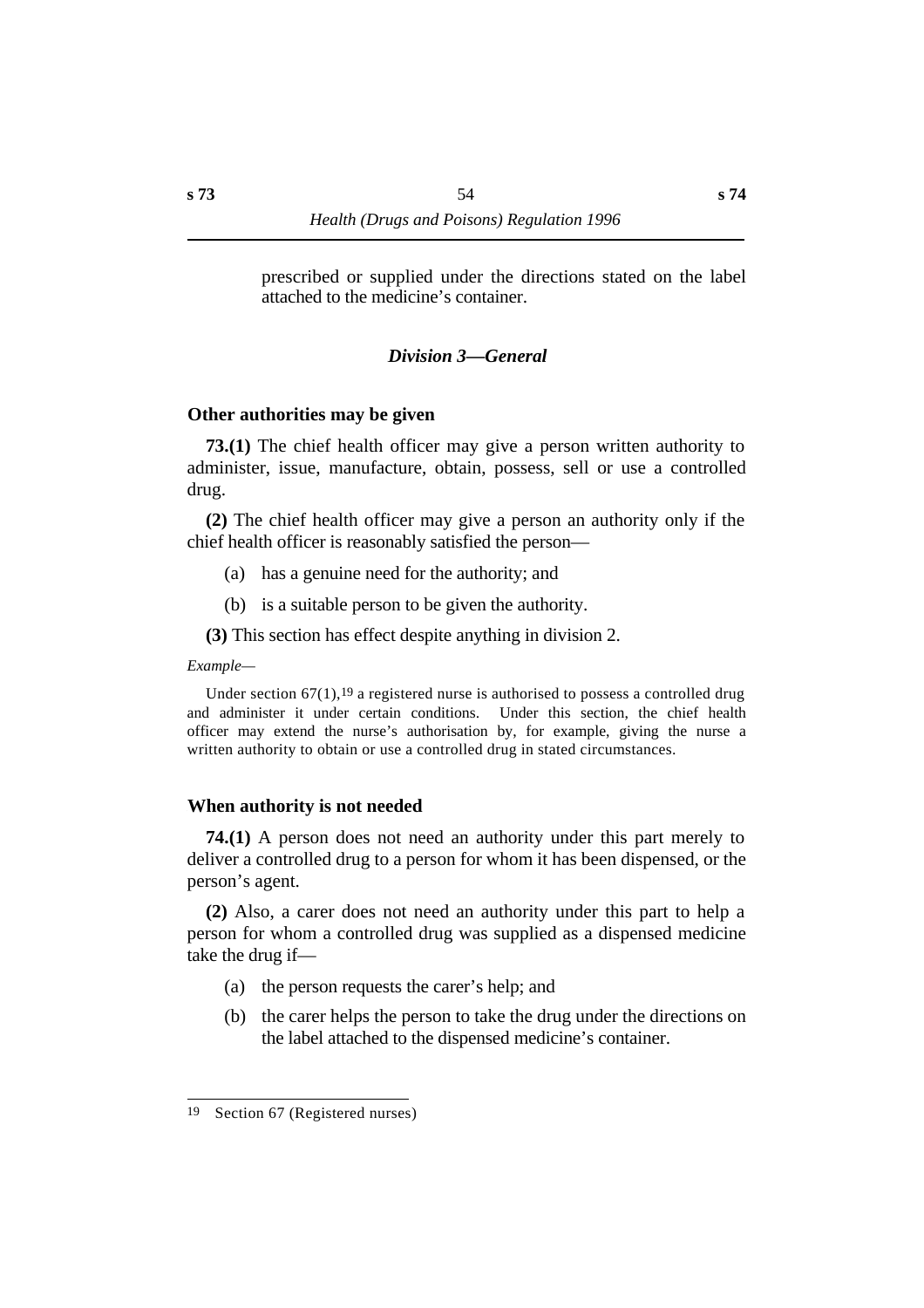# **†PART 3—REGULATED CONTROLLED DRUGS**

### **˙Approved drug—dronabinol (***delta***-9-tetrahydrocannabinol)**

**77.** A person must not dispense, prescribe, sell or use dronabinol unless the person—

- (a) is a doctor, or a member of a class of doctors, approved for the purpose and dispenses, prescribes, sells or uses the drug under the approval; or
- (b) is a pharmacist and dispenses dronabinol on the prescription of a doctor who has an approval to prescribe it.

Maximum penalty—80 penalty units.

# **˙Specified condition drugs—amphetamine, dexamphetamine, methylamphetamine, methylphenidate, phenmetrazine**

**78.(1)** A person must not dispense, prescribe, sell or use a specified condition drug unless the person—

- (a) dispenses, prescribes, sells or uses the specified condition drug under an approval; or
- (b) is a doctor and dispenses or prescribes the specified condition drug for the treatment of—
	- (i) narcolepsy; or
	- (ii) brain damage in a child at least 4 years; or
	- (iii) attention deficit disorder in a child at least 4 years; or
- (ba) is a paediatrician or child psychiatrist and prescribes the specified condition drug for the treatment of a child who is at least 4 years but less than 18 years; or
- (c) is a dispenser and dispenses the specified condition drug on a lawful prescription; or
- (d) is a controlled drug manufacturer or wholesaler and sells the specified condition drug; or
- (e) is a person who is lawfully supplied with the specified condition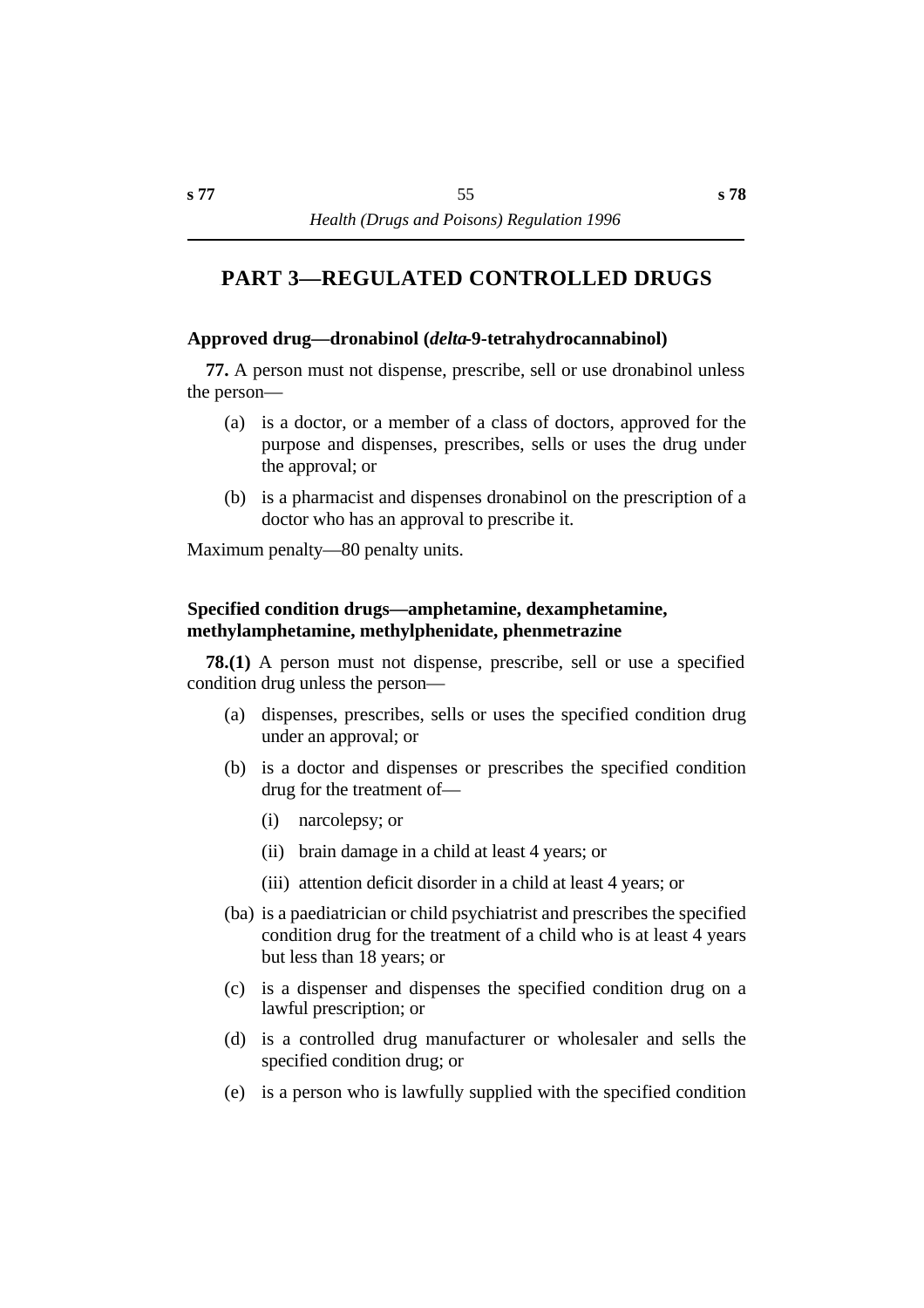drug for medical treatment and uses it in the way directed.

Maximum penalty—80 penalty units.

**(2)** The chief health officer may give an approval mentioned in subsection  $(1)(a)$  only to—

- (a) a doctor; or
- (b) a person who satisfies the chief health officer that the specified condition drug is to be used for a genuine analytical or research purpose.

**(3)** In this section—

**"specified condition drug"** means the following controlled drugs—

- (a) amphetamine;
- (b) dexamphetamine;
- (c) methylamphetamine;
- (d) methylphenidate;
- (e) phenmetrazine.

# **†PART 4—PRESCRIBING AND DISPENSING CONTROLLED DRUGS**

# *Division 1—Prescribing controlled drugs*

# **˙Prescribing controlled drugs**

**79.(1)** A prescriber must not prescribe a controlled drug unless the prescription is made in a way that complies with this section.

Maximum penalty—60 penalty units.

**(2)** A prescription for a controlled drug must not prescribe more than 1 item.

**(3)** The following particulars must appear on the front of the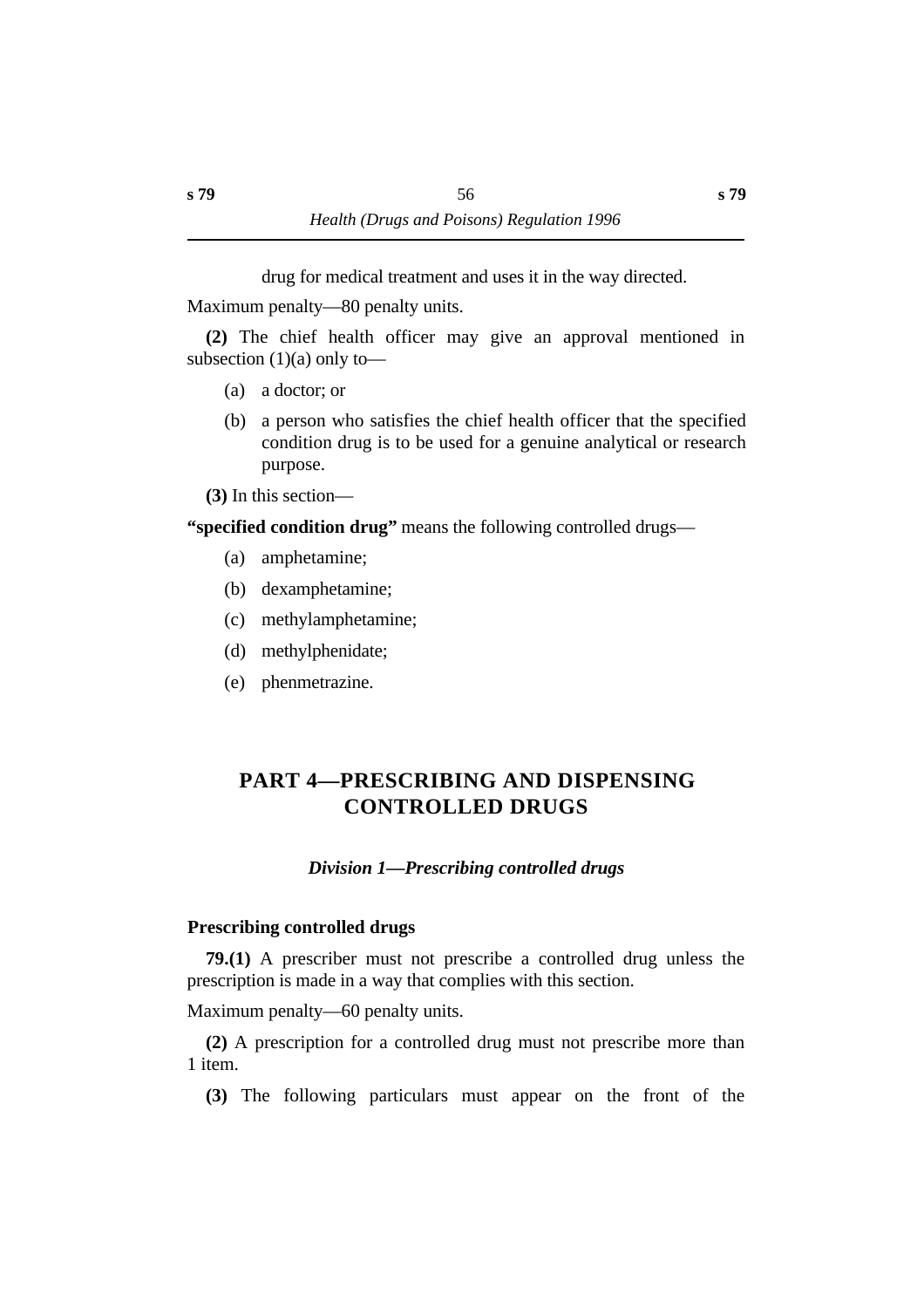prescription—

- (a) the prescriber's name, professional qualifications and address;
- (b) the date it is written;
- (c) if the controlled drug is for human use—the name and address of the person for whose use it is prescribed;
- (d) if the controlled drug is for an animal—the name and address of the animal's owner;
- (e) the description of the controlled drug or the name of the preparation and the quantity or volume (in words and figures) of the drug or preparation;
- (f) adequate directions about the use of the controlled drug;
- (g) the dose to be taken or administered;
- (h) if a doctor prescribes a dose that is more than the official dose20—a direction to dispense the higher dose that is underlined and initialled by the doctor;
- (i) if a doctor or veterinary surgeon intends that the controlled drug be dispensed more than once—a direction stating—
	- (i) the number of times (after the first) the drug may be dispensed; and
	- (ii) the time that must elapse between each dispensing of the drug;
- (j) if the controlled drug is dextromoramide, hydromorphone or dronabinol—'approved';
- (k) if the controlled drug is amphetamine, dexamphetamine, methylamphetamine, methylphenidate or phenmetrazine— 'specified condition';
- (l) if the prescriber is a veterinary surgeon—'for animal treatment only';

<sup>20</sup> Under section 5 of the Act, **"official dose"** is defined as follows— ' **"official dose"**, when used with reference to any drug or other article, means the maximum dose (if any) stated in the British Pharmacopoeia.'.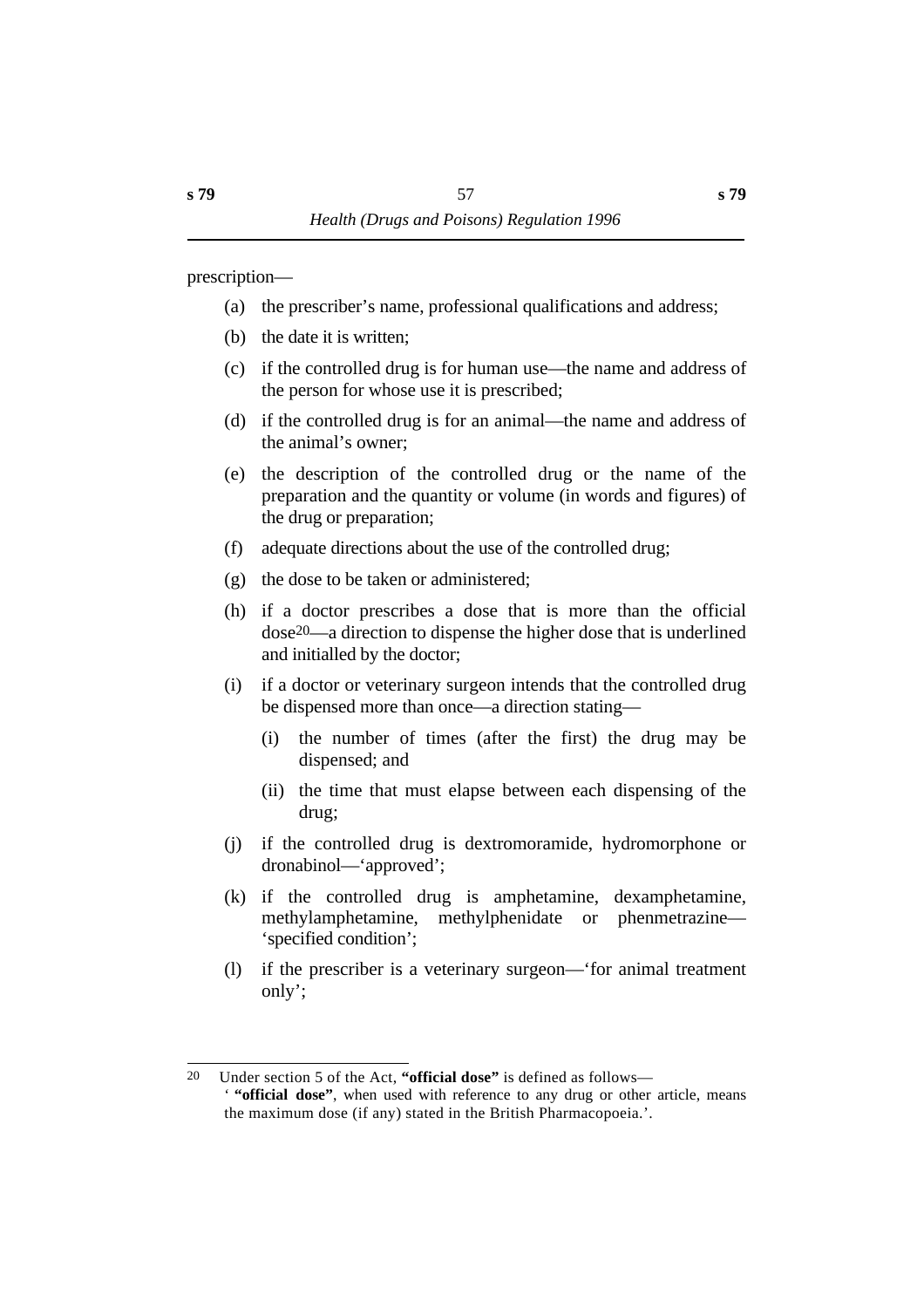(m) if the prescriber is a dentist—'for dental treatment only'.

**(4)** All particulars on the prescription (other than the prescriber's name, professional qualifications and address) must be handwritten.

**(5)** However, a prescription may be generated—

- (a) by a computer if the way the prescription is generated complies with appendix 4 of this regulation; or
- (b) in another approved way.

**(6)** The prescriber must sign the prescription.

**(7)** If the prescriber amends the prescription, the prescriber must initial and date the amendment.

# **˙Restrictions on writing prescriptions**

**80.(1)** A prescriber must not write on a prescription in code unless the prescriber has an approval for the code.

Maximum penalty—40 penalty units.

**(2)** A veterinary surgeon must not write a repeat prescription for a controlled drug authorising a dispenser to dispense the drug under the prescription more than twice.

Maximum penalty—60 penalty units.

**(3)** A dentist must not—

- (a) write a repeat prescription for a controlled drug; or
- (b) write a prescription for more than the official dose.

Maximum penalty—60 penalty units.

# **˙Oral prescription**

**81.(1)** If a doctor reasonably believes an emergency exists, the doctor may give a pharmacist an oral prescription for a controlled drug the doctor is authorised to prescribe.

**(2)** The doctor must immediately write a prescription for the drug and send the prescription to the pharmacist within 24 hours of giving the oral prescription.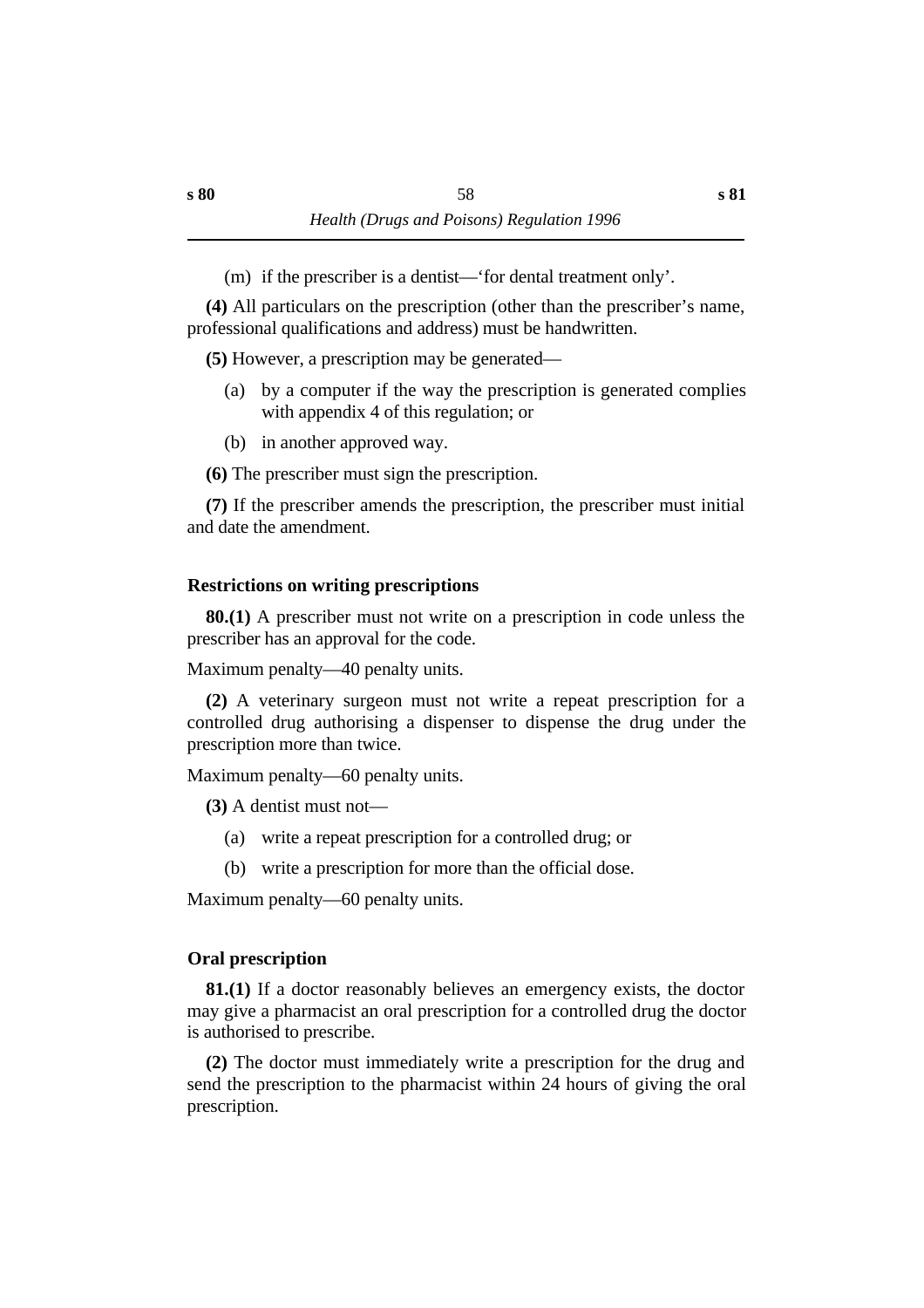Maximum penalty—40 penalty units.

**(3)** If the pharmacist does not receive the relevant written prescription within 72 hours after being given the oral prescription, the pharmacist must immediately give a written report about the circumstances to the chief health officer.

Maximum penalty—20 penalty units.

# *†Division 2—Dispensing controlled drugs*

### **˙Conditions of dispensing**

**82.(1)** A dispenser must not dispense a controlled drug unless—

- (a) the drug is dispensed on a prescription that complies with division 1; and
- (b) the drug dispensed—
	- (i) conforms with the prescription; or
	- (ii) is dispensed under section 83.21

Maximum penalty—60 penalty units.

**(2)** Also, a dispenser must not dispense a controlled drug on a prescription if—

- (a) it is written by someone the dispenser reasonably believes is not registered in the State as a dentist, doctor or veterinary surgeon; or
- (b) it is wholly or partly defaced, illegible or obliterated; or
- (c) it appears to the dispenser to have been changed by someone other than the prescriber; or
- (d) it has 'cancelled' stamped or written on it; or
- (e) it appears to the dispenser to be false in any particular; or
- (f) it appears to have been prescribed more than 1 year before the date it is presented to the dispenser; or

<sup>21</sup> Section 83 (Dispensing generic drugs)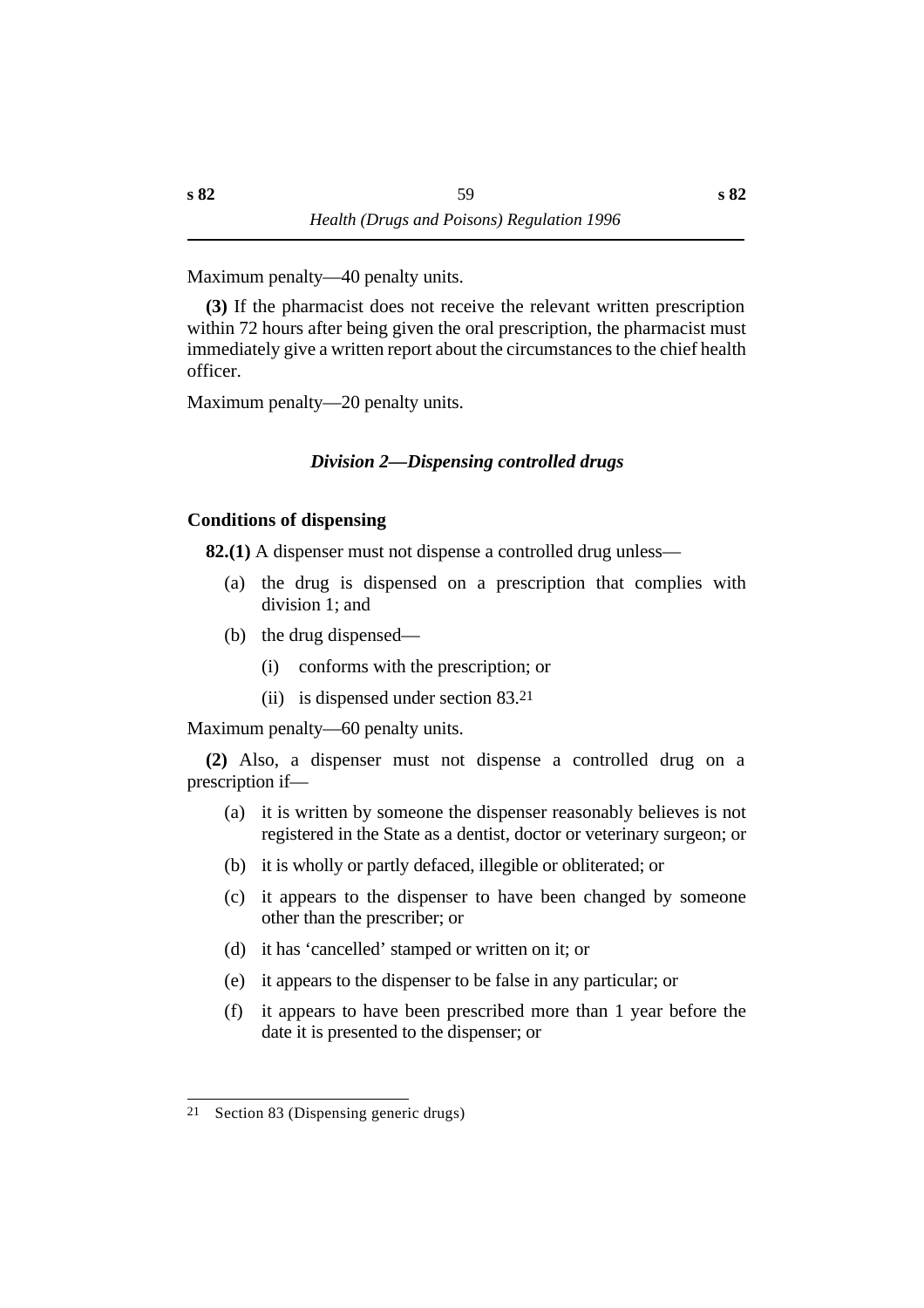- (g) the prescription is for the controlled drug dextromoramide, hydromorphone or dronabinol—it does not have 'approved' written on it; or
- (h) the prescription is for the controlled drug amphetamine, dexamphetamine, methylamphetamine, methylphenidate or phenmetrazine—it does not have 'specified condition' written on it.

Maximum penalty—60 penalty units.

**(2A)** Also, a dispenser must not dispense a controlled drug on a computer-generated prescription that has been changed unless the dispenser first contacts the prescriber to check the change is correct.

Maximum penalty—60 penalty units.

**(3)** Further, a dispenser must not dispense a controlled drug—

- (a) more than the number of times stated by a valid repeat direction; or
- (b) before the time stated on the prescription that must elapse between each dispensing of the drug.

Maximum penalty—60 penalty units.

**(4)** If a dispenser reasonably believes a prescription is false in any particular, the dispenser must—

- (a) keep the prescription for the time reasonably necessary to enable the dispenser to find out if it is genuine; and
- (b) make reasonable inquiries to establish the name and address of the person who gave it to the dispenser.

**(5)** If a dispenser is reasonably satisfied a prescription does not comply with division 1, the dispenser must—

- (a) on the front of the prescription, sign the prescription and write 'cancelled', the date and the name and address of the dispensary; and
- (b) send it to the chief health officer within 14 days after cancelling it.

Maximum penalty—60 penalty units.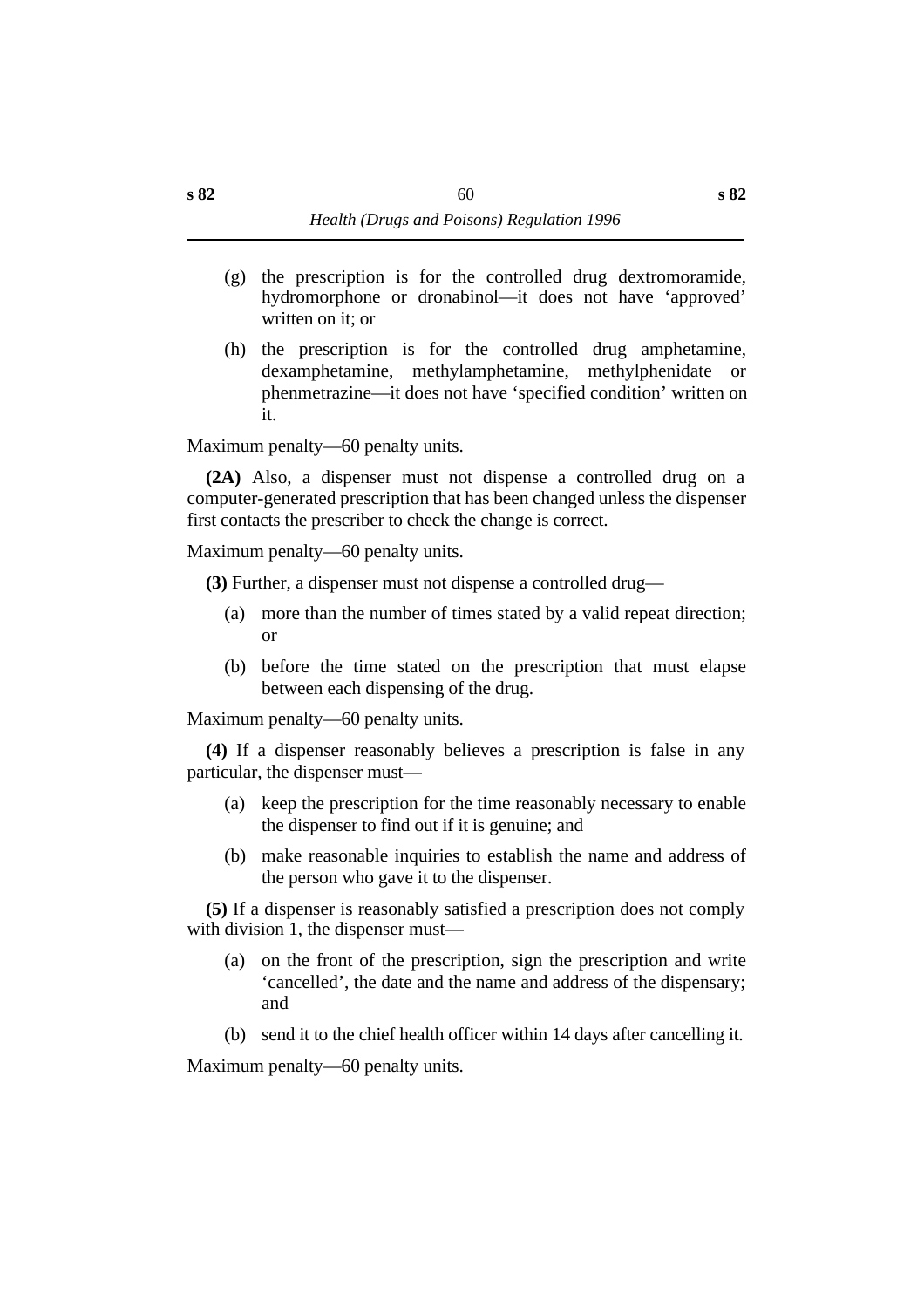#### **˙Dispensing generic drugs**

**83.(1)** This section applies if a controlled drug is specified in a prescription by a brand name (the **"specified drug"**) and the drug is also available under another brand name (the **"generic drug"**).

**(2)** A dispenser may dispense the generic drug in place of the specified drug if—

- (a) the drug is dispensed at a public sector hospital; or
- (b) for a drug dispensed at a place other than a public sector hospital—
	- (i) the specified drug and the generic drug are both drugs to which a pharmaceutical benefit applies under the National Health Act; and
	- (ii) the prescriber did not indicate on the prescription that only the specified drug was to be dispensed; and
	- (iii) the schedule of pharmaceutical benefits, issued by the Commonwealth department within which the National Health Act is administered, states the specified drug and the generic drug are equivalent; and
	- (iv) a determination is in force for the generic drug under section 85(6) of the National Health Act;22 and
	- (v) it is lawful to dispense the generic drug on prescription; and
	- (vi) the person to whom it is dispensed asks for, or agrees to, the dispensing of the generic drug in place of the specified drug.

**(3)** If a generic drug is dispensed, the dispenser must write the brand name of the generic drug on the front of the prescription and sign the prescription.

Maximum penalty—20 penalty units.

# **˙Dealing with prescriptions and certain written instructions**

**84.(1)** A dispenser must, when dispensing a controlled drug on

<sup>22</sup> Section 85 (Pharmaceutical benefits) of the National Health Act.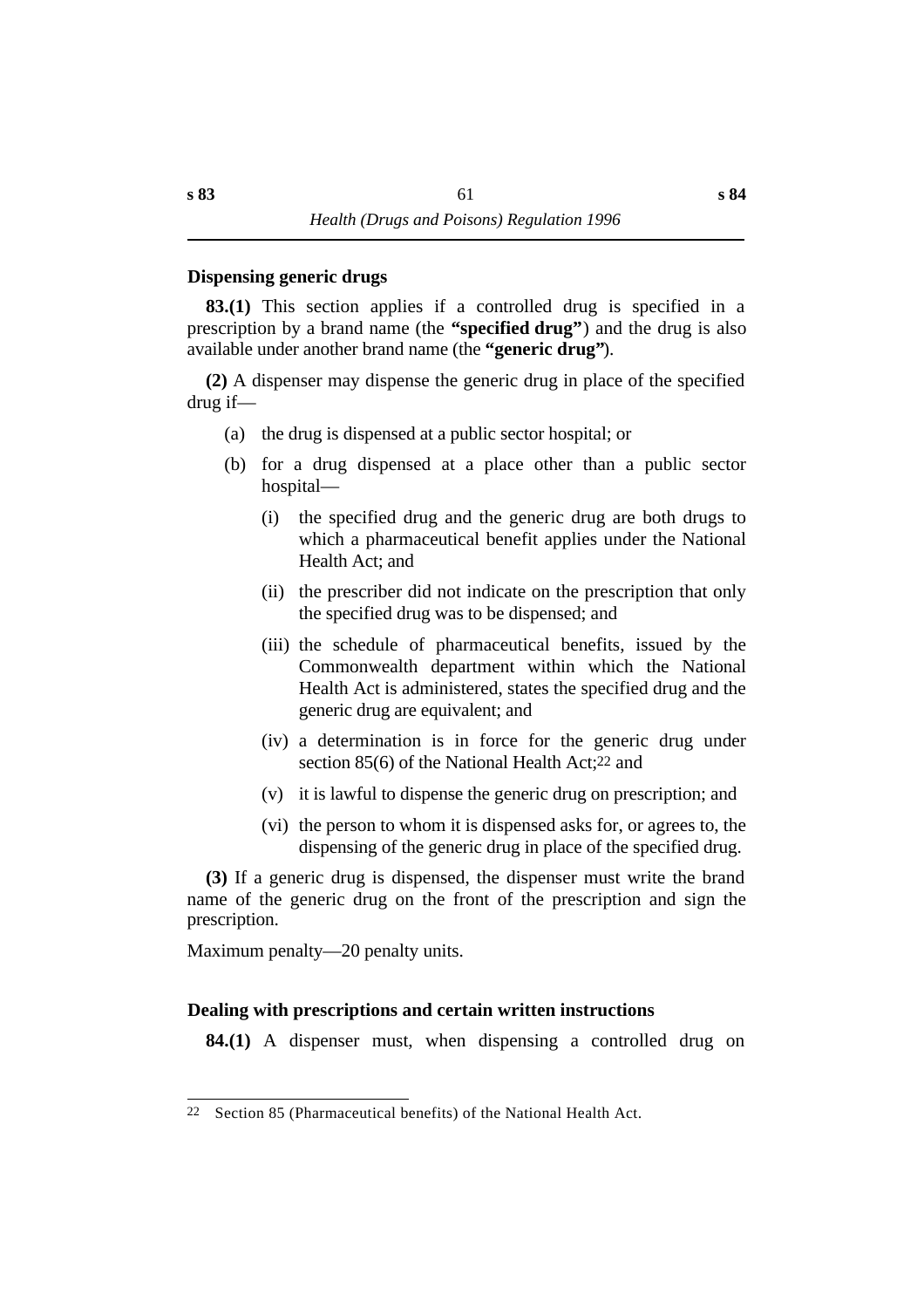prescription or, for methadone syrup, on a written instruction—

- (a) write the date on the front of the prescription or written instruction; and
- (ab) for a repeat prescription—write the repeat number on the front of the prescription; and
- (b) write on the prescription or written instruction—
	- (i) the name and address of the dispensary; and
	- (ii) cancelled; and
- (c) sign the prescription or written instruction.

Maximum penalty—40 penalty units.

**(2)** The dispenser must handwrite the date and repeat number.

Maximum penalty—40 penalty units.

**(3)** The dispenser must send the prescription or written instruction to the chief health officer within 14 days after dispensing the controlled drug.

Maximum penalty—40 penalty units.

**(4)** If a dispenser is asked to dispense more of a controlled drug for a person than appears to be reasonably necessary, or more frequently than appears to be reasonably necessary, the dispenser must immediately give the chief health officer a written notice about—

- (a) the circumstances in which the dispenser has been asked to dispense the controlled drug; and
- (b) the quantity of the drug dispensed or when it has been dispensed for the person.

**(5)** Subsections (1)(b)(ii) and (3) apply to a repeat prescription only if the last repeat of the prescription is dispensed.

**(6)** Subsection (1)(b)(ii) does not apply to a duplicate of a prescription issued under the National Health Act or Veterans Entitlement Act.

# **˙Labelling dispensed medicines**

**85.(1)** A person who sells a controlled drug as a dispensed medicine must securely attach to the medicine's container a label as required by this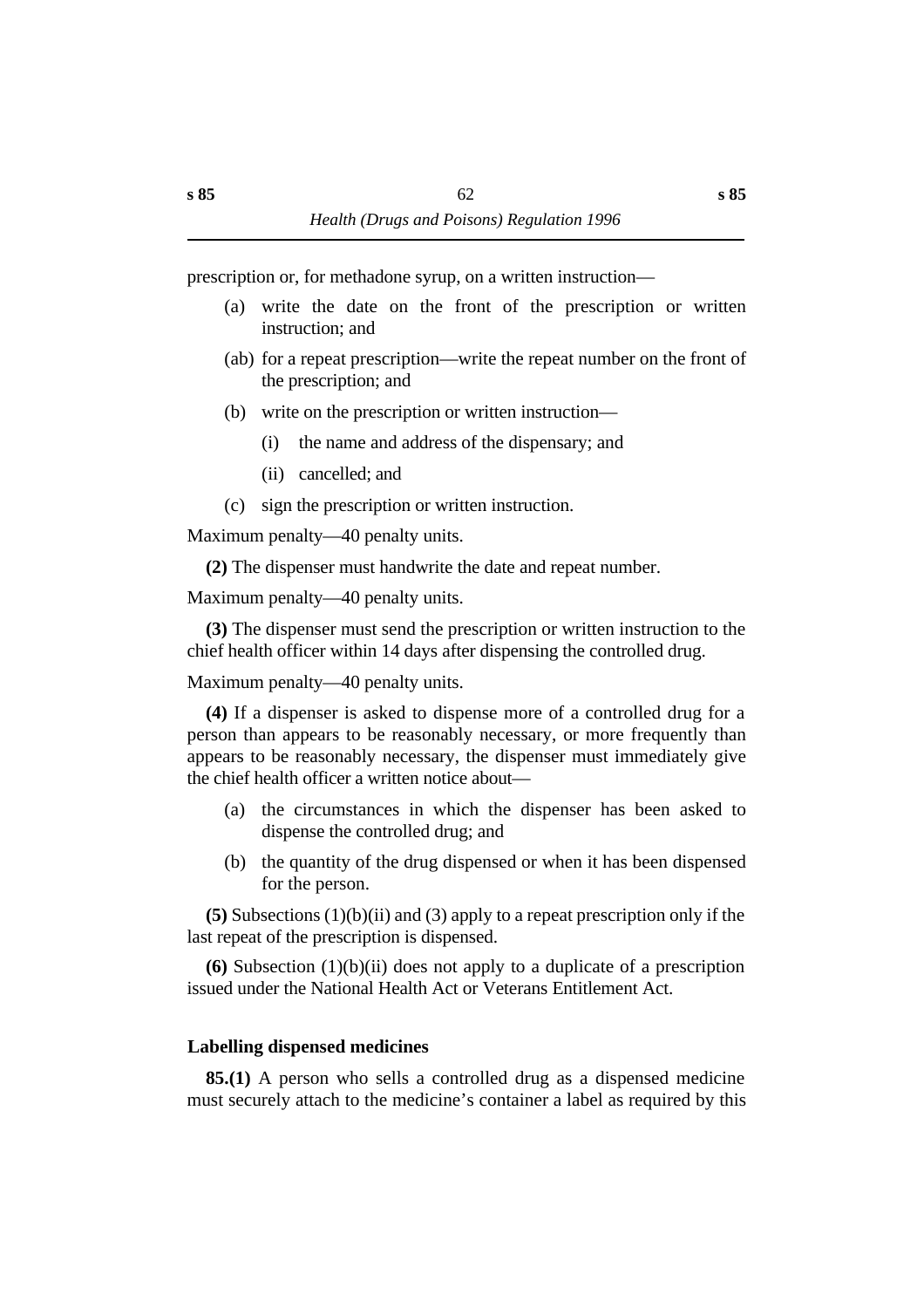section with the following warnings printed on it—

- (a) 'keep out of reach of children';
- (b) if the prescriber is a veterinary surgeon—'for animal treatment only'.

Maximum penalty—40 penalty units.

**(2)** The warnings must be printed in red on a background of contrasting colour and in bold-faced sans serif capital letters with a face depth of at least 1.5 mm.

**(3)** The label must also have written on it—

- (a) if the dispensed medicine is for human use—the name of the person for whose use it is intended; or
- (b) if the dispensed medicine is for an animal—the name of the animal's owner; and
- (c) the name and address of the person selling the dispensed medicine; and
- (d) a description of the name of the dispensed medicine under subsection  $(4)$  or  $(5)$ ; and
- (e) a description of the strength of, and the quantity or volume of, the dispensed medicine; and
- (f) directions about the use of the medicine; and
- (g) the date the medicine is dispensed; and
- (h) the dispenser's initials; and
- (i) if the medicine is for internal human therapeutic use and is a substance in appendix  $K^{23}$  of the standard—the warning statements given for the medicine in appendix F, part 1 of the standard; and
- (j) if the medicine's expiry date is not visible—the medicine's expiry date.

<sup>23</sup> Appendix K (Drugs required to be labelled with a sedation warning)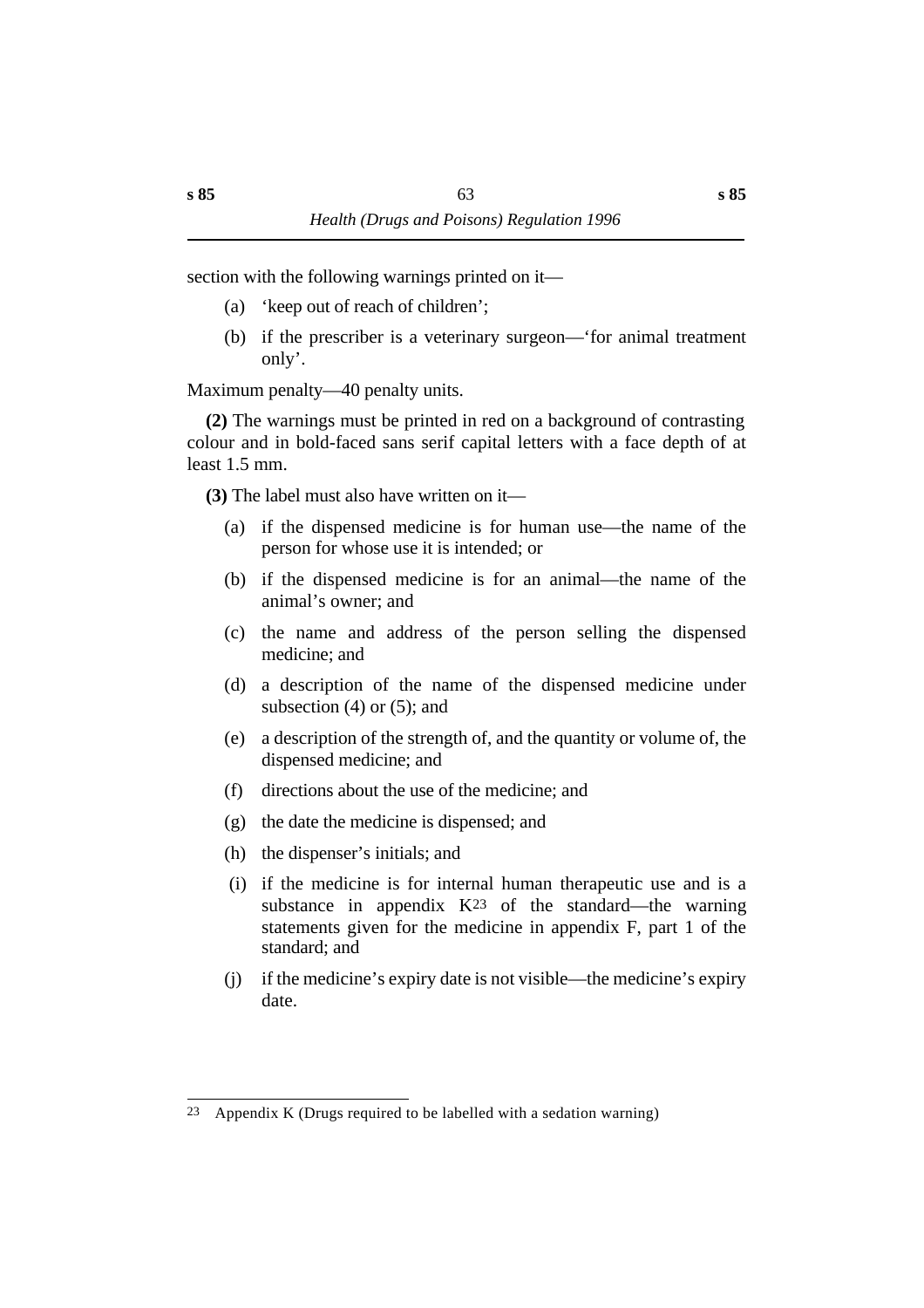**(4)** The dispensed medicine must be described by—

- (a) its approved name;24 or
- (b) the name the prescriber wrote on the prescription or, if a different brand of the medicine is dispensed, the name of the brand dispensed; or
- (c) its trade name; or
- (d) the approved name of each controlled drug in the medicine; or
- (e) the name of each controlled drug in the medicine as written in the prescription.

**(5)** Despite subsection (4), a doctor may state in a prescription that the contents of a dispensed medicine must be described in another way that is not a false description.

# **˙Record of transactions involving controlled drugs to be kept by pharmacist**

**86.(1)** The pharmacist in charge of a dispensary must keep a record of transactions about controlled drugs in a book (a **"controlled drugs book"**), as required by this section or in another approved way.

Maximum penalty—40 penalty units.

**(2)** The controlled drugs book must be bound.

**(3)** Each page of the drugs book must—

- (a) be sequentially numbered; and
- (b) relate to 1 class of controlled drug; and
- (c) have a heading describing the class of controlled drug and the measurement unit in which quantities of the drug involved in a transaction are recorded.

**(4)** Despite subsection (3)(b) and (c), entries made in the controlled drugs book about controlled drugs returned to the pharmacist for destruction may be made on a single page in the book.

<sup>24</sup> For the definition "approved name" see part 1 of the standard.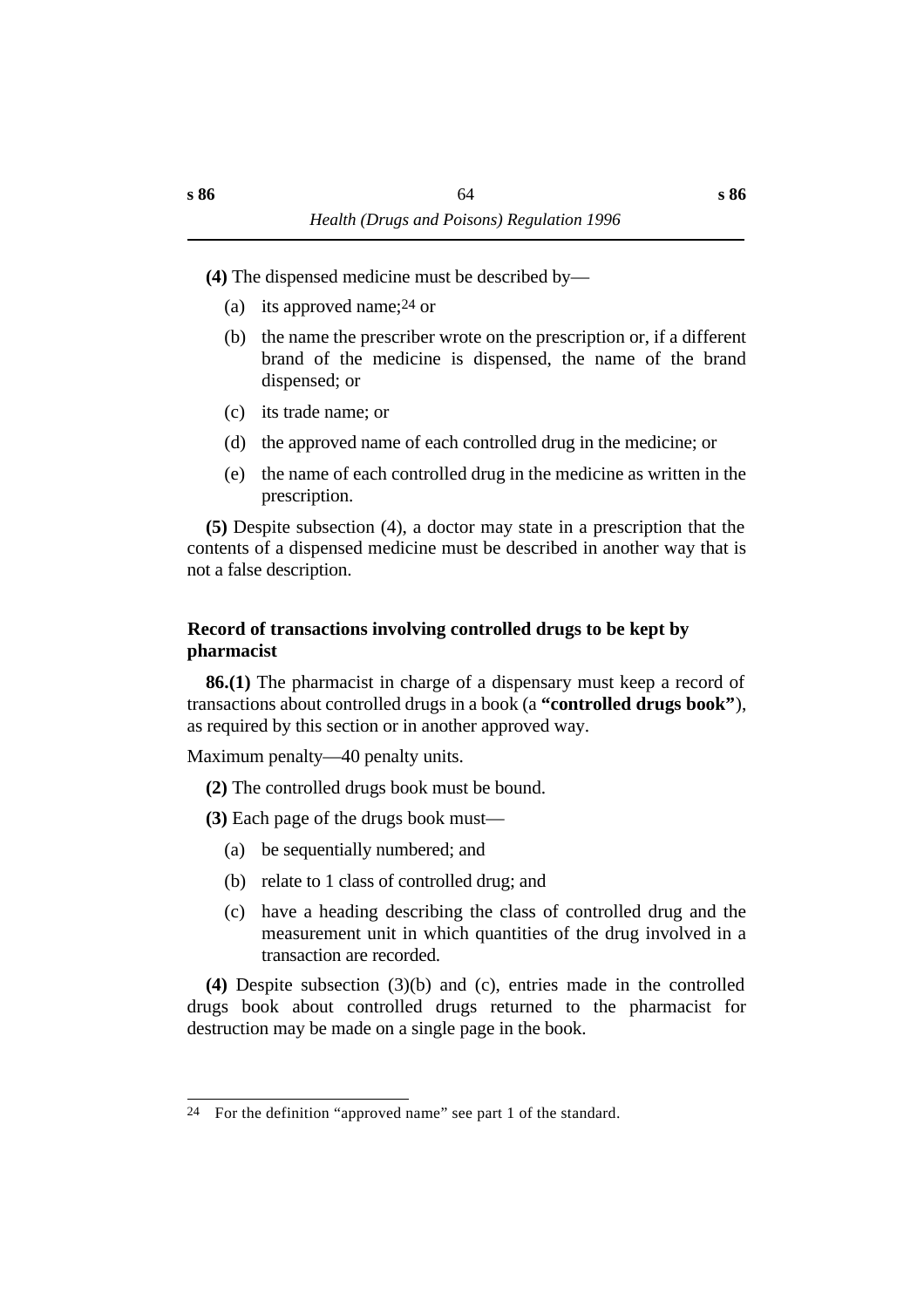**(5)** If the pharmacist starts a new controlled drugs book, the pharmacist must check the dispensary stock of controlled drugs and record in the book—

- (a) the stock held when the book is started; and
- (b) a reference to the most recent entry about each class of controlled drug in the previous drugs book.

Maximum penalty—40 penalty units.

**(6)** If a person who dispenses a controlled drug at a dispensary makes an entry on a page of the drugs book on which there is no other entry, the person must record as the first entry on the page—

- (a) the quantity or volume of the class of controlled drug, described in the page heading, that is in stock when the page is started; and
- (b) a reference to the most recent entry about the class of controlled drug.

Maximum penalty—40 penalty units.

# **˙Entries to be made in controlled drugs book**

**87.(1)** A pharmacist, or a person who is authorised to dispense a controlled drug under the personal supervision of a pharmacist, must personally record in the controlled drugs book, the details of each transaction for a controlled drug that is performed by the pharmacist or person.

Maximum penalty—40 penalty units.

**(2)** The pharmacist or person must make the entry on the day of the transaction and, if there is more than 1 transaction on a day, in the order in which the transaction happens.

Maximum penalty—40 penalty units.

**(3)** The pharmacist or person must include the following details in the entry—

(a) for a controlled drug that is obtained—the date it is obtained, the name and address of the person who sold it, and the seller's invoice number;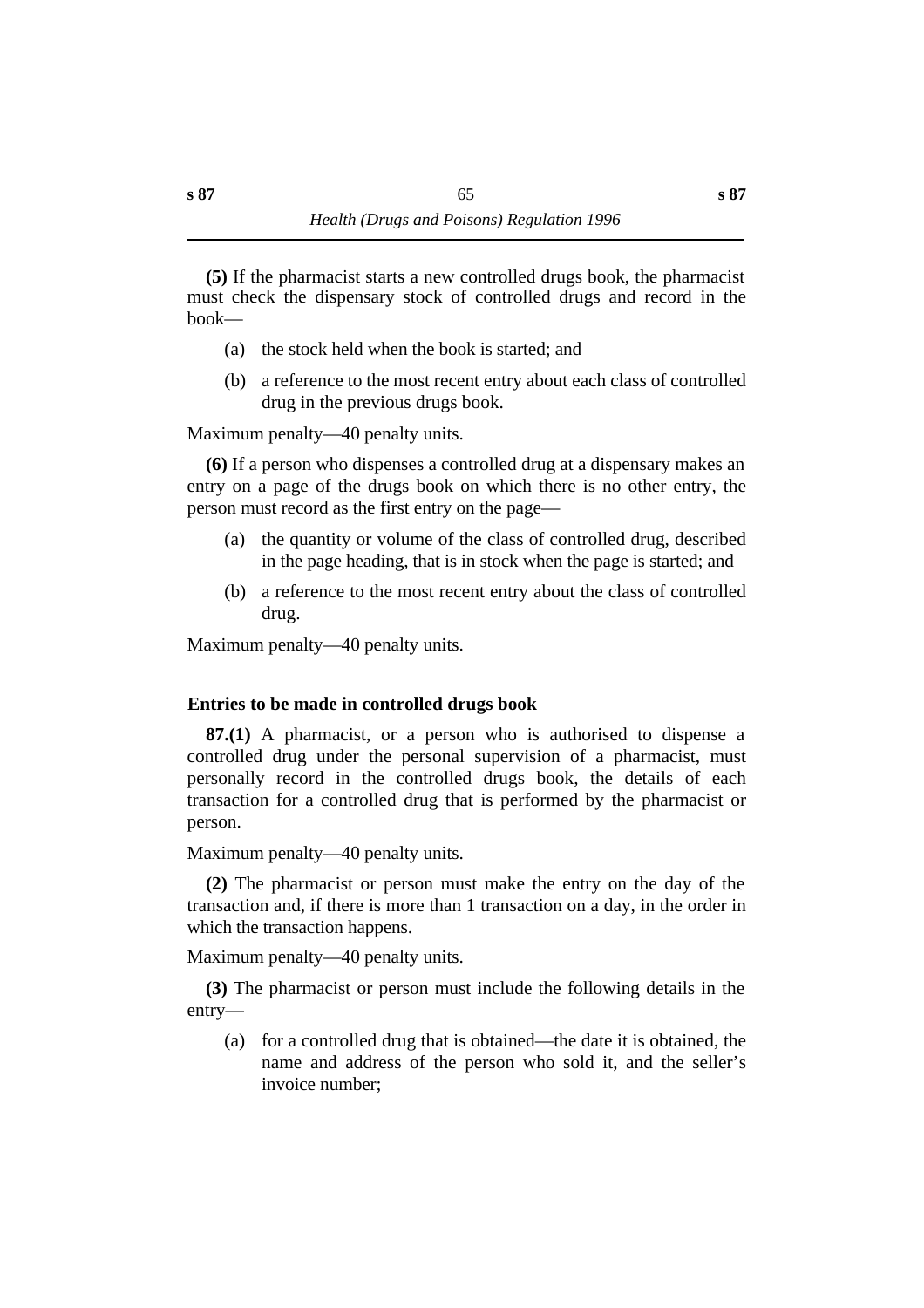- (b) the date, name and address of the person to, or for whom, the controlled drug is dispensed or sold;
- (c) if no one else was involved in the transaction—a description of the nature of the transaction;
- (d) the quantity or volume of the controlled drug dispensed, obtained, sold or used by the person in a compounded preparation, or otherwise involved in the transaction;
- (e) if the controlled drug is sold on a purchase order or dispensed on a prescription—the distinguishing number given by the person to the order or prescription;
- (f) the name of the person who wrote the order or prescription;
- (g) the balance of the drug in stock at the dispensary after the transaction.

Maximum penalty—40 penalty units.

**(4)** The person who makes the entry must initial each line of the entry.

Maximum penalty—40 penalty units.

**(5)** A person must not cancel, change or obliterate an entry in a controlled drugs book.

Maximum penalty—40 penalty units.

**(6)** However, the person who made the entry may correct the entry by a signed and dated marginal note or footnote that gives the date of the correction and the correct details.

#### **˙Stock to be checked**

**88.(1)** If a pharmacist takes over the management of a dispensary for 7 days or more, whether as the owner or an employee, the pharmacist must immediately—

- (a) find out the quantity or volume of each class of controlled drug in stock at the dispensary; and
- (b) enter the quantity or volume of each class of controlled drug in stock in the appropriate page of the controlled drugs book and sign and date each entry.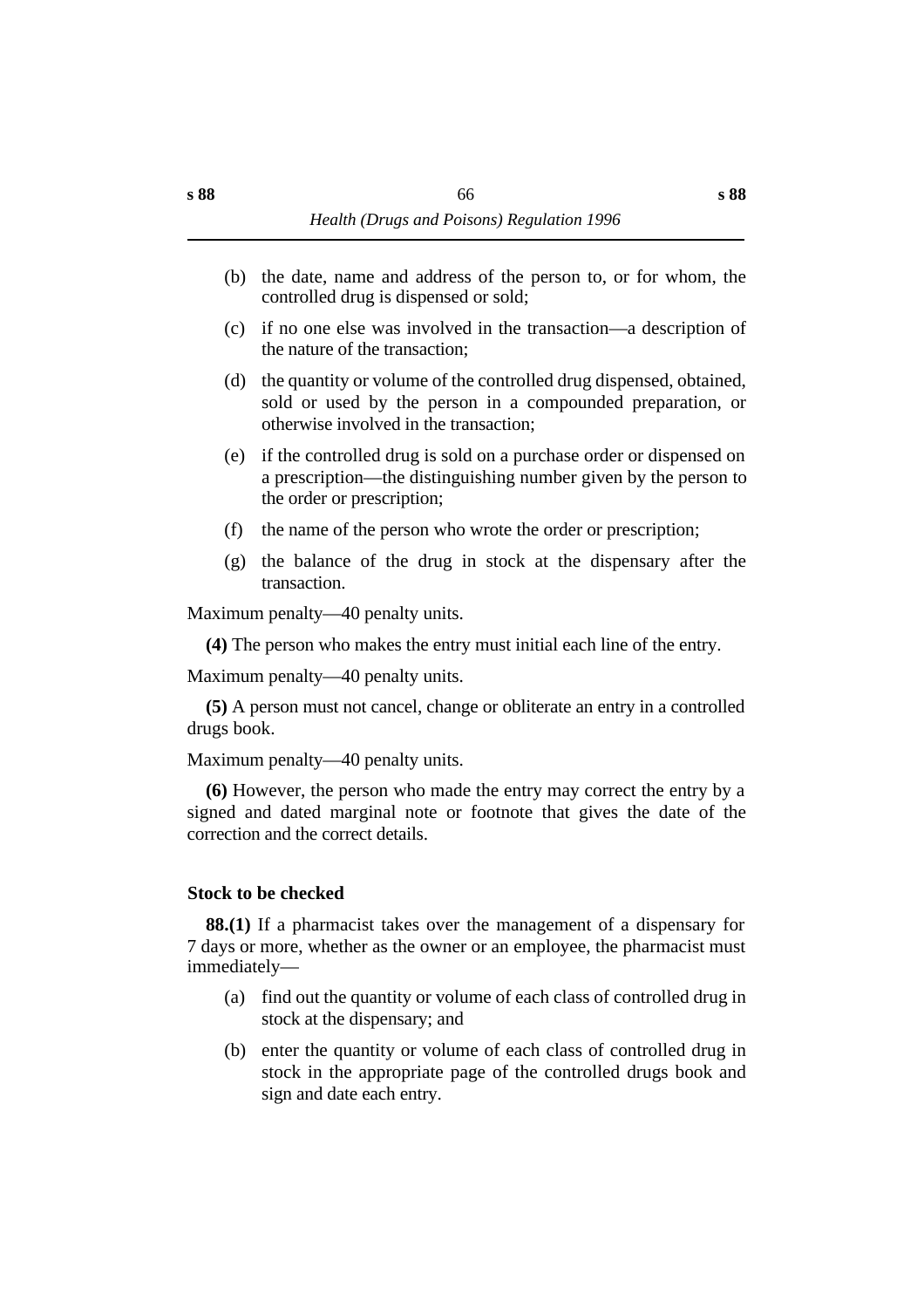Maximum penalty—40 penalty units.

**(2)** If the pharmacist finds a discrepancy between the quantity or volume of a class of controlled drug in stock and the balance shown in the controlled drugs book for the drug, the pharmacist must immediately give written notice of the discrepancy to the chief health officer.

Maximum penalty—40 penalty units.

# **†PART 5—OBTAINING AND SELLING CONTROLLED DRUGS ON PURCHASE ORDER**

#### **˙Authorised persons to obtain controlled drugs on purchase order**

**89.(1)** An authorised person must not obtain a controlled drug other than on a purchase order complying with this section.

Maximum penalty—60 penalty units.

**(2)** The purchase order for a controlled drug must have on its front—

- (a) the date it is written; and
- (b) the name and address of the person placing the order; and
- (c) the description and quantity or volume of the controlled drug to be supplied; and
- (d) a number that allows the purchase order to be distinguished from other purchase orders used by the person ordering the controlled drug.

**(3)** A purchase order placed by a dentist, doctor, pharmacist or veterinary surgeon must be signed by the dentist, doctor, pharmacist or veterinary surgeon placing the order.

**(4)** A purchase order for controlled drugs placed by or for an entity, or to be used at a place, mentioned in appendix 3, part 1, column 1 of this regulation must be signed by—

(a) the person appearing opposite the entity or place in column 2; or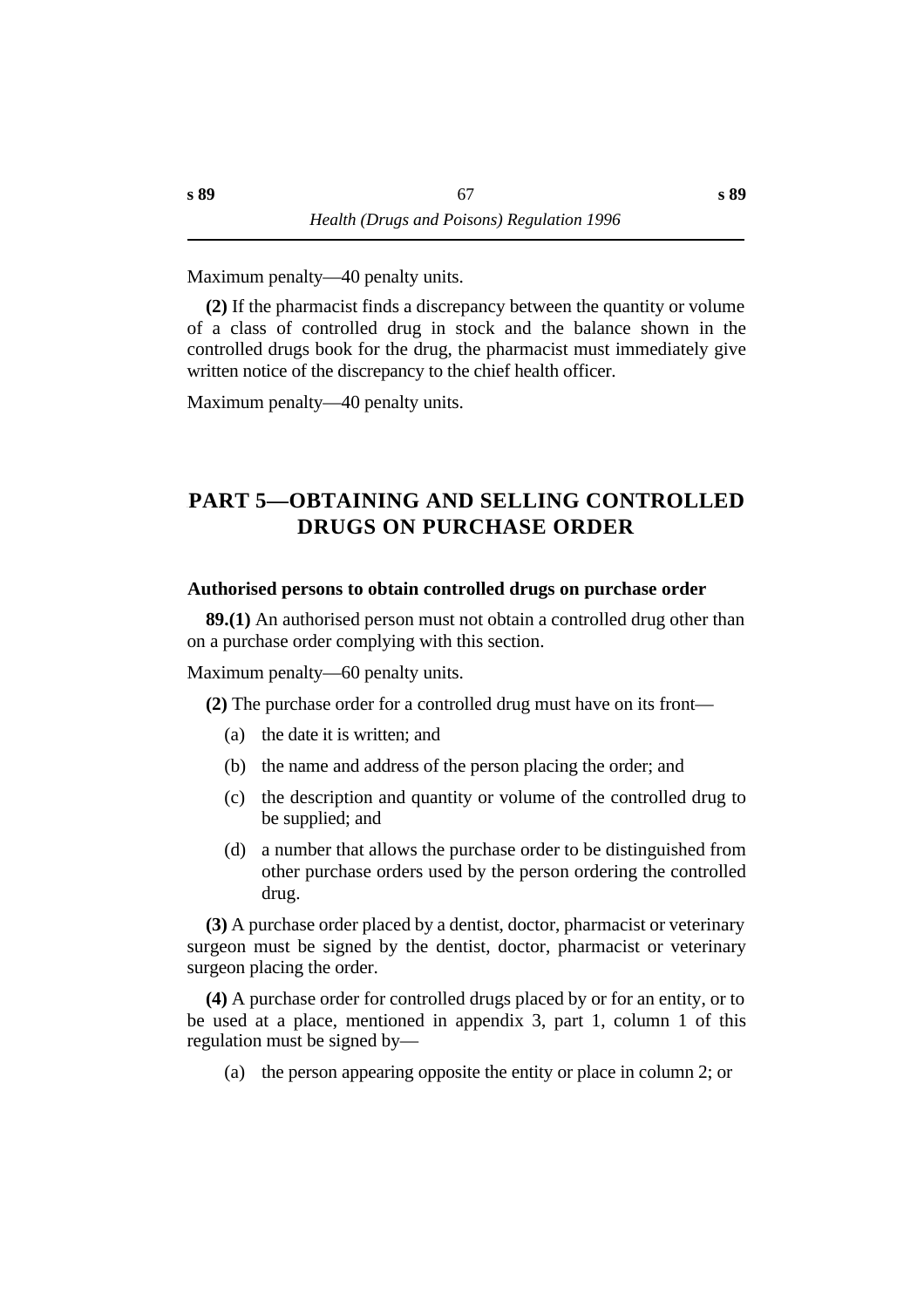(b) any 1 of the persons appearing opposite the entity or place in column 2.

#### **˙Sale of controlled drugs to authorised persons**

**90.(1)** A person must not sell a controlled drug to an authorised person (other than a ship's master) unless the drug is sold—

- (a) on a purchase order complying with this part; and
- (b) if the person placing the order has an approval to obtain the drug—on production of the approval.

Maximum penalty—60 penalty units.

**(2)** A person must not sell a controlled drug to a ship's master unless—

- (a) the person has an approval to sell the controlled drug to the ship's master; and
- (b) the person receives from the ship's master a purchase order, in duplicate, for the controlled drug; and
- (c) the purchase order, and duplicate, are signed by the ship's master.

Maximum penalty—60 penalty units.

# **˙Delivery of controlled drugs**

**91.(1)** A person who sells a controlled drug (the **"seller"**), or an adult employee of the seller, may personally deliver a controlled drug to an authorised person (the **"buyer"**), or an adult employee of the buyer, at the seller's or buyer's premises.

**(2)** The seller must obtain the buyer's purchase order before or on delivery of the controlled drug.

Maximum penalty—40 penalty units.

**(3)** When the seller delivers a controlled drug to the buyer at the buyer's premises, the seller must obtain from the person to whom the drug is delivered a dated and signed acknowledgment of receipt of the drug, written on or attached to the order.

Maximum penalty—40 penalty units.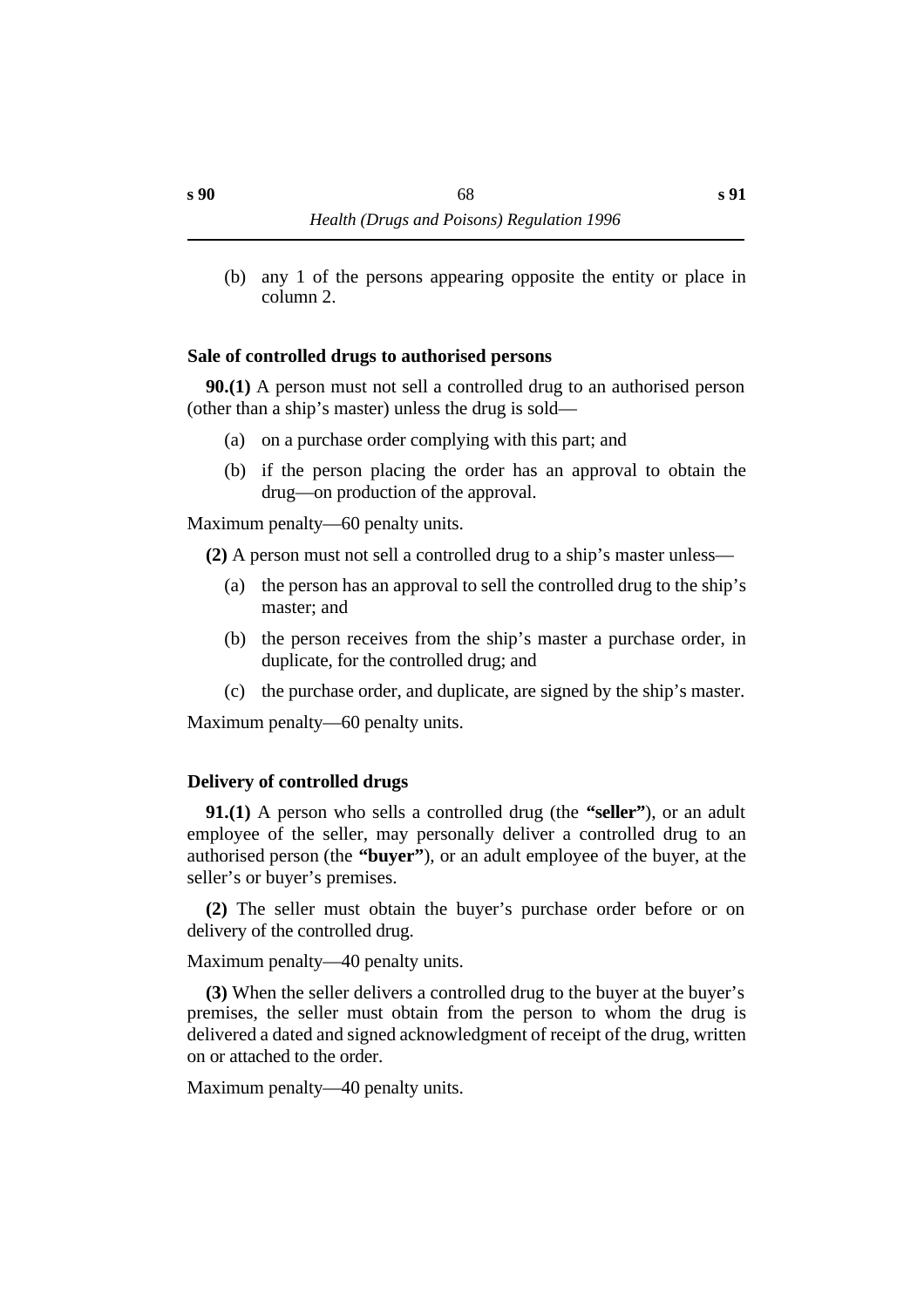**(4)** The seller must not deliver a controlled drug to the buyer unless—

- (a) the drug is in a securely closed package addressed to the buyer and the package does not contain goods other than controlled drugs; and
- (b) the package contains a packing slip or similar document with 'controlled drugs—check carefully' printed on it in bold-faced sans serif capital letters with a face depth of at least 12.5 mm; and
- (c) the packing slip is placed so it is visible as soon as the package is opened.

Maximum penalty—40 penalty units.

### **˙Sending controlled drugs by carrier etc.**

**92.(1)** A person who sells a controlled drug (the **"seller"**) must not send the drug to an authorised person (the **"buyer"**) unless—

- (a) the drug is in a securely closed package that complies with this section and is addressed to the buyer; and
- (b) the seller sends the package to the buyer by security post or a carrier or transport service under this section.

Maximum penalty—40 penalty units.

**(2)** The seller may send the package by security post or a carrier or transport service only if Australia Post or the carrier or transport service gives the seller a signed or officially receipted document acknowledging receipt of the package for delivery to the buyer.

**(2A)** Australia Post or the carrier or transport service may deliver the package to the buyer only if Australia Post or the carrier or transport service receives a signed or officially receipted document from the buyer acknowledging the buyer's receipt of the package.

**(3)** If the seller does not receive a purchase order for a controlled drug before the drug is delivered, the buyer must send the order for the drug to the seller within 24 hours after delivery.

**(4)** If the seller does not receive the purchase order for the controlled drug within 7 days after delivery, the seller must immediately give the chief health officer a written report of the circumstances of the transaction.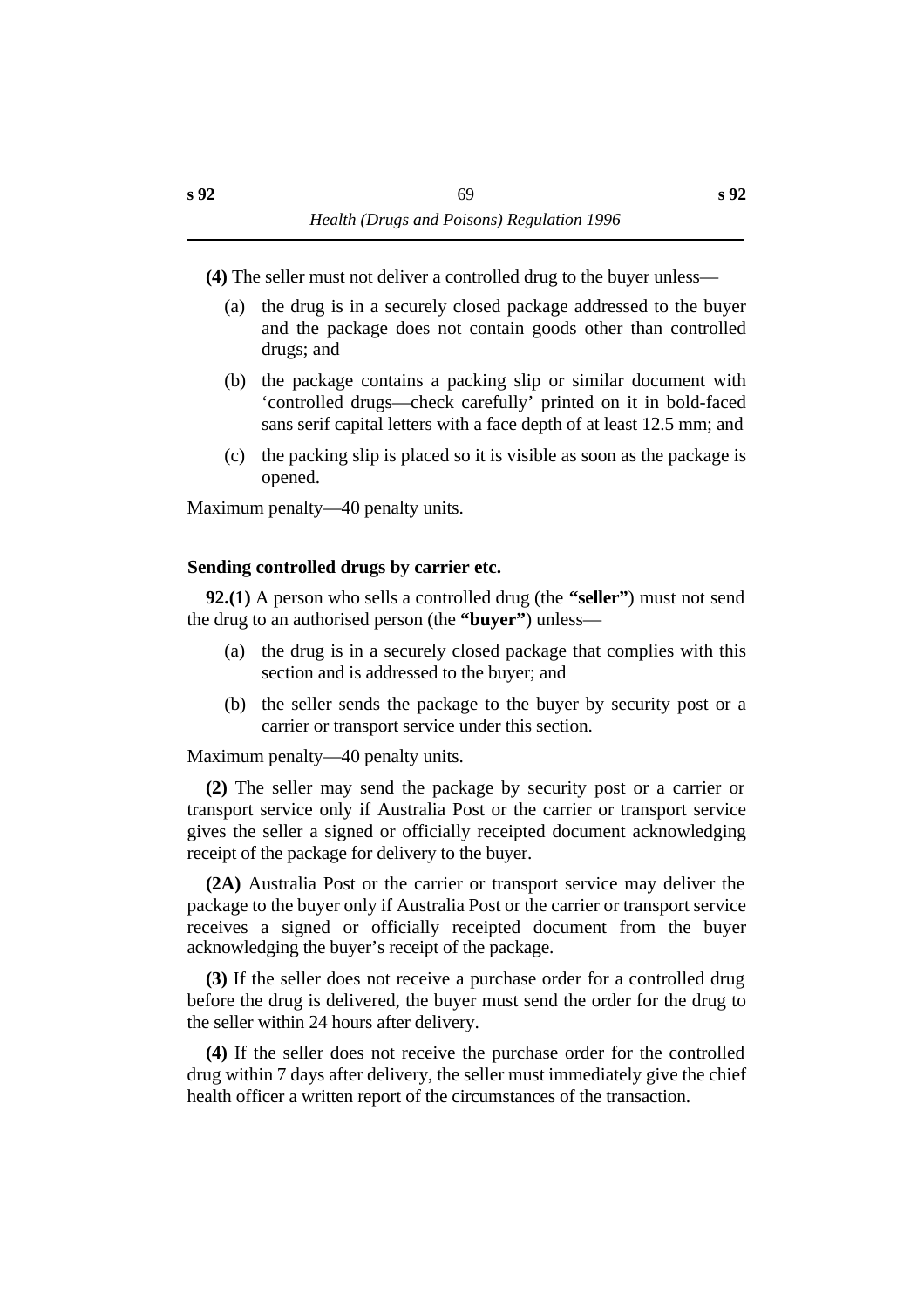**(6)** The package—

- (a) must not contain goods other than controlled drugs; and
- (b) must contain a packing slip or similar document with 'controlled drugs—check carefully' printed on it in bold-faced sans serif capital letters with a face depth of at least 12.5 mm.

**(7)** The packing slip must be placed so it is visible as soon as the package is opened.

# **˙Dealing with purchase orders**

**93.(1)** If a pharmacist, or person who is authorised to dispense a controlled drug under a pharmacist's personal supervision, sells a controlled drug on a purchase order, the pharmacist or person must—

- (a) write on the front of the order—
	- (i) the date the drug is sold; and
	- (ii) the name and address of the dispensary at or from which the drug is sold; and
- (b) sign the order and send it to the chief health officer—
	- (i) for an order placed by a ship's master—within 48 hours after selling the drug; or
	- (ii) in any other case—within 14 days after selling the drug.

Maximum penalty—40 penalty units.

**(2)** If a person (other than a person who sells a controlled drug under subsection (1)) sells a controlled drug on a purchase order, the person must—

- (a) write the date the drug is sold on the front of the order and sign the order; and
- (b) keep the order for 2 years after the date of the sale.

Maximum penalty—40 penalty units.

**(3)** If the order is for the sale of a controlled drug to a ship's master, the person selling the drug, whether under subsection (1) or (2), must also write on the duplicate of the order the information required under the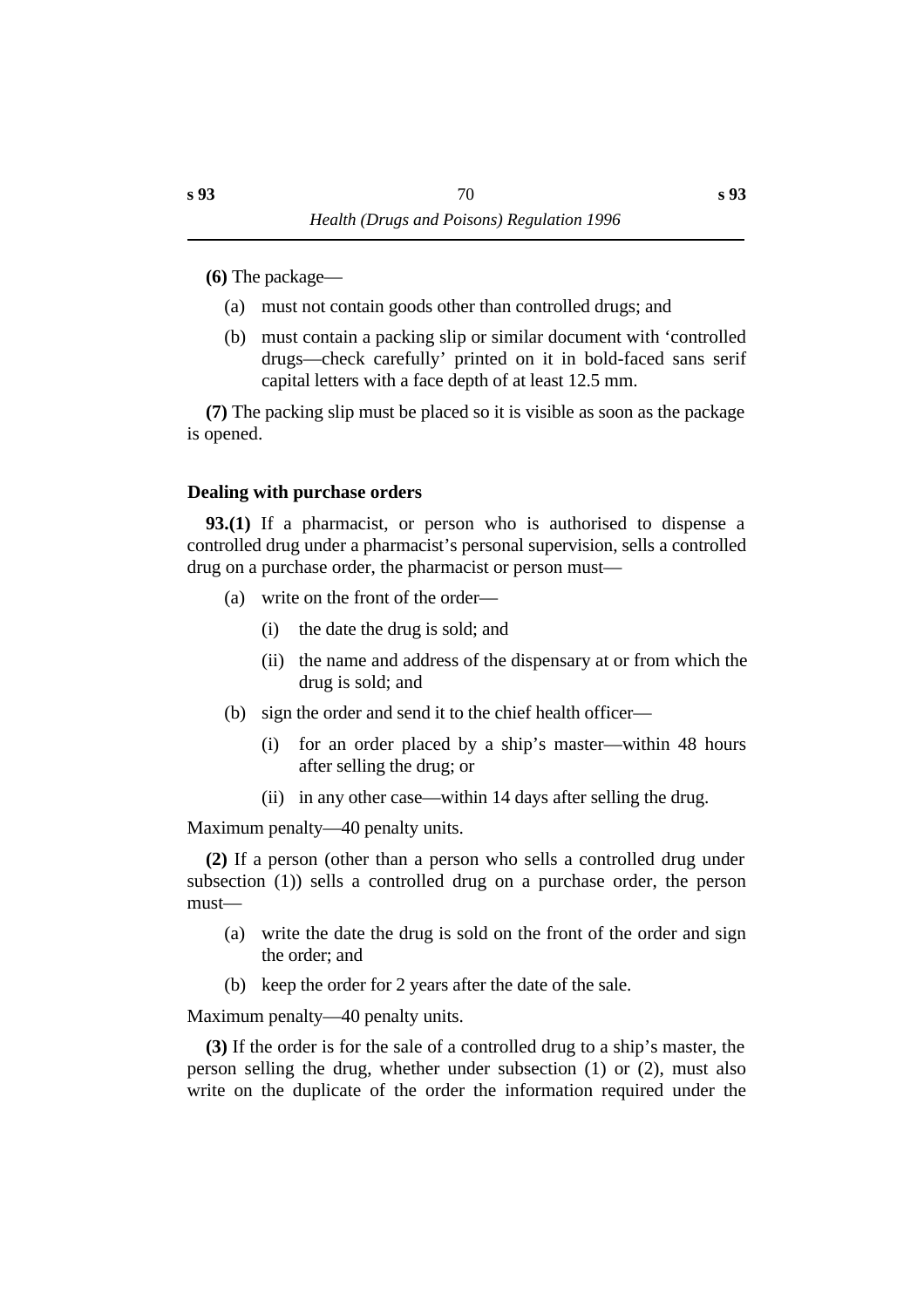relevant subsection.

Maximum penalty—40 penalty units.

**(4)** However, the person need only send 1 copy of the order to the chief health officer within 48 hours.

**(5)** A duplicate of an order under the National Health Act is taken to be a purchase order for subsection (1) or (2).

# **†PART 6—POSSESSION AND USE OF CONTROLLED DRUGS**

### **˙Unlawful possession of controlled drugs**

**94.** A person must not possess a controlled drug that the person did not lawfully obtain.

Maximum penalty—80 penalty units.

#### **˙Possession by user**

**95.(1)** A person who is lawfully supplied with a controlled drug by a person authorised to supply the drug may possess the drug for the time reasonably necessary for the person to use the drug for the purpose and in the way the authorised person directs.

**(2)** The person must—

- (a) keep the controlled drug in the person's possession until it is used; and
- (b) use the controlled drug, or allow it to be used, only for the purpose for which it was supplied.

Maximum penalty—60 penalty units.

#### **˙Issue of controlled drugs within institutions**

**96.** The person in charge of the central storage point for controlled drugs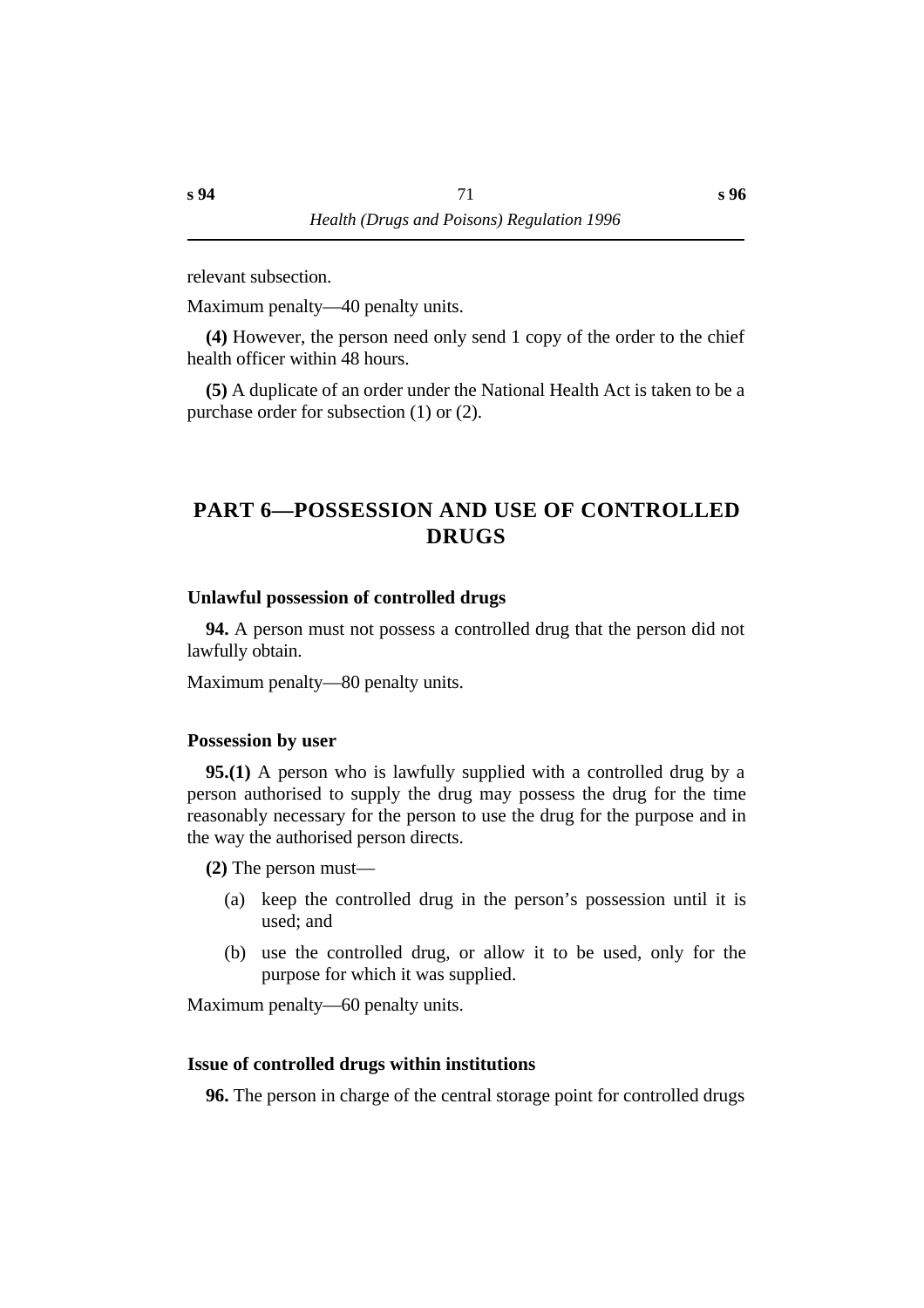at an institution must ensure a controlled drug is not issued to a ward, operating theatre or department of the institution unless the person is reasonably satisfied—

- (a) the issue is necessary; and
- (b) previous issues of controlled drugs to the ward, operating theatre or department have been accounted for.

Maximum penalty—60 penalty units.

# **˙Oral instruction given by dentist or doctor later to be put in writing**

**97.(1)** If, under this chapter, a dentist or doctor gives an authorised person an oral instruction to administer or supply a controlled drug, the dentist or doctor must put the instruction into writing within 24 hours after giving the instruction.

Maximum penalty—40 penalty units.

**(2)** If a registered nurse or midwife acts on the oral instruction of a dentist or doctor and the dentist or doctor does not put the instruction in writing within 24 hours after giving the instruction, the nurse or midwife must report the instruction to—

- (a) for an instruction given at a hospital—the hospital's director of nursing; or
- (b) for an instruction given at a detention centre, nursing home or prison—the director of nursing or person in charge of the detention centre, nursing home or prison; or
- (c) in any other case—the person in charge of the place.

Maximum penalty—40 penalty units.

**(3)** If a dentist or doctor contravenes subsection (1)—

- (a) for an instruction given at a hospital—the hospital's director of nursing must, within 48 hours of becoming aware of the contravention, report the circumstances to the hospital's medical superintendent or the chief health officer; or
- (b) for an instruction given at a detention centre, nursing home or prison—the director of nursing or person in charge of the detention centre, nursing home or prison must, within 48 hours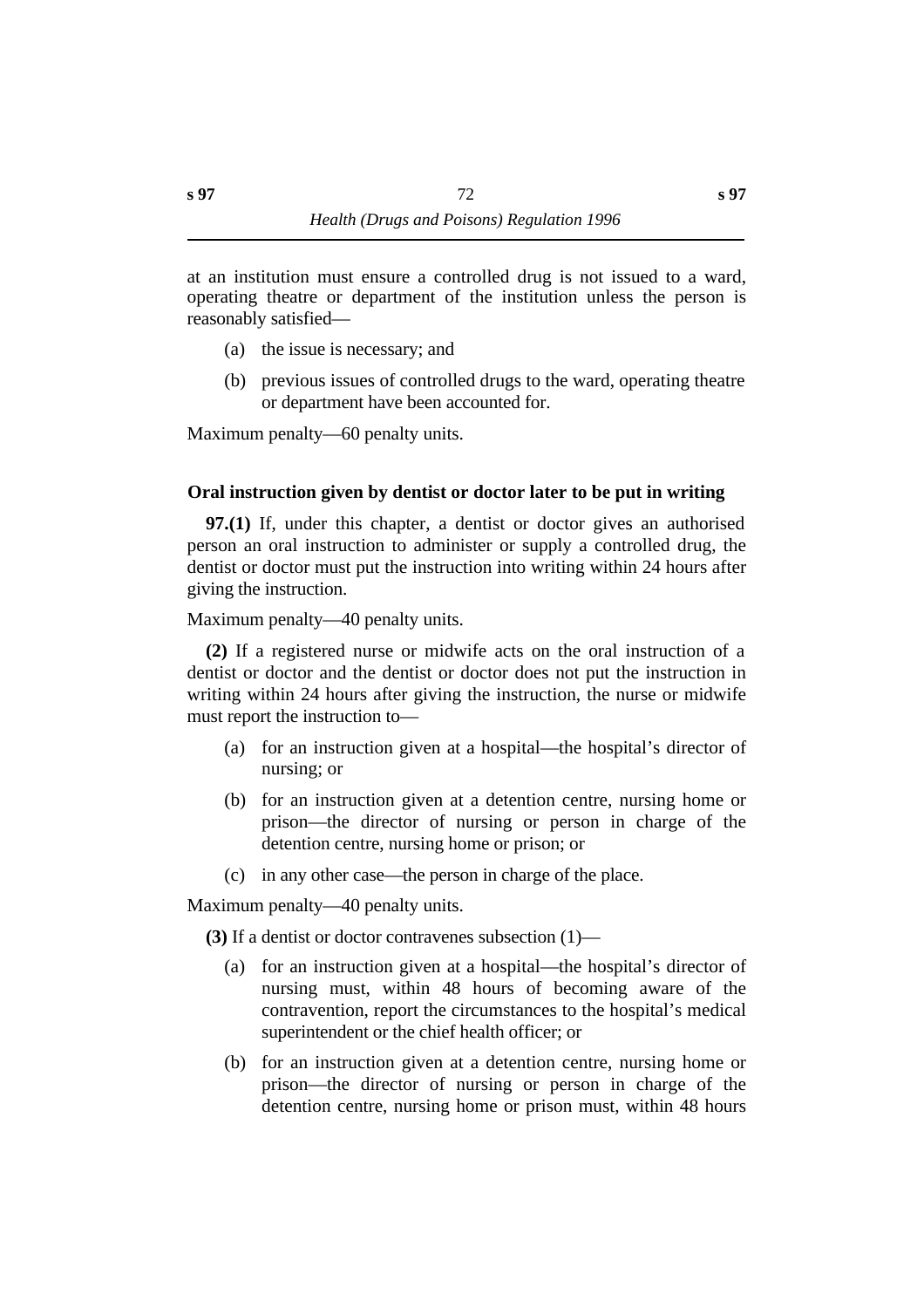of becoming aware of the contravention, report the circumstances to the chief health officer; or

(c) for another case—the person given the instruction must, within 48 hours of becoming aware of the contravention, report the circumstances to the chief health officer.

Maximum penalty—40 penalty units.

# **†PART 7—RECORDS OF CONTROLLED DRUGS**

# *†Division 1—Definitions*

# **˙Definitions for pt 7**

**98.** In this part—

**"central storer"** means the person in charge of controlled drugs at an institution if controlled drugs are kept at a central storage point until the person issues the drugs to a unit of the institution where the drugs are kept until they are administered to patients of the institution.

**"main issue book"** see section 99(1).<sup>25</sup>

**"single storage book"** see section  $106(1)$ .<sup>26</sup>

**"single storer"** means the person in charge of controlled drugs at an institution if controlled drugs at the institution are kept at a single storage point until the drugs are administered to patients of the institution.

**"transfer voucher"** see section  $104(2)$ .<sup>27</sup>

"unit" means a ward, operating theatre or department of an institution.

 $25$  Section 99 (Central storer to keep main issue book for controlled drugs)

<sup>26</sup> Section 106 (Single storer to keep single storage book for controlled drugs)

<sup>27</sup> Section 104 (Transfer vouchers may be used for controlled drugs in certain cases)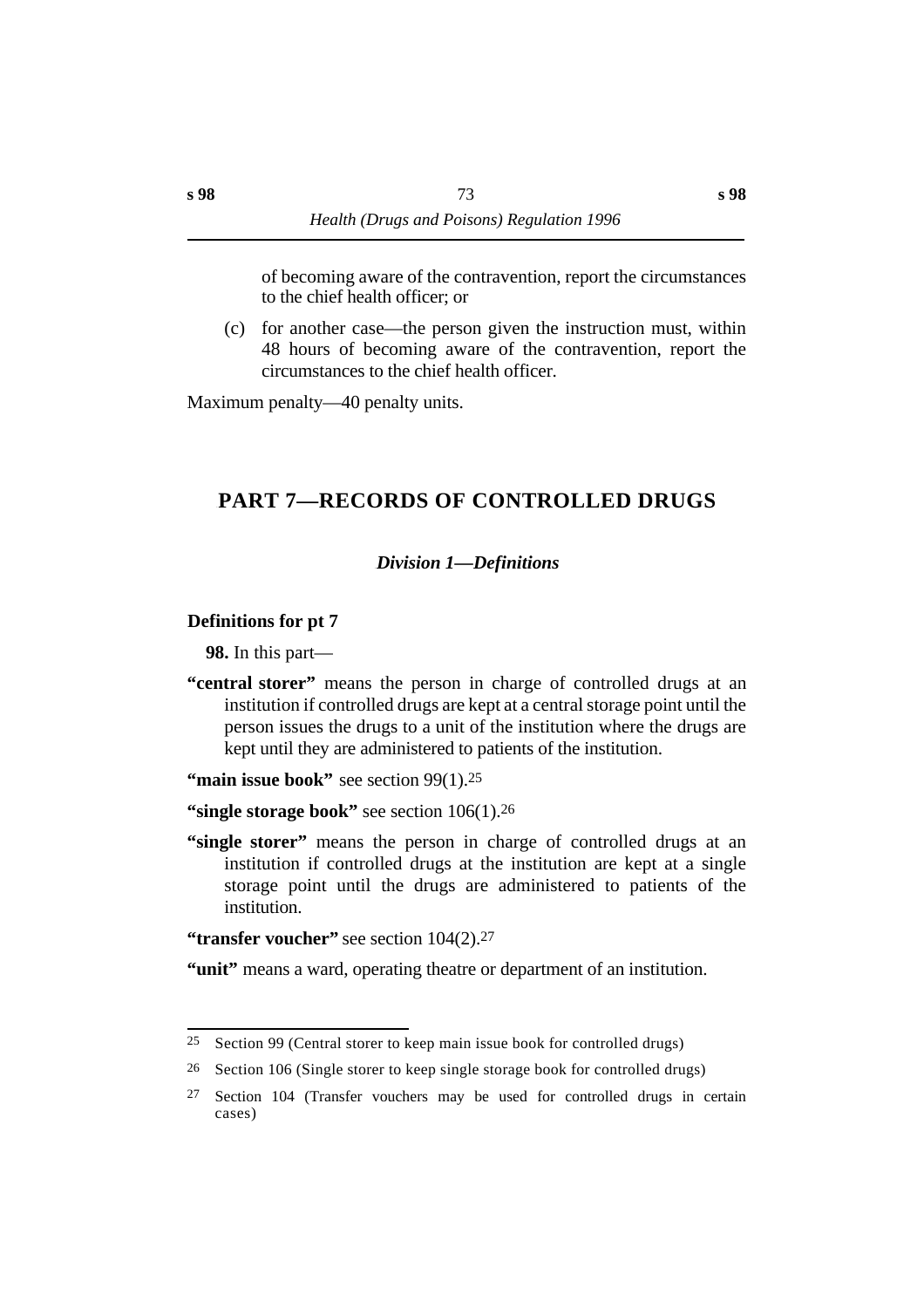**"ward drugs book"** see section 101(1).<sup>28</sup>

# *†Division 2—Records at institutions with central storage point for controlled drugs*

# **˙Central storer to keep main issue book for controlled drugs**

**99.(1)** The central storer at an institution must keep a record, in a book (the **"main issue book"**) or in another approved way, for recording transactions about obtaining controlled drugs into, and issuing controlled drugs from, the central storage point.

Maximum penalty—40 penalty units.

**(2)** The central storer must ensure—

- (a) the main issue book is bound; and
- (b) each page of the main issue book—
	- (i) is sequentially numbered; and
	- (ii) relates only to 1 class of controlled drug; and
	- (iii) has a heading describing the class of controlled drug and the measurement unit in which quantities of the drug involved in a transaction are recorded.

Maximum penalty—40 penalty units.

**(3)** Despite subsection (2)(b)(ii), entries made in the main issue book about controlled drugs returned to the central storer for destruction may be made on a single page in the book.

# **˙Details to be recorded when controlled drugs obtained by central storer**

**100.(1)** For each controlled drug that a central storer obtains, the storer

<sup>28</sup> Section 101 (Unit storer to keep ward drugs book for controlled drugs)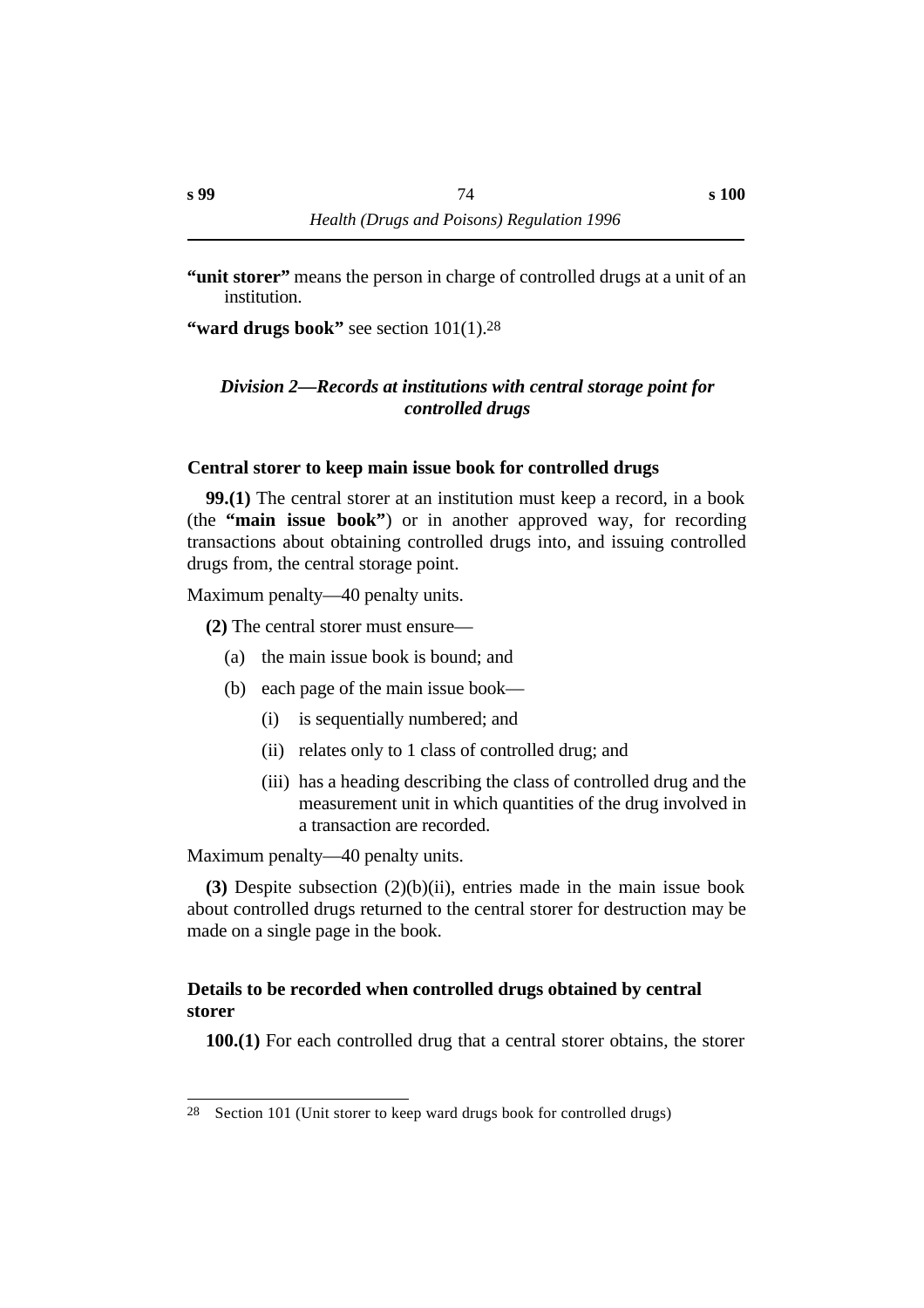must record on the relevant page of the main issue book—

- (a) the description and quantity or volume of the controlled drug; and
- (b) the date the controlled drug is obtained; and
- (c) the name and address of the person from whom the controlled drug is obtained; and
- (d) if the controlled drug was obtained for a particular person—the person's name and address; and
- (e) the quantity or volume of the controlled drug held at the central storage point; and
- (f) the quantity or volume of the controlled drug supplied to a unit storer.

Maximum penalty—40 penalty units.

**(2)** The central storer must sign the entry.

Maximum penalty—40 penalty units.

# **˙Unit storer to keep ward drugs book for controlled drugs**

**101.(1)** A unit storer must keep a record of transactions, in a book (the **"ward drugs book"**) or in another approved way, about—

- (a) obtaining controlled drugs into the unit from the central storage point; and
- (b) administering controlled drugs to persons in the unit.

Maximum penalty—40 penalty units.

**(2)** The unit storer must ensure—

- (a) the ward drugs book is bound; and
- (b) each page of the ward drugs book is—
	- (i) sequentially numbered; and
	- (ii) relates only to 1 class of controlled drug; and
	- (iii) has a heading describing the class of controlled drug and the measurement unit in which quantities of the drug involved in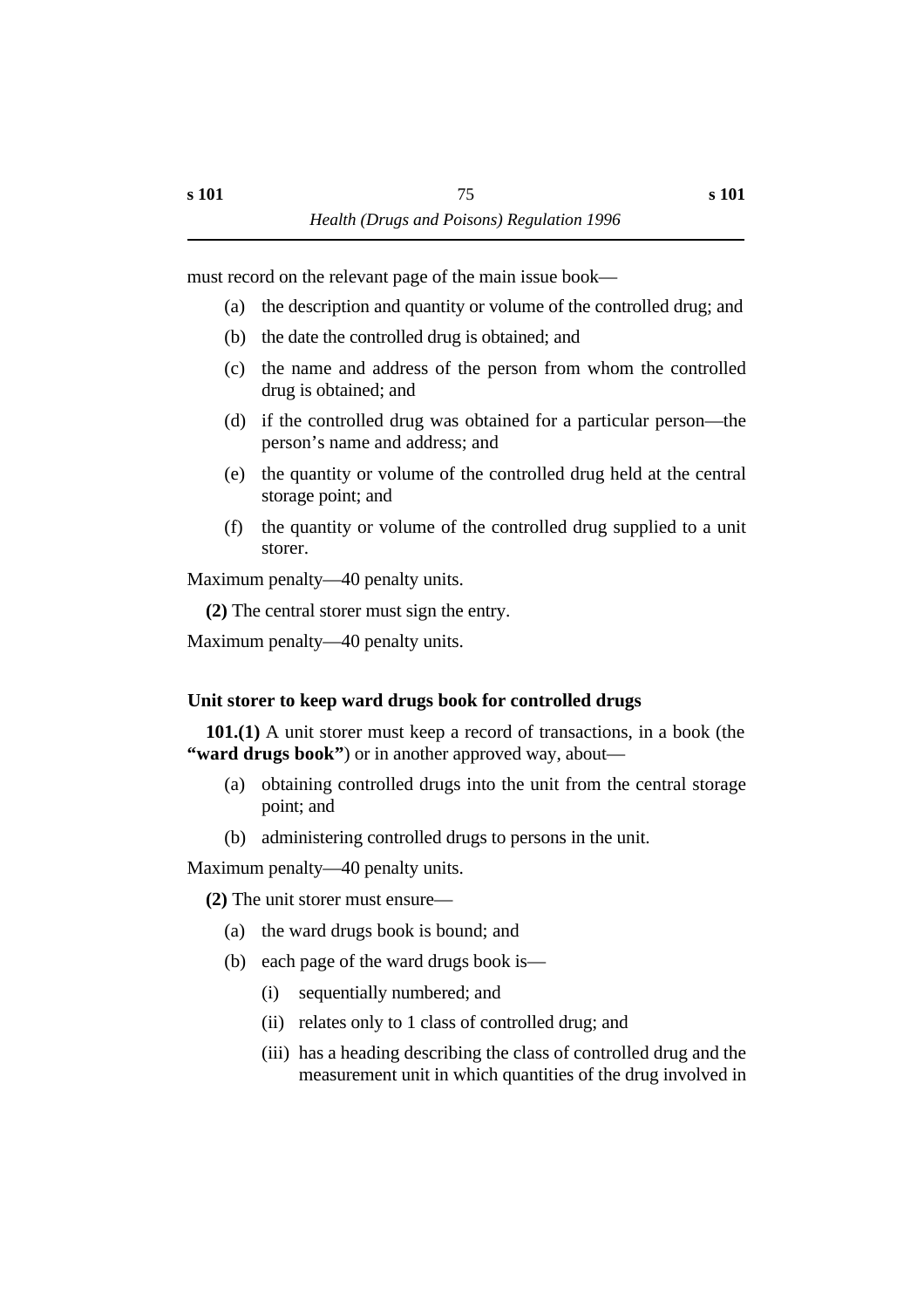a transaction are recorded.

Maximum penalty—40 penalty units.

#### **˙Details to be recorded when controlled drugs obtained at unit**

**102.(1)** For each controlled drug that a unit storer obtains from the central storer, the unit storer must record on the relevant page of the ward drugs book—

- (a) the description and quantity or volume of the controlled drug; and
- (b) the date the controlled drug is obtained.

Maximum penalty—40 penalty units.

**(2)** The central storer must sign the entry if the central storer is reasonably satisfied the entry is correct.

Maximum penalty—40 penalty units.

#### **˙Details to be recorded when controlled drugs administered in unit**

**103.(1)** When a controlled drug is administered in a unit, the unit storer must record on the relevant page of the ward drugs book—

- (a) the description and quantity or volume of the controlled drug; and
- (b) the date and time the controlled drug is administered; and
- (c) the name of the person to whom the controlled drug is administered; and
- (d) the quantity or volume of the controlled drug remaining.

Maximum penalty—40 penalty units.

**(2)** The person who obtains the controlled drug to administer it to someone else must sign the entry if the person is reasonably satisfied the entry is correct.

Maximum penalty—40 penalty units.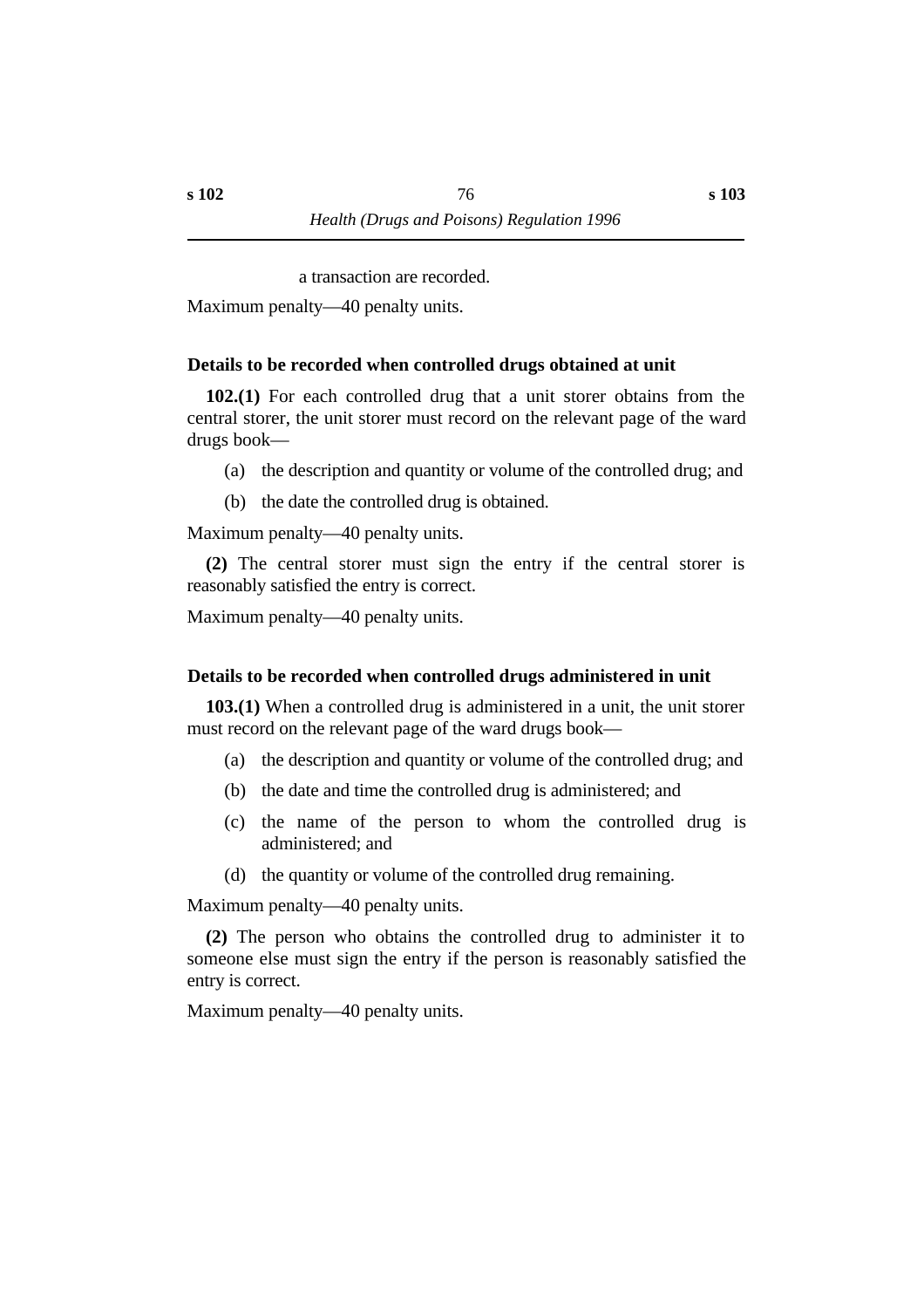# **˙Transfer vouchers may be used for controlled drugs in certain cases**

**104.(1)** This section applies if, because of the size of an institution or for another reason, it is not practicable for—

- (a) a unit storer to sign the main issue book; or
- (b) the central storer to sign the ward drugs book.

**(2)** The central storer may record issuing the controlled drug, and the unit storer may record obtaining the drug, on a document stating the things that must be recorded in a main issue book and ward drugs book (a **"transfer voucher"**).

**(3)** The person issuing, and the person receiving, the controlled drug must sign the transfer voucher.

Maximum penalty—40 penalty units.

**(4)** The central storer must keep the transfer voucher at the central storage point for 2 years after it is made.

Maximum penalty—40 penalty units.

# **˙Main issue book and ward drugs book as 1 book**

**105.** Sections 101 to 10329 do not apply to unit storers at an institution if—

- (a) the institution's central storer keeps 1 book that contains the information that must be recorded in the main issue book and each ward drugs book of the institution; and
- (b) entries in the book are signed by the person who must sign the entries in the main issue book or ward drugs book.

<sup>29</sup> Sections 101 (Unit storer to keep ward drugs book for controlled drugs), 102 (Details to be recorded when controlled drugs obtained at unit) and 103 (Details to be recorded when controlled drugs administered in unit)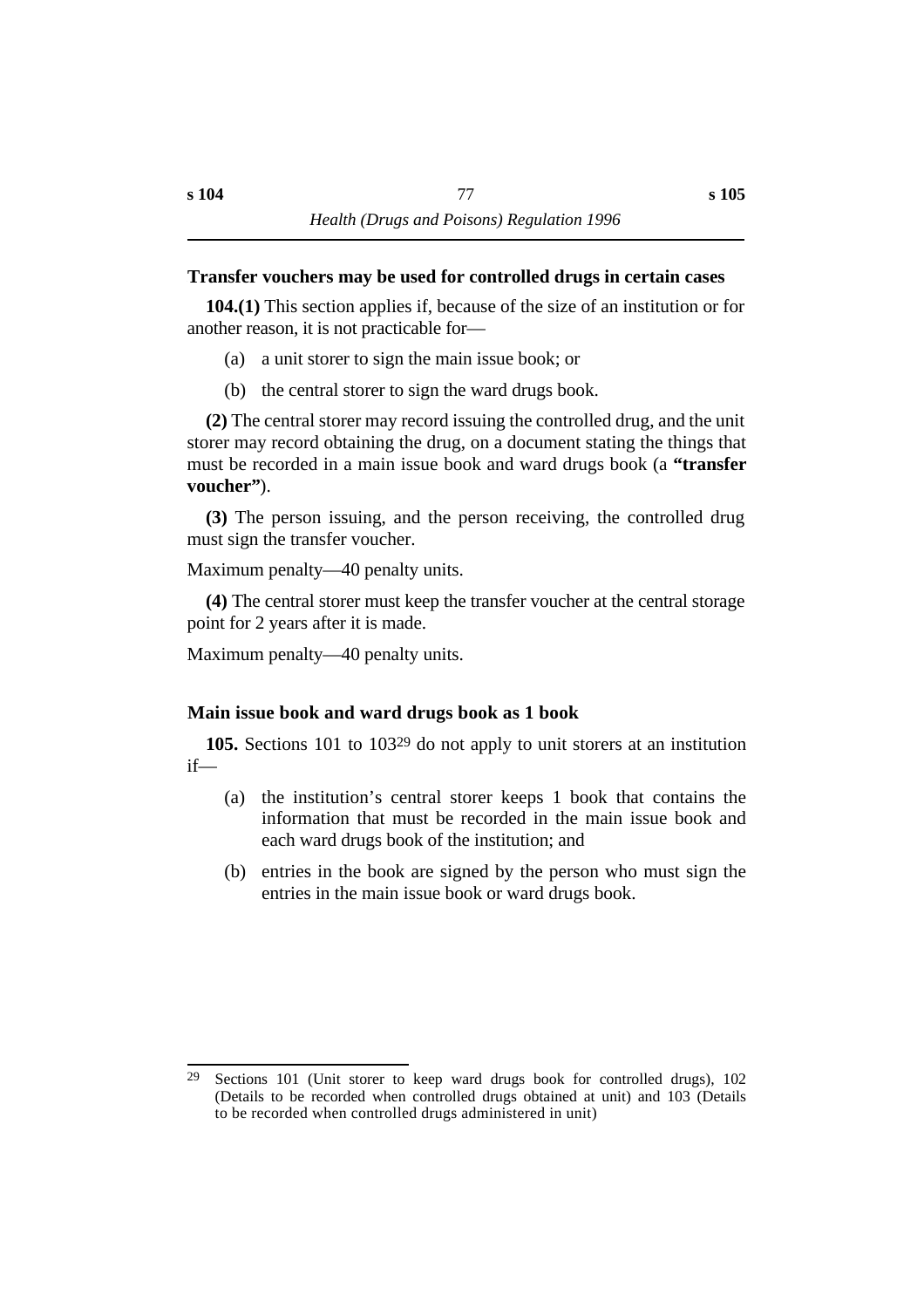### *†Division 3—Records at institutions with only 1 storage point*

### **˙Single storer to keep single storage book for controlled drugs**

**106.(1)** A single storer of controlled drugs must keep a record of transactions, in a book (the **"single storage book"**) or another approved way, about obtaining controlled drugs into, and administering controlled drugs from, the storage point.

Maximum penalty—40 penalty units.

**(2)** The single storer must ensure—

- (a) the single storage book is bound; and
- (b) each page of the single storage book relates only to 1 class of controlled drug.

**(3)** Despite subsection (2)(b), entries made in the single storage book about controlled drugs returned to the single storer for destruction may be made on a single page in the book.

### **˙Details to be recorded when controlled drugs obtained**

**107.(1)** For each controlled drug that a single storer obtains, the storer must record on the relevant page of the single storage book—

- (a) the description and quantity or volume of the controlled drug; and
- (b) the date the controlled drug is obtained; and
- (c) the name and address of the person from whom the controlled drug is obtained; and
- (d) if the controlled drug was obtained for a particular person—the person's name and address.

Maximum penalty—40 penalty units.

**(2)** The single storer must sign the entry.

Maximum penalty—40 penalty units.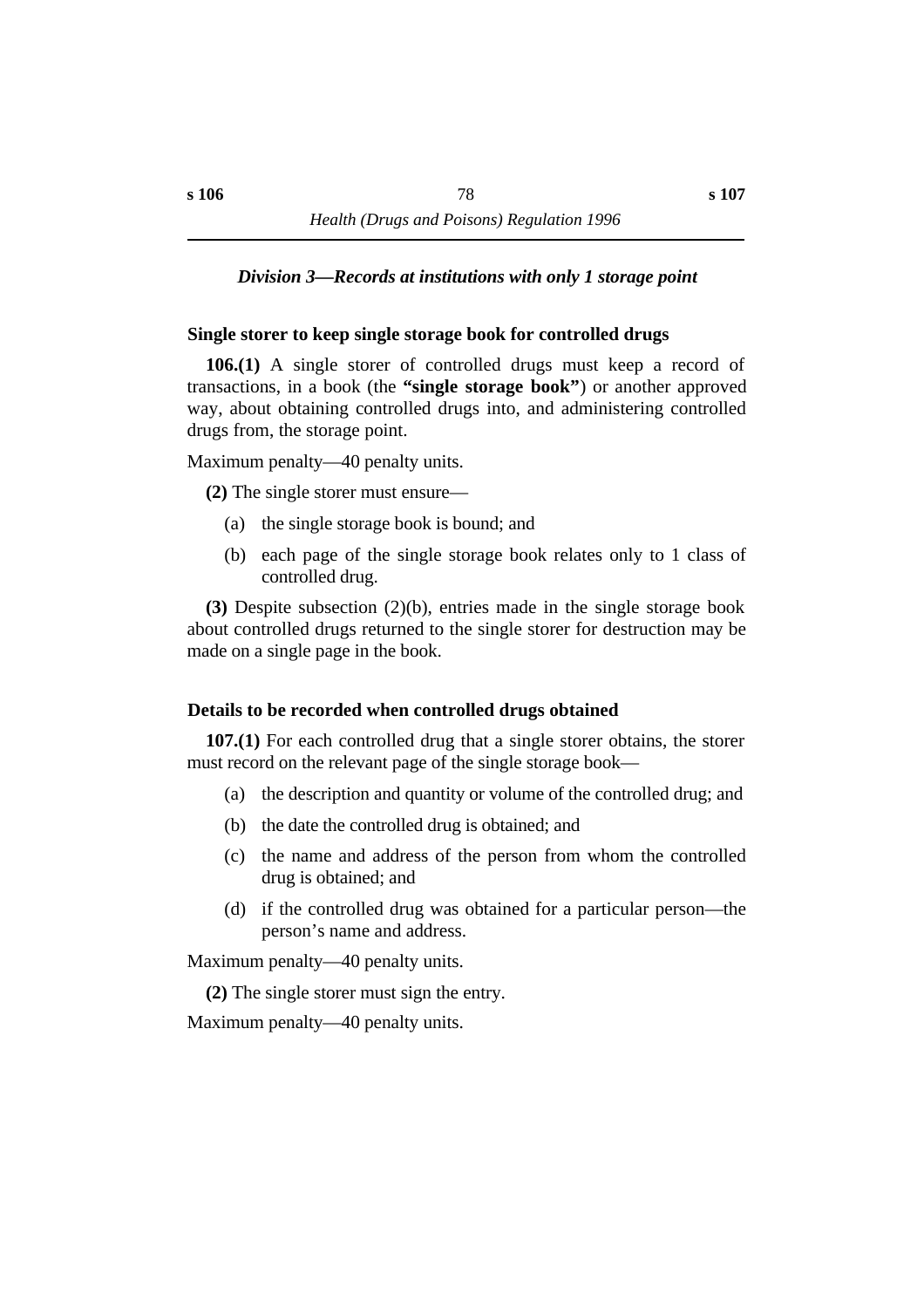### **˙Details to be recorded when controlled drugs administered**

**108.(1)** When a controlled drug is administered from the single storage point of an institution, the single storer must record on the relevant page of the single storage book—

- (a) the description and quantity or volume of the controlled drug; and
- (b) the date the controlled drug is administered; and
- (c) the name of the person to whom the controlled drug is administered; and
- (d) the date and time the controlled drug was administered; and
- (e) the quantity or volume of the controlled drug remaining.

Maximum penalty—40 penalty units.

**(2)** The person who obtains the controlled drug to administer it to someone else must sign the entry if the person is reasonably satisfied the entry is correct.

Maximum penalty—40 penalty units.

# *†Division 4—Other provisions about records at institutions*

# **˙Records of controlled drugs supplied to be kept**

**109.(1)** The director of nursing of a hospital, or the registered nurse in charge of the hospital, must keep a record, as required by this section, of all controlled drugs supplied by a nurse at the hospital under section 67(3) or 68.

**(2)** The records must be made by making written entries in a bound book with consecutively numbered pages, or in another approved way.

**(3)** The entries must be made in the order in which the transactions in the controlled drugs happen.

**(4)** An entry in the record book about a controlled drug must include—

- (a) the name and address of the person for whose use the controlled drug is supplied; and
- (b) the time and date the controlled drug is supplied; and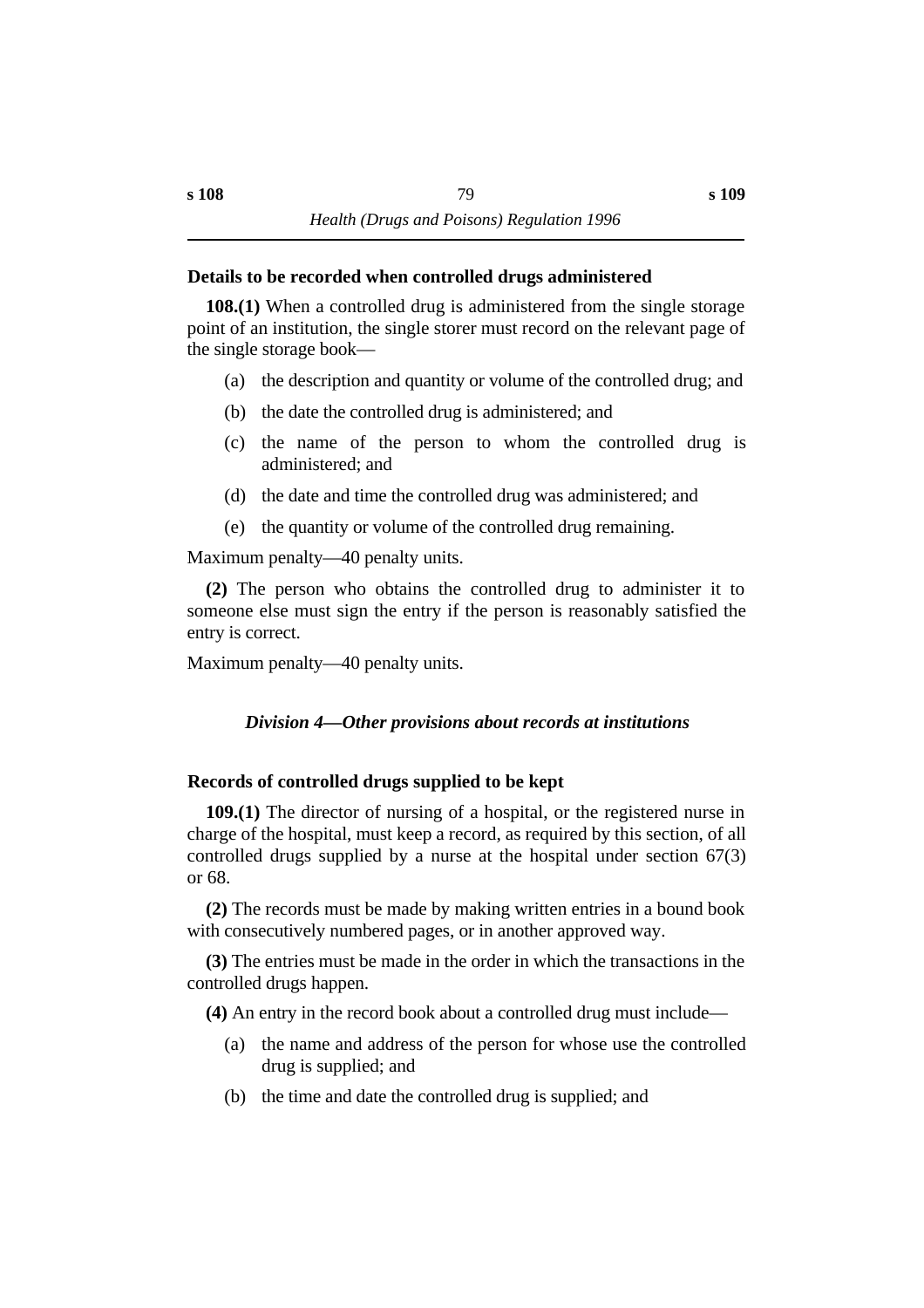- (c) the description and quantity or volume of the controlled drug supplied; and
- (d) the directions for use of the controlled drug; and
- (e) the name and address of the doctor who gave the oral or written instruction to supply the controlled drug; and
- (f) the initials of the nurse supplying the controlled drug.

**(5)** A person must not change, obliterate or cancel an entry in a record book kept under this section.

Maximum penalty—40 penalty units.

**(6)** However, the person who made the entry may correct the entry by a signed and dated marginal note or footnote giving the date of the correction and the correct particulars.

# **˙Responsibility for checking accuracy of records at institutions**

**110.(1)** The responsible person for an institution must ensure—

- (a) records are kept of all transactions in controlled drugs at the institution; and
- (b) at least once a week—
	- (i) the stock of controlled drugs is checked to ensure the records about the controlled drugs on hand are accurate; and
	- (ii) all records of transactions for controlled drugs are inspected.

Maximum penalty—40 penalty units.

**(2)** The person who checks the stock of controlled drugs and inspects the records must—

- (a) write the date and results of the inspection on the record; and
- (b) immediately report any of the following to the institution's medical superintendent or, if there is no medical superintendent, the chief health officer—
	- (i) a contravention of this regulation;
	- (ii) an apparently excessive use of a controlled drug;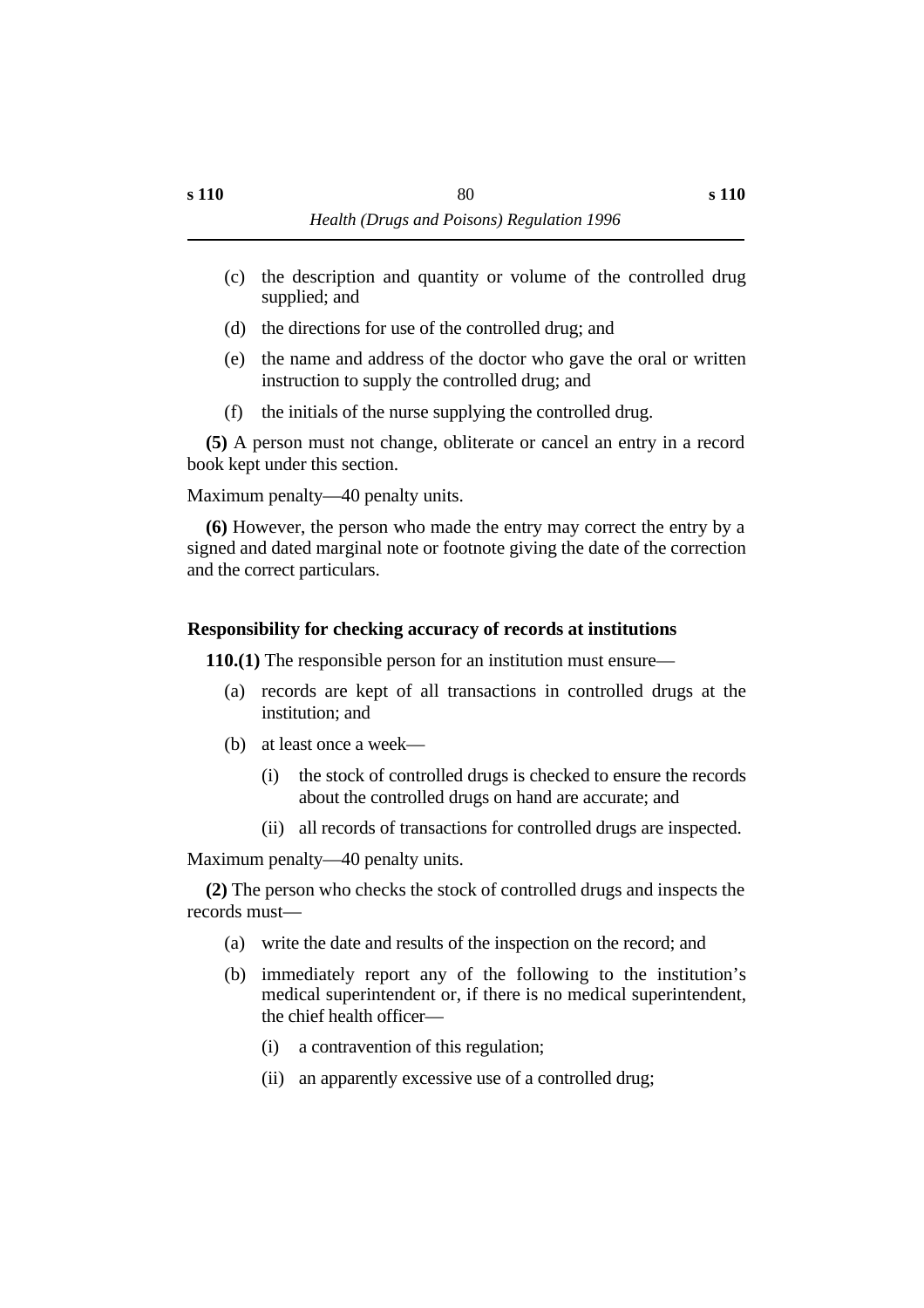(iii) any inconsistency between the controlled drug in stock and the drugs that the records indicate should be in stock.

Maximum penalty—40 penalty units.

**(3)** In this section—

**"responsible person"**, for an institution, means—

- (a) the pharmacist in charge of the dispensary at the institution; or
- (b) if there is no pharmacist in charge—the director of nursing for the institution; or
- (c) if paragraphs (a) and (b) do not apply—
	- (i) for a nursing home—the registered nurse in charge at the nursing home; or
	- (ii) in any other case—the person in charge of the institution.

# *†Division 5—Responsibility for keeping and checking records at places other than institutions*

# **˙Records—dentists, doctors, veterinary surgeons**

**111.(1)** A dentist, doctor or veterinary surgeon (a **"practitioner"**) who obtains a controlled drug must keep a record book.

Maximum penalty—40 penalty units.

**(2)** The practitioner must—

- (a) use a separate record book or a separate part of the record book for each class of controlled drug; and
- (b) enter in the book, full details of each transaction involving a controlled drug administered, dispensed, obtained, supplied or used by the practitioner; and
- (c) make the entry as soon as practicable after the controlled drug is administered, dispensed, obtained, supplied or used by the practitioner, but no later than the day after it is administered, dispensed, obtained, supplied or used.

Maximum penalty—40 penalty units.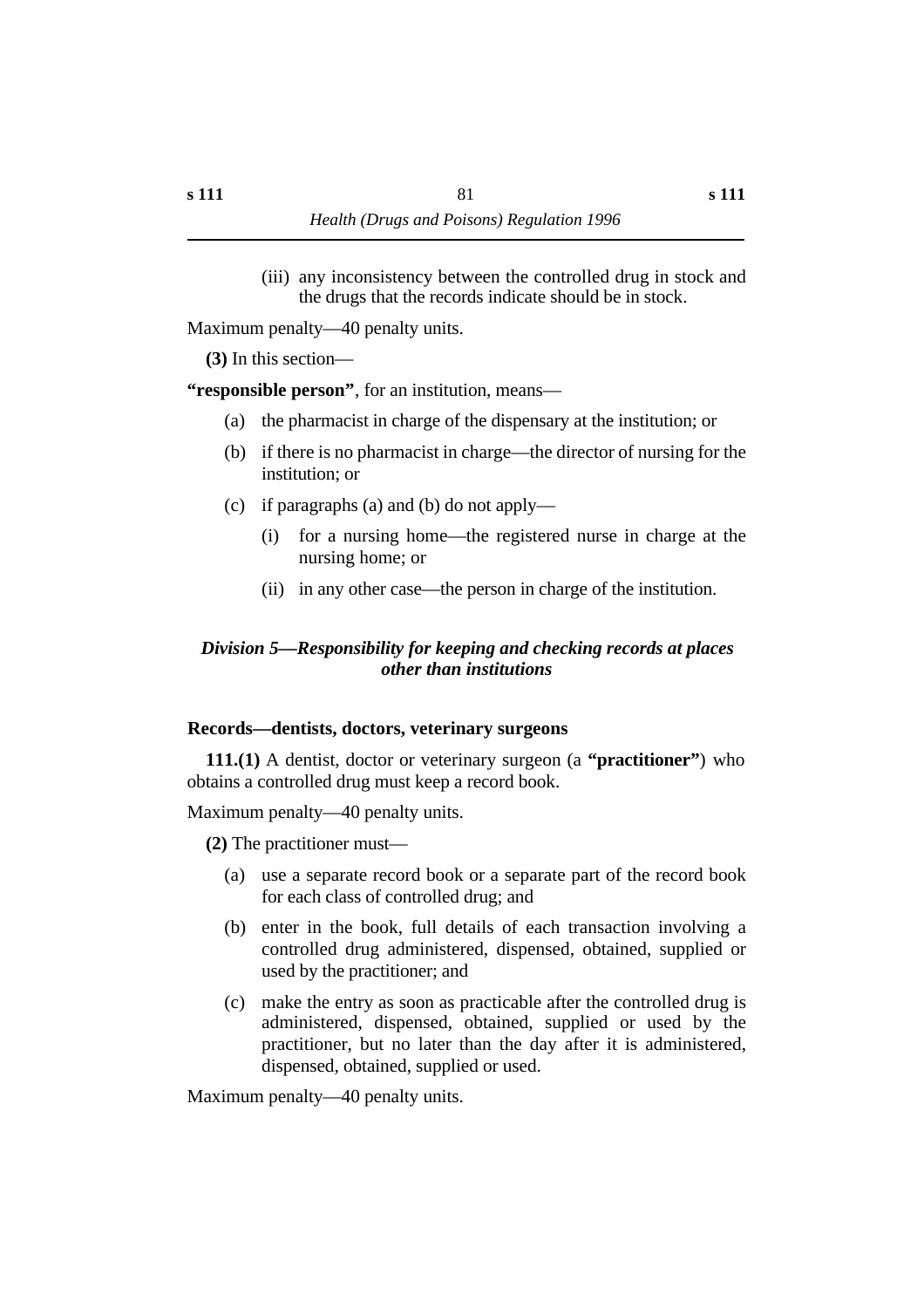**(3)** The practitioner must ensure the entry includes the following—

- (a) the date of the transaction;
- (b) the name and address of the person—
	- (i) from whom the controlled drug is obtained; or
	- (ii) for whom the controlled drug is dispensed, obtained or supplied or on whom it is administered or used;
- (c) the quantity or volume of the controlled drug administered, dispensed, obtained, supplied or used in the transaction;
- (d) the balance of the controlled drug in the practitioner's possession after the transaction;
- (e) the practitioner's initials.

Maximum penalty—40 penalty units.

# **˙Records—ambulance officers and isolated practice endorsed registered nurses**

**112.(1)** An ambulance officer or isolated practice endorsed registered nurse who obtains a controlled drug must keep a record book.

Maximum penalty—40 penalty units.

**(2)** The ambulance officer or isolated practice endorsed registered nurse must—

- (a) use a separate record book or a separate part of the record book for each class of controlled drug; and
- (b) enter in the book—
	- (i) for an ambulance officer—full details of each transaction involving a controlled drug administered, obtained or used by the officer; or
	- (ii) for a nurse—full details of each transaction involving a controlled drug administered, obtained, supplied or used by the nurse; and
- (c) make the entry as soon as possible after the controlled drug is administered, obtained, supplied or used by the officer or nurse,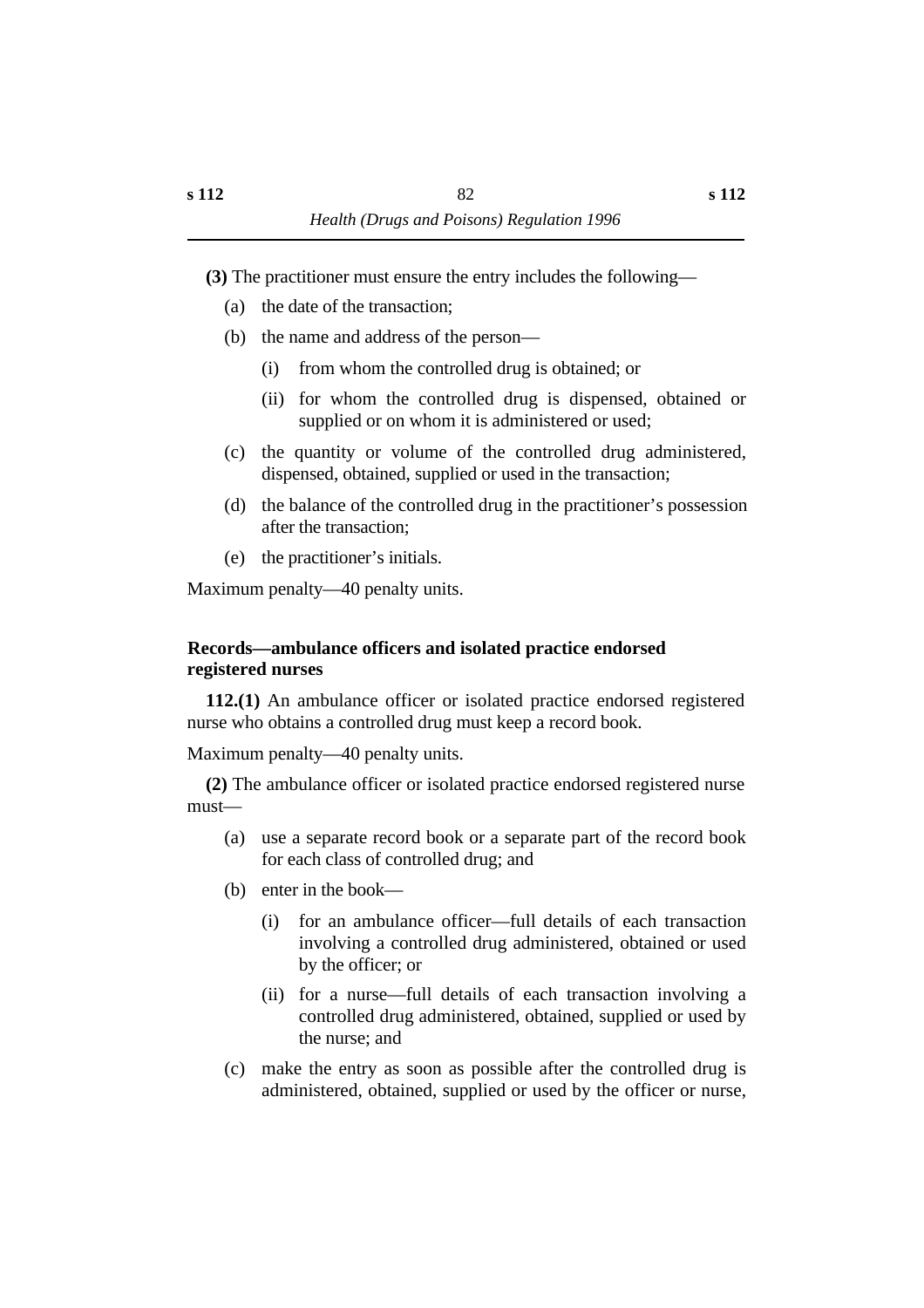but no later than the day after it is administered, obtained, supplied or used.

Maximum penalty—40 penalty units.

**(3)** The ambulance officer or isolated practice endorsed registered nurse must ensure the entry includes the following—

- (a) the date and time of the transaction;
- (b) the name and address of the person—
	- (i) from whom the controlled drug is obtained; and
	- (ii) for whom the controlled drug is supplied or on whom it is administered or used;
- (c) the quantity or volume of the controlled drug administered, obtained, supplied or used in the transaction;
- (d) the balance of the controlled drug in the officer's or nurse's possession after the transaction;
- (e) if the controlled drug is administered to a person—the name of the doctor authorising the drug's administration;
- (f) the officer's or nurse's signature.

Maximum penalty—40 penalty units.

### **˙Record keeping for nursing practice in isolated practice area**

**113.(1)** This section applies if 2 or more isolated practice endorsed registered nurses operate a practice in an isolated practice area.

**(2)** The person in charge of the practice must ensure records are kept of all transactions in controlled drugs involving the practice.

Maximum penalty—40 penalty units.

**(3)** The person must, at least once a week—

- (a) check the stock of controlled drugs in hand to ensure records about the controlled drugs in hand are accurate; and
- (b) inspect all records of transactions in controlled drugs; and
- (c) write the date and the results of the inspection on the record.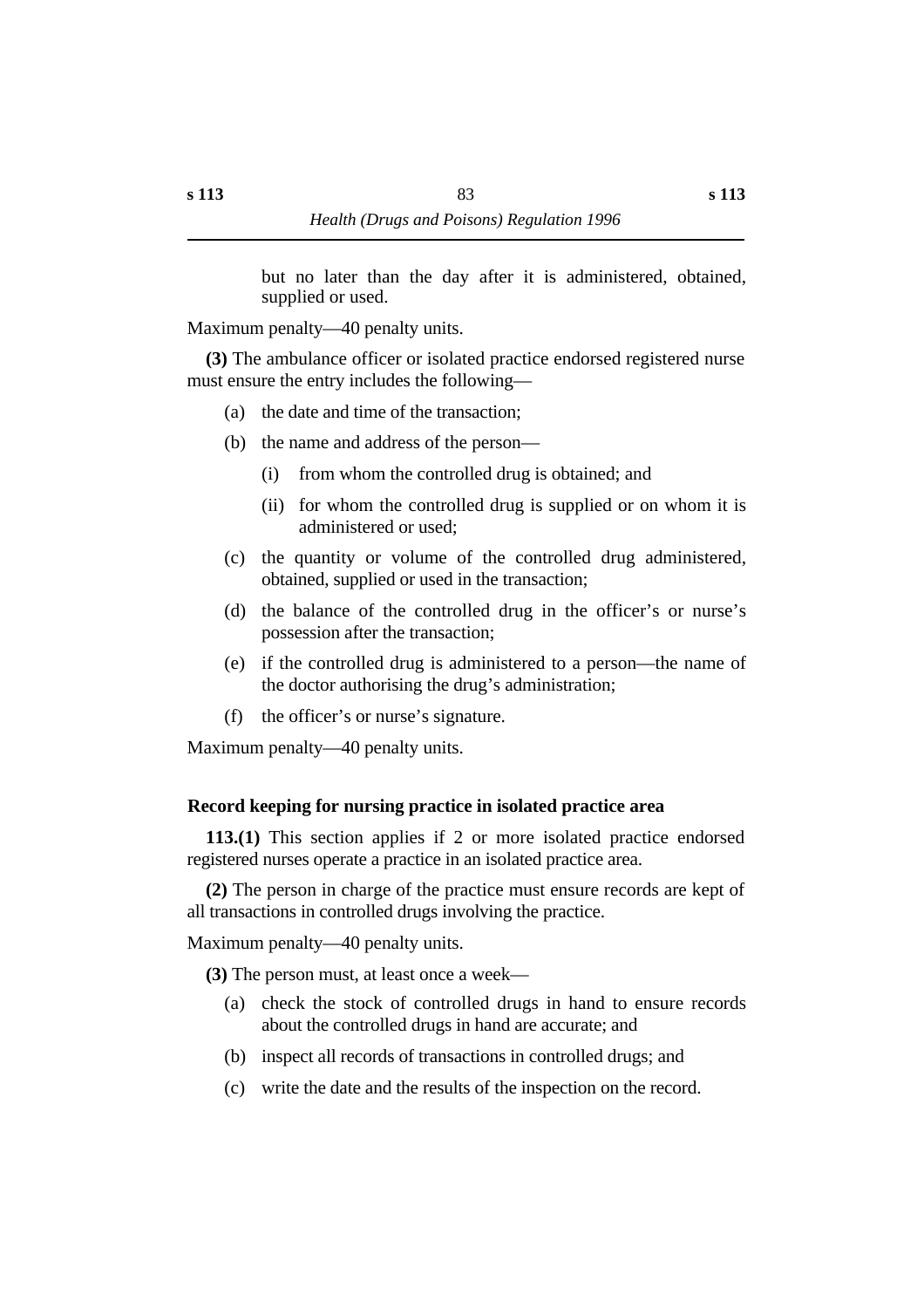Maximum penalty—40 penalty units.

**(4)** The person must immediately report to the chief health officer—

- (a) a contravention of this regulation; or
- (b) an apparently excessive use of a controlled drug; or
- (c) any inconsistency between the controlled drugs in stock and the controlled drugs that the records indicate should be in stock.

Maximum penalty—40 penalty units.

# **˙Records—other authorised persons**

**114.(1)** A person authorised under this chapter to administer, possess, obtain, sell or use a controlled drug must keep the records stated in the authority.

Maximum penalty—40 penalty units.

**(2)** This section does not apply to records that must be kept under another provision of this chapter.

# **˙Exemption of user from keeping records**

**115.(1)** This part does not apply to a person for a controlled drug if—

- (a) the controlled drug was lawfully prescribed for the person or the person's animal; and
- (b) the person uses the controlled drug for the dental, medical or veterinary purpose for which it is prescribed.

**(2)** This section does not apply to records that must be kept under another provision of this chapter.

# **˙Record to be made on day of transaction**

**116.** If, under a provision in this part, a person must enter a transaction in a document, the person must make the entry on the day of the transaction, unless the provision otherwise provides.

Maximum penalty—40 penalty units.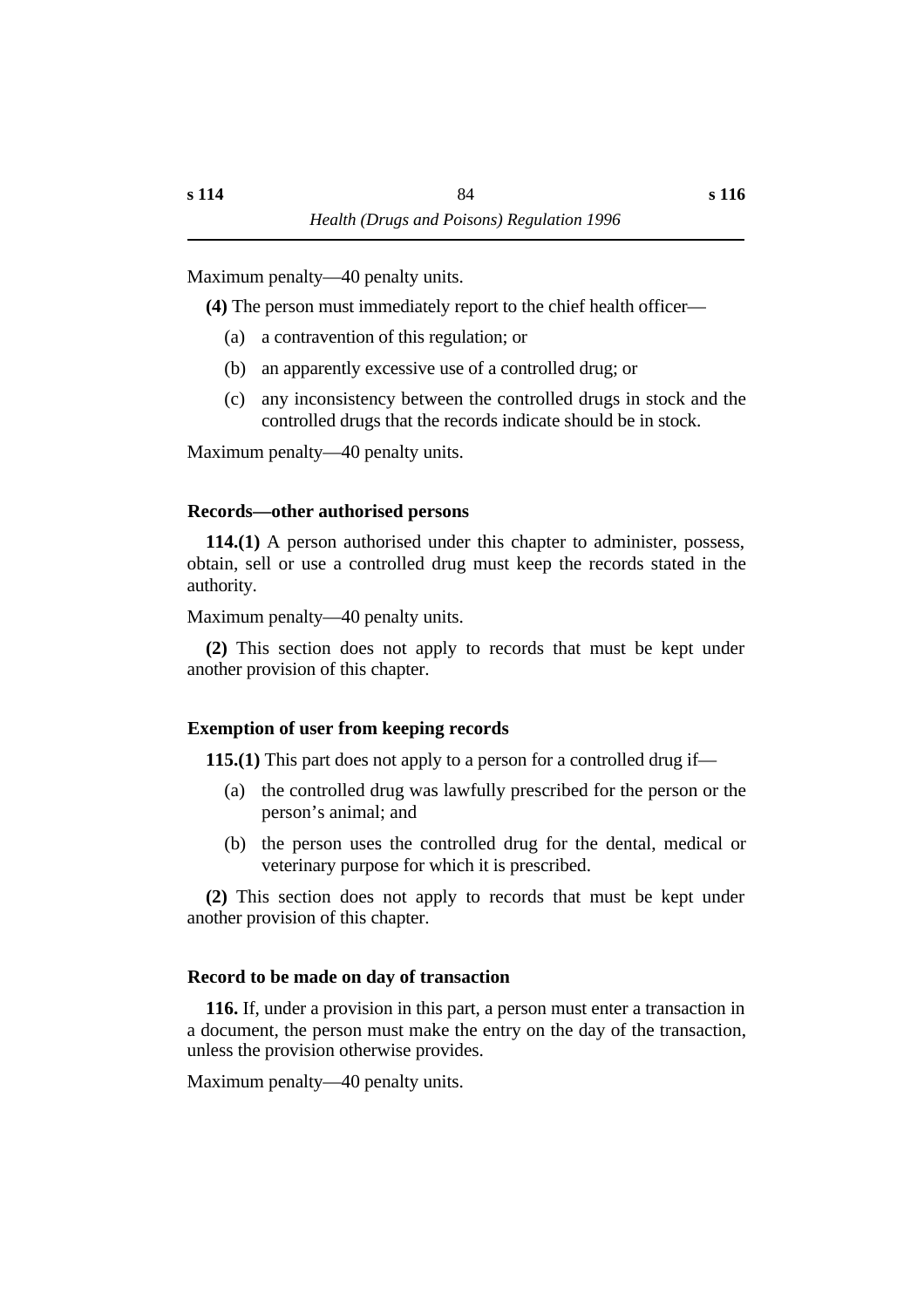### **˙Discrepancy to be immediately reported to chief health officer**

**116A.** If, under this division, a person is required to keep records about transactions in controlled drugs, and the person finds a discrepancy between the quantity or volume of a class of controlled drug kept by the person and the balance shown in the person's records for the drug, the person must immediately give written notice of the discrepancy to the chief health officer.

Maximum penalty—40 penalty units.

#### **˙Records not to be changed but may be corrected**

**117.(1)** A person must not cancel, change or obliterate an entry made in a book or other record kept under this part.

Maximum penalty—40 penalty units.

**(2)** However, the person who made the entry may correct the entry by a signed and dated marginal note or footnote giving the correct details.

# **†PART 8—STORAGE OF CONTROLLED DRUGS**

#### **˙Storage of controlled drugs at institutions**

**118.(1)** The owner of an institution must ensure a controlled drug kept at the institution is kept—

- (a) in a receptacle that complies with appendix 6 of this regulation;30 or
- (b) in another place the chief health officer is reasonably satisfied is a secure place.

Maximum penalty—60 penalty units.

**(2)** A person authorised to possess a controlled drug at an institution must—

<sup>30</sup> Appendix 6 (Minimum requirements for controlled drug receptacles)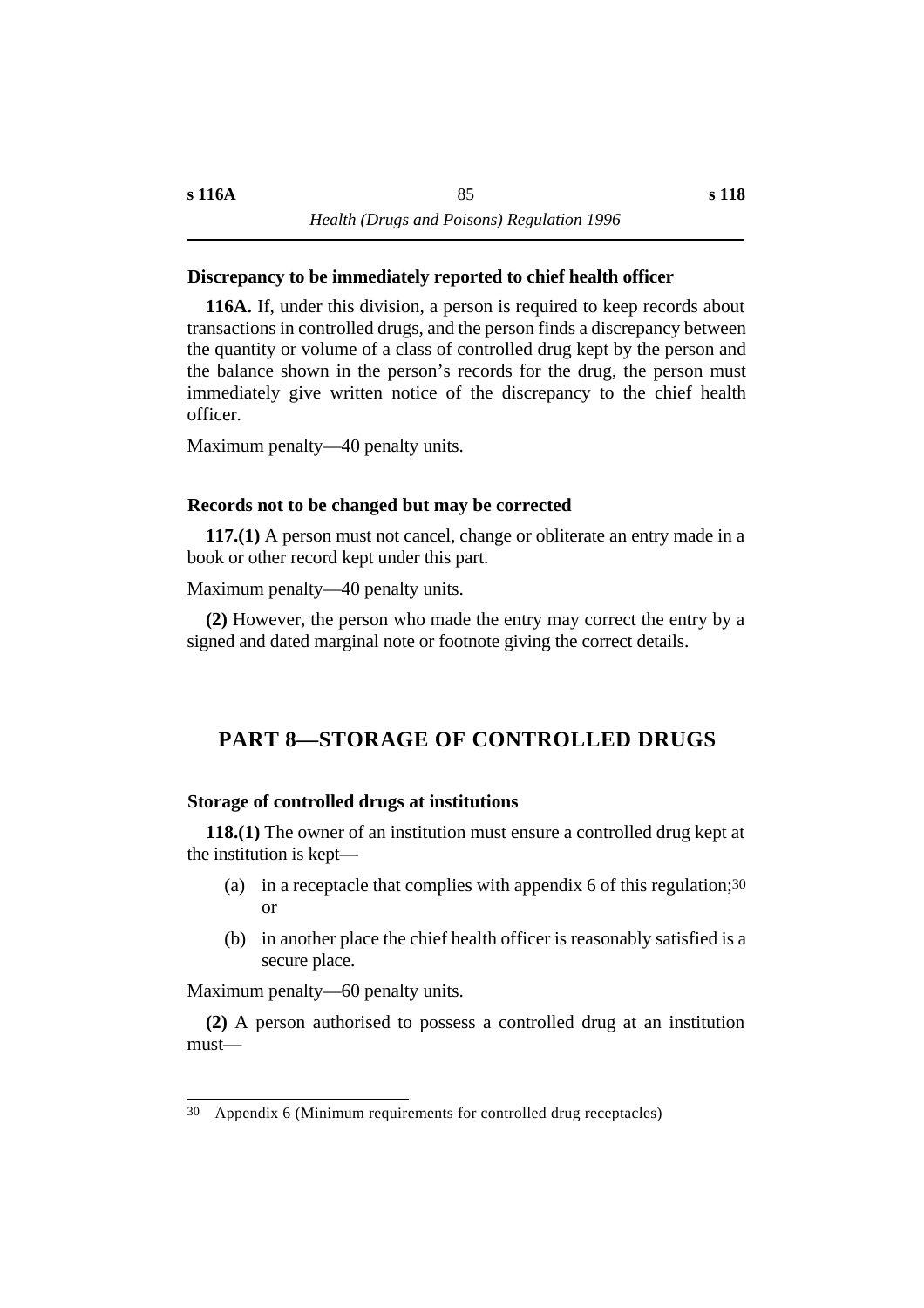- (a) ensure the drug is stored in the receptacle or secure place; and
- (b) always keep the receptacle or place locked (other than when a controlled drug is being put into or taken out of the receptacle or place); and
- (c) personally possess the key or combination to the receptacle or place.

Maximum penalty—60 penalty units.

**(3)** However, the person may keep morphine or opium, if the morphine or opium is in a compounded preparation containing 0.1% or less of morphine calculated as anhydrous morphine—

- (a) in a part of the institution to which the public does not have access; or
- (b) in a cupboard or drawer that is not accessible to the public.

### **˙Storage of controlled drugs generally**

**119.(1)** An authorised person in possession of a controlled drug in a place (other than an institution) must keep the drug—

- (a) in a receptacle that complies with appendix 6 of this regulation; or
- (b) in another place the chief health officer is reasonably satisfied is a secure place.

Maximum penalty—60 penalty units.

**(2)** The authorised person must—

- (a) always keep the receptacle or place locked (other than when a controlled drug is being put into or taken out of the receptacle or place); and
- (b) personally possess the key or combination to the receptacle or place.

Maximum penalty—60 penalty units.

**(3)** However, the authorised person may keep morphine or opium, if the morphine or opium is in a compounded preparation containing 0.1% or less of morphine calculated as anhydrous morphine—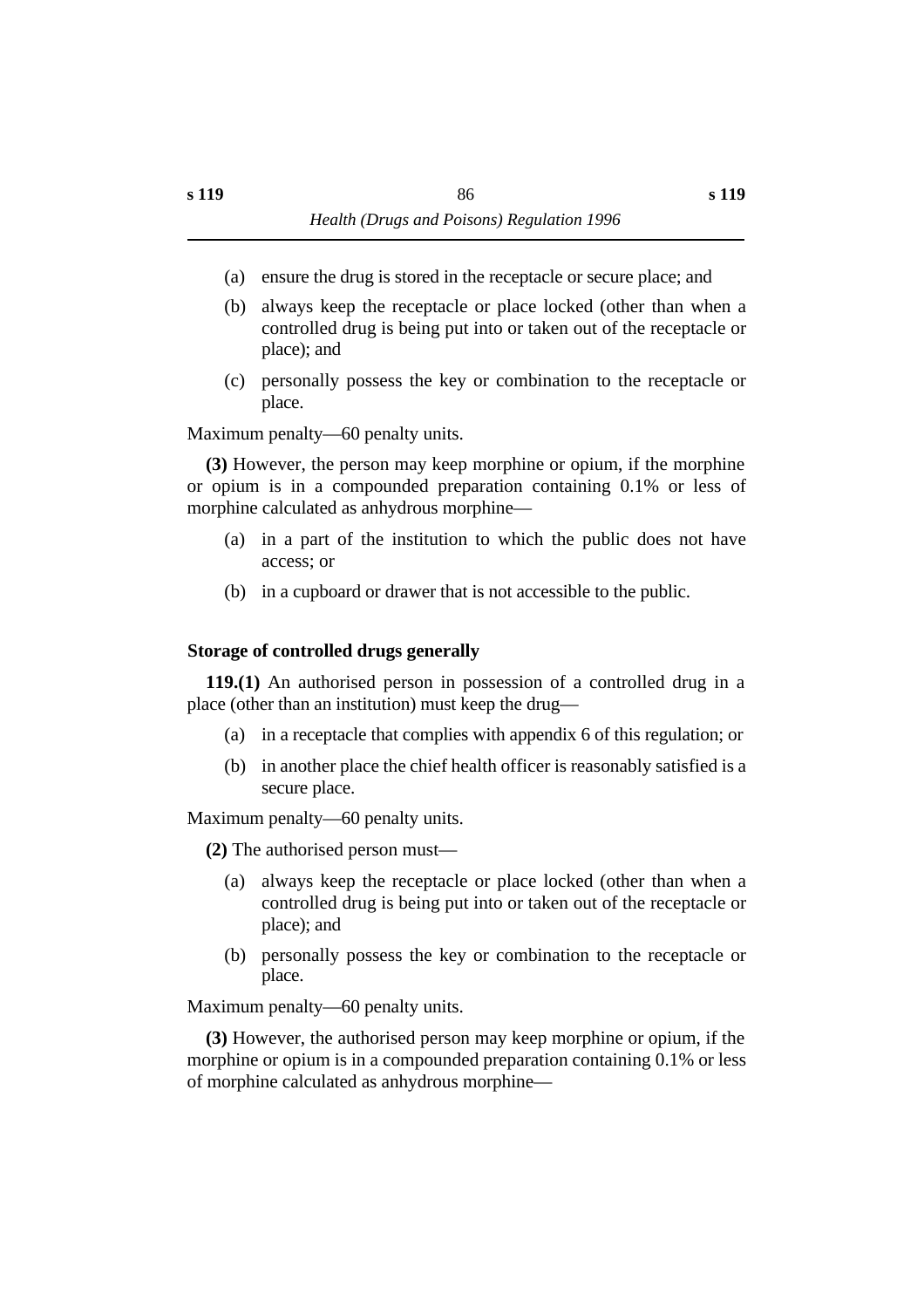- (a) in a part of the person's premises to which the public does not have access; or
- (b) in a cupboard or drawer that is not accessible to the public.

**(4)** Also, an ambulance officer, doctor, isolated practice endorsed registered nurse or veterinary surgeon may possess a controlled drug at a place other than the place where the person practises his or her profession.

**(5)** The ambulance officer, doctor, isolated practice endorsed registered nurse or veterinary surgeon must keep the drug in a secure place under his or her personal control.

Maximum penalty—60 penalty units.

**(6)** However, this section does not apply to a person who is in possession of a controlled drug under a prescription for the drug for the person's own use or as a carer for another person for whom the drug is prescribed.

# **†PART 9—LENGTHY TREATMENT WITH AND DEPENDENCE ON CONTROLLED DRUGS**

# **˙Notice required if lengthy treatment with controlled drug**

**120.(1)** This section applies if a doctor—

- (a) administers, dispenses, prescribes or supplies, or intends to administer, dispense, prescribe or supply, a controlled drug in the treatment of a patient for more than 2 months; or
- (b) reasonably suspects a patient has been treated with a controlled drug by another doctor for more than 2 months and the doctor intends to administer, dispense, prescribe or supply a controlled drug in the treatment of the patient.

**(2)** The doctor must immediately give the chief health officer a written report in the approved form about the circumstances of the patient's treatment.

Maximum penalty—40 penalty units.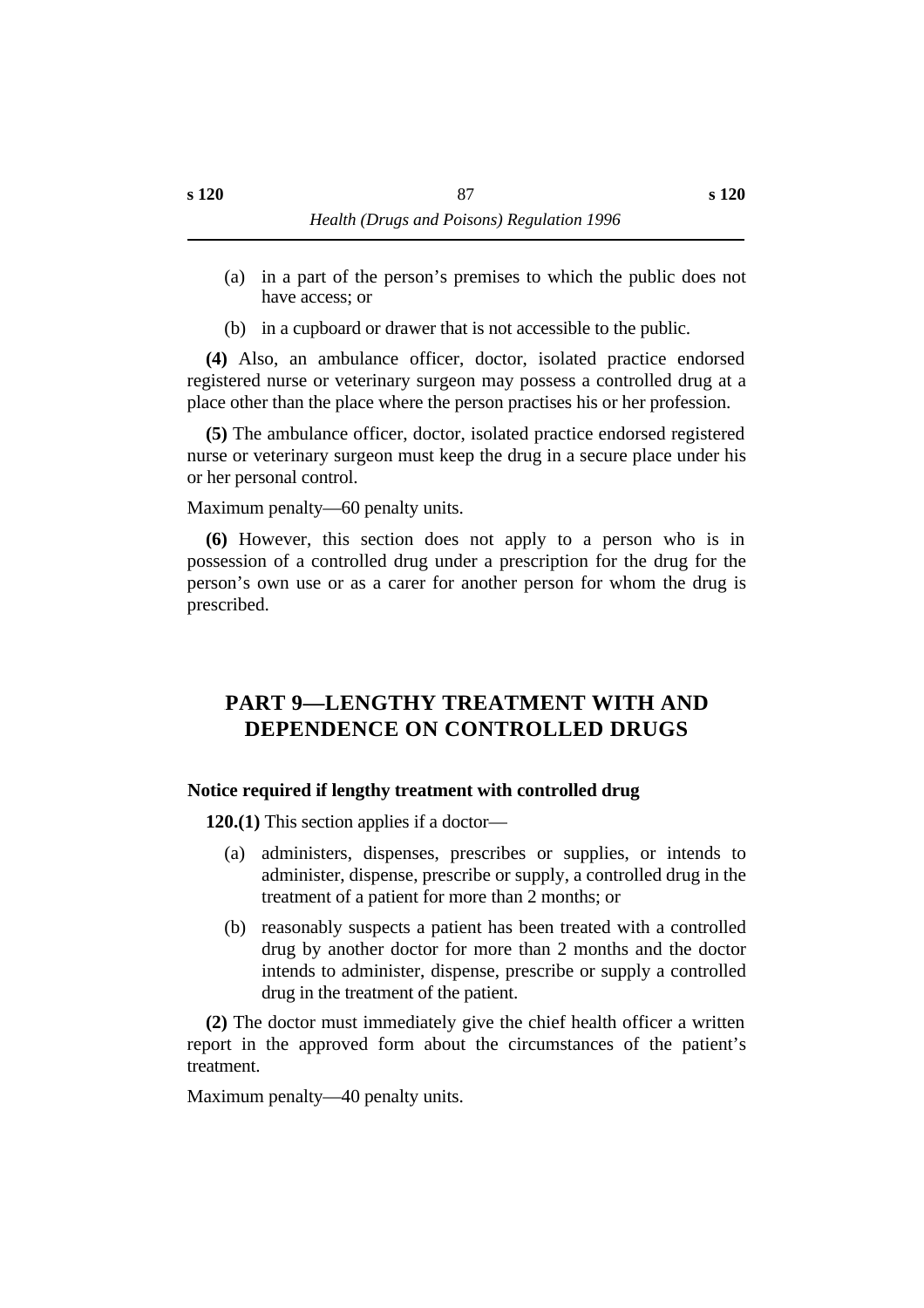**(3)** The chief health officer may ask the doctor to give the chief health officer additional information about the treatment of the patient within a stated reasonable time.

**(4)** The doctor must comply with the request, unless the doctor has a reasonable excuse for not complying with it.

Maximum penalty—40 penalty units.

# **˙Controlled drugs not to be obtained unless information disclosed to dentist or doctor**

**121.(1)** This section applies to a person who—

- (a) consults a dentist or doctor (the **"earlier practitioner"**); and
- (b) obtains a controlled drug or restricted drug of dependency, or a prescription for a controlled drug or restricted drug of dependency, from the earlier practitioner; and
- (c) consults another dentist or doctor (the **"other practitioner"**) within 2 months after consulting the earlier practitioner.

**(2)** The person must not obtain a controlled drug, or a prescription for a controlled drug, from the other practitioner unless the person gives the other practitioner details (including quantities) of all controlled drugs or restricted drugs of dependency, and prescriptions for controlled drugs or restricted drugs of dependency, obtained from an earlier practitioner within 2 months before the person consults the other practitioner.

Maximum penalty—80 penalty units.

# **˙Approval needed for treating drug dependent person with controlled drugs**

**122.(1)** A doctor must not, without an approval—

- (a) dispense or prescribe a controlled drug for a person the doctor reasonably believes is a drug dependent person; or
- (b) administer or supply a controlled drug to or for a drug dependent person.

Maximum penalty—60 penalty units.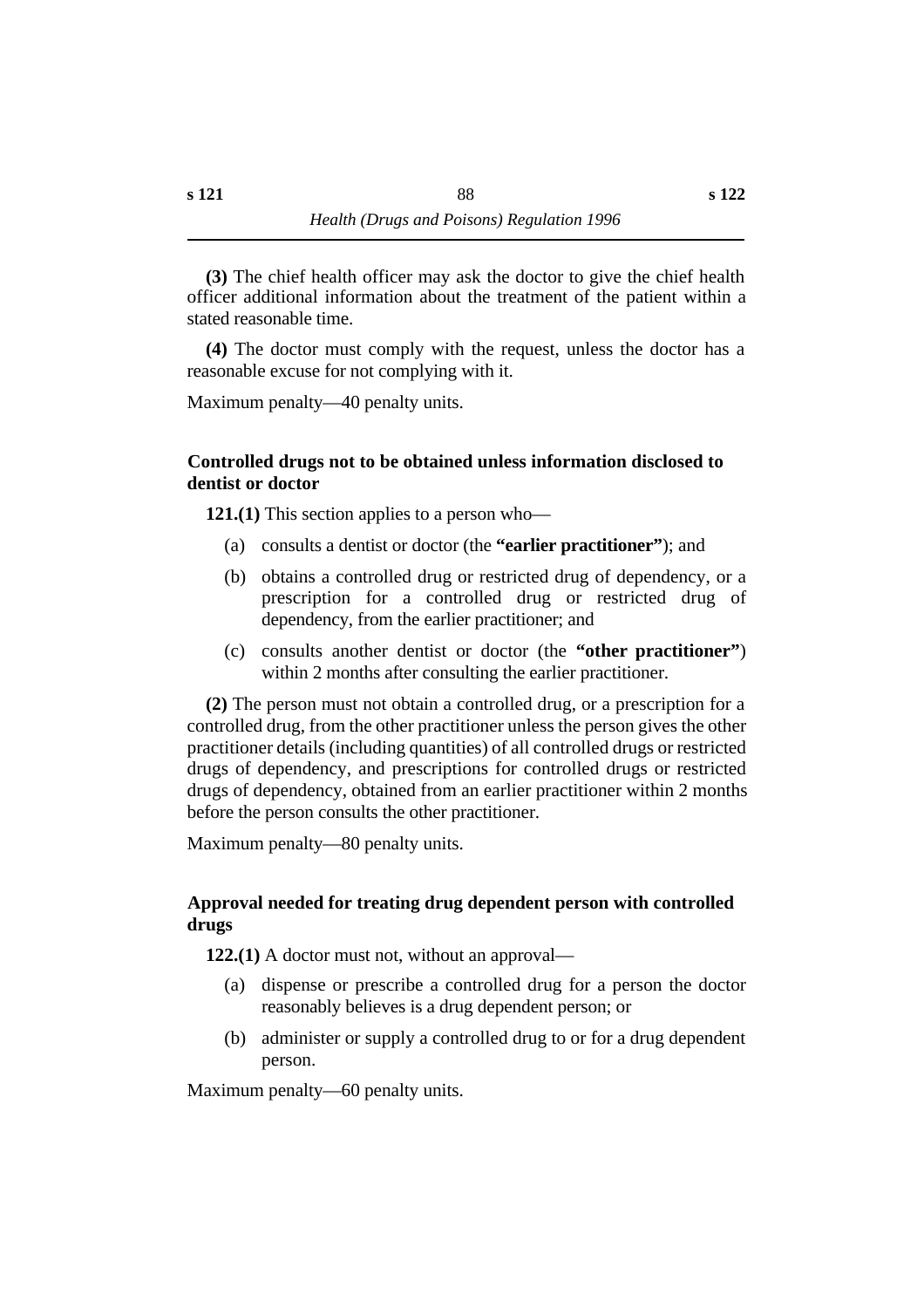**(2)** If a doctor reasonably believes that it is necessary for the doctor to treat a drug dependent person, or the doctor proposes to treat a class of drug dependent persons, the doctor must give the chief health officer a report in the approved form about—

- (a) if the doctor reasonably believes that it is necessary to treat a drug dependent person—the circumstances of the person's treatment; or
- (b) if the doctor proposes to treat a class of drug dependent persons—the class of drug dependent persons the doctor proposes to treat and the proposed treatment of the persons.

Maximum penalty—40 penalty units.

**(3)** The chief health officer may ask the doctor to give the chief health officer stated additional information about the treatment of the drug dependent person or class of persons within a stated reasonable time.

**(4)** The doctor must comply with the request, unless the doctor has a reasonable excuse for not complying with it.

Maximum penalty—40 penalty units.

**(5)** If the chief health officer is reasonably satisfied that, for the welfare of the drug dependent person or class of drug dependent person, it is necessary for the doctor to treat the person or persons with a controlled drug, the chief health officer may give the doctor written approval to administer, dispense, prescribe, supply or use a stated quantity or volume of the controlled drug.

**(6)** Also, if the chief health officer is reasonably satisfied that, for the welfare of the drug dependent person or class of drug dependent persons, it is necessary for the chief health officer to give the doctor an oral approval to administer, dispense, prescribe, supply or use a stated quantity or volume of the controlled drug to or for the person or persons, the chief health officer may give the oral approval.

**(7)** However, if the chief health officer gives the doctor an oral approval, the chief health officer must give the doctor written confirmation of the approval as soon as possible after giving the oral approval.

**(8)** A doctor to whom an approval has been given about a controlled drug for a drug dependent person or class of drug dependent persons must not administer, dispense, prescribe or supply a controlled drug to, or use a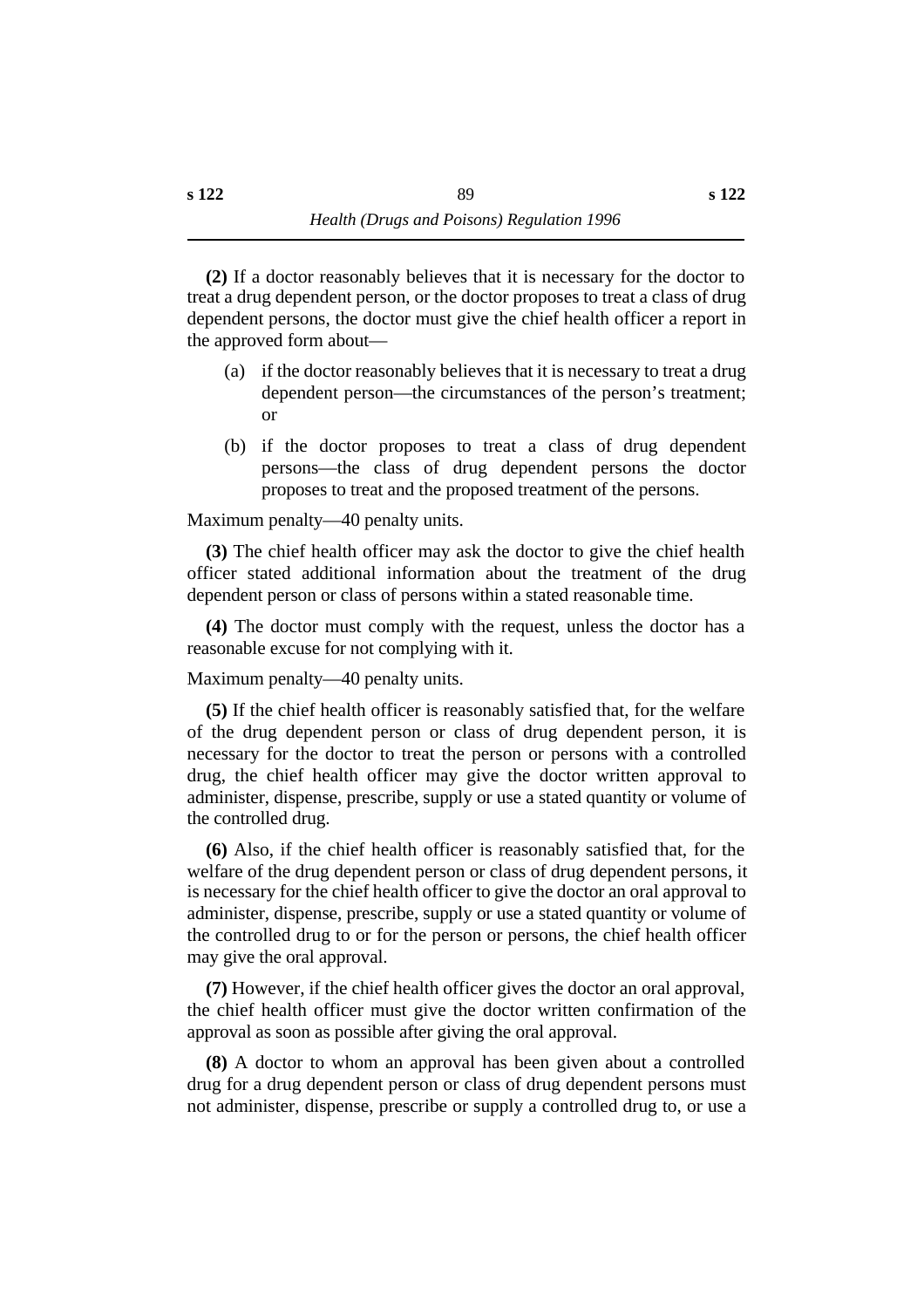controlled drug on, the person or persons other than under the approval.

Maximum penalty—60 penalty units.

**(9)** A written approval given under this section expires 1 year after the day on which it is given.

# **˙Self-administration of controlled drugs by authorised persons prohibited**

**123.(1)** A person who may possess a controlled drug under part 2 or 331 must not use the drug by self-administering it.

Maximum penalty—80 penalty units.

**(2)** Subsection (1) does not apply to a controlled drug the person possesses for use for a medical or dental purpose if—

- (a) a dentist or doctor (other than the person) prescribed the drug for, or supplied the drug to, the person; and
- (b) the dentist or doctor is reasonably satisfied the person has—
	- (i) a dental or medical condition for which the drug is an appropriate treatment; and
	- (ii) a genuine need to use the drug to treat the condition.

# **†PART 10—GENERAL**

# **˙Controlled drugs for animals not to be dispensed etc. for human therapeutic use**

**124.** A person must not, without an approval, dispense, prescribe, sell or use, for human therapeutic use, a controlled drug labelled, manufactured, packed or prepared for use for animal treatment.

Maximum penalty—80 penalty units.

<sup>31</sup> Part 2 (Authorities) and part 3 (Regulated controlled drugs)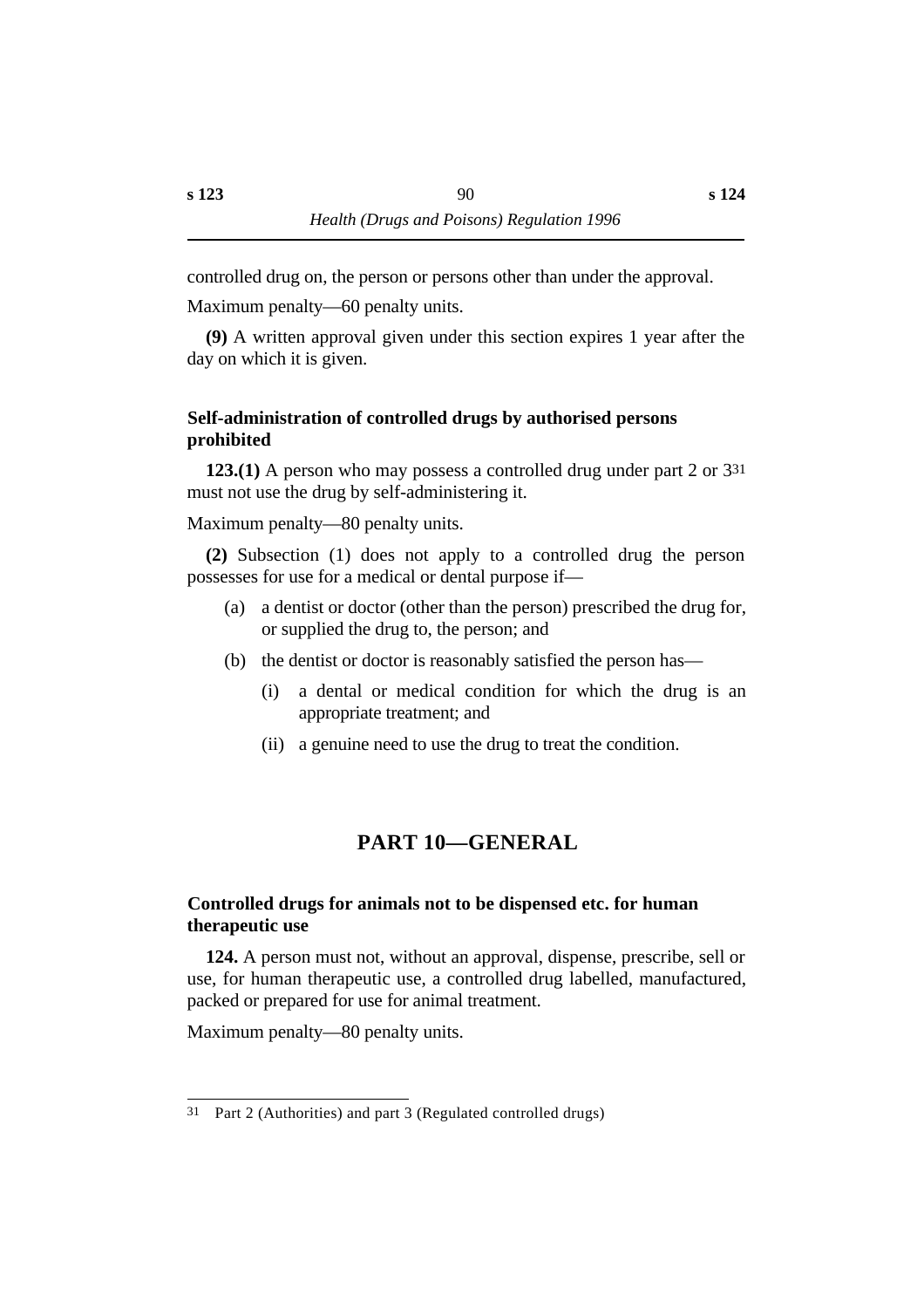### **˙Controlled drugs for animals not to be administered to humans**

**125.** A person must not, without an approval, administer to himself, herself or someone else, a controlled drug labelled, manufactured, packed or prepared for use for animal treatment.

Maximum penalty—80 penalty units.

# **˙False, misleading or incomplete entries**

**126.** A person must not make an entry in a book or record required to be kept under this chapter that the person knows is a false, misleading or incomplete entry.

Maximum penalty—60 penalty units.

# **˙Improper use of prescriptions for controlled drugs**

**127.(1)** A person must not use a prescription, or document purporting to be a prescription, for a controlled drug to obtain the drug if the prescription or other document is written by someone other than a person—

- (a) who may prescribe the drug; and
- (b) whose name, professional qualifications and address are legibly written on the prescription.

Maximum penalty—80 penalty units.

**(2)** A person must not obtain a controlled drug by using a prescription that the person knows falsely states the name or current residential address of the person for whom the drug is prescribed.

Maximum penalty—80 penalty units.

**(3)** A person must not obtain a controlled drug by using a prescription that has on it an alteration, obliteration or other writing made by someone other than the prescriber who wrote the prescription.

Maximum penalty—80 penalty units.

**(4)** A person must not change, obliterate or otherwise write on a prescription, unless the person is the prescriber who wrote the prescription.

Maximum penalty—80 penalty units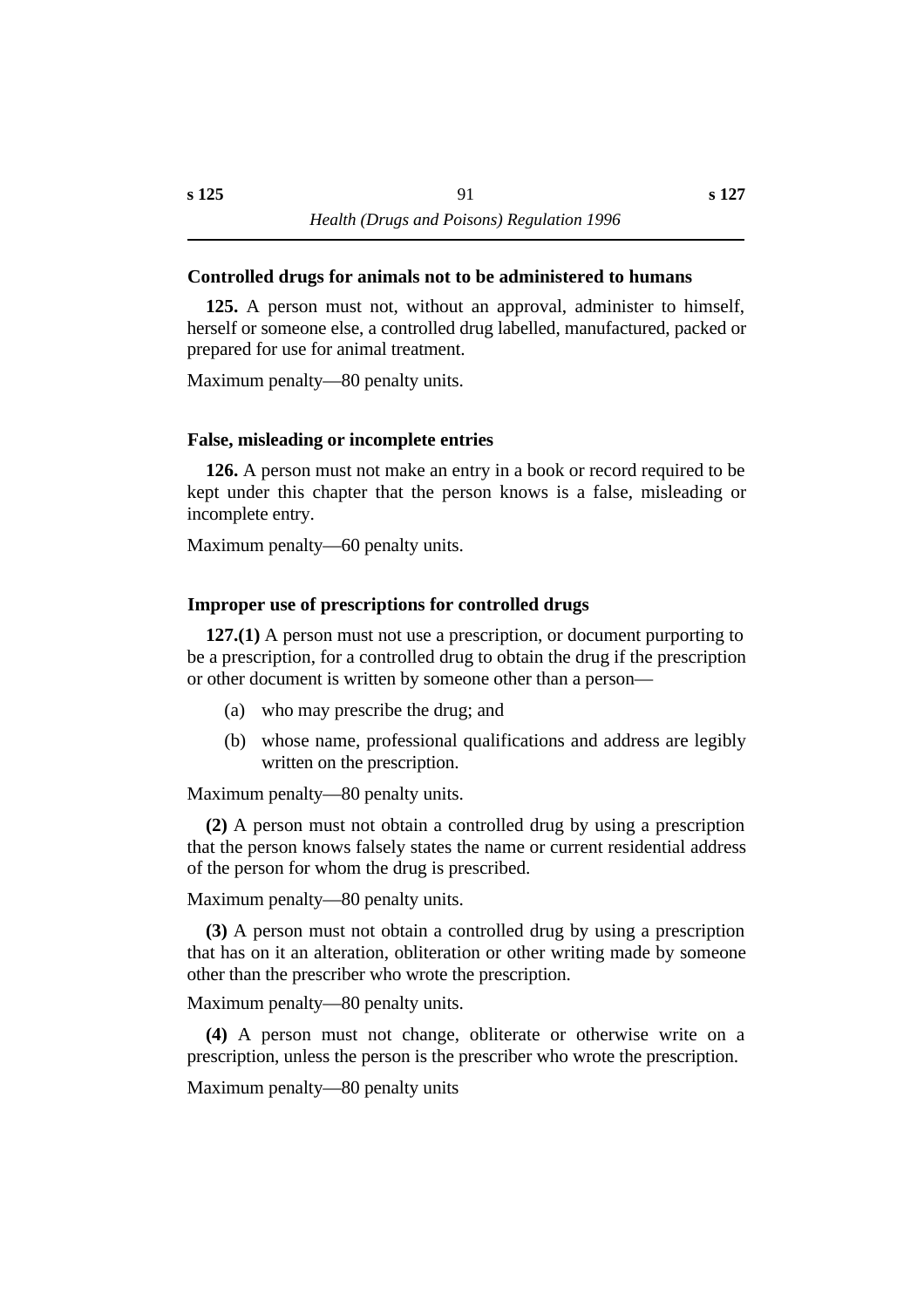**(5)** Subsections (3) and (4) do not apply to something written on a prescription under this chapter by a dispenser.

### **˙False statements—controlled drugs**

**128.(1)** A person must not make a statement the person knows is false to obtain a controlled drug from a person authorised under this chapter to administer, dispense or sell the drug.

Maximum penalty—80 penalty units.

**(2)** A person must not make a statement the person knows is false to obtain a prescription for a controlled drug from a prescriber.

Maximum penalty—80 penalty units.

**(3)** A person must not make a statement the person knows is false about a prescription or purchase order for a controlled drug.

Maximum penalty—80 penalty units.

**(4)** A person must not state a name or residential address the person knows is false to—

- (a) a person who may administer, dispense, prescribe or sell a controlled drug; or
- (b) an employee or agent of a person mentioned in paragraph (a) in the performance of the employment or agency.

Maximum penalty—80 penalty units.

# **˙Production of documents about controlled drugs previously in authorised person's possession**

**129.(1)** An inspector may require an authorised person to produce, for inspection by the inspector, any documents in the authorised person's possession relating to controlled drugs, or a particular controlled drug, that has been in the person's possession—

- (a) at any time within the 2 years before the request; or
- (b) at a stated time of not more than 2 years before the request.

**(2)** The authorised person must comply with the requirement, unless the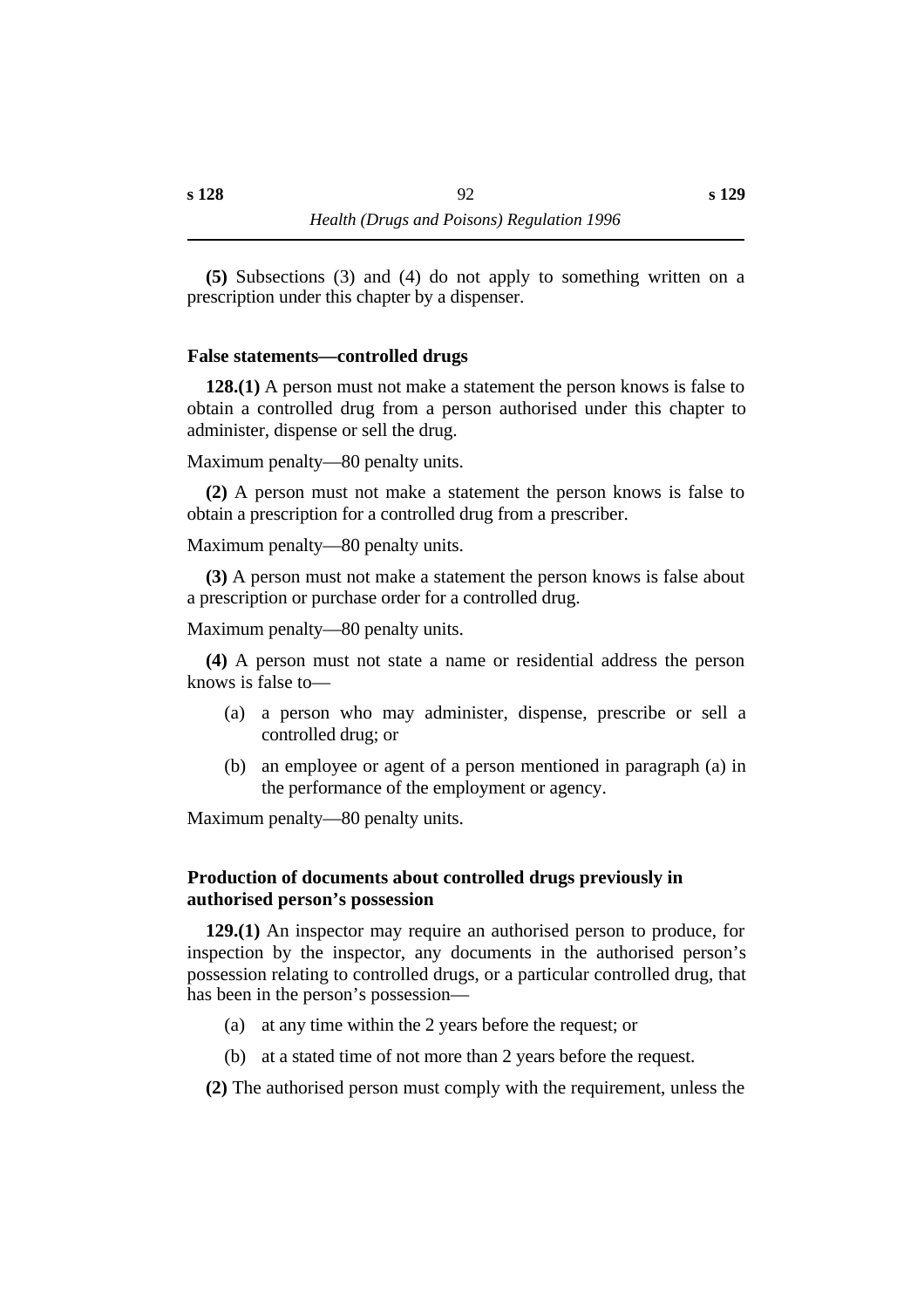authorised person has a reasonable excuse for not complying with it.

Maximum penalty—20 penalty units.

**(3)** The inspector may take extracts from, or make copies of, any documents produced by the authorised person.

**(4)** The inspector may require the authorised person to give the inspector reasonable help to exercise the inspector's power under subsection (3).

**(5)** The authorised person must comply with the requirement to give reasonable help, unless the person has a reasonable excuse for not complying with it.

Maximum penalty—20 penalty units.

# **˙Unsafe disposal or use of controlled drugs**

**130.** A person must not discharge, dispose of or use a controlled drug in a way that—

- (a) endangers the life or safety of a person or domestic animal; or
- (b) exposes food, drink or a condiment or another drug or a poison to the risk of contamination by the controlled drug; or
- (c) allows access to the controlled drug to someone not authorised to possess it.

Maximum penalty—80 penalty units.

# **˙Advertising controlled drugs**

**131.(1)** A person must not advertise, or cause someone else to advertise, a substance that is or contains a controlled drug, whether or not the controlled drug is named in the advertisement.

Maximum penalty—80 penalty units.

**(2)** However, subsection (1) does not apply to—

- (a) an advertisement in a professional or trade journal; or
- (b) a price list, advertisement or promotional material intended for circulation only to the wholesale drug trade or the dental, medical, pharmaceutical or veterinary professions.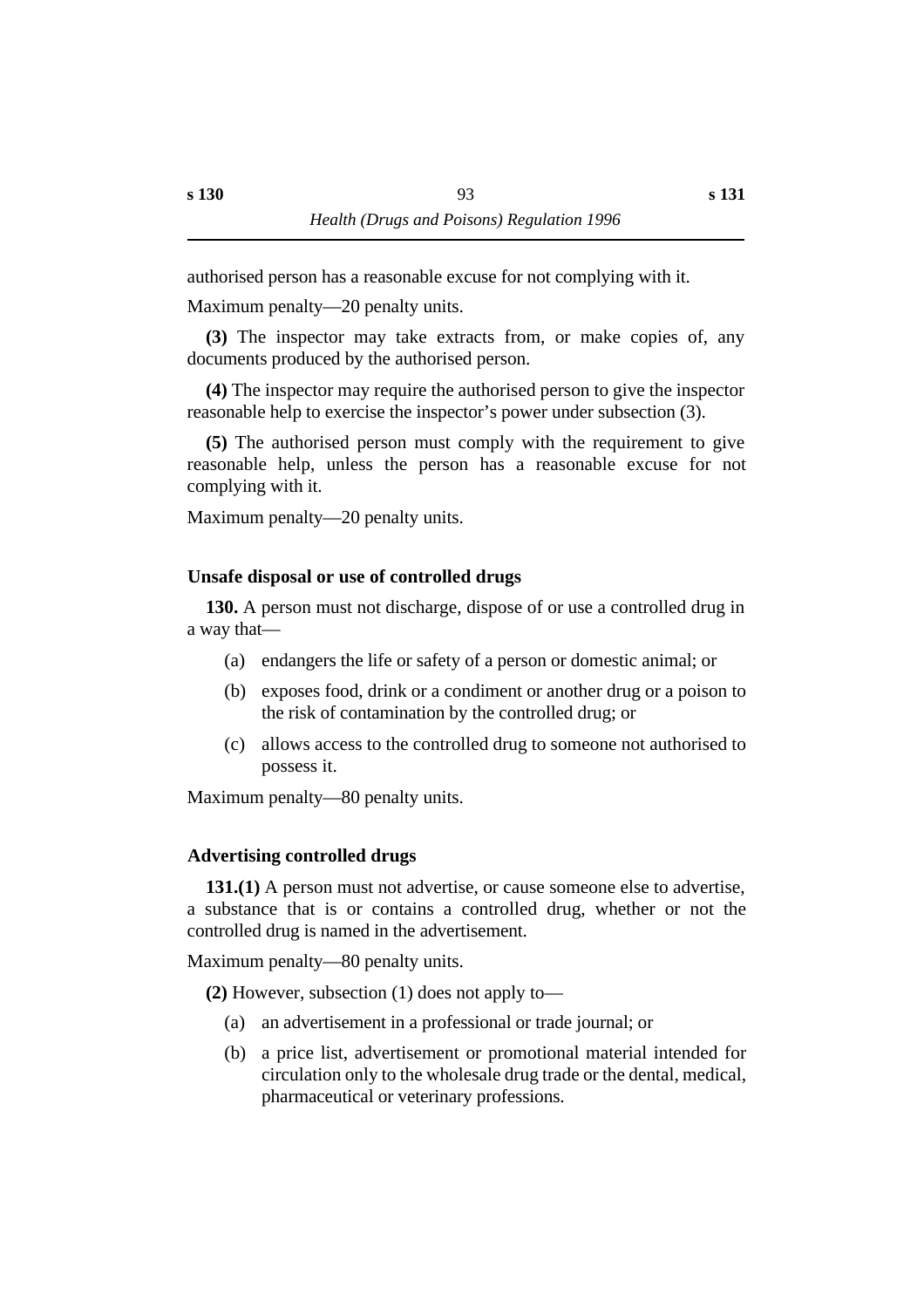### **˙Safe keeping of controlled drugs**

**132.** A person must not carry, handle or store a controlled drug in a way that may allow the drug to mix with, or contaminate, food, drink or a condiment or a drug or poison for human or animal use even if the container in which the controlled drug is carried, handled or stored breaks or leaks.

Maximum penalty—60 penalty units.

### **˙Keeping records**

**133.** A person who, under this chapter, must keep a record or other document about controlled drugs must—

- (a) ensure it is kept in good condition, as far as practicable; and
- (b) keep it for 2 years after the last entry that is made in it.

Maximum penalty—40 penalty units.

# **†CHAPTER 3—RESTRICTED DRUGS**

# **†PART 1—LICENCES**

*†Division 1—Preliminary*

# **˙Types of licences**

**134.** The chief health officer may grant or renew the following types of licences under this chapter—

- (a) restricted drug manufacturer licences;
- (b) restricted drug wholesaler licences.

**s 134**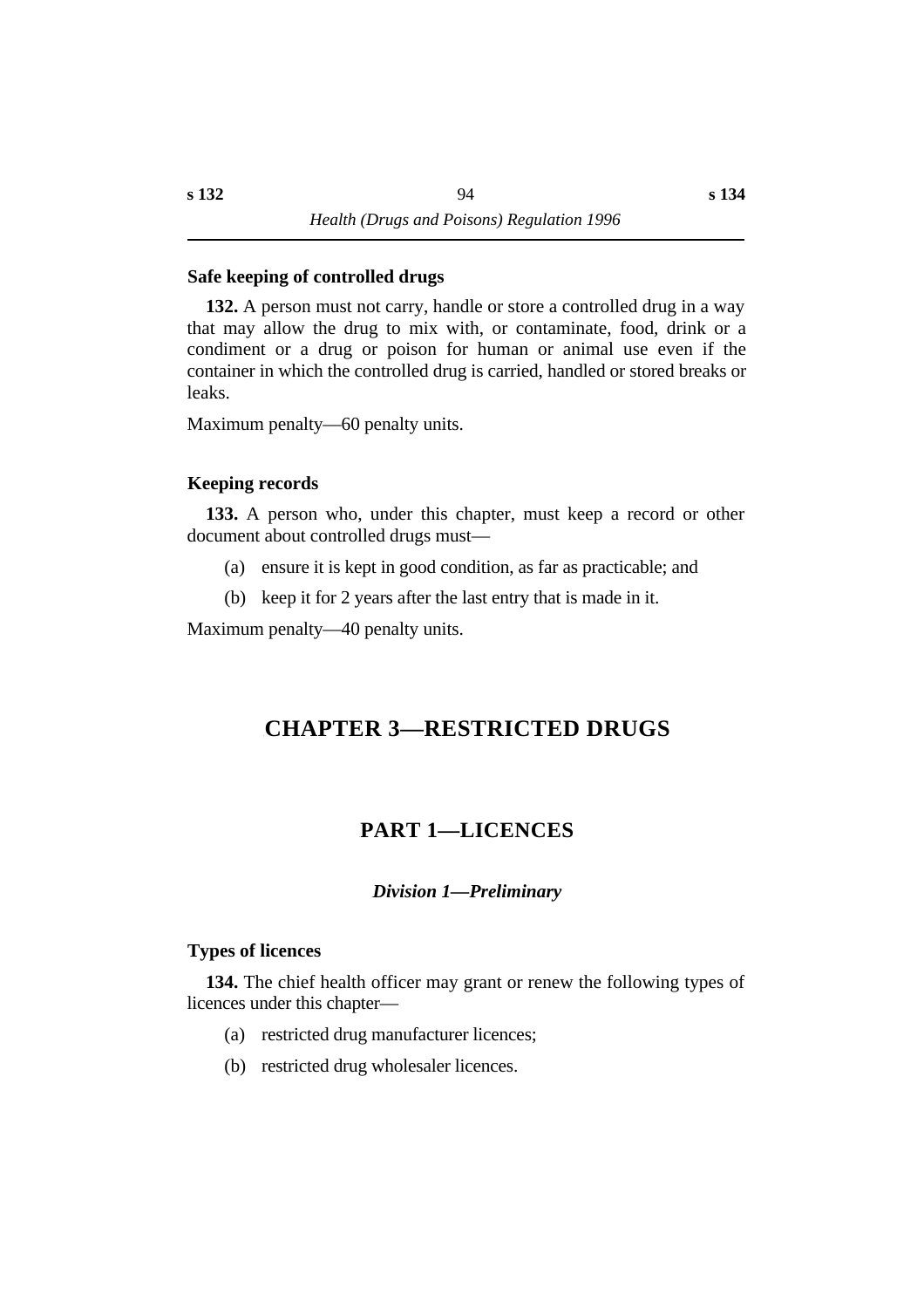#### **˙Licence to state business premises and other particulars**

**135.(1)** A licence under this chapter applies only to the place stated in the licence as the licensee's business premises.

**(2)** The chief health officer must not state more than 1 place in the licence as the licensee's business premises.

**(3)** For a restricted drug manufacturer licence, the chief health officer must also state in the licence—

- (a) the restricted drug or drugs the licensee is authorised to manufacture under the licence; and
- (b) the title of the position that is to have responsibility for supervising the manufacture of the restricted drug or drugs.

**(4)** For a restricted drug wholesaler licence, the chief health officer may state in the licence the restricted drug or drugs the licensee is authorised to sell under the licence.

### *†Division 2—Restricted drug manufacturer licence*

### **˙Restrictions on grant of restricted drug manufacturer licences**

**136.** The chief health officer may grant a restricted drug manufacturer licence to a person only if the chief health officer is reasonably satisfied—

- (a) the person—
	- (i) intends to carry on business as a restricted drug manufacturer; and
	- (ii) is a suitable person to manufacture and sell restricted drugs; and
- (b) an individual who holds the position responsible for supervising the manufacture of the restricted drug or drugs has the qualifications and experience necessary to effectively supervise the manufacture; and
- (c) the premises to be used for manufacturing the restricted drug or drugs are suitable for the purpose.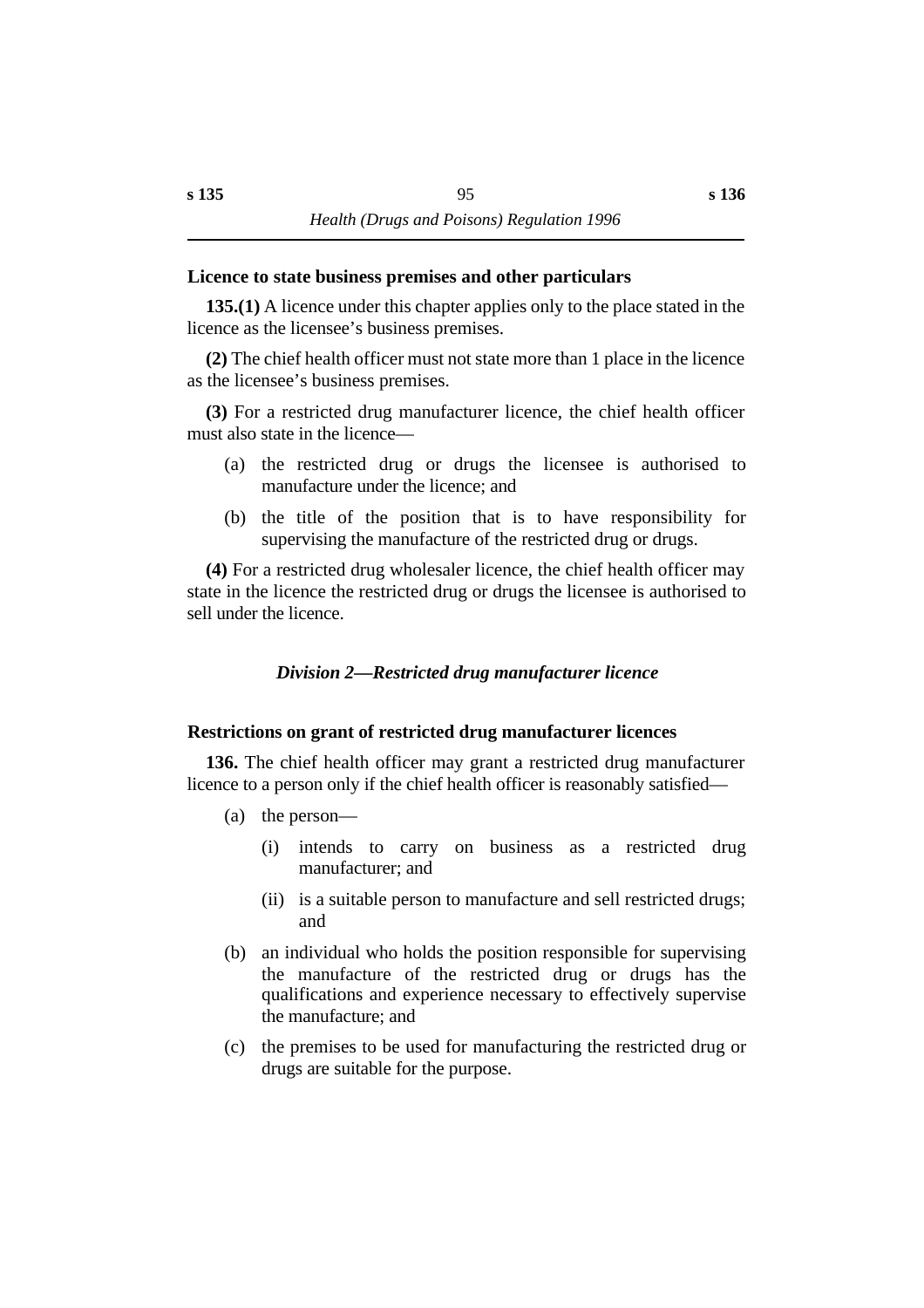#### **˙Restricted drug manufacturer licence**

**137.** A restricted drug manufacturer—

- (a) may manufacture only the restricted drugs stated in the manufacturer's licence; and
- (b) is taken to hold a restricted drug wholesaler licence; and
- (c) is taken to hold a poison manufacturer licence.

# **˙General conditions that apply to restricted drug manufacturer licence**

**138.** A restricted drug manufacturer—

- (a) must not manufacture, have, keep or sell a restricted drug at a place other than the manufacturer's business premises; and
- (b) must ensure each restricted drug manufactured under the manufacturer's licence is manufactured under the personal supervision of the individual who holds the position named in the licence; and
- (c) must ensure a restricted drug at the manufacturer's business premises is not handled by a person other than the manufacturer or a competent adult employee of the manufacturer.

Maximum penalty—60 penalty units.

# **˙Offence to manufacture restricted drug without licence**

**139.** A person must not manufacture a restricted drug unless the person—

- (a) holds a restricted drug manufacturer licence for the drug; or
- (b) is a State analyst who manufactures a restricted drug for the analyst's official duties; or
- (c) holds an authority under section 182 to manufacture the restricted drug.

Maximum penalty—60 penalty units.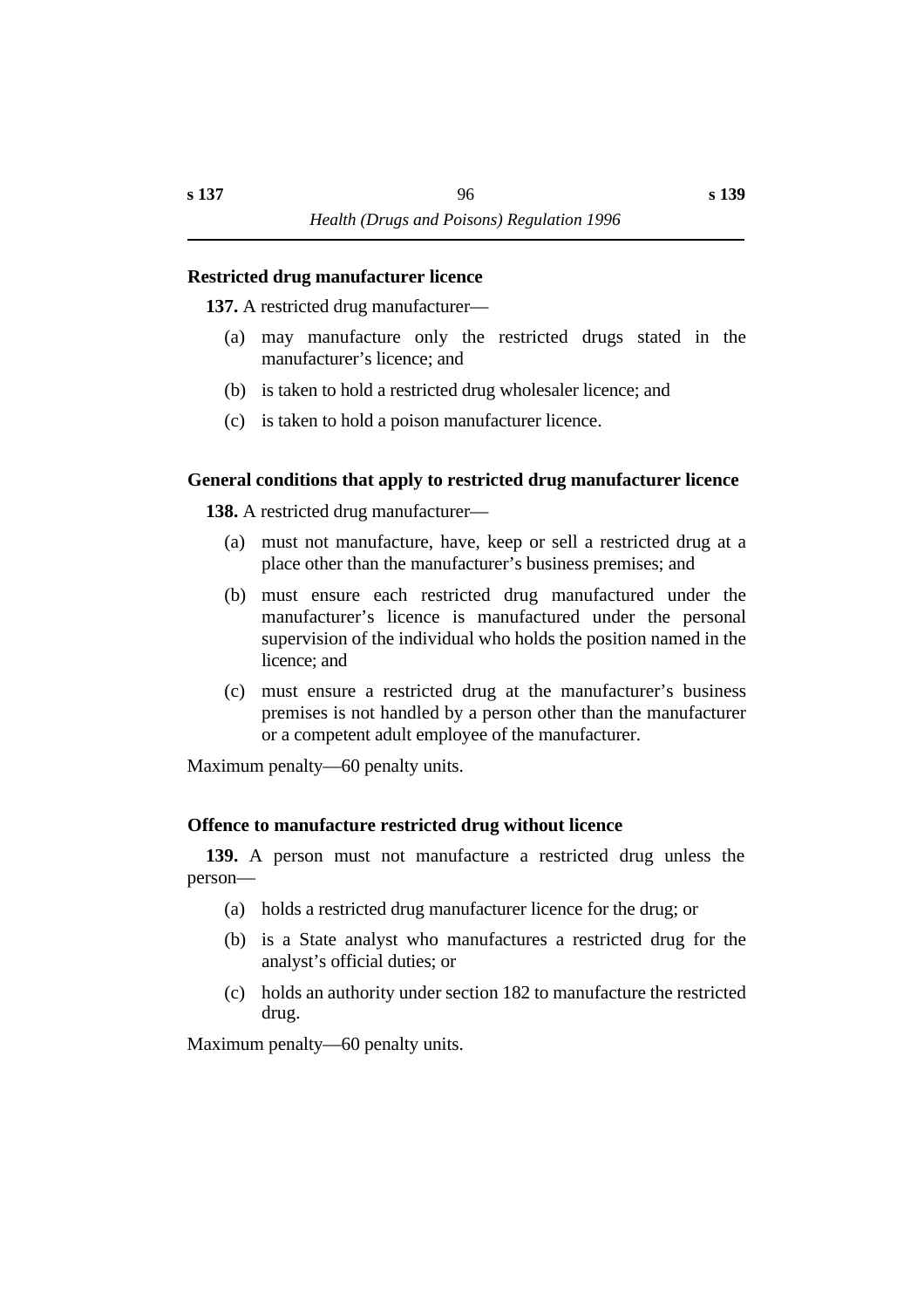### *†Division 3—Restricted drug wholesaler licence*

#### **˙Restrictions on grant of restricted drug wholesaler licence**

**140.** The chief health officer may grant a restricted drug wholesaler licence to a person only if the chief health officer is reasonably satisfied—

- (a) the person intends to carry on business as a restricted drug wholesaler; and
- (b) the person is a suitable person to sell restricted drugs; and
- (c) the premises to be used for wholesaling the restricted drugs are suitable for the purpose.

### **˙Restricted drug wholesaler licence**

**141.(1)** A restricted drug wholesaler may sell a restricted drug or an S2, S3 or S7 poison (whether or not for resale) to—

- (a) an authorised person; or
- (b) someone in another State who may obtain the drug under the law of the other State.

**(2)** Also, a restricted drug wholesaler may sell a restricted drug or an S2, S3 or S7 poison by wholesale to a person in another country who may lawfully obtain the drug in the country.

**(3)** Subsection (2) does not apply to a restricted drug that is a prohibited export under the *Customs Act 1901* (Cwlth).

### **˙General conditions that apply to restricted drug wholesaler licence**

**142.(1)** A restricted drug wholesaler—

- (a) must not have, keep or sell a restricted drug at a place other than the wholesaler's business premises; and
- (b) must ensure a restricted drug at the wholesaler's business premises is not handled by a person other than the wholesaler or a competent adult employee of the wholesaler; and
- (c) must not sell a restricted drug to anyone other than someone to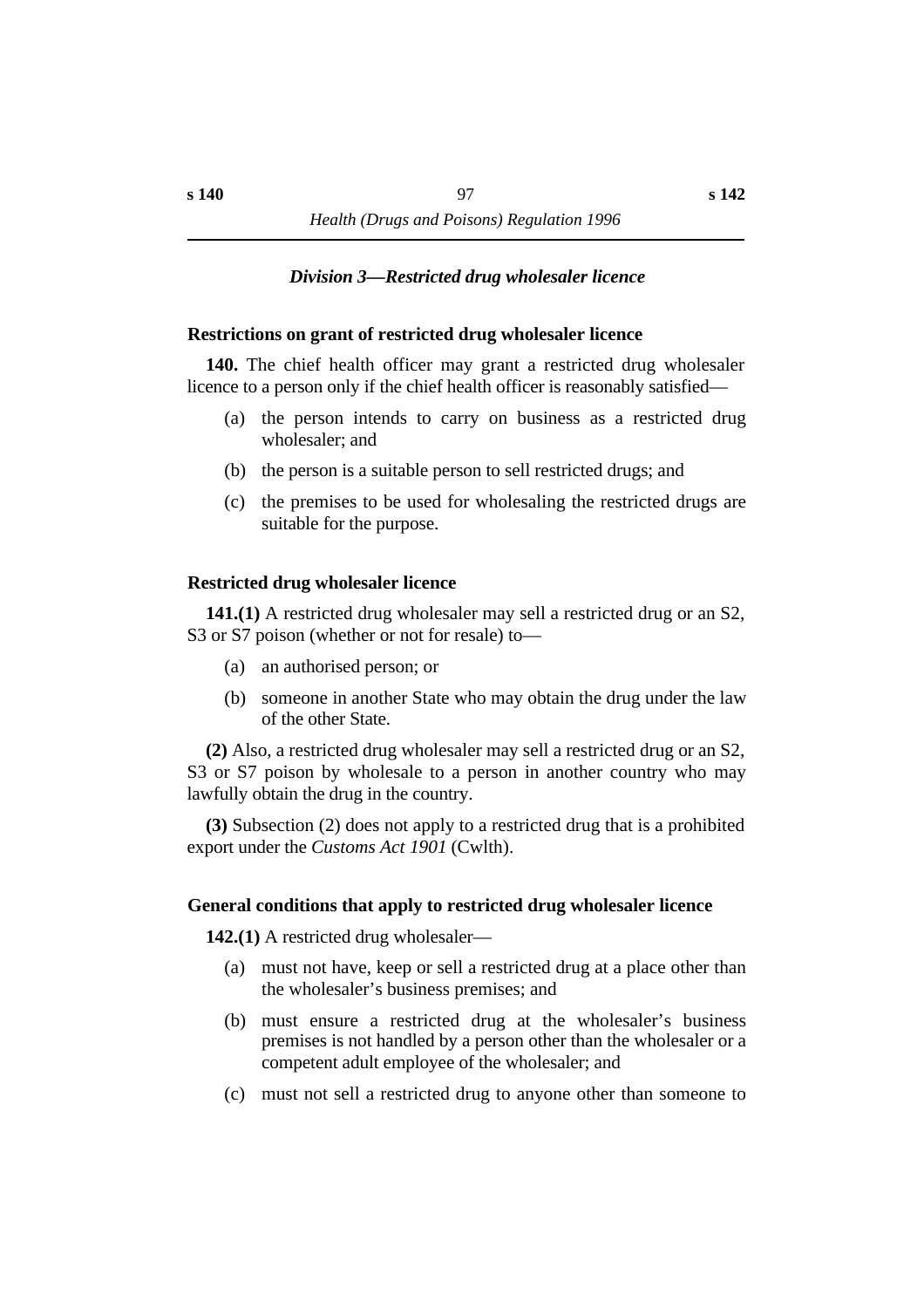whom the wholesaler may sell the drug under this regulation.

Maximum penalty—60 penalty units.

**(2)** Subsection (1) does not prevent a restricted drug wholesaler supplying a restricted drug to the wholesaler's representative for display or supply, as samples, to a dentist, doctor or veterinary surgeon.

**(3)** A restricted drug wholesaler must, in carrying on business under the restricted drug wholesaler's licence, comply with the Australian Code of Good Wholesaling Practice for Therapeutic Goods for Human Use.32

Maximum penalty—60 penalty units.

# **˙Offence to wholesale restricted drug without licence**

**143.** A person must not sell a restricted drug by wholesale unless the person holds a restricted drug manufacturer licence or restricted drug wholesaler licence for the drug.

Maximum penalty—60 penalty units.

# *†Division 4—General*

# **˙Records of transactions to be kept by licensee**

**144.(1)** A licensee must, when selling a restricted drug to a person, give the person an invoice for the sale of the drug.

Maximum penalty—40 penalty units.

**(2)** The licensee must ensure the invoice—

- (a) has a unique number; and
- (b) states—
	- (i) the date of the sale; and
	- (ii) the name and address of the person to whom the restricted

<sup>32</sup> The Code is issued by the Commonwealth department in which the *Therapeutic Goods Act 1989* is administered and is available from the Commonwealth Government Bookshop, Adelaide Street, Brisbane.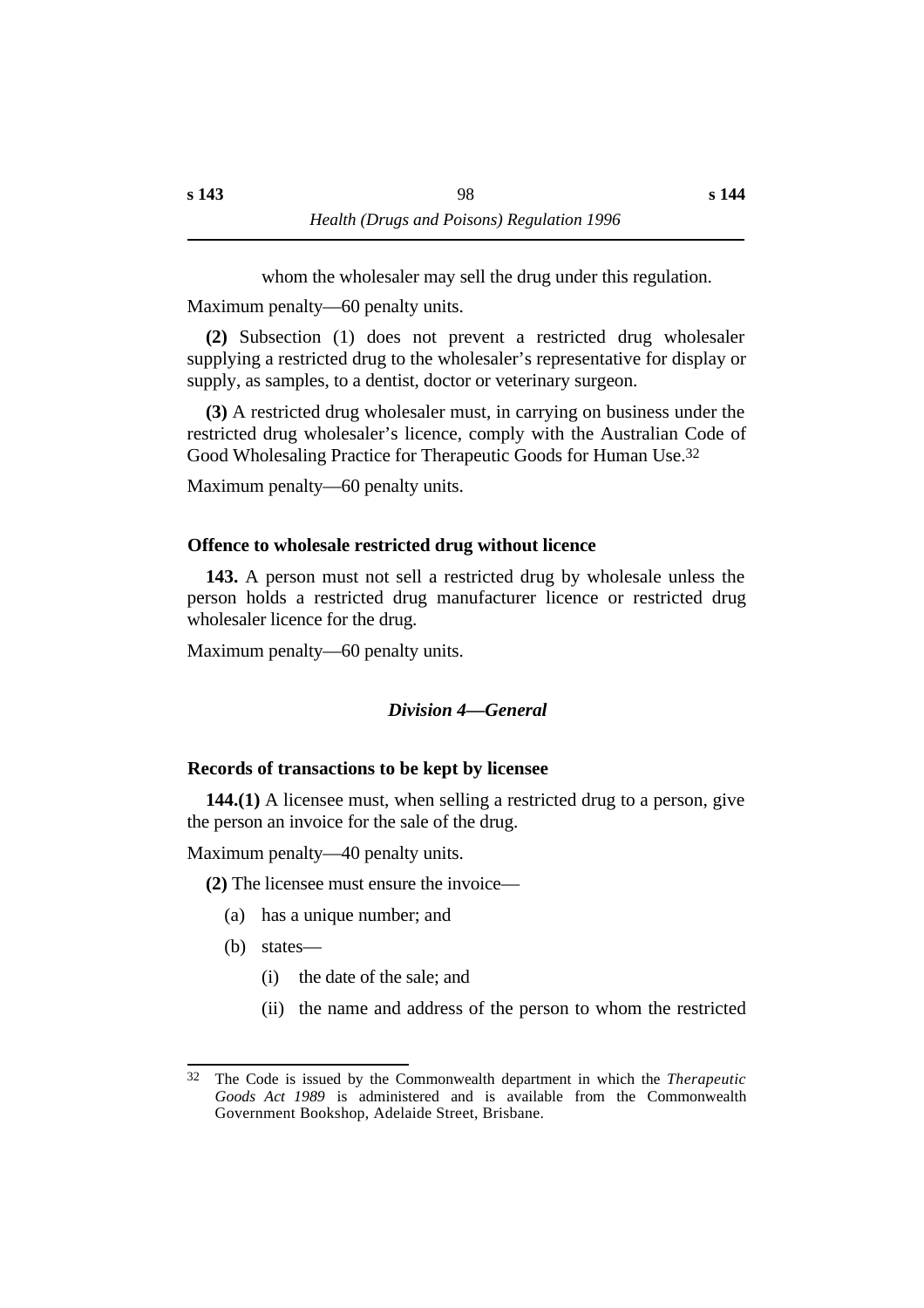drug is sold; and

(c) describes the restricted drug and the quantity or volume of the drug sold.

Maximum penalty—40 penalty units.

**(3)** The licensee must keep an accurate record, in an approved form, of the particulars contained in the invoice and the invoice number for each transaction.

Maximum penalty—40 penalty units.

**(4)** The licensee must also keep—

- (a) an accurate record, in an approved form, of each restricted drug supplied to the licensee's wholesale representative; and
- (b) a copy of each return supplied to the licensee by the representative.

Maximum penalty—40 penalty units.

**(5)** If the licensee has more than 1 licence and the licensee's records are kept on a computer at the licensee's central or main office, the licensee must keep records for each licence at the relevant business premises.

Maximum penalty—40 penalty units.

# **˙Supply of samples**

**145.** A licensee must not supply a sample of a restricted drug to a person other than—

- (a) a dentist, doctor or veterinary surgeon; or
- (b) the licensee's wholesale representative.

Maximum penalty—60 penalty units.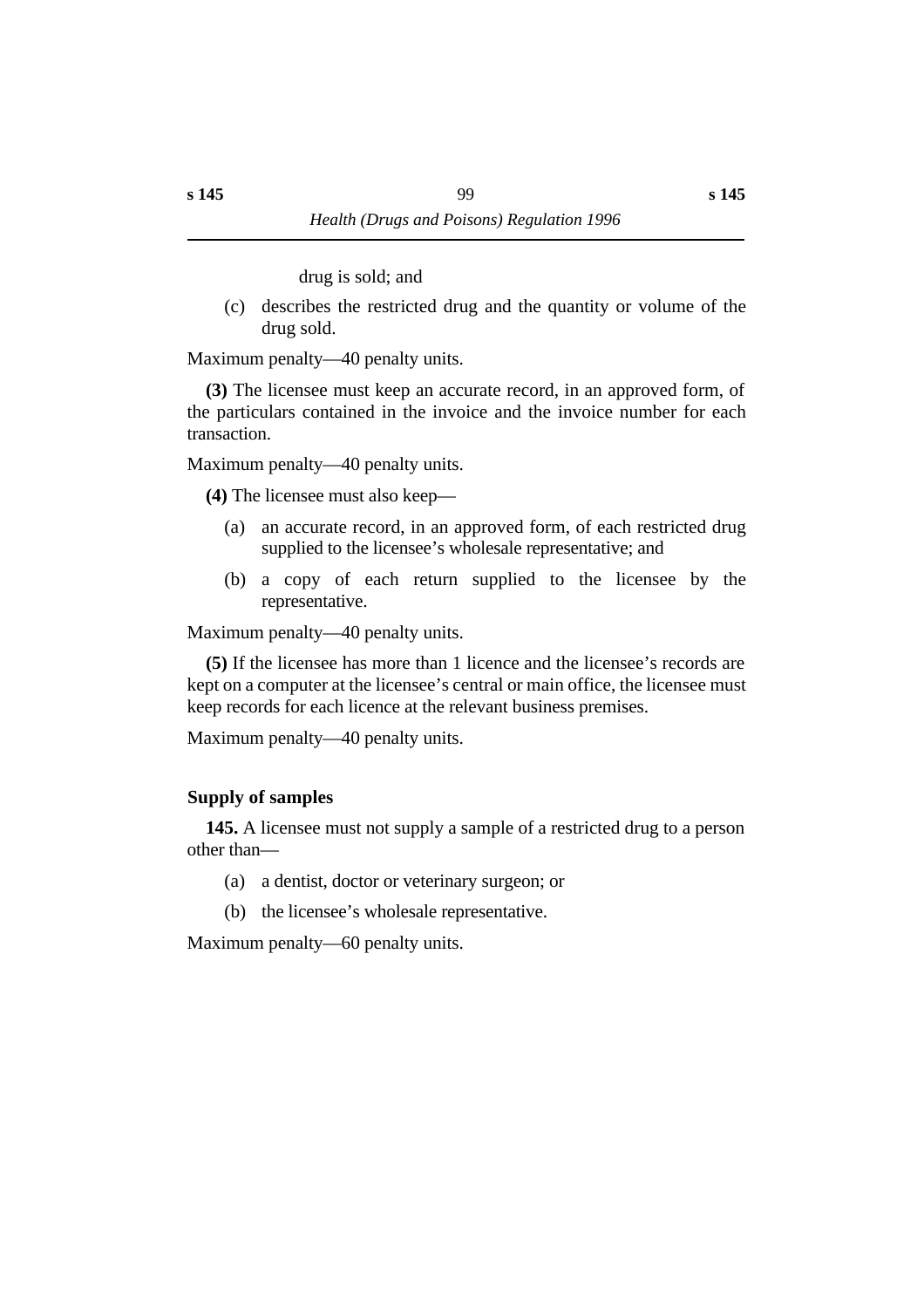# **†PART 2—AUTHORITIES**

### *†Division 1—Preliminary*

#### **˙Authority needed for restricted drugs**

**146.(1)** A person must not have in the person's possession a restricted drug unless the person is, under this chapter, authorised to possess the drug.

Maximum penalty—60 penalty units.

**(2)** A person must not obtain a restricted drug for someone else unless the person is, under this chapter, authorised to obtain the drug for the other person.

Maximum penalty—60 penalty units.

**(3)** A person must not dispense, prescribe, purport to prescribe or sell a restricted drug unless the person is, under this chapter, authorised to dispense, prescribe or sell the drug.

Maximum penalty—60 penalty units.

**(4)** A person must not administer a restricted drug to someone else unless the person is, under this chapter, authorised to administer the drug to the other person.

Maximum penalty—60 penalty units.

**(5)** If a person may only administer, dispense, obtain, possess, prescribe or sell a restricted drug at a stated place or under stated conditions, the person must not administer, dispense, obtain, possess, prescribe or sell the drug at another place or in contravention of the conditions.

Maximum penalty—60 penalty units.

#### *†Division 2—Wholesale representatives*

#### **˙Wholesale representative authority**

**147.(1)** The chief health officer may grant wholesale representative authorities under this division.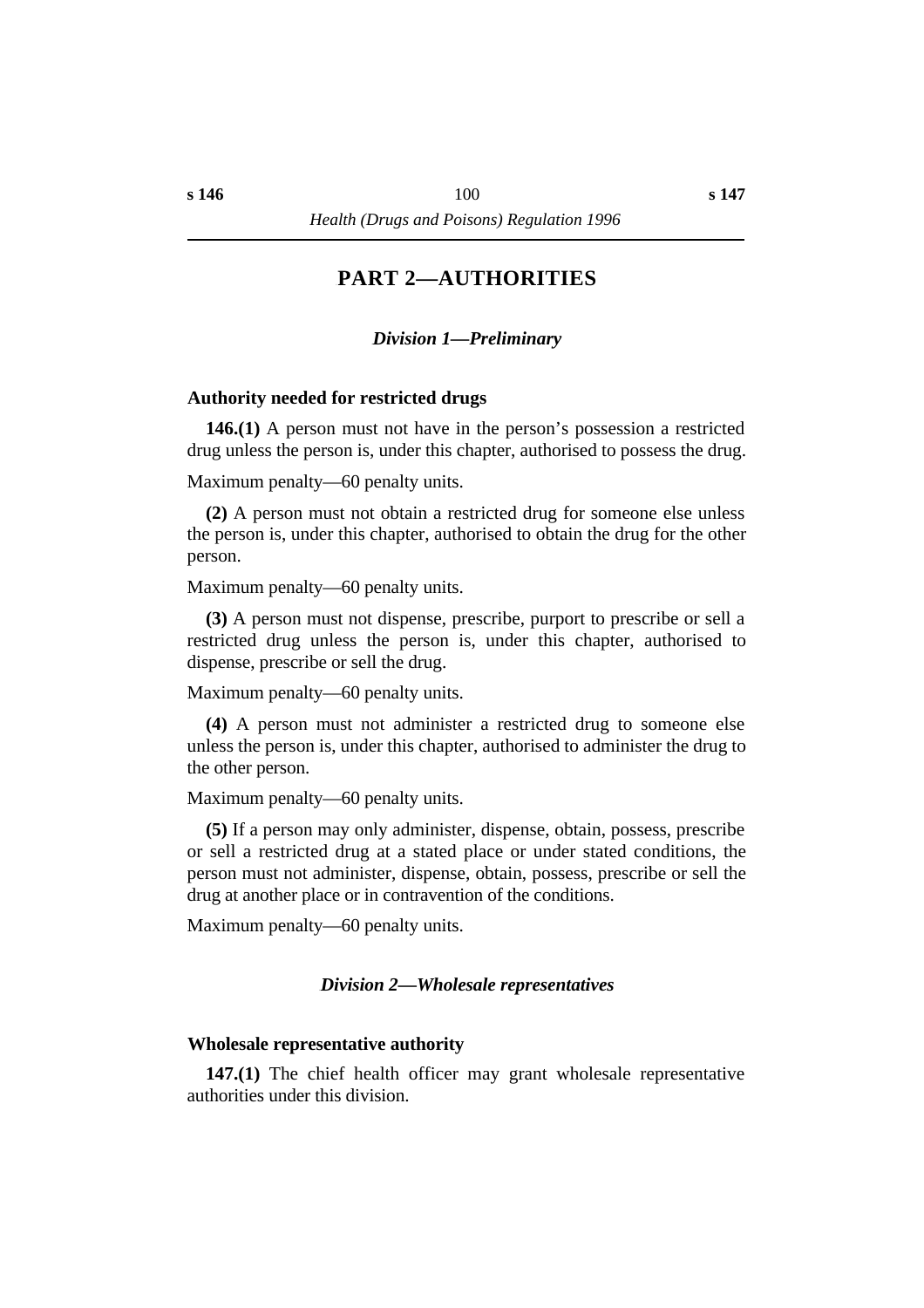**(2)** The chief health officer may grant a wholesale representative authority to a person only if the chief health officer is satisfied the person—

- (a) is employed by a licensee in a capacity requiring the person to possess restricted drugs for display or supply, as samples, to dentists, doctors or veterinary surgeons; and
- (b) is a suitable person to be allowed to possess restricted drugs.

# **˙Wholesale representative may obtain restricted drugs**

**148.** A wholesale representative is authorised to obtain a restricted drug from a restricted drug wholesaler and possess it for display or supply, as samples, to a dentist, doctor or veterinary surgeon.

# **˙Storage etc. of samples**

**149.(1)** When a wholesale representative is not displaying or supplying restricted drugs to a dentist, doctor or veterinary surgeon, the representative must keep the restricted drugs the representative possesses for the representative's employer locked in a secure place out of public view.

Maximum penalty—60 penalty units.

**(2)** If the representative supplies a restricted drug to a dentist, doctor or veterinary surgeon, the representative must give the person an invoice that complies with subsection (4) for the drug and send a copy to the representative's employer within 7 days after the day of supply.

Maximum penalty—40 penalty units.

**(3)** If the representative returns a restricted drug to the representative's employer, the representative must complete an invoice that complies with subsection (4) for the drug and send a copy to the employer within 7 days after the day of supply.

Maximum penalty—40 penalty units.

**(4)** The invoice must—

- (a) have a unique number; and
- (b) state—
	- (i) the date of the supply or return of the sample; and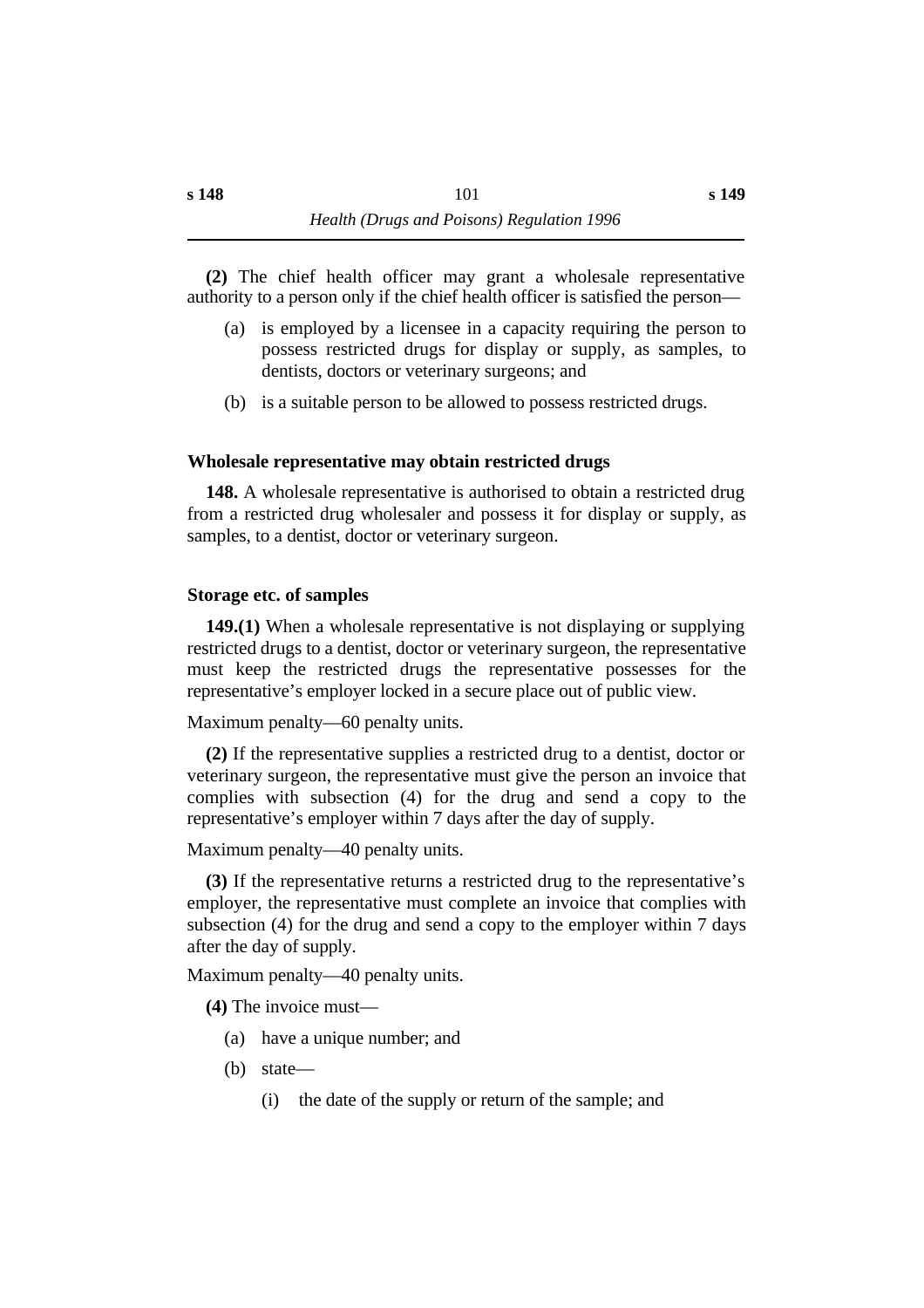(c) describe the drug and the amount of the drug supplied or returned.

**(5)** The representative must also keep a record of each restricted drug the representative—

- (a) supplies to a dentist, doctor or veterinary surgeon; or
- (b) returns to the representative's employer.

Maximum penalty—40 penalty units.

# **˙Returns of transactions**

**150.(1)** A wholesale representative must give the representative's employer a return of transactions in restricted drugs, that complies with subsection (2), at least every 7 days.

Maximum penalty—40 penalty units.

**(2)** The return must—

- (a) state—
	- (i) the period of the return; and
	- (ii) the quantity or volume of each class of restricted drug in the representative's possession at the start and at the end of the period; and
- (b) include the quantity of each class of restricted drugs received or supplied to, or returned by, the representative and the invoice number for the supply or return.

**(3)** The wholesale representative must keep a copy of the return.

Maximum penalty—40 penalty units.

# **˙Loss or theft of samples to be reported**

**151.** A wholesale representative must immediately report the loss or theft of a restricted drug to the representative's employer and the nearest police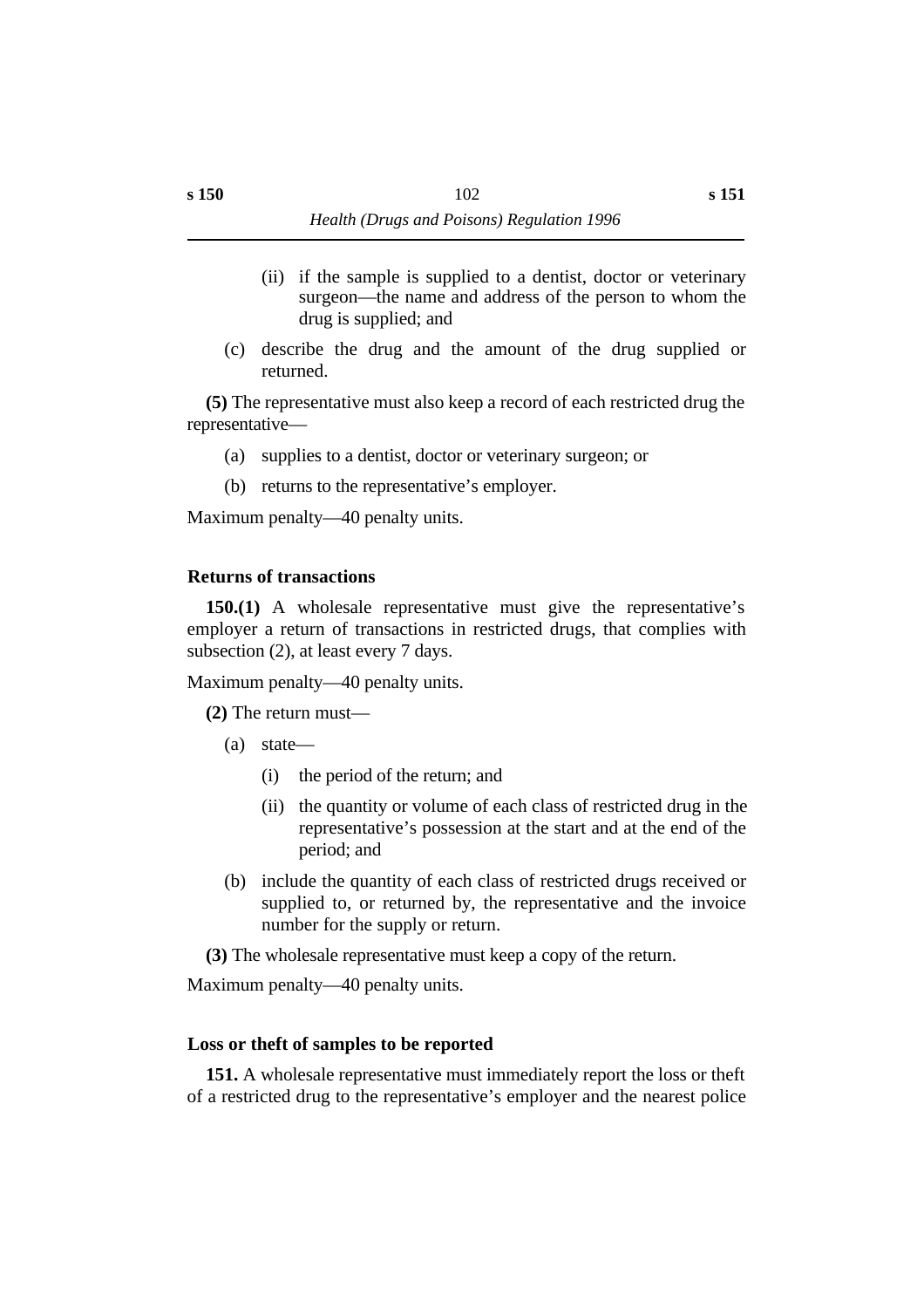establishment.

Maximum penalty—60 penalty units.

### **˙Production of documents about restricted drugs previously in wholesale representative's possession**

**152.(1)** An inspector may require a wholesale representative to produce for inspection by the inspector any documents in the representative's possession relating to restricted drugs, or a particular restricted drug, that has been in the person's possession—

- (a) at any time within the year before the request; or
- (b) at a stated time of not more than 1 year before the request.

**(2)** The wholesale representative must comply with the requirement, unless the wholesale representative has a reasonable excuse for not complying with it.

Maximum penalty—20 penalty units.

**(3)** The inspector may take extracts from, or make copies of, any documents produced by the wholesale representative.

**(4)** The inspector may require the wholesale representative to give the inspector reasonable help to exercise the inspector's power under subsection (3).

**(5)** The wholesale representative must comply with the requirement to give reasonable help, unless the person has a reasonable excuse for not complying with it.

Maximum penalty—20 penalty units.

# **˙Supply of samples**

**153.(1)** A wholesale representative is authorised, for the representative's employer, to supply a sample of a restricted drug to a dentist, doctor or veterinary surgeon at a place other than the employer's business premises.

**(2)** The representative must not supply a sample of a restricted drug to someone who is not a dentist, doctor or veterinary surgeon.

Maximum penalty—40 penalty units.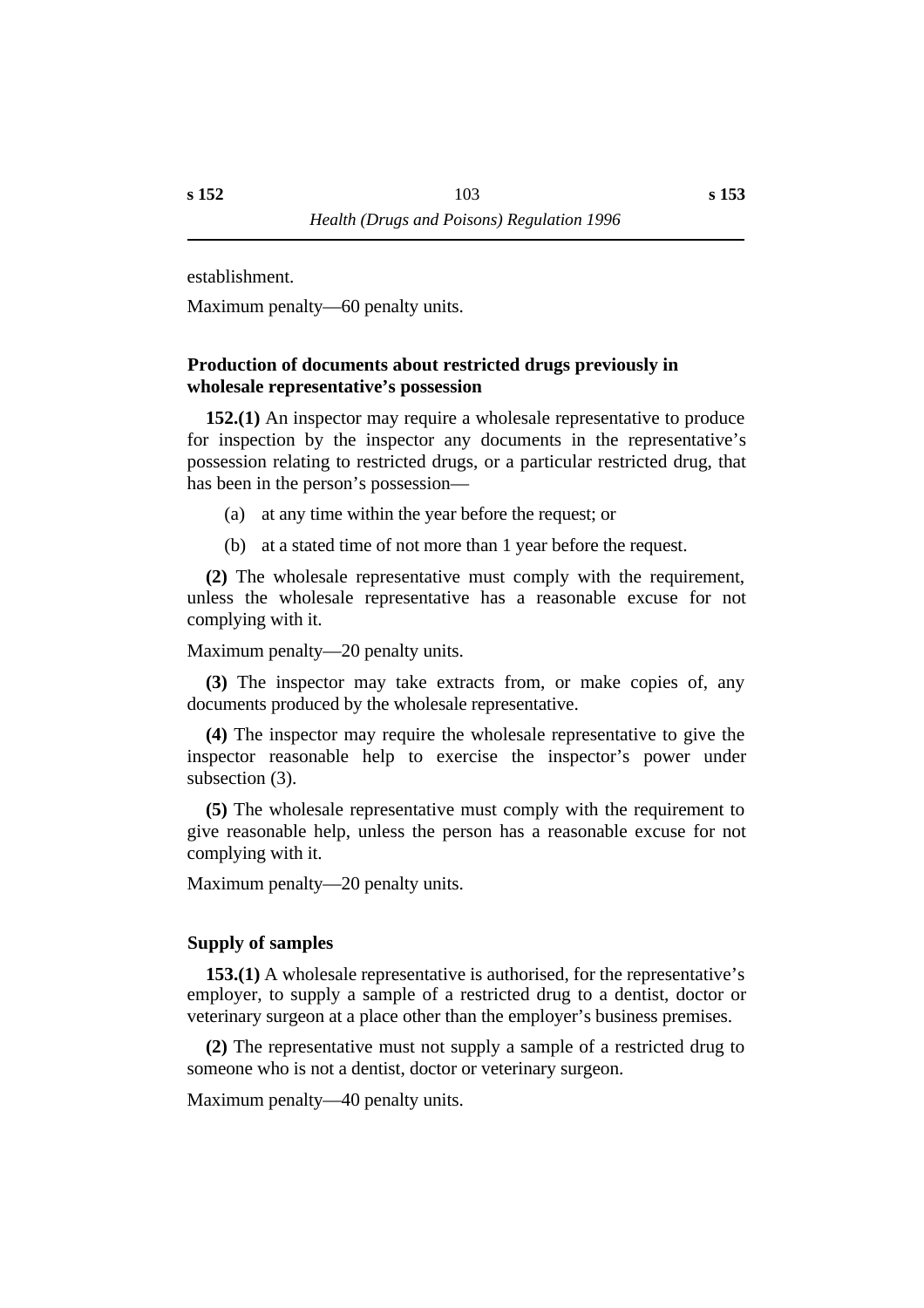# *†Division 3—Particular authorities*

### **˙Anaesthetic assistants and enrolled nurses**

**155.(1)** This section applies to the following persons—

- (a) an anaesthetic assistant holding a qualification acceptable to the Australian and New Zealand College of Anaesthetists;
- (b) an enrolled nurse.

**(2)** The anaesthetic assistant or enrolled nurse is authorised to possess, under the written directions of a doctor administering anaesthesia, a restricted drug at a hospital when preparing for, and during, anaesthetic procedures.

# **˙Authorised dispensers**

**156.** If the chief health officer is reasonably satisfied a person who is employed as a pharmacist's assistant has had satisfactory training and experience in dispensing restricted drugs, the chief health officer may authorise the person, in writing, to dispense a restricted drug at a dispensary under a pharmacist's direction and personal supervision.

# **˙Bases and outposts of Royal Flying Doctor Service**

**157.(1)** The person in charge of a base of the Royal Flying Doctor Service of Australia is authorised to—

- (a) obtain a restricted drug that a doctor employed by the service considers necessary; or
- (b) possess a restricted drug obtained under paragraph (a).

**(2)** The person in charge of an outpost of the Royal Flying Doctor Service of Australia is authorised to—

- (a) possess a restricted drug that a doctor employed by the service considers necessary; or
- (b) administer or supply a restricted drug at the outpost under a doctor's instruction.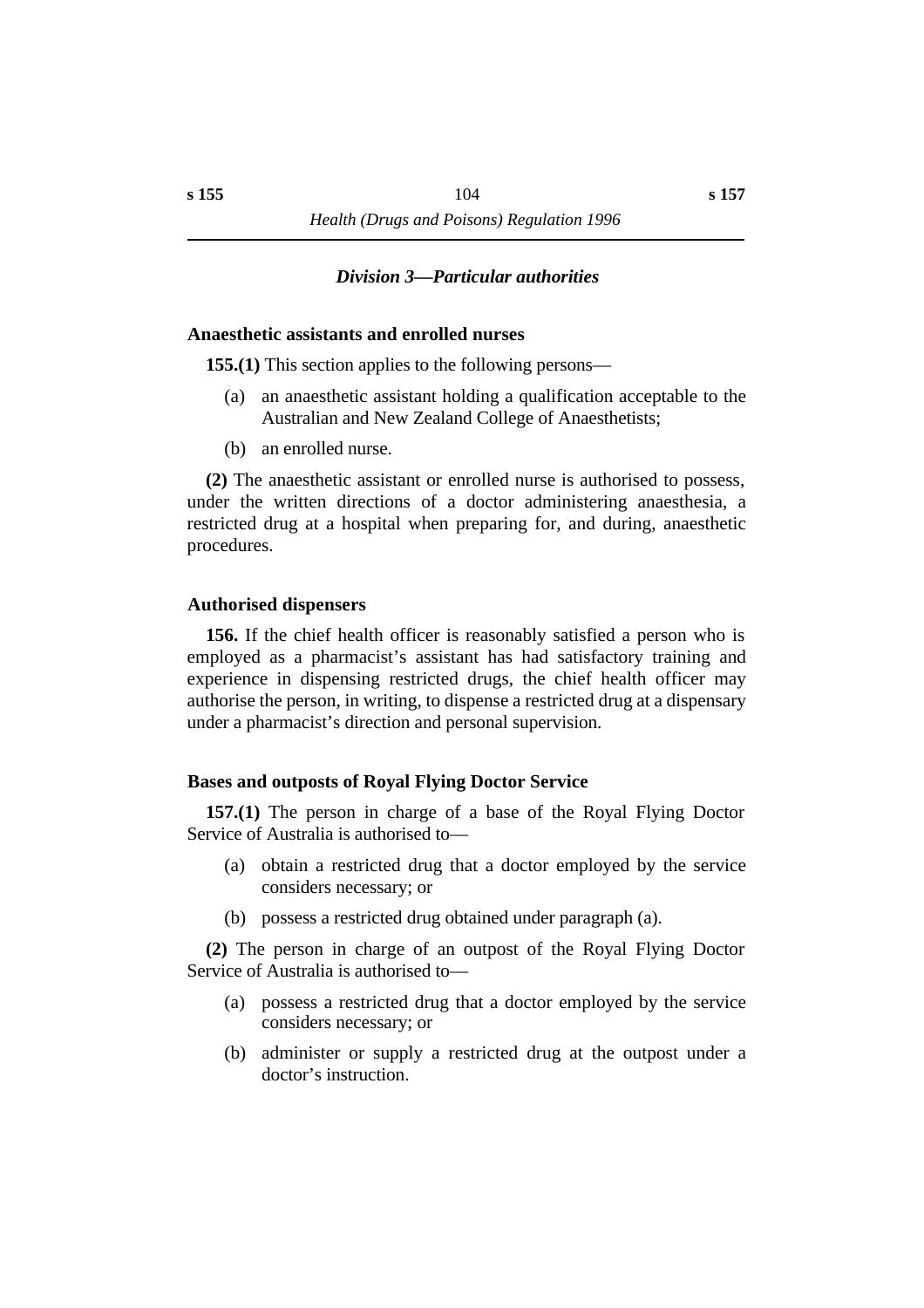# **˙Carriers**

**158.** To the extent necessary to transport and deliver a restricted drug, the following persons are authorised to possess a restricted drug—

- (a) a person engaged to transport and deliver the restricted drug;
- (b) an adult acting for a person engaged to transport and deliver the restricted drug.

# **˙Dentists**

**159.** To the extent necessary to practise dentistry, a dentist is authorised to—

- (a) obtain a restricted drug; or
- (b) possess a restricted drug at the place where the dentist practises dentistry; or
- (c) administer a restricted drug to a person while treating the person; or
- (d) prescribe a restricted drug for a person's dental treatment; or
- (e) give someone who may administer a restricted drug an instruction to administer the drug.

# **˙Detention centres**

**160.** The manager of a detention centre is authorised to—

- (a) obtain a restricted drug for use at the detention centre on a purchase order complying with part 5;33 or
- (b) possess a restricted drug at the detention centre; or
- (c) issue a restricted drug to an authorised person who may administer or supply it for the treatment of a child detained at the detention centre.

**(2)** A detention centre's director of nursing or medical superintendent, or the pharmacist in charge of a detention centre dispensary, is authorised to—

<sup>33</sup> Part 5 (Obtaining and selling controlled drugs on purchase order)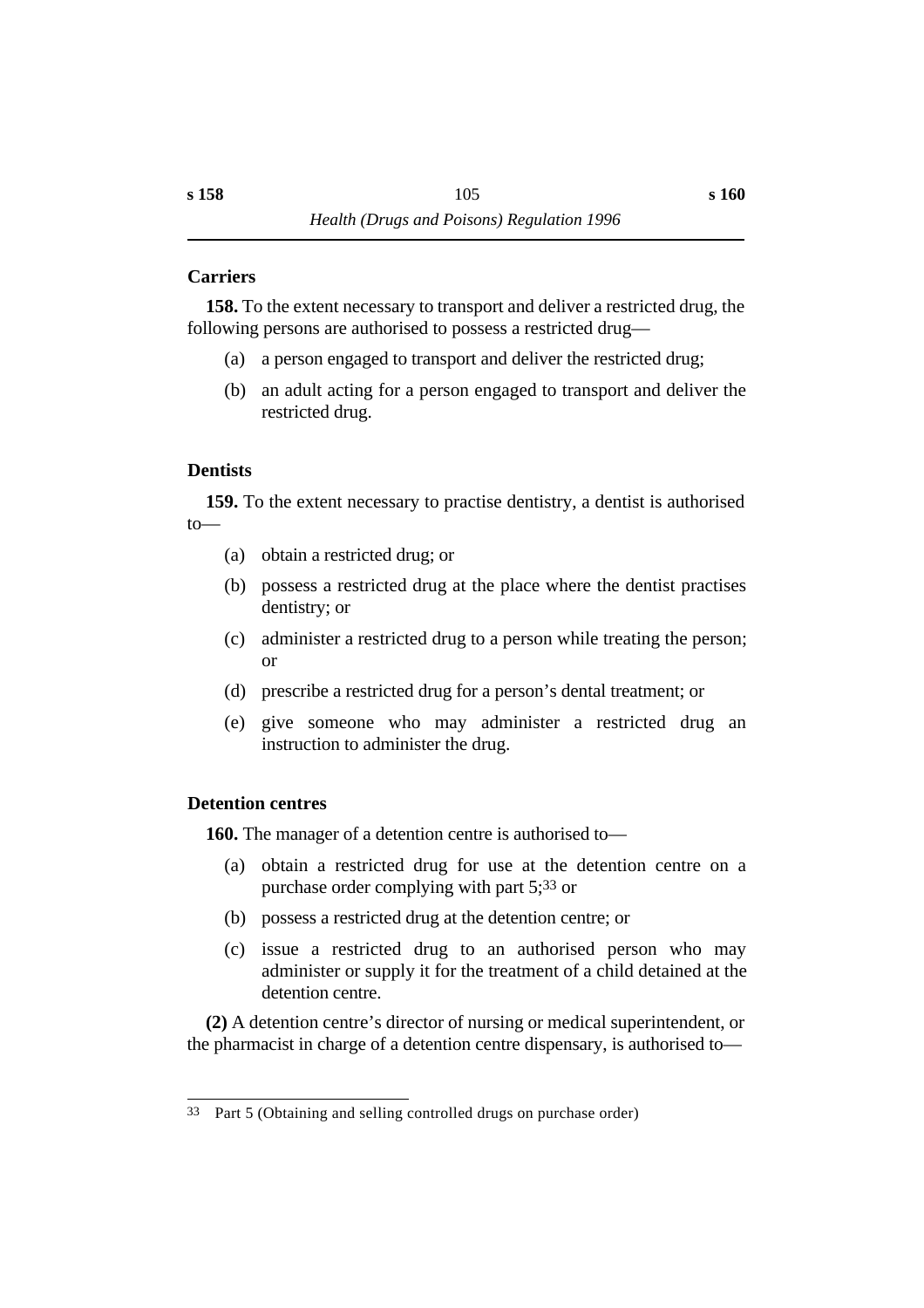- (a) obtain a restricted drug for use at the detention centre on a purchase order complying with part 5; or
- (b) possess a restricted drug at the detention centre; or
- (c) issue a restricted drug to an authorised person who may administer or supply it for the treatment of a child detained at the detention centre.

# **˙Doctors**

**161.** To the extent necessary to practise medicine, a doctor is authorised to—

- (a) obtain a restricted drug; or
- (b) possess a restricted drug at a place occupied by the doctor; or
- (c) if the doctor is reasonably satisfied a person the doctor is treating needs a restricted drug for a therapeutic use as part of the person's medical treatment—
	- (i) administer the drug to the person; or
	- (ii) dispense or prescribe the drug to or for the person; or
	- (iii) supply the drug to or for the person; or
	- (iv) obtain the drug for the person; or
- (d) give someone who may administer or supply a restricted drug an instruction to administer or supply the drug.

# **˙Enrolled nurses**

**162.** To the extent necessary to practise nursing, an enrolled nurse endorsed for the administration of restricted drugs is authorised to—

- (a) possess a restricted drug at the place where the person practises nursing; or
- (b) administer a restricted drug, other than an anaesthetic, on a doctor's instruction and under the supervision of a registered nurse or a doctor; or
- (c) administer a restricted drug to a person for whom it has been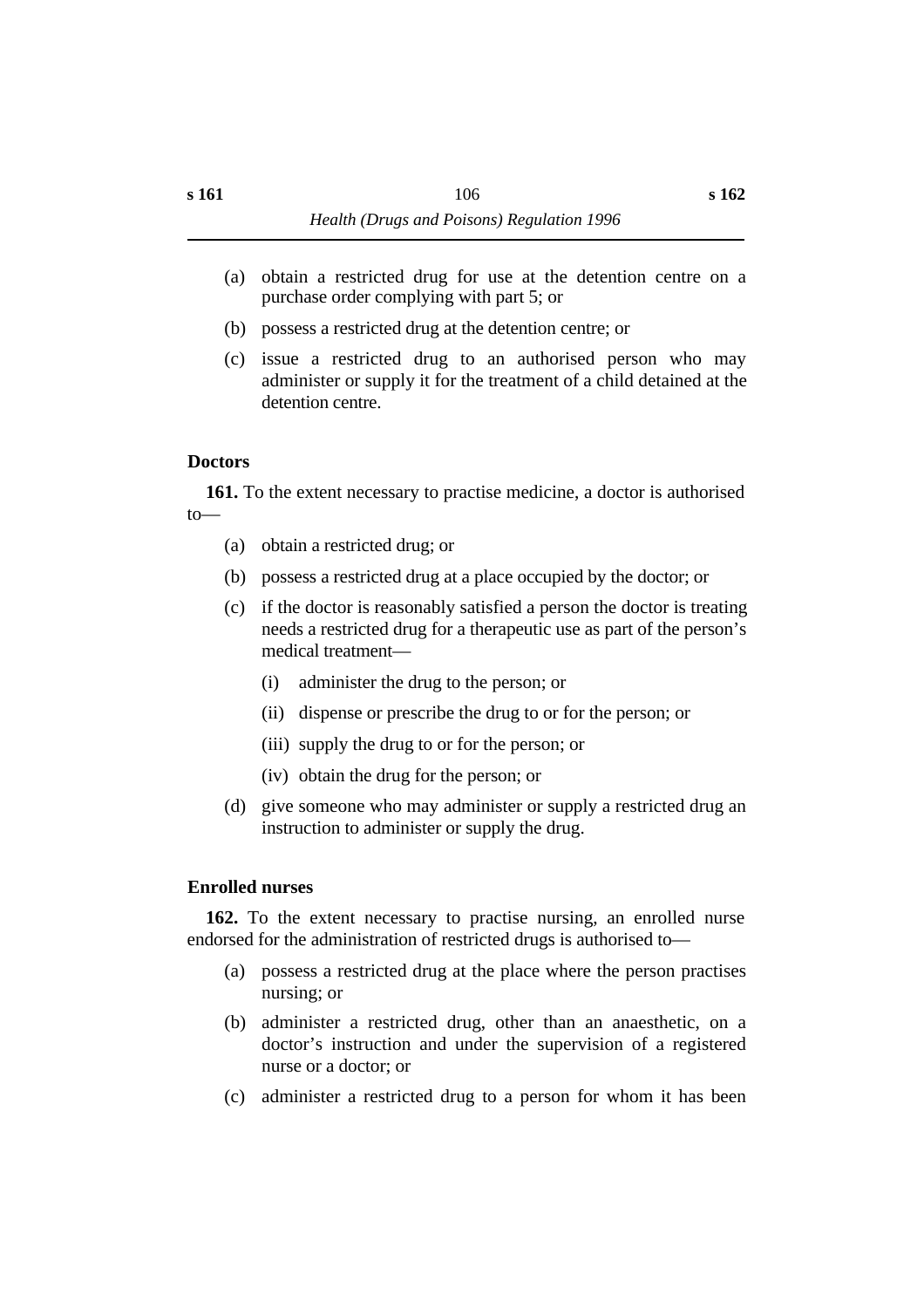#### **˙Environmental health officers**

**163.** To the extent necessary for conducting an immunisation program, an environmental health officer employed by a local government in the program is authorised to possess a restricted drug that is a vaccine for human use.

# **˙Hospitals**

**164.(1)** This section applies to the following persons—

- (a) the medical superintendent of a hospital;
- (b) the pharmacist in charge of a hospital's dispensary;
- (c) the director of nursing of a hospital.

**(2)** A person to whom this section applies is authorised to—

- (a) obtain a restricted drug for use at the hospital; or
- (b) possess a restricted drug at the hospital; or
- (c) issue a restricted drug for treatment of the hospital's patients.

# **˙Indigenous health workers**

**164A.** A person employed as a health worker in an indigenous health program is authorised to possess a restricted drug while practising in an Aboriginal or Torres Strait Islander community in an isolated practice area, and administer the drug, under an approved drug therapy protocol, on a doctor's instruction if—

- (a) the person has been assessed by an accredited training provider under the *Vocational Education, Training and Employment Act 1991* as being a person who is competent under the National Aboriginal and Torres Strait Islander Skills and Competency Standards to possess the restricted drug; or
- (b) the program in which the person is employed is an approved program.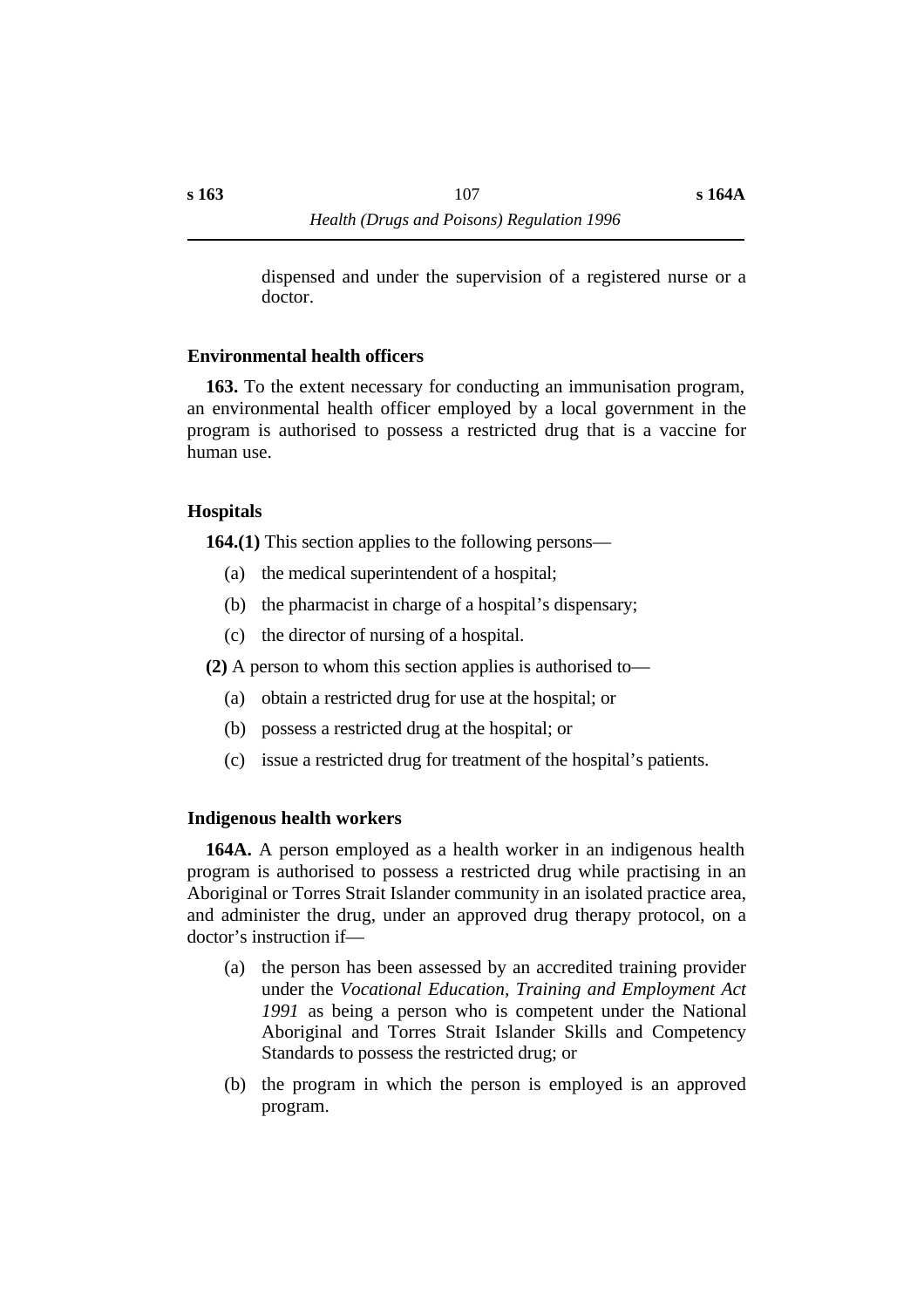#### **˙Inspectors**

**165.** To the extent necessary to perform an inspector's official duties, an inspector is authorised to—

- (a) obtain a restricted drug; or
- (b) possess a restricted drug; or
- (c) in an emergency or disaster situation—destroy a restricted drug.

# **˙ Manufacturer or wholesaler of restricted drugs**

**166.(1)** A restricted drug manufacturer is authorised to—

- (a) obtain a restricted drug (an **"ingredient drug"**) for manufacturing a different restricted drug stated in the manufacturer's licence; or
- (b) possess an ingredient drug at the manufacturer's business premises.
- **(2)** A restricted drug wholesaler is authorised to—
	- (a) obtain a restricted drug; or
	- (b) possess a restricted drug at the wholesaler's business premises.

**(3)** An adult employee of a restricted drug manufacturer or wholesaler is authorised to possess a restricted drug at the manufacturer's or wholesaler's business premises if—

- (a) the drug is packed in the way required under chapter 1, part 4;34 and
- (b) the employee is acting within the scope of the employment; and
- (c) the possession is reasonably necessary for the employee to deliver the drug to an authorised person under a lawful transaction between the employer and the authorised person.
- **(4)** A restricted drug manufacturer is authorised to—
	- (a) obtain a controlled drug for manufacturing a restricted drug stated

<sup>34</sup> Chapter 1 (Introduction), part 4 (Packing and labelling)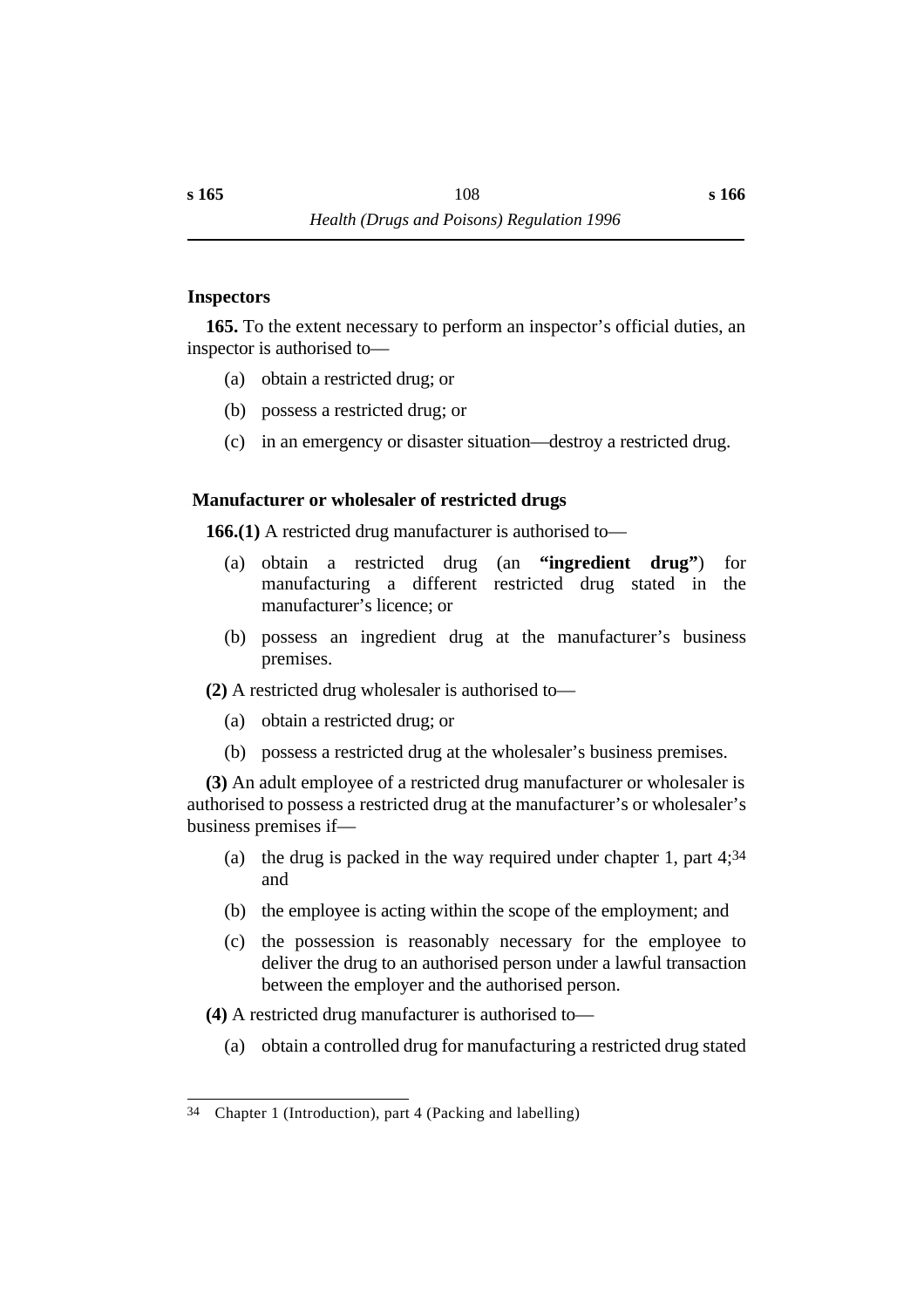in the manufacturer's licence; or

(b) possess a restricted drug obtained under paragraph (a) at the manufacturer's business premises.

# **˙Midwives**

**167.** To the extent necessary to practise midwifery, a midwife is authorised to possess a restricted drug at the place where the person practises midwifery and administer the drug—

- (a) on a doctor's instruction; or
- (b) to the person for whom it has been dispensed under the instructions stated by the dispenser.

# **˙Mine sites etc.**

**168.(1)** This section applies to a person in charge on the site of any of the following—

- (a) a mine;
- (b) a petroleum well;
- (c) a petroleum field production facility;
- (d) a petroleum pipeline transport facility.

**(2)** A person to whom this section applies is authorised to—

- (a) obtain and possess a substance containing a mixture of equal volumes of nitrous oxide and oxygen (a **"mixture"**); or
- (b) supply a mixture to anyone who may possess and use it under subsection (3).

**(3)** A person is authorised to possess the mixture and use it to maintain analgesia in someone who needs treatment at a place mentioned in subsection (1) if the person—

- (a) has a current first aid certificate granted by an entity authorised under the *Ambulance Service Act 1991* to teach first aid; and
- (b) has received satisfactory training in the use of the mixture; and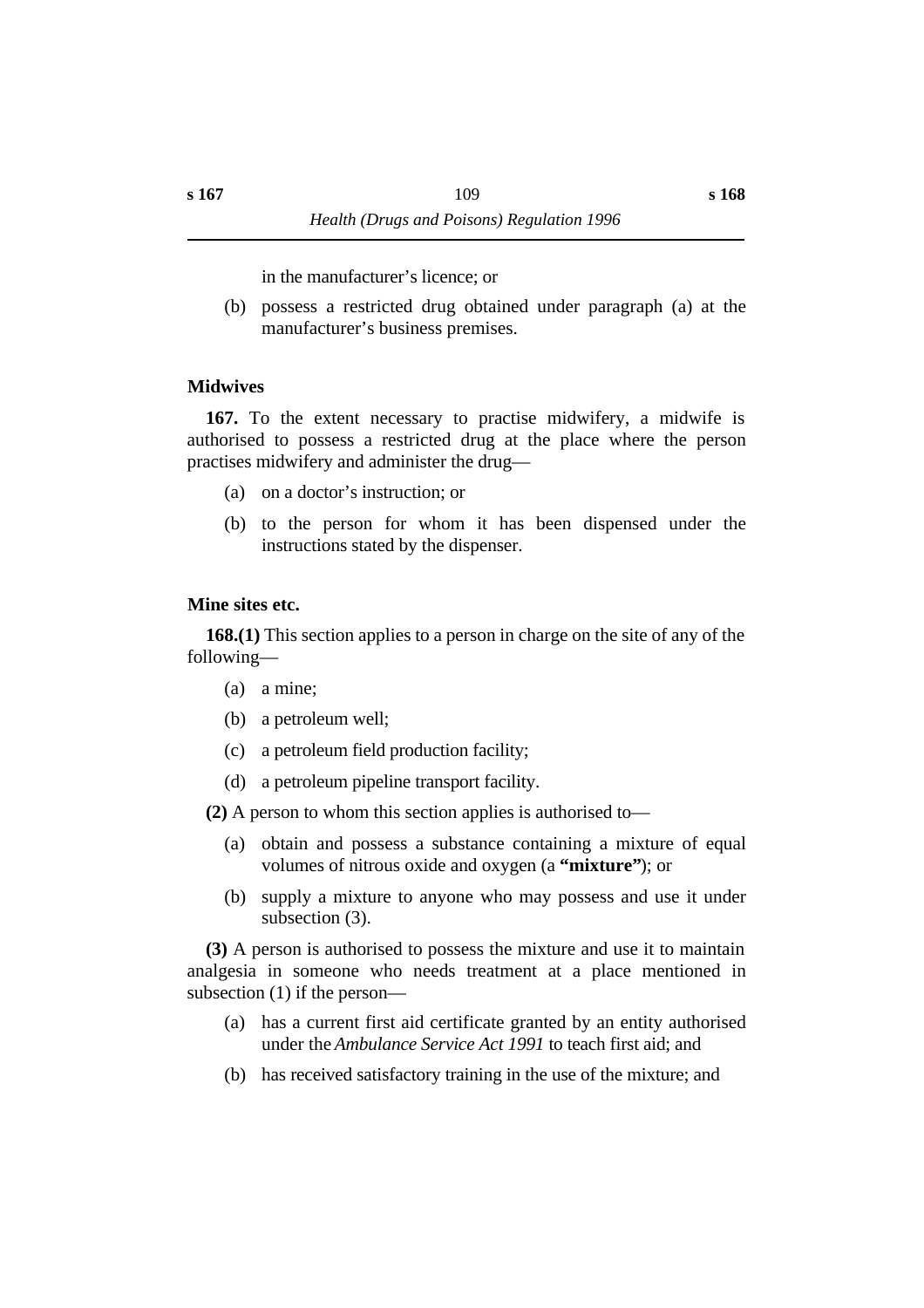(c) has the role of performing necessary first aid duties at a place mentioned in subsection (1).

### **˙Nursing homes**

**169.(1)** This section applies to the following persons—

- (a) a nursing home's director of nursing or medical superintendent;
- (b) the registered nurse in charge of a nursing home;
- (c) the pharmacist in charge of a nursing home's dispensary.
- **(2)** A person to whom this section applies is authorised to—
	- (a) obtain a restricted drug for use at the nursing home on a purchase order complying with part 5;35 or
	- (b) possess a restricted drug at the nursing home; or
	- (c) issue a restricted drug to an authorised person who may administer or supply it for the treatment of a resident of the nursing home.

# **˙Optometrists**

**170.** To the extent necessary to practise optometry, an optometrist who has successfully completed an approved course of training is authorised to—

- (a) obtain a substance containing—
	- (i) 1% or less of cyclopentolate; or
	- (ii) 0.4% or less of oxybuprocaine; or
	- (iii) 2% or less of pilocarpine; or
	- (iv) 0.5% or less of proxymetacaine; or
	- (v) 1% or less of tropicamide; or
- (b) administer a substance obtained under paragraph (a); or

<sup>35</sup> Part 5 (Obtaining and selling controlled drugs on purchase order)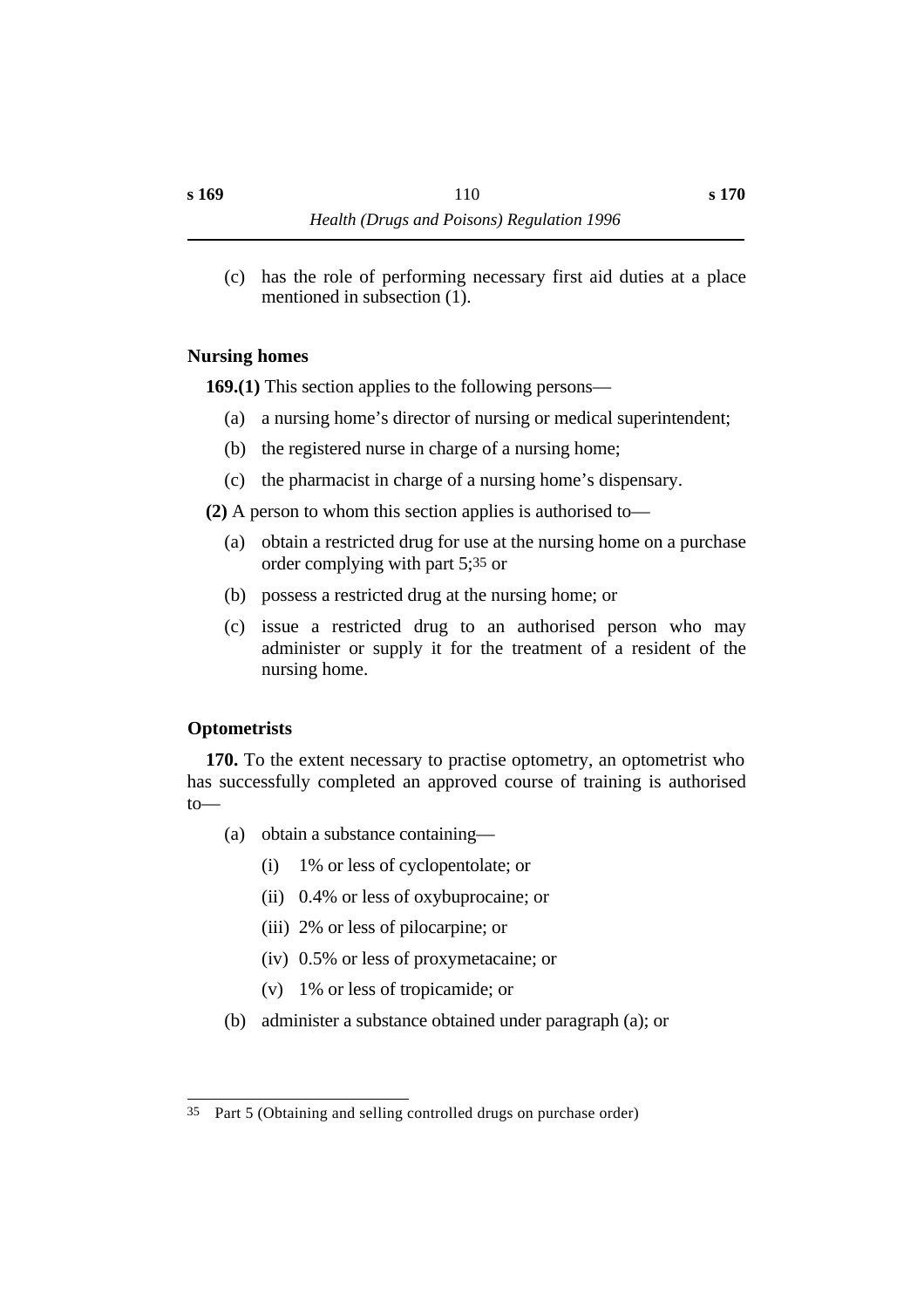(c) possess a substance obtained under paragraph (a) at the place where the optometrist practises optometry.

#### **˙Pharmacists**

**171.(1)** To the extent necessary to practise pharmacy, a pharmacist is authorised to—

- (a) obtain a restricted drug; or
- (b) dispense a restricted drug; or
- (c) sell a restricted drug (other than by wholesale) on a purchase order; or
- (d) possess a restricted drug at a dispensary; or
- (e) for a pharmacist practising pharmacy at a public sector hospital—supply a restricted drug, on a doctor's instruction, to a person being discharged from the hospital or an outpatient of the hospital.

**(2)** A person who holds a degree of Bachelor of Pharmacy from an Australian university, or is enrolled in a course for the degree of Bachelor of Pharmacy at an Australian university, is authorised to dispense a restricted drug at or from a dispensary under a pharmacist's direction and personal supervision.

**(3)** Subsection (2) does not apply to a person who holds a degree of Bachelor of Pharmacy but whose registration as a pharmacist has been cancelled or suspended under the *Pharmacy Act 1976*, section 25, or a corresponding law of another State, if the cancellation or suspension is in force.

#### **˙Podiatrists**

**172.** To the extent necessary to practise podiatry, a podiatrist is authorised to—

- (a) obtain lignocaine and prilocaine of a strength of 1% or less, other than when combined or used together with adrenalin or another vaso-constrictor drug; or
- (b) administer a restricted drug obtained under paragraph (a); or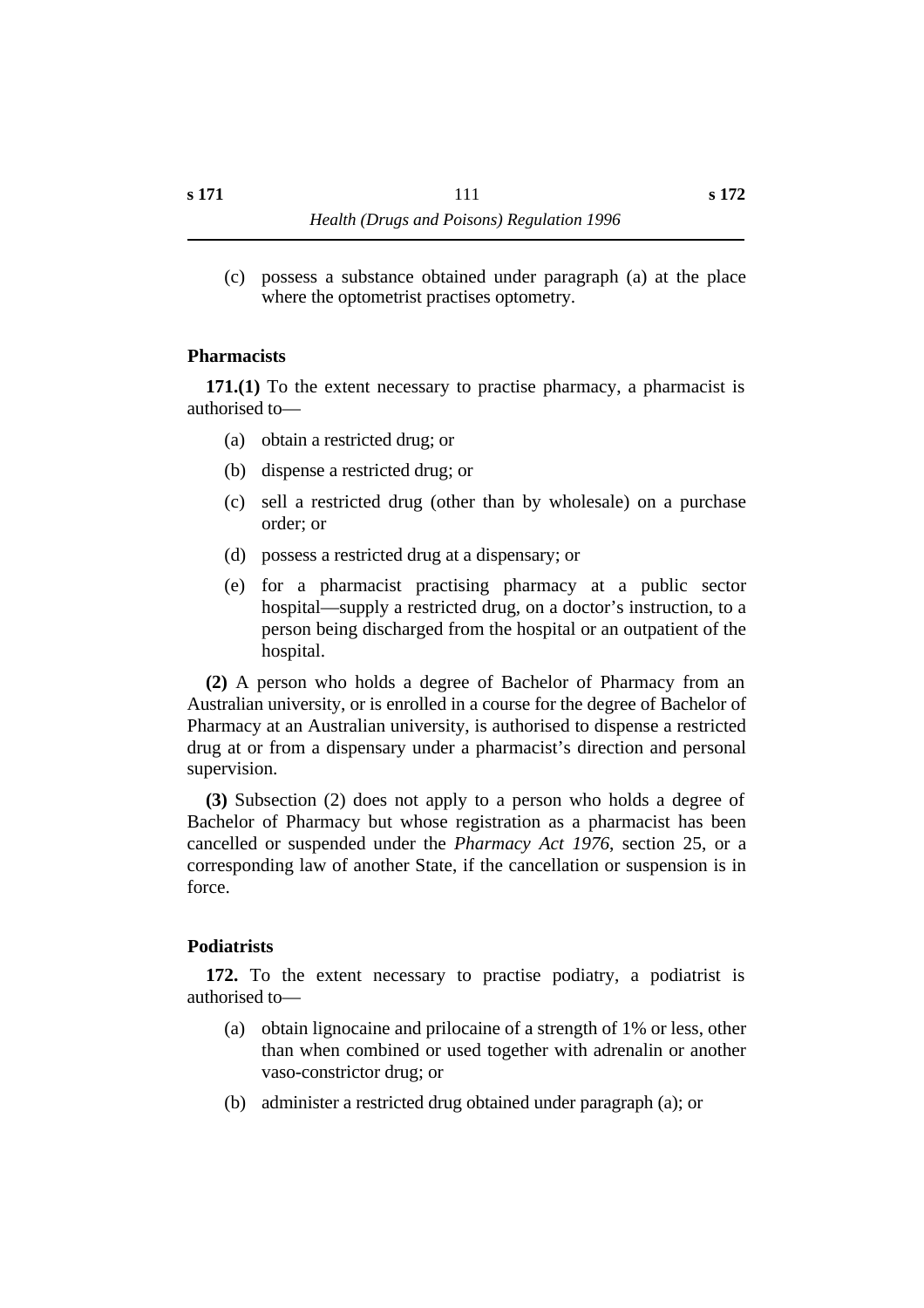(c) possess a restricted drug obtained under paragraph (a) at the place where the podiatrist practices podiatry.

#### **˙Prisons**

**173.(1)** The general manager of a prison is authorised to—

- (a) obtain a restricted drug for use at the prison on a purchase order complying with part 5; or
- (b) possess a restricted drug at the prison; or
- (c) issue a restricted drug to an authorised person who may administer or supply it for the treatment of a prisoner at the prison.

**(2)** A prison's director of nursing or medical superintendent, or the pharmacist in charge of a prison's dispensary, is authorised to—

- (a) obtain a restricted drug for use at the prison on a purchase order complying with part 5; or
- (b) possess a restricted drug at the prison; or
- (c) issue a restricted drug to an authorised person who may administer or supply it for the treatment of a prisoner at the prison.

# **˙Queensland Ambulance Service**

**174.(1)** To the extent necessary for performing ambulance duties for the Queensland Ambulance Service, an ambulance officer is authorised to obtain, possess or use the following restricted drugs—

- (a) box jellyfish antivenom;
- (b) glucagon;
- (c) lignocaine;
- (d) methoxyflurane;
- (e) salbutamol;
- (f) a substance containing a mixture of equal volumes of nitrous oxide and oxygen for the maintenance of analgesia.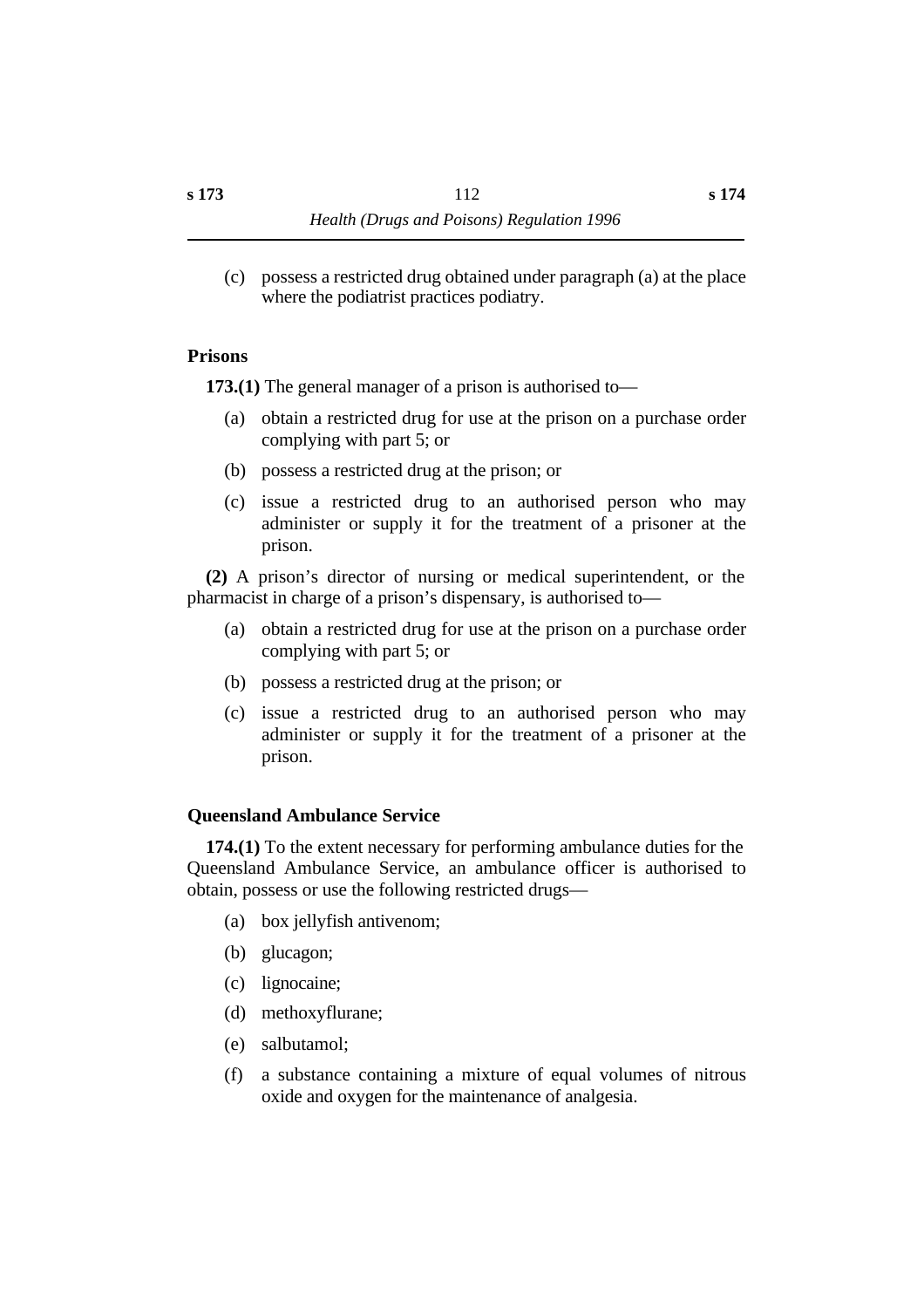**(2)** However, an ambulance officer is authorised to obtain, possess or use a drug mentioned in subsection (1) only if the officer has successfully completed an approved training course in the use of the drug.

**(3)** To the extent necessary for performing ambulance duties for the Queensland Ambulance Service, an ambulance officer who has successfully completed an approved course of advanced clinical training with the service is authorised to—

- (a) obtain a restricted drug as stated in appendix 2A, part 2; or
- (b) possess a restricted drug obtained under paragraph (a) at a place where the officer is performing ambulance duties; or
- (c) administer a restricted drug obtained under paragraph (a) to a patient on a doctor's instruction or under an approved drug therapy protocol.

**(4)** An ambulance officer who is undergoing an approved course of advanced clinical training with the Queensland Ambulance Service is authorised to administer a restricted drug to a patient under the supervision of someone who has completed the training and is acting on a doctor's instruction or under an approved drug therapy protocol.

# **˙Registered nurses**

**175.(1)** To the extent necessary to practise nursing, a registered nurse is authorised to possess a restricted drug at the place where the person practises nursing and administer the drug—

- (a) on a dentist's or a doctor's instruction; or
- (b) to the person for whom it has been dispensed under the instructions stated by the dispenser.

**(2)** To the extent necessary to practise nursing in an isolated practice area, an isolated practice endorsed registered nurse is authorised to—

- (a) obtain a restricted drug; or
- (b) possess a restricted drug at a place in the isolated practice area where the person practices nursing; or
- (c) administer or supply a restricted drug, on a doctor's instruction or under an approved drug therapy protocol, to a person.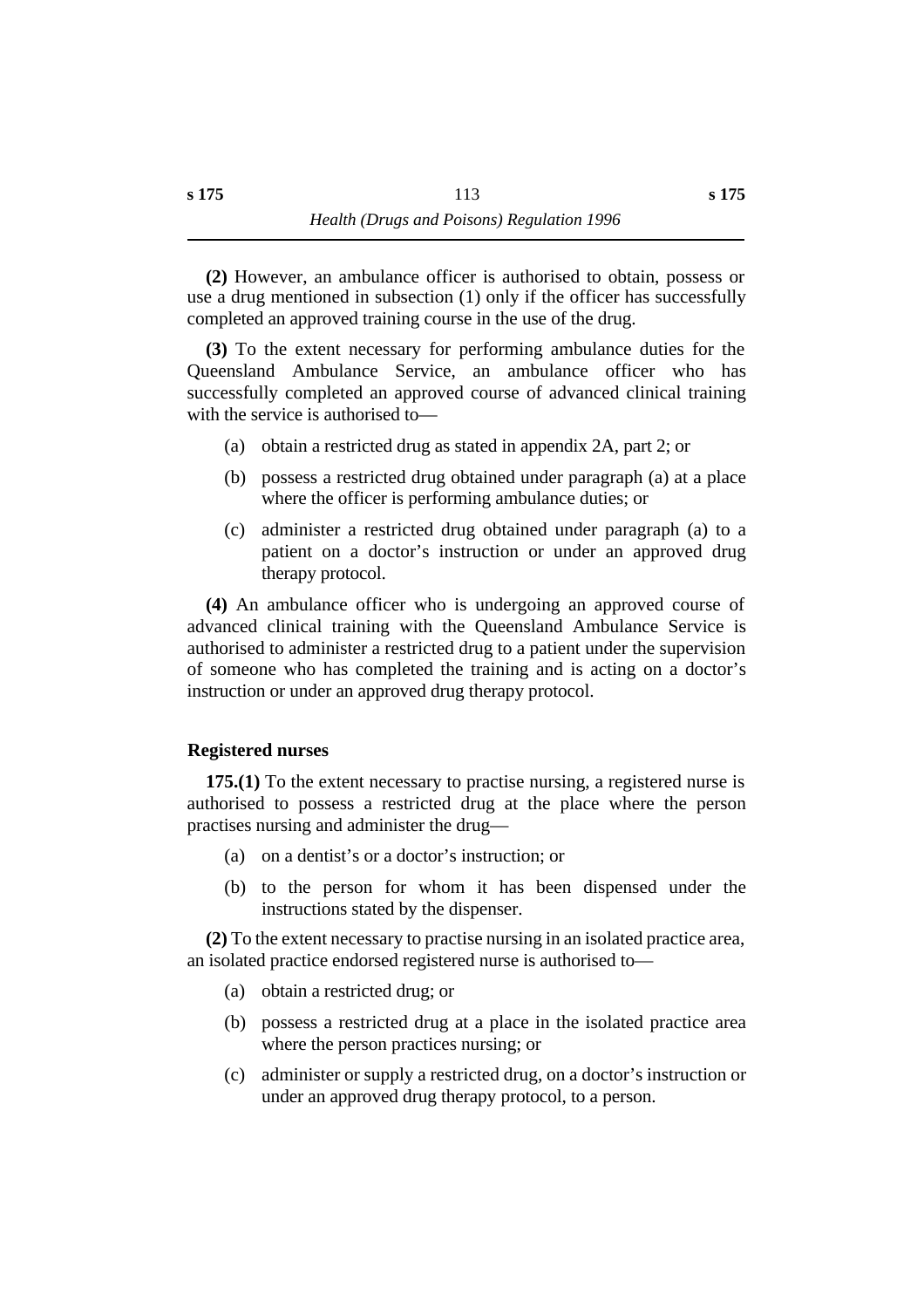**(2A)** To the extent necessary to practise nursing in an isolated practice area, a registered nurse is authorised to—

- (a) obtain a restricted drug; or
- (b) possess a restricted drug at a place in the isolated practice area where the nurse practises nursing; or
- (c) supply a restricted drug, on a doctor's instruction, to a person being discharged from a hospital, or an outpatient of a hospital, in the isolated practice area.

**(3)** To the extent necessary to practise nursing under an immunisation program, a registered nurse endorsed to practise in an immunisation program is authorised to—

- (a) possess a vaccine or other restricted drug at a place where the nurse practises under the immunisation program; or
- (b) administer a vaccine or other restricted drug—
	- (i) under the supervision of a doctor, on the doctor's oral instruction; or
	- (ii) under an approved drug therapy protocol.

**(4)** To the extent necessary to practise nursing under a sexual health program, a registered nurse endorsed to practise in a sexual health program is authorised to—

- (a) possess a restricted drug at a place where the program is conducted; or
- (b) administer or supply a restricted drug—
	- (i) under the supervision of a doctor, on the doctor's oral instruction; or
	- (ii) under an approved drug therapy protocol.

**(5)** Subsection (2A) expires on 30 September 1998.

#### **˙Registered nurses at rural hospitals**

**176.(1)** To the extent necessary to practise nursing at a rural hospital, the following persons are authorised to supply a restricted drug, on a doctor's instruction, to a person being discharged from the hospital or an outpatient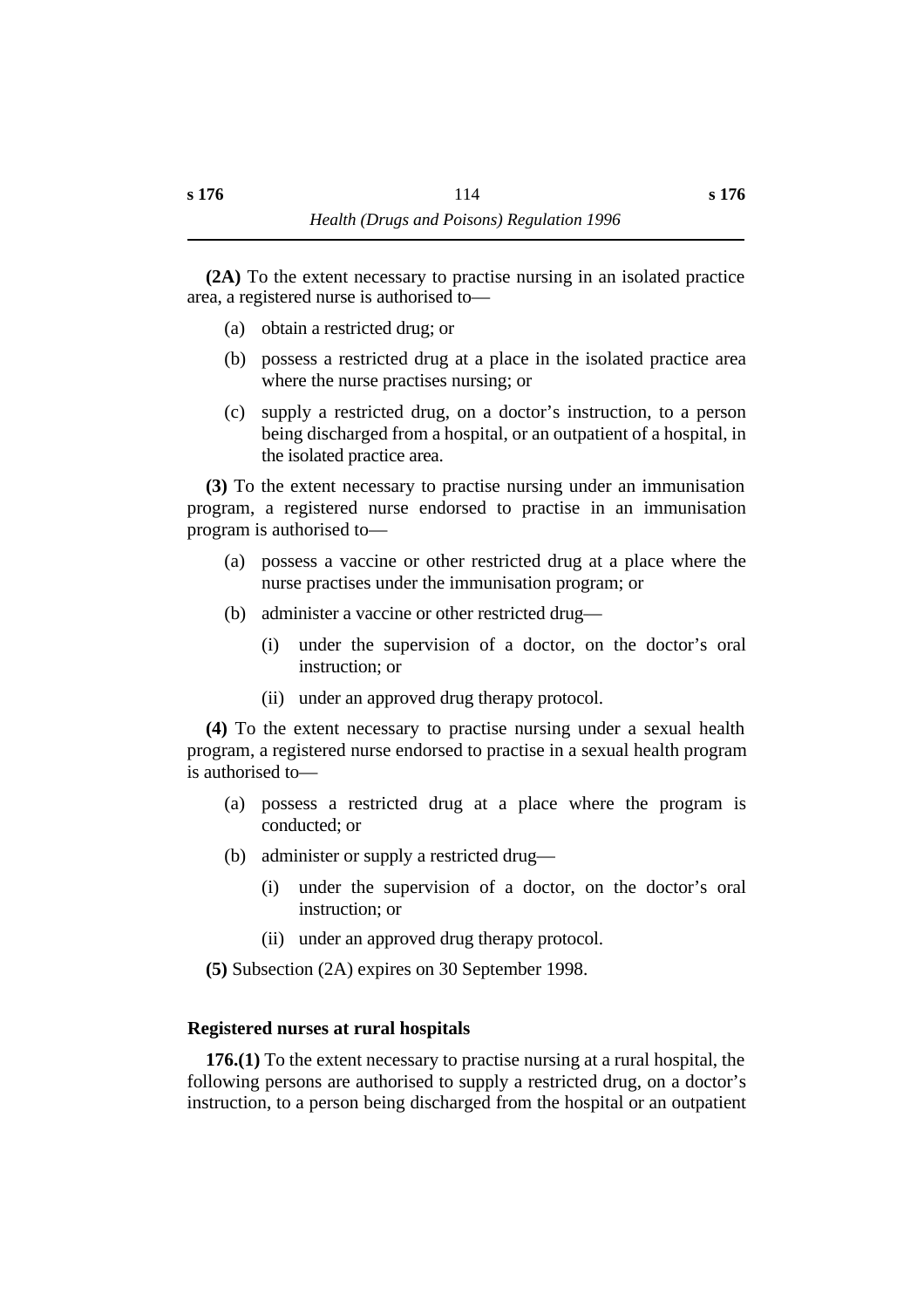of the hospital—

- (a) the hospital's director of nursing;
- (b) a registered nurse nominated by the hospital's director of nursing.

**(2)** However, subsection (1) applies only if—

- (a) the hospital does not employ a pharmacist; or
- (b) if the hospital employs a pharmacist—the pharmacist is absent from the hospital at the time the restricted drug is supplied.

# **˙School dental therapists**

**177.** A school dental therapist performing prescribed duties under the *Dental By-Law 1988* is authorised to use the following restricted drugs—

- (a) demeclocycline and triamcinolone in combination for topical endodontic use;
- (b) lignocaine;
- (c) mercury (metallic) for human therapeutic use;
- (d) prilocaine.

# **˙Ship's master**

**178.** To the extent necessary to comply with the *Navigation Act 1912* (Cwlth) or the *Transport Operations (Marine Safety) Act 1994*, the master of a ship in the State is authorised to—

- (a) obtain a restricted drug for use on the ship; or
- (b) possess a restricted drug on the ship.

# **˙State analysts**

**179.** To the extent necessary to perform a State analyst's official duties, a State analyst is authorised to—

- (a) obtain or manufacture a restricted drug; or
- (b) possess a restricted drug at the place where the analyst is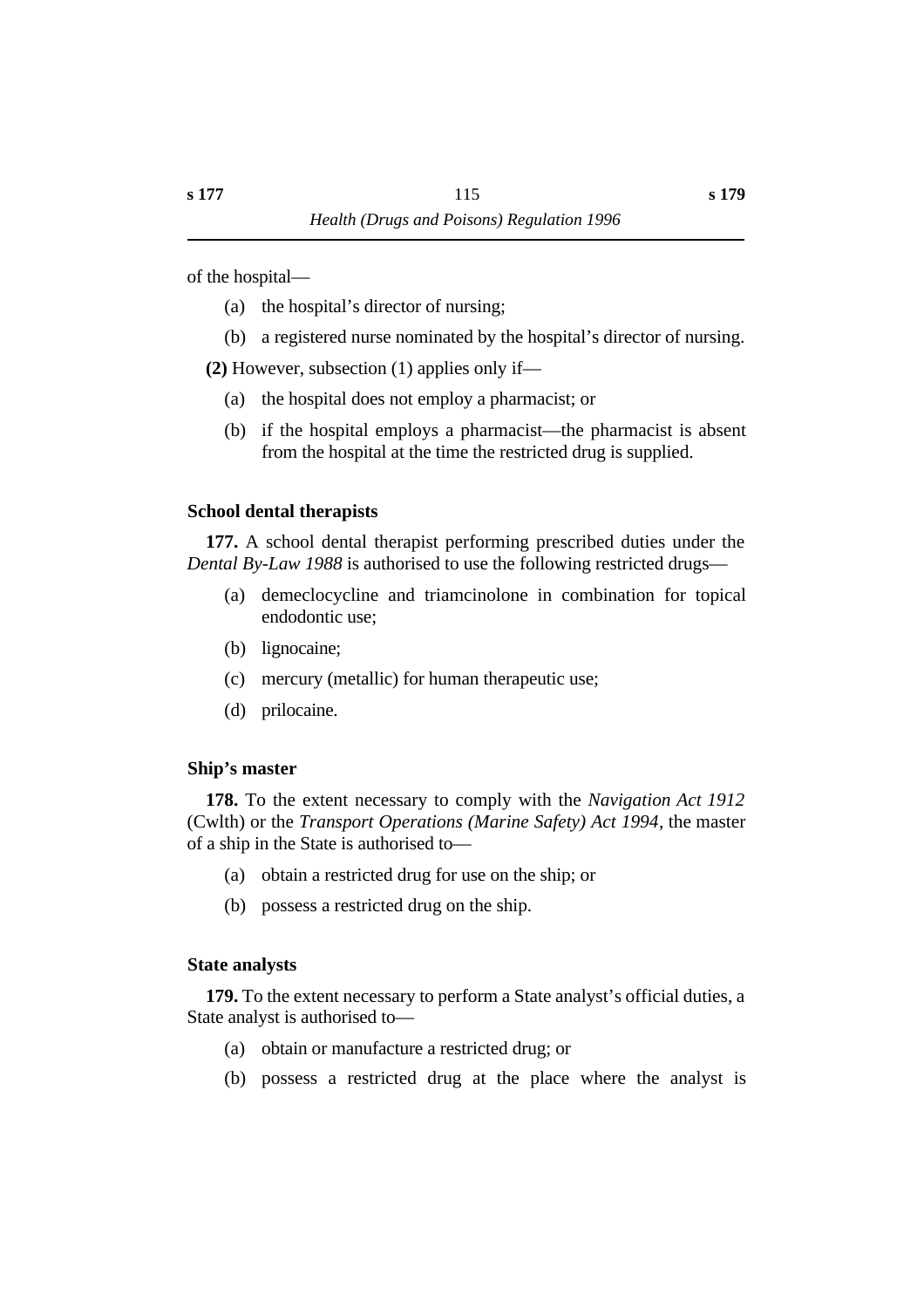performing official duties; or

(c) use a restricted drug for official purposes or destroy it.

# **˙Veterinary surgeons**

**180.** To the extent necessary to practise veterinary medicine, a veterinary surgeon is authorised to—

- (a) obtain a restricted drug; or
- (b) possess a restricted drug at a place occupied by the veterinary surgeon; or
- (c) if the veterinary surgeon is reasonably satisfied that an animal the veterinary surgeon is treating needs a restricted drug for a therapeutic use as part of the animal's veterinary treatment—
	- (i) administer the drug to the animal; or
	- (ii) dispense or prescribe the drug for the animal; or
	- (iii) obtain the drug for the animal; or
	- (iv) sell a restricted drug to a person for the person's animal.

# **˙Watchhouse keepers etc.**

**181.** To the extent necessary for ensuring a person held at a watchhouse or police establishment receives a restricted drug lawfully prescribed or supplied for the person as a dispensed medicine, the watchhouse keeper, or a person performing the duties of watchhouse keeper at a police establishment, is authorised to—

- (a) possess the restricted drug at the watchhouse or police establishment; or
- (b) supply the restricted drug to the person for whom it was dispensed or supplied under the directions stated on the label attached to the medicine's container.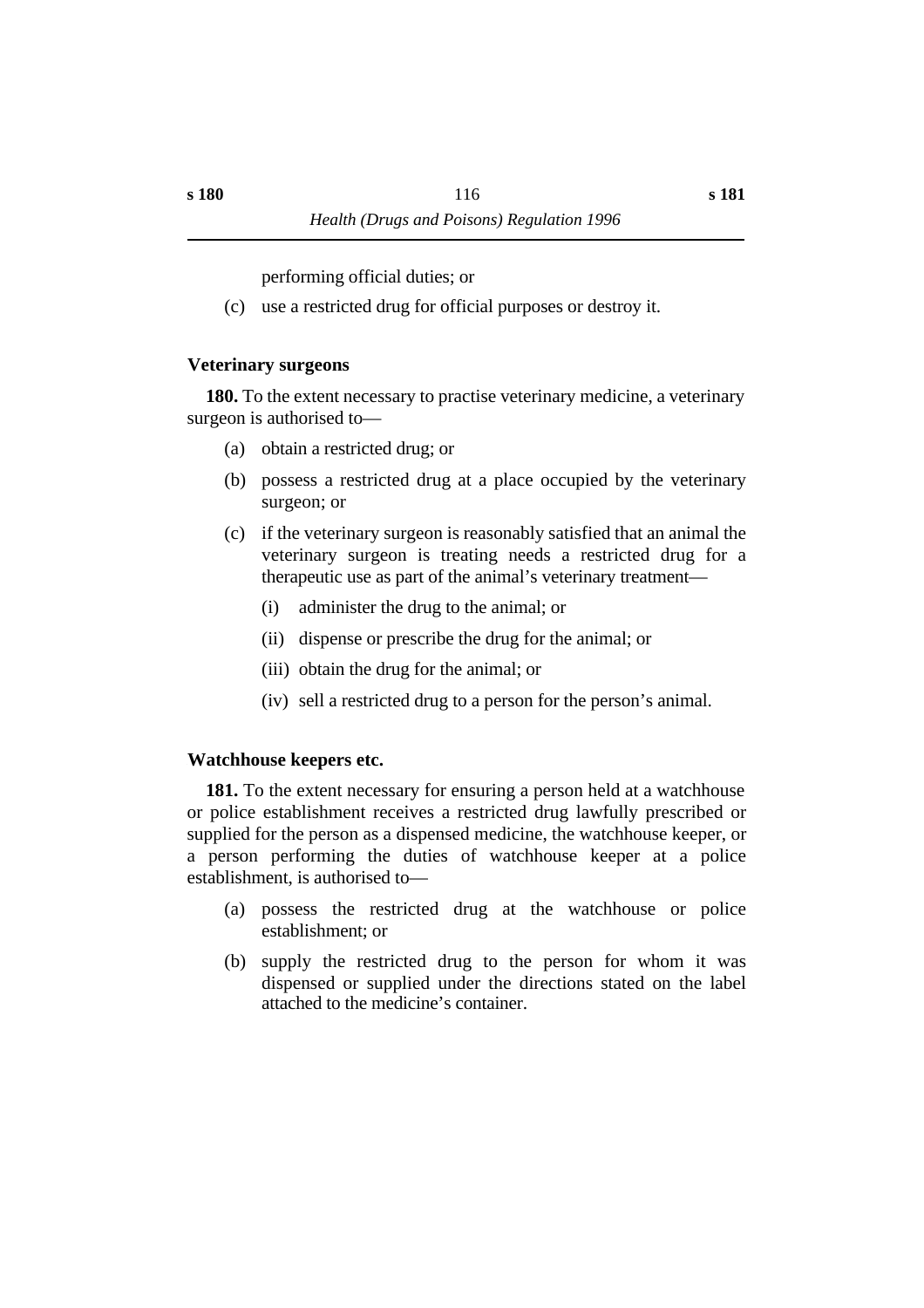#### *†Division 4—General*

#### **˙Other authorities may be given**

**182.(1)** The chief health officer may give a person a written authority to administer, issue, manufacture, obtain, possess, sell or use a restricted drug.

**(2)** The chief health officer may give a person an authority only if the chief health officer is reasonably satisfied the person—

- (a) has a genuine need for the authority; and
- (b) is a suitable person to be given the authority.
- **(3)** This section has effect despite anything in division 3.

#### *Example—*

Under section 175,36 a registered nurse is authorised to possess a restricted drug and administer it under certain conditions. Under this section, the chief health officer may extend the nurse's authorisation by, for example, giving the nurse a written authority to obtain or use a restricted drug in stated circumstances.

#### **˙When authority not needed**

**183.(1)** A person does not need an authority under this part merely to deliver a restricted drug to a person for whom it has been dispensed, or the person's agent.

**(2)** Also, a carer does not need an authority under this part to help a person for whom a restricted drug was supplied as a dispensed medicine take the drug if—

- (a) the person requests the carer's help; and
- (b) the carer helps the person to take the drug under the directions on the label attached to the dispensed medicine's container.

<sup>36</sup> Section 175 (Registered nurses)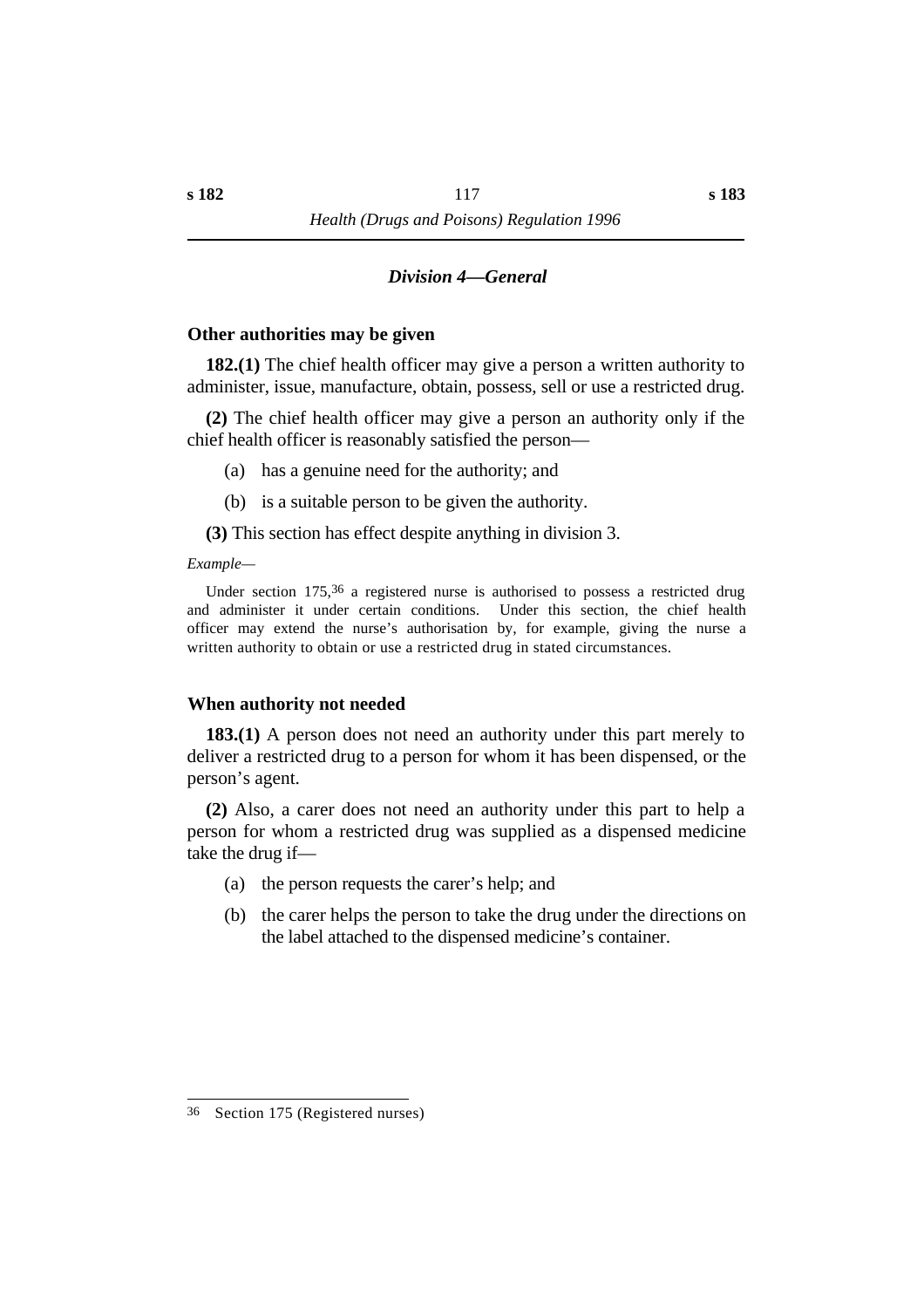# **†PART 3—REGULATED RESTRICTED DRUGS**

#### **˙Dinoprost and dinoprostone**

**185.** A person must not dispense, prescribe, sell or use dinoprost or dinoprostone for human therapeutic use unless the person—

- (a) dispenses, prescribes, sells or uses dinoprost or dinoprostone for human therapeutic use under an approval; or
- (b) is a specialist in obstetrics and gynaecology; or
- (c) is a registrar in obstetrics and gynaecology working directly under the supervision of a specialist in obstetrics and gynaecologist.

Maximum penalty—80 penalty units.

#### **˙Acitretin, etretinate, isotretinoin, thalidomide and trentinoin**

**186.** A person must not dispense, prescribe, sell or use acitretin, etretinate, isotretinoin, thalidomide or trentinoin for human therapeutic use unless the person—

- (a) dispenses, prescribes, sells or uses the acitretin, etretinate, isotretinoin, thalidomide or trentinoin for human therapeutic use under an approval; or
- (b) is a specialist in dermatology or internal medicine.

Maximum penalty—80 penalty units.

#### **˙Clomiphene, cyclofenil, luteinising hormone and urofollitrophin**

**187.(1)** A person must not dispense, prescribe, sell or use a regulated restricted drug for human therapeutic use unless the person—

- (a) dispenses, prescribes, sells or uses the regulated restricted drug under an approval; or
- (b) is a specialist in obstetrics and gynaecology or internal medicine.

Maximum penalty—80 penalty units.

**(2)** In this section—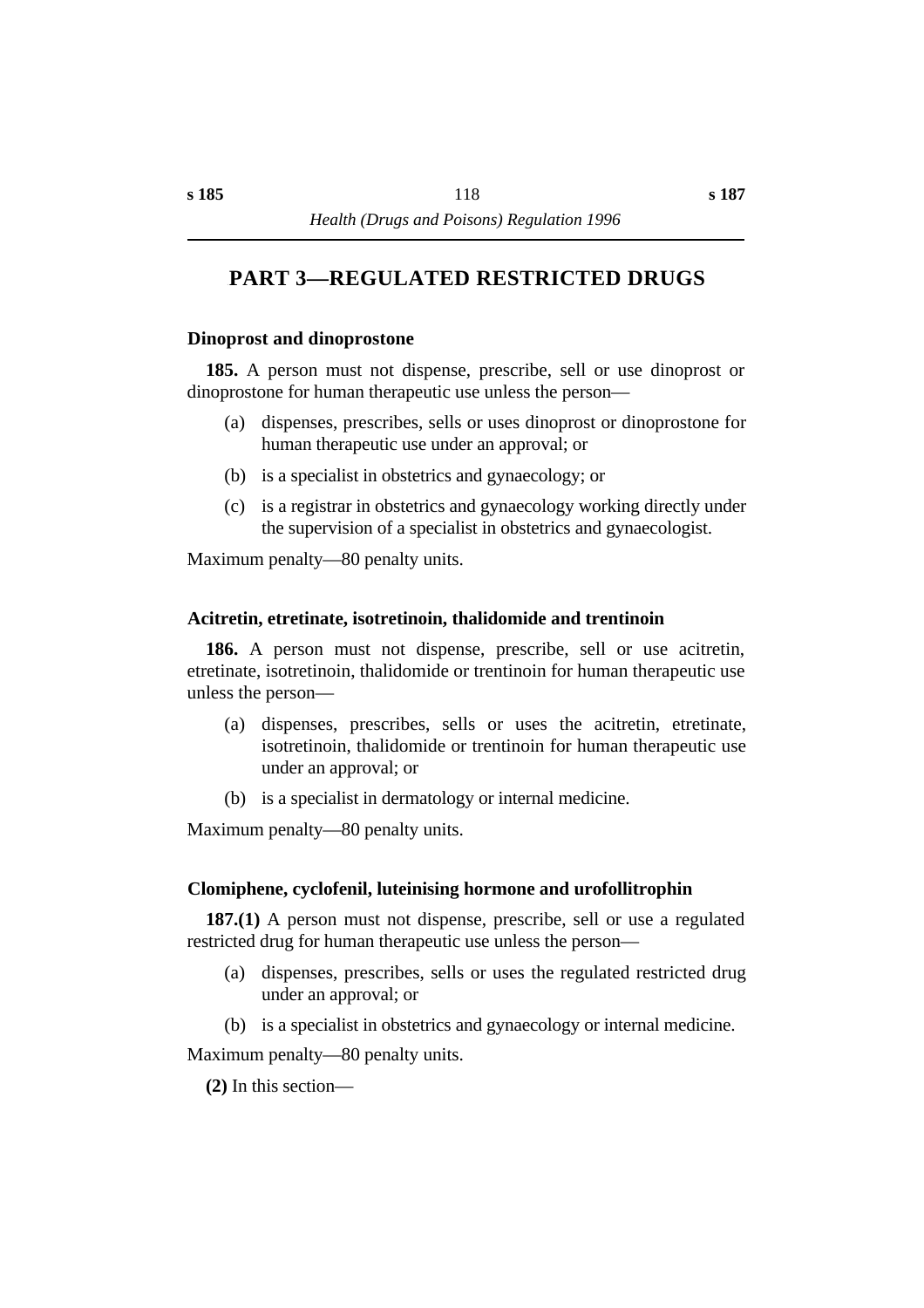**"regulated restricted drug"** means any of the following restricted drugs—

- (a) clomiphene, cyclofenil or another substance specifically prepared to stimulate ovulation;
- (b) luteinising hormone;
- (c) urofollitrophin (human follicle stimulating hormone).

# **˙Clozapine**

**188.** A person must not dispense, prescribe, sell or use clozapine for human therapeutic use unless the person—

- (a) dispenses, prescribes, sells or uses the clozapine for human therapeutic use under an approval; or
- (b) is a specialist psychiatrist; or
- (c) is a registrar in psychiatry working directly under the supervision of a specialist psychiatrist.

Maximum penalty—80 penalty units.

# **˙Exemptions for some acts involving certain regulated restricted drugs**

**189.(1)** This part does not prevent—

- (a) a person dispensing a regulated restricted drug on a lawful prescription written by someone who may prescribe the drug; or
- (b) a restricted drug manufacturer or wholesaler selling a regulated restricted drug; or
- (c) a person under medical treatment who is lawfully supplied with a regulated restricted drug using the drug in the way directed.

**(2)** In this section—

**"regulated restricted drug"** means any of the following restricted drugs—

- (a) acitretin;
- (b) etretinate;
- (c) isotretinoin;
- (d) thalidomide;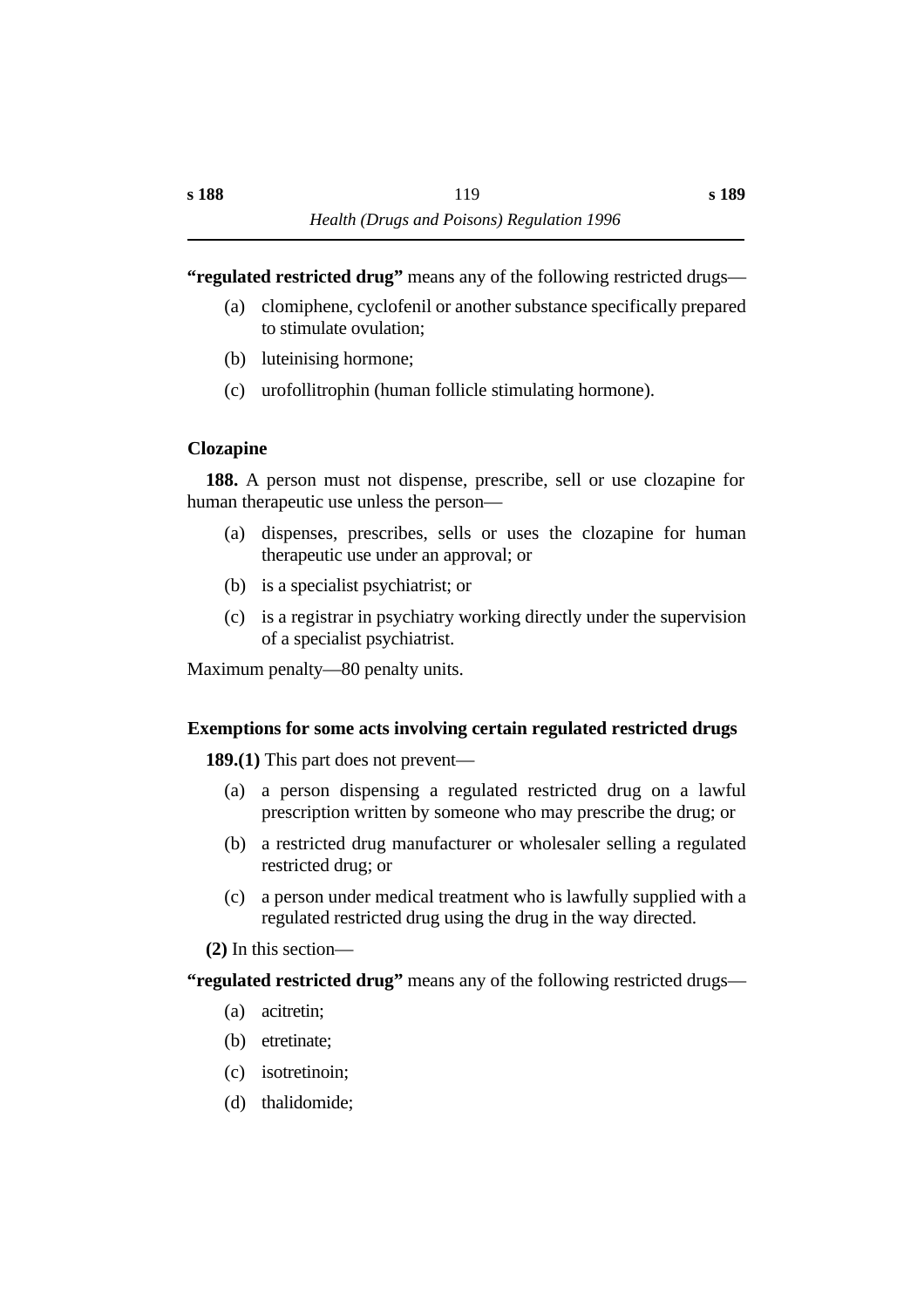- (e) dinoprost;
- (f) dinoprostone;
- (g) urofollitrophin (human follicle stimulating hormone);
- (h) luteinising hormone;
- (i) clomiphene, cyclofenil or another substance specifically prepared to stimulate ovulation;
- (j) clozapine;
- (k) trentinoin.

# **†PART 4—PRESCRIBING AND DISPENSING RESTRICTED DRUGS**

# *†Division 1—Prescribing restricted drugs*

#### **˙Writing prescriptions**

**190.(1)** A prescriber must not prescribe a restricted drug unless the prescription is made in a way that complies with this section.

Maximum penalty—60 penalty units.

**(2)** The following particulars must appear on the front of the prescription—

- (a) the prescriber's name, professional qualifications and address;
- (b) the date it is written;
- (c) if the restricted drug is for human use—the name and address of the person for whose use it is prescribed;
- (d) if the restricted drug is for an animal—the name and address of the animal's owner;
- (e) the description of the restricted drug or the name of the preparation and the quantity or volume (in figures) of the drug or preparation;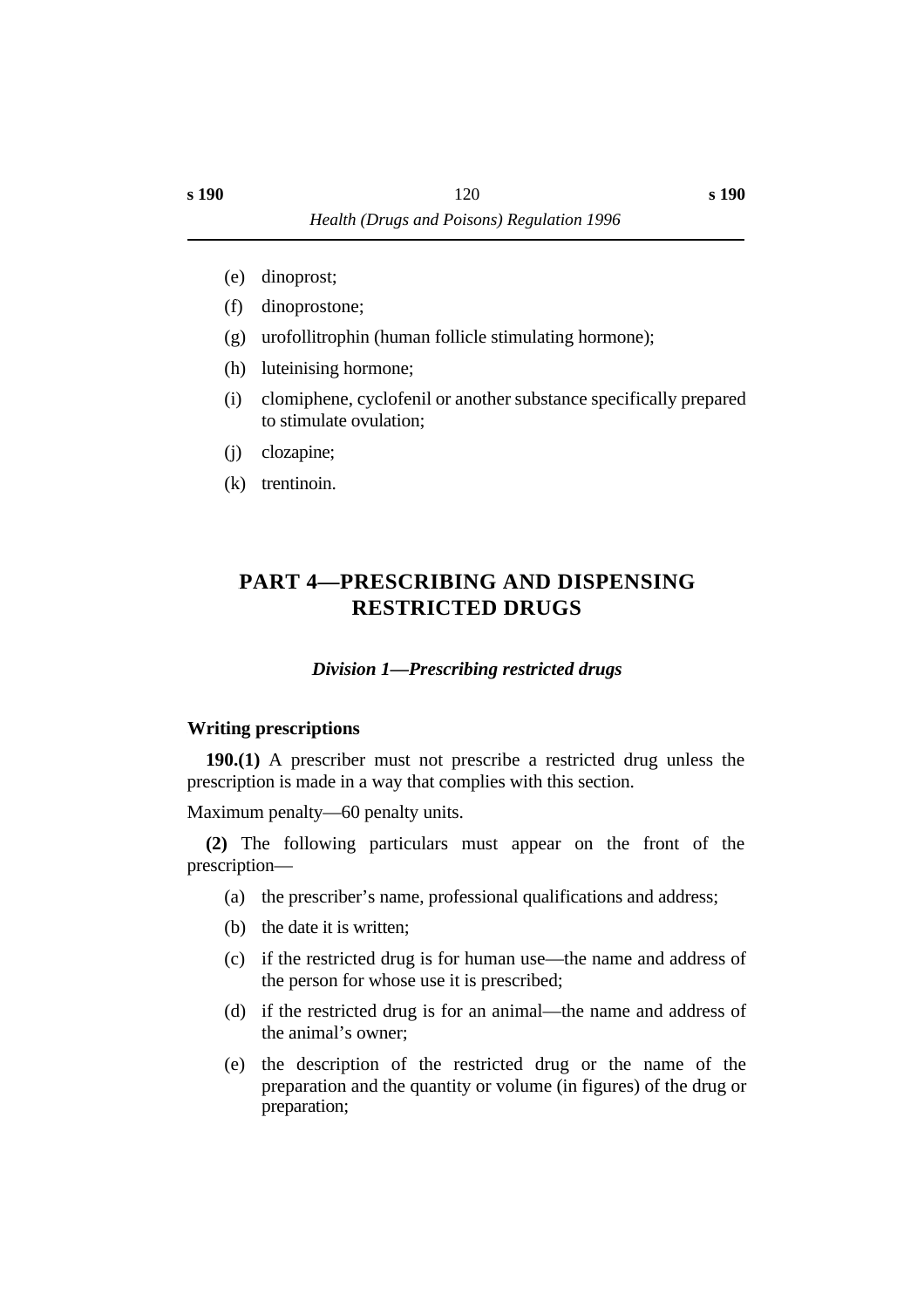- (f) adequate directions about the use of the restricted drug;
- (g) the dose to be taken or administered;
- (h) if a doctor prescribes a dose that is more than the official dose37—a direction to dispense the higher dose that is underlined and initialled by the doctor;
- (i) if a doctor or veterinary surgeon intends that the restricted drug be dispensed more than once—a direction stating the number of times (after the first) the drug may be dispensed;
- (j) if the restricted drug is a regulated restricted drug—'approved';
- (k) if the prescriber is a veterinary surgeon—'for animal treatment only';
- (l) if the prescriber is a dentist—'for dental treatment only'.

**(3)** All particulars on the prescription (other than the prescriber's name, professional qualifications and address) must be handwritten.

**(4)** However, a prescription may be generated—

- (a) by a computer if the way the prescription is generated complies with appendix 4 of this regulation; or
- (b) in another approved way.

**(5)** The prescriber must sign the prescription.

**(6)** If the prescriber amends the prescription, the prescriber must initial and date the amendment.

#### **˙Restrictions on writing prescriptions**

**191.(1)** A prescriber must not write on a prescription in code unless the prescriber has an approval for the code.

Maximum penalty—20 penalty units.

**(2)** A veterinary surgeon must not write a repeat prescription for a restricted drug authorising a dispenser to sell the drug under the prescription

<sup>37</sup> Under section 5 of the Act, **"official dose"** is defined as follows— ' **"official dose"**, when used with reference to any drug or other article, means the maximum dose (if any) stated in the British Pharmacopoeia.'.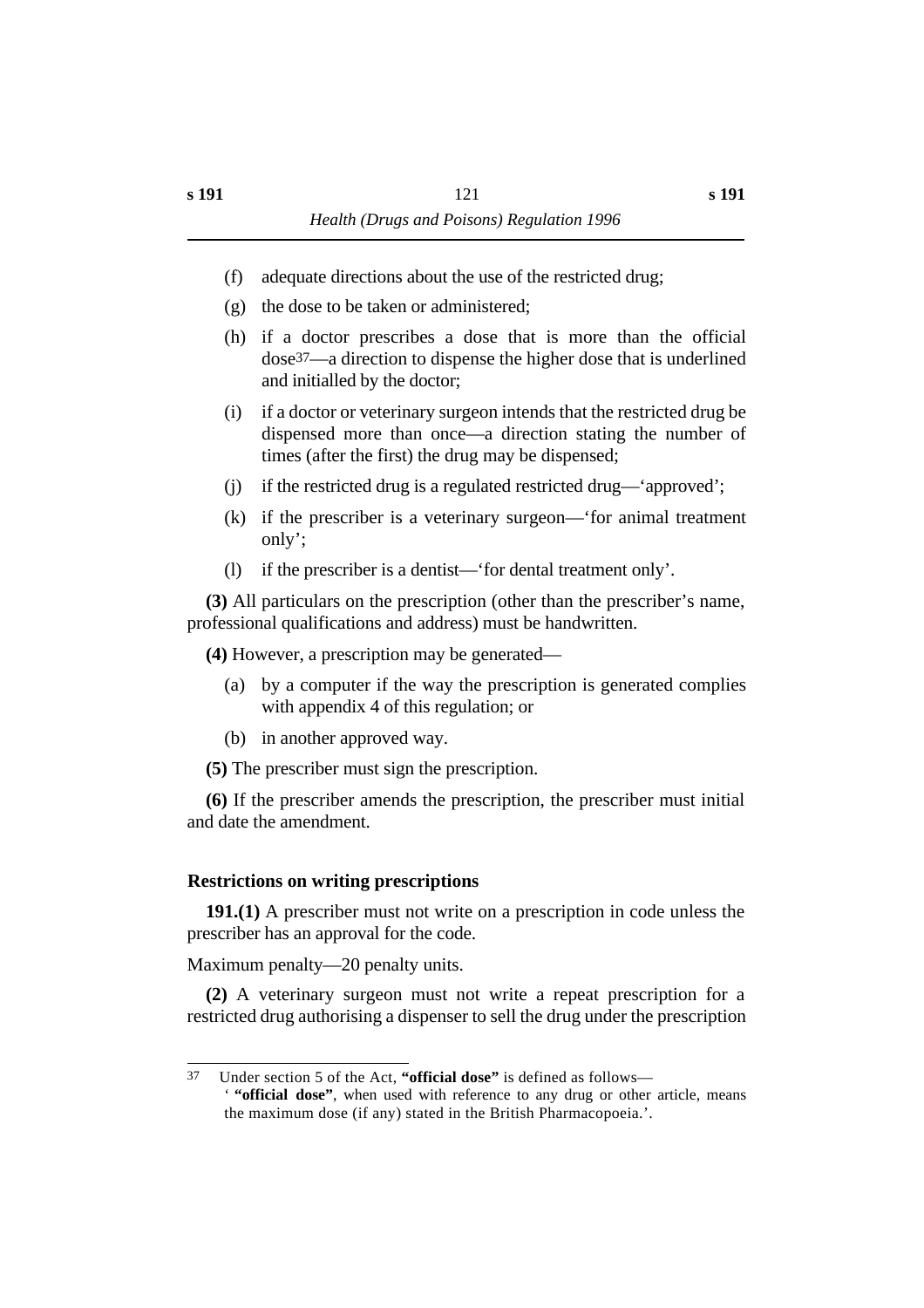more than twice.

Maximum penalty—40 penalty units.

**(3)** A dentist must not write a prescription for more than the official dose.

Maximum penalty—40 penalty units.

# **˙Oral prescription**

**192.(1)** If a doctor reasonably believes an emergency exists, the doctor may give a pharmacist an oral prescription for a restricted drug the doctor is authorised to prescribe.

**(2)** The doctor must immediately write a prescription for the drug and send the prescription to the pharmacist within 24 hours of giving the oral prescription.

Maximum penalty—40 penalty units.

**(3)** If the pharmacist does not receive the relevant written prescription within 72 hours after being given the oral prescription, the pharmacist must immediately give a written report about the circumstances to the chief health officer.

Maximum penalty—20 penalty units.

# *†Division 2—Dispensing restricted drugs*

# **˙Conditions of dispensing**

**193.(1)** A dispenser must not dispense a restricted drug unless—

- (a) the drug is dispensed on a prescription that complies with division 1;38 and
- (b) the drug dispensed—

<sup>38</sup> Division 1 (Prescribing restricted drugs)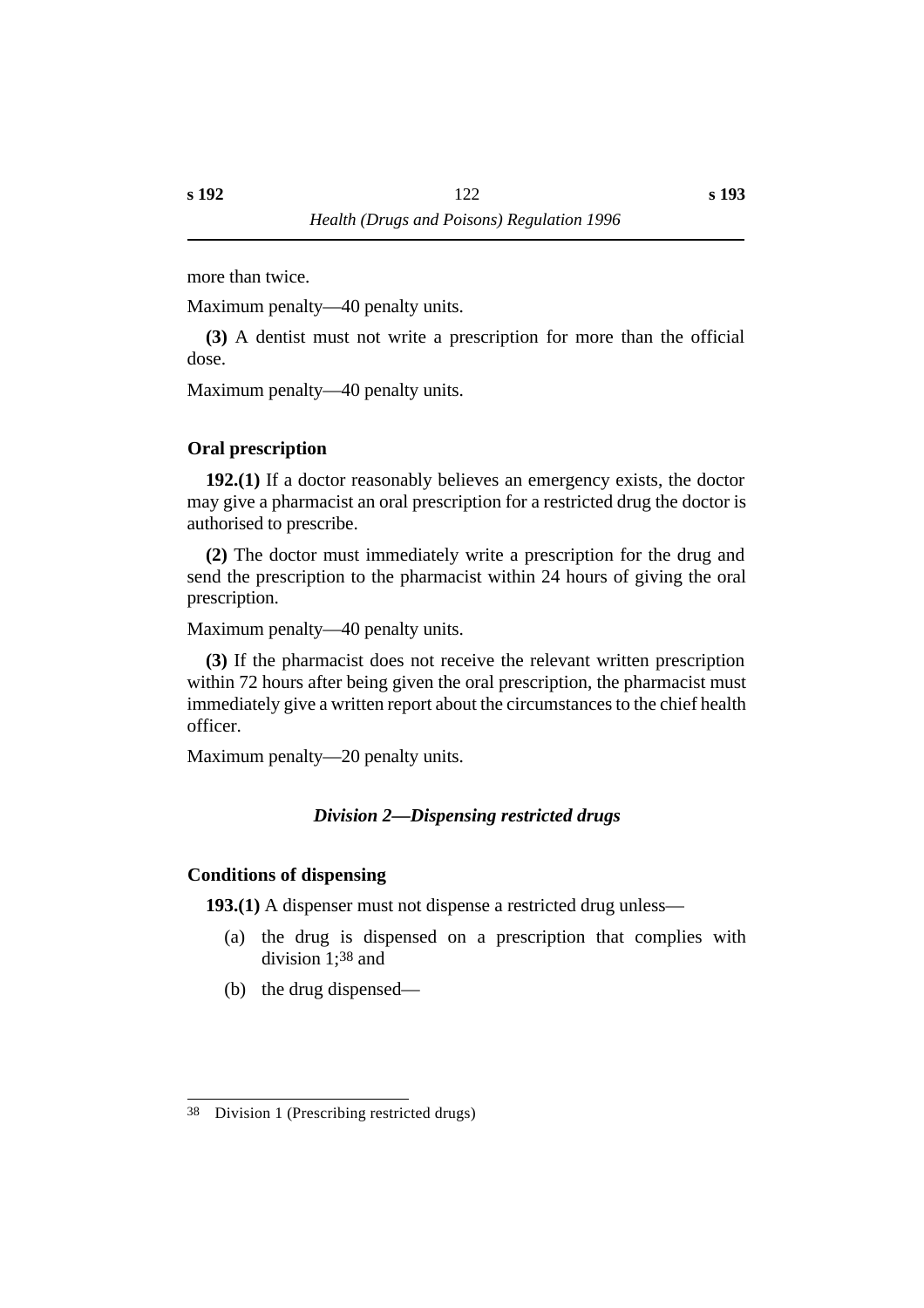- (i) conforms with the prescription; or
- (ii) is dispensed under section 195.39

Maximum penalty—60 penalty units.

**(2)** Also, a dispenser must not dispense a restricted drug on a prescription if—

- (a) it is written by someone the dispenser reasonably believes is not registered in the State as a dentist, doctor or veterinary surgeon;40 or
- (b) it is wholly or partly defaced, illegible or obliterated; or
- (c) it appears to the dispenser to have been changed by someone other than the prescriber; or
- (d) it has 'cancelled' stamped or written on it; or
- (e) it appears to the dispenser to be false in any particular; or
- (f) it appears to have been prescribed more than 1 year before the date it is presented to the dispenser; or
- (g) if 'approved' must be written on it under section  $19041$  because it is a regulated restricted drug—it does not have 'approved' written on it.

Maximum penalty—60 penalty units.

**(2A)** Also, a dispenser must not dispense a restricted drug on a computer-generated prescription that has been changed unless the dispenser first contacts the prescriber to check the change is correct.

Maximum penalty—60 penalty units.

**(3)** Further, a dispenser must not dispense a restricted drug—

- (a) more than the number of times stated by a valid repeat direction; or
- (b) before the time stated on the prescription that must elapse

<sup>39</sup> Section 195 (Dispensing generic drugs)

<sup>40</sup> However, see section 196 (Interstate prescriptions).

<sup>41</sup> Section 190 (Writing prescriptions)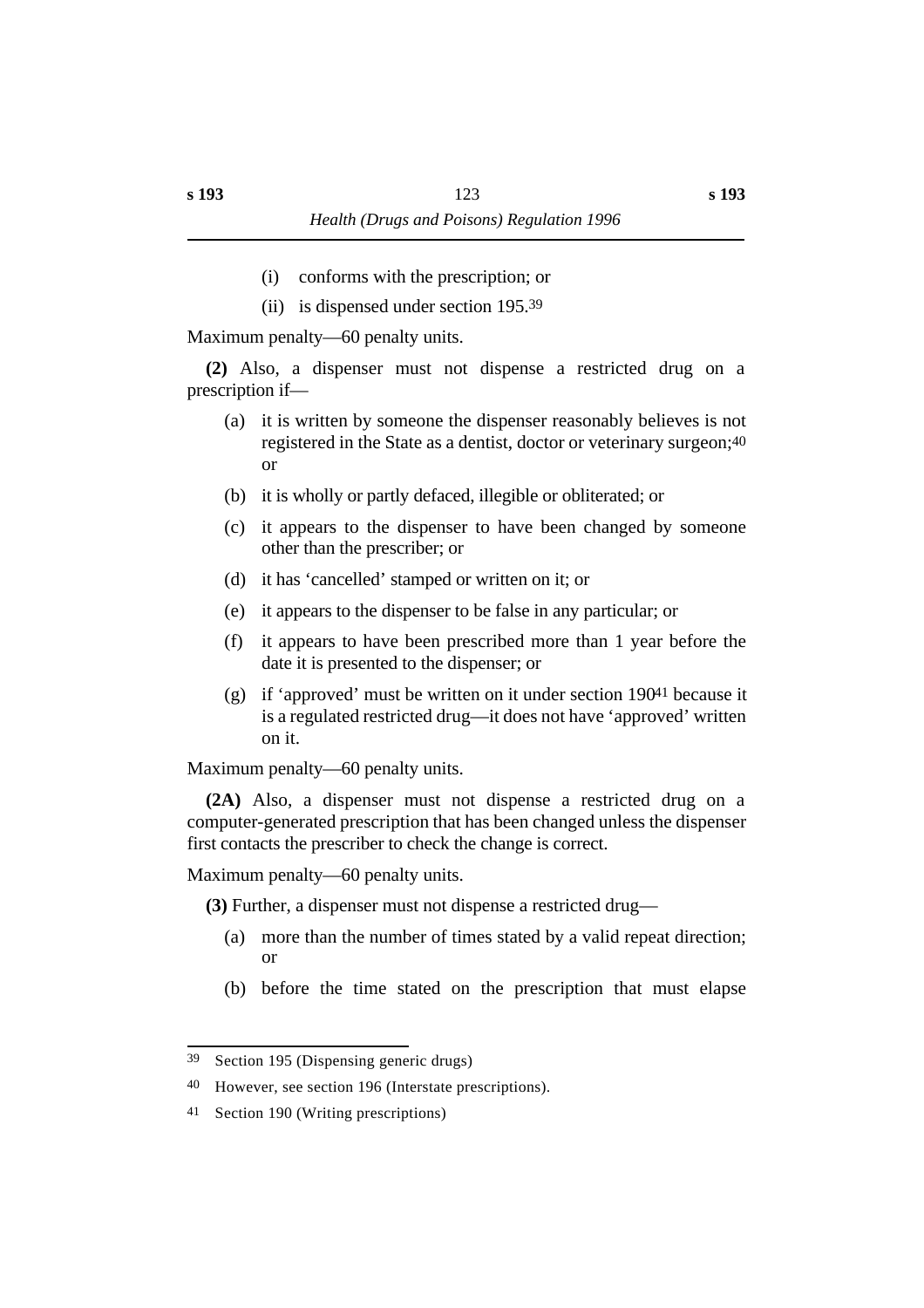between each dispensing of the drug.

Maximum penalty—60 penalty units.

**(4)** If a dispenser reasonably believes a prescription is false in any particular, the dispenser must—

- (a) keep the prescription for the time reasonably necessary to enable the dispenser to find out if it is genuine; and
- (b) make reasonable inquiries to establish the name and address of the person who gave it to the dispenser.

**(5)** If a dispenser is satisfied a prescription does not comply with division 1, the dispenser must—

- (a) on the front of the prescription, sign the prescription and write 'cancelled', the date and the name and address of the dispensary; and
- (b) send it to the chief health officer within 14 days after cancelling it.

Maximum penalty—40 penalty units.

# **˙Emergency sale of restricted drugs by pharmacist**

**194.(1)** Despite section 193(1)(a),42 a pharmacist may sell a restricted drug to a person without prescription if the pharmacist reasonably believes—

- (a) an emergency exists; and
- (b) the person seeking the drug is under medical treatment requiring the use of the drug; and
- (c) it is essential to continue the treatment for the person's wellbeing.

**(2)** The pharmacist—

- (a) must not sell more than—
	- (i) for a restricted drug that is a pre-packed liquid, cream, ointment or aerosol—the minimum standard pack; or
	- (ii) for another restricted drug—3 days supply of the drug; and

<sup>42</sup> Section 193 (Conditions of dispensing)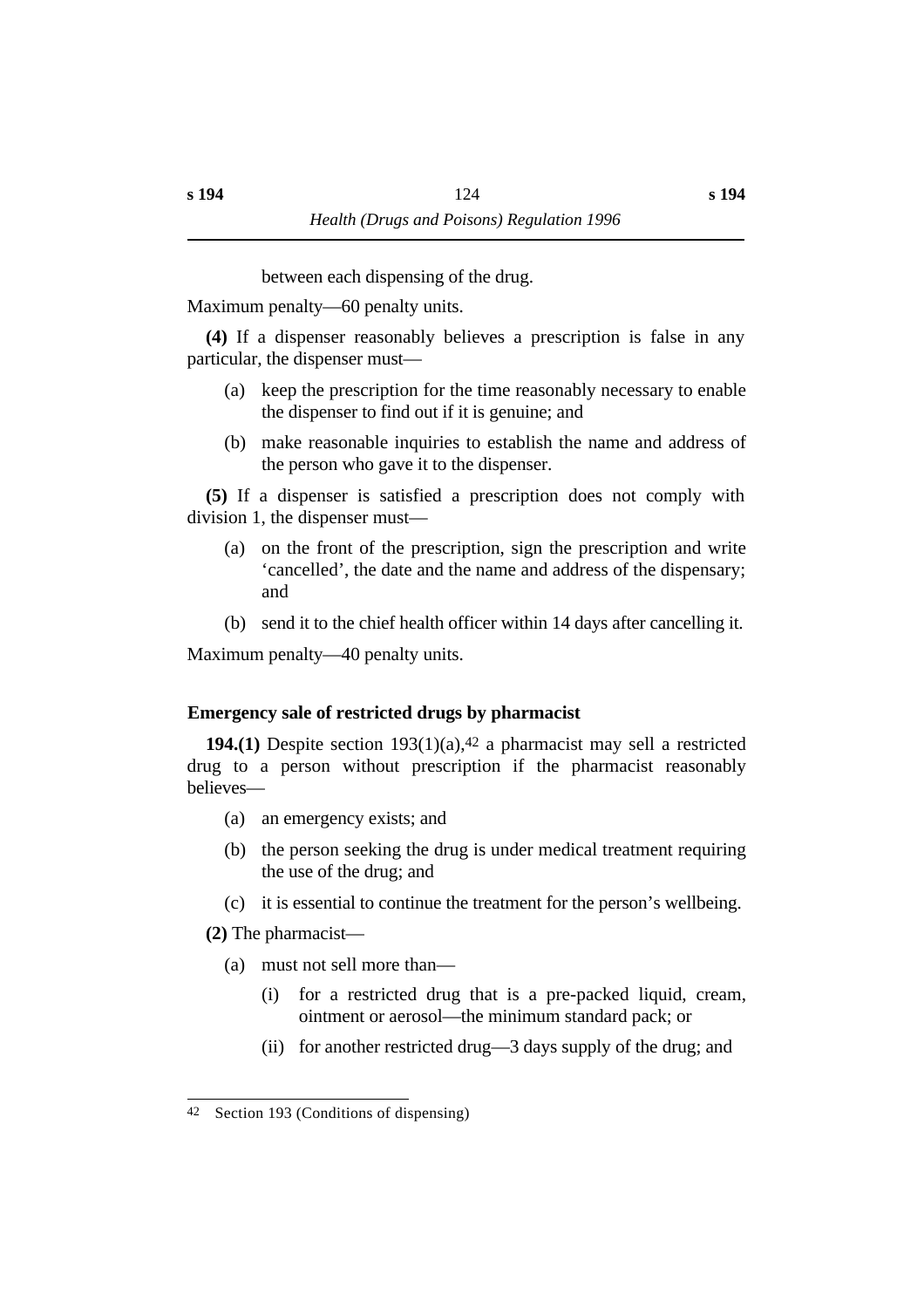- (b) must sell the drug in a container that has on it a securely attached label with the following written on it—
	- (i) 'keep out of reach of children' in red on a background of contrasting colour and in bold-faced sans serif capital letters with a face depth of at least 1.5 mm;
	- (ii) 'emergency supply' in a colour contrasting with the background colour and in bold-faced sans serif capital letters with a face depth of at least 1.5 mm;
	- (iii) the name of the person for whose treatment it is intended;
	- (iv) the name and address of the pharmacy;
	- (v) the date of sale;
	- (vi) a description of the contents in the form of the approved name of the preparation, the trade name of the preparation, or the approved name of each drug or poison present in the preparation.

Maximum penalty—40 penalty units.

**(3)** The pharmacist in charge of a dispensary at which restricted drugs are sold under this section must keep a record book (the **"emergency supply book"**) about the sale of the drugs at the dispensary.

Maximum penalty—40 penalty units.

**(4)** The pharmacist must, when selling a restricted drug under this section, record in the emergency supply book—

- (a) the name and address of the person to whom the drug was sold; and
- (b) the date the drug is sold; and
- (c) the description and quantity or volume of the drug sold; and
- (d) the directions given for the use of the drug; and
- (e) the name of the doctor who last prescribed the drug.

Maximum penalty—40 penalty units.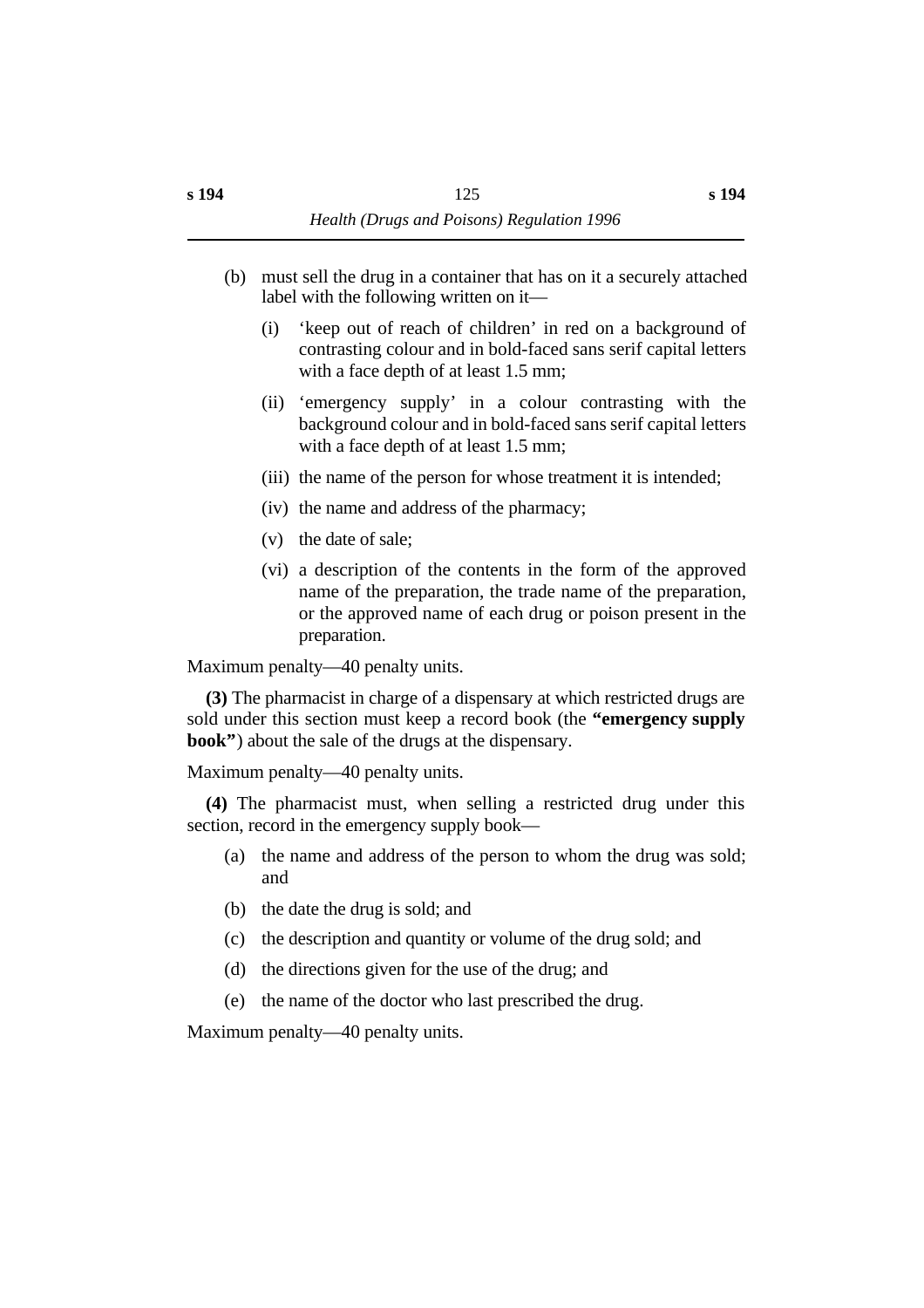#### **˙Dispensing generic drugs**

**195.(1)** This section applies if a restricted drug is specified in a prescription by a brand name (the **"specified drug"**) and the drug is also available under another brand name (the **"generic drug"**).

**(2)** A dispenser may dispense the generic drug in place of the specified drug if—

- (a) the drug is dispensed at a public sector hospital; or
- (b) for a drug dispensed at a place other than a public sector hospital—
	- (i) the specified drug and the generic drug are both drugs to which a pharmaceutical benefit applies under the National Health Act; and
	- (ii) the prescriber did not indicate on the prescription that only the specified drug was to be dispensed; and
	- (iii) the schedule of pharmaceutical benefits, issued by the Commonwealth department within which the National Health Act is administered, states the specified drug and the generic drug are equivalent; and
	- (iv) a determination is in force for the generic drug under section 85(6) of the National Health Act;43 and
	- (v) it is lawful to dispense the generic drug on prescription; and
	- (vi) the person to whom it is dispensed asks for, or agrees to, the dispensing of the generic drug in place of the specified drug.

**(3)** If a generic drug is dispensed, the dispenser must write the brand name of the generic drug on the front of the prescription and sign the prescription.

Maximum penalty—20 penalty units.

# **˙Interstate prescriptions**

**196.(1)** A dispenser may dispense a restricted drug on a prescription

<sup>43</sup> Section 85 (Pharmaceutical benefits) of the National Health Act.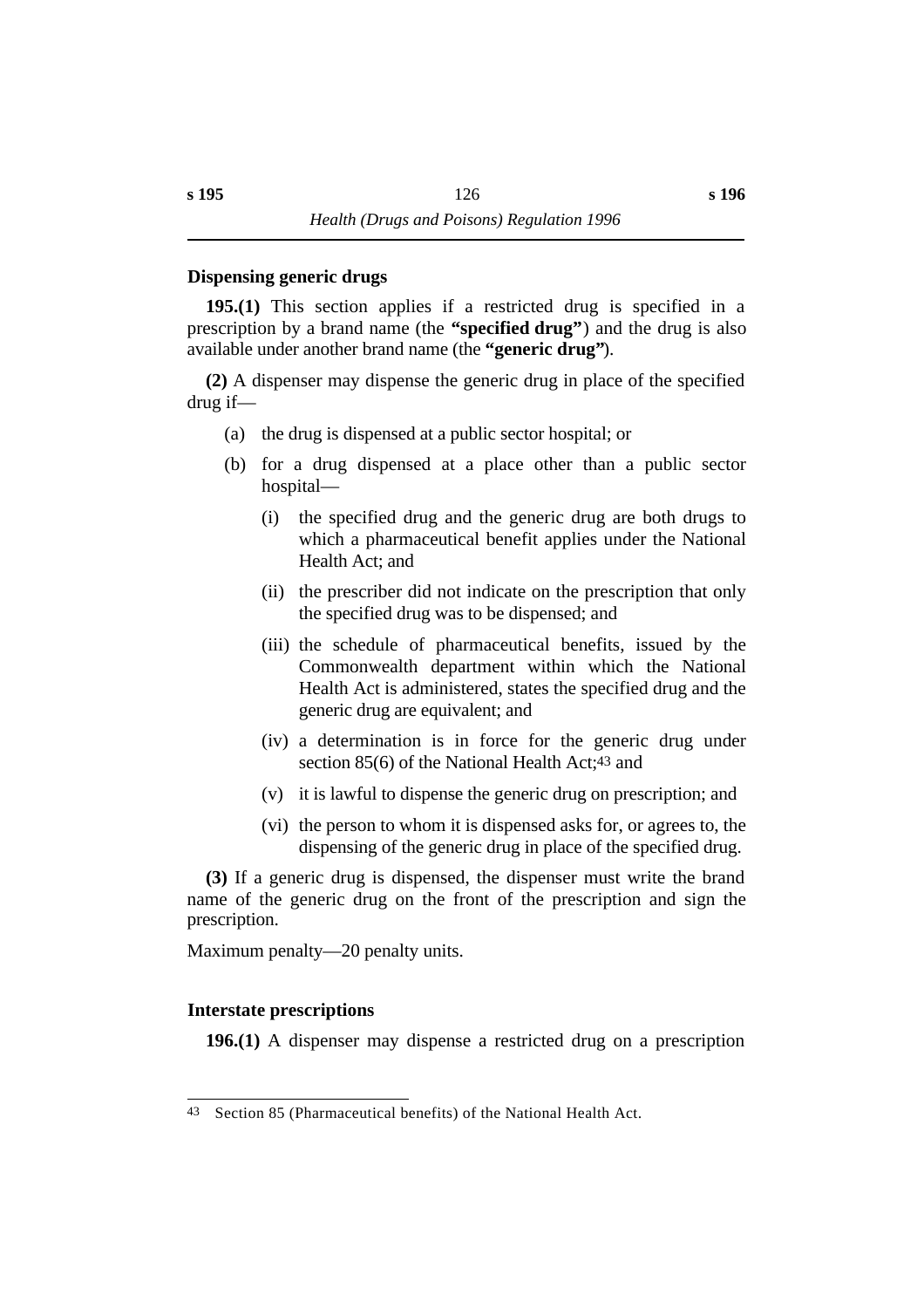that—

- (a) reasonably appears to be written by a person who, under the law of another State, is a dentist, doctor or veterinary surgeon; and
- (b) otherwise complies with this regulation.

**(2)** However, this section does not apply to the following restricted drugs—

- (a) a regulated restricted drug;
- (b) anabolic steroids;
- (c) diethylpropion;
- (d) ephedrine;
- (e) flunitrazepam;
- (f) phentermine.

**(3)** Also, this section applies despite sections 193 to 195.44

# **˙Dealing with prescriptions**

**197.(1)** A dispenser must, when dispensing a restricted drug on prescription—

- (a) write the date and, for a repeat prescription, the repeat number, on the front of the prescription; and
- (b) write on the prescription—
	- (i) the name and address of the dispensary; and
	- (ii) cancelled; and
- (c) sign the prescription.

Maximum penalty—40 penalty units.

**(2)** The dispenser must handwrite the date and repeat number.

Maximum penalty—40 penalty units.

<sup>44</sup> Sections 193 (Conditions of dispensing), 194 (Emergency sale of restricted drugs by pharmacist) and 195 (Dispensing generic drugs)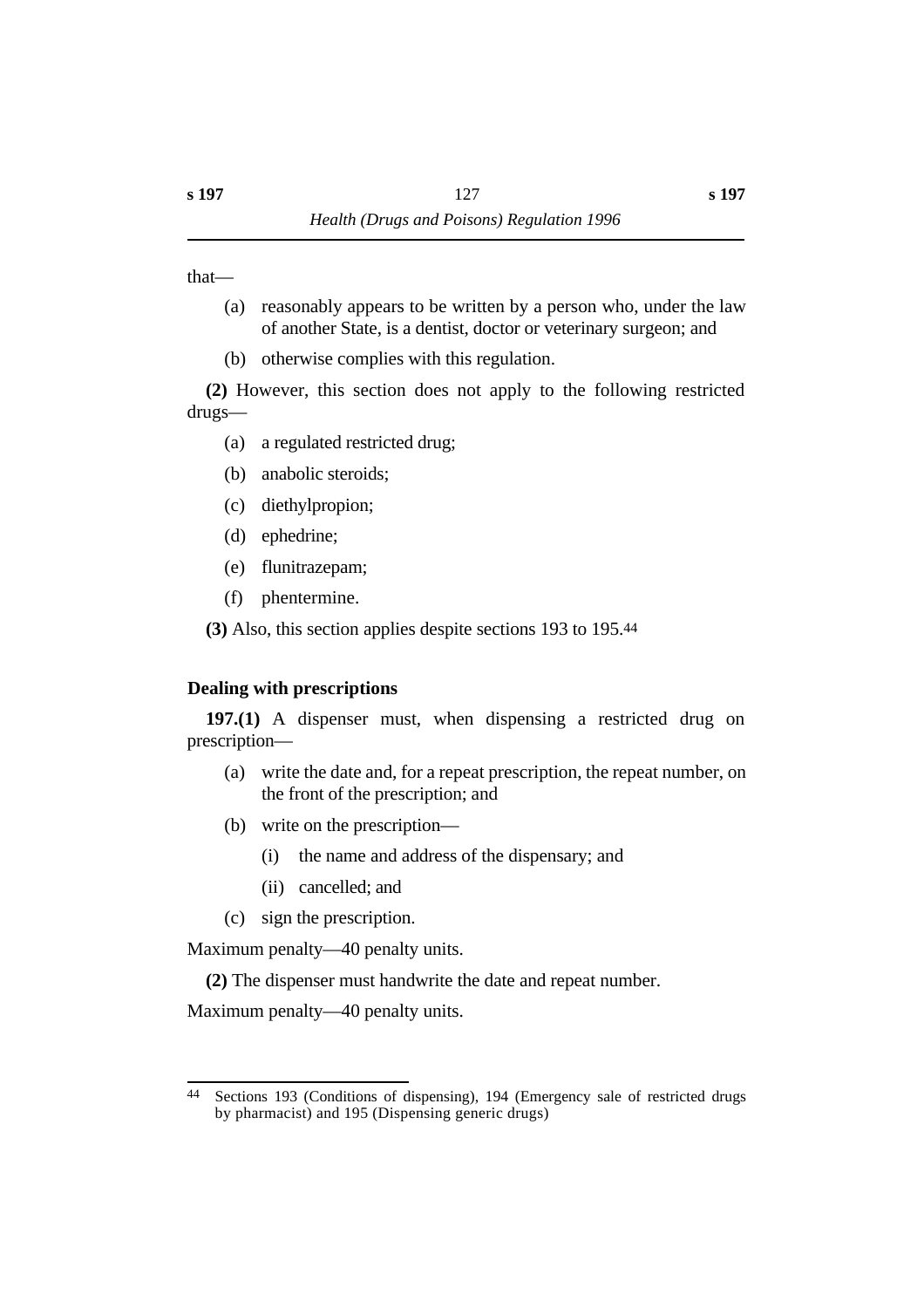**(3)** If the prescription is for a regulated restricted drug to which sections 185 to 18845 apply, the dispenser must send the prescription to the chief health officer within 14 days after dispensing the drug.

Maximum penalty—40 penalty units.

**(4)** If a dispenser is asked to dispense more of a restricted drug of dependency for a person than appears to be reasonably necessary, or more frequently than appears to be reasonably necessary, the dispenser must immediately give the chief health officer a written notice about—

- (a) the circumstances in which the dispenser has been asked to dispense the restricted drug of dependency; and
- (b) the quantity or volume of the restricted drug dispensed or when it has been dispensed for the person.

**(5)** Subsections (1)(b)(ii) and (3) apply to a repeat prescription only if the last repeat of the prescription is dispensed.

**(6)** Subsection (1)(b)(ii) does not apply to a duplicate of a prescription issued under the National Health Act or the Veterans Entitlements Act.

# **˙Labelling dispensed medicines**

**198.(1)** A person who sells a restricted drug as a dispensed medicine must securely attach to the medicine's container a label, as required by this section, with the following warnings printed on it—

- (a) 'Keep out of reach of children';
- (b) if the prescriber is a veterinary surgeon—'For animal treatment only'.

Maximum penalty—40 penalty units.

**(2)** The warnings must be printed in red on a background of contrasting colour and in bold-faced sans serif capital letters with a face depth of at least 1.5 mm.

**(3)** The label must also have written on it—

<sup>45</sup> Sections 185 (Dinoprost and dinoprostone), 186 (Acitretin, etretinate, isotretinoin and thalidomide), 187 (Clomiphene, cyclofenil, luteinising hormone and urofollitrophin) and 188 (Clozapine)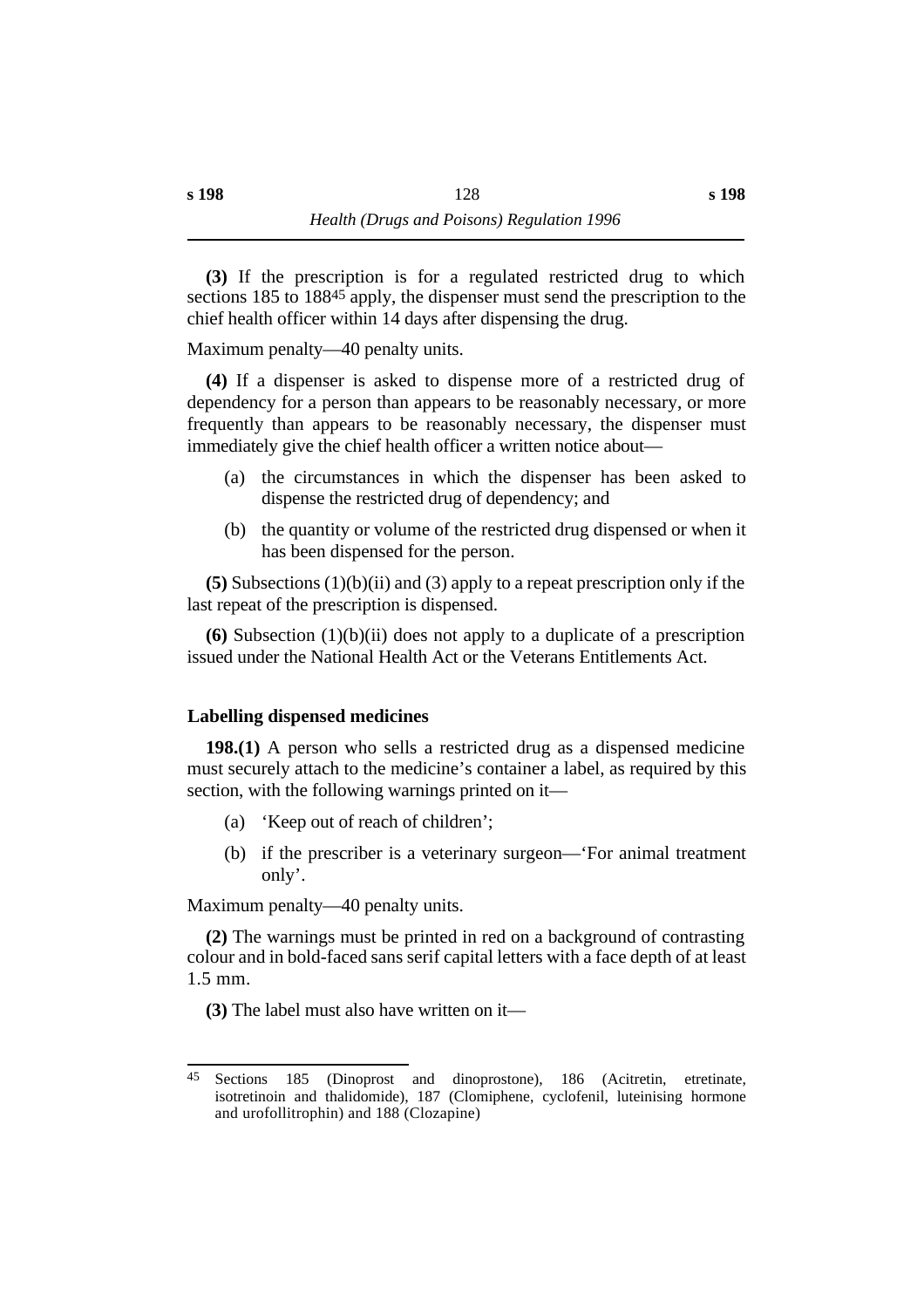- (a) if the dispensed medicine is for human use—the name of the person for whose use it is intended; and
- (b) if the dispensed medicine is for an animal—the name of the animal's owner; and
- (c) the name and address of the person selling the dispensed medicine; and
- (d) a description of the name of the dispensed medicine under subsection  $(4)$  or  $(5)$ ; and
- (e) a description of the strength of, and the quantity or volume of, the dispensed medicine; and
- (f) directions about the use of the medicine; and
- (g) the date the medicine is dispensed; and
- (h) the dispenser's initials; and
- (i) if the medicine is for internal human therapeutic use and is a substance in appendix  $K^{46}$  of the standard—
	- (i) 'This medication may cause drowsiness. If affected do not drive a vehicle or operate machinery. Avoid alcohol.'; or
	- (ii) 'This medication may cause drowsiness and may increase the effects of alcohol. If affected do not drive a motor vehicle or operate machinery.'; and
- (j) if the medicine's expiry date is not visible—the medicine's expiry date; and
- (k) if the medicine is acetretin, adapalene, etretinate, isotretinoin, thalidomide, tretinoin for oral use, levocabastine or misoprostol the warning statements given for the drugs in appendix F, part 1 of the standard.
- **(4)** The dispensed medicine must be described by—
	- (a) its approved name;47 or
	- (b) the name the prescriber wrote on the prescription or, if a different

<sup>46</sup> Appendix K (Drugs required to be labelled with a sedation warning)

<sup>47</sup> For the definition "approved name" see part 1 of the standard.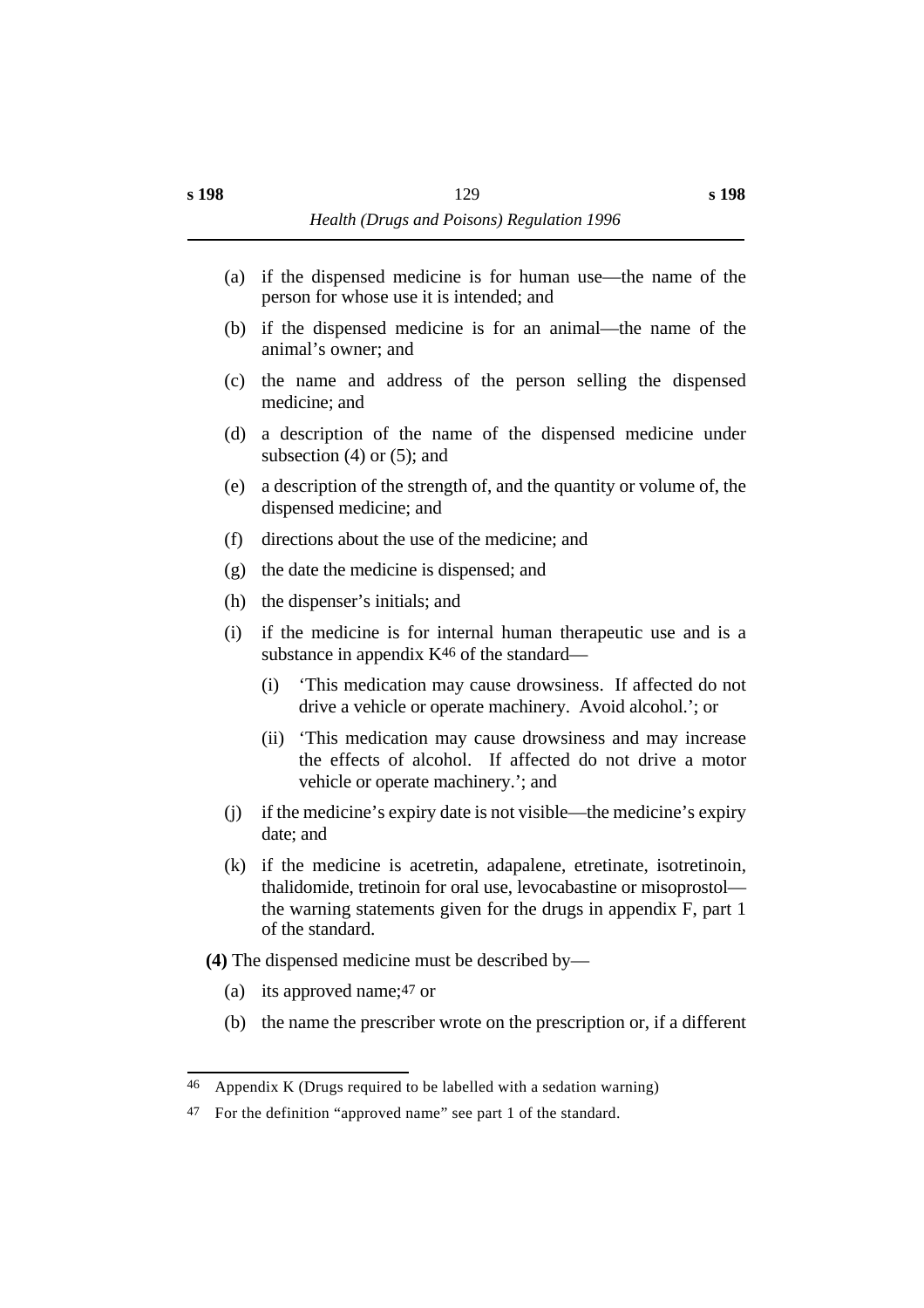brand of the medicine is dispensed, the name of the brand dispensed; or

- (c) its trade name; or
- (d) the approved name of each restricted drug in the medicine; or
- (e) the name of each restricted drug in the medicine as written in the prescription.

**(5)** Despite subsection (4), a doctor may state in a prescription that the contents of a dispensed medicine must be described in another way that is not a false description.

# **˙Records of restricted drugs dispensed to be kept**

**199.(1)** The pharmacist in charge of a dispensary must keep records, as required by this section, of all restricted drugs dispensed at the dispensary.

Maximum penalty—40 penalty units.

**(2)** The records must be kept in 1 of the following ways—

- (a) written entries in a bound book with consecutively numbered pages, made in the order in which the transactions happen;
- (b) entries stored in a computer system that has enough capacity and backup capability for the purpose;
- (c) another approved way.

**(3)** Each entry must include—

- (a) the name and address of the person for whose use a restricted drug is dispensed; and
- (b) the date the drug is dispensed; and
- (c) the description and quantity or volume of the drug dispensed; and
- (d) the directions for use as written in the prescription; and
- (e) the name and address of the prescriber; and
- (f) a distinguishing number given to the prescription by the pharmacist; and
- (g) the initials of the dispenser.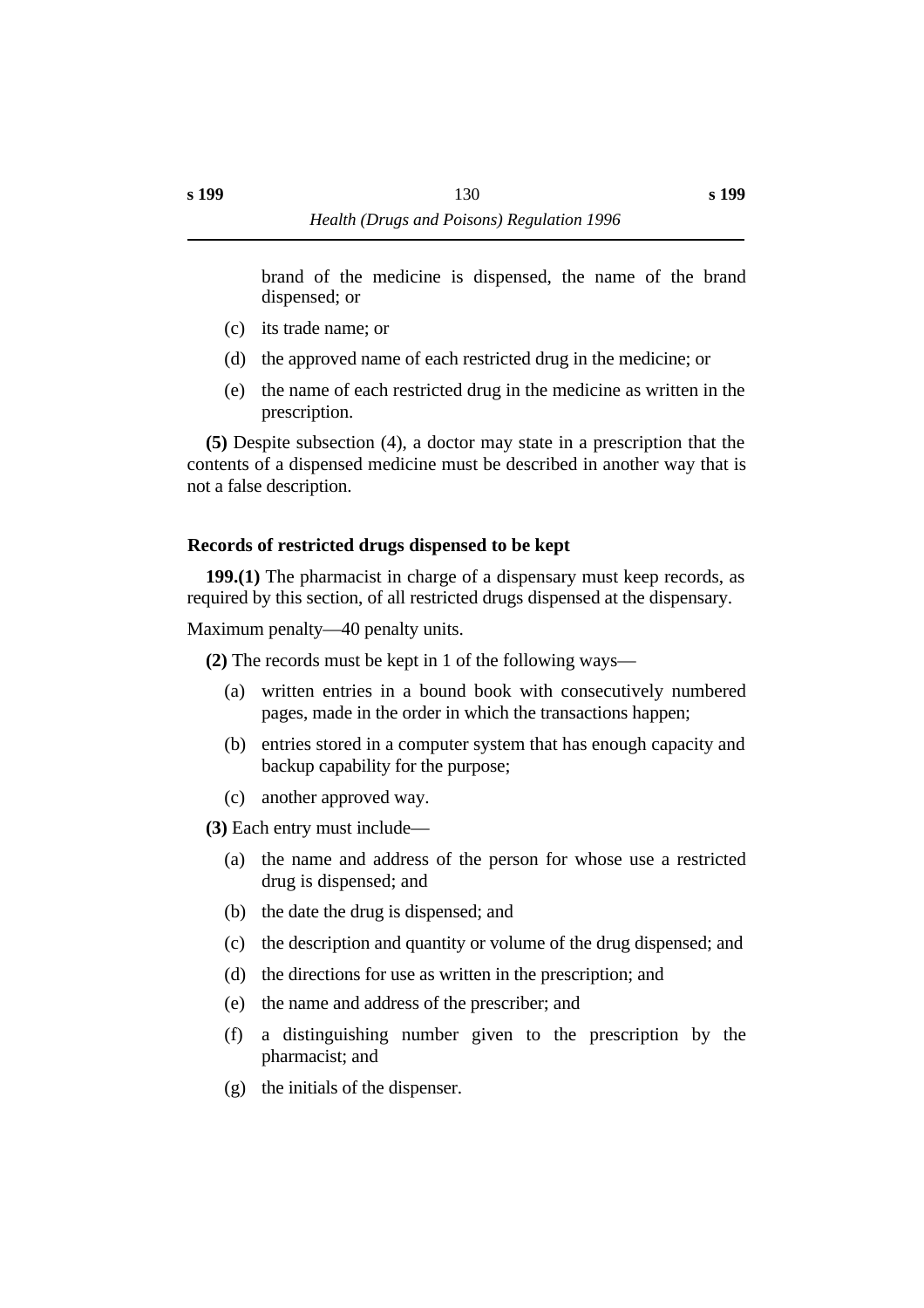**(4)** If the drug is dispensed on a repeat prescription and the dispenser has previously recorded the particulars mentioned in subsection (3) for the prescription, the dispenser need only record—

- (a) that the prescription is a repeat prescription; and
- (b) the date the drug is dispensed and the initials of the dispenser.

**(5)** A person must not change, obliterate or cancel an entry in a record kept under this section.

Maximum penalty—40 penalty units.

**(6)** However, the person who made the entry may correct the entry—

- (a) if it is in a book—by a signed and dated marginal note or footnote giving the date of the correction and the correct particulars; or
- (b) if it is a computer record—only if a note is made on the record of the change, the date of the change, and the name of the person who made the change.

# **†OBTAINING AND SELLING RESTRICTED DRUGS ON PURCHASE ORDER**

# **˙Authorised persons to obtain restricted drugs on purchase order**

**200.(1)** An authorised person must not obtain a restricted drug other than on a purchase order complying with this section.

Maximum penalty—60 penalty units.

**(2)** The purchase order must have on its front—

- (a) the date it is written; and
- (b) the name and address of the person placing the order; and
- (c) the description and quantity or volume of the drug to be supplied; and
- (d) a number that allows the purchase order to be distinguished from other purchase orders used by the person ordering the controlled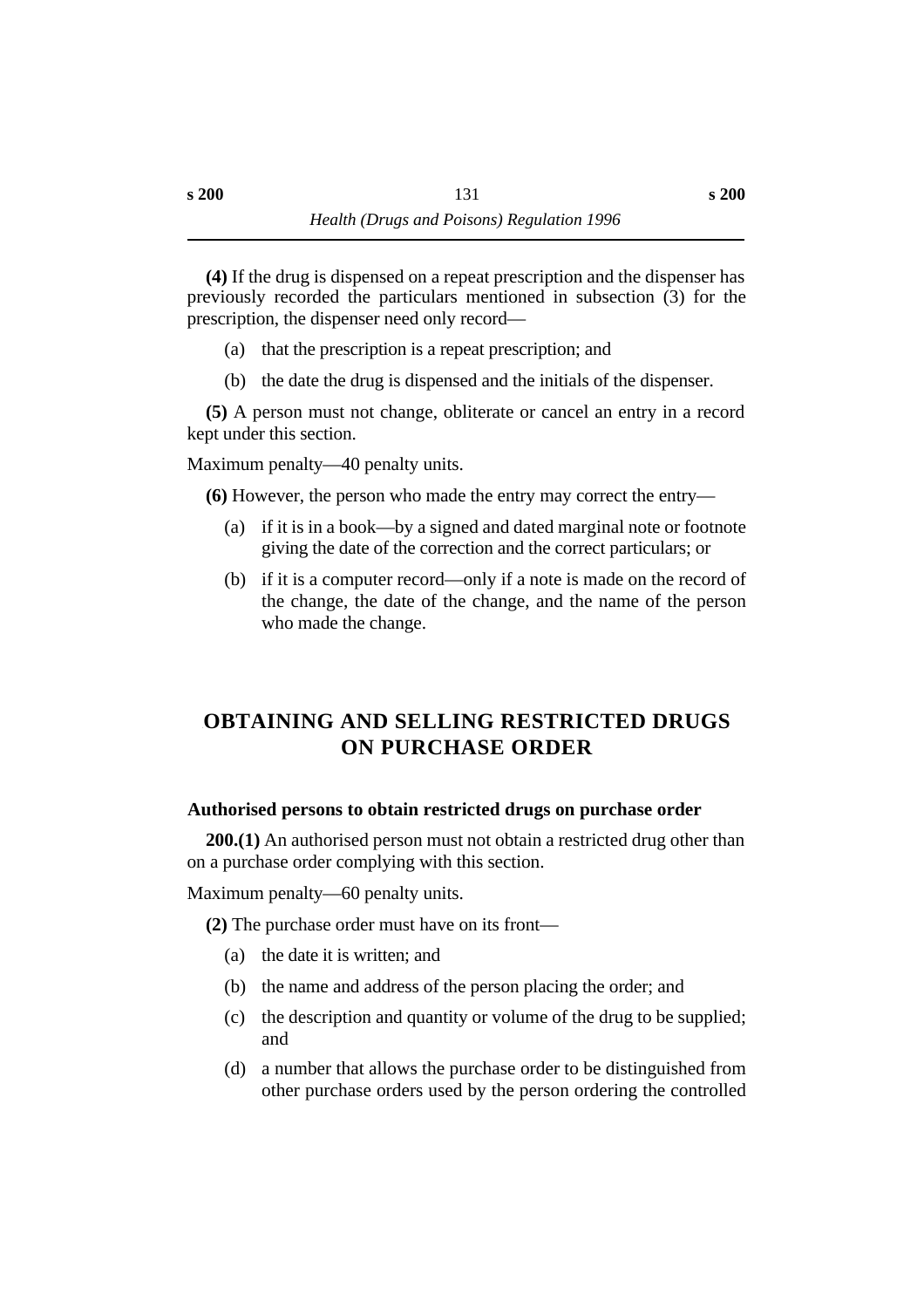drug.

**(3)** A purchase order placed by a dentist, doctor, optometrist, pharmacist, podiatrist or veterinary surgeon—

- (a) must be signed by the dentist, doctor, optometrist, pharmacist, podiatrist or veterinary surgeon placing the order; and
- (b) if it is placed—
	- (i) by an optometrist—have 'section 170' written on it; or
	- (ii) by a podiatrist—have 'section 172' written on it.

**(4)** A purchase order for restricted drugs placed by or for an entity, or to be used at a place, mentioned in appendix 3, part 2, column 1 of this regulation must be signed by—

- (a) the person appearing opposite the entity or place in column 2; or
- (b) any 1 of the persons appearing opposite the entity or place in column 2.

# **˙Sale of restricted drugs to authorised persons**

**201.(1)** A person must not sell a restricted drug to an authorised person (other than a ship's master) unless the drug is sold—

- (a) on a purchase order complying with this part; or
- (b) if the person placing the order has an approval to obtain the drug—on production of the approval.

Maximum penalty—60 penalty units.

**(2)** A person must not sell a restricted drug to a ship's master unless—

- (a) the person has an approval to sell the restricted drug to the ship's master; and
- (b) the person receives from the ship's master a purchase order, in duplicate, for the restricted drug; and
- (c) the purchase order, and duplicate, are signed by the ship's owner.

Maximum penalty—60 penalty units.

**(3)** Despite subsection (1), a purchase order or an approval is not needed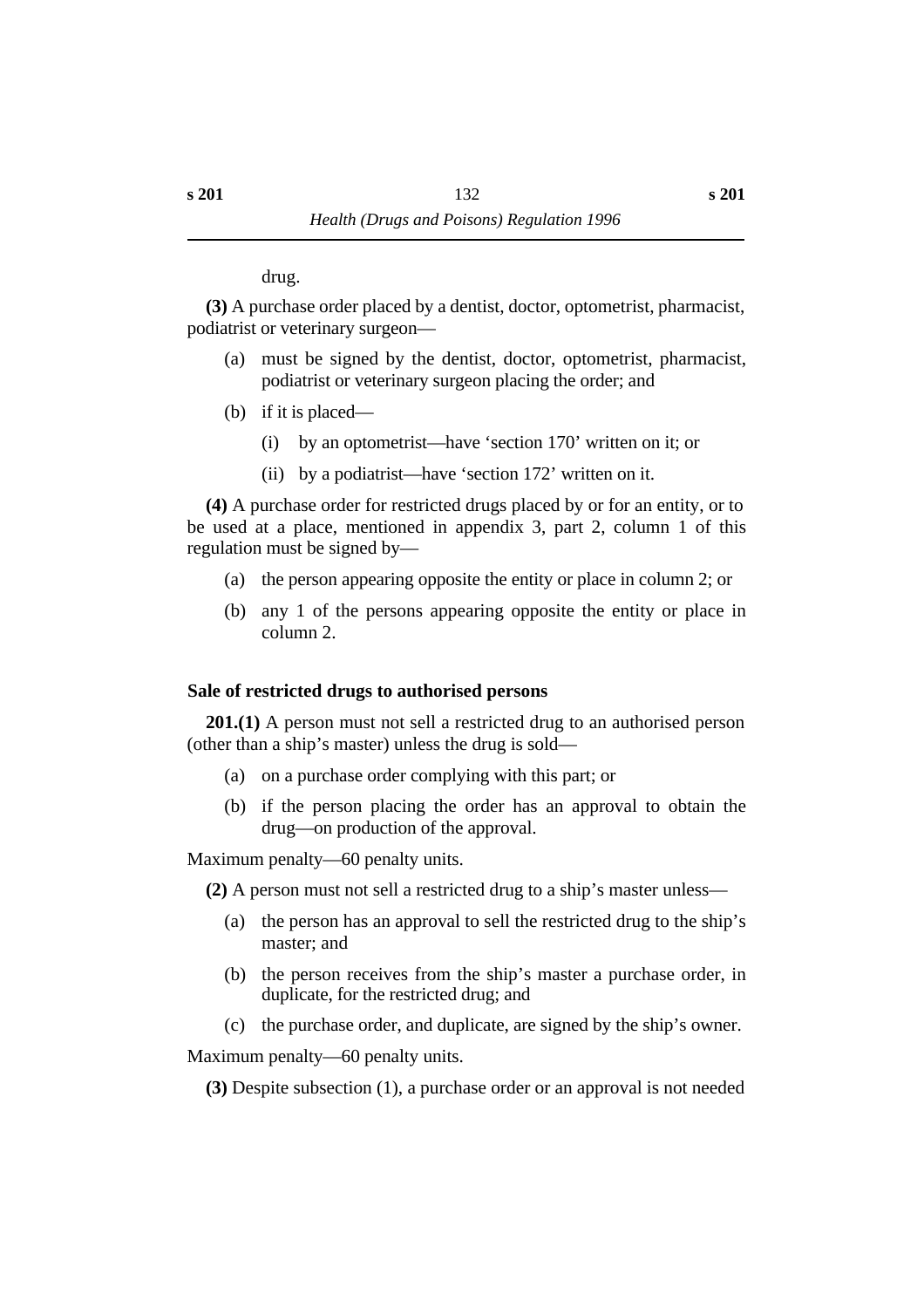for the sale of a restricted drug (other than a regulated restricted drug) to a dentist, doctor, pharmacist or veterinary surgeon.

# **˙Delivery of restricted drugs**

**202.(1)** A person who sells a restricted drug (the **"seller"**), or an adult employee of the seller, may—

- (a) personally deliver a restricted drug to an authorised person or an adult employee of the authorised person (the **"buyer"**) at the seller's or buyer's premises; or
- (b) send a restricted drug to the buyer by post or a carrier or transport service.

**(2)** The seller must not deliver or send a restricted drug to the buyer unless the drug is in a securely closed package addressed to the buyer.

Maximum penalty—40 penalty units.

#### **˙Dealing with purchase orders**

**203.(1)** If a pharmacist, or a person who is authorised to dispense a regulated restricted drug under a pharmacist's personal supervision, sells a regulated restricted drug on a purchase order, the pharmacist or person must—

- (a) write on the front of the order—
	- (i) the date the drug is sold; and
	- (ii) the name and address of the dispensary at or from which the drug is sold; and
- (b) sign the order and send it to the chief health officer within 14 days after selling the drug.

Maximum penalty—40 penalty units.

**(2)** If a pharmacist, or a person authorised to dispense a restricted drug under the personal supervision of the pharmacist, sells a restricted drug (other than a regulated restricted drug) on a purchase order, the pharmacist or person must—

(a) write on the front of the order—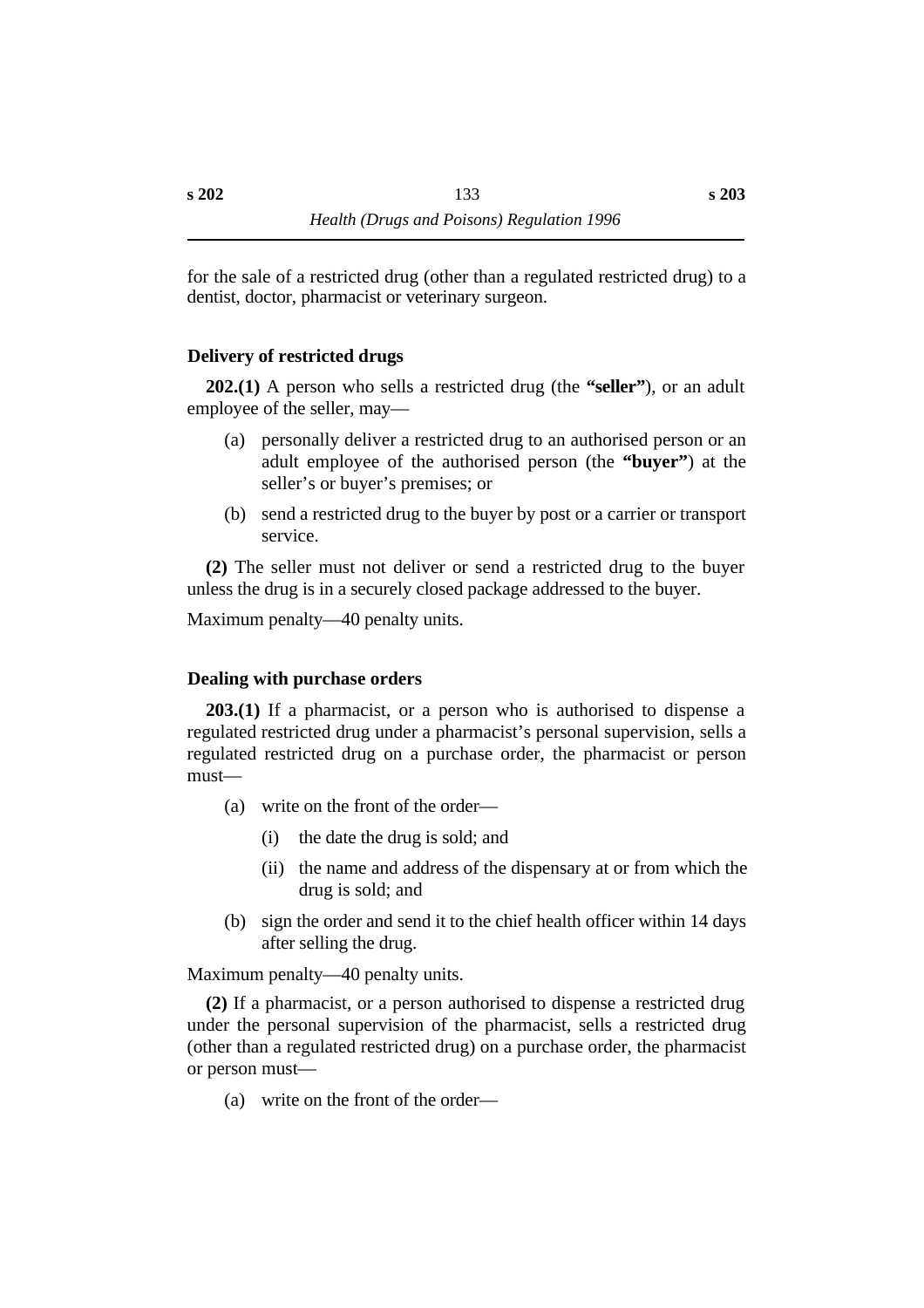- (i) the date the drug is sold; and
- (ii) the name and address of the dispensary at or from which the drug is sold; and
- (b) sign the order and keep it for 2 years after the date the drug was sold.

Maximum penalty—40 penalty units.

**(3)** If a person (other than a person mentioned in subsection (2)) sells a restricted drug on a purchase order, the person must—

- (a) write the date of the sale on the front of the order and sign the order; and
- (b) keep the order for 2 years after the date of the sale.

Maximum penalty—40 penalty units.

**(4)** If the order is for the sale of a restricted drug to a ship's master, the person selling the drug, whether under subsection (1), (2) or (3), must also write on the duplicate of the order the information required under the relevant subsection.

Maximum penalty—40 penalty units.

**(5)** However, the person need only send 1 copy of the order to the chief health officer within 48 hours.

**(6)** A duplicate of an order written under the National Health Act is taken to be a purchase order for subsection  $(1)$ ,  $(2)$  or  $(3)$ .

# **†PART 6—POSSESSION AND USE OF RESTRICTED DRUGS**

#### **˙Unlawful possession of restricted drugs**

**204.** A person must not possess a restricted drug that the person did not lawfully obtain.

Maximum penalty—60 penalty units.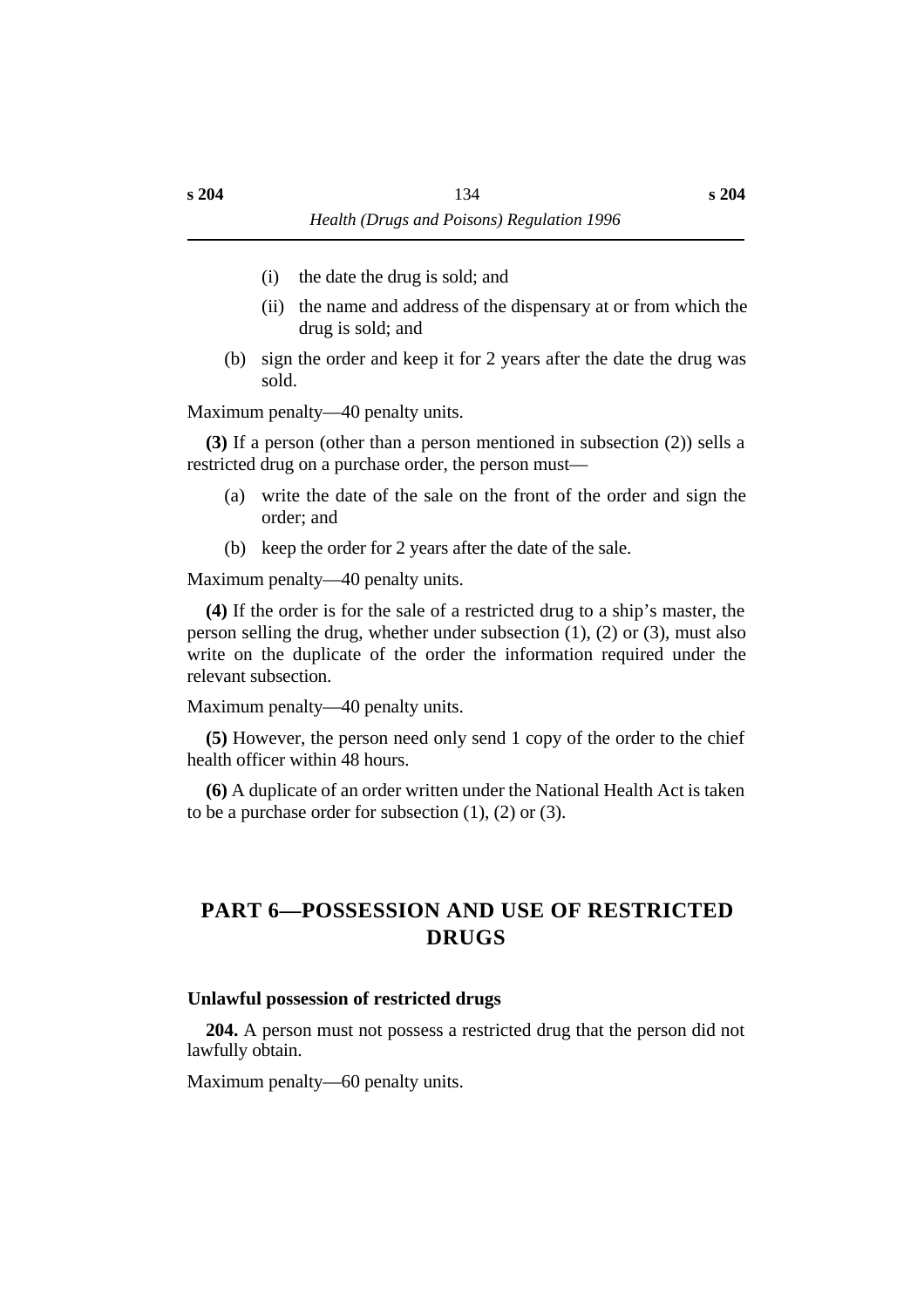### **˙Possession by user**

**205.(1)** A person who is lawfully supplied with a restricted drug by a person authorised to supply the drug may possess the drug for the time reasonably necessary for the person to use the drug for the purpose and in the way the authorised person directs.

**(2)** The person must—

- (a) keep the restricted drug in the person's possession until it is used; and
- (b) use the restricted drug, or allow it to be used, only for the purpose for which it was supplied.

Maximum penalty—40 penalty units.

# **†PART 7—RECORDS OF RESTRICTED DRUGS**

# **˙Records of restricted drugs supplied to be kept**

**207.(1)** The director of nursing of a hospital, or the registered nurse in charge of a hospital, must keep records, as required by this section, of all restricted drugs supplied by a nurse at the hospital under section  $175(2A)$ or 176.

Maximum penalty—40 penalty units.

**(1A)** Each of the following nurses must keep records, as required by this section, of all restricted drugs supplied by the nurse under section 175—

- (a) an isolated practice endorsed registered nurse;
- (b) a registered nurse practising nursing under a sexual health program.

Maximum penalty—40 penalty units.

**(2)** The records must be kept in 1 of the following ways—

- (a) written entries in a bound book with consecutively numbered pages, made in the order in which the transactions happen;
- (b) entries stored in the computer system that has enough capacity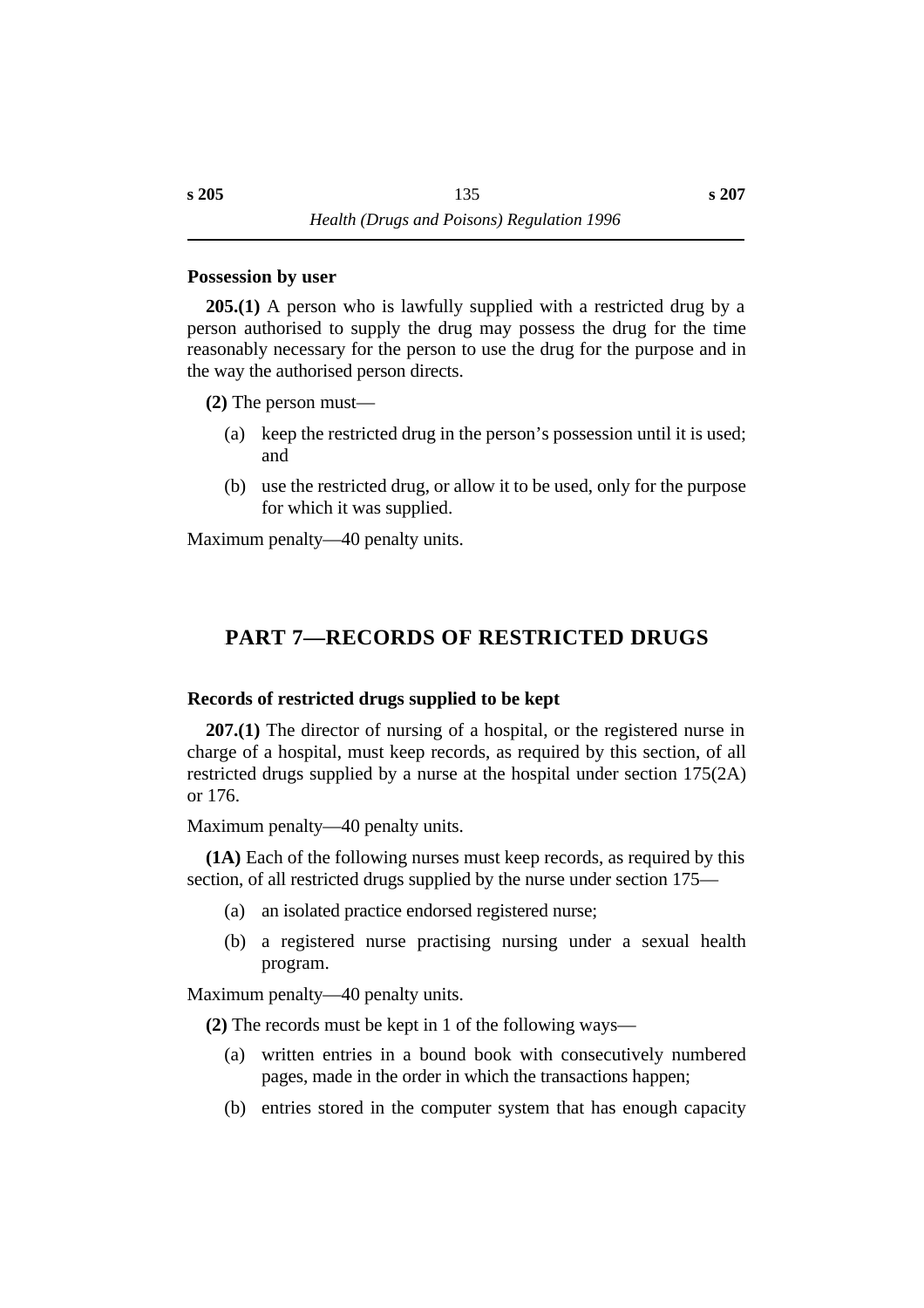and backup capability for the purpose;

(c) another approved way.

**(3)** An entry in the record book about a restricted drug must include—

- (a) the name and address of the person for whose use the restricted drug is supplied; and
- (b) the date the restricted drug is supplied; and
- (c) the description and quantity or volume of the restricted drug supplied; and
- (d) the directions for use as written in the prescription; and
- (e) the name and address of the prescriber; and
- (f) the initials of the nurse supplying the restricted drug.

**(4)** A person must not cancel, change or obliterate an entry in a record book kept under this section.

Maximum penalty—40 penalty units.

**(5)** However, the person who made the entry may correct the entry—

- (a) if it is in a book—by a signed and dated marginal note or footnote giving the date of the correction and the correct particulars; or
- (b) if it is a computer record—only if a note is made on the record of the change, the date of the change and the name of the person who made the change.

# **˙Records—other authorised persons**

**208.(1)** A person authorised under this chapter to administer, obtain, possess, sell or use a restricted drug must keep the records stated in the authority.

Maximum penalty—20 penalty units.

**(2)** This section does not apply to records that must be kept under another provision of this chapter.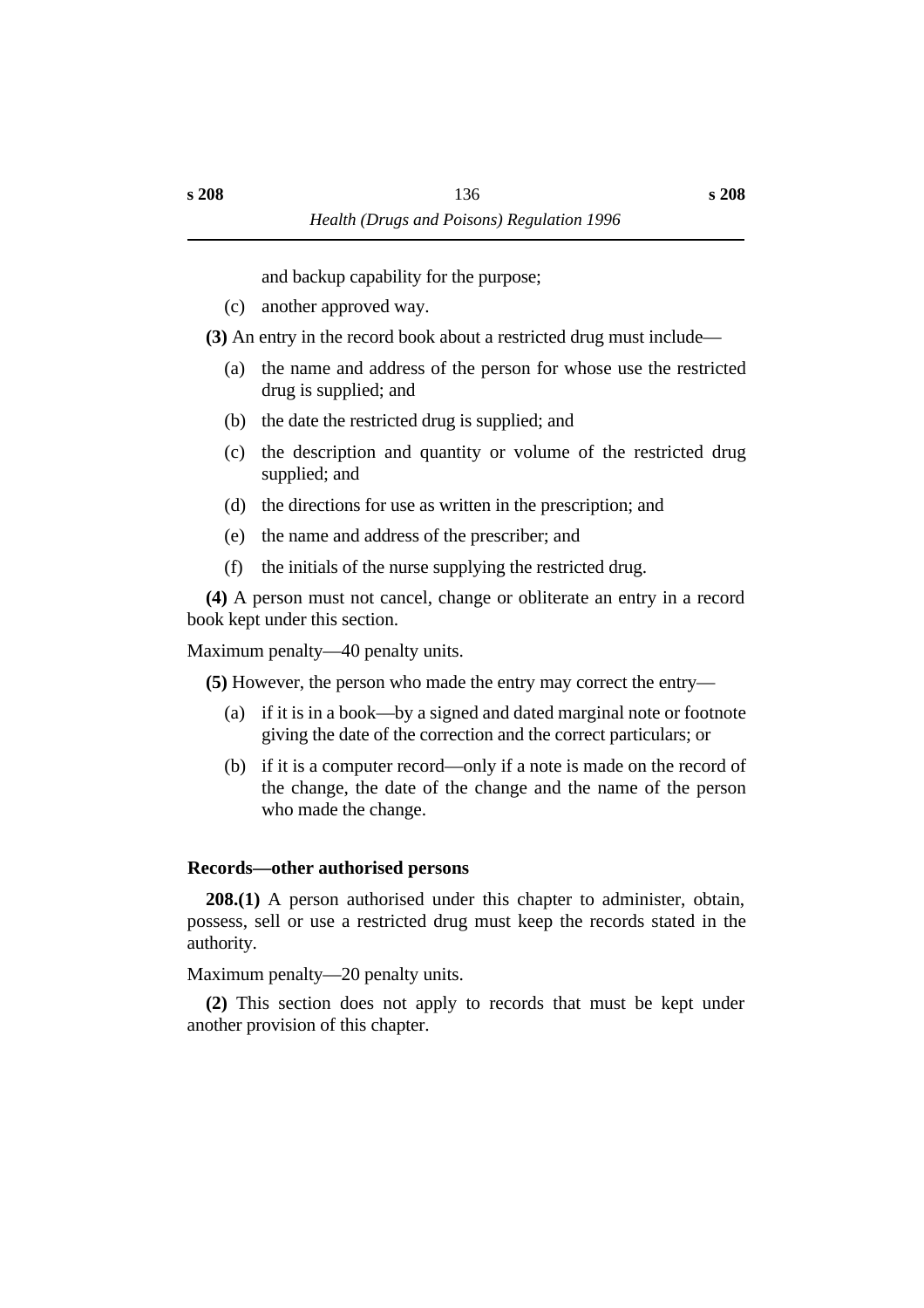#### **˙Exemption of user from keeping records**

**209.(1)** This part does not apply to a person for a restricted drug if—

- (a) the restricted drug was lawfully prescribed for the person or the person's animal; and
- (b) the person uses the restricted drug for the dental, medical or veterinary purpose for which it is prescribed.

**(2)** This section does not apply to records that must be kept under another provision of this chapter.

### **˙Records not to be changed but may be corrected**

**210.(1)** A person must not cancel, change or obliterate an entry in a record kept under section 208.

Maximum penalty—20 penalty units.

**(2)** However, the person who made the entry may correct the entry by a signed and dated marginal note or footnote giving the correct details.

# **†PART 8—STORAGE OF RESTRICTED DRUGS**

#### **˙Storage of restricted drugs generally**

**211.(1)** An authorised person in possession of a restricted drug at a place must keep the drug in a cupboard, dispensary, drawer, storeroom or other part of the place to which the public does not have access.

Maximum penalty—40 penalty units.

**(2)** Also, an ambulance officer, doctor, isolated practice endorsed registered nurse, midwife or veterinary surgeon may possess a restricted drug at a place other than the place where the person practises his or her profession.

**(3)** The ambulance officer, doctor, isolated practice endorsed registered nurse or veterinary surgeon must keep the drug in a secure place under his or her personal control.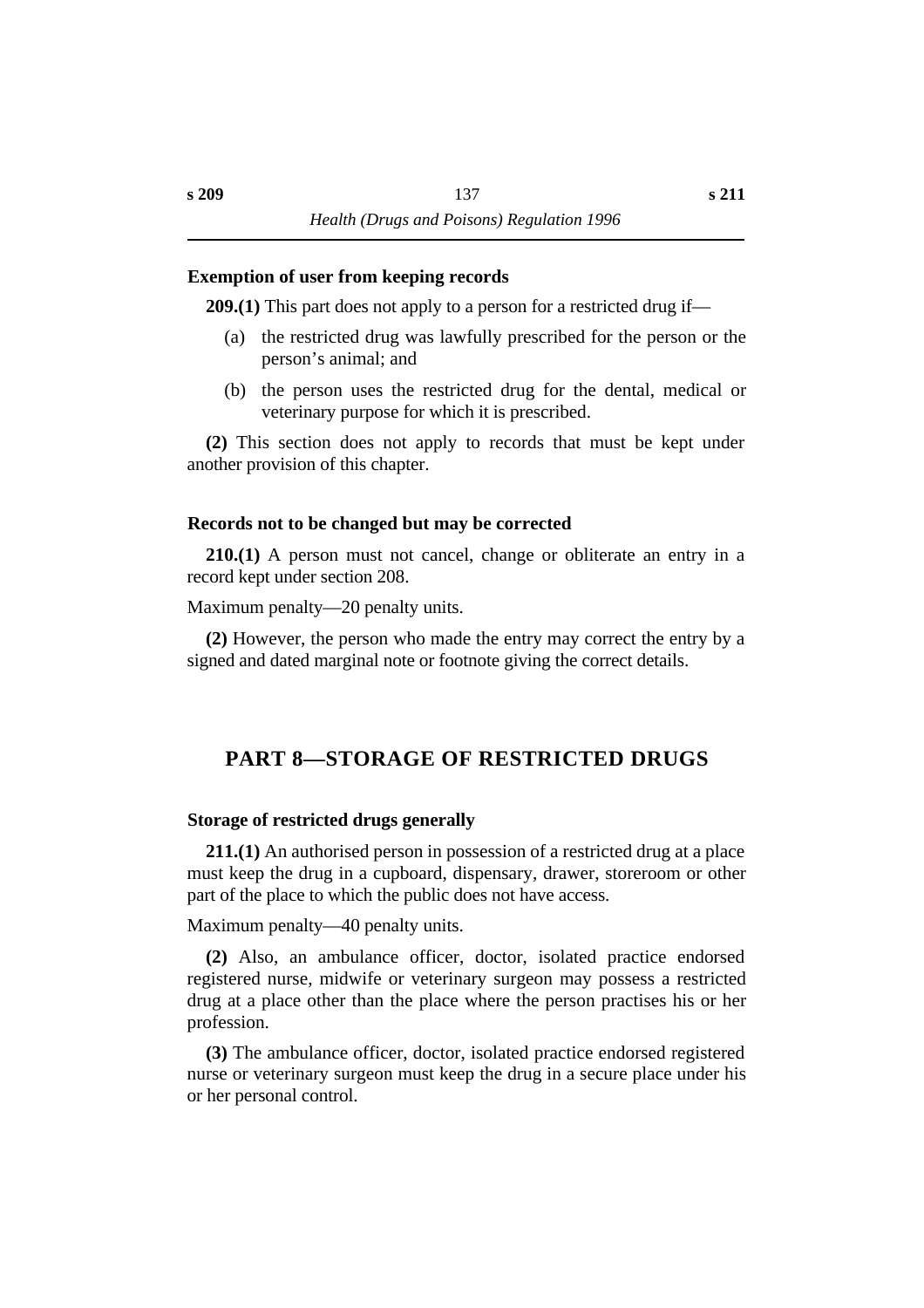Maximum penalty—40 penalty units.

**(4)** This section does not apply to a wholesale representative.

# **†PART 9—LENGTHY TREATMENT WITH AND DEPENDENCE ON RESTRICTED DRUGS OF DEPENDENCY**

### **˙Restricted drugs of dependency not to be obtained unless information disclosed to dentist or doctor**

**212.(1)** This section applies to a person who—

- (a) consults a dentist or doctor (the **"earlier practitioner"**); and
- (b) obtains a restricted drug of dependency or controlled drug, or a prescription for a restricted drug of dependency or controlled drug, from the earlier practitioner; and
- (c) consults another dentist or doctor (the **"other practitioner"**) within 2 months after consulting the earlier practitioner.

**(2)** A person must not obtain a restricted drug of dependency, or a prescription for a restricted drug of dependency, from the other practitioner unless the person gives the other practitioner details (including quantities) of all restricted drugs of dependency or controlled drugs, and prescriptions for restricted drugs of dependency or controlled drugs, the person has obtained from the earlier practitioner within 2 months before the day the person consults the other practitioner.

Maximum penalty—60 penalty units.

# **˙Approval needed for treatment of drug dependent person with restricted drugs of dependency**

**213.(1)** A doctor or dentist must not, without an approval—

(a) dispense or prescribe a restricted drug of dependency for a person the doctor or dentist reasonably believes is a drug dependent person; or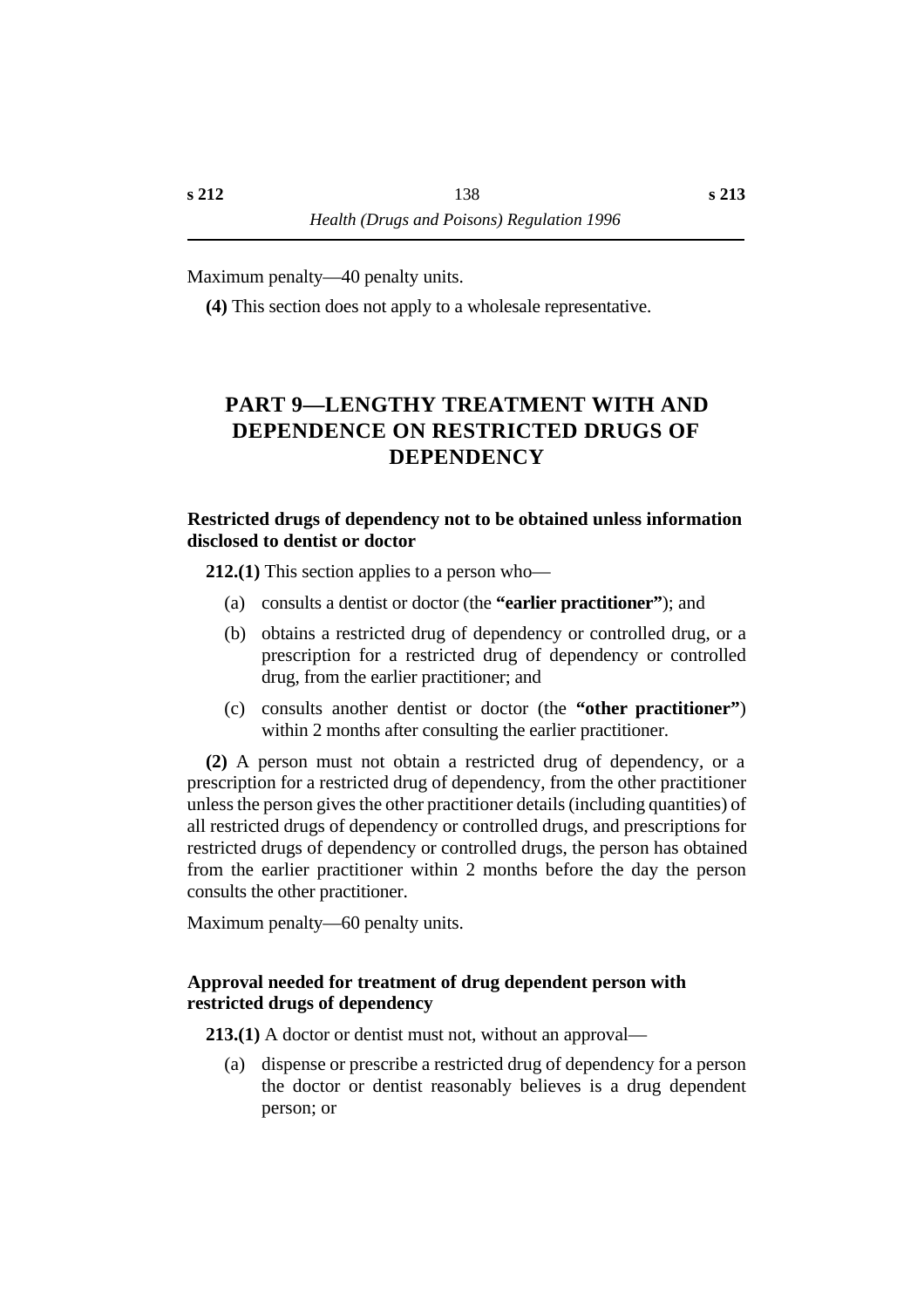(b) administer or supply a restricted drug of dependency to or for a drug dependent person.

Maximum penalty—60 penalty units.

**(2)** If a doctor or dentist reasonably believes that it is necessary for the doctor or dentist to treat a drug dependent person with a restricted drug of dependency, the doctor or dentist must give the chief health officer a report in the approved form about the circumstances of the person's treatment.

Maximum penalty—40 penalty units.

**(3)** The chief health officer may ask the doctor or dentist to give the chief health officer stated additional information about the treatment of the drug dependent person within a stated reasonable time.

**(4)** The doctor or dentist must comply with the request, unless the doctor or dentist has a reasonable excuse for not complying with it.

Maximum penalty—20 penalty units.

**(5)** If the chief health officer is reasonably satisfied that for the welfare of the drug dependent person it is necessary for the doctor or dentist to treat the person with a restricted drug of dependency, the chief health officer may give the doctor or dentist written approval to administer, dispense, prescribe, supply or use a stated quantity or volume of the restricted drug.

**(6)** Also, if the chief health officer is reasonably satisfied that for the welfare of the drug dependent person it is necessary for the chief health officer to give the doctor or dentist an oral approval to administer, dispense, prescribe, supply or use a stated quantity or volume of the restricted drug of dependency to or for the person, the chief health officer may give the oral approval.

**(7)** However, if the chief health officer gives the doctor an oral approval, the chief health officer must give the doctor or dentist written confirmation of the approval as soon as possible after giving the oral approval.

**(8)** A doctor or dentist to whom an approval has been given about a restricted drug of dependency for a person must not administer, dispense, prescribe or supply a restricted drug to, or use a restricted drug on, the person other than under the approval.

Maximum penalty—60 penalty units.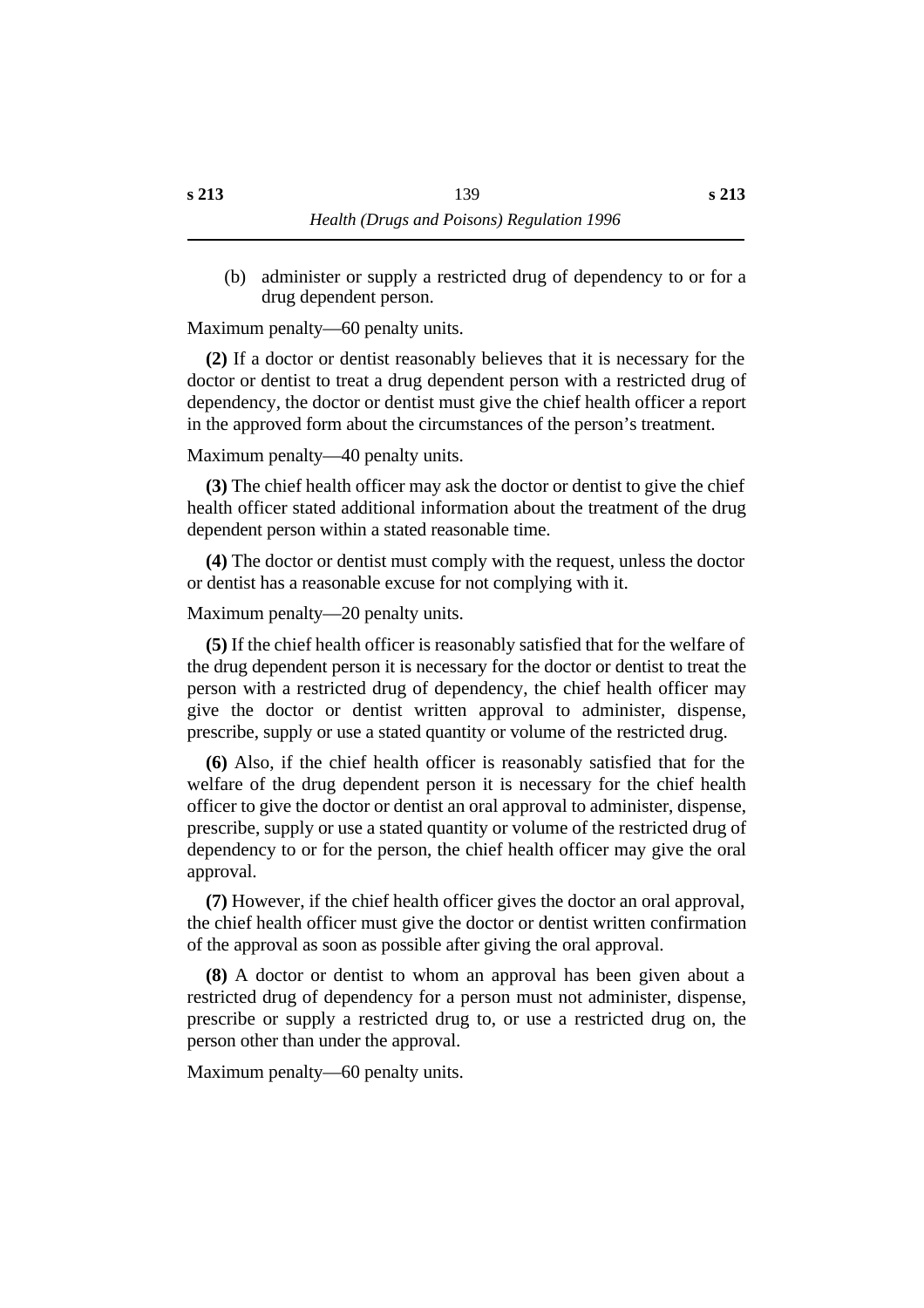# **†PART 10—GENERAL**

### **˙Restricted drugs for animals not to be dispensed etc. for human therapeutic use**

**214.** A person must not, without an approval, dispense, prescribe, sell or use, for human therapeutic use, a restricted drug labelled, manufactured, packed or prepared for use for animal treatment.

Maximum penalty—60 penalty units.

#### **˙Restricted drugs for animals not to be administered to humans**

**215.** A person must not, without an approval, administer to himself, herself or someone else a restricted drug manufactured, prepared, packed or labelled for use for animal treatment.

Maximum penalty—60 penalty units.

#### **˙False, misleading or incomplete entries**

**216.** A person must not make an entry in a book or record required to be kept under this chapter that the person knows is a false, misleading or incomplete entry.

Maximum penalty—60 penalty units.

#### **˙Improper use of prescriptions for restricted drugs**

**217.(1)** A person must not use a prescription, or a document purporting to be a prescription, for a restricted drug to obtain the drug if the prescription or other document is written by someone other than a person—

- (a) who may prescribe the drug; and
- (b) whose name, professional qualifications and address are legibly written on the prescription.

Maximum penalty—60 penalty units.

**(2)** A person must not obtain a restricted drug by using a prescription that the person knows falsely states the name or current residential address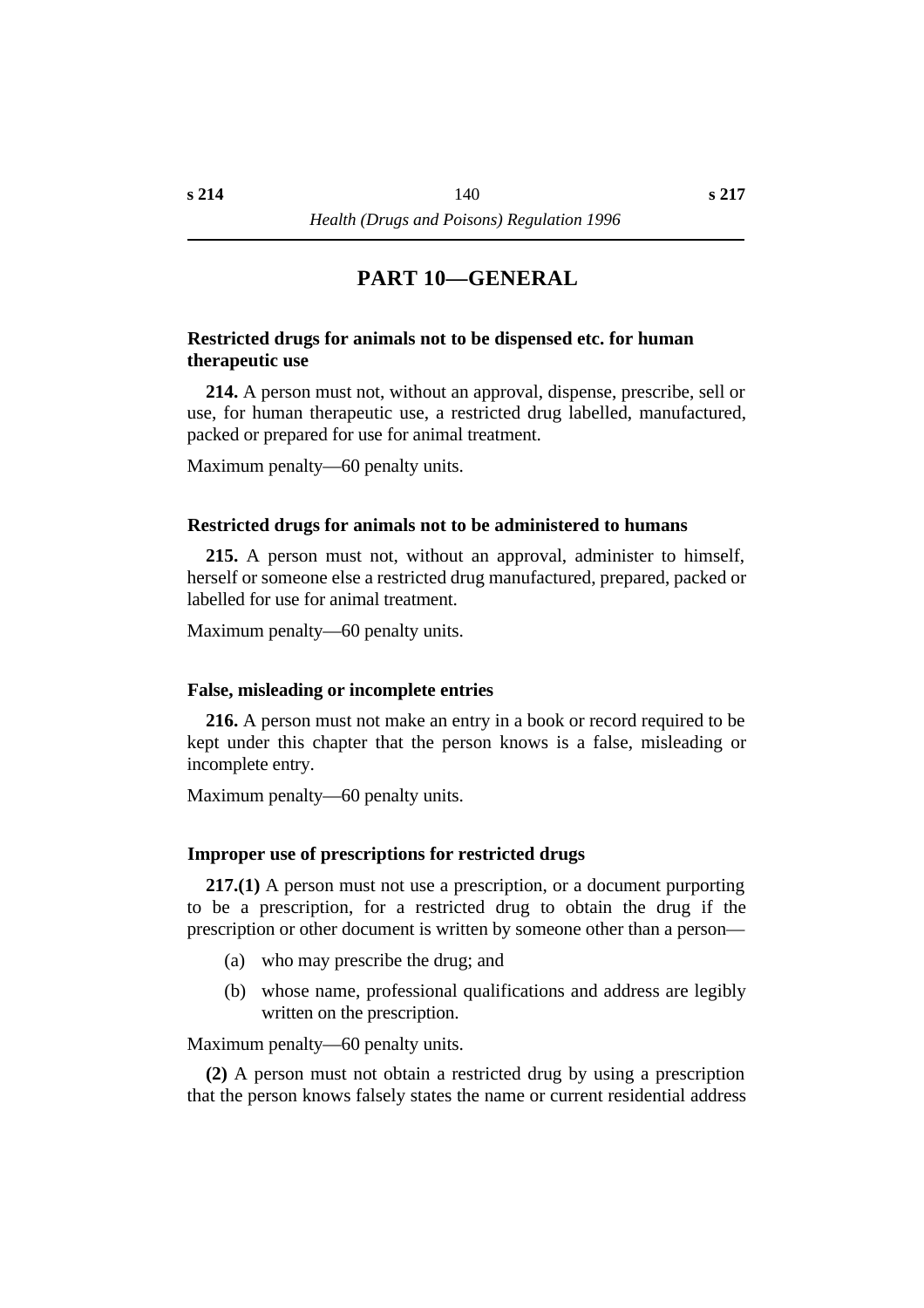of the person for whom the drug is prescribed.

Maximum penalty—60 penalty units.

**(3)** A person must not obtain a restricted drug by using a prescription that has on it an alteration, obliteration or other writing made by someone other than the prescriber who wrote the prescription.

Maximum penalty—60 penalty units.

**(4)** A person must not change, obliterate or otherwise write on a prescription, unless the person is the prescriber who wrote the prescription.

Maximum penalty—60 penalty units.

**(5)** Subsections (3) and (4) do not apply to something written on a prescription under this chapter by a dispenser.

#### **˙False statements—restricted drugs**

**218.(1)** A person must not make a statement the person knows is false to obtain a restricted drug from a person authorised under this chapter to administer, dispense or sell the drug.

Maximum penalty—60 penalty units.

**(2)** A person must not make a statement the person knows is false to obtain a prescription for a restricted drug from a prescriber.

Maximum penalty—60 penalty units.

**(3)** A person must not make a statement the person knows is false about a prescription or purchase order for a restricted drug.

Maximum penalty—60 penalty units.

**(4)** A person must not state a name or residential address the person knows is false to—

- (a) a person who may administer, dispense, prescribe or sell a restricted drug; or
- (b) an employee or agent of a person mentioned in paragraph (a) in the performance of the employment or agency.

Maximum penalty—60 penalty units.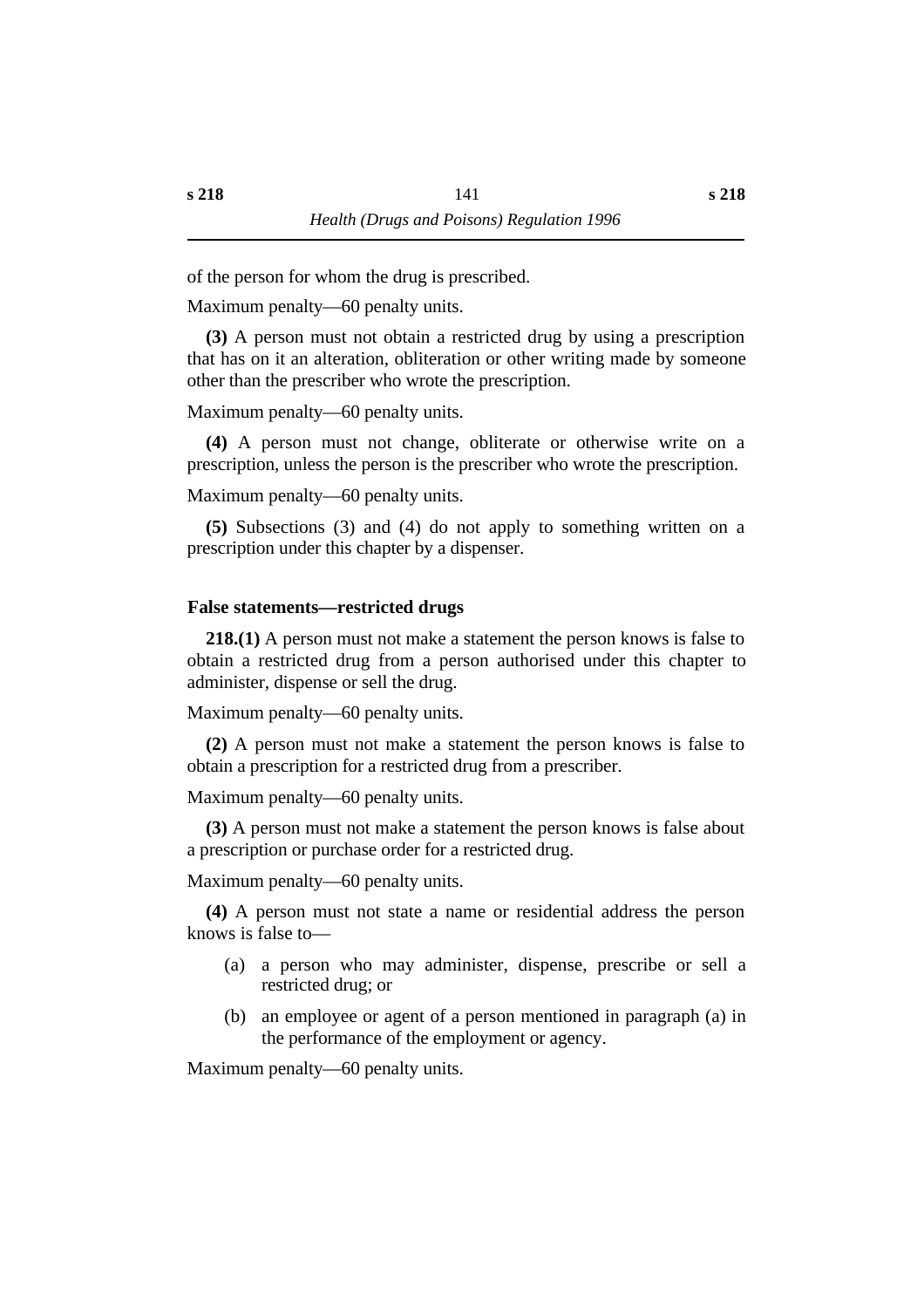#### **˙Unsafe disposal or use of restricted drugs**

**219.** A person must not discharge, dispose of or use a restricted drug in a way that—

- (a) endangers the life or safety of a person or domestic animal; or
- (b) exposes food, drink or a condiment or another drug or a poison to the risk of contamination by the drug; or
- (c) gives access to the restricted drug to someone not authorised to possess it.

Maximum penalty—60 penalty units.

# **˙Advertising of restricted drugs**

**220.(1)** A person must not advertise, or cause someone else to advertise, a substance that is or contains a restricted drug, whether or not the restricted drug is named in the advertisement.

Maximum penalty—60 penalty units.

**(2)** However, subsection (1) does not apply to—

- (a) an advertisement in a professional or trade journal; or
- (b) a price list, advertisement or promotional material intended for circulation only to the wholesale drug trade or the dental, medical, pharmaceutical or veterinary professions.

#### **˙Safe keeping of restricted drugs**

**221.** A person must not carry, handle or store a restricted drug in a way that may allow the drug to mix with, or contaminate, food, drink or a condiment or a drug or poison for human or animal use even if the container in which the drug is carried, handled or stored breaks or leaks.

Maximum penalty—40 penalty units.

# **˙Keeping records**

**222.** A person who must, under this chapter, keep a record or other document about restricted drugs must—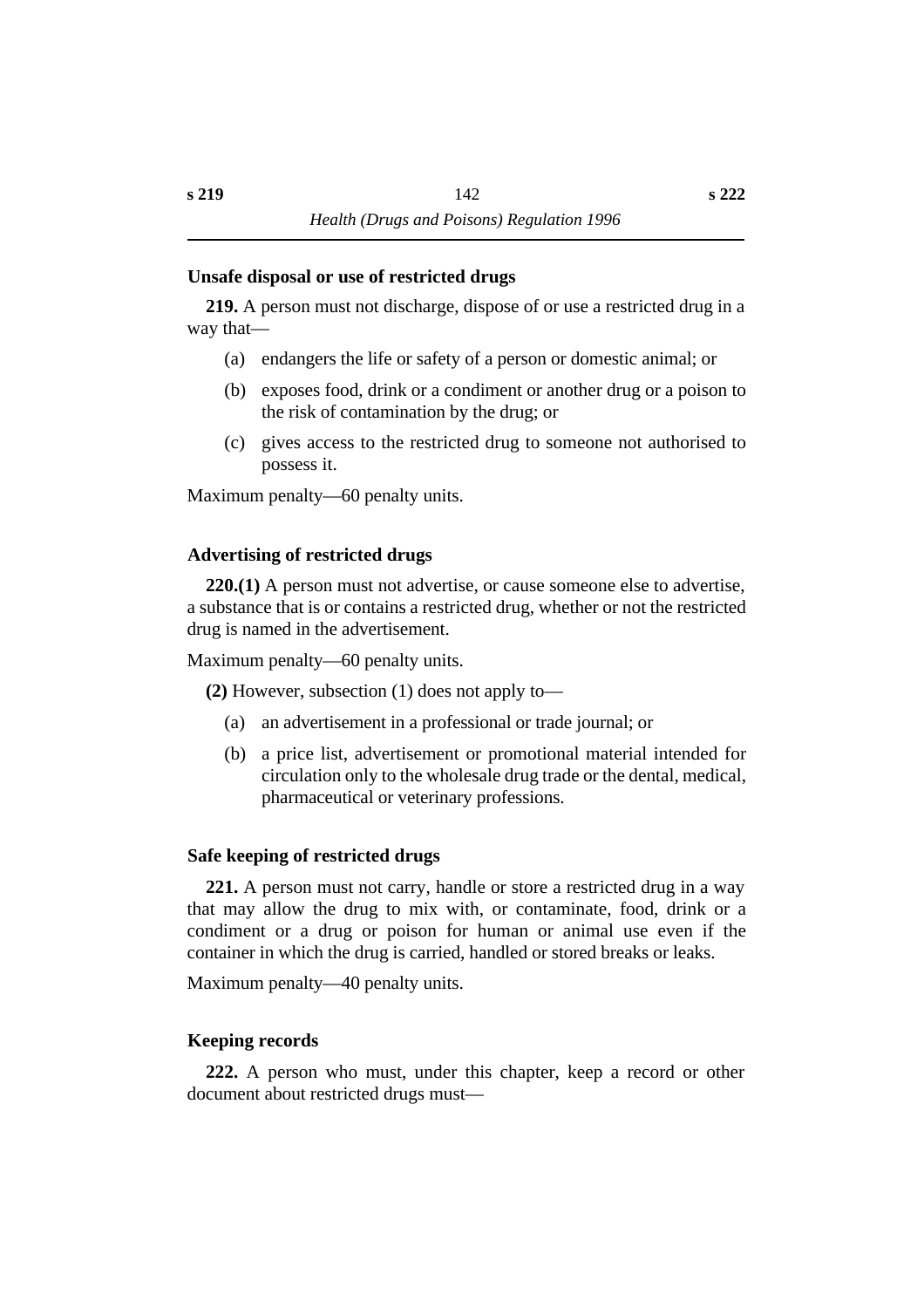- (a) ensure it is kept in good condition, as far as practicable; and
- (b) keep it for 2 years after the last entry that is made in it.

Maximum penalty—40 penalty units.

# **†CHAPTER 4—POISONS**

# **†PART 1—LICENCES**

### *†Division 1—General*

### **˙Types of licences**

**223.** The chief health officer may grant or renew the following types of licences under this chapter—

- (a) poison manufacturer licences;
- (b) poison wholesaler licences;
- (c) general poison licences;
- (d) licences to sell S7 poisons for other than human therapeutic use.

#### **˙Licence to state business premises and other particulars**

**224.(1)** A licence under this chapter applies only to the place stated in the licence as the licensee's business premises.

**(2)** The chief health officer must not state more than 1 place in the licence as the licensee's business premises.

**(3)** For a poison manufacturer licence, the chief health officer must also state in the licence the title of the position that is to have responsibility for supervising the manufacture of the poison or poisons at the premises.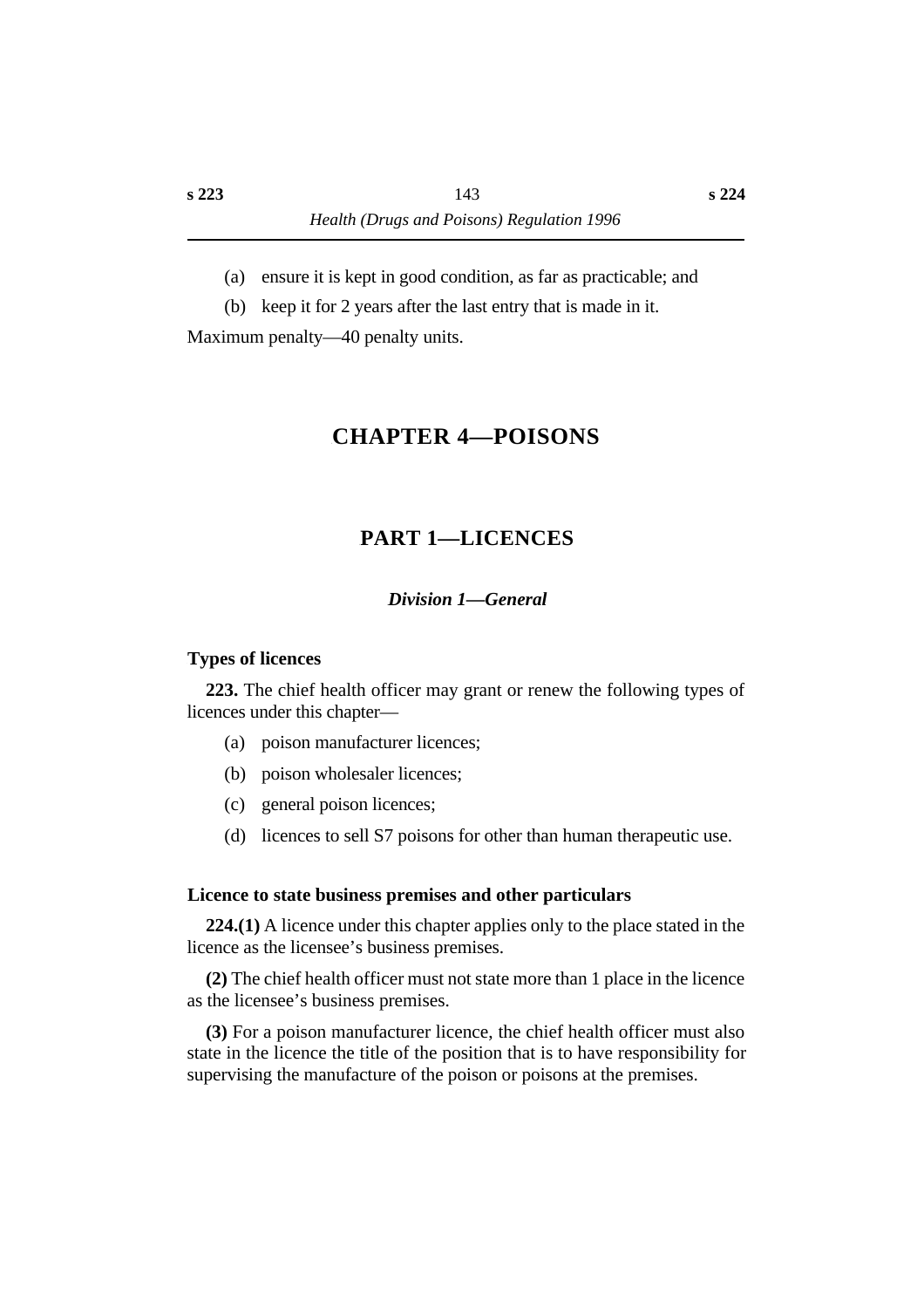#### *†Division 2—Poison manufacturer licence*

### **˙Restrictions on grant of poison manufacturer licence**

**225.** The chief health officer may grant a poison manufacturer licence to a person only if the chief health officer is reasonably satisfied—

- (a) the person—
	- (i) intends to carry on business as a poison manufacturer; and
	- (ii) is a suitable person to manufacture and sell poisons; and
- (b) an individual who holds the position responsible for supervising the manufacture of the poison or poisons has the qualifications and experience necessary to effectively supervise the manufacture; and
- (c) the premises to be used for manufacturing the poison or poisons are suitable for the purpose.

#### **˙Poison manufacturer licence**

**226.** A poison manufacturer—

- (a) may manufacture an S2, S3 or S7 poison; and
- (b) is taken to hold a poison wholesaler licence for the poison.

### **˙Offence to manufacture S2, S3 or S7 poisons without licence**

**227.** A person must not manufacture an S2, S3 or S7 poison unless the person—

- (a) holds a poison manufacturer licence for the poison; or
- (b) is a State analyst who manufactures the poison for the analyst's official duties; or
- (c) holds an authority under section 269.48

Maximum penalty—60 penalty units.

<sup>48</sup> Section 269 (Other authorities for an S2 or S3 poison may be given)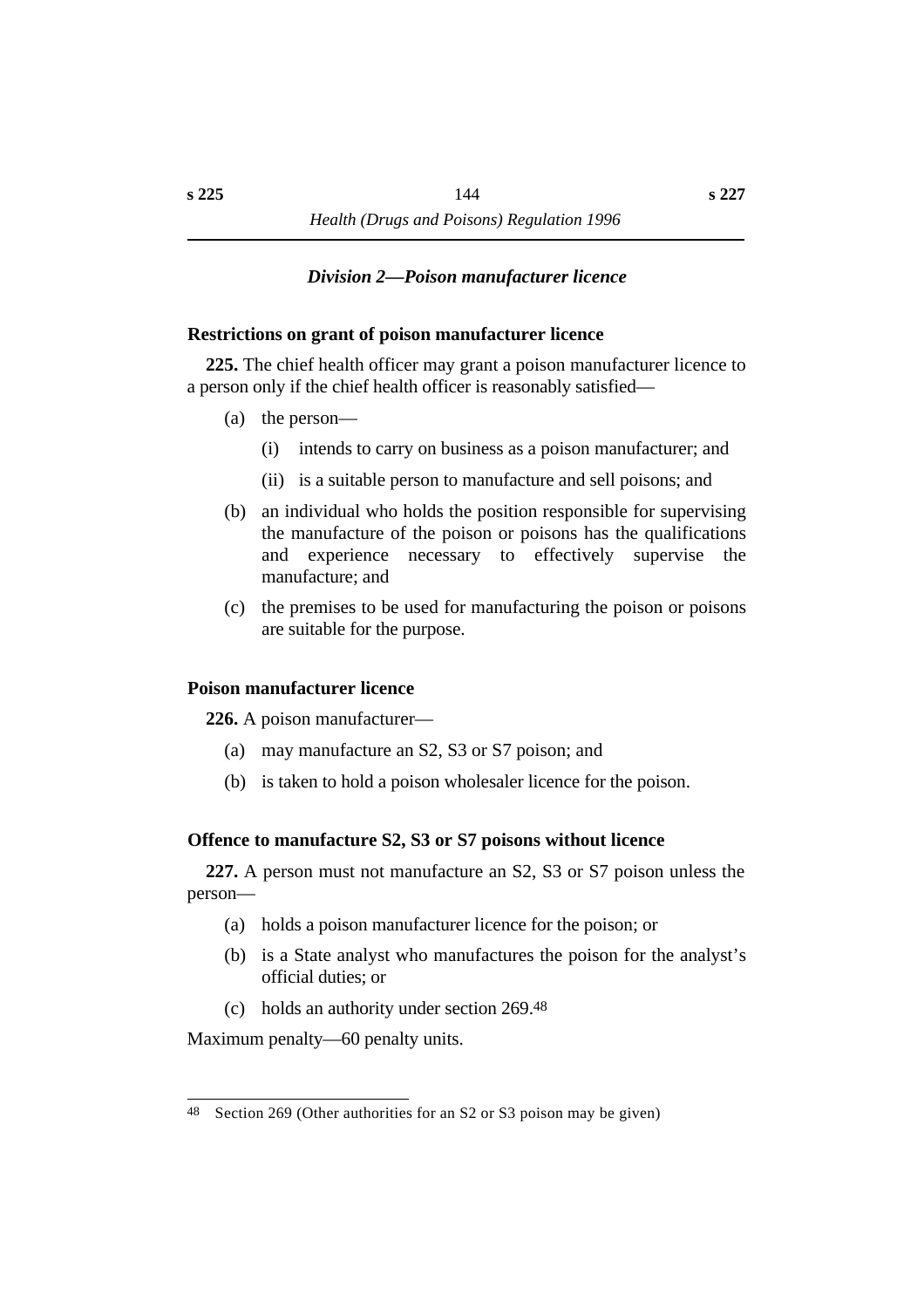#### *†Division 3—Poison wholesaler licence*

#### **˙Restrictions on grant of poison wholesaler licence**

**228.** The chief health officer may grant a poison wholesaler licence to a person only if the chief health officer is reasonably satisfied—

- (a) the person intends to carry on business as a poison wholesaler; and
- (b) the person is a suitable person to sell poisons; and
- (c) the premises to be used for wholesaling the poisons are suitable for the purpose.

#### **˙Poison wholesaler licence**

**229.(1)** Subject to section 235, a poison wholesaler may sell an S2, S3 or S7 poison by wholesale to—

- (a) an authorised person; or
- (b) someone in another State who may obtain the poison under the law of the other State.

**(2)** Also, a poison wholesaler may sell an S2, S3 or S7 poison by wholesale to a person in another country who may lawfully obtain the poison in the other country.

**(3)** Subsection (2) does not apply to a poison that is a prohibited export under the *Customs Act 1901* (Cwlth).

#### **˙Offence to wholesale poisons without licence**

**230.(1**) A person must not sell an S2, S3 or S7 poison by wholesale unless the person holds a poison manufacturer or poison wholesaler licence for the poison.

Maximum penalty—40 penalty units.

**(2)** However, subsection (1) does not apply if the person sells the S2, S3 or S7 poison under—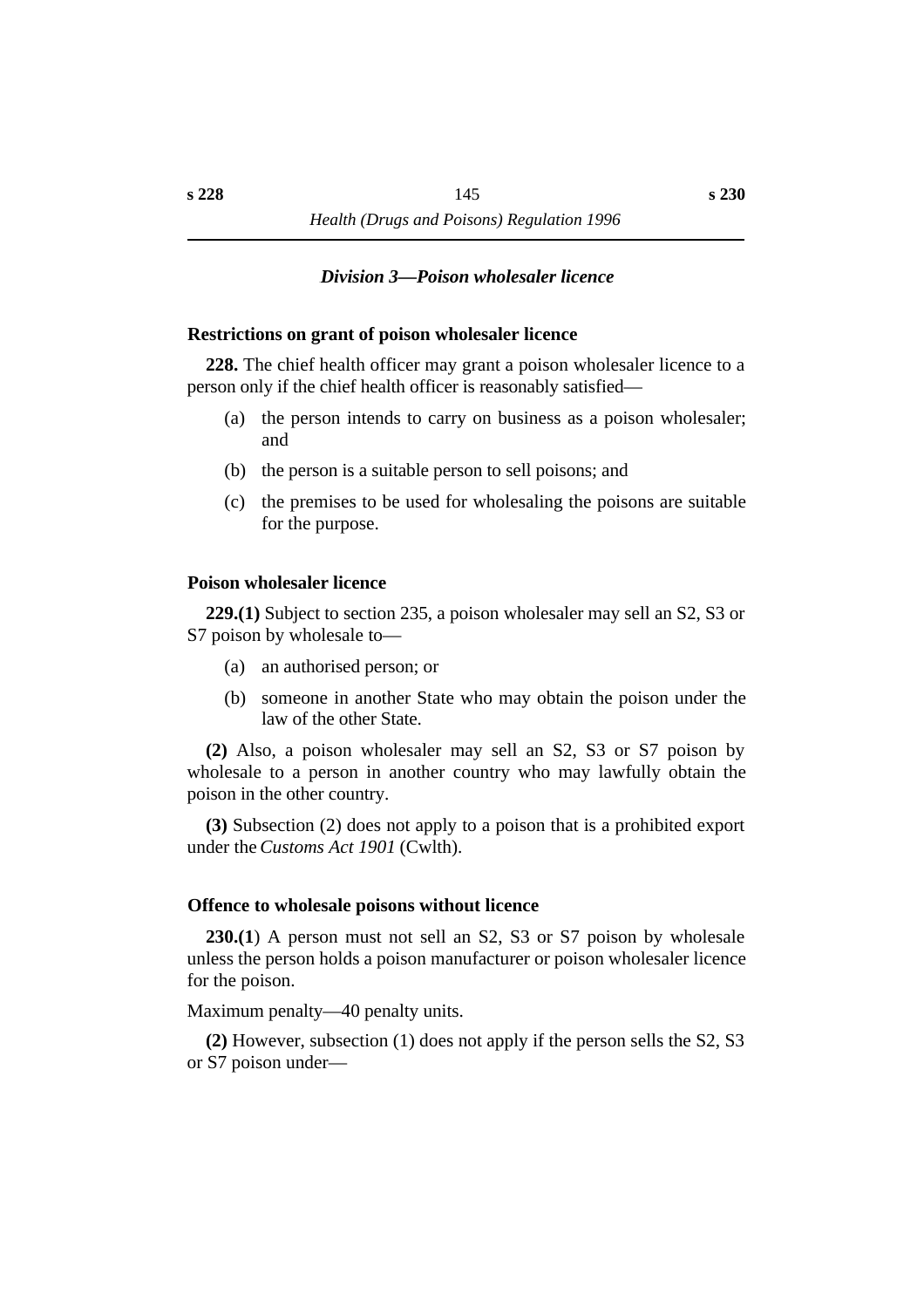- (a) a restricted drug manufacturer licence; or
- (b) a restricted drug wholesaler licence.

### *†Division 4—General poison licence*

#### **˙Restrictions on grant of general poison licence**

**231.** The chief health officer may grant a general poison licence to a person only if the chief health officer is reasonably satisfied the person—

- (a) is a suitable person to sell S2 and S7 poisons; and
- (b) intends to sell the poisons at a place more than 25 km by road from a pharmacy.

#### **˙General licence**

**232.** The holder of a general poison licence may sell S2 and S7 poisons.

### *†Division 5—Licence to sell S7 poisons for other than human therapeutic use*

### **˙Restriction on grant of licence to sell S7 poisons other than for human therapeutic use**

**233.** The chief health officer may grant a licence to sell S7 poisons other than for human therapeutic use to a person only if the chief health officer is reasonably satisfied the person is a suitable person to sell the poisons.

#### **˙Licence to sell S7 poisons other than for human therapeutic use**

**234.** The holder of a licence to sell S7 poisons other than for human therapeutic use may sell an S7 poison.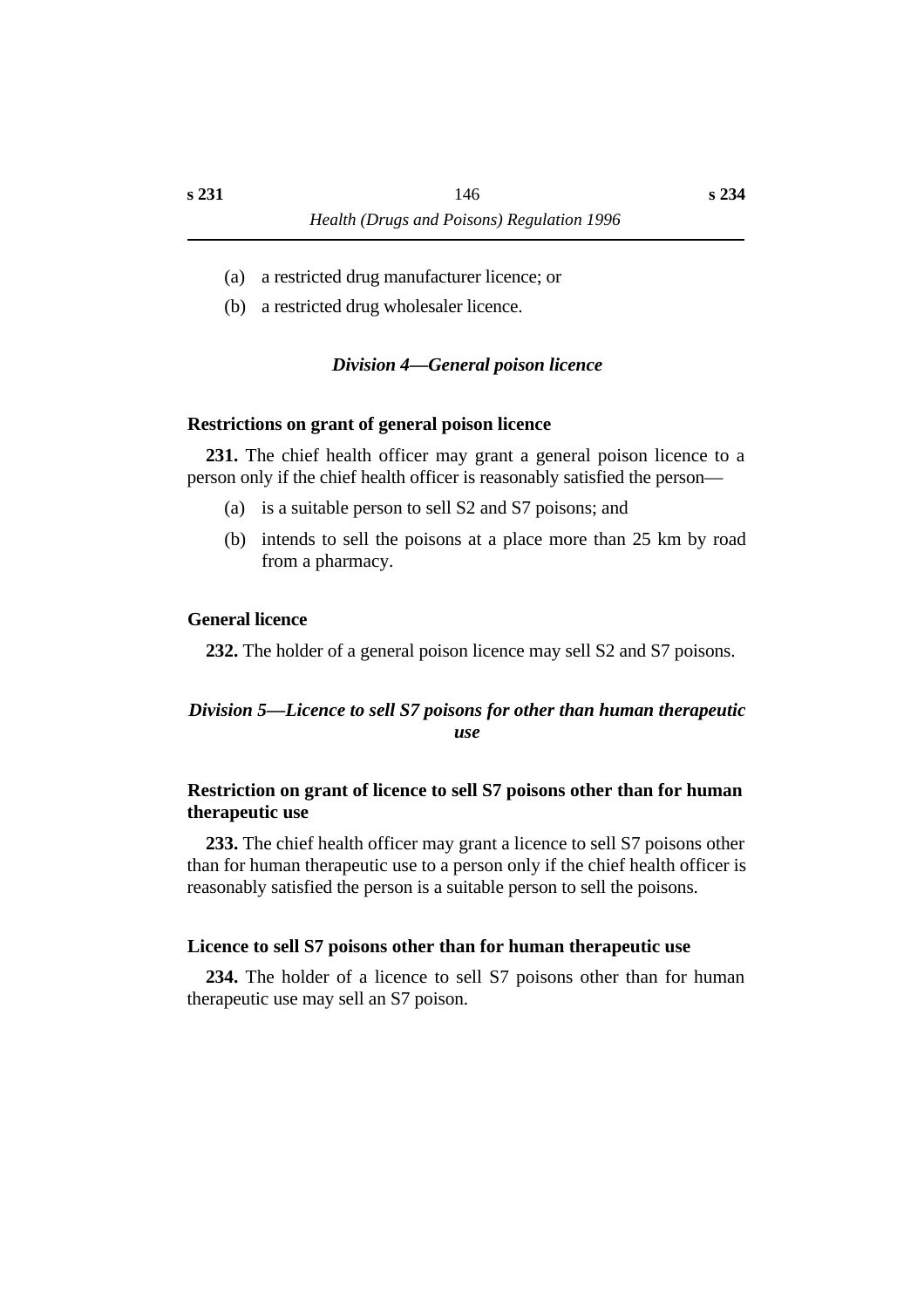### *†Division 6—General restrictions on sale of poisons*

#### **˙Wholesale and retail sales by manufacturers and wholesalers**

**235.(1)** A poison manufacturer or wholesaler must not sell an S2, S3 or S7 poison by wholesale to someone who may not sell the poison by retail.

Maximum penalty—40 penalty units.

**(2)** Subsection (1) does not apply to a poison wholesaler—

- (a) selling an S2 or S3 poison to—
	- (i) a dentist, doctor, pharmacist or veterinary surgeon; or
	- (ii) the director of nursing of an institution; or
	- (iii) an isolated practice endorsed registered nurse; or
	- (iv) a person who holds an authority under section 269;49 or
- (b) selling an S7 poison by retail—
	- (i) to a person mentioned in paragraph (a); or
	- (ii) if a primary producer reasonably satisfies the wholesaler that the poison is to be used on the person's property—to a primary producer; or
	- (iii) if it is cyanide sold in quantities of 50 kg or more—to a corporation holding a mining lease under the *Mineral Resources Act 1989*; or
	- (iv) a person who uses the poison in a technical process connected with the person's business, industry or trade.

**(3)** A poison manufacturer or wholesaler must not sell an S2, S3 or S7 poison to a person under subsection (2) unless the person gives the manufacturer or wholesaler a signed purchase order for the poison before the sale.

Maximum penalty—40 penalty units.

<sup>49</sup> Section 269 (Other authorities for an S2 or S3 poison may be given)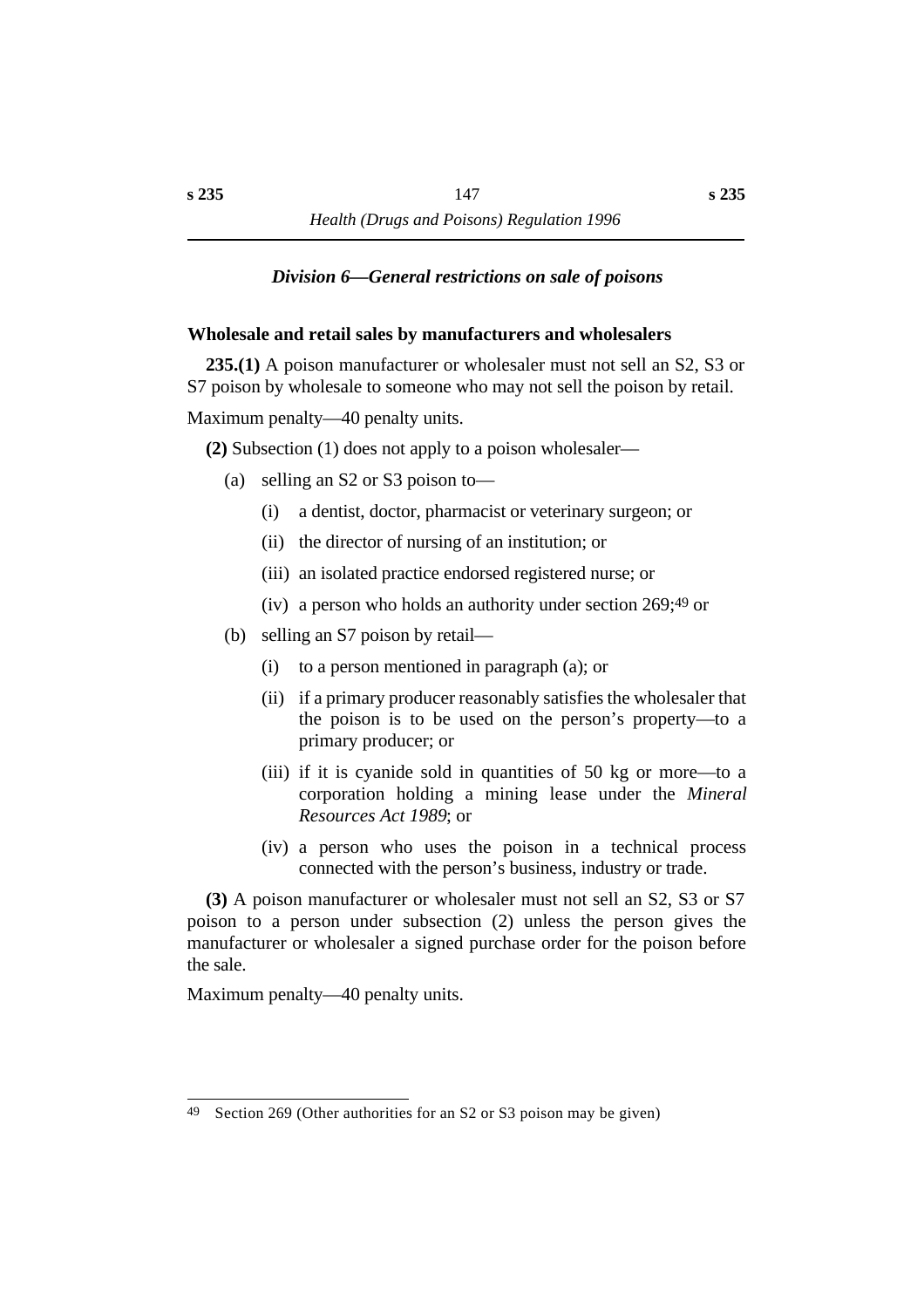#### **˙Other restrictions on sale of poisons**

**236.(1)** A licensee must not—

- (a) possess or sell a poison the person is licensed to sell at a place other than the person's business premises; or
- (b) allow someone other than a competent adult employee of the person to sell a poison under the licence.

Maximum penalty—40 penalty units.

**(2)** However, a licensee may sell a poison in a street or from place to place if the licensee has an approval to sell in a street or from place to place.

#### **˙Records of transactions**

**237.(1)** When a poison manufacturer or wholesaler sells an S2, S3 or S7 poison to a person, the manufacturer or wholesaler must give the person an invoice for the poison sold.

Maximum penalty—20 penalty units.

**(2)** The manufacturer or wholesaler must ensure the invoice has a unique number and states—

- (a) the date of the sale; and
- (b) the name and address of the person to whom the poison is sold; and
- (c) the name of the poison and the quantity or volume of it sold.

Maximum penalty—20 penalty units.

**(3)** The manufacturer or wholesaler must keep a record of the details contained in an invoice for 2 years after the date of the invoice.

Maximum penalty—20 penalty units.

**(4)** If the manufacturer or wholesaler has more than 1 licence and the manufacturer's or wholesaler's records are kept on a computer at the manufacturer's or wholesaler's central or main office, records for each licence must be kept at the relevant business premises.

Maximum penalty—20 penalty units.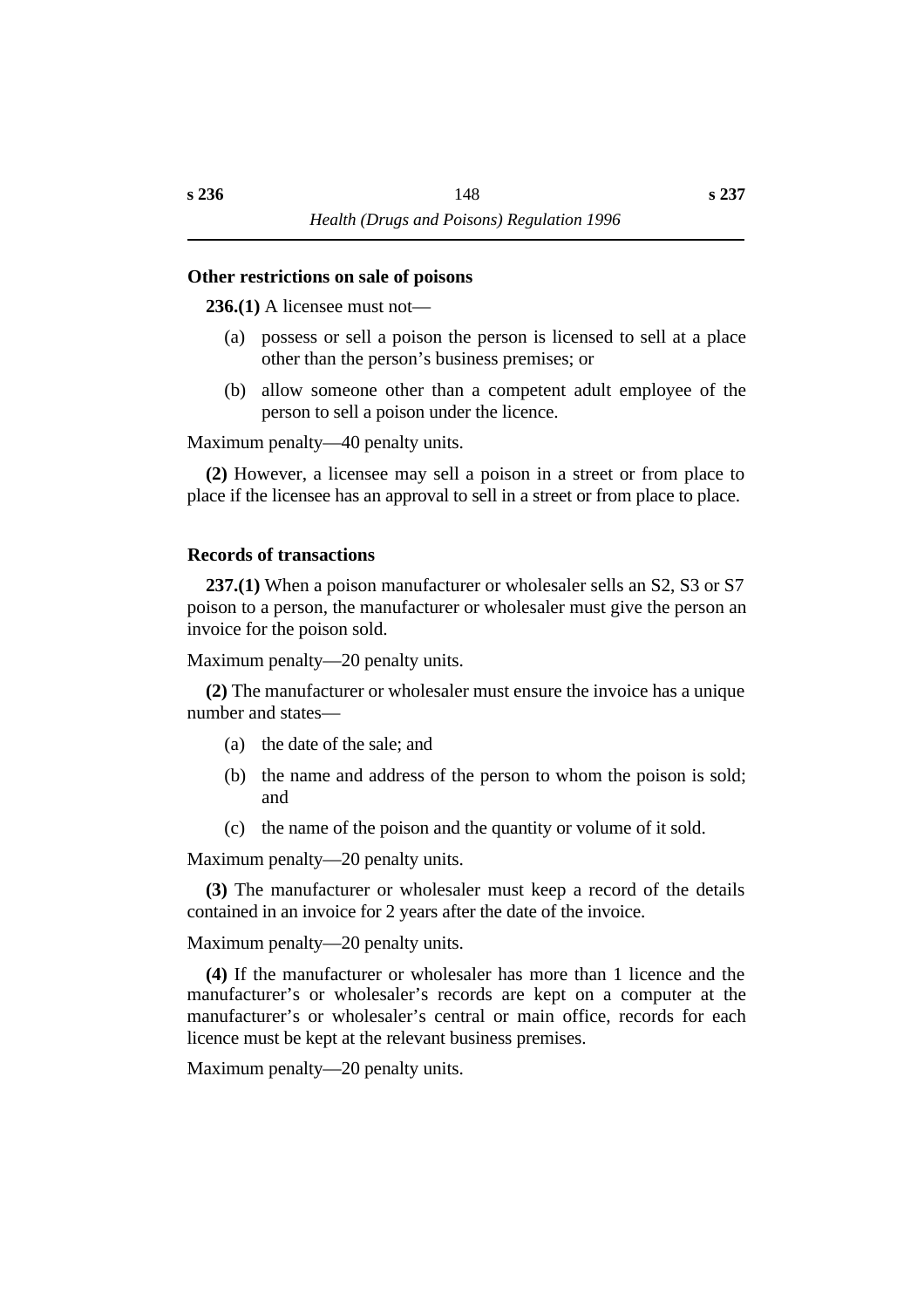# **†PART 2—PERMITS**

### *†Division 1—Preliminary*

#### **˙Types of permits**

**238.** The chief health officer may grant the following permits under this part—

- (a) cyanide permits;
- (b) strychnine permits.

### *†Division 2—Cyanide*

#### **˙Permits for cyanide purchased outside the State**

**239.** If a person obtains cyanide from someone outside the State, the person—

- (a) must apply for a permit immediately after the cyanide comes into the person's possession in the State; and
- (b) may possess the cyanide for the time reasonably necessary to obtain a cyanide permit under this part.

Maximum penalty—40 penalty units.

#### **˙Permit conditions**

**240.(1)** The holder of a cyanide permit must keep the permit with the person while the person possesses cyanide.

Maximum penalty—20 penalty units.

**(2)** Also, the holder of a cyanide permit—

- (a) must keep the cyanide locked in a secure place; and
- (b) must ensure the key to the place is always in the holder's possession or the possession of a responsible adult authorised by the holder; and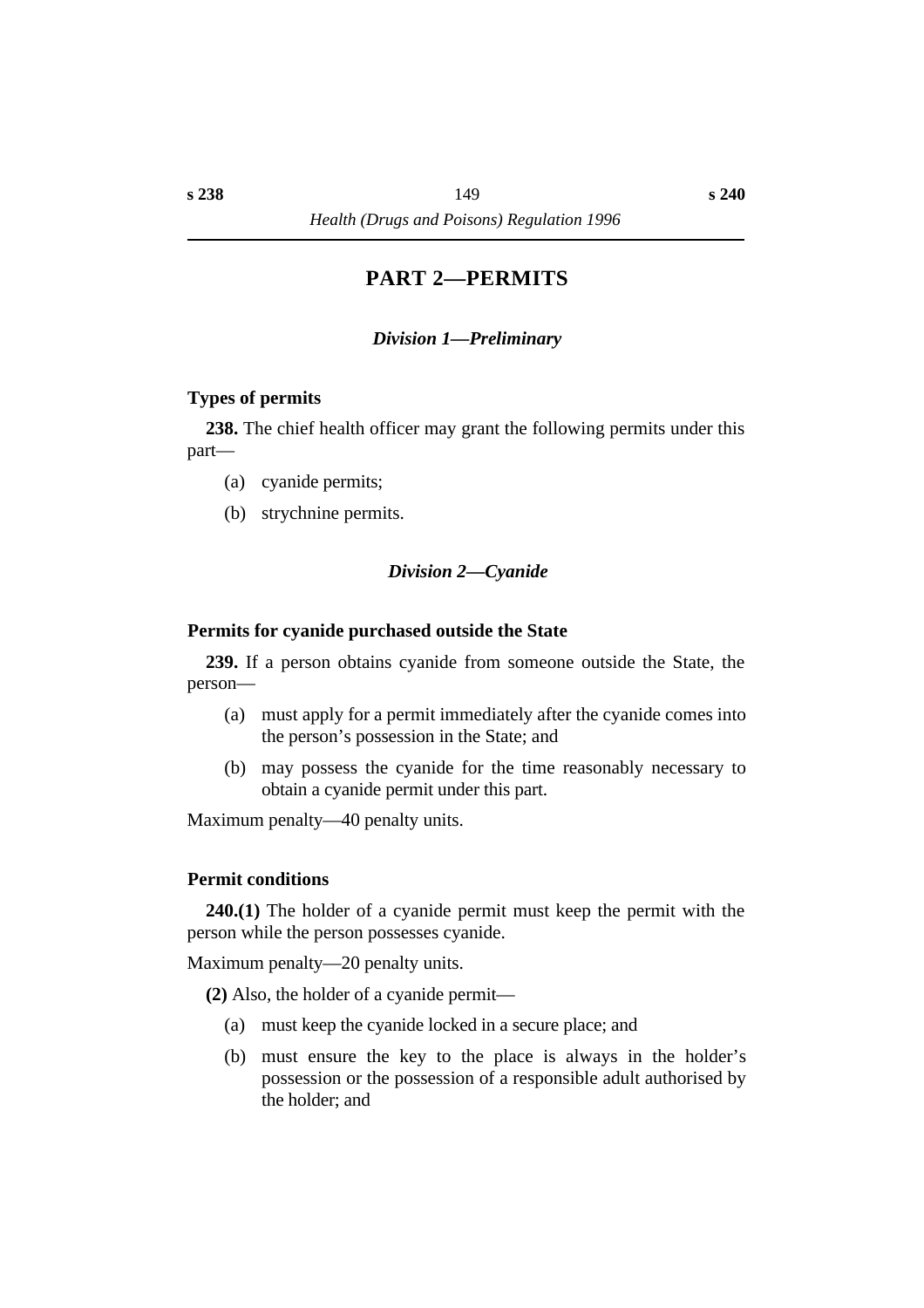- (c) must not—
	- (i) leave cyanide in a place to which other people have access; or
	- (ii) use cyanide for a purpose not stated in the permit; or
	- (iii) store cyanide at a place not stated in the permit; or
	- (iv) possess a quantity of cyanide that is more than the quantity stated in the permit; or
	- (v) possess cyanide after the permit expires.

Maximum penalty—40 penalty units.

# *†Division 3—Strychnine*

## **˙Permits for strychnine purchased outside the State**

**241.** If a person obtains strychnine from someone outside the State, the person—

- (a) must apply for a permit immediately after the strychnine comes into the person's possession in the State; and
- (b) may possess the strychnine for the time reasonably necessary to obtain a strychnine permit under this part.

Maximum penalty—40 penalty units.

# **˙Permit conditions**

**242.(1)** The holder of a strychnine permit must keep the permit with the person while the person possesses strychnine.

Maximum penalty—20 penalty units.

**(2)** Also, the holder of a strychnine permit—

- (a) must keep the strychnine locked in a secure place; and
- (b) must ensure the key to the place is always in the holder's possession or the possession of a responsible adult authorised by the holder; and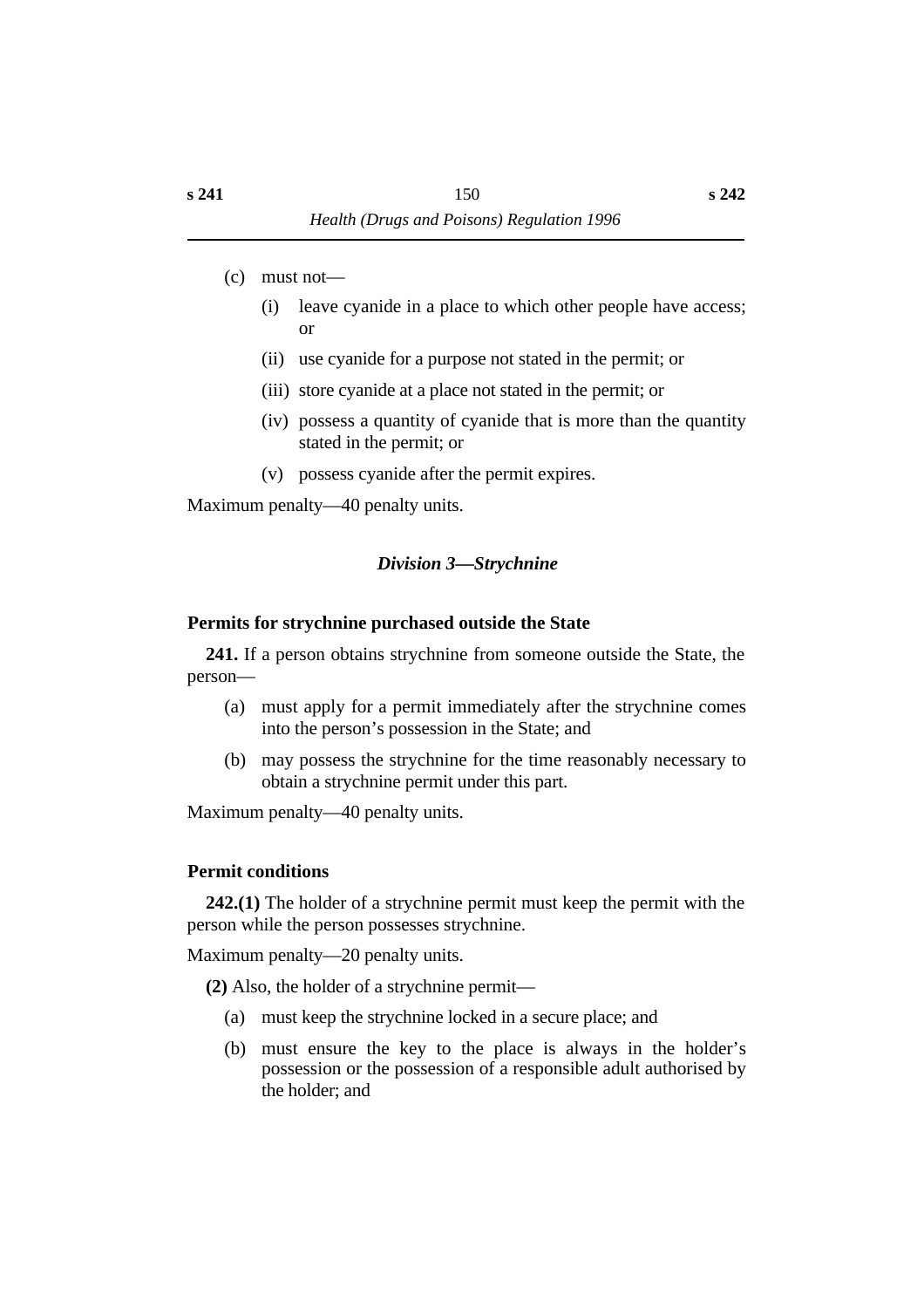- (c) must not—
	- (i) leave strychnine in a place to which other people have access; or
	- (ii) use strychnine for a purpose not stated in the permit; or
	- (iii) store strychnine at a place not stated in the permit; or
	- (iv) possess a quantity of strychnine that is more than the quantity stated in the permit; or
	- (v) possess strychnine after the permit expires.

Maximum penalty—40 penalty units.

# **†PART 3—AUTHORITIES**

### *†Division 1—Preliminary*

### **˙Authority needed for S2, S3 or S7 poison**

**243.(1)** A person must not dispense, prescribe, purport to prescribe or sell an S2, S3 or S7 poison unless the person is, under this chapter, authorised to dispense, prescribe or sell the poison.

Maximum penalty—40 penalty units.

**(2)** A person must not administer an S2 or S3 poison to someone else unless the person is, under this chapter, authorised to administer the poison.

Maximum penalty—40 penalty units.

**(3)** If a person may only administer, dispense, prescribe or sell a poison in a stated place or under stated conditions, the person must not administer, dispense, prescribe or sell the poison in another place or in contravention of the conditions.

Maximum penalty—40 penalty units.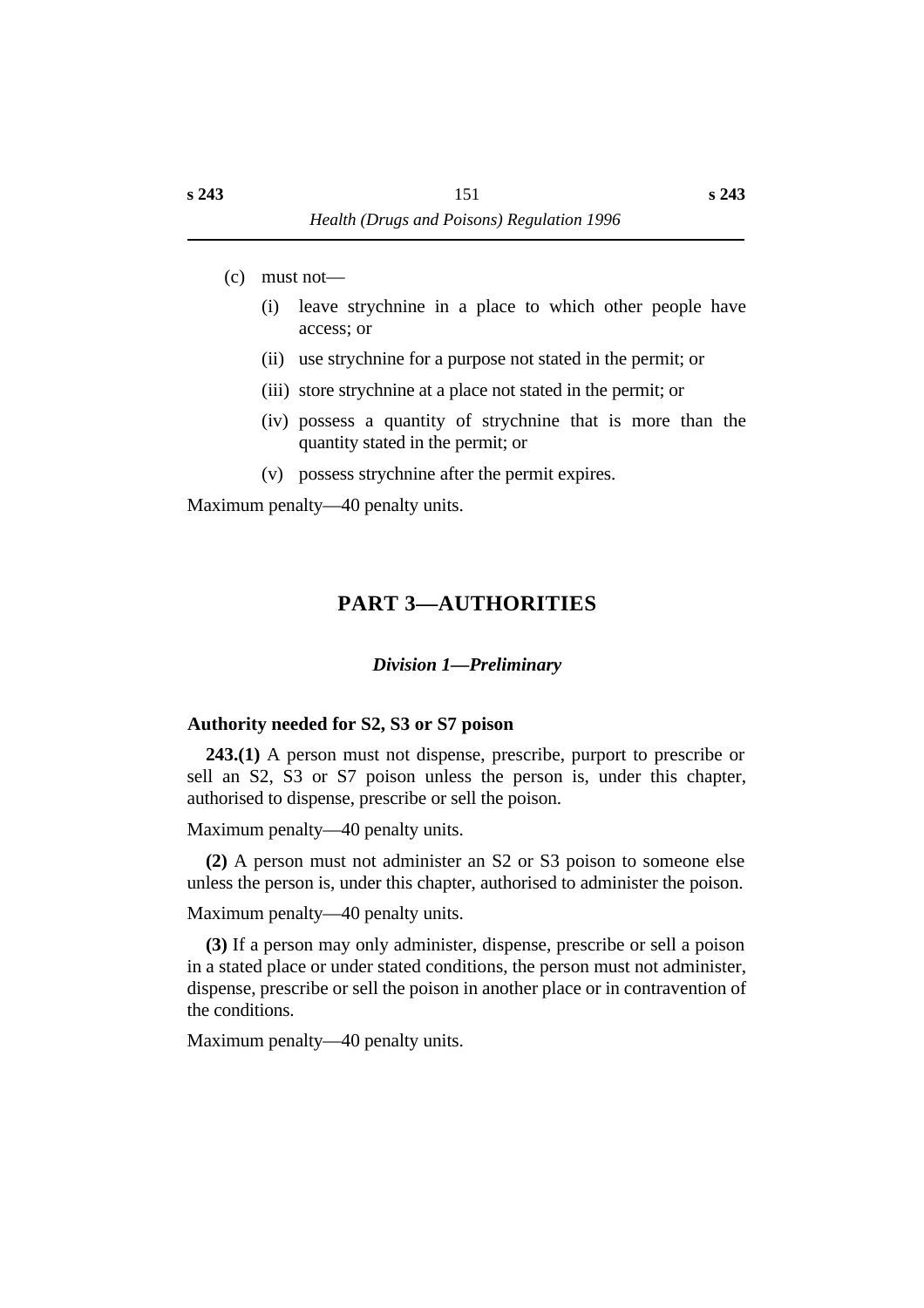#### *†Division 2—Particular authorities*

#### **˙Authorised dispensers**

**245.** If the chief health officer is reasonably satisfied a person who is employed as a pharmacist's assistant has had satisfactory training and experience in dispensing poisons, the chief health officer may authorise the person, in writing, to do the following at a dispensary—

- (a) dispense an S2, S3 or S7 poison under a pharmacist's direction and personal supervision;
- (b) sell an S3 poison under a pharmacist's direction and personal supervision;
- (c) sell an S2 or S7 poison.

#### **˙Bases and outposts of Royal Flying Doctor Service**

**246.**The person in charge of an outpost of the Royal Flying Doctor Service of Australia outpost may administer or supply an S2 or S3 poison at the outpost under a doctor's instruction.

#### **˙Cane Protection and Productivity Board**

**247.** A Cane Protection and Productivity Board under the *Sugar Industry Act 1991* is authorised to sell an S7 poison for—

- (a) the control of plant diseases in sugar cane; or
- (b) the destruction of insect pests, vermin or weeds.

#### **˙Dental hygienists**

**248.** A dental hygienist performing prescribed duties under the *Dental By-law 1988* is authorised to use fluorides that are S3 poisons and the following S2 poisons—

(a) fluorides in preparations for topical human therapeutic use;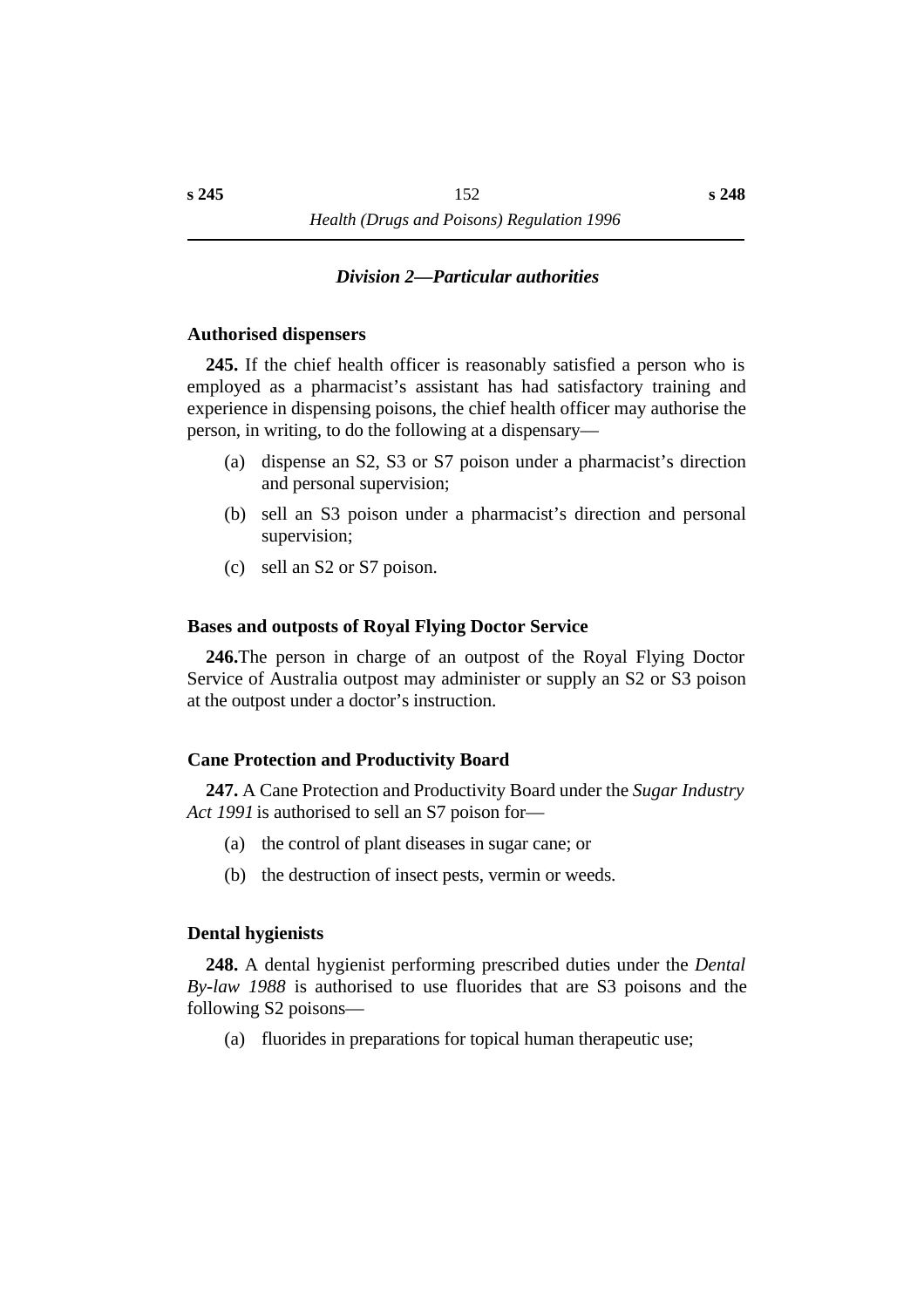- (b) lignocaine when in preparations for topical human therapeutic use (other than eye drops) that contain not more than 10% lignocaine;
- (c) silver salts.

#### **˙Dentists**

**249.** To the extent necessary to practise dentistry, a dentist is authorised to administer, prescribe or supply an S2 or S3 poison.

#### **˙Detention centres**

**250.(1)** A detention centre manager is authorised to issue an S2 or S3 poison to an authorised person who may administer or supply it for the treatment of a child detained at the detention centre.

**(2)** A detention centre's director of nursing or medical superintendent, or the pharmacist in charge of a detention centre dispensary, is authorised to issue an S2 or S3 poison to an authorised person who may administer or supply it for the treatment of a child detained at the detention centre.

#### **˙Doctors**

**251.** To the extent necessary to practise medicine, a doctor is authorised to—

- (a) administer, dispense, prescribe or supply an S2, S3 or S7 poison; or
- (b) give someone who may administer or supply an S2 or S3 poison an instruction to administer or supply the poison.

#### **˙Enrolled nurses**

**252.** To the extent necessary to practise nursing, an enrolled nurse is authorised to administer an S2 or S3 poison under the supervision of a registered nurse or a doctor.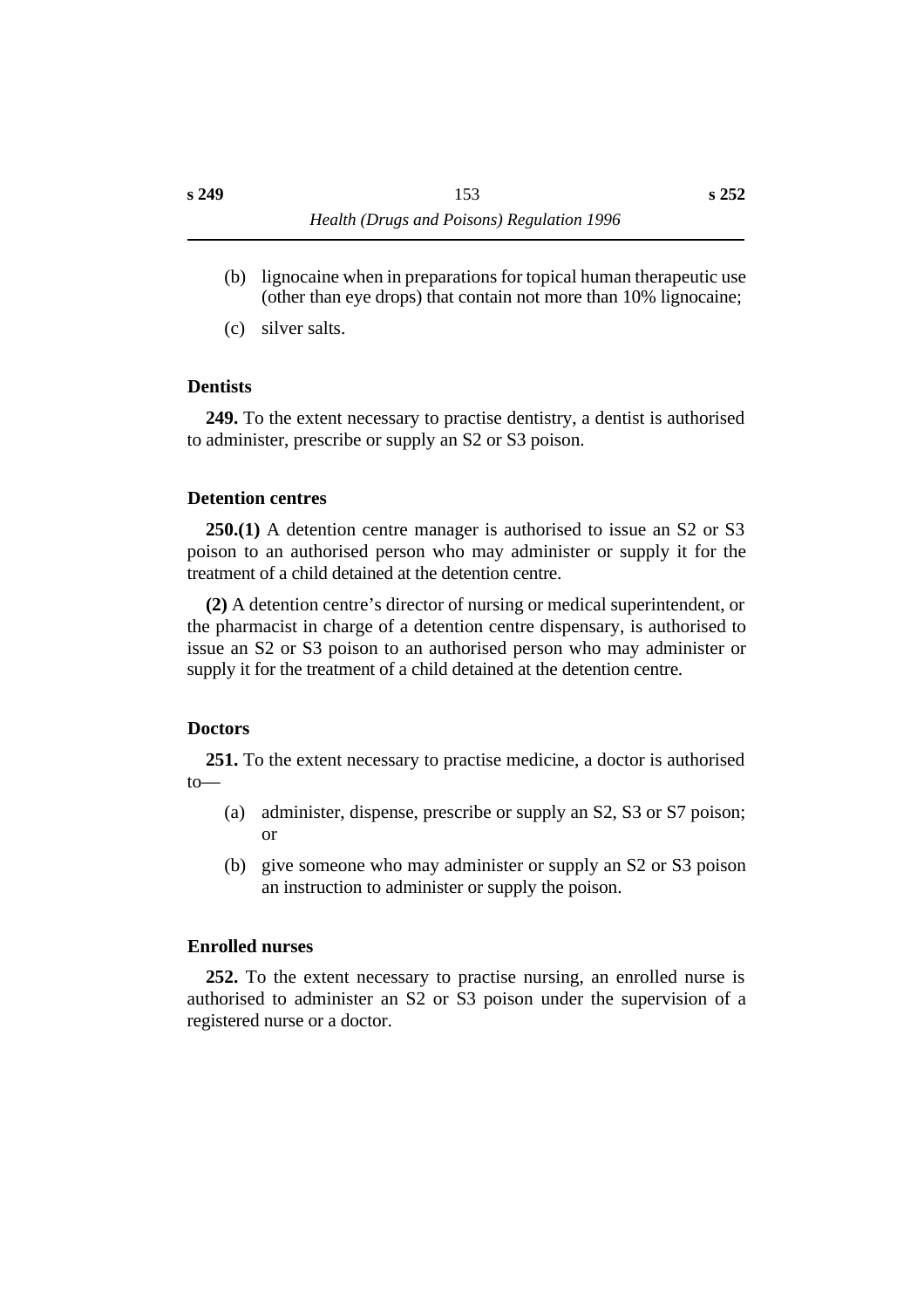#### **˙Indigenous health workers**

**252A.** A person employed as a health worker in an indigenous health program is authorised to administer an S2 or S3 poison under an approved drug therapy protocol, on a doctor's instruction while practising in an Aboriginal or Torres Strait Islander community in an isolated practice area, if—

- (a) the person has been assessed by an accredited training provider under the *Vocational Education, Training and Employment Act 1991* as being a person who is competent under the National Aboriginal and Torres Strait Islander Skills and Competency Standards to possess the poison; or
- (b) the program in which the person is employed is an approved program.

#### **˙Inspectors**

**253.** To the extent necessary to perform an inspector's official duties, an inspector is authorised to destroy a poison in an emergency or disaster situation.

#### **˙Local governments**

**254.** A local government is authorised to—

- (a) under the Act or the *Rural Lands Protection Act 1985*—sell an S7 poison for use for disinfection or weed or vermin destruction; or
- (b) sell sodium fluoride tablets of a concentration not more than 2.2 mg of sodium fluoride per tablet.

#### **˙Midwives**

**255.** To the extent necessary to practise midwifery, a midwife is authorised to—

(a) administer an S2 or S3 poison; or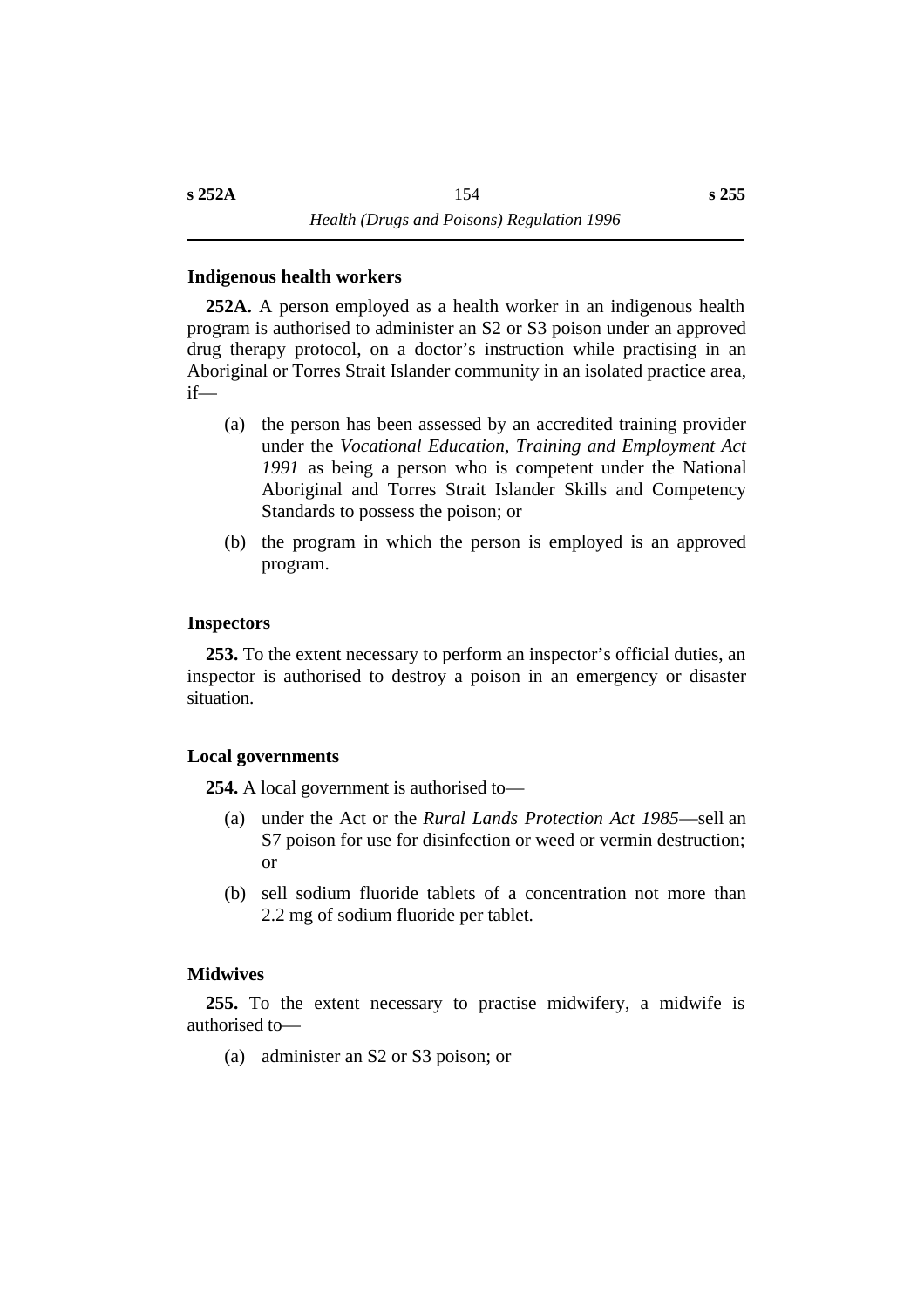(b) supply, on a doctor's instruction, an S2 or S3 poison to a patient of a hospital more than 25 km by road from a pharmacy.

### **˙Optometrists**

**256.** To the extent necessary to practise optometry, an optometrist is authorised to administer an S2 poison.

### **˙Pharmacists**

**257.(1)** To the extent necessary to practise pharmacy, a pharmacist is authorised to dispense or sell (other than by wholesale) an S2, S3 or S7 poison at a dispensary.

**(2)** A person who holds the degree of Bachelor of Pharmacy of an Australian university, or is a student enrolled in the course leading to the degree of Bachelor of Pharmacy of an Australian university, is authorised to, at a dispensary—

- (a) dispense an S2, S3 or S7 poison under a pharmacist's direction and personal supervision; or
- (b) sell an S3 poison under a pharmacist's direction and personal supervision; or
- (c) sell an S2 or S7 poison.

**(3)** Subsection (2) does not apply to a person whose registration as a pharmacist has been cancelled or suspended under the *Pharmacy Act 1976,* section 25, or a corresponding law of another State, if the cancellation or suspension is still in force.

#### **˙Pharmacy assistants**

**258.** A competent adult employee of a pharmacist is authorised to sell an S<sub>2</sub> or S<sub>7</sub> poison at a dispensary.

### **˙Physiotherapists**

**259.** To the extent necessary to practise physiotherapy, a physiotherapist is authorised to administer an S2 poison.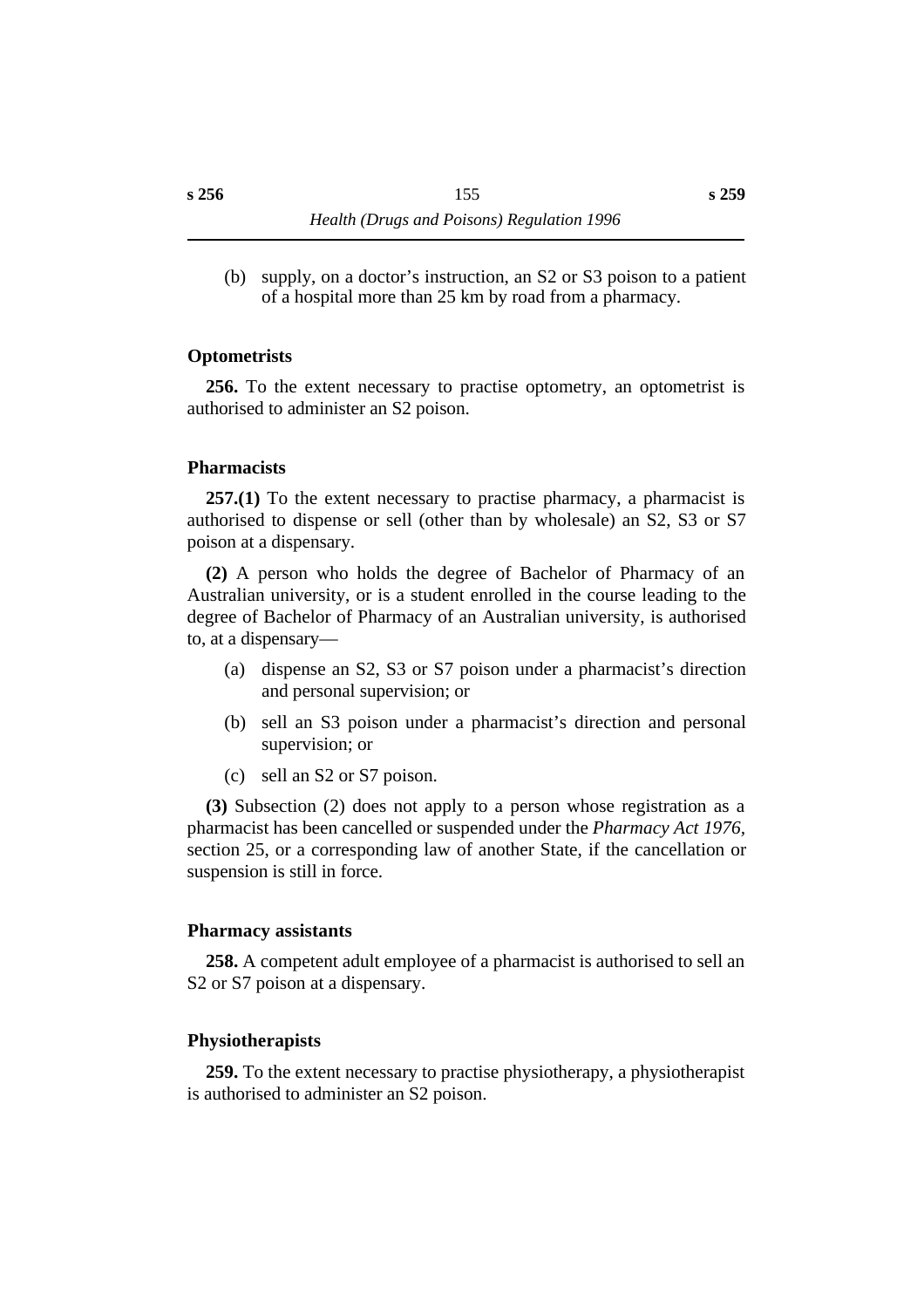#### **˙Podiatrists**

**260.** To the extent necessary to practise podiatry, a podiatrist is authorised to administer an S2 poison.

#### **˙Prisons**

**261.(1)** The general manager of a prison is authorised to issue an S2 or S3 poison to an authorised person who may administer or supply it for the treatment of a prisoner at the prison.

**(2)** The director of nursing or medical superintendent of a prison, or the pharmacist in charge of a prison dispensary, is authorised to issue an S2 or S3 poison to an authorised person who may administer or supply it for the treatment of a prisoner at the prison.

#### **˙Queensland Ambulance Service**

**262.** To the extent necessary to perform ambulance duties for the Queensland Ambulance Service, an ambulance officer is authorised to administer an S2 or S3 poison.

#### **˙Registered nurses**

**263.(1)** To the extent necessary to practise nursing, a registered nurse is authorised to administer an S2 or S3 poison.

**(2)** To the extent necessary to practise nursing in an isolated practice area, an isolated practice endorsed nurse is authorised to supply an S2 or S3 poison to or for a person requiring treatment in the isolated practice area.

**(3)** To the extent necessary to practise nursing in an isolated practice area, a registered nurse is authorised to supply an S2 or S3 poison, on a doctor's instruction, to a person being discharged from a hospital, or an outpatient of a hospital, in the isolated practice area.

**(4)** Subsection (3) expires on 30 September 1998.

#### **˙Registered nurses at rural hospitals**

**263A.(1)** To the extent necessary to practise nursing at a rural hospital,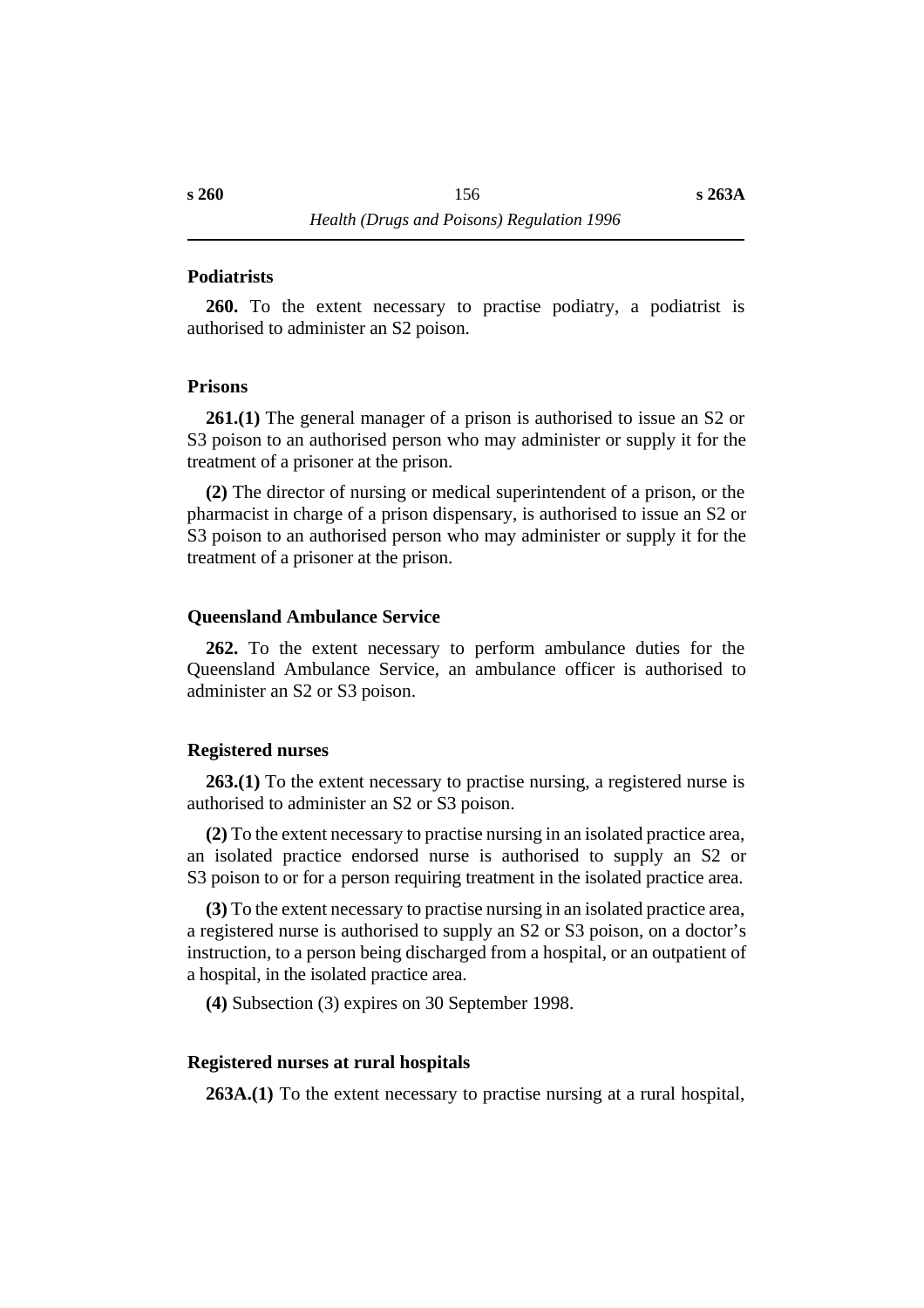the following persons are authorised to supply an S2 or S3 poison, on a doctor's instruction, to a person being discharged from the hospital or an outpatient of the hospital—

- (a) the hospital's director of nursing;
- (b) a registered nurse nominated by the hospital's director of nursing.

**(2)** However, subsection (1) applies only if—

- (a) the hospital does not employ a pharmacist; or
- (b) if the hospital employs a pharmacist—the pharmacist is absent from the hospital at the time the poison is supplied.

### **˙School dental therapists**

**264.** A school dental therapist performing prescribed duties under the *Dental By-Law 1988* is authorised to use fluorides that are S3 poisons and the following S2 poisons—

- (a) ether;
- (b) fluorides;
- (c) lignocaine when in preparations for topical human therapeutic use (other than eye drops) that contain not more than 10% lignocaine;
- (d) phenol.

### **˙State analysts**

**265.** To the extent necessary to perform an analyst's official duties, a State analyst is authorised to—

- (a) manufacture an S2, S3 or S7 poison; or
- (b) use an S2, S3 or S7 poison or destroy it.

### **˙Veterinary surgeons**

**266.** To the extent necessary to practise veterinary medicine, a veterinary surgeon is authorised to administer, dispense, prescribe or sell an S2, S3 or S7 poison.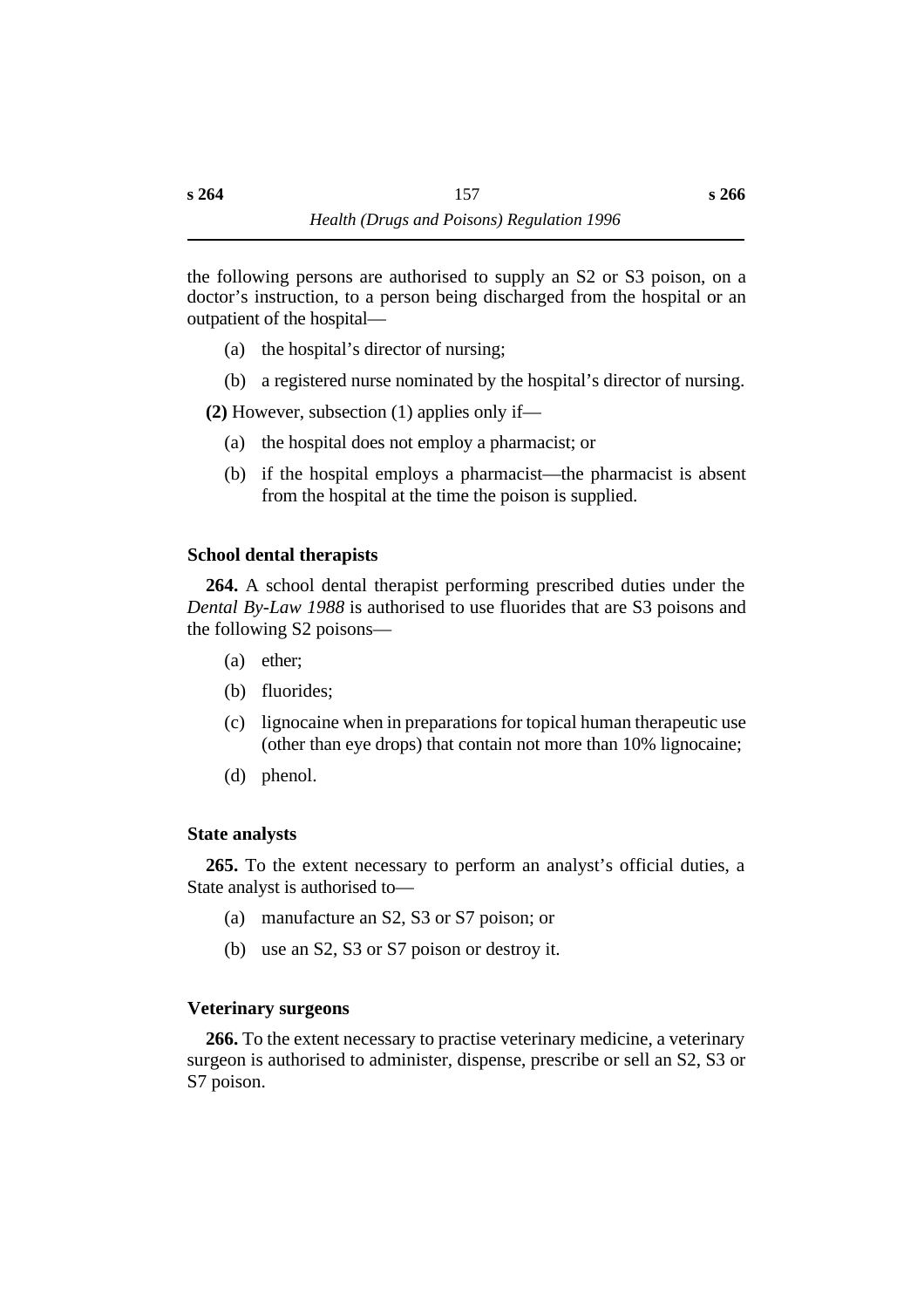#### **˙Watchhouse keepers etc.**

**267.** To the extent necessary for ensuring a person held at a watchhouse or police establishment receives an S2 or S3 poison lawfully prescribed or supplied for the person, the watchhouse keeper, or the person performing the duties of watchhouse keeper at a police establishment, is authorised to issue the poison to the person for whom it was prescribed or supplied under the directions stated on the label attached to the poison's container.

#### *†Division 3—General*

#### **˙Employees and other persons authorised**

**268.** A competent adult acting for a person who is licensed under part 1 is authorised to sell an S2, S3 or S7 poison on the same conditions as apply to the licensed person.

#### **˙Other authorities for an S2 or S3 poison may be given**

**269.(1)** The chief health officer may give a person a written authority to administer, manufacture, supply or use an S2 or S3 poison.

**(2)** The chief health officer may give a person a written authority only if the chief health officer is reasonably satisfied the person—

- (a) has a genuine need for the authority; and
- (b) is a suitable person to be given the authority.

**(3)** This section has effect despite anything in division 2.

#### *Example—*

Under section 263,<sup>50</sup> a registered nurse is authorised to administer a poison. Under this section, the chief health officer may extend the nurse's authorisation by, for example, giving the nurse a written authority to supply or use a poison under stated conditions.

<sup>50</sup> Section 263 (Registered nurses)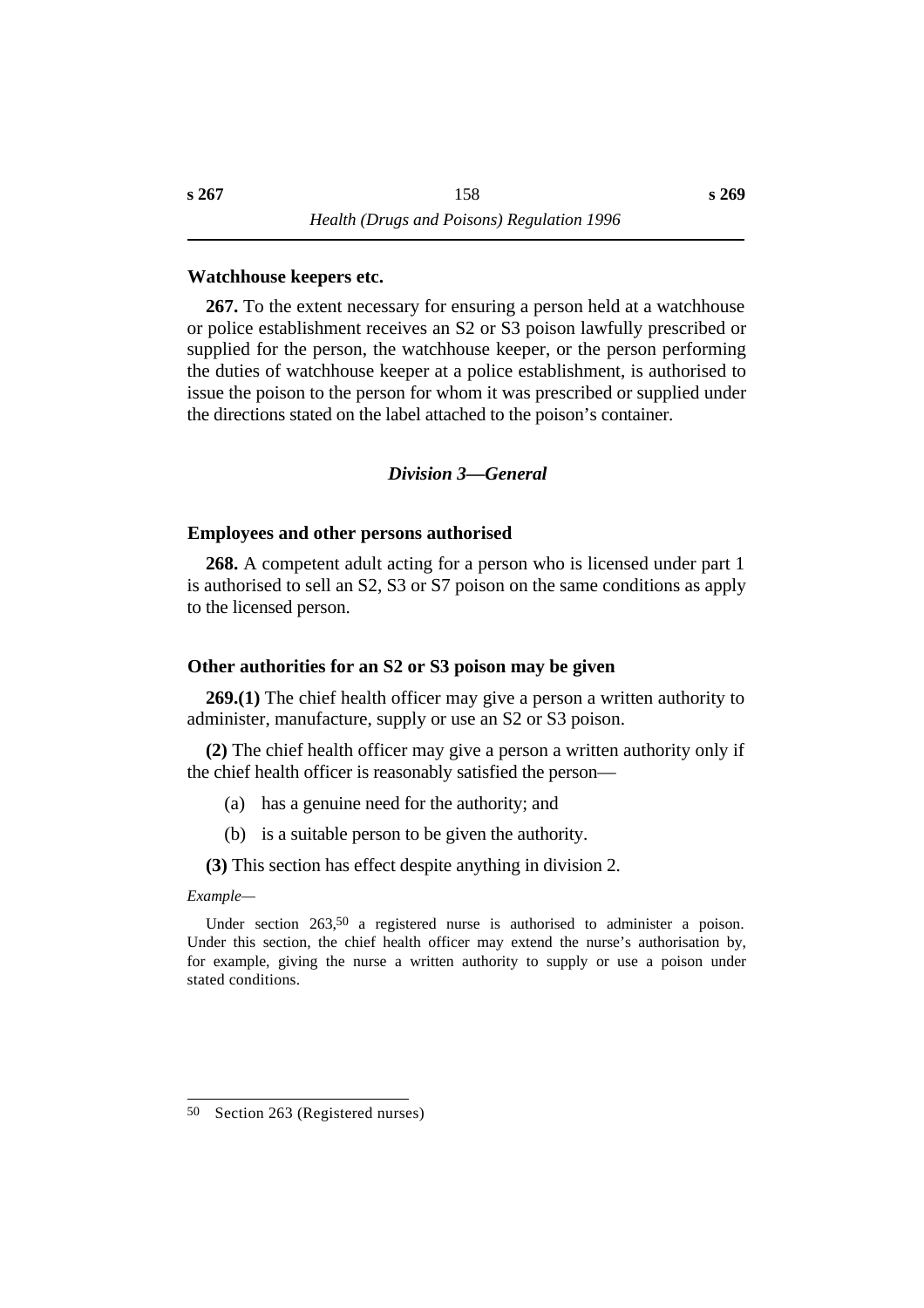#### **˙When authority is not needed**

**270.(1)** A carer does not need an authority under this part to help a person for whom an S2 or S3 poison was supplied take the poison if—

- (a) the person requests the carer's help; and
- (b) the carer helps the person to take the poison under the directions on the label attached to the poison's container.

**(2)** Also, a person does not need an authority under this part to administer an S2 or S3 poison if the S2 or S3 poison is administered to a person on the ship on which the poison is kept under the *Navigation Act 1912* (Cwlth) or *Transport Operations (Marine Safety) Act 1994*.

# **†PART 4—REGULATED POISONS**

#### **˙Prohibition on dispensing etc. regulated poisons**

**271.(1)** A person must not dispense, manufacture, obtain, possess, prescribe, sell or use a regulated poison unless the person—

- (a) dispenses, manufactures, obtains, possesses, prescribes, sells or uses the regulated poison under an approval; or
- (aa) is a poison manufacturer who manufactures the regulated poison under a poison manufacturer licence; or
- (b) is a poisons manufacturer or wholesaler who obtains or possesses for sale, or sells, a regulated poison in appendix 7, items 1 to 7 of this regulation to a person who has an approval under subsection  $(1)(a)$  to obtain the poison; or
- (c) is a pharmacist and obtains or possesses cyanide for sale to a person who has a permit for cyanide; or
- (d) is a pharmacist and obtains or possesses strychnine for sale to a person who has a permit for strychnine; or
- (e) obtains or uses cyanide or strychnine under a permit; or
- (f) is an inspector who possesses the regulated poison in the course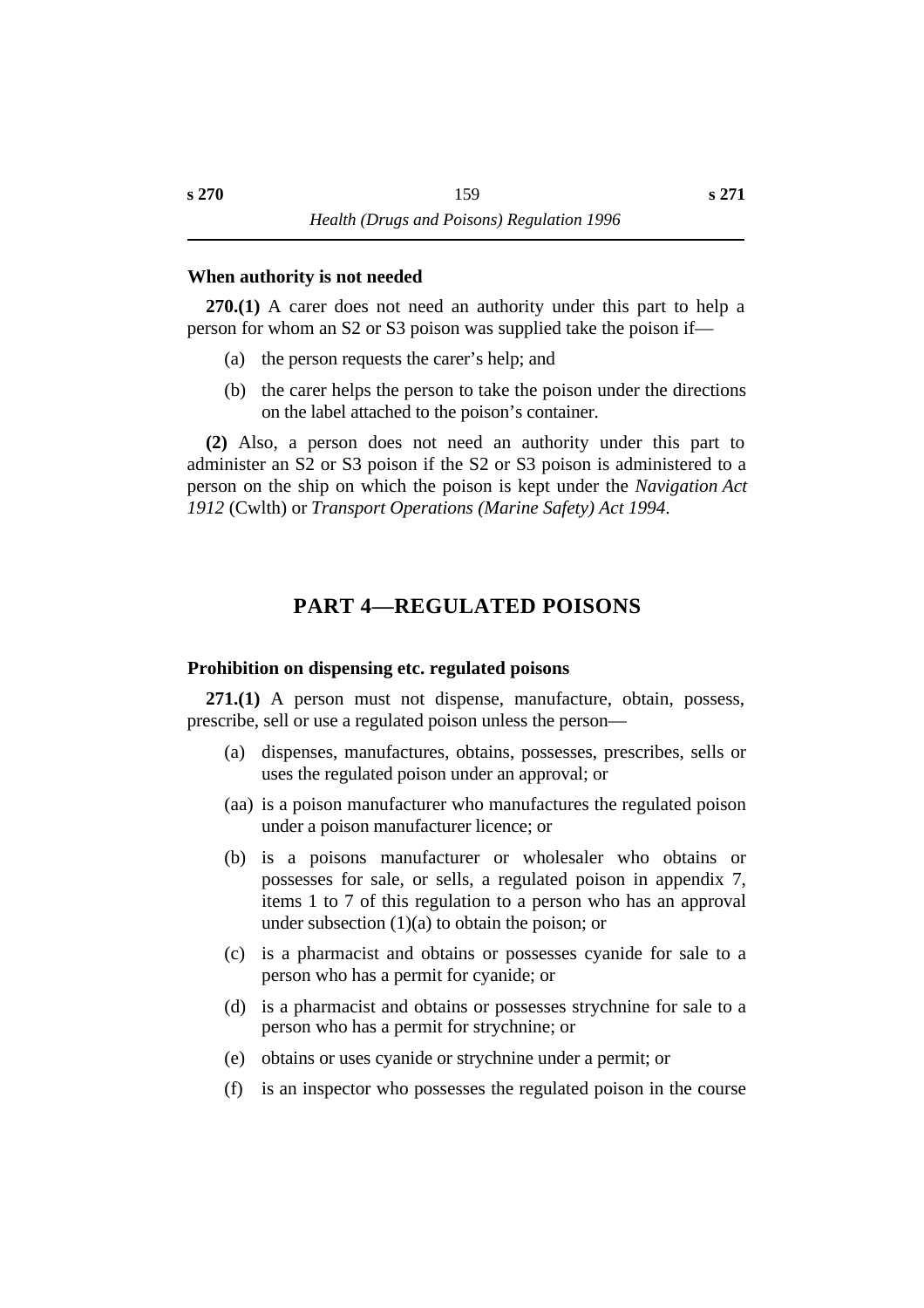of the inspector's official duties; or

(g) is a State analyst who possesses, uses or destroys the regulated poison while performing the analyst's official duties.

Maximum penalty—80 penalty units.

**(2)** Subsection (1) does not apply to a person who uses a regulated poison mentioned in appendix 7, items 1 to 7 of this regulation that is registered by the National Registration Authority under the *Agricultural and Veterinary Chemicals Code Act 1994* (Cwlth) for use as a pesticide, for its registered purpose.

### **˙Fluoroacetic acid in baits**

**272.(1)** The following persons may supply prepared baits to another person (the **"user"**) to control declared animals under the *Rural Lands Protection Act 1985*—

- (a) an inspector;
- (b) an authorised person under the *Rural Lands Protection Act 1985*.
- **(2)** The baits must not contain more than 0.03% fluoroacetic acid.

**(3)** The user may possess and use the baits only under the written conditions given to the user by the inspector or authorised person.

**(4)** An adult employee of the user, or other adult authorised by the user as agent of the user, may also possess and use the baits under the written conditions.

**(5)** The user must—

- (a) comply with the written conditions; and
- (b) ensure the user's employees or authorised agents comply with the written conditions.

Maximum penalty for subsection (5)—80 penalty units.

### **˙Prohibition on possession etc. of certain poisons**

**273.** A person must not dispense, obtain, possess, prescribe, sell or use the following poisons in preparations for external application for human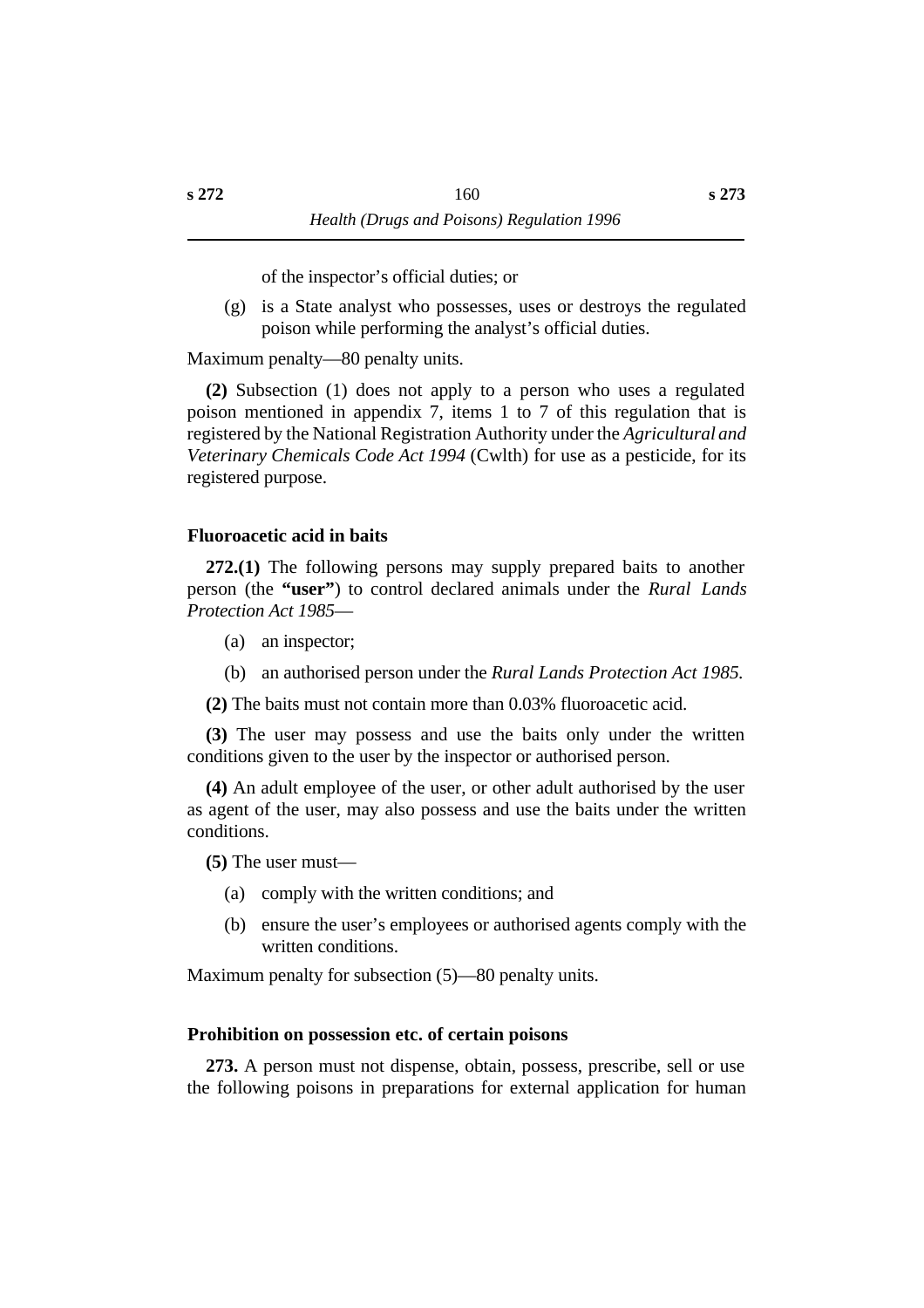therapeutic use—

- (a) tetrachlorosalicylanilide;
- (b) 5-bromo-4-chlorosalicylanilide;
- (c) fenticlor.

Maximum penalty—80 penalty units.

### **˙Authorities for regulated poisons may be given**

**273A.(1)** The chief health officer may give a person a written authority to dispense, manufacture, obtain, possess, prescribe, sell or use a regulated poison.

**(2)** The chief health officer may give a person a written authority only if the chief health officer is reasonably satisfied the person—

- (a) has a genuine need for the authority; and
- (b) is a suitable person to give the authority.

# **†PART 5—DISPENSING OR SELLING POISONS**

### **˙Licence or authority needed for dispensing, prescribing or selling S2, S3 or S7 poisons**

**274.(1)** A pharmacist must not dispense a poison on a prescription unless the poison dispensed—

- (a) conforms with the prescription; or
- (b) is dispensed under section 275.51

Maximum penalty—40 penalty units.

**(2)** Also, a pharmacist must not sell an S2 or S3 poison to a ship's master unless the pharmacist—

<sup>51</sup> Section 275 (Dispensing generic poisons)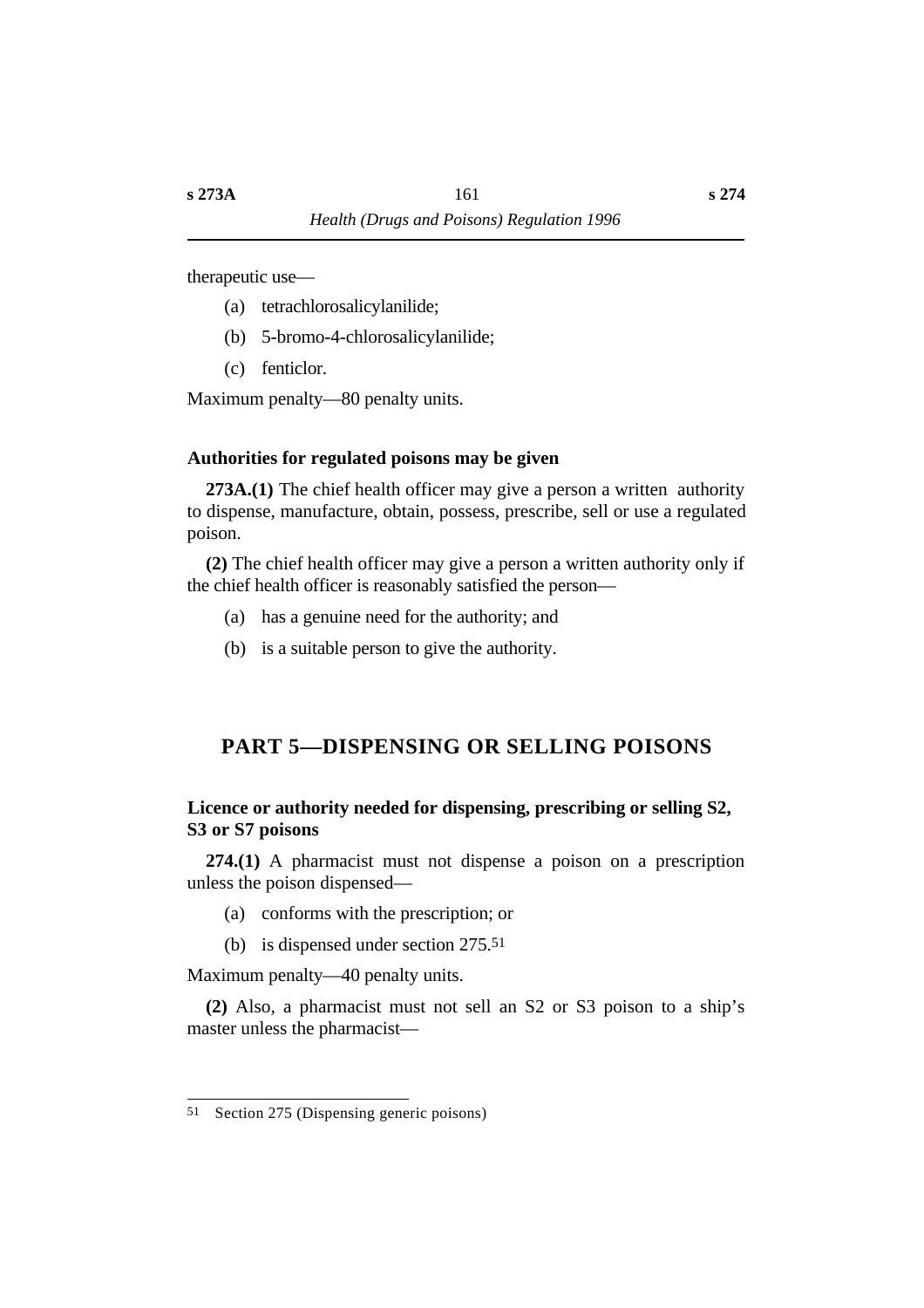- (a) is satisfied it is necessary to comply with the *Navigation Act 1912* (Cwlth) or the *Transport Operations (Marine Safety) Act 1994*; and
- (b) receives a purchase order for the poison signed by the ship's master.

Maximum penalty—40 penalty units.

**(3)** Subsection (1) does not prevent a person delivering or handing a poison dispensed by a dispenser to a person for whose use the poison is prescribed or the person's agent.

### **˙Dispensing generic poisons**

**275.(1)** This section applies if a poison is specified in a prescription by a brand name (the **"specified poison"**) and the poison is also available under another brand name (the **"generic poison"**).

**(2)** A dispenser may dispense the generic poison in place of the specified poison if—

- (a) the poison is dispensed at a public sector hospital; or
- (b) for a poison dispensed at a place other than a public sector hospital—
	- (i) the specified poison and the generic poison are both poisons to which a pharmaceutical benefit applies under the National Health Act; and
	- (ii) the prescriber did not indicate on the prescription that only the specified poison was to be dispensed; and
	- (iii) the schedule of pharmaceutical benefits, issued by the Commonwealth department within which the National Health Act is administered, states the specified poison and the generic poison are equivalent; and
	- (iv) a determination is in force for the generic poison under section 85(6) of the National Health Act;52 and
	- (v) it is lawful to dispense the generic poison on prescription;

<sup>52</sup> Section 85 (Pharmaceutical benefits) of the National Health Act.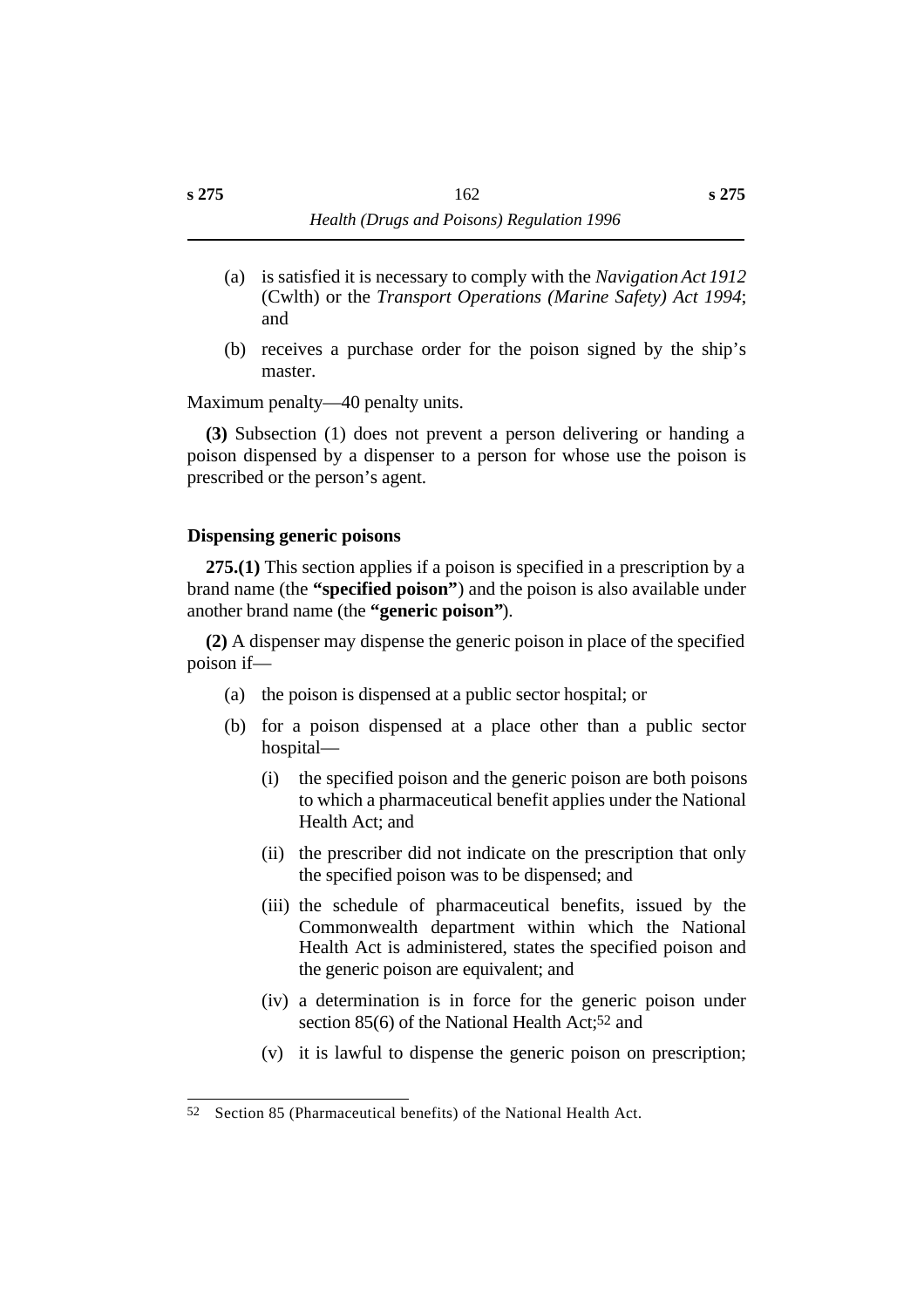and

(vi) the person to whom it is dispensed asks for, or agrees to, the dispensing of the generic poison in place of the specified poison.

**(3)** If the poison dispensed is the generic poison, the dispenser must write the brand name of the generic poison on the front of the prescription and sign the prescription.

Maximum penalty—20 penalty units.

#### **˙Labelling dispensed medicines**

**276.(1)** A person who sells a poison as a dispensed medicine must securely attach to the medicine's container a label, as required by this section, with the following warnings printed on it—

- (a) 'Keep out of reach of children';
- (b) if the prescriber is a veterinary surgeon—'For animal treatment only'.

Maximum penalty—20 penalty units.

**(2)** The warnings must be printed in red on a background of contrasting colour and in bold-faced sans serif capital letters with a face depth of at least 1.5 mm.

**(3)** The label must also have written on it—

- (a) if the dispensed medicine is for human use—the name of the person for whose use it is intended; and
- (b) if the dispensed medicine is for an animal—the name of the animal's owner; and
- (c) the name and address of the person selling the dispensed medicine; and
- (d) a description of the name of the dispensed medicine under subsection  $(4)$  or  $(5)$ ; and
- (e) a description of the strength of, and the quantity or volume of, the dispensed medicine; and
- (f) directions about the use of the medicine; and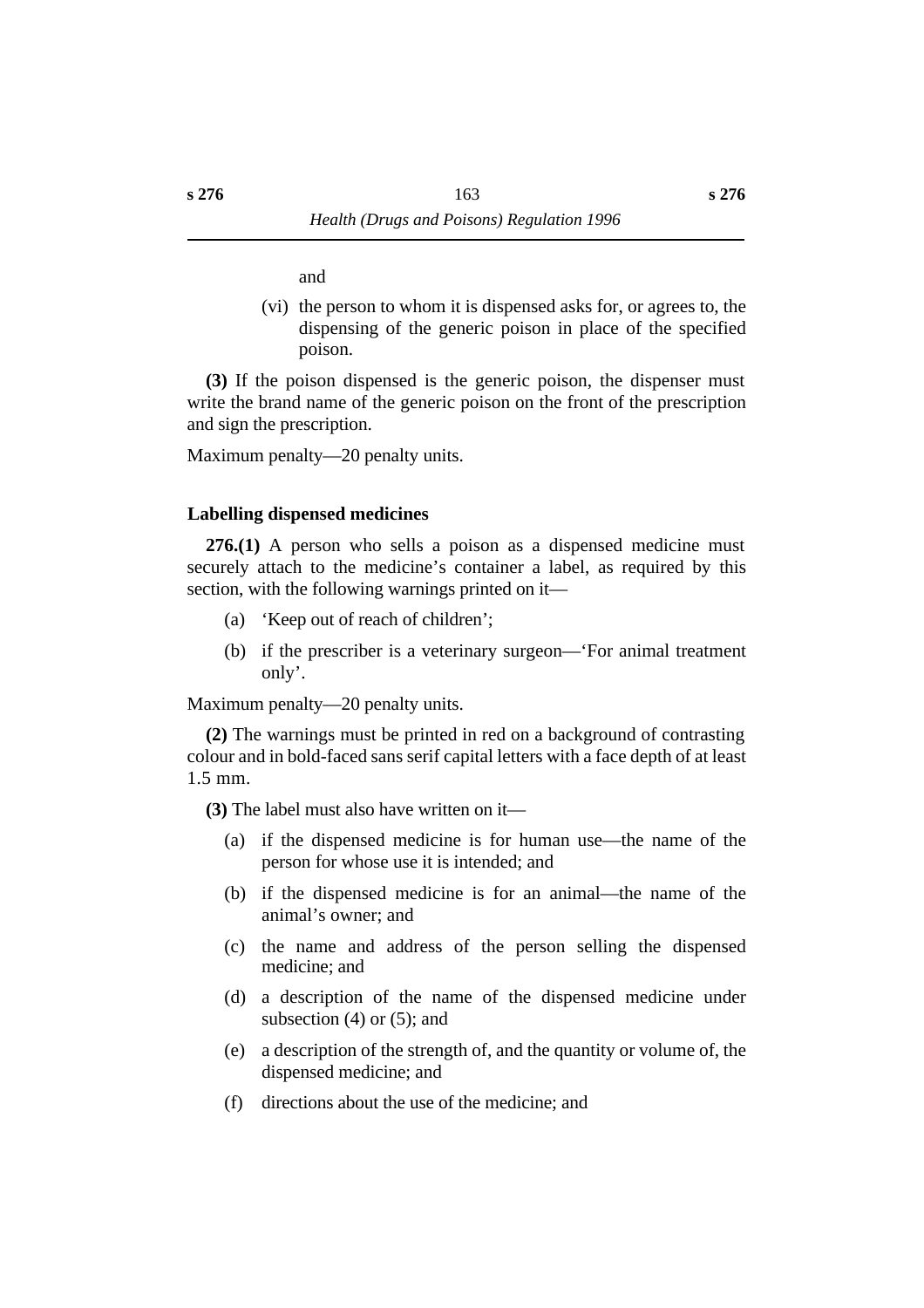- (g) the date the medicine is dispensed; and
- (h) the dispenser's initials; and
- (i) if the medicine is for internal human therapeutic use and is a substance specified in appendix  $K^{53}$  of the standard—
	- (i) 'This medication may cause drowsiness. If affected do not drive a vehicle or operate machinery. Avoid alcohol.'; or
	- (ii) 'This medication may cause drowsiness and may increase the effects of alcohol. If affected do not drive a motor vehicle or operate machinery.'; and
- (j) if the medicine's expiry date is not visible—the medicine's expiry date.
- **(4)** The dispensed medicine must be described by—
	- (a) its approved name;54 or
	- (b) the name the prescriber wrote on the prescription or, if a different brand of the medicine is dispensed, the name of the brand dispensed; or
	- (c) its trade name; or
	- (d) the approved name of each poison in the medicine; or
	- (e) the name of each poison in the medicine as written on the prescription.

**(5)** Despite subsection (4), a doctor may state in a prescription that the contents of a dispensed medicine must be described in a particular way that is not a false description.

#### **˙Sale of S3 poisons**

**277.(1)** A pharmacist, or a person who is authorised to dispense a poison under a pharmacist's direction and personal supervision, (the **"seller"**) must not sell an S3 poison unless the seller is reasonably satisfied—

(a) of the purchaser's identity; and

<sup>53</sup> Appendix K (Drugs required to be labelled with a sedation warning)

<sup>54</sup> For the definition "approved name" see part 1 of the standard.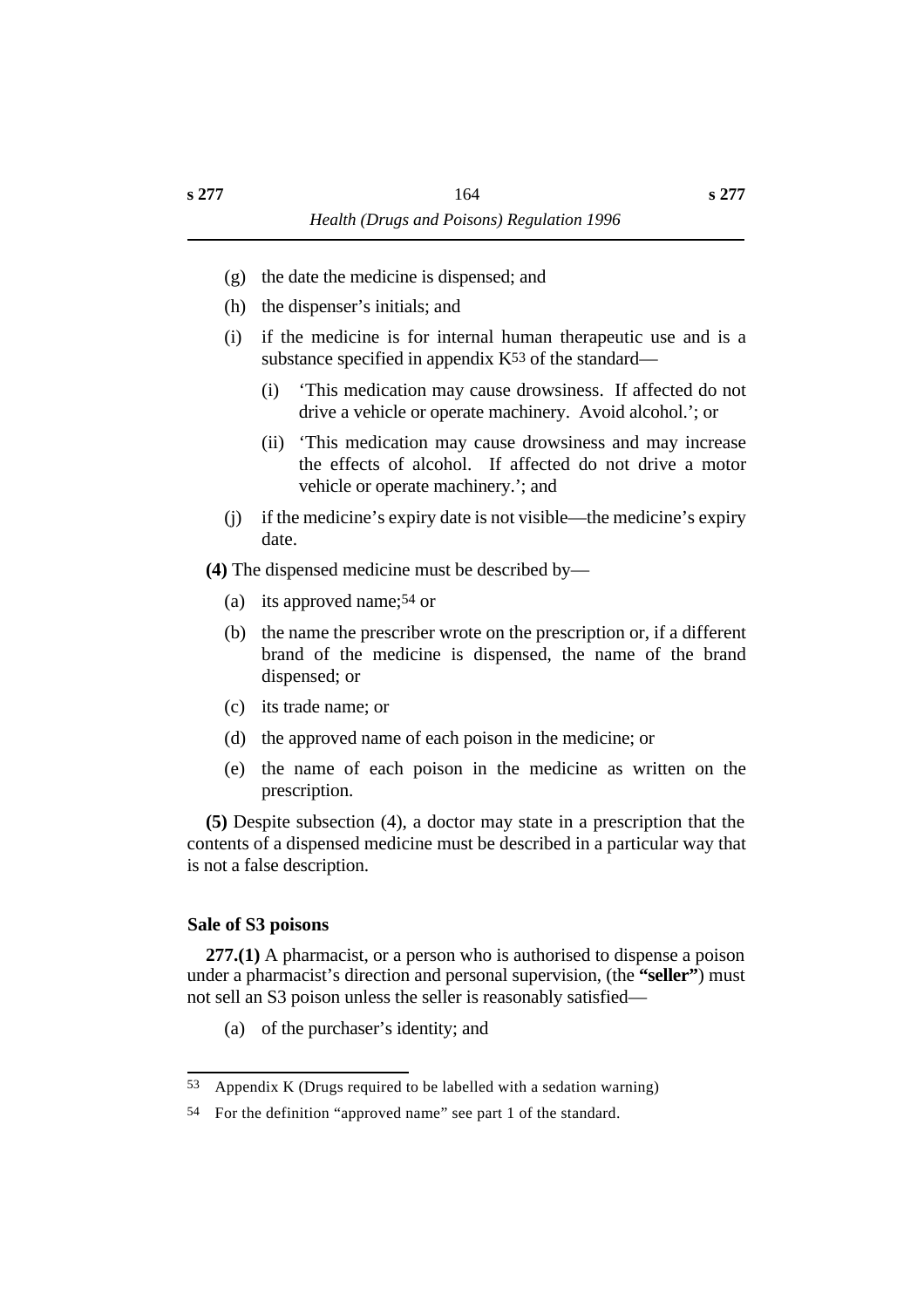(b) the purchaser has a therapeutic need for the poison.

Maximum penalty—40 penalty units.

**(2)** The seller must give the purchaser advice on the dosage, frequency of administration, general toxicity, adverse effects, contraindications and precautions to be observed in using the poison.

Maximum penalty—40 penalty units.

**(3)** The seller must securely attach to the container in which the poison is sold a label, as required by this section, with the following warnings printed on it—

- (a) 'Keep out of the reach of children';
- (b) if the poison is for use for an animal—'For animal treatment only'.

Maximum penalty—40 penalty units.

**(4)** The warnings must be printed in red bold-faced sans serif capital letters with a face depth of at least 1.5 mm on a background of contrasting colour.

**(5)** The label must also have written on it—

- (a) if the poison is for human use—the name of the person for whose treatment it is intended; and
- (b) if the poison is for animal treatment—the name of the animal's owner; and
- (c) the name and address of the dispensary; and
- (d) directions about the use of the poison; and
- (e) the date the poison was sold.

**(6)** The poison must be described by—

- (a) its approved name; or
- (b) its trade name; or
- (c) the approved name of each poison in the preparation.

**(7)** Subsections (1)(b) and (2) to (6) do not apply to the sale of an S3 poison to a ship's master for use for first aid on the ship.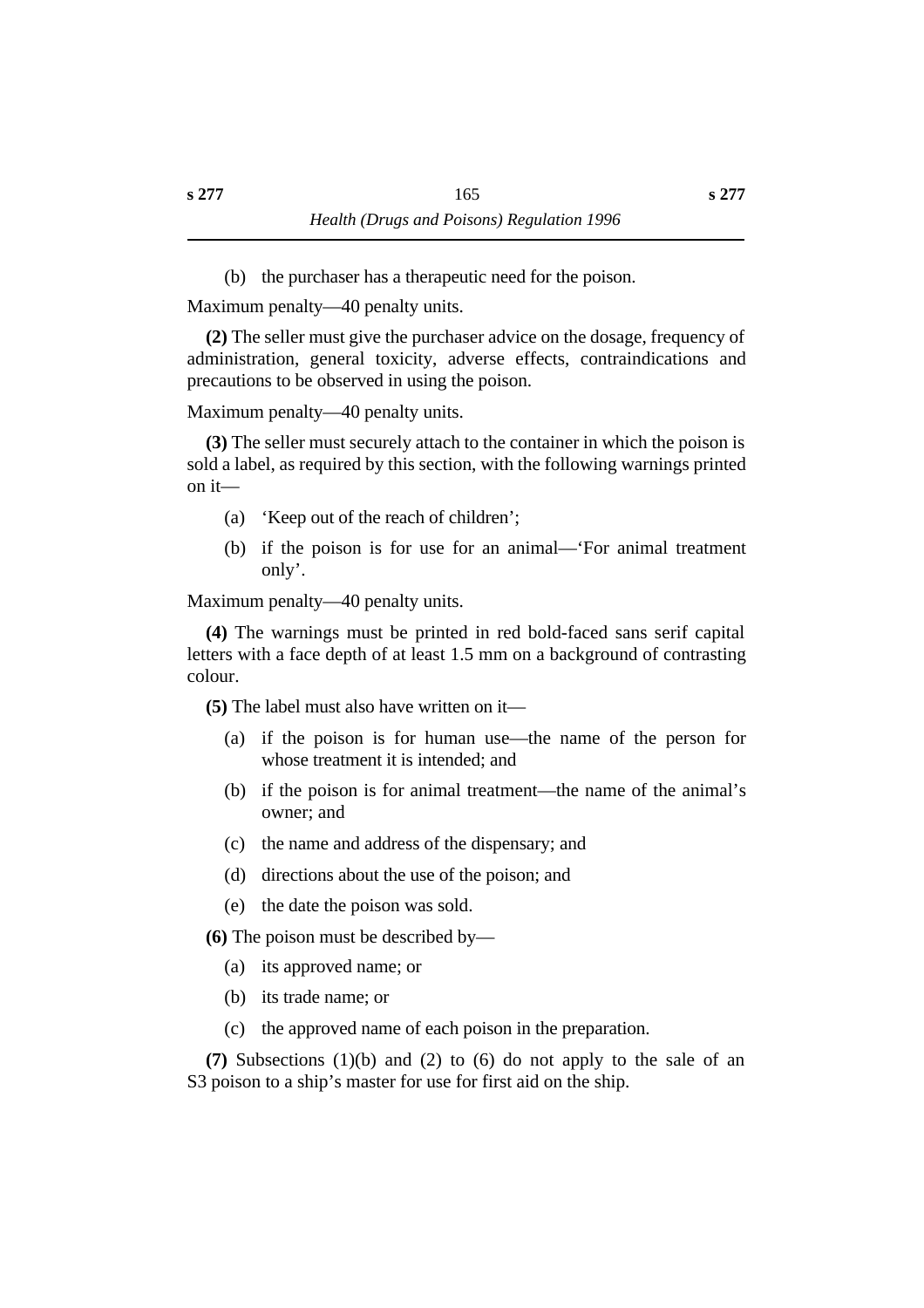### **˙Restrictions on packs of organo-phosphorus compounds**

**278.(1)** A person must not sell a liquid or emulsive preparation in a container containing less than 500 mL of an S7 organo-phosphorus compound.

Maximum penalty—60 penalty units.

**(2)** A person must not sell, in dry or powder form, a container of a preparation containing less than 750 gm of an S7 organo-phosphorus compound.

Maximum penalty—60 penalty units.

### **˙Restriction on paraquat preparations**

**279.(1)** A person must not sell a preparation containing paraquat in a container of less than 5 L of the preparation.

Maximum penalty—80 penalty units.

**(2)** A person must not sell a liquid preparation that contains paraquat unless the preparation—

- (a) is coloured green or blue; and
- (b) contains sufficient stenching agent to produce an offensive odour.

Maximum penalty—80 penalty units.

### **˙Obtaining, possession or use of cyanide**

**280.(1)** A person must not obtain, possess or use cyanide unless the person—

- (a) is authorised, under this regulation, to obtain, possess or use cyanide; or
- (b) holds a cyanide permit.55

Maximum penalty—80 penalty units.

**(2)** A person who possesses cyanide under a cyanide permit must not

<sup>55</sup> See part 2 (Permits).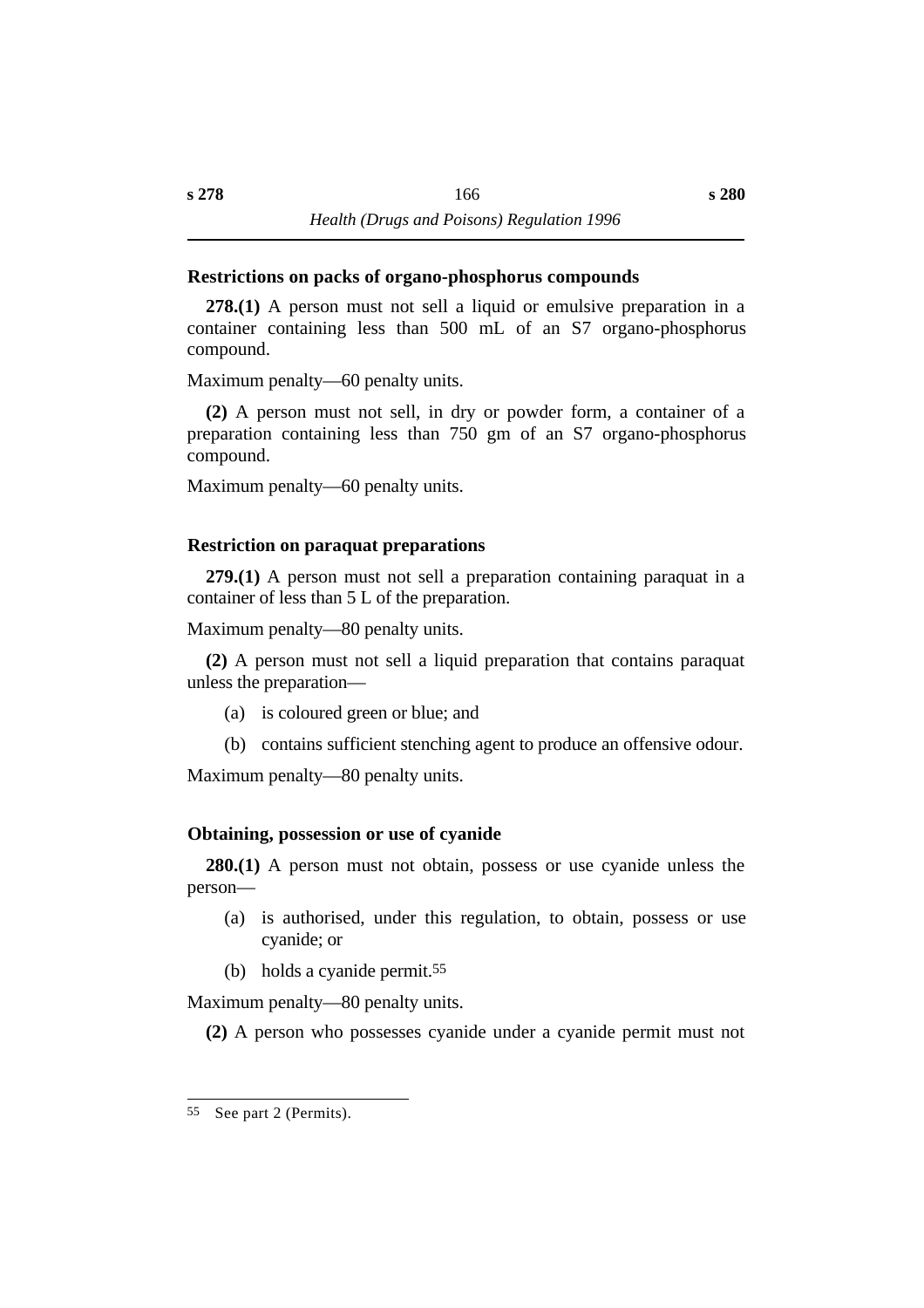possess more cyanide than the maximum quantity stated in the permit.

Maximum penalty—80 penalty units.

### **˙Restriction on sale of cyanide**

**281.(1)** A person must not—

- (a) sell cyanide to a person unless the person gives the seller a cyanide permit that is in force; or
- (b) sell to a purchaser more cyanide, in total, than is stated in the permit.

Maximum penalty—60 penalty units.

**(2)** However, subsection (1)(a) does not apply to a poison manufacturer or wholesaler who sells cyanide to another licensed seller of poisons or a pharmacist.

**(3)** The seller must—

- (a) write on the front of the permit—
	- (i) the date the cyanide is sold; and
	- (ii) the quantity of cyanide sold; and
	- (iii) the seller's name and address; and
	- (iv) if the full amount of the cyanide stated in the permit has been sold—the word 'cancelled'; and
- (b) sign the permit; and
- (c) return the permit to the permit holder.

Maximum penalty—40 penalty units.

**(4)** Despite subsection (3)(a)(iv), the cancellation of the permit only relates to the permit holder's authority to obtain cyanide.

# **˙Obtaining, possession or use of strychnine**

**282.(1)** A person must not obtain, possess or use strychnine unless the person—

(a) is authorised, under this regulation, to obtain, possess or use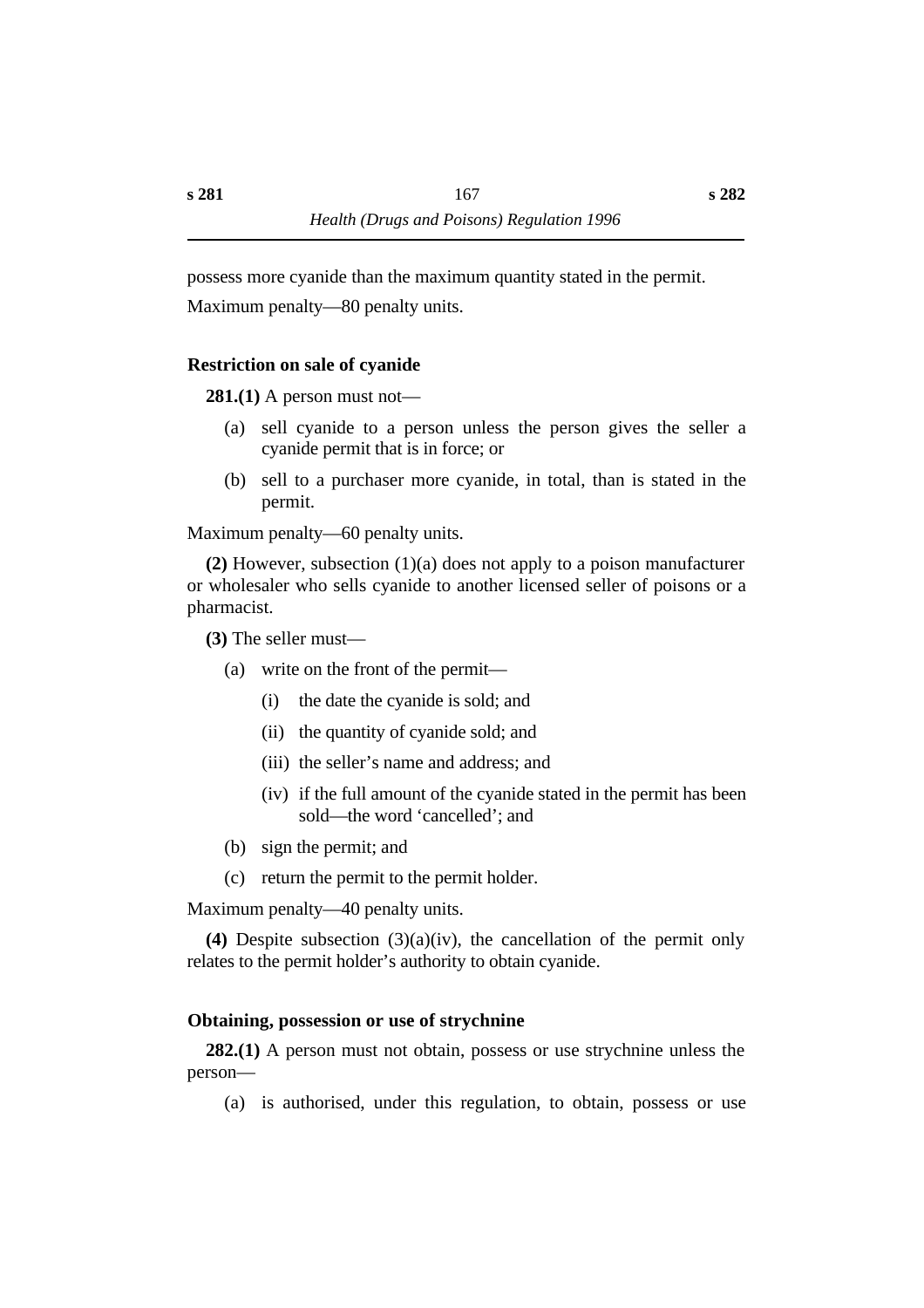**s 283**

strychnine; or

(b) holds a strychnine permit.

Maximum penalty—80 penalty units.

**(2)** A person who possesses strychnine under a strychnine permit must not possess more strychnine than the maximum quantity stated in the permit.

Maximum penalty—80 penalty units.

# **˙Restriction on sale of strychnine**

**283.(1)** A person must not—

- (a) sell strychnine to a person unless the person gives the seller a strychnine permit that is in force; or
- (b) sell to a purchaser more strychnine, in total, than is stated in the permit.

Maximum penalty—60 penalty units.

**(2)** However, subsection (1)(a) does not apply to a poison manufacturer or wholesaler who sells strychnine to another licensed seller of poisons or a pharmacist.

**(3)** The seller must—

- (a) write on the front of the permit—
	- (i) the date the strychnine is sold; and
	- (ii) the quantity of strychnine sold; and
	- (iii) the seller's name and address; and
	- (iv) if the full amount of the strychnine stated in the permit has been sold—the word 'cancelled'; and
- (b) sign the permit; and
- (c) return the permit to the permit holder.

Maximum penalty—40 penalty units.

**(4)** Despite subsection (3)(a)(iv), the cancellation of the permit only relates to the permit holder's authority to obtain strychnine.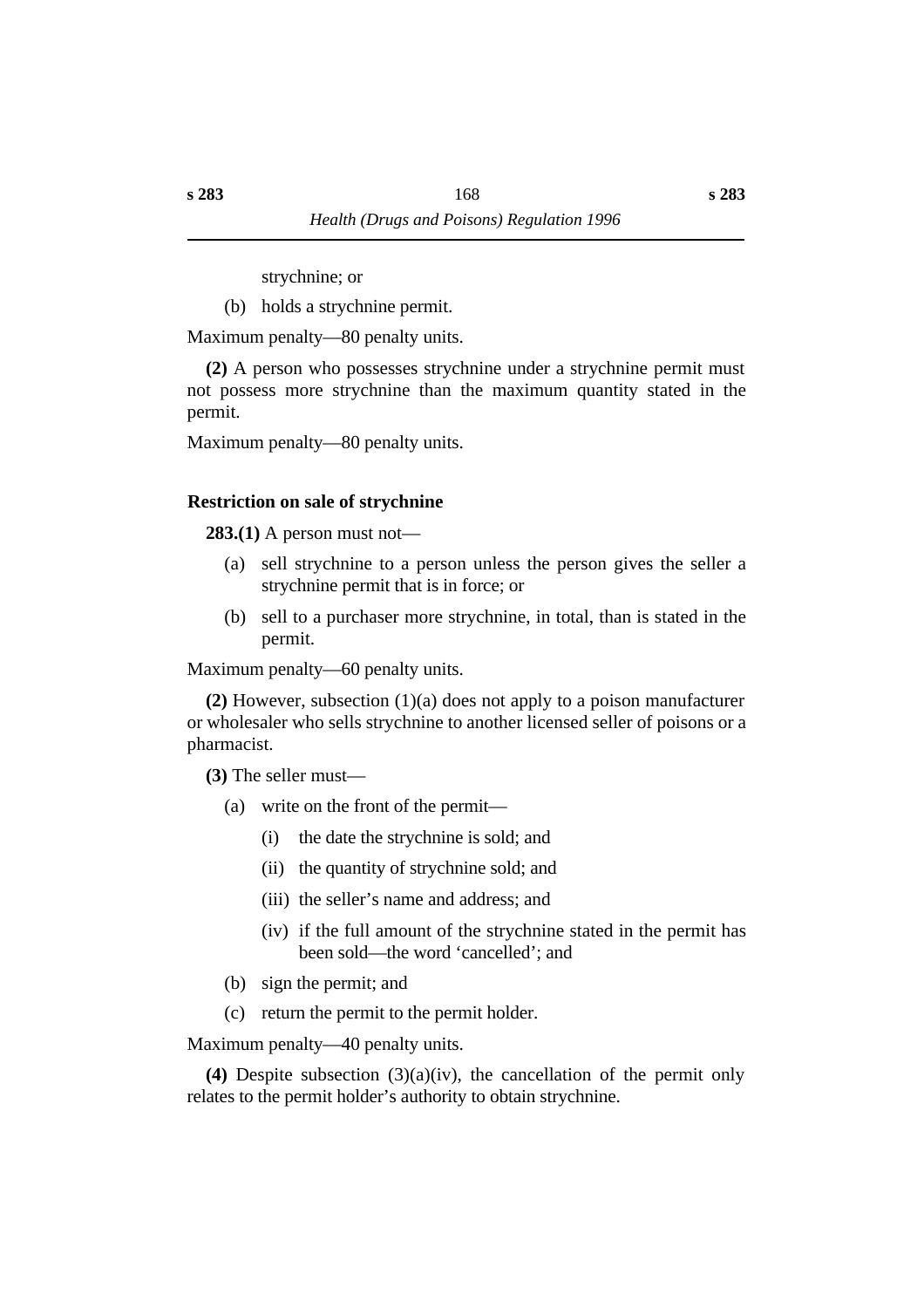# **†PART 6—STORAGE OF POISONS**

#### **˙Storage of poisons**

**284.(1)** A person must not store a poison for sale within reach of children.

Maximum penalty—40 penalty units.

**(2)** A person who sells an S2 or S3 poison by retail must store the poison in a place that is not accessible to the public.

Maximum penalty—40 penalty units.

**(3)** A person who sells an S7 poison by retail must—

- (a) store the poison—
	- (i) in a receptacle or storeroom that is kept locked; or
	- (ii) in another place the chief health officer is reasonably satisfied is a secure place; and
- (b) keep personal possession of the key to the place or ensure the key is in the possession of another responsible adult authorised by the person.

Maximum penalty—40 penalty units.

**(4)** A person who sells by retail a poison that contains an organic solvent distilling under 150°C at 101–103 kPa and is labelled as, or for use as, an adhesive must store the poison in a way that ensures it is not accessible to the public.

Maximum penalty—40 penalty units.

**(5)** A poison wholesaler must store an S2, S3 or S7 poison in a way that ensures the poison is not accessible to the public.

Maximum penalty—40 penalty units.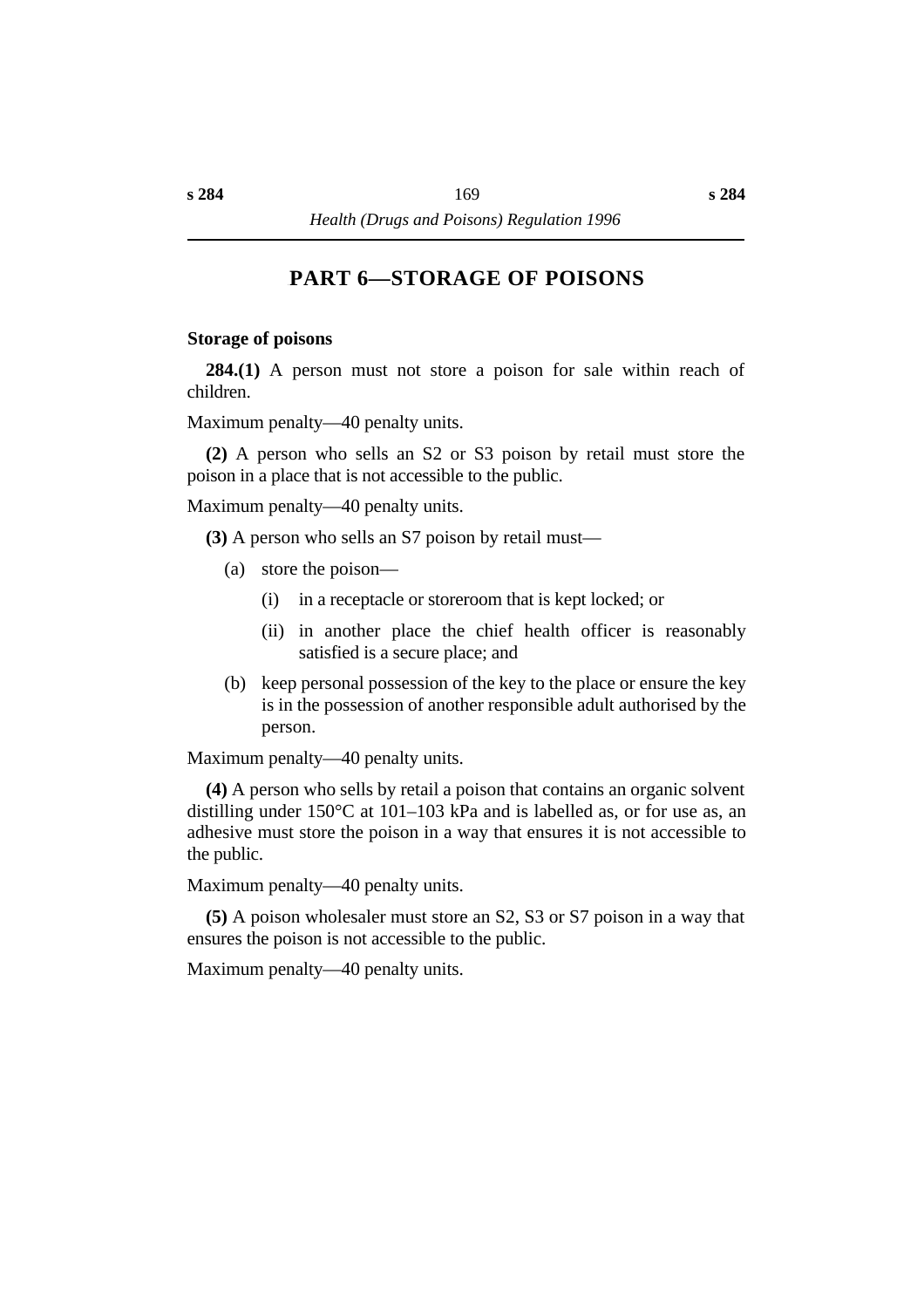# **†PART 7—RECORDS OF SALES OF POISONS**

#### **˙Records of sales of poisons**

**285.(1)** A person must not sell an S7 poison by retail unless, at the time of the sale, the person makes an accurate record of the sale—

- (a) by making an entry in a book (a **"poisons sale book"**); or
- (b) by giving the person buying the poison (the **"purchaser"**) an invoice that has a unique number.

Maximum penalty—20 penalty units.

**(2)** The person selling the S7 poison must—

- (a) include the following in the poisons sale book or invoice—
	- (i) the date of the sale;
	- (ii) the name and quantity or volume of the poison sold;
	- (iii) the purpose for which the poison is required;
	- (iv) the purchaser's name and address;
	- (v) if the purchaser buys the poison in person—the purchaser's signature;
	- (vi) if the order for the poison was a telephone or written order—a note about the way the order was placed where the purchaser would sign the book or invoice if it was a personal sale; and
- (b) for a record of the sale made by giving the purchaser an invoice—keep a copy of the invoice.

Maximum penalty—20 penalty units.

**(2A)** If the order for the S7 poison was a written order, the person selling the poison must keep the written order for 2 years from the day the person received it.

Maximum penalty—20 penalty units.

**(3)** The person must not use the poisons sales book for another purpose.

Maximum penalty—20 penalty units.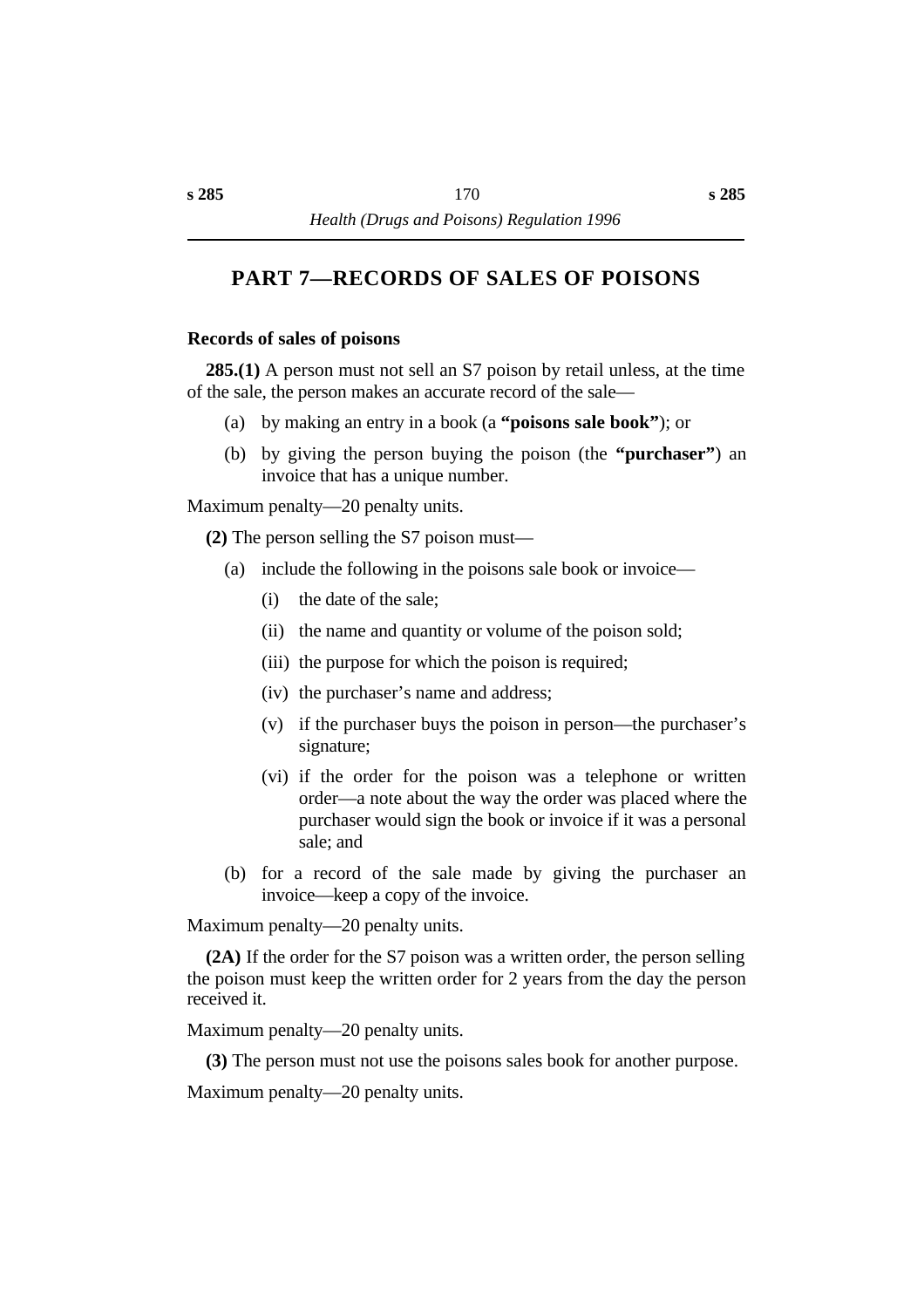# **†PART 8—GENERAL**

#### **˙Prohibition on dispensing or supplying poisons to child under 16**

**286.(1)** A person (the **"supplier"**) must not dispense or supply an S2, S3, S6 or S7 poison to a child under 16 years unless the supplier—

- (a) is a doctor; or
- (b) a pharmacist acting on a prescription or a doctor's written instruction at a hospital.

Maximum penalty—40 penalty units.

**(2)** A person (the **"supplier"**) must not supply an S2 or S3 poison to a child under 16 years unless the supplier is a doctor, nurse or veterinary surgeon who, under this chapter, may supply an S2 or S3 poison.

Maximum penalty—40 penalty units.

**(3)** A nurse must not supply an S2 or S3 poison to a child under 16 years unless the nurse has a doctor's instruction to supply the poison to the child.

Maximum penalty—40 penalty units.

#### **˙False, misleading or incorrect entries**

**287.** A person must not make an entry in a book or other record required to be kept under this chapter that the person knows is a false, misleading or incomplete entry.

Maximum penalty—20 penalty units.

#### **˙Poisons for animals not to be dispensed etc. for human therapeutic use**

**288.** A person must not, without an approval, dispense, prescribe, sell or use for human therapeutic use, a poison labelled, manufactured, packed or prepared for use for animal treatment.

Maximum penalty—40 penalty units.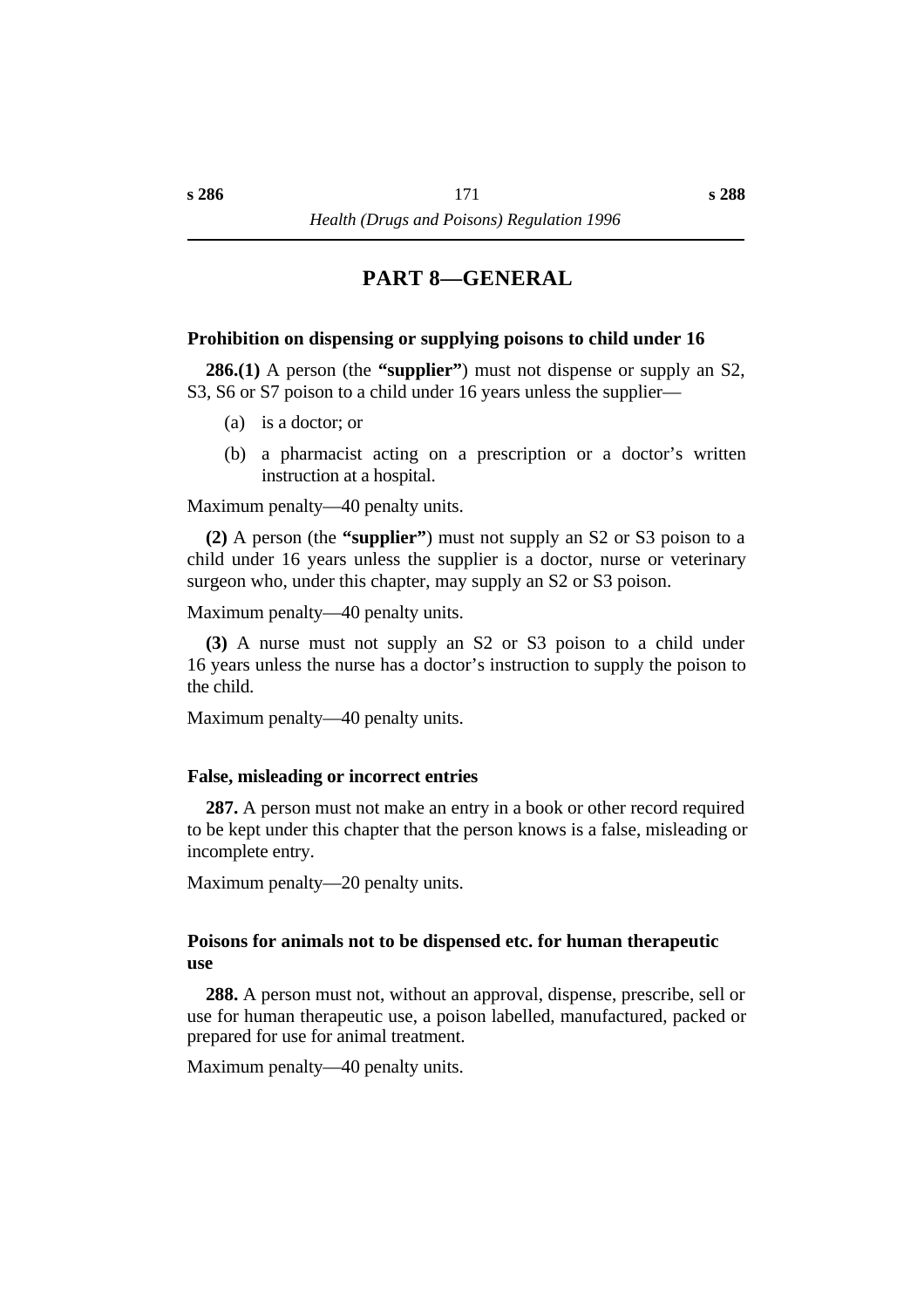#### **˙Poisons for animals not to be administered to humans**

**289.** A person must not, without an approval, administer to himself, herself or someone else a poison labelled, manufactured, packed or prepared for use for animal treatment.

Maximum penalty—40 penalty units.

#### **˙Unsafe disposal of poisons**

**290.(1)** A person must not discharge, place or otherwise dispose of a poison—

- (a) in or on an alley, street, public land or public place; or
- (b) in or on other land or premises or another place, without the permission of the owner or occupier of the land, premises or place; or
- (c) into or on a channel, creek, dam, drain, river, road, street, watercourse or another body of water.

**(2)** However, subsection (1) does not apply to—

- (a) a person laying baits for pest destruction; or
- (b) a person applying herbicides for the destruction of noxious weeds or unwanted vegetation; or
- (c) a local government applying insecticides for horticultural purposes; or
- (d) a person applying insecticides to a creek, dam, river, water course or other body of water for the control or destruction of mosquitoes; or
- (e) a person applying insecticides to an alley, lane, place, public place or public land, road or thoroughfare for the control or destruction of midges or mosquitoes.

**(3)** However, subsection (2) applies only if a person doing an act mentioned in the subsection is doing it—

- (a) under a permit or authority granted by the chief health officer or a local government; or
- (b) under the *Rural Lands Protection Act 1985*; or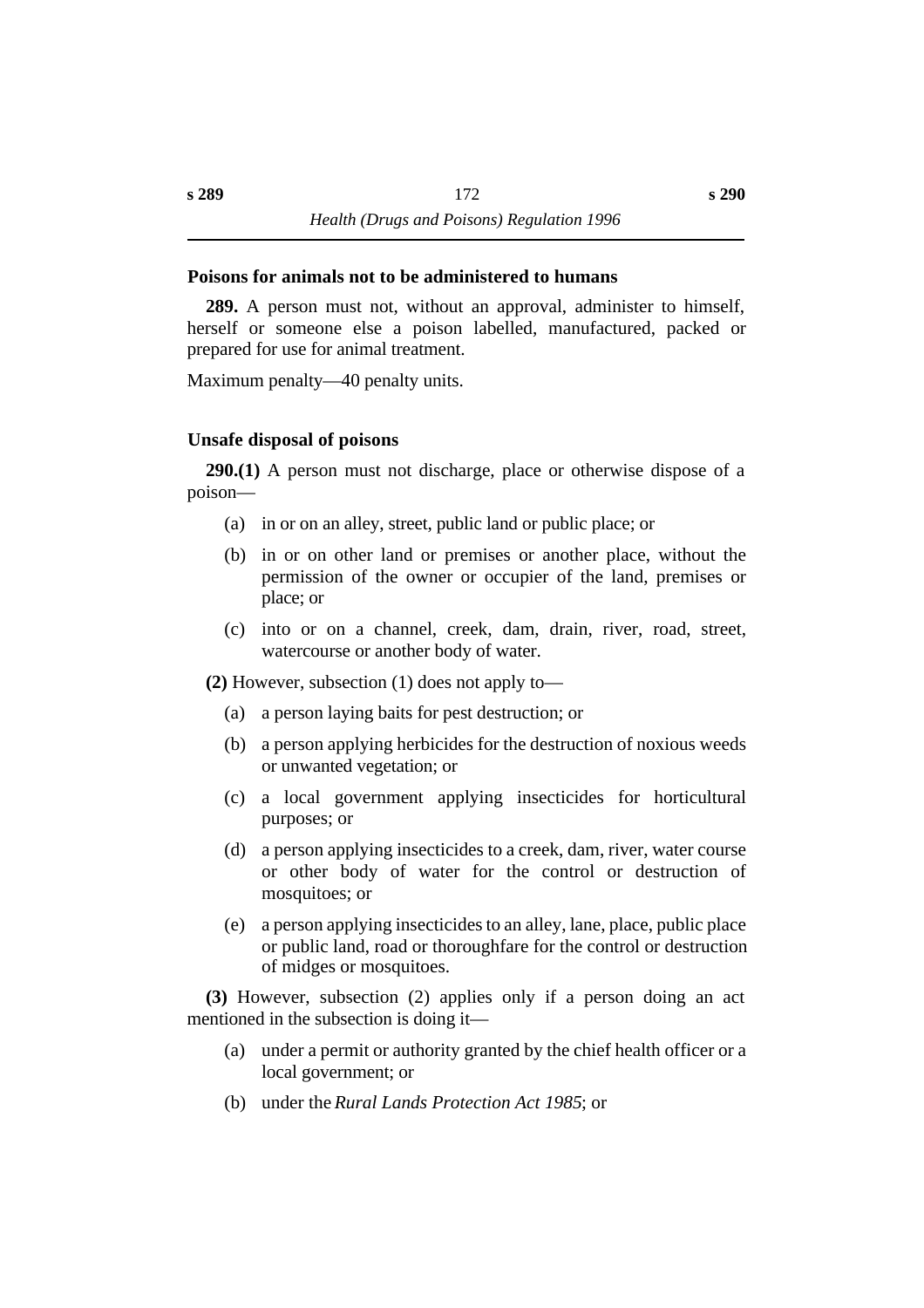(c) for a Cane Protection and Productivity Board—under the *Sugar Industry Act 1991*.

**(4)** Despite subsection (2), a person must not discharge, place or otherwise dispose of a poison in a way that—

- (a) endangers the life or safety of a person or a domestic animal; or
- (b) exposes food, drink or a condiment or another poison or a drug to the risk of contamination by the poison; or
- (c) gives access to the poison to someone not authorised to possess it.

Maximum penalty—40 penalty units.

### **˙Labels and containers**

**291.(1)** A person must not change, cover, deface or remove a brand, declaration, label, mark or statement that is required under this chapter to be fixed to, or shown on, the container of a poison.

Maximum penalty—40 penalty units.

**(2)** A person must not possess or sell a cracked or damaged package containing a poison.

Maximum penalty—40 penalty units.

**(3)** If a person becomes aware that a package containing a poison is cracked or damaged, the person must immediately—

- (a) empty the contents of the package into a poison container labelled under this regulation; or
- (b) if the contents are to be disposed of—dispose of them under any requirements of the local government for the area in which the person is located.

Maximum penalty—40 penalty units.

**(4)** A person must not soak, wash or otherwise treat a bottle or container used, or of a type commonly used, to hold a poison, or that has a brand, mark or label on it stating that the bottle or container has been used to hold a poison, in a tank or receptacle used to soak, wash or treat bottles or other containers of a type commonly used to hold human or animal food or drink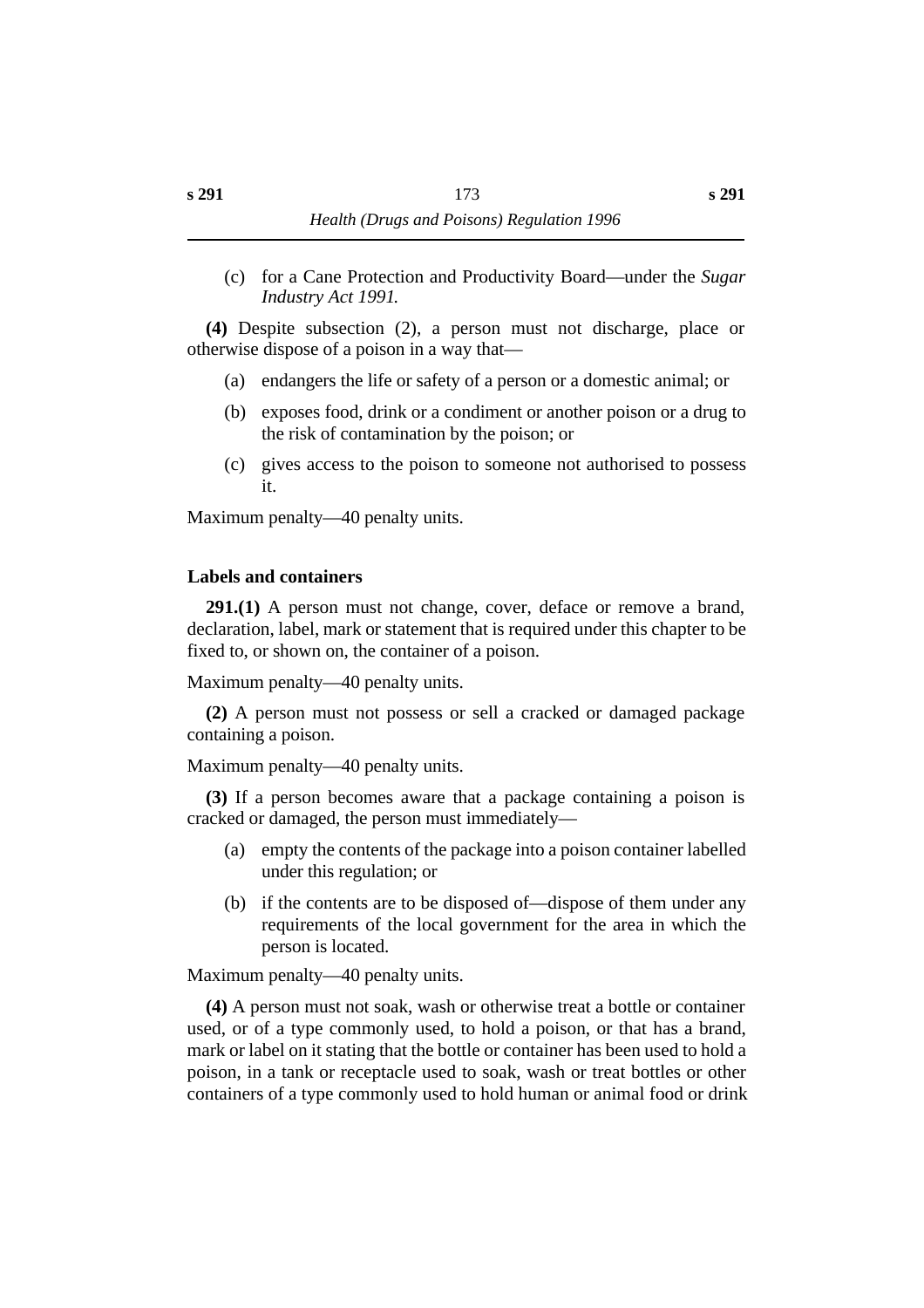or a condiment.

Maximum penalty—40 penalty units.

### **˙Advertising of poisons**

**292.(1)** A person must not advertise, or cause someone else to advertise, a substance that is or contains an S3 poison whether or not the poison is named in the advertisement.

Maximum penalty—40 penalty units.

**(2)** Subsection (1) does not apply to—

- (a) an advertisement in a professional or trade journal; or
- (b) a price list, advertisement or promotional material intended for circulation only in the dental, medical, pharmaceutical or veterinary professions or the wholesale poison trade; or
- (c) an S3 poison that, under the standard, may be advertised.

**(3)** A person must not advertise, or cause someone else to advertise, an offer to obtain or sell an S2, S3 or S7 poison unless the person is licensed or authorised under this chapter to sell the poison.

Maximum penalty—40 penalty units.

**(4)** A person must not refer to an S9 poison in an advertisement.

Maximum penalty—40 penalty units.

### **˙Safe keeping of poisons**

**293.(1)** A person must not store a poison within reach of children.

Maximum penalty—40 penalty units.

**(2)** A person must not carry, handle or store a poison in a way that may allow the poison to mix with, or contaminate, food, drink or a condiment or a drug or poison for human or animal use even if the container in which the poison is carried, stored or handled breaks or leaks.

Maximum penalty—40 penalty units.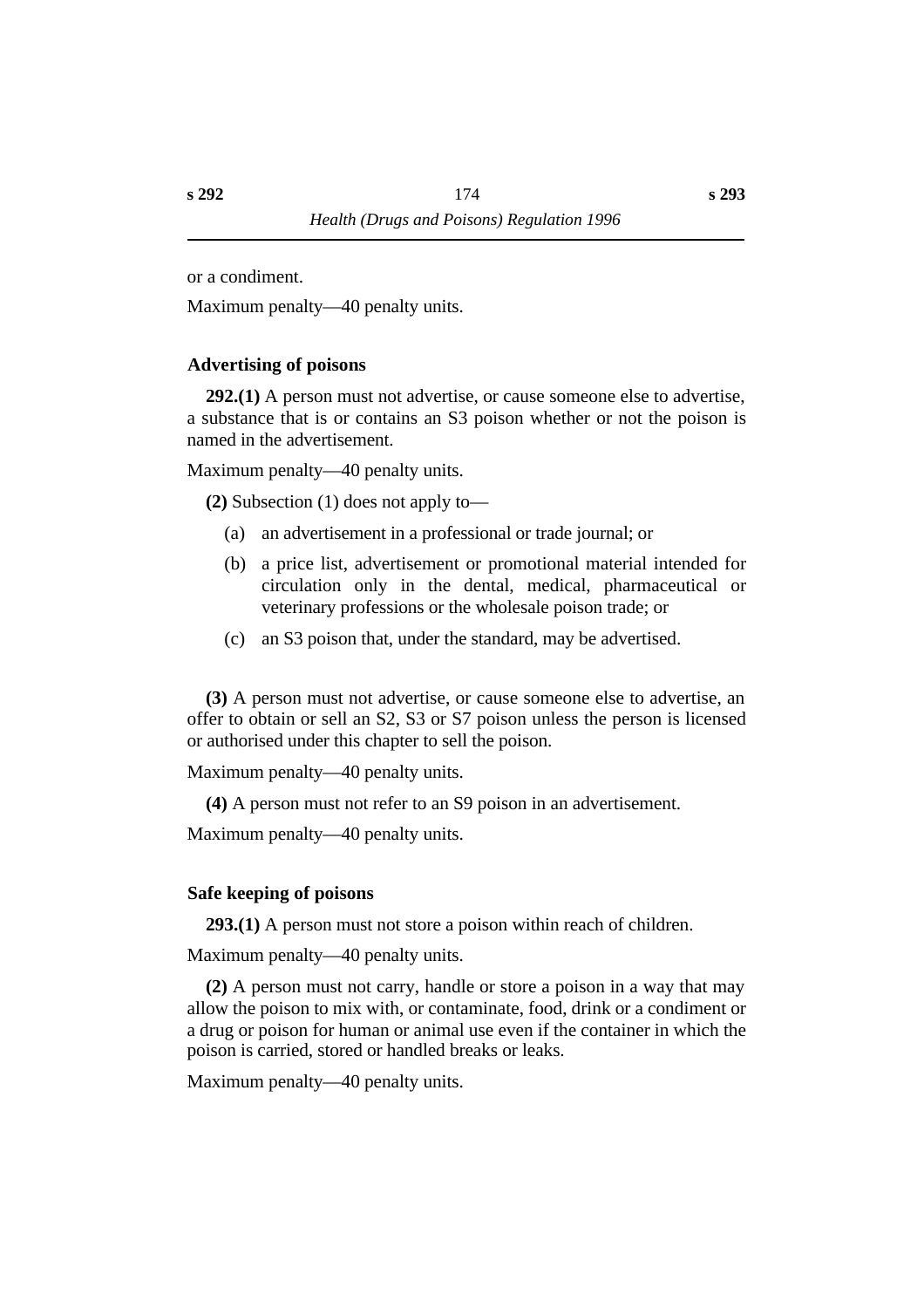### **˙Embalming**

**294.** A person must not place arsenic or strychnine, or a substance or chemical compound containing arsenic or strychnine, on or in the body, or a part of the body, of a deceased person for embalming the body or part of the body.

Maximum penalty—60 penalty units.

### **˙Hawking of poisons**

**295.** A person must not sell an S2, S3 or S7 poison in a street or from place to place unless the person has an approval to sell the poison in a street or from place to place.

Maximum penalty—40 penalty units.

### **˙Samples of poisons**

**296.** A person must not distribute a sample of a poison in a street or from place to place.

Maximum penalty—40 penalty units.

### **˙Colouring of grain baits**

**297.** A person must not sell or use, for pest destruction, a cereal, grain or meal containing a poison unless the cereal, grain or meal is coloured in a way approved by the chief health officer.

Maximum penalty—40 penalty units.

### **˙Vaporisers and other devices**

**298.(1)** A person must not sell or use a device (other than an electrical or other heating device) that contains a poison for the destruction of insects, unless—

- (a) the poison in the device is inaccessible to children and domestic animals; and
- (b) the device is not a hazard to people in its vicinity; and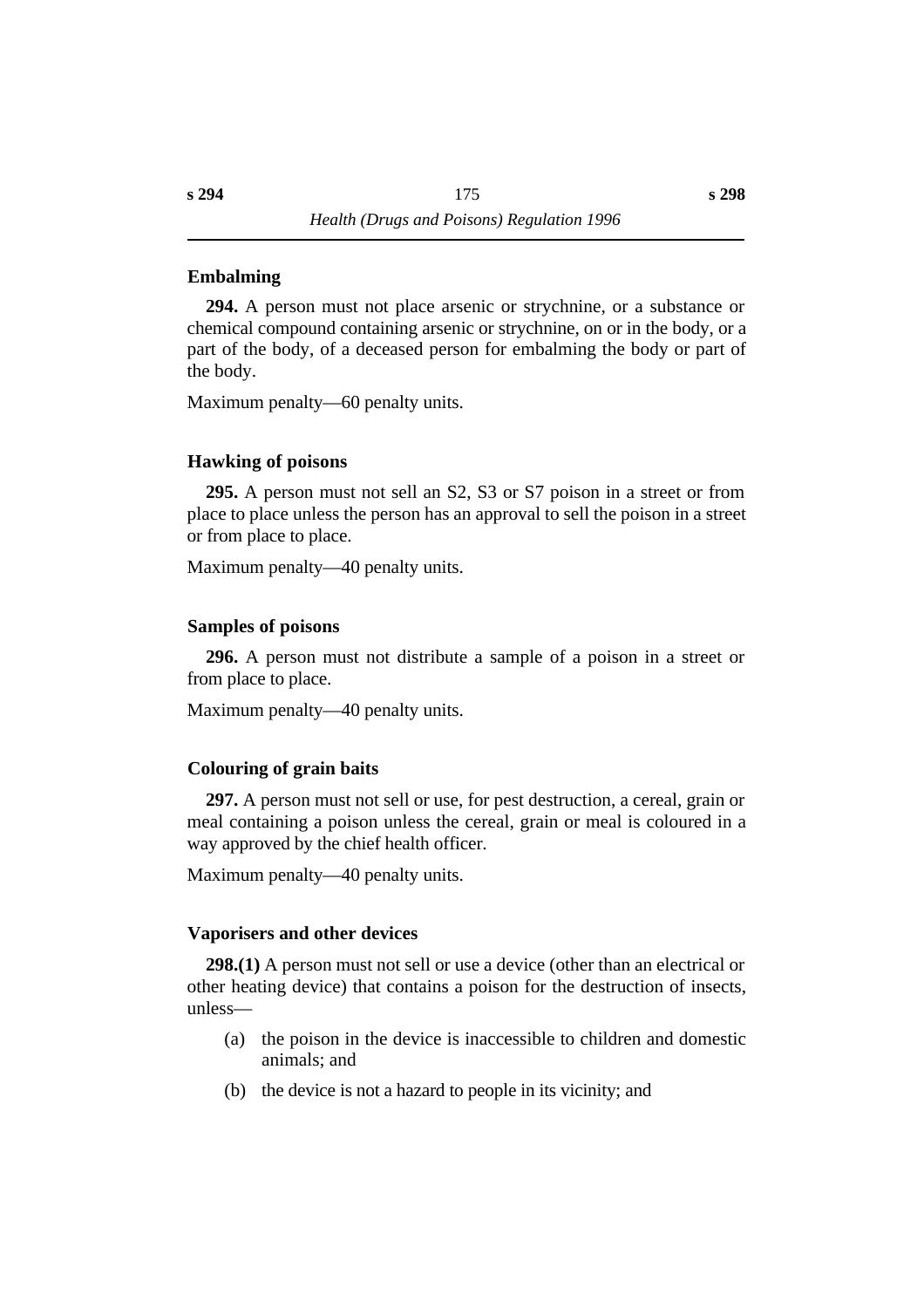(c) the device has been approved for use for insect destruction.

Maximum penalty—40 penalty units.

**(2)** A person must not sell or use an electrical or other heating device for vaporising a poison unless the device—

- (a) has a vaporisation rate of more than 1 gm per day when fully charged with the poison; and
- (b) is approved for the purpose by the chief health officer.

Maximum penalty—40 penalty units.

### **˙Prohibition of sale of chalk etc. containing poison**

**299.** A person must not—

- (a) sell chalk, crayons, finger colours, pencils, poster paints, school pastels or show-card colours containing a poison; or
- (b) sell an artist's brush or pencil containing a poison in the outside lacquer of the brush or pencil.

Maximum penalty—40 penalty units.

### **˙Use of food or drink containers for poisons prohibited**

**300.** A person must not use, or allow to be used, a food or drink container to hold a poison.

Maximum penalty—40 penalty units.

### **˙Fireworks**

**301.** A person must not manufacture or sell fireworks containing arsenic.

Maximum penalty—20 penalty units.

### **˙Keeping records**

**302.** A person who, under this chapter, must keep a document or record of transactions in poisons must—

(a) ensure it is kept in good condition, as far as practicable; and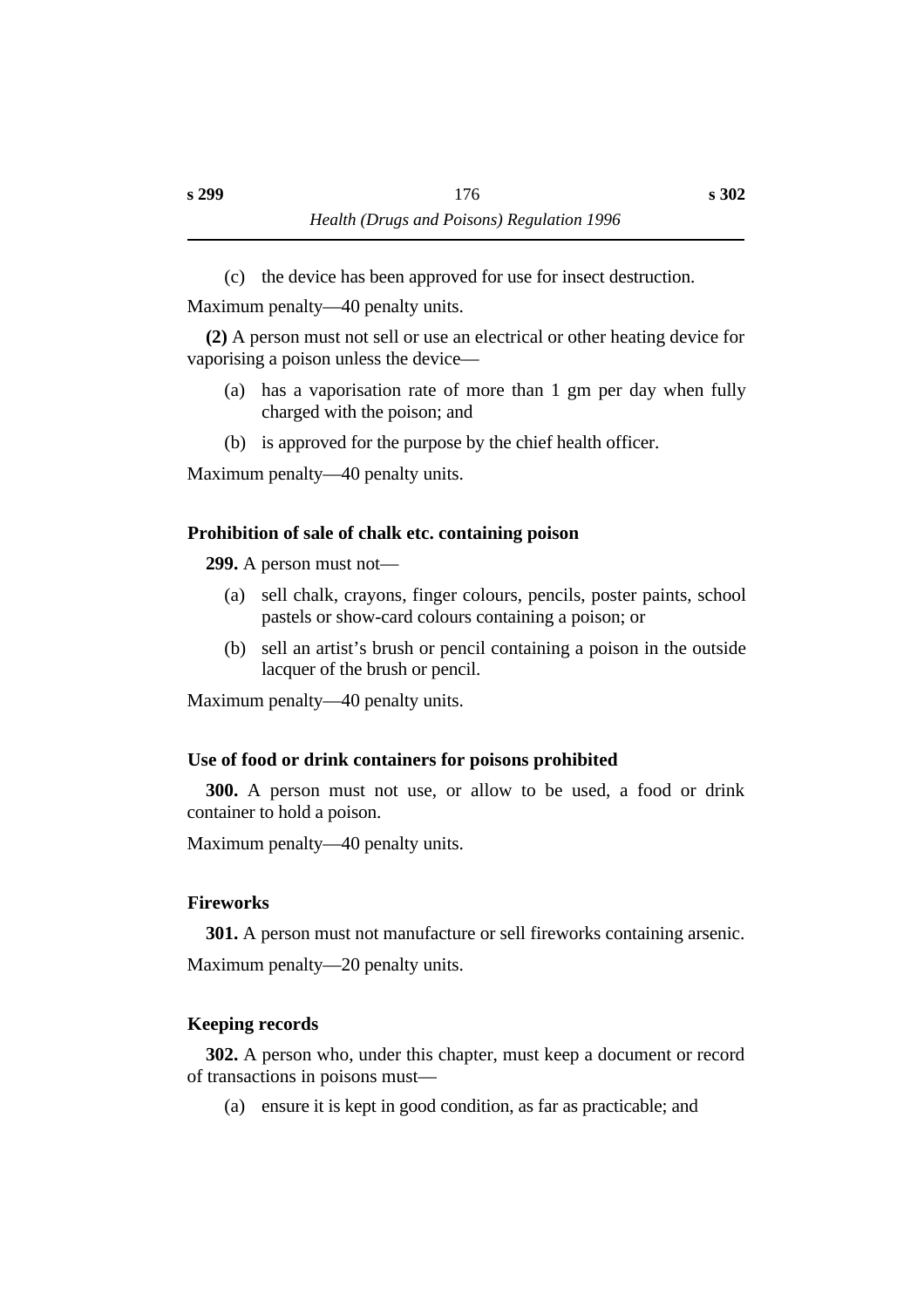(b) keep it for 2 years after the last entry that is made in it. Maximum penalty—20 penalty units.

# **†CHAPTER 5—MISCELLANEOUS**

# **†PART 1—INSPECTORS**

#### **˙Inspector not required to deliver portion of drug or poison seized**

**303.(1)** This section applies if, under section 132(1)(g)<sup>56</sup> of the Act, an inspector seizes a controlled drug, restricted drug or poison.

**(2)** The inspector must—

- (a) immediately seal the drug or poison and label it for identification; and
- $(b)$  for
	- (i) a controlled drug—deliver or send it to a State analyst as soon as practicable; or
	- (ii) a restricted drug or poison—deliver or send it to a State analyst as soon as practicable or keep it in a secure place.

**(3)** Section 132 of the Act, so far as it relates to the dividing, marking, sealing, fastening up or delivery, does not apply to the drug or poison.

**(4)** This section expires on 31 December 1999.

### **˙General powers after entering places**

**303A.(1)** This section applies if an inspector, under section 132(1)(a) of the Act, enters a place on a reasonable ground mentioned in the section in

<sup>56</sup> Section 132 (Powers of officers) of the Act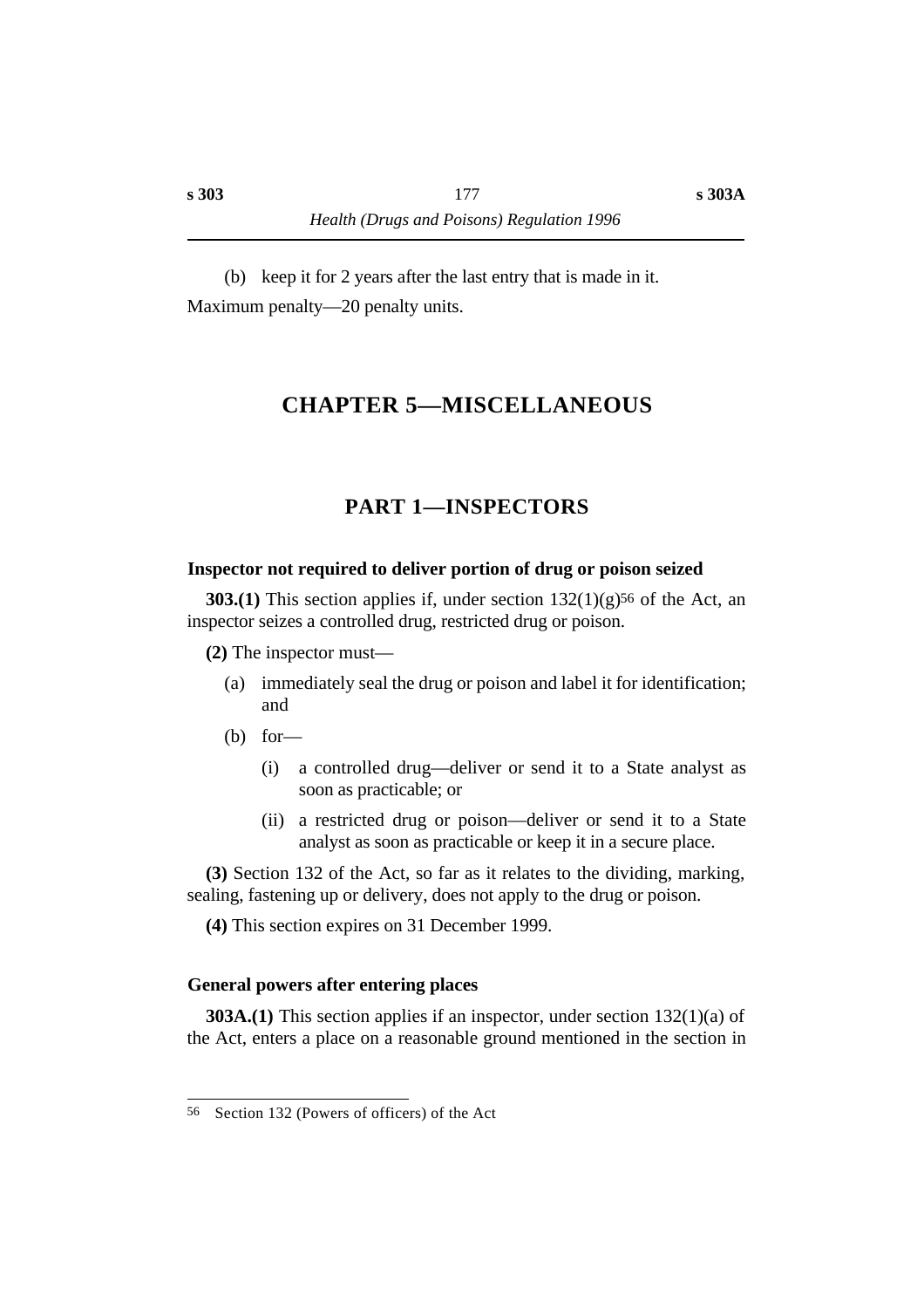relation to a controlled drug, restricted drug or poison.

**(2)** The inspector may—

- (a) inspect, copy or take an extract from a document at the place if the document relates to a controlled drug, restricted drug or poison; or
- (b) take to the place any persons, equipment or materials the inspector reasonably needs to exercise a power under paragraph (a); or
- (c) require the occupier of the place, or another person at the place, to give the inspector reasonable help to exercise a power under paragraph (a).

**(3)** A person required to help an inspector under subsection (2)(c) must comply with the requirement unless the person has a reasonable excuse for not complying with it.

Maximum penalty—40 penalty units.

**(4)** A person does not commit an offence against subsection (2) unless the inspector has first warned the person it is an offence to fail to comply with the requirement without a reasonable excuse.

**(5)** If the requirement is to be complied with by the person giving information, or producing a document (other than a document required to be kept by the person under this regulation), it is a reasonable excuse for the person to fail to comply with the requirement, if complying with the requirement might tend to incriminate the person.

**(6)** This section expires on 31 December 1999.

#### **˙Inspector may serve notice to comply**

**304.(1)** If an inspector believes, on reasonable grounds, that a person has contravened this regulation, the inspector may give the person a written notice (a **"notice to comply"**) under this section.

**(2)** A notice to comply must state—

- (a) the act or omission comprising the contravention; and
- (b) the action the person must take to rectify the alleged contravention; and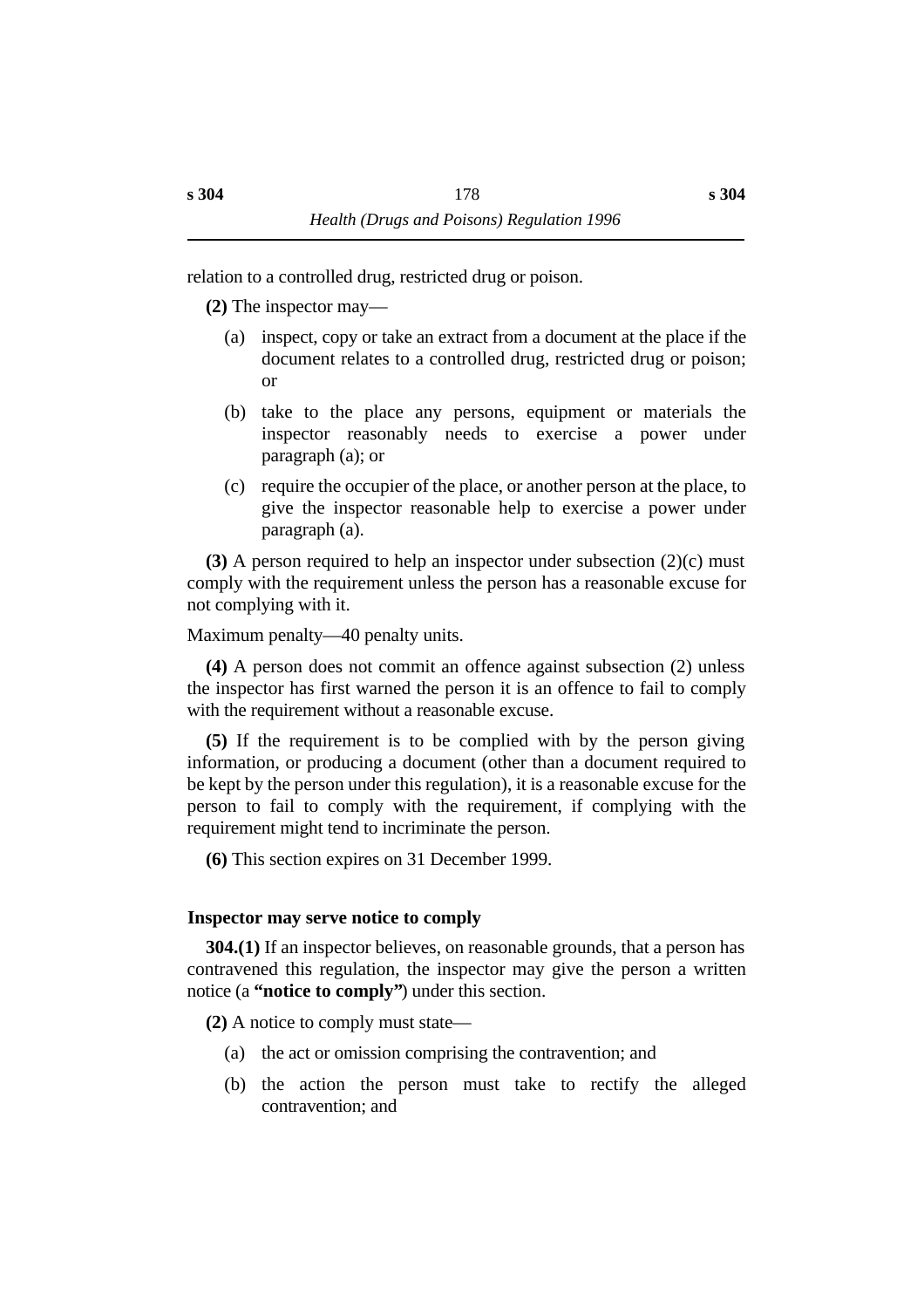(c) the day or time by which the person must take the action (the **"due date"**).

**(3)** The time between when the notice to comply is given to the person and the due date must be reasonable, having regard to the action the person must take.

**(4)** The person must comply with the notice, unless the person has a reasonable excuse for not complying with it.

Maximum penalty—40 penalty units.

**(5)** A person who receives a notice to comply may not be prosecuted for the alleged contravention unless the person does not comply with the notice by the due date.

**(6)** A person may be prosecuted for a contravention of this regulation even though the person has not received a notice to comply in relation to the contravention.

# **†PART 2—GENERAL**

### **˙Language of documents**

**305.(1)** A person who is required under this regulation to give, issue or keep a document must write the document in English.

Maximum penalty—40 penalty units.

**(2)** However, the person may also write the document in another language if it is reasonably necessary to ensure a person named in the document understands any instructions given in the document.

#### *Example—*

The instructions on a medicine dispensed for someone who does not speak English may be both in English and the language the person speaks.

### **˙False or misleading information**

**306.(1)** A person must not—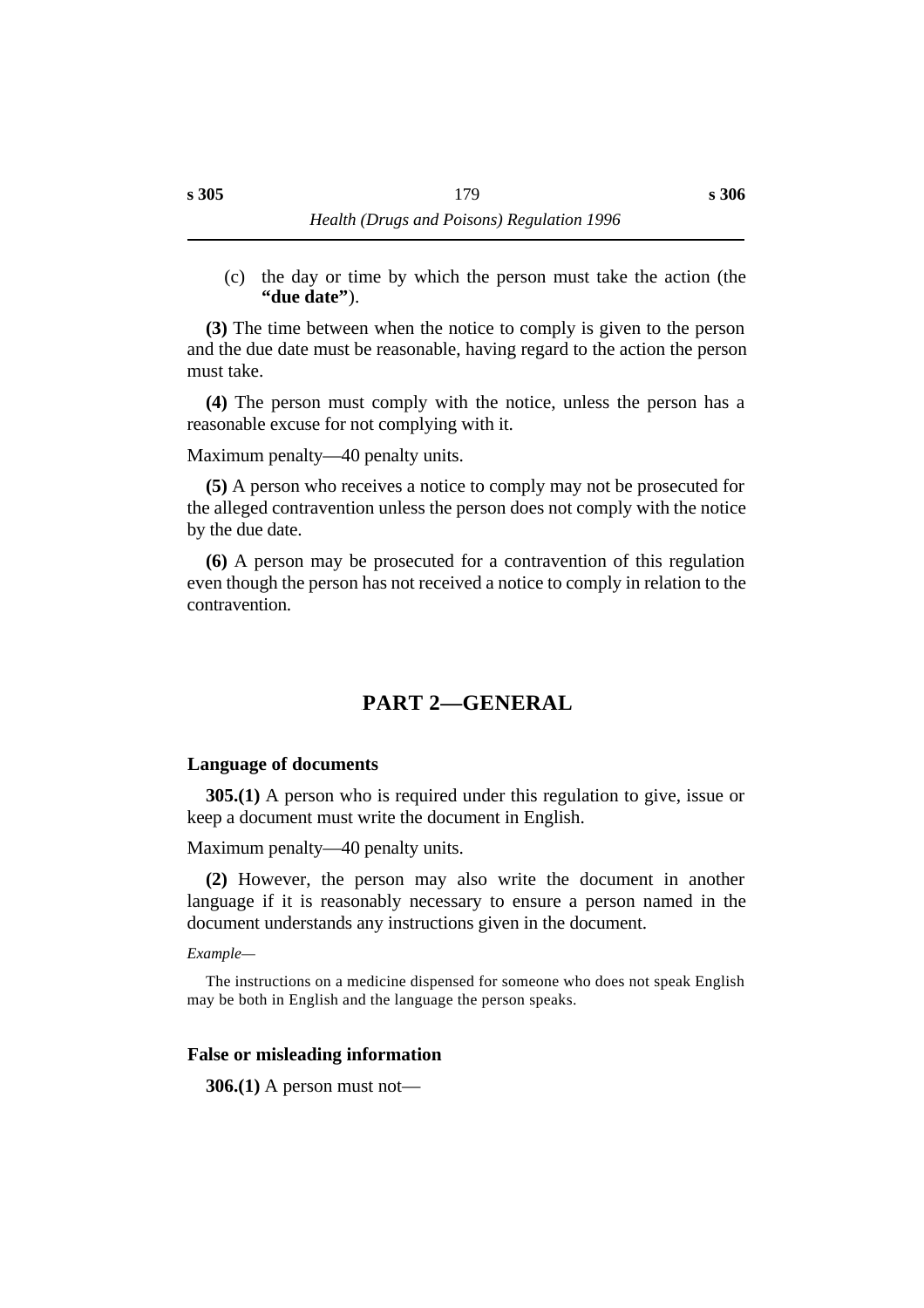- (a) state anything to an inspector that the person knows is false or misleading in a material particular; or
- (b) omit from a statement made to an inspector anything without which the statement is, to the person's knowledge, misleading in a material particular.

Maximum penalty—60 penalty units.

**(2)** It is enough for a complaint against a person for an offence against subsection (1) to state that the document was to the person's knowledge false or misleading, without stating which.

### **˙False, misleading or incomplete documents**

**307.(1)** A person must not give to an inspector a document containing information that the person knows is false, misleading or incomplete in a material particular.

Maximum penalty—60 penalty units.

**(2)** Subsection (1) does not apply to a person who, when giving the document—

- (a) informs the inspector of the extent to which the document or record is false, misleading or incomplete; and
- (b) gives the correct information to the inspector if the person has, or can reasonably obtain, the correct information.

**(3)** A complaint against a person for an offence against subsection (1) is sufficient if it states that the document was false, misleading or incomplete to the person's knowledge, without stating which.

### **˙Attempts to commit offences**

**308.(1)** A person who attempts to commit an offence against this regulation commits an offence.

Maximum penalty—half the maximum penalty for committing the offence.

**(2)** The Criminal Code, section 457, applies to subsection (1).

<sup>57</sup> The Criminal Code, section 4 (Attempts to commit offences)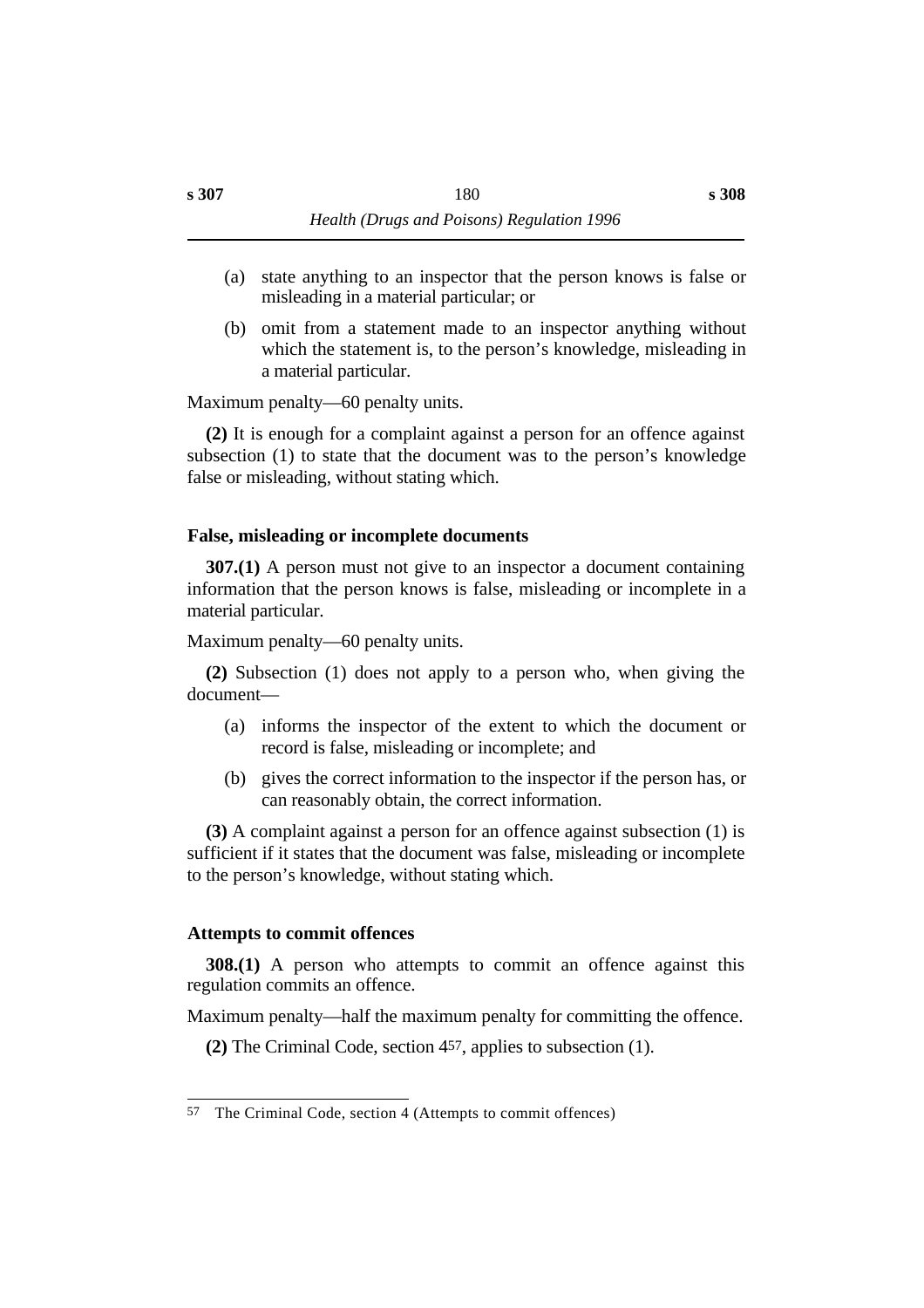# *†PART 3—TRANSITIONAL PROVISION ABOUT NALTREXONE*

### *˙Transitional provision declaring naltrexone is restricted drug*

*309. For this regulation, naltroxene is a restricted drug.*

*˙Expiry*

*310. This part expires on 18 June 1998.*58

<sup>58</sup> Part 3 (ss 309–310) has expired and is included in this reprint for informational purposes only. It will be omitted in the next reprint.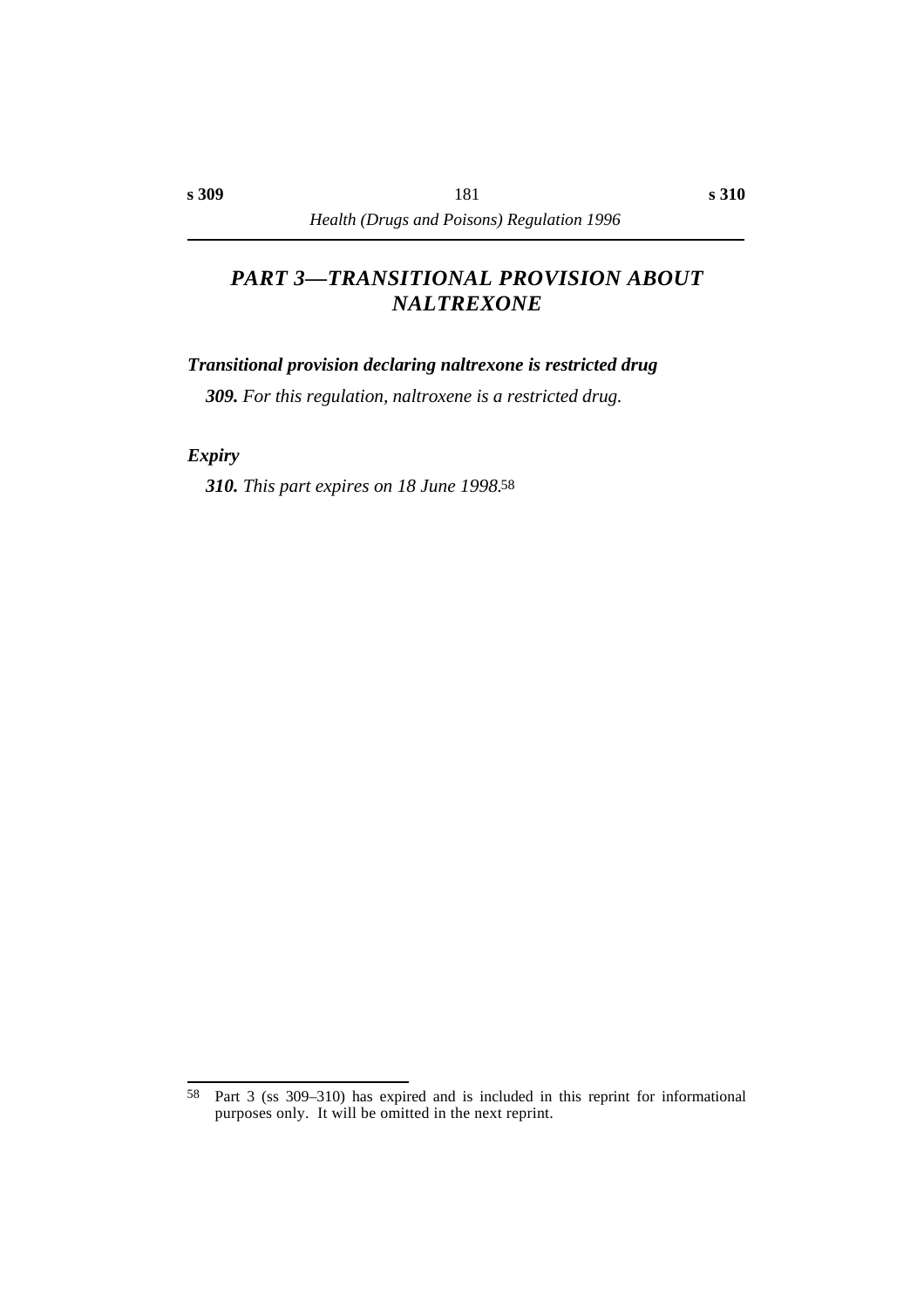# **†PROVISIONS NOT APPLYING TO MORPHINE OR OPIUM IN COMPOUNDED PREPARATIONS**

section 9

section 50 (Records of transactions to be kept by licensee)

section 84(3) (Dealing with prescriptions)

section 86 (Controlled drugs book to be kept)

section 87 (Entries to be made in controlled drugs book)

section 89 (Authorised persons to obtain controlled drugs on purchase order)

section 90 (Sale of controlled drug to authorised persons)

chapter 2, part 7 (Records of controlled drugs)

section 120 (Notice required if lengthy treatment with controlled drug)

section 123 (Self-administration of controlled drugs by authorised persons prohibited)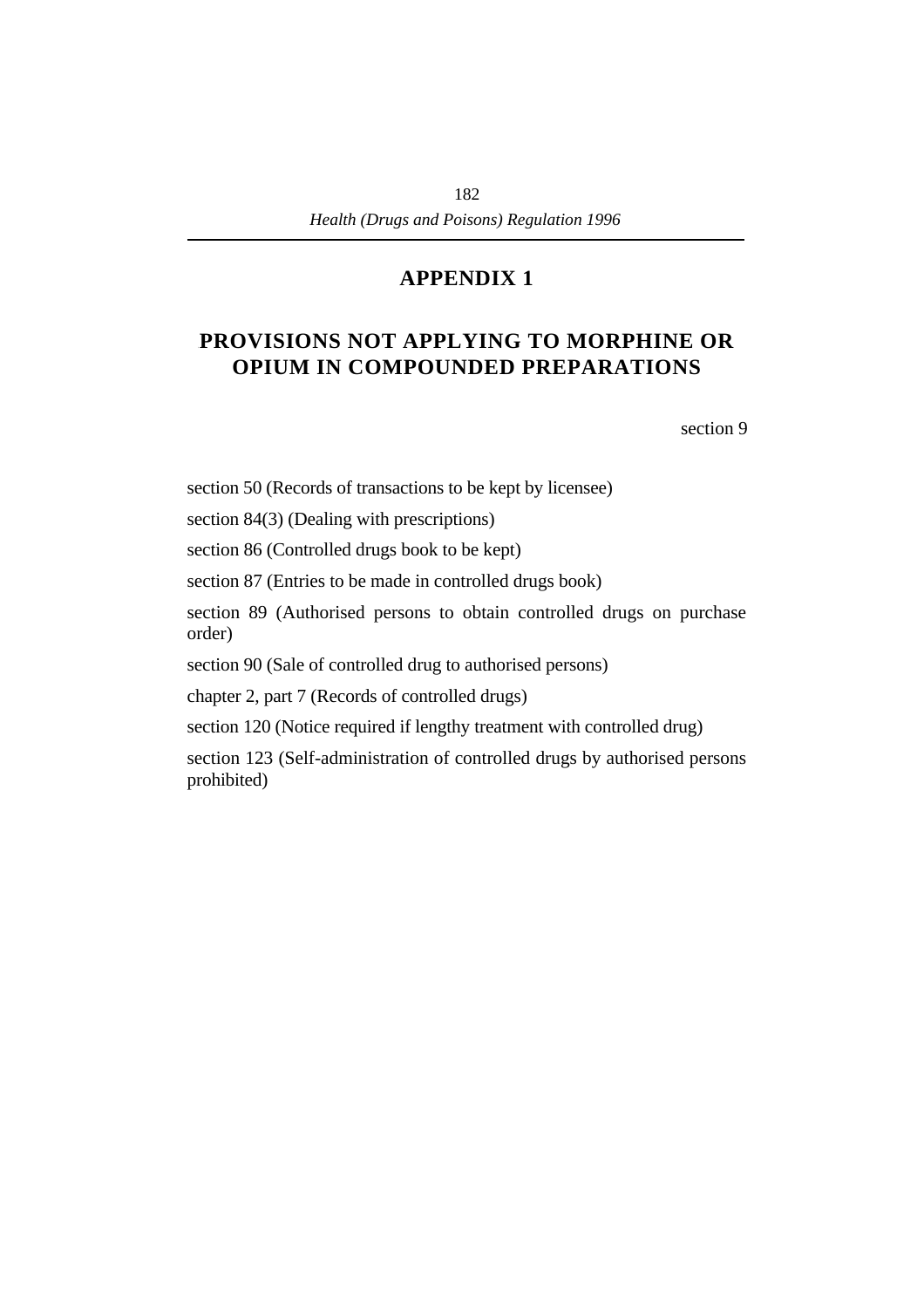# **†APPLICATION FEES FOR AUTHORITIES AND RENEWAL FEES FOR LICENCES**

section 17

|    |                                                                         | \$     |
|----|-------------------------------------------------------------------------|--------|
| 1. | Application for, or renewal of, controlled drug<br>manufacturer licence | 235.00 |
| 2. | Application for, or renewal of, restricted drug<br>manufacturer licence | 235.00 |
| 3. | Application for, or renewal of, controlled drug wholesaler              |        |
|    |                                                                         | 235.00 |
| 4. | Application for, or renewal of, restricted drug wholesaler              |        |
|    |                                                                         | 235.00 |
| 5. | Application for, or renewal of, poison manufacturer                     |        |
|    |                                                                         | 116.00 |
| 6. | Application for, or renewal of, poison wholesaler licence               | 116.00 |
| 7. | Application for, or renewal of, general licence                         | 65.00  |
| 8. | Application for, or renewal of, licence to sell poisons for             |        |
|    | purposes other than human therapeutic use                               | 45.00  |
| 9. | Application for wholesale representative authority $\dots$              | 50.00  |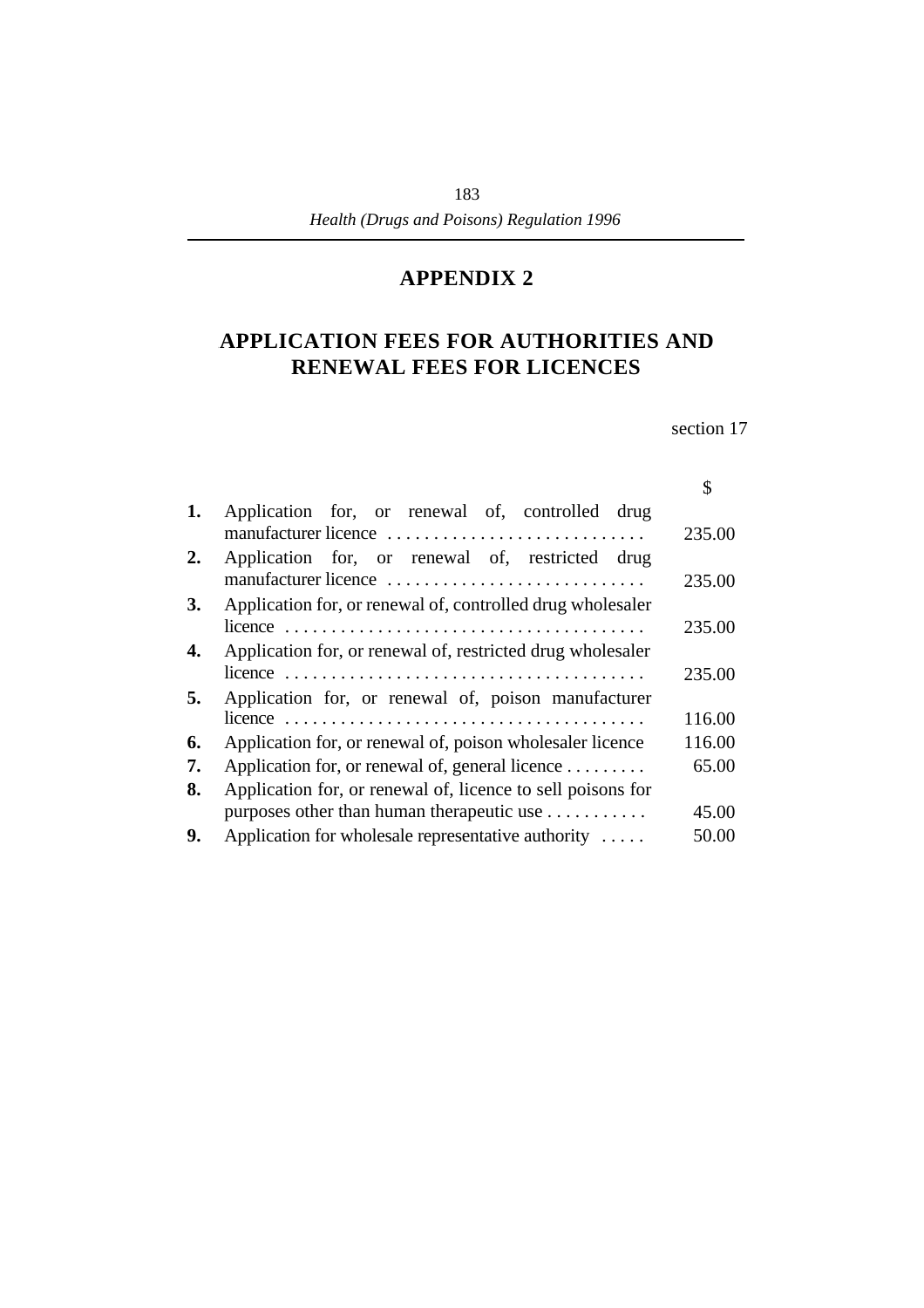### **¡APPENDIX 2A**

# **†DRUGS AN AMBULANCE OFFICER WHO HAS COMPLETED AN APPROVED COURSE IN ADVANCED CLINICAL TRAINING MAY OBTAIN, POSSESS AND ADMINISTER**

sections 66 and 174

### **PART 1—CONTROLLED DRUGS**

Morphine Sulfate 10 mg/1 ml ampoule to a maximum quantity of 50 mg

# **PART 2—RESTRICTED DRUGS**

Adrenaline 1 mg/1 ml ampoule Atropine sulfate 600 mcg/1 ml ampoule Benztropine mesylate 2 mg/2 ml ampoule Frusemide 20 mg/2 ml ampoule Lignocaine Hydrochloride 100 mg/5 ml ampoule Metoclopramide hydrochloride 5 mg/1 ml 2 ml ampoule Midazolam hydrochloride 5 mg/1 ml ampoule Naloxone hydrochloride 400 mcg/1 ml ampoule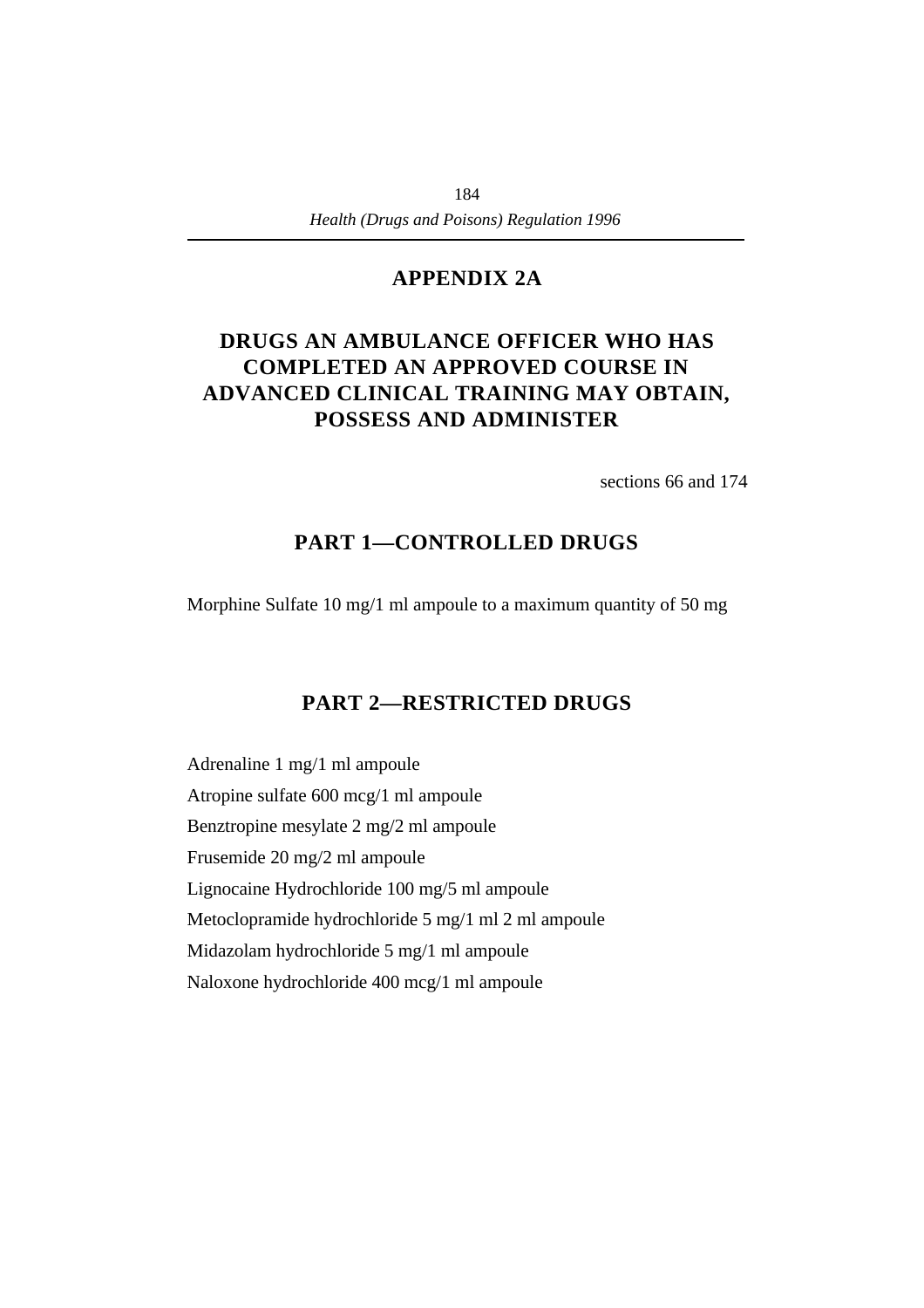# **†PERSONS AUTHORISED TO OBTAIN CONTROLLED OR RESTRICTED DRUGS ON PURCHASE ORDER**

sections 89(4) and 200(4)

# **PART 1— CONTROLLED DRUGS**

**2.** controlled drug manufacturer or wholesaler

- **3.** Royal Flying Doctor Service of Australia base or outpost in Queensland
- **4.** a ship in Queensland the ship's master
- **5.** person who has an authority under section 73 (Other authorities may be given)
- **6.** a person who has an approval under chapter 2, part 3 (Regulated controlled drugs)

### **column 1 column 2**

**1.** ambulance officer the commissioner of the Queensland Ambulance Service

> the licensee or an adult employee authorised by the licensee to sign purchase orders for controlled drugs

the person in charge of the base or outpost

the authorised person or a competent adult authorised by the person to sign the order

the person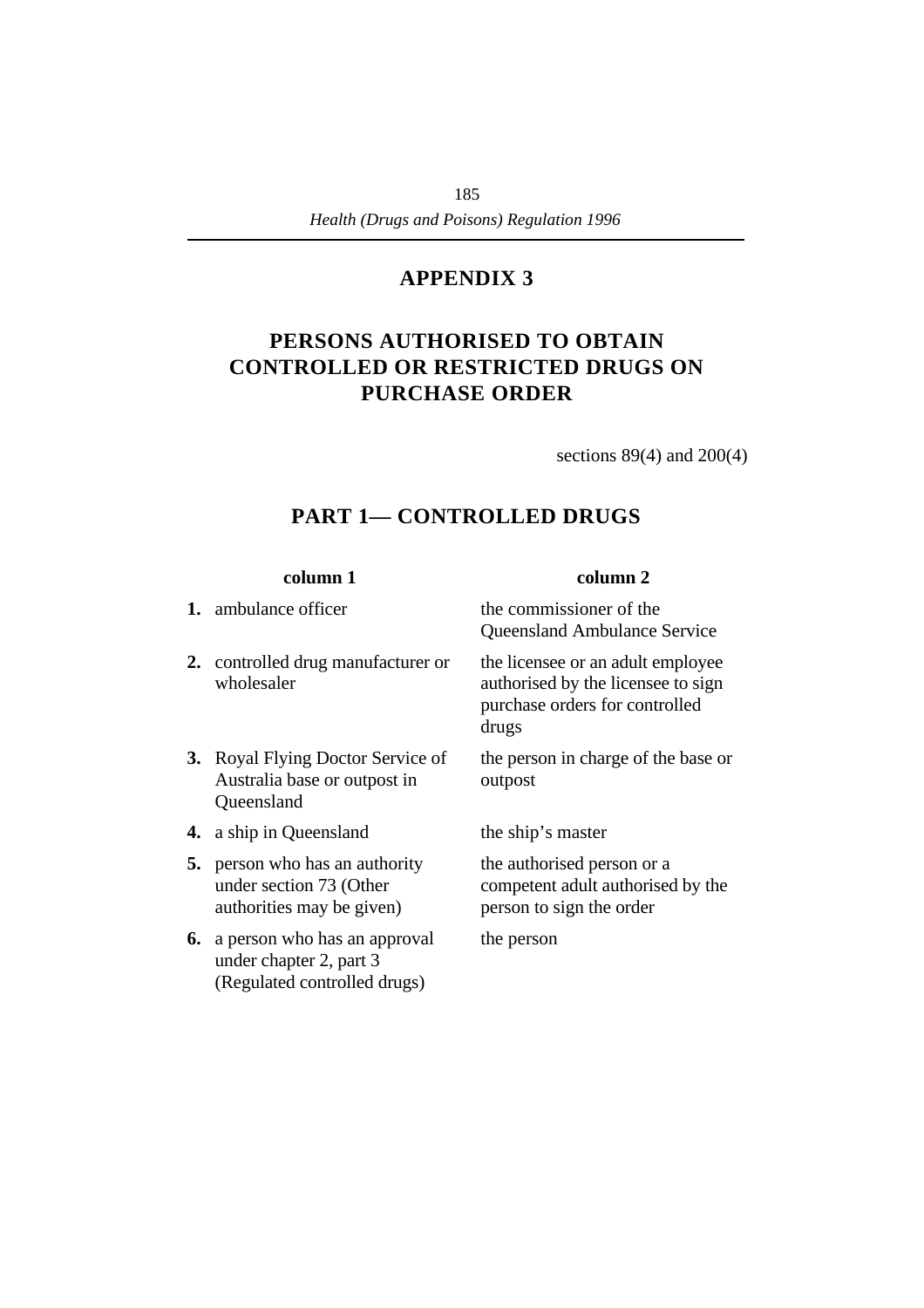|  | 7. detention centre    | the detention centre's manager                                          |
|--|------------------------|-------------------------------------------------------------------------|
|  |                        | the detention centre's director of<br>nursing or medical superintendent |
|  |                        | the pharmacist in charge of the<br>detention centre's dispensary        |
|  | 8. hospital            | the hospital's medical<br>superintendent                                |
|  |                        | the hospital's director of nursing                                      |
|  |                        | the pharmacist in charge of the<br>hospital's dispensary                |
|  | <b>9.</b> nursing home | the nursing home's director of<br>nursing or medical superintendent     |
|  |                        | the pharmacist in charge of the<br>nursing home's dispensary            |
|  |                        | the registered nurse in charge of the<br>nursing home                   |
|  | 10. prison             | the prison's general manager                                            |
|  |                        | the prison's director of nursing or<br>medical superintendent           |
|  |                        | the pharmacist in charge of the<br>prison's dispensary                  |

# **PART 2—RESTRICTED DRUGS**

|                             | column 1                           | column 2                                                                                                        |
|-----------------------------|------------------------------------|-----------------------------------------------------------------------------------------------------------------|
| <b>1.</b> ambulance officer |                                    | the commissioner of the<br><b>Queensland Ambulance Service</b>                                                  |
| wholesaler                  | 2. restricted drug manufacturer or | the licensee or an adult employee<br>authorised by the licensee to sign<br>purchase orders for restricted drugs |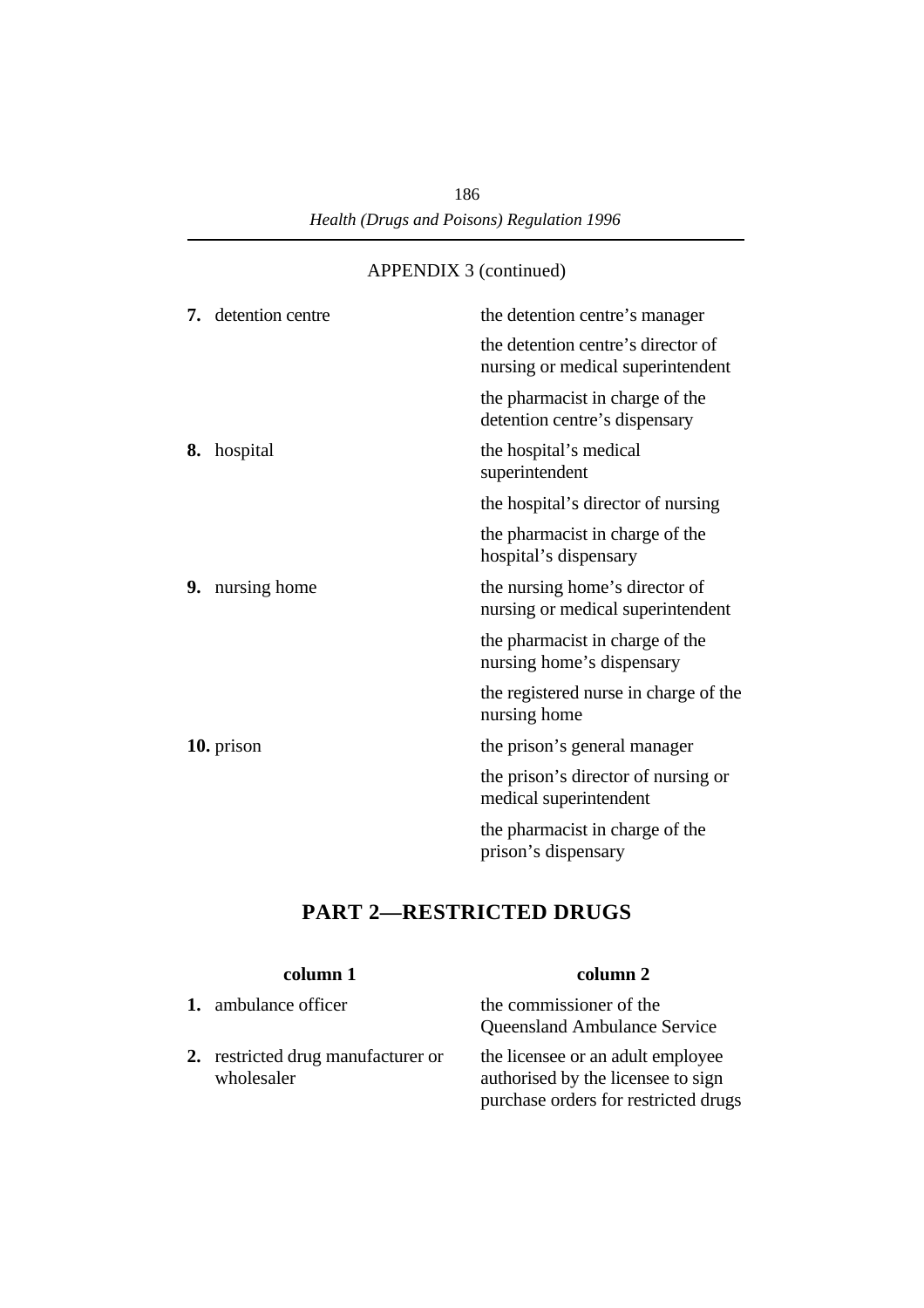| 3. | Royal Flying Doctor Service of<br>Australia base or outpost in<br>Queensland                   | the person in charge of the base or<br>outpost                                              |
|----|------------------------------------------------------------------------------------------------|---------------------------------------------------------------------------------------------|
| 4. | a ship in Queensland                                                                           | the ship's master                                                                           |
| 5. | mine                                                                                           | the person in charge on the site                                                            |
|    | petroleum well                                                                                 |                                                                                             |
|    | petroleum field production<br>facility                                                         |                                                                                             |
|    | petroleum pipeline transport<br>facility                                                       |                                                                                             |
|    | <b>6.</b> person who has an authority<br>under section 182 (Other<br>authorities may be given) | the authorised person or a<br>competent adult authorised by the<br>person to sign the order |
| 7. | person who has an approval<br>under chapter 3, part 3<br>(Regulated restricted drugs)          | the person                                                                                  |
| 8. | detention centre                                                                               | the detention centre's manager                                                              |
|    |                                                                                                | the detention centre's director of<br>nursing or medical superintendent                     |
|    |                                                                                                | the pharmacist in charge of the<br>detention centre's dispensary                            |
| 9. | hospital                                                                                       | the hospital's medical<br>superintendent                                                    |
|    |                                                                                                | the hospital's director of nursing                                                          |
|    |                                                                                                | the pharmacist in charge of the<br>hospital's dispensary                                    |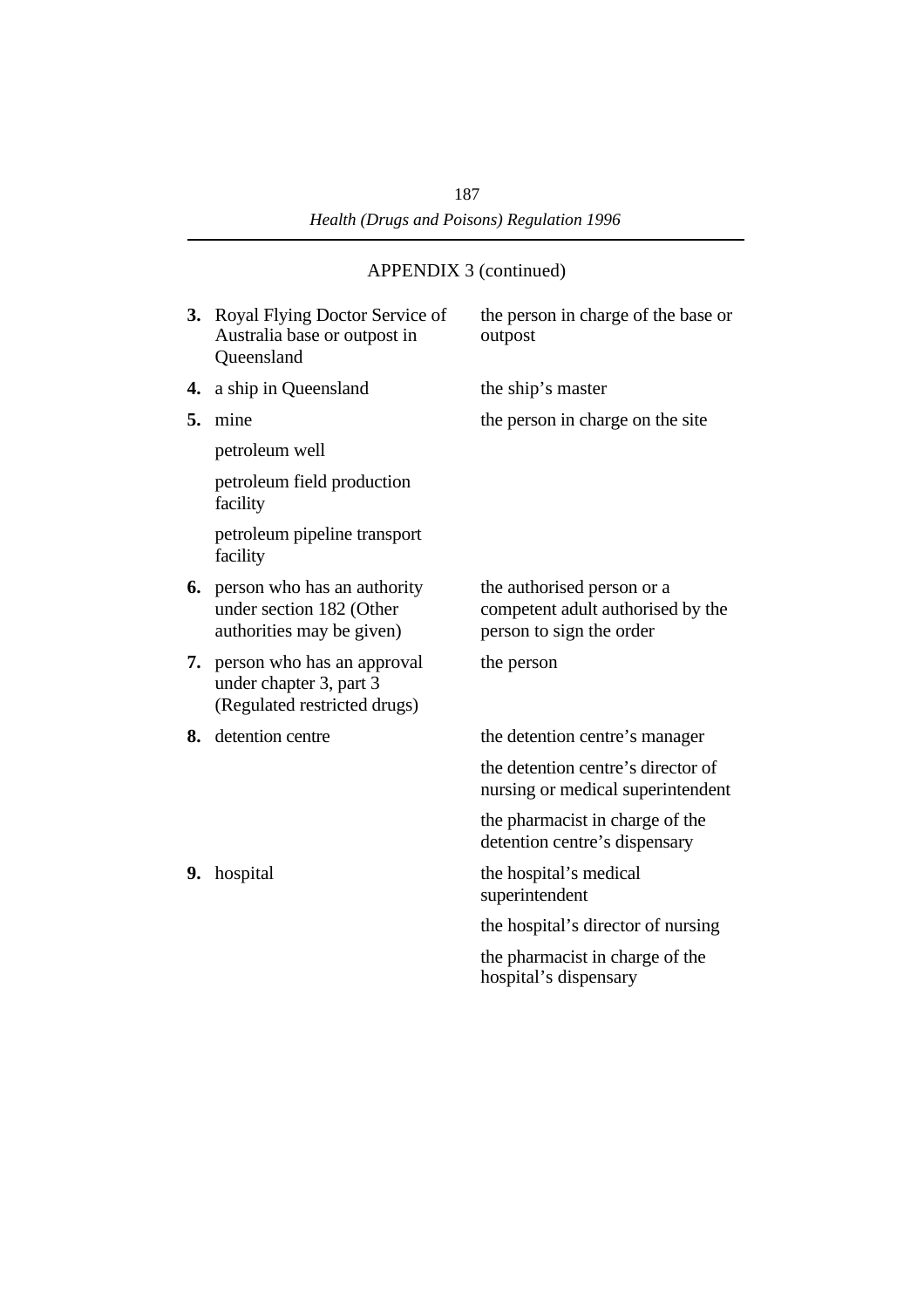| 10. nursing home | the nursing home's director of<br>nursing or medical superintendent |
|------------------|---------------------------------------------------------------------|
|                  | the pharmacist in charge of the<br>nursing home's dispensary        |
|                  | the registered nurse in charge of the<br>nursing home               |
| 11. prison       | the prison's general manager                                        |
|                  | the prison's medical superintendent<br>or director of nursing       |
|                  | the pharmacist in charge of the<br>prison's dispensary              |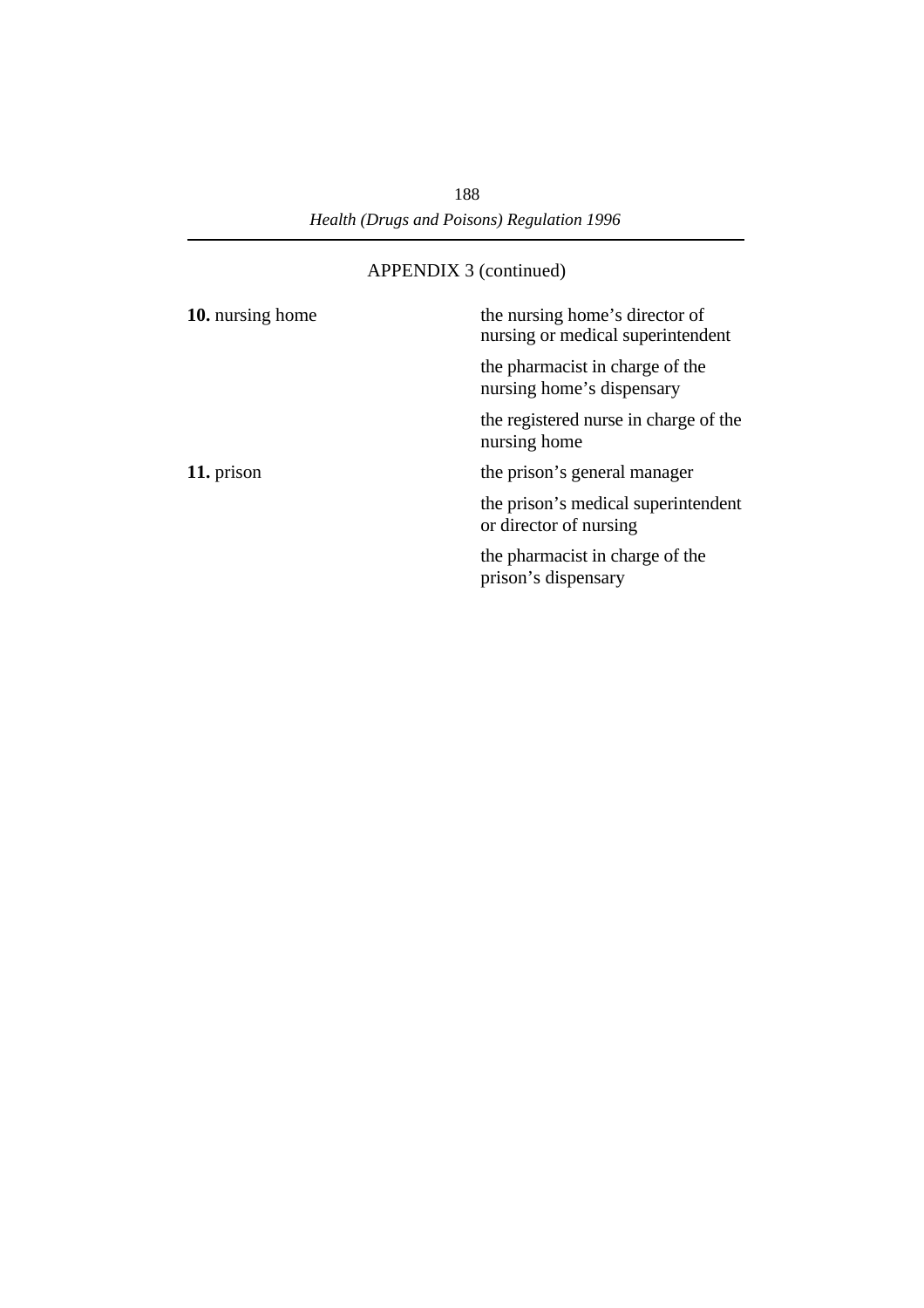# **†COMPUTER GENERATED PRESCRIPTIONS**

sections 79(5) and 190(4)

# **†PART 1—PRELIMINARY**

#### **˙Prescription form must be preprinted**

**1.(1)** A computer generated prescription for a controlled or restricted drug must be generated on a preprinted form with the prescriber's name, address and contact telephone number printed on it.

**(2)** However, if the prescriber practises his or her profession in association with another prescriber, the name, address and contact telephone number of the practice may be preprinted on the form.

#### **˙Only prescriber may generate prescription**

**2.** The computer program must allow only the prescriber to generate a computer generated prescription.

#### **˙Requirements on generation of prescription**

**4.(1)** When a prescription is generated, the computer system used to generate it must cause the following to appear on the prescription form—

- (a) a mark or line between each item on the form;
- (b) the total number of items included on the form;
- (c) a unique number that allows the prescription and the prescription record for the person, or the person's animal, for whom it is written to be matched;
- (d) the particulars mentioned in section  $79(3)(a)$  printed at the bottom of the form.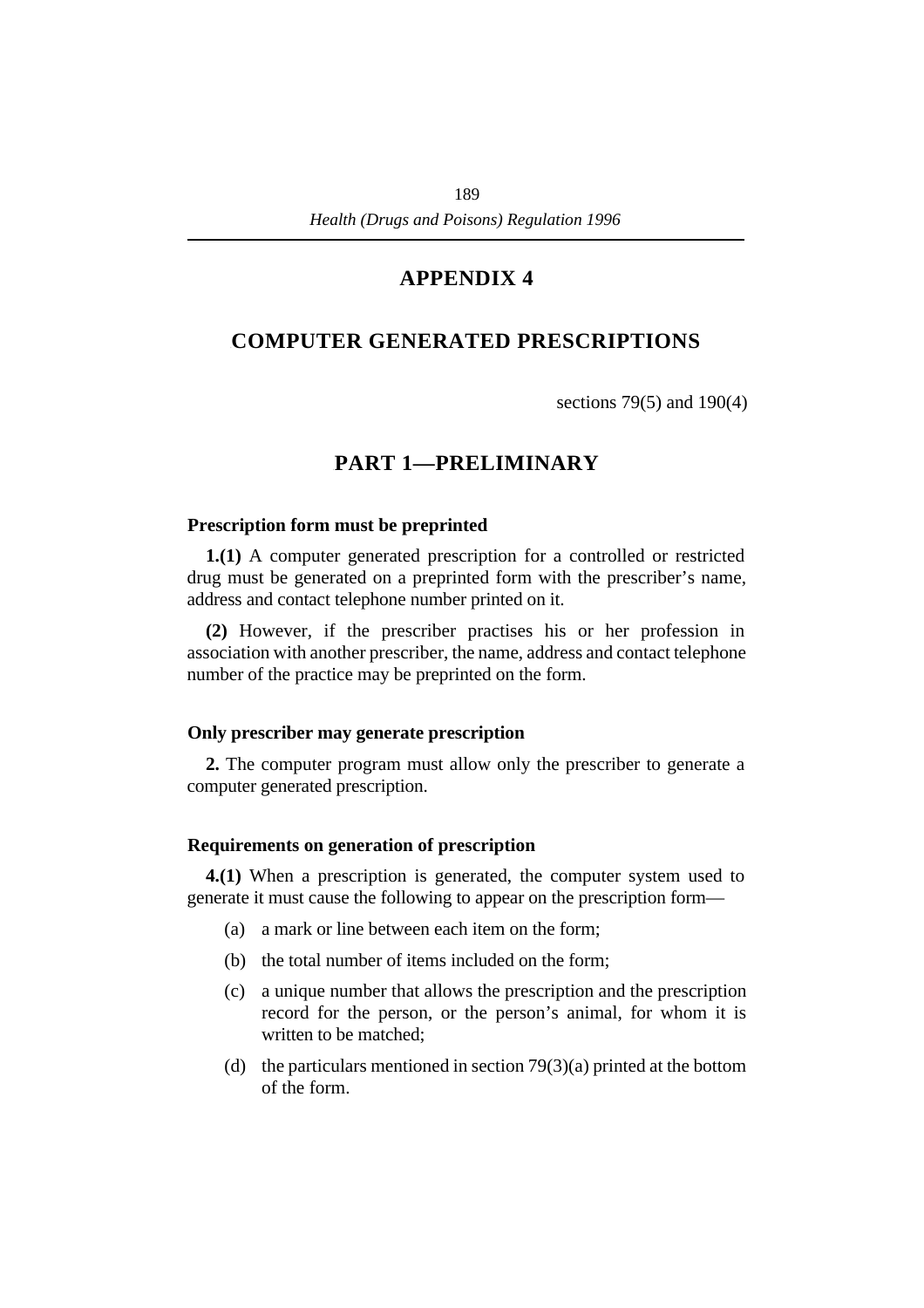**(2)** The area below the space for the prescriber's signature must be scored, hatched or marked in another way to prevent another item being written on the form.

### **†PART 2—CONTROLLED DRUGS**

#### **˙System messages**

**5.(1)** The computer program must generate a message that tells the prescriber that the prescriber must write the particulars mentioned in section 79(3)(e) to (m) on the prescription form in ink.

**(2)** The computer system must also tell the prescriber that only 1 item may appear on the prescription form.

#### **˙Particulars in a prescription that a computer may generate**

**6.** The particulars mentioned in section 79(3)(b), (c) and (d) may, for a computer generated prescription for a controlled drug, be generated by the computer.

### **†PART 3—RESTRICTED DRUGS**

#### **˙Particulars in a prescription that a computer may generate**

**7.** The particulars mentioned in section 190(2)(b) to (l) may, for a computer generated prescription for a restricted drug, be generated by the computer.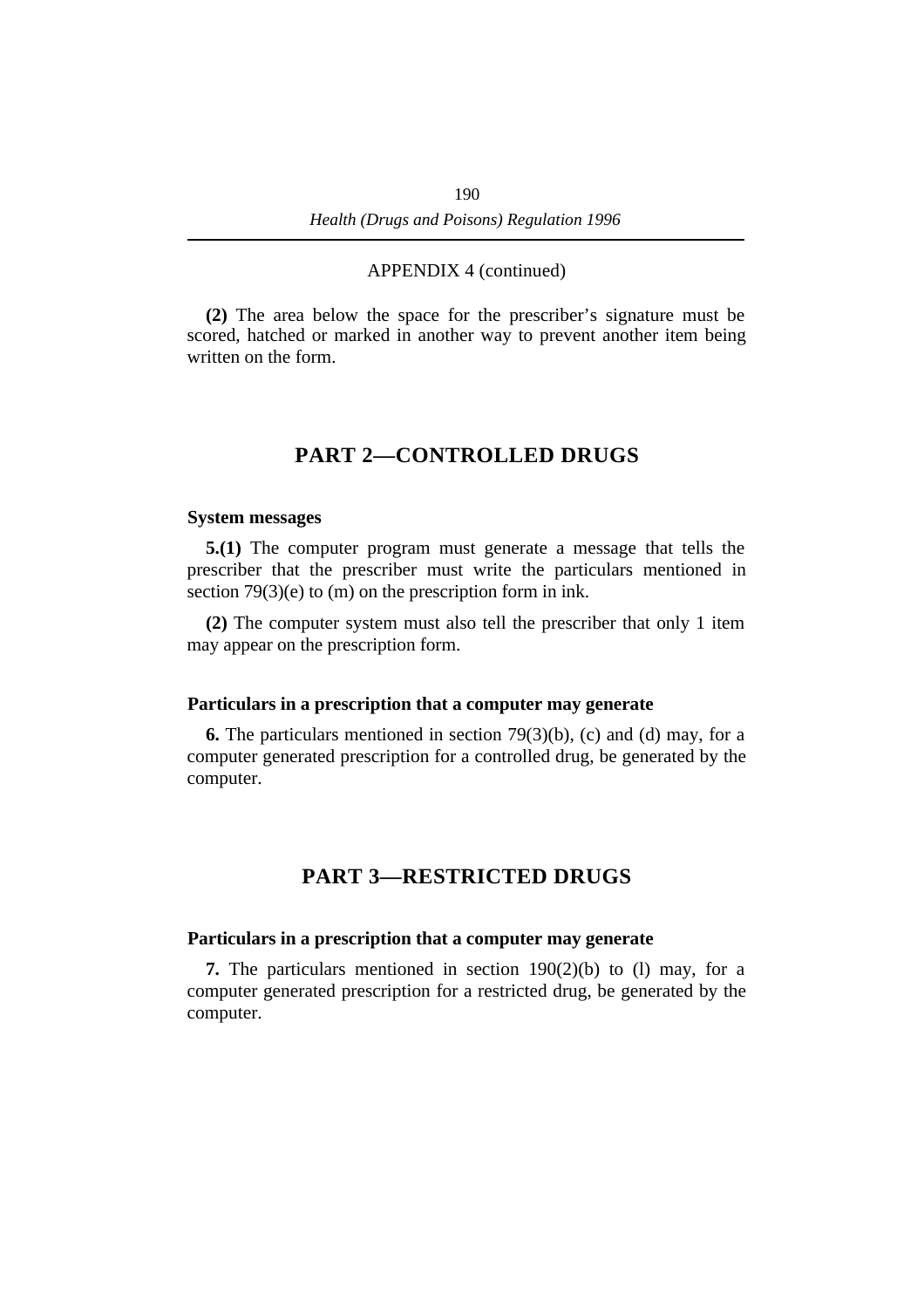# **†AREAS OF LOCAL GOVERNMENTS FORMING ISOLATED PRACTICE AREAS**

appendix 9, definition "isolated practice area"

Aramac, Aurukun, Balonne, Bamaga, Barcaldine, Barcoo, Bauhinia, Belyando, Bendemere, Blackall, Booringa, Boulia, Bulloo, Bungil, Burke, Carpentaria, Cloncurry, Cook, Croydon, Dalrymple, Diamantina, Doomadgee, Duaringa, Eidsvold, Etheridge, Flinders, Herberton, Hopevale, Ilfracombe, Injinoo, Isisford, Jericho, Kowanyama, Lockhart River, Longreach, Mareeba, McKinlay, Mornington Island, Mount Isa, Murweh, Napranum, New Mapoon, Palm Island, Paroo, Peak Downs, Pormpuraaw, Quilpie, Richmond, Seisia, Tambo, Tara, Taroom, Torres, Umagico, Warroo, Winton, Woorabinda, Wujalwujal, Yarrabah.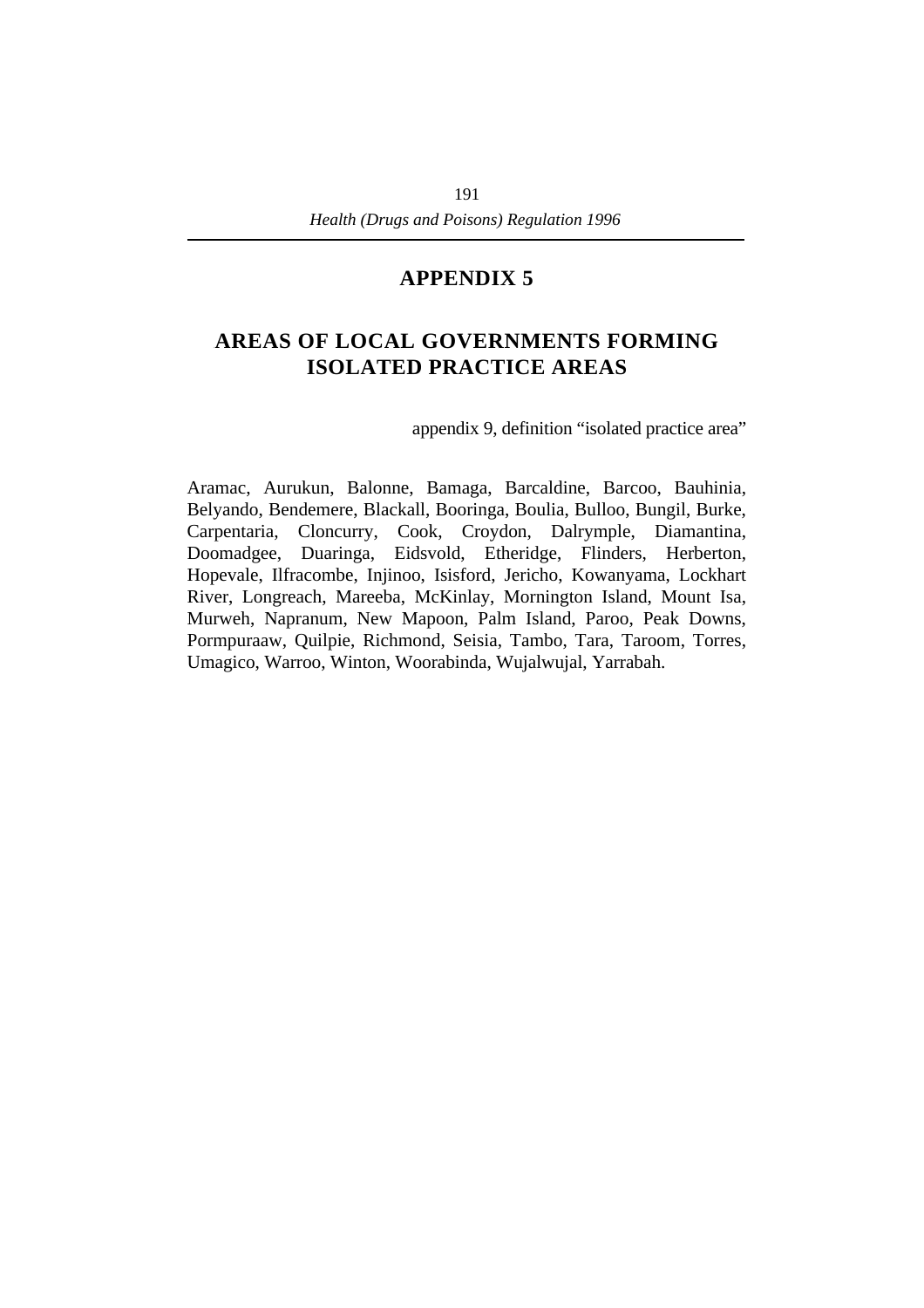# **†MINIMUM REQUIREMENTS FOR CONTROLLED DRUG RECEPTACLES**

sections  $118(1)(a)$  and  $119(1)(a)$ 

# **†PART 1—CABINETS**

### **˙Body requirements**

**1.(1)** The body of a cabinet must be constructed of a single layer of mild steel plate at least 10 mm thick and with continuous welding of all joints.

**(2)** The cabinet body must—

- (a) incorporate—
	- (i) a full length steel lock keeper bar welded to the inside of the cabinet on the lock side; and
	- (ii) a full length steel bar welded to the inside of the cabinet on the hinge side that acts as a tamper-proof recess for a dog bar; and
- (b) have, for installation—
	- (i) 4 suitably sized holes in the back plate; or
	- (ii) 2 suitably sized holes in the back plate and 2 suitably sized holes in the base of the cabinet.

### **˙Door requirements**

**2.(1)** The door of a cabinet must be constructed of mild steel plate at least 10 mm thick.

**(2)** When the cabinet door is closed, the door must—

(a) fit flush with the body of the cabinet; and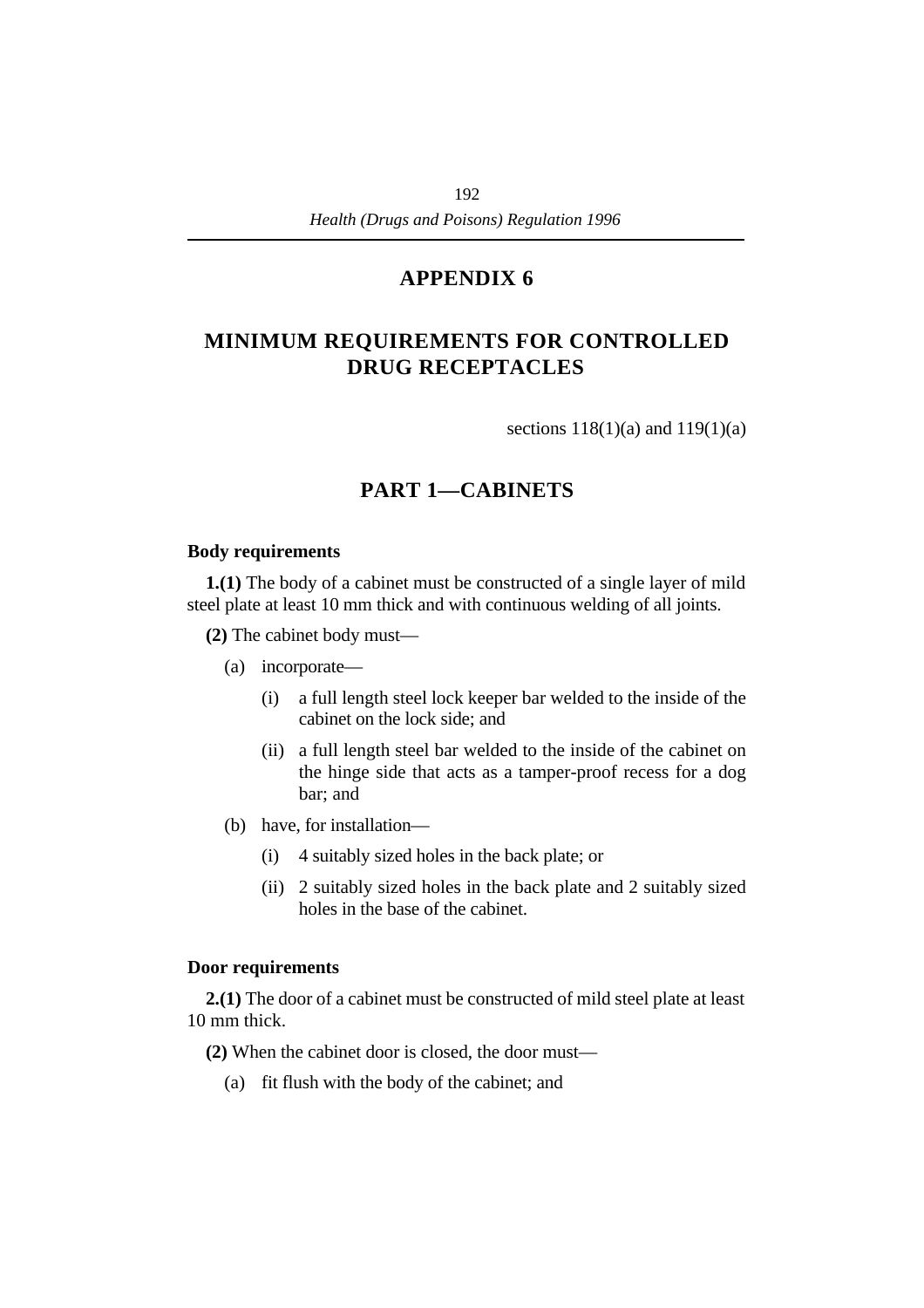(b) have a clearance around the door of not more than 1.5 mm.

**(3)** The cabinet door must incorporate—

- (a) hardened steel plate, at the site of attachment of the lock, of an area that protects all parts of the lock from drilling; and
- (b) a solid, full length dog bar, down the inside of the door on the hinge side, that recesses behind the bar mentioned in section  $1(2)(a)(ii)$ .

### **˙Lock requirements**

**3.(1)** A cabinet lock must be—

- (a) a 6-lever pick-proof lock; or
- (b) a lock mechanism of a level of security equal to, or greater than a 6-lever pick-proof lock; or
- (c) a tamper-proof combination lock of, or at least equivalent to, the 'Sergeant & Greenleaf' type.

**(2)** The cabinet lock must—

- (a) be continuous welded to the inside face of the door; and
- (b) incorporate a steel saddle around the lock, welded to the inside face of the door; and
- (c) be fitted with a steel guard around the bolt of the lock, welded to the inside face of the door.

### **˙Hinge requirements**

**4.** The hinges on the door of a cabinet must be—

- (a) constructed of heavy duty steel; and
- (b) continuous welded to the door and the body of the receptacle; and
- (c) tamper-proof; and
- (d) concealed on the inside of the cabinet if possible.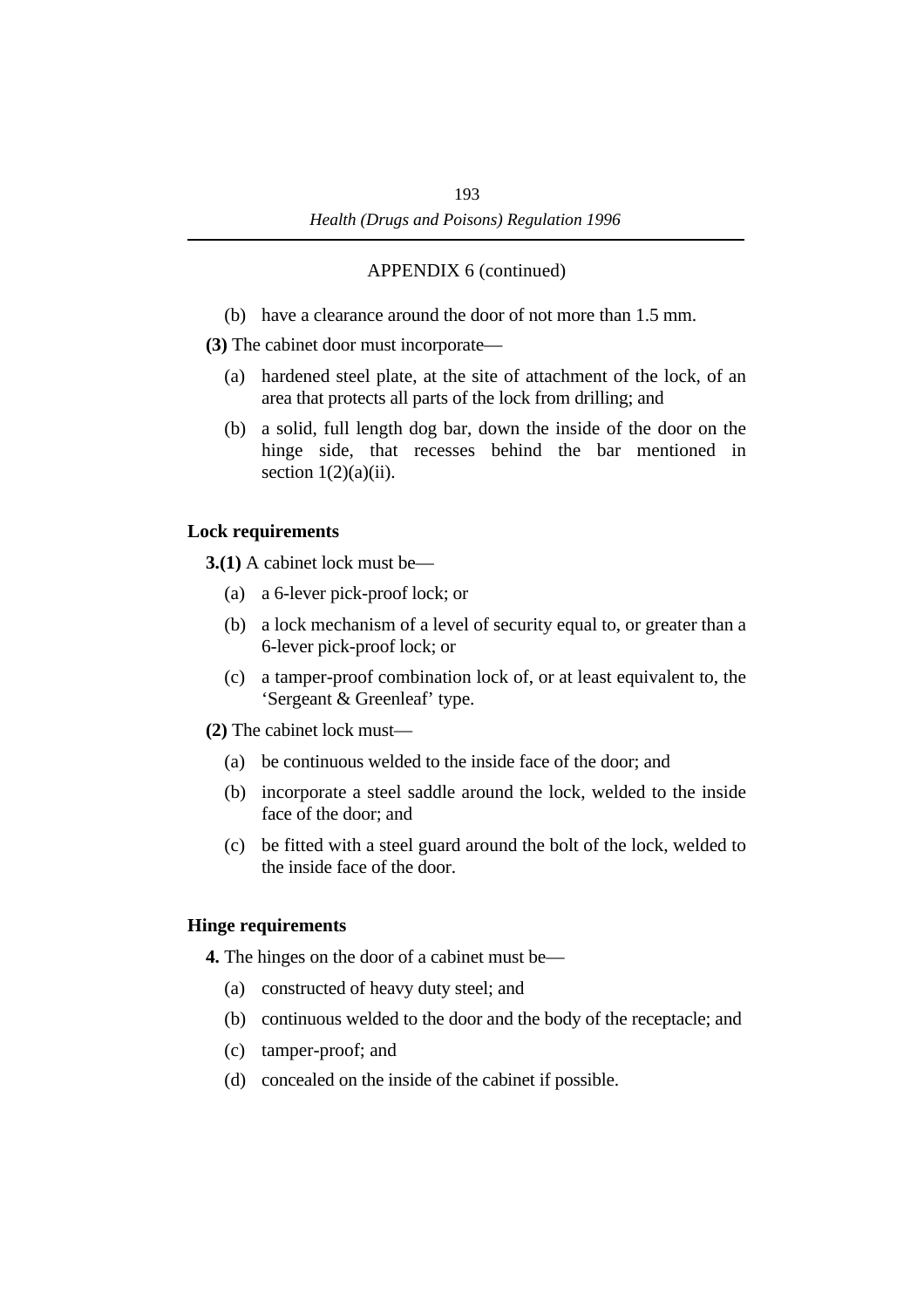#### **˙Mounting requirements**

**5.(1)** The cabinet must be mounted by 1 of the methods mentioned in sections 6, 7, 8 and 9.

**(2)** The methods are called, in order, type 1, 2, 3 and 4 mountings.

**(3)** The chief health officer may approve another way of mounting that is of equal or greater security.

#### **˙Type 1 mounting**

**6.(1)** For type 1 mounting, a cabinet must be mounted to a concrete, brick or timber wall by 4 bolts made from heavy duty galvanised steel or equivalent quality bolts, of at least 12.5 mm diameter, that are passed through the wall and fastened inside the rear of the cabinet by steel 'cyclone' type washers and suitable nuts.

**(2)** However, for a timber wall, the bolts must pass through studs or noggings in the wall.

#### **˙Type 2 mounting**

**7.(1)** If type 1 mounting is not appropriate, a cabinet must be fixed to a concrete or brick wall by 4 dynabolts or other similar expanding type bolts.

**(2)** The bolts must—

- (a) be heavy duty galvanised steel bolts, or an equivalent quality bolt, of at least 12.5 mm diameter; and
- (b) be fixed as far into the concrete or brickwork as is practicable.

#### **˙Type 3 mounting**

**8.(1)** If the wall is of timber construction but the floor is of brick or concrete, the cabinet must, if possible, be mounted—

- (a) to the floor—by 2 dynabolts or other similar expanding type bolts; and
- (b) to the wall—by 4 coach screws into the studs or noggings in the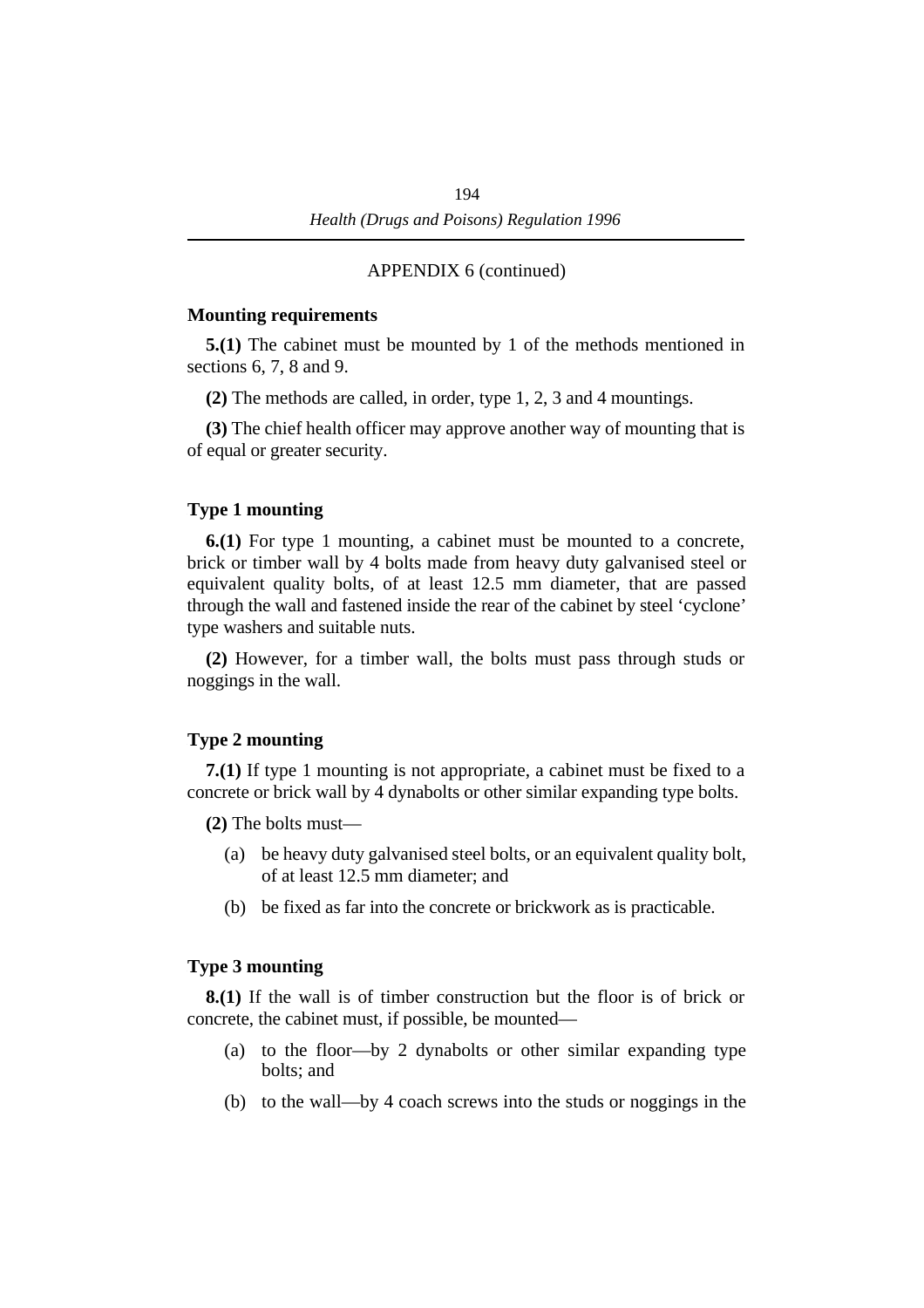wall.

**(2)** The bolts and screws must be of at least 12.5 mm diameter.

### **˙Type 4 mounting**

**9.(1)** If there is no brick or concrete floor or wall to which a cabinet may be mounted—

- (a) but there is a wall and a floor to which the cabinet may be mounted—the cabinet must be mounted by 4 coach screws into the studs or noggings of 1 wall and 2 coach screws through the base of the cabinet into the framework of the floor; or
- (b) but there are 2 walls to which the cabinet may be mounted—the cabinet must be mounted by 4 coach screws into the studs or noggings of the rear wall and 2 coach screws through the side of the cabinet into the studs or noggings of the second wall.
- **(2)** The screws must be of at least 12.5 mm diameter.

# **†PART 2—IN-FLOOR SAFES**

### **˙Application of part**

**10.(1)** If an in-floor safe has a door system similar to that described in part 1, the door, lock and hinge must comply with sections 2, 3 and 4.

**(2)** If subsection (1) does not apply, the safe must comply with section 11.

### **˙In-floor safe**

**11.** An in-floor safe must—

- (a) have a body constructed—
	- (i) of mild steel plate that is continuously welded to prevent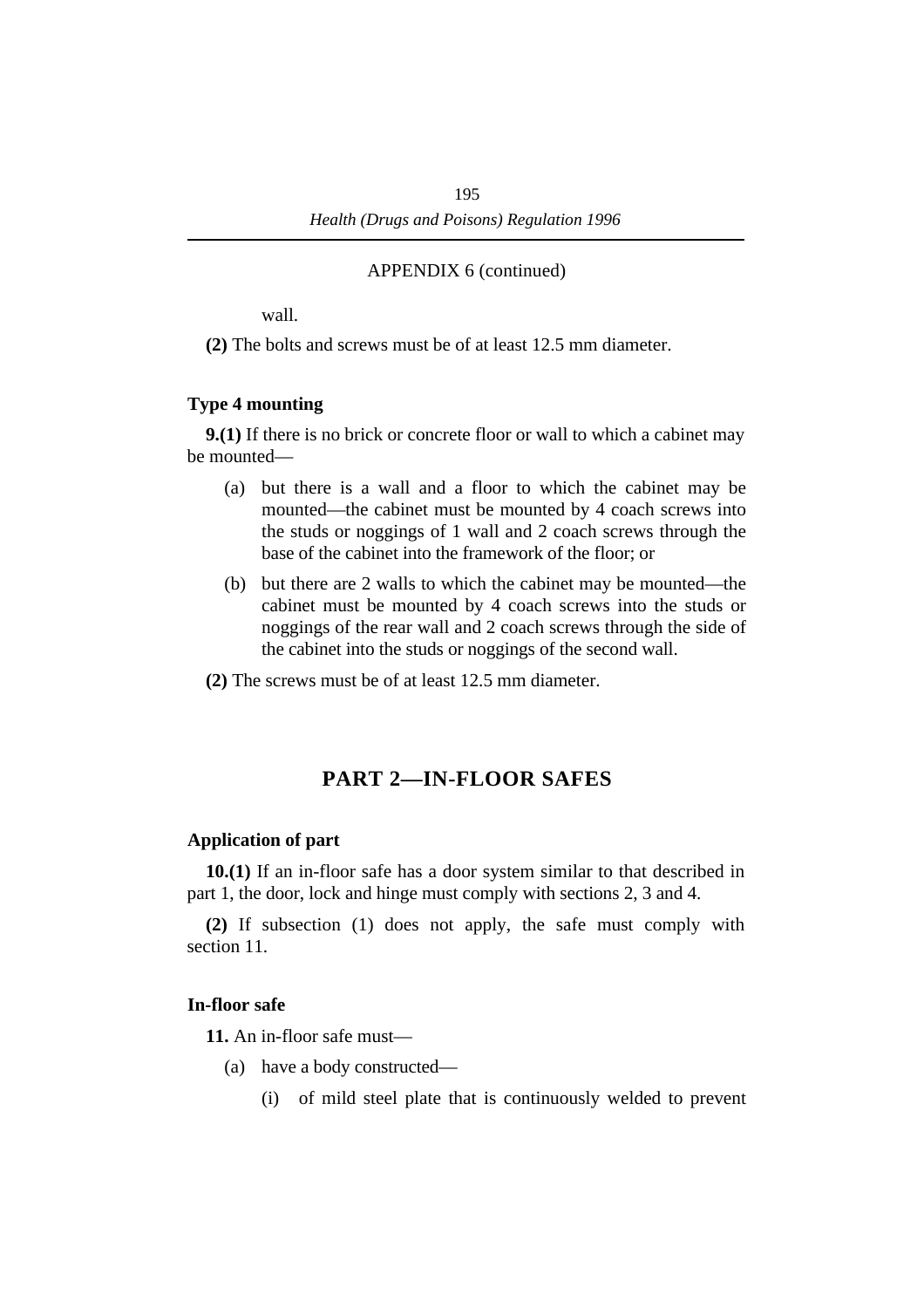moisture penetration; and

- (ii) in a way that incorporates protective recesses on the locking and non-locking sides that accommodate lock bolts and dog bars when the safe is closed; and
- (b) have—
	- (i) a 6-lever pick-proof lock; or
	- (ii) a lock mechanism that gives a level of security equal to, or greater than a 6-lever pick-proof lock; or
	- (iii) a tamper-proof combination lock; and
- (c) be embedded in reinforced concrete at least 100 mm thick.

## **†PART 3—ABOVE-GROUND SAFES**

#### **˙Certain safes taken to be a secure place**

**12.(1)** An above-ground safe with the space between the inner and outer shell filled with concrete or another material that gives equal or better security than concrete, and weighing at least 305 kg, is taken to be a secure place.

**(2)** An above-ground safe weighing less than 305 kg is taken to be a secure place only if it complies with this part.

#### **˙Body of safe**

**13.(1)** The body of an above-ground safe must—

- (a) have at least 2 anchoring holes in its base, of a diameter large enough to firmly accommodate 12.5 mm bolts; and
- (b) incorporate recesses provided by welded steel bars down both sides inside the safe to give protection to lock bolts and dog bars when the safe is closed.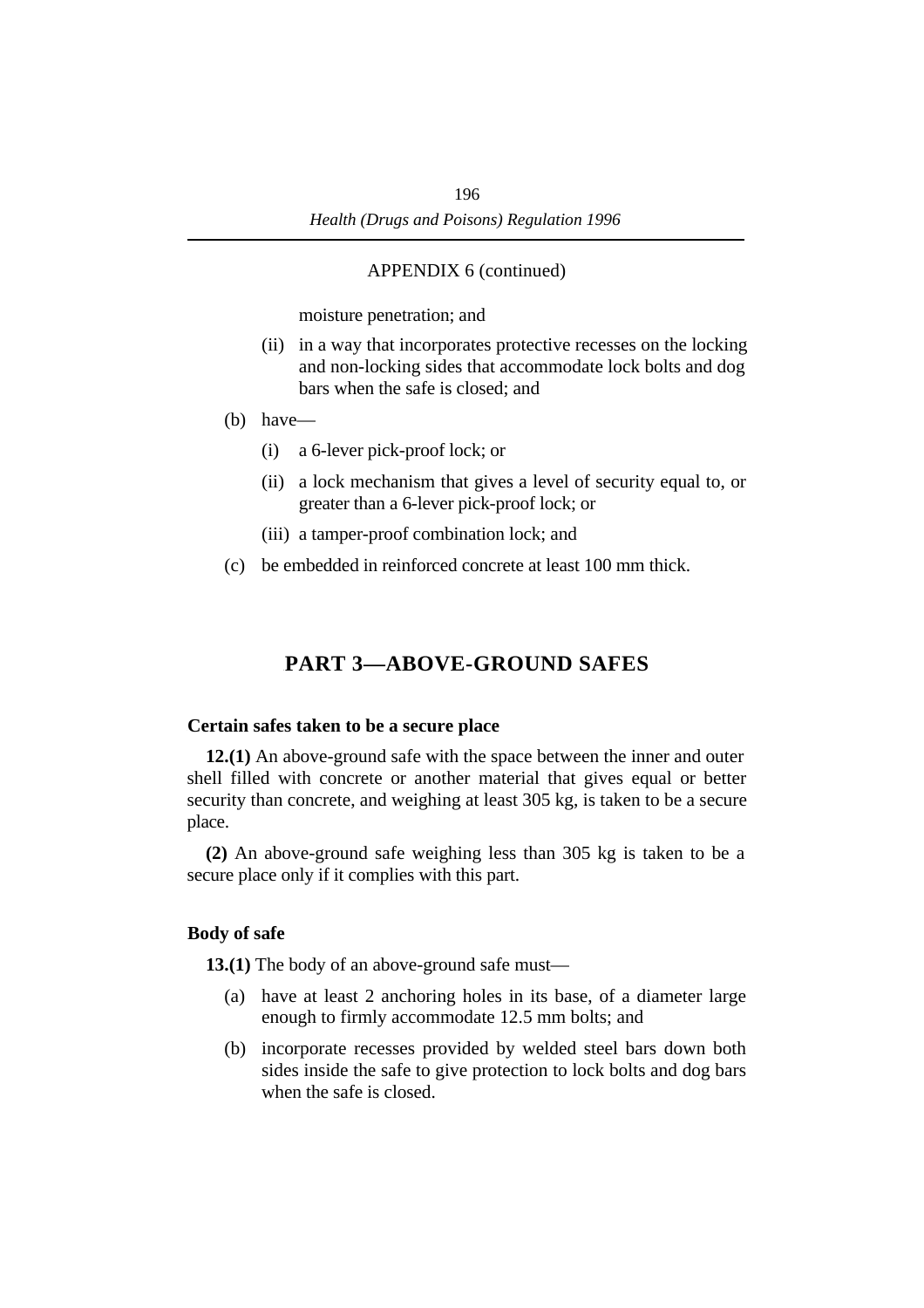**(2)** The space between the inner and outer shell of the safe must be filled with concrete or another material that gives equal or better security than concrete.

#### **˙Safe door**

**14.** The door of an above-ground safe must—

- (a) be constructed of steel plate at least 10 mm thick; and
- (b) be fitted with dog bars or lock bars on the inside of the door, and tamper-proof steel hinges continuously welded to the door and the body of the safe.

### **˙Safe lock**

**15.** The lock of an above-ground safe—

- (a) must be—
	- (i) a 6-lever pick-proof lock; or
	- (ii) a lock mechanism that gives a level of security equal to, or greater than a 6-lever pick-proof lock; or
	- (iii) a tamper-proof combination lock of, or equivalent to, the 'Sergeant and Greenleaf' type; and
- (b) must be fitted with a steel saddle, continuously welded to the door, covering the lock mechanism.

### **˙Anchoring**

**16.(1)** An above-ground safe must have a facility for anchoring it flush to the floor of a building.

**(2)** If the safe has legs, the legs must be removed before the safe is installed.

**(3)** The safe must be installed with its back and at least 1 side flush with, or as close as possible to, the walls of the building.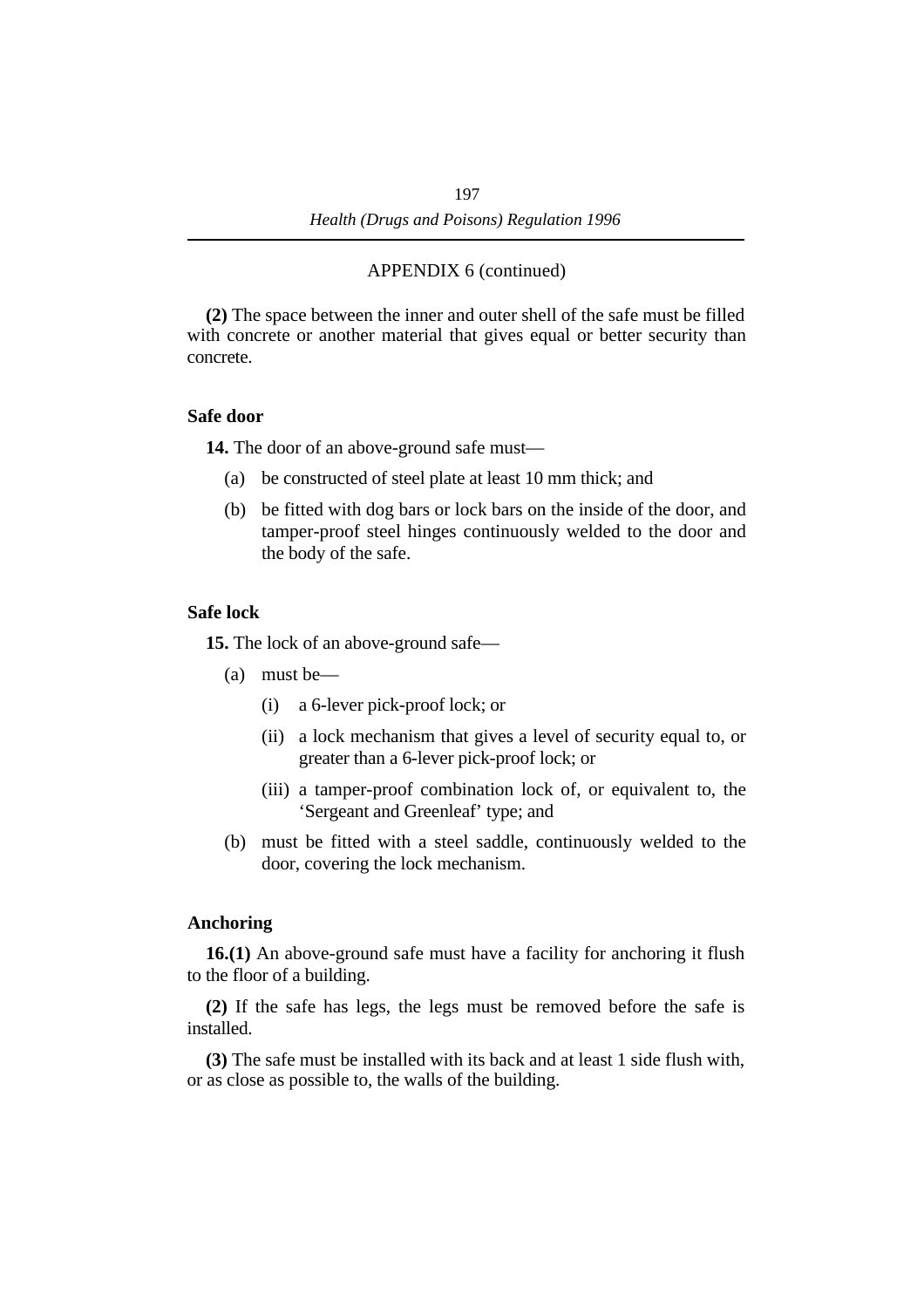**(4)** If the floor is a concrete or brick floor, the safe must be anchored by at least 2 dynabolts or other similar expanding type bolts of at least 12.5 mm diameter.

**(5)** If the floor is a timber floor, the safe must be anchored by cup-head bolts of at least 12.5 mm diameter, penetrating through the timber framework of the floor, steel cyclone type washers measuring 50 mm x 50 mm, and appropriate nuts located inside the safe.

**(6)** If it is not possible to comply with subsection (4) or (5), the safe must be anchored to a timber floor by at least 2 coach screws of at least 12.5 mm diameter secured into the timber framework of the floor.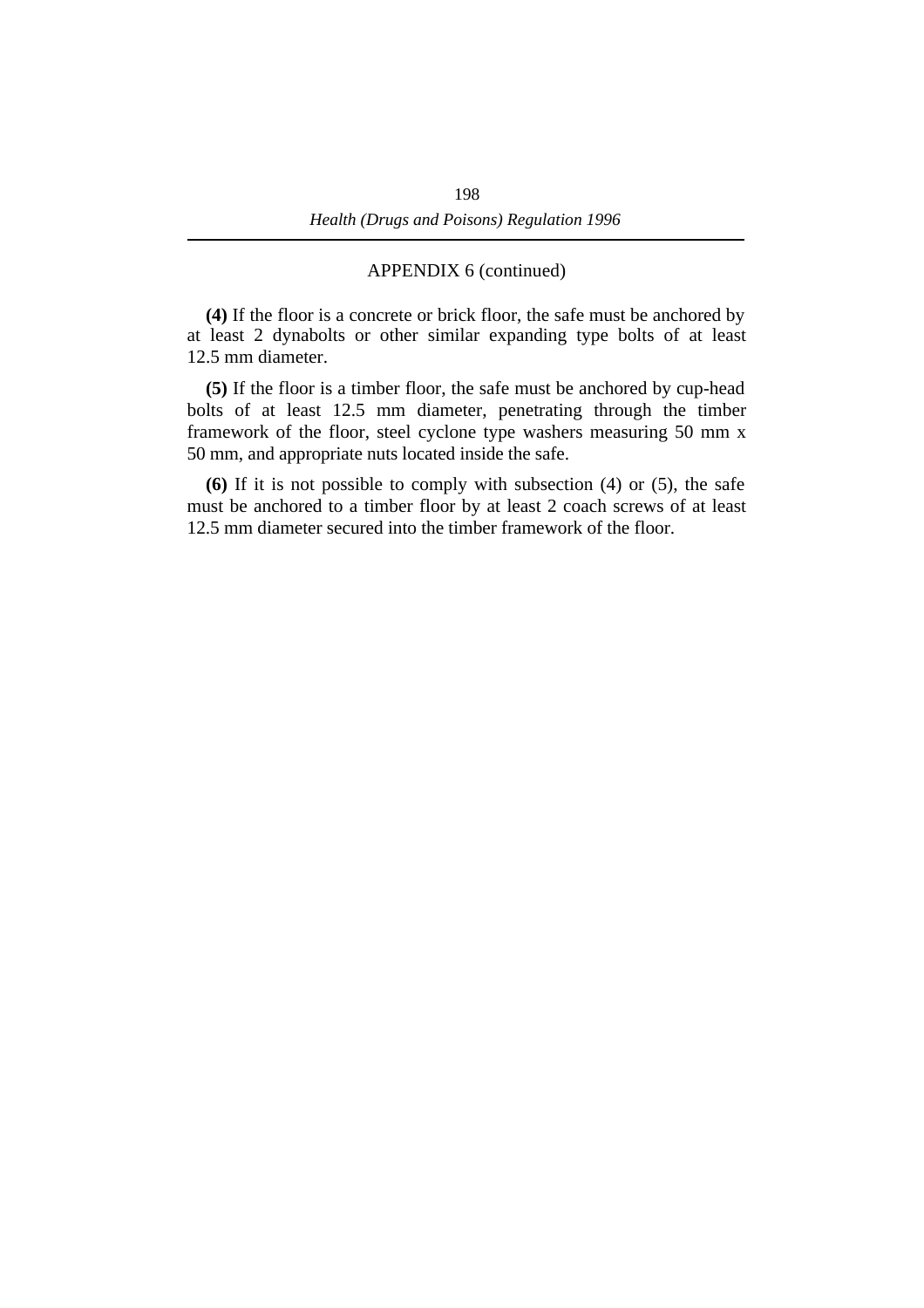# **†REGULATED POISONS**

appendix 9, definition "regulated poison"

- **1.** The following S7 poisons—
	- azocyclotin
	- cyhexatin
	- demeton
	- 4,4 diaminodiphenylmethane (methyl dianiline)
	- dimetilan
	- ethylene dibromide
	- 4,4'-methylenebis [2-chloroaniline]
	- mirex
	- phosphides, metallic
	- S,S,S-tributylphosphorotrithioate.
- **2.** The following S7 poisons (other than for use for analytical or research purposes)—
	- abamectin
	- alachlor
	- chlordecone
	- 1,3-dichloropropene.
- **3.** The following S7 poisons (other than for use for industrial or manufacturing purposes or for analytical or approved research purposes)—
	- acrolein
	- allyl alcohol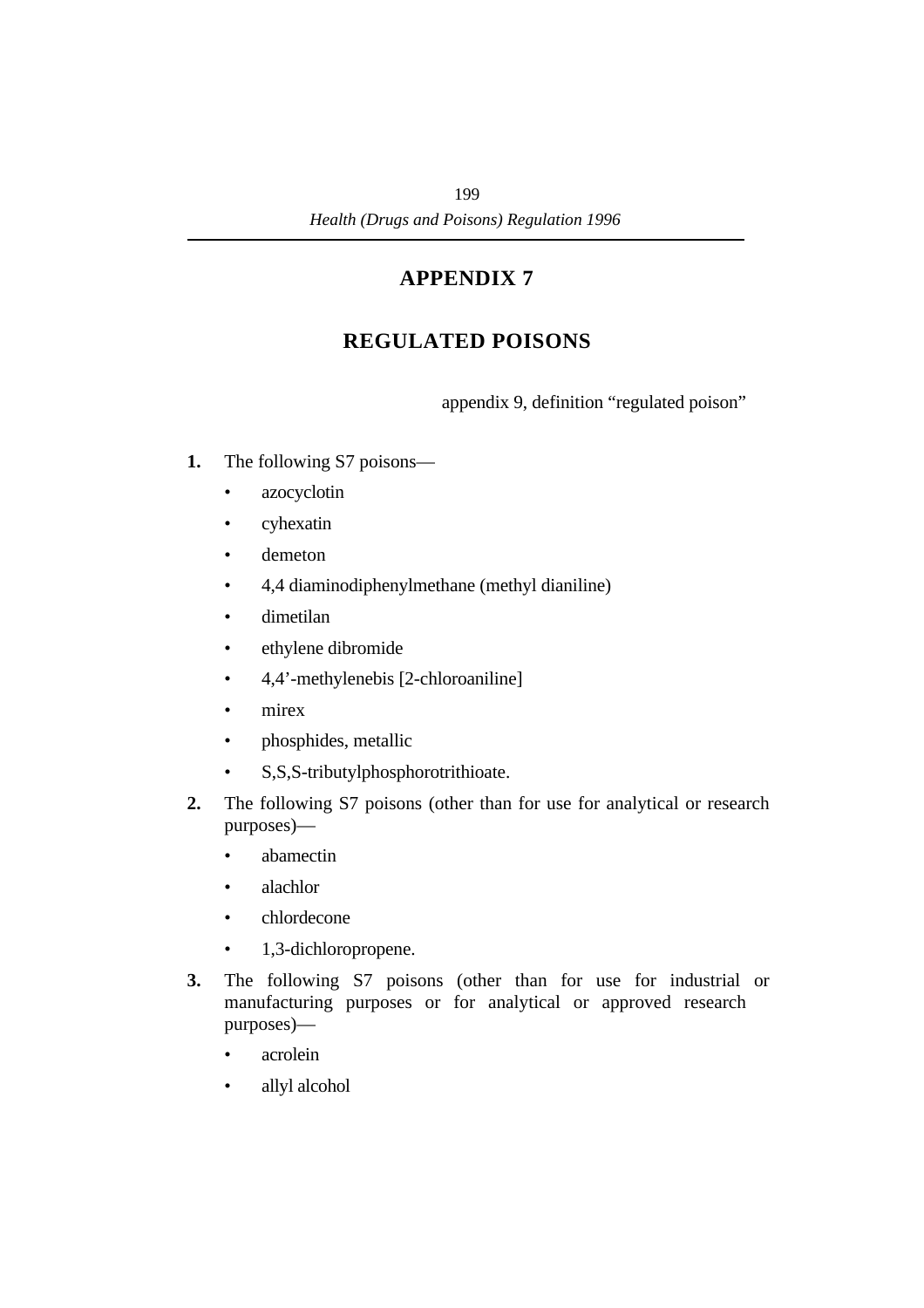- ethylene oxide
- HCB
- methyl bromide
- nicotine
- ortho-tolidine
- propylene oxide
- tetrachloroethane
- vinyl chloride.
- **4.** The following S7 poisons (other than for use for industrial or manufacturing purposes or for analytical or research purposes)—
	- acrylonitrile
	- 4-aminopyridine
	- arsenic
	- benzene
	- bromine (other than for use for water treatment and treatment of water in swimming pools and spas)
	- brucine
	- captafol
	- carbon tetrachloride
	- chlorine (other than for use for water treatment and treatment of water in swimming pools and spas)
	- chloropicrin
	- N, N-dimethyl-4-(phenylazo)-benzenamine
	- dinitrocresol
	- dinitrophenol
	- dinoseb
	- folpet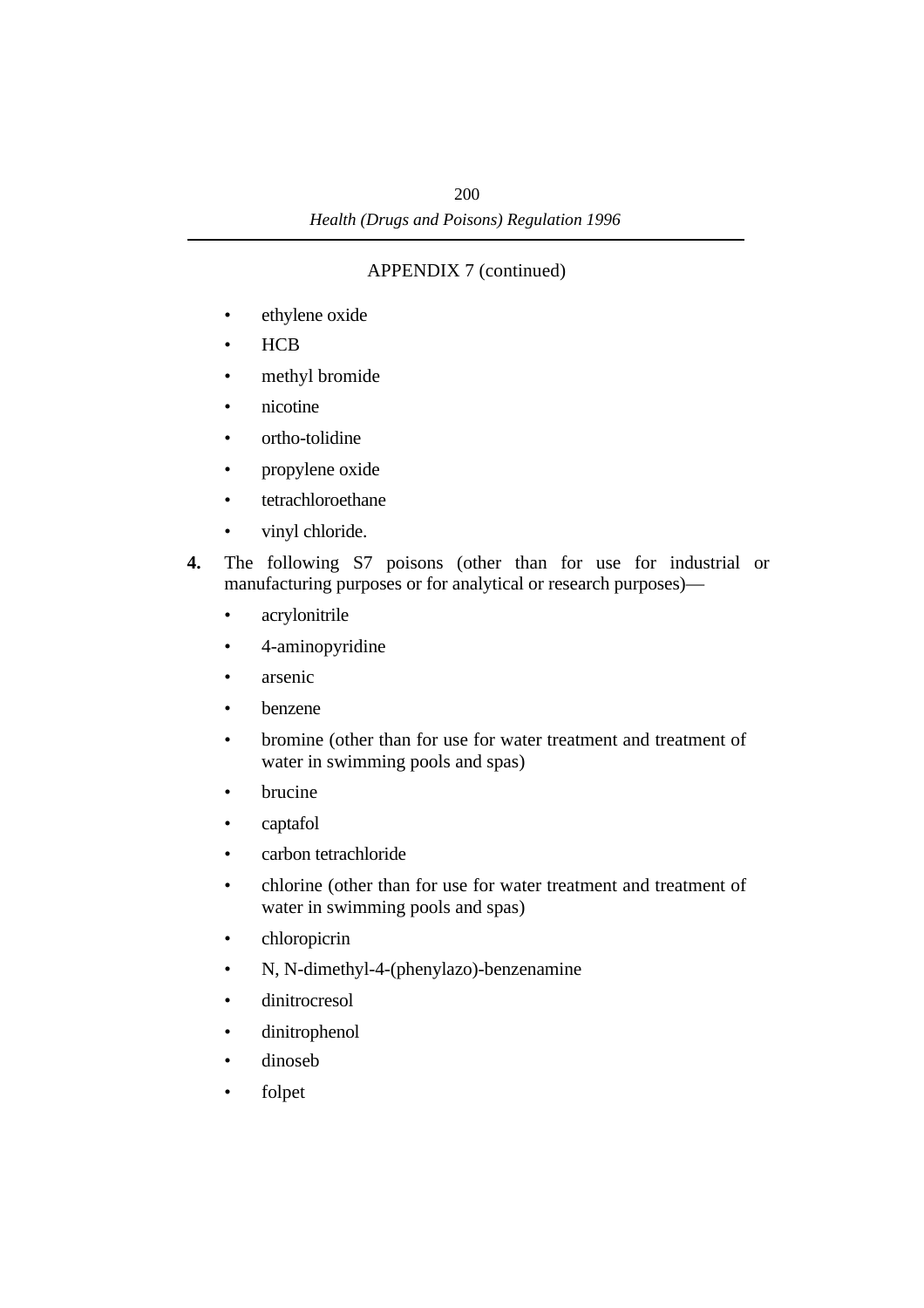- hydrocyanic acid and cyanide
- maduramicin
- mercury
- methacrifos
- phosphorus
- strychnine
- 2, 2', 6, 6'-tetraisopropyl-diphenyl-carbodiimide (stabaxol)
- trichloroisocyanuric acid.
- **5.** The following S7 poisons (other than for use for analytical or approved research purposes)—
	- arprinocid
	- carbadox
	- chlordimeform
	- chloromethiuron
	- 4-chloro-o-toluidine
	- 1,2-dibromo-3-chloropropane
	- etaconazole
	- halogenated dibenzodioxins (other than as a contaminant in proportions not greater than a proportion fixed by the chief health officer)
	- halogenated dibenzofurans (other than as a contaminant in proportions not greater than a proportion fixed by the chief health officer)
	- nitrofen
	- pyrinuron.
- **6.** The following S7 poisons (other than for use for industrial or manufacturing purposes)—
	- brodifacoum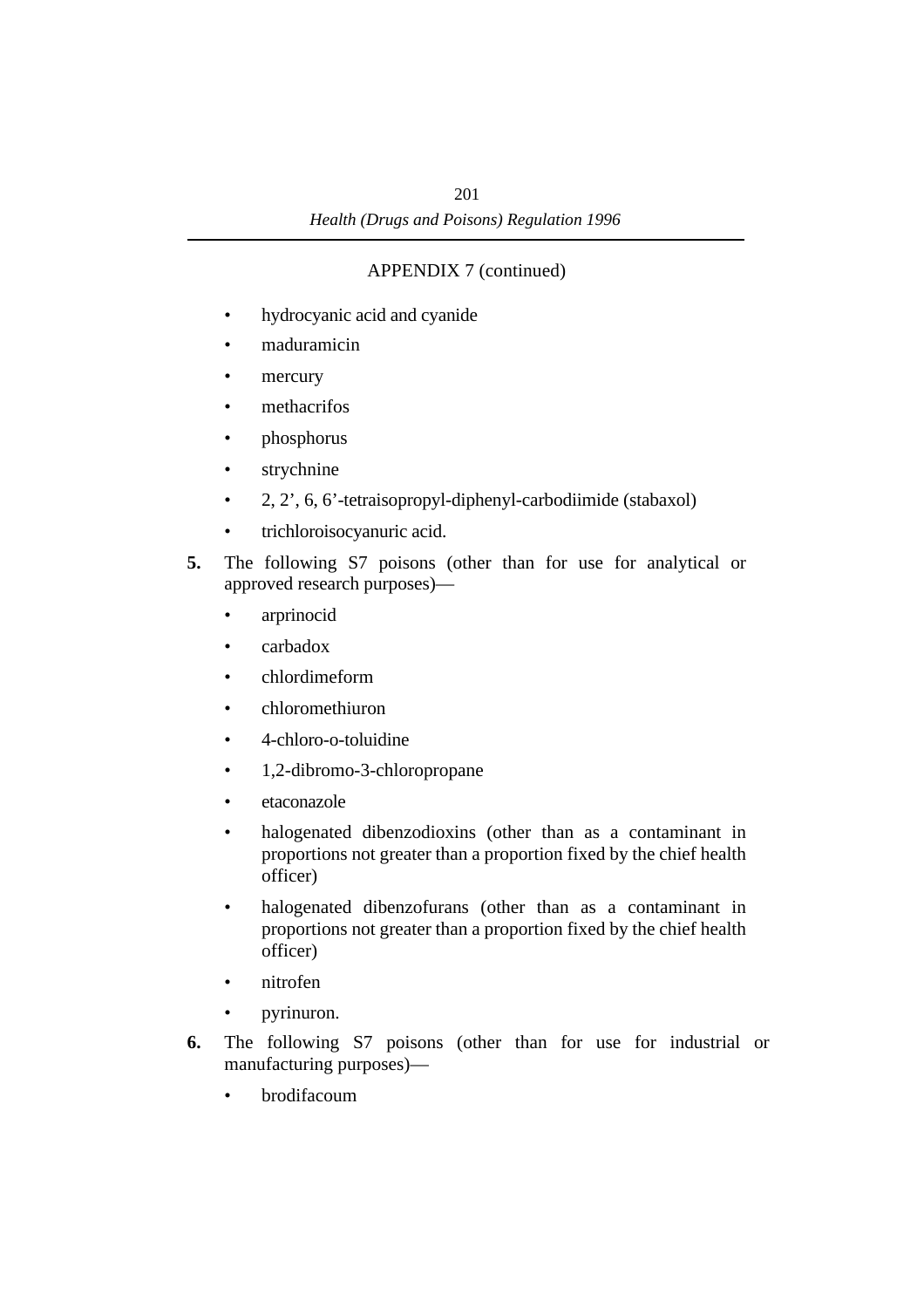- bromadioline
- calciferol
- cholecalciferol
- coumatetralyl
- difenacoum
- epichlorohydrin
- halofuginone
- hydrofluoric acid
- hydrosilicofluoric acid
- methoxyethylmercuric acetate
- methoxyethylmercuric chloride
- phenylmercuric acetate
- sulcofuron.
- **7.** The following S7 poisons (other than for use by an authorised person under the *Rural Lands Protection Act 1985*)—
	- fluoroacetamide
	- fluoroacetic acid (other than for use in prepared baits containing 0.03% or less of fluoroacetic acid)
	- thallium or a preparation or admixture of thallium (other than in prepared baits containing 0.25% or less of thallium).
- **8.** S9 poisons.
- **9.** A poison included in appendix C of the standard.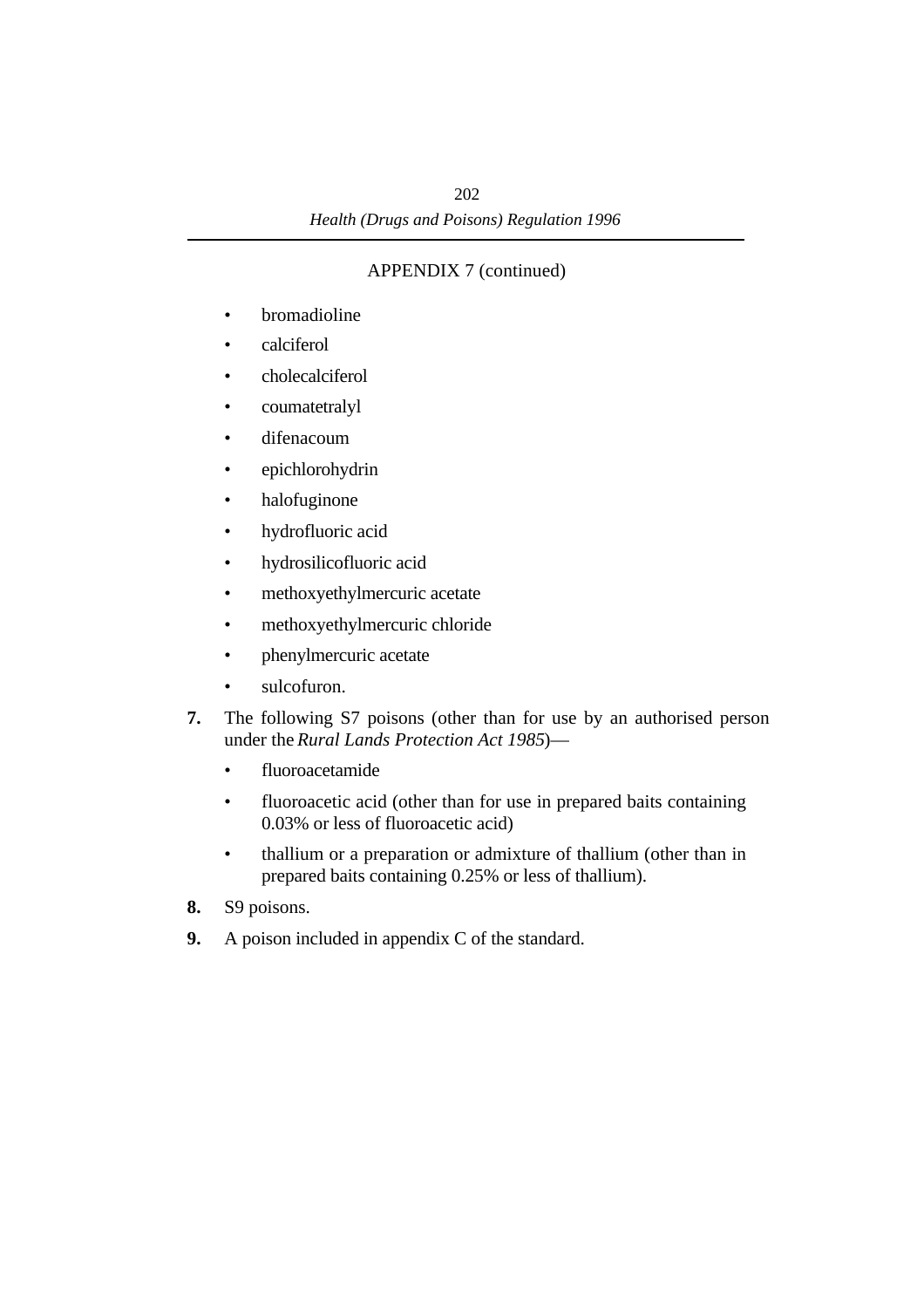# **†RESTRICTED DRUGS OF DEPENDENCY**

appendix 9, definition "restricted drug of dependency"

acetyldihydrocodeine

adiphenine

alprazolam

amyl nitrite

amylobarbitone

apomorphine

barbiturates

benzhexol

benzodiazepine

bromazepiam

chloral hydrate

chlordiazepoxide

clobazam

clonazepam

clorazepate

codeine

dexfenfluramine

dextromethorphan

dextropropoxyphene

dextrorphan

diazepam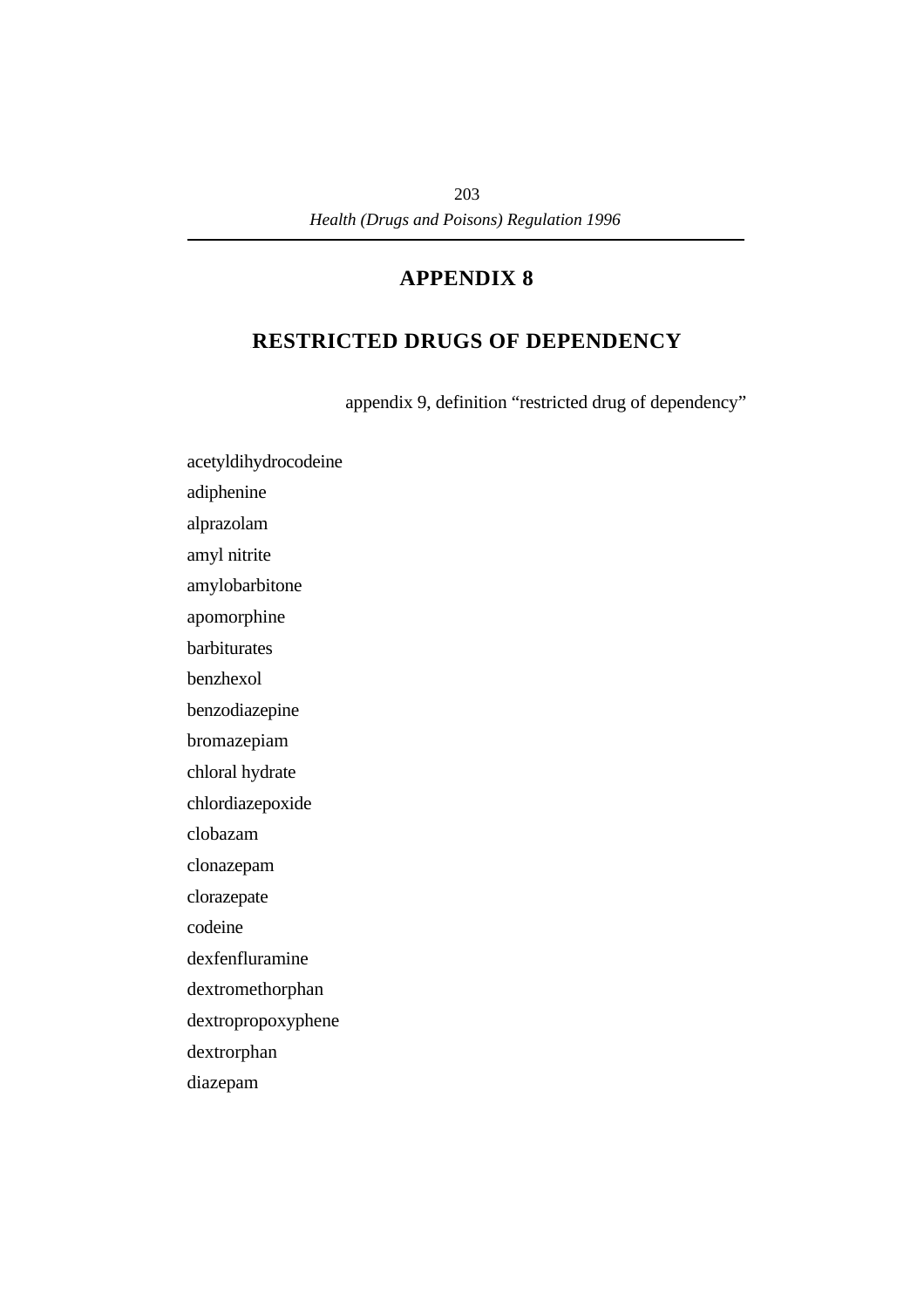diethylproprion dihydrocodeine

ephedrine

ethylmorphine

fenfluramine

ketamine

lorazepam

mazindol

medazepam

meprobamate

midazolam

nitrazepam

oxazepam

pentobarbitone

phentermine

pholcodine

propylhexedrine

temazepam

triazolam

zolazepam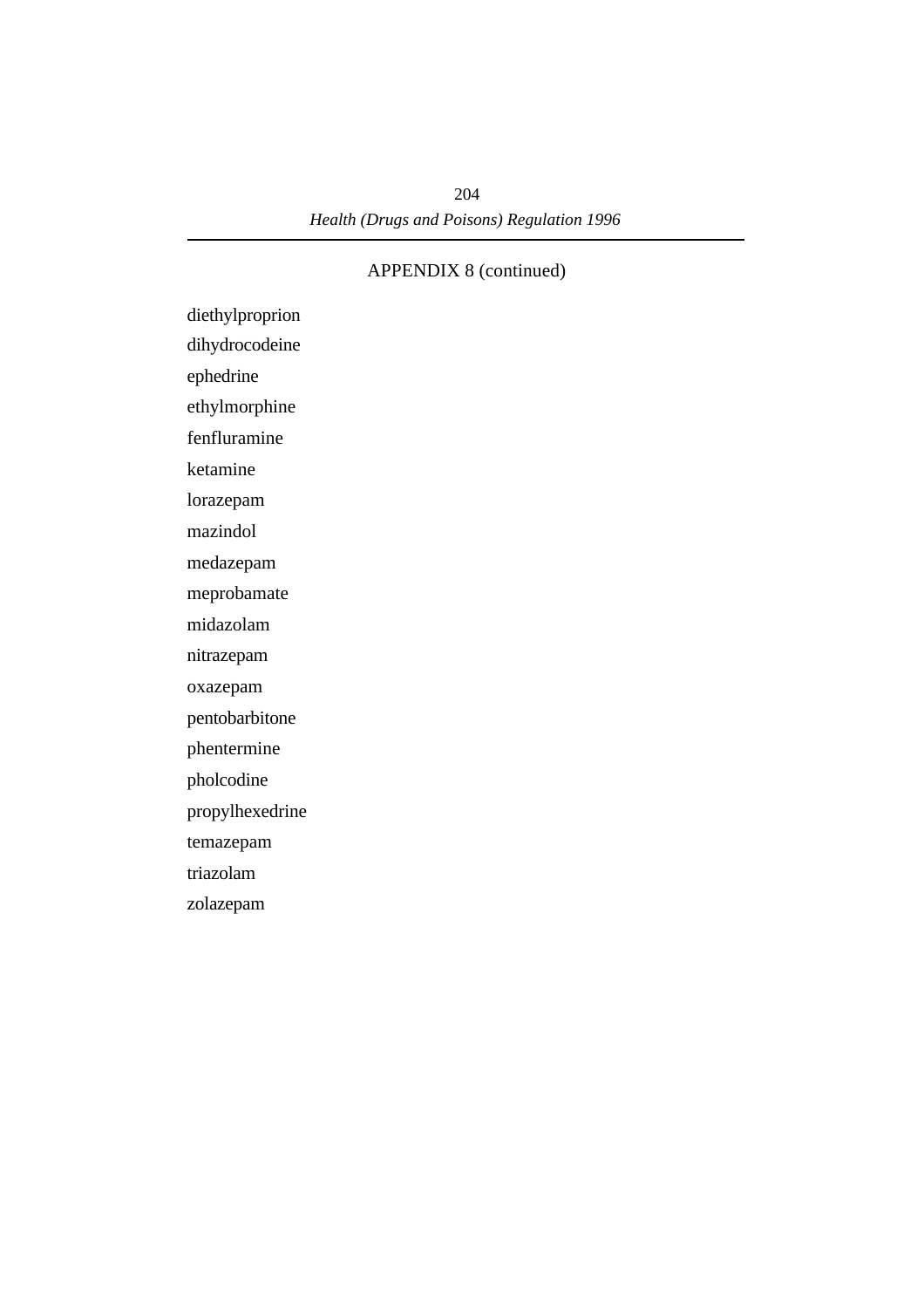## **¡APPENDIX 8A**

# **†RURAL HOSPITALS**

appendix 9, definition "rural hospital"

Atherton, Ayr, Babinda, Baralaba, Barcaldine, Beaudesert, Biggenden, Biloela, Blackall, Blackwater, Boonah, Bowen, Capella, Charleville, Charters Towers, Cherbourg, Childers, Chinchilla, Clermont, Collinsville, Cooktown, Cracow, Cunnamulla, Dalby, Dingo, Dunwich, Dysart, Eidsvold, Emerald, Emu Park, Esk, Gatton, Gayndah, Gin Gin, Goondiwindi, Gordonvale, Gympie, Home Hill, Hughenden, Ingham, Inglewood, Injune, Innisfail, Jandowae, Kilcoy, Kingaroy, Laidley, Longreach, Magnetic Island, Malanda, Many Peaks, Mareeba, Miles, Millaa Millaa, Millmerran, Mitchell, Monto, Moranbah, Mossman, Mount Perry, Moura, Mt Morgan, Mundubbera, Murgon, Nanango, Oakey, Proserpine, Proston, Quilpie, Ravenshoe, Richmond, Roma, Sapphire, Sarina, Springsure, St George, Stanthorpe, Tara, Taroom, Texas, Theodore, Thursday Island, Tully, Wandoan, Weipa, Winton, Wondai, Yeppoon.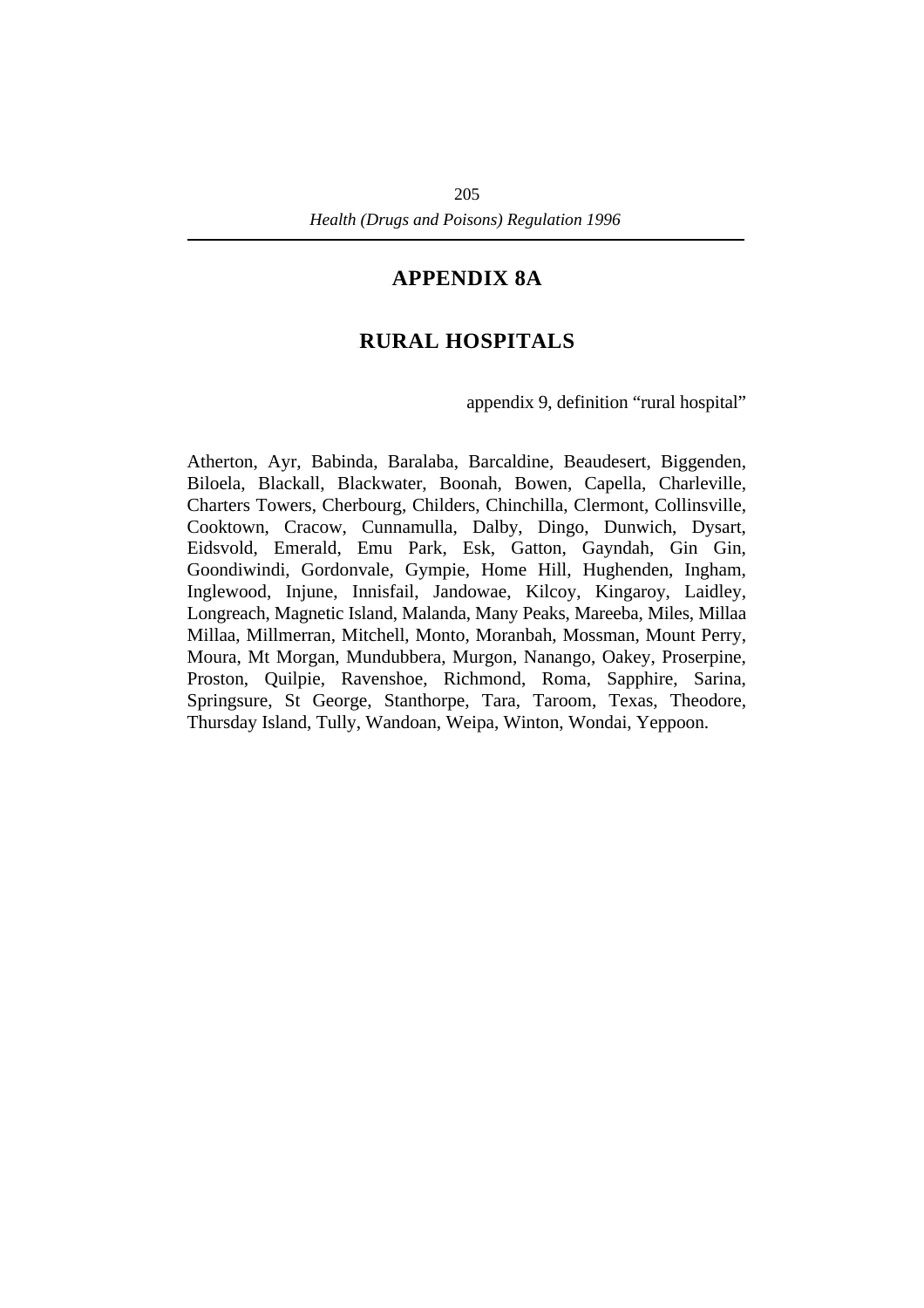# **†DICTIONARY**

section 3

**"administer"**, for a controlled or restricted drug or a poison, means give a person a single treatment dose of the drug or poison.

**"ambulance officer"** see *Ambulance Service Act 1991*.

**"approval"** means an approval given in writing by the chief health officer.

**"approved"** means approved in writing by the chief health officer.

**"authorised person"** means a person who may perform a stated act involving—

- (a) a controlled drug—under chapter 2, part 2; or
- (b) a restricted drug—under chapter 3, part 2; or
- (c) a regulated controlled drug—under chapter 2, part 3; or
- (d) a regulated restricted drug—under chapter 3, part 3; or
- (e) a poison—under chapter 4, part 3; or
- (f) a regulated poison—under chapter 4, part 4.

**"authority"** see section 14.

- **"business premises"**, of a licensee or holder of an authority, means the premises stated in the relevant licence or authority under chapter 2, 3 or 4 as the business premises of the licensee or authority holder.
- **"carer"** means a person who is under a lawful duty to provide someone else with the necessaries of life and includes someone working for a person under a lawful duty to provide someone else with the necessaries of life.
- **"class"**, of a controlled or restricted drug or poison, means controlled or restricted drugs or poisons of the same nominal description.

**"compounded"**, for a substance combined with a therapeutically active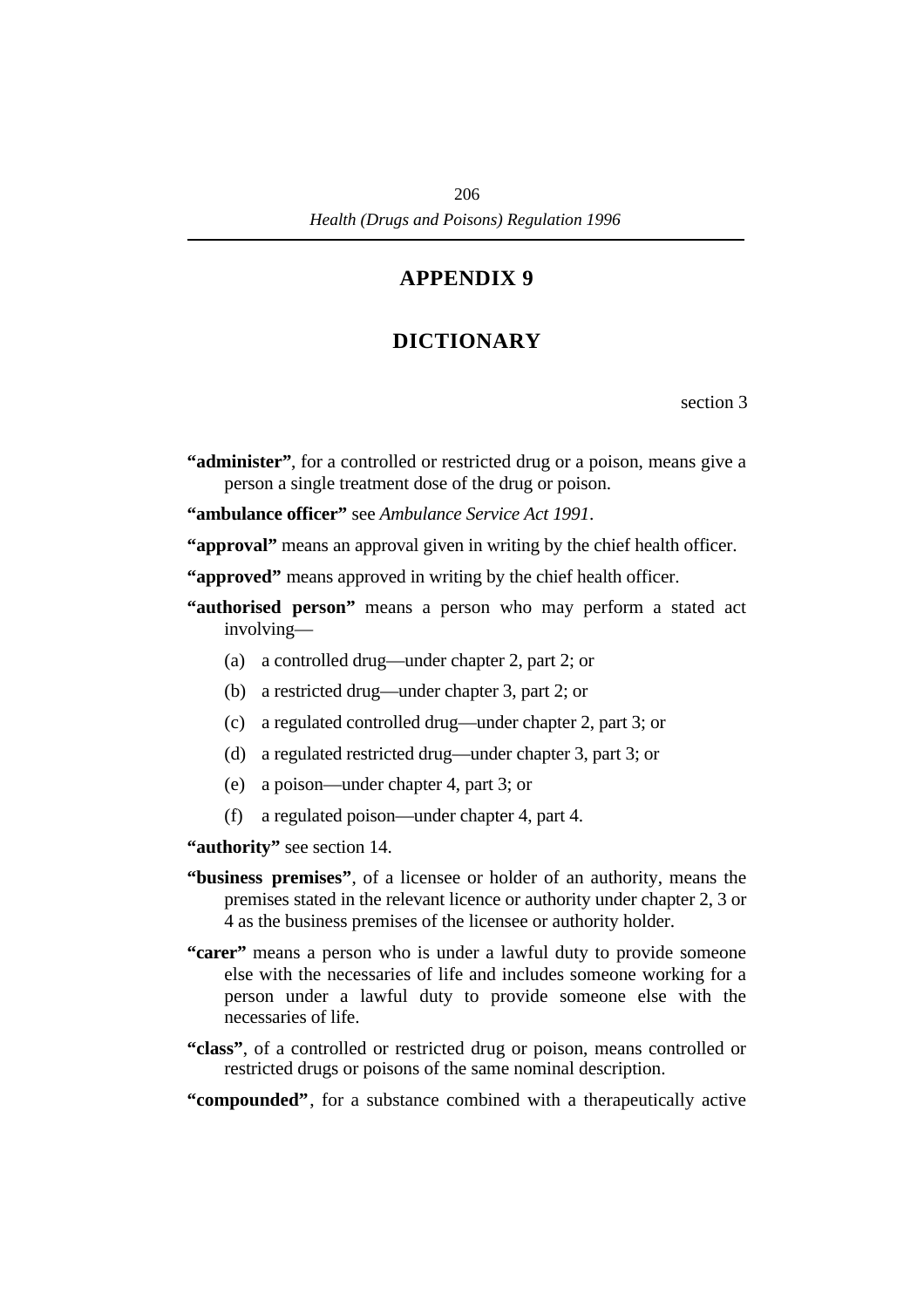substance, means the way the substances are combined prevents their separation by simple dissolution or in another simple physical way.

- **"controlled drug"** means an S8 substance.
- **"controlled drug manufacturer"** means a person who holds a controlled drug manufacturer licence.59
- **"controlled drug wholesaler"** means a person who holds a controlled drug wholesaler licence.60
- **"controlled drugs book"** see section 86.
- **"controlled drugs register"** see section 50.
- **"conviction"** includes a plea of guilty or finding of guilt by a court even though a conviction is not recorded.
- **"criminal history"** of a person means the person's criminal record within the meaning of the *Criminal Law (Rehabilitation of Offenders) Act 1986*.
- **"cyanide"**, for chapter 4, part 2, means cyanide of potassium or sodium, and any other inorganic salt of hydrocyanic acid that is a poison, but does not include ferricyanide salts and ferrocyanide salts.
- **"detention centre"** means a detention centre under the *Juvenile Justice Act 1992*.
- **"dispensary"** see *Health Regulation 1996*.
- **"dispense"** means sell on prescription.
- **"dispensed medicine"** means a medicine that is or contains a controlled or restricted drug or a poison and is—
	- (a) supplied for human therapeutic use by a registered nurse or midwife who may supply the medicine while practising nursing or midwifery; or

<sup>59</sup> Controlled drug manufacturer licences are granted under chapter 2 (Controlled drugs).

<sup>60</sup> Controlled drug wholesaler licences are granted under chapter 2 (Controlled drugs).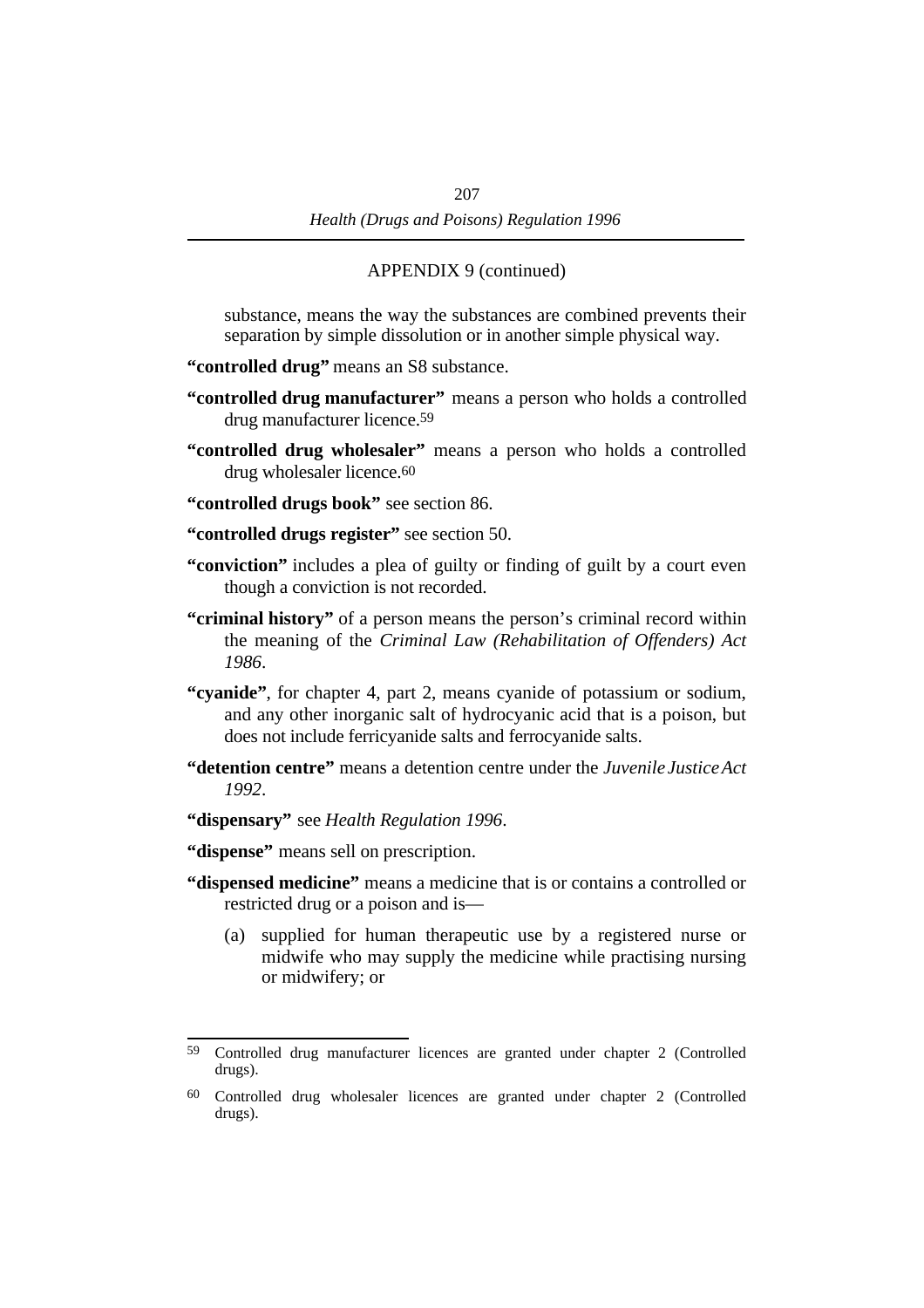- (b) supplied for human therapeutic use by a doctor who may supply the medicine while practising medicine; or
- (c) supplied for animal use by a veterinary surgeon who may supply the medicine while practising veterinary medicine; or
- (d) dispensed for human therapeutic use or animal use; or
- (e) prepared for dispensing, for human or animal use, by a pharmacist.
- **"dispenser"** means a person who may dispense a controlled or restricted drug or a poison.

**"drug licence"** means—

- (a) a controlled drug manufacturer licence; or
- (b) a controlled drug wholesaler licence; or
- (c) a restricted drug manufacturer licence; or
- (d) a restricted drug wholesaler licence.
- **"drug therapy protocol"** means a document approved by the chief health officer and published by the department stating circumstances in which, and conditions under which, a person who may act under the protocol may use a stated controlled or restricted drug or poison for stated purposes.
- **"endorsed"**, for an enrolled or registered nurse or a midwife, means endorsed under the *Nursing Act 1992* for a purpose.
- **"expiry day"** see section 19.

**"immunisation program"** means—

- (a) an immunisation program carried out by a district health service; or
- (b) an immunisation program carried out by a local government; or
- (c) an approved immunisation program.

**"inspector"** means an inspector appointed under section 27 of the Act.<sup>61</sup>

<sup>61</sup> Section 27 (Appointment of officers) of the Act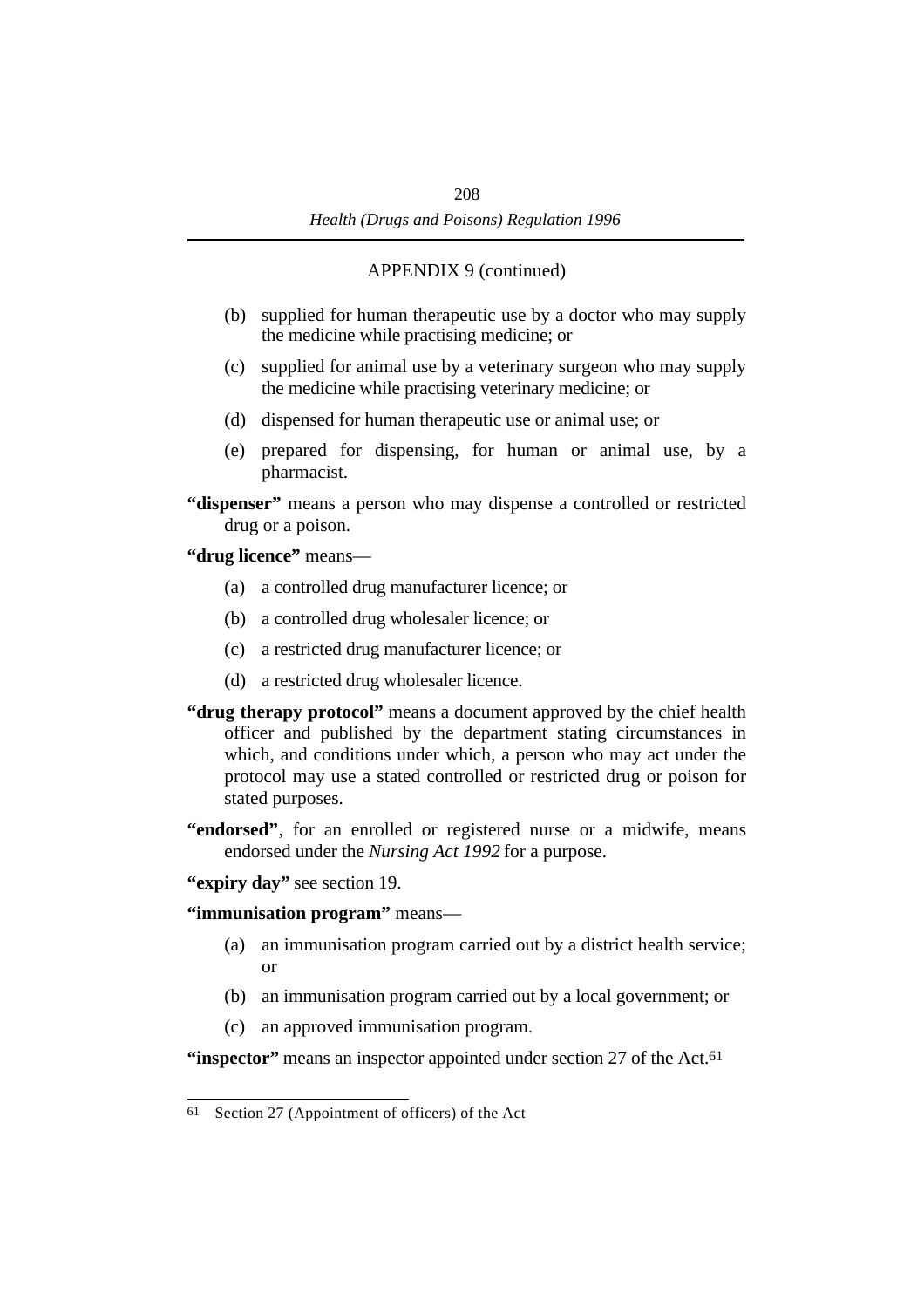**"institution"** means a detention centre, hospital, nursing home or prison.

**"isolated practice area"** means—

- (aa) a place that is at Marpuna or Weipa; or
- (a) a place that is—
	- (i) within the area of a local government mentioned in appendix 5; and
	- (ii) remote from pharmaceutical services; or
- (b) a clinic conducted by the Royal Flying Doctor Service (Qld section) in an area isolated from medical, pharmaceutical and hospital services; or
- (c) a plane operated by the Royal Flying Doctor Service (Qld section).
- **"isolated practice endorsed"**, for a registered nurse or midwife, means a nurse or midwife who is authorised under the *Nursing Act 1992* to practise nursing or midwifery in an isolated practice area under a drug therapy protocol.
- **"issue"**, a controlled drug, restricted drug or poison, means give the drug or poison to a person who is authorised under this regulation to administer the drug or poison to another person.

**"licensee"** means—

- (a) for chapter 2—
	- (i) a controlled drug manufacturer; or
	- (ii) a restricted drug wholesaler; or
- (b) for chapter 3—
	- (i) a restricted drug manufacturer; or
	- (ii) a restricted drug wholesaler; or
- (c) for chapter 4—
	- (i) a poison manufacturer; or
	- (ii) a poison wholesaler; or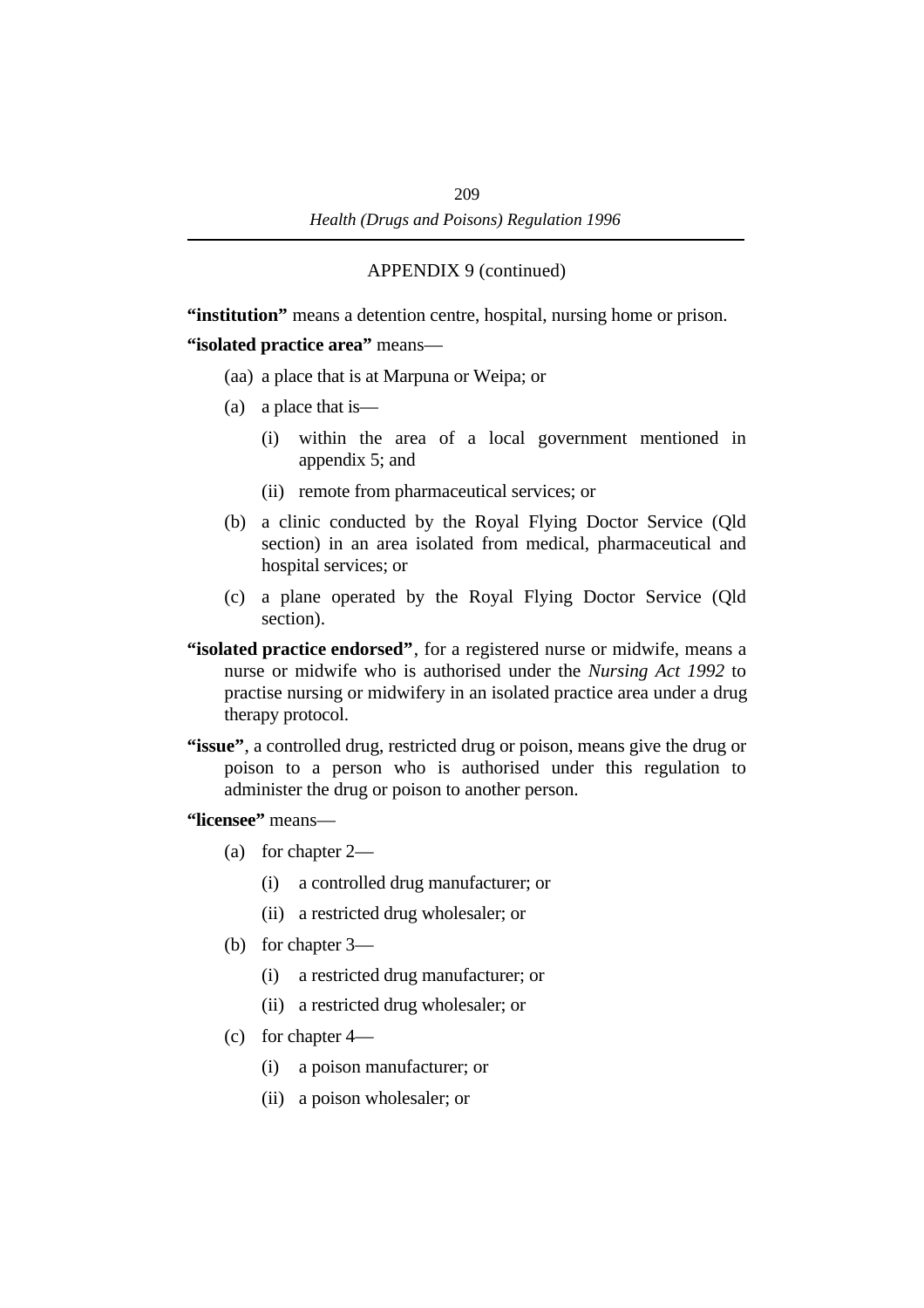- (iii) a person who holds a poison wholesaler licence; or
- (iv) a person who holds a general poison licence; or
- (v) a person who holds a licence to sell S7 poisons for other than human therapeutic use.

**"manufacture"** see section 4.

**"master"**, of a ship, see *Transport Operations (Marine Safety) Act 1994*.

**"midwife"** see *Nursing Act 1992*.

**"National Health Act"** means the *National Health Act 1953* (Cwlth).

**"nominal description"**, of a controlled or restricted drug, means the details necessary to describe the drug, including details of its composition, form, quality and strength, and distinguish it from a controlled or restricted drug of a different description.

**"nursing home"** means a nursing home licensed under the Act.62

- **"obtain"**, for a controlled or restricted drug or a poison, means acquire, buy, receive or otherwise obtain the drug or poison, and for a doctor, pharmacist or veterinary surgeon, includes offer to acquire, buy, receive or otherwise obtain.
- **"opium"** means any form of opium, other than the alkaloids noscapine and papaverine.
- **"optometrist"** see *Optometrists Act 1974*.
- **"outpost"**, of the Royal Flying Doctor Service of Australia, means a medicine chest kept at a place approved by a doctor authorised in writing by the service to approve the keeping of the medicine chest.

**"pharmacist"** see *Pharmacy Act 1976*.

**"pharmacy"** see *Pharmacy Act 1976*.

**"podiatrist"** see *Podiatrists Act 1969*.

**"poison"** means an S2, S3, S5, S6, S7 or S9 substance, and includes a substance in appendix C of the standard.

<sup>62</sup> Nursing homes are licensed under part 3, division 11A of the Act.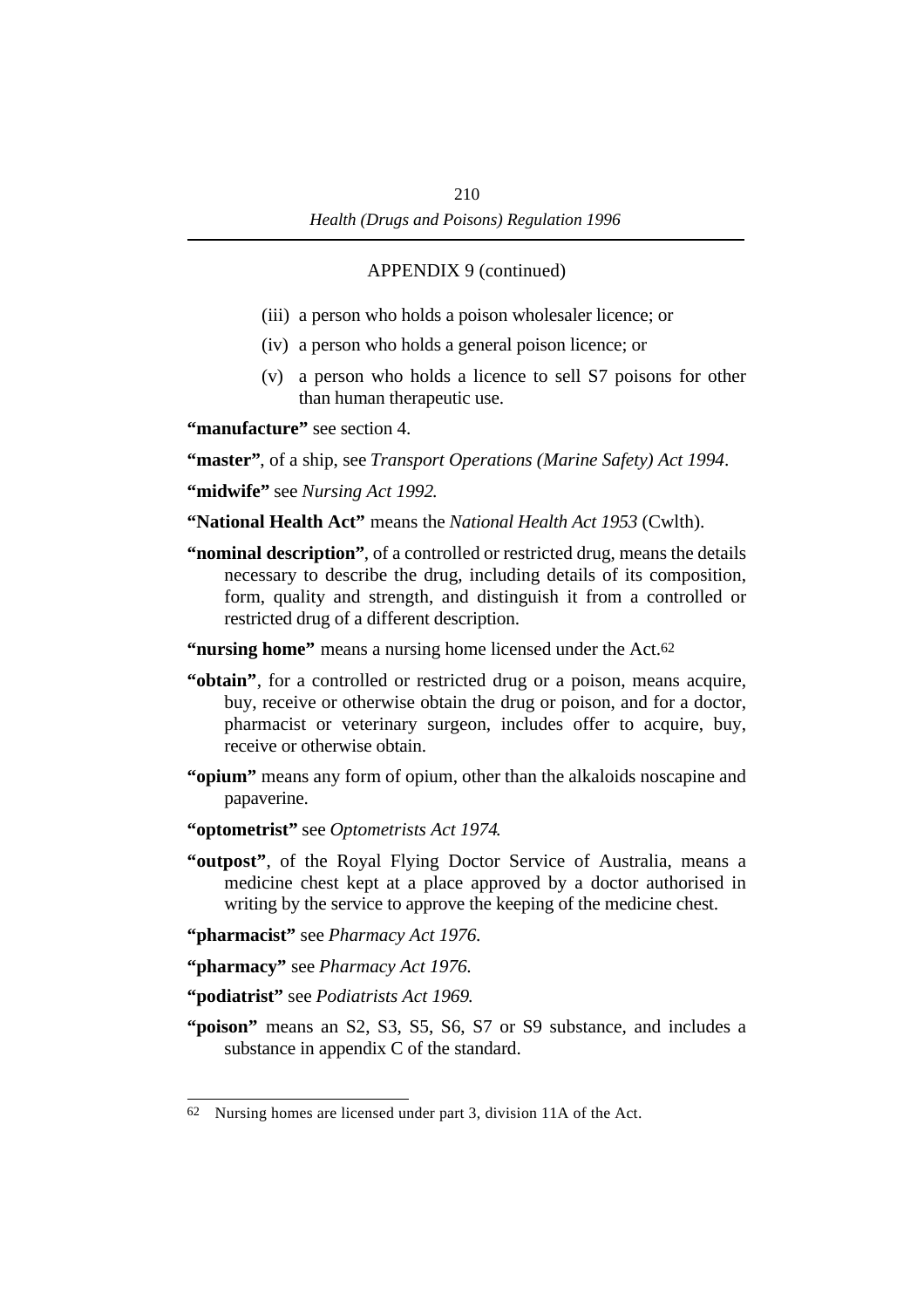**"poison licence"** means—

- (a) a poison manufacturer licence; or
- (b) a poison wholesaler licence; or
- (c) a general poison licence; or
- (d) a licence to sell S7 poisons for other than human therapeutic use.
- **"poison manufacturer"** means a person who holds a poison manufacturer licence.<sup>63</sup>
- **"poison wholesaler"** means a person who holds a poison wholesaler licence.64
- **"possess"**, a controlled drug, restricted drug, poison or other substance, includes—
	- (a) have custody or control of the drug, poison or other substance; and
	- (b) have an ability or right to obtain custody or control of the drug, poison or other substance.
- **"prescribe"** means make a written direction (other than a purchase order) authorising a dispenser to dispense a stated controlled or restricted drug or a stated poison.
- **"prescriber"** means a person who, under this regulation, is authorised to prescribe a controlled or restricted drug or a poison.
- **"prescription"** means a prescriber's direction (other than a purchase order or written order) to dispense a stated controlled or restricted drug or a stated poison, and includes, for sections 79, 80, 81, 190, 191 and 192 a duplicate of a prescription attached to a repeat authorisation, under the National Health Act, issued by a dispenser.
- **"produce"**, a controlled or restricted drug or a poison, means—
	- (a) cultivate, package, prepare or produce a substance; or

<sup>63</sup> Poison manufacturer licences are issued under chapter 4 (Poisons).

<sup>64</sup> Poison wholesaler licences are issued under chapter 4 (Poisons).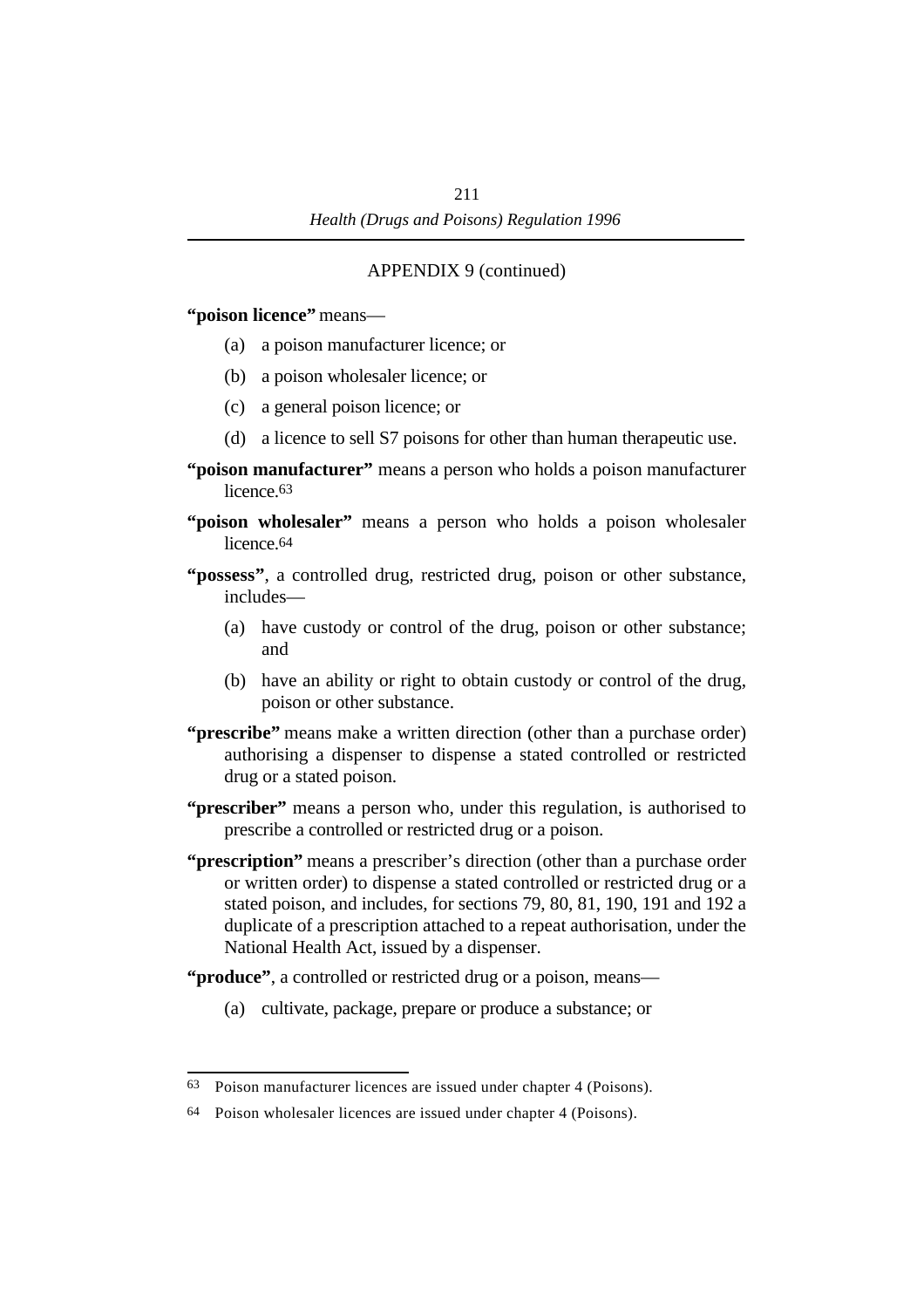- (b) offer to cultivate, package, prepare or produce a substance; or
- (c) do or offer to do anything for or in connection with an act mentioned in paragraph (a).

**"prison"** see *Corrective Services Act 1988*.

- **"public sector hospital"** has the meaning given in the *Health Services Act 1991*.
- **"purchase order"** means an order for the supply of a controlled or restricted drug or a poison, placed by an authorised person under chapter 2, 3 or 4.
- **"reasonably believe"** means believe on grounds that are reasonable in the circumstances.
- **"reasonably satisfied"** means satisfied on grounds that are reasonable in the circumstances.
- **"registered nurse"** see *Nursing Act 1992*.

**"regulated drug"** means—

- (a) a controlled drug to which chapter 2, part 3 applies; or
- (b) a restricted drug to which chapter 3, part 3 applies.

**"regulated poison"** means a poison in appendix 7 of this regulation.

- **"repeat prescription"** means a prescription on which there is a direction to repeat the sale or supply of a stated controlled or restricted drug or a stated poison a stated number of times.
- **"resident"**, of a nursing home, means a person receiving care or supervision at the nursing home.

**"restricted drug"** means—

- (a) an S4 substance other than solasodine; and
- (b) alkaloids and alkaloidal glycosides of plants of the genus solanum for human therapeutic use.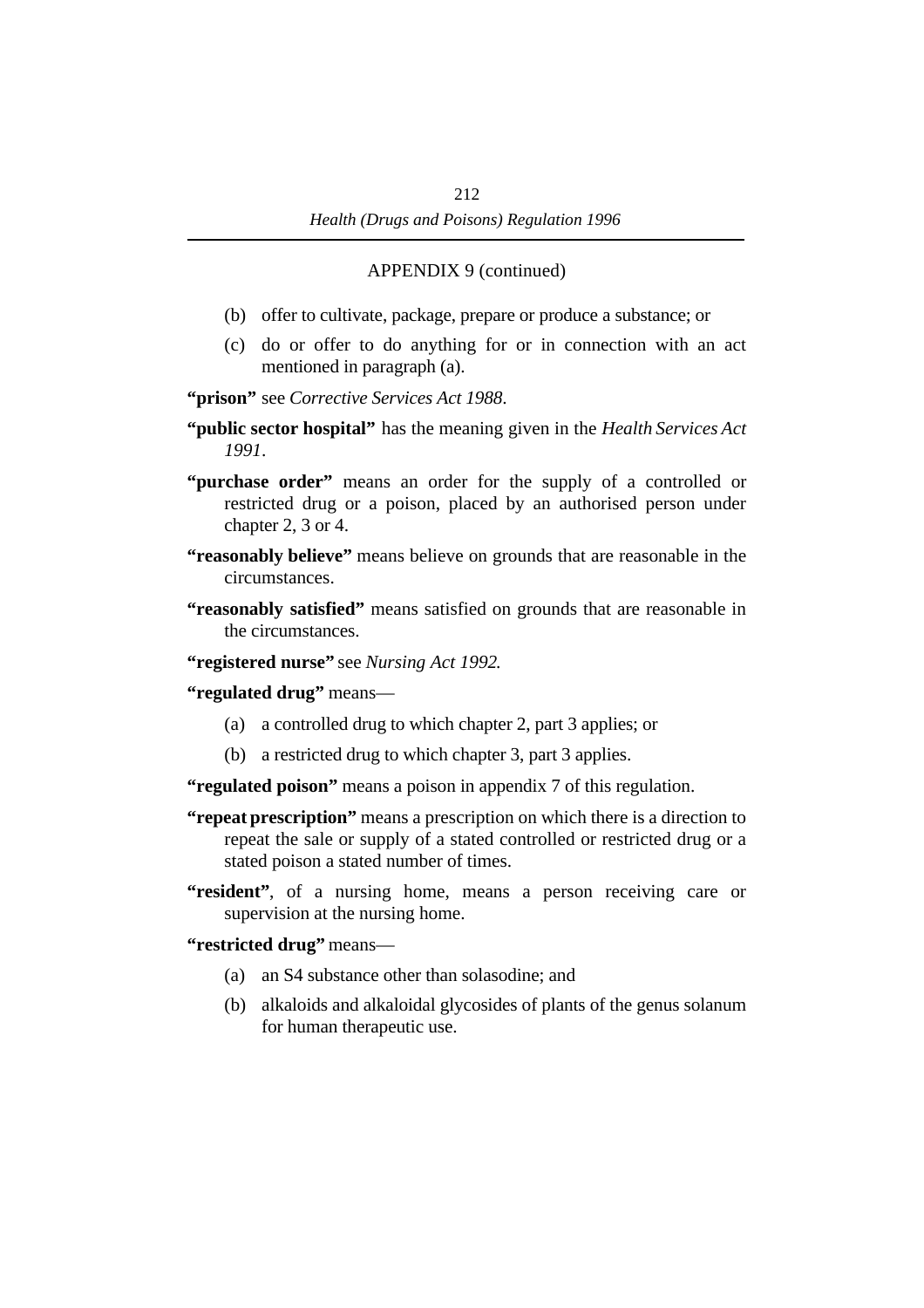- **"restricted drug manufacturer"** means a person who holds a restricted drug manufacturer licence.65
- **"restricted drug of dependency"** means a restricted drug in appendix 8 of this regulation.
- **"restricted drug wholesaler"** means a person who holds a restricted drug wholesaler licence.66
- **"rural hospital"** means—
	- (a) a public sector hospital at a place stated in appendix 8A; or
	- (b) the Capricorn Sector Outpatients' Clinic; or
	- (c) Maleny Soldiers Memorial Hospital; or
	- (d) Noosa District Community Hospital.

**"S2" to "S9"** see section 5.

**"sell"** includes offer to sell.

**"sexual health program"** means—

- (a) sexual or reproductive health program carried out by a district health service; or
- (b) an approved sexual or reproductive health program.

**"owner"**, of a ship, see *Transport Operations (Marine Safety) Act 1994*.

 **"section 122 approval"** means a written approval given to a doctor by the chief health officer under section 122 to administer controlled drugs to a drug dependent person or class of drug dependent persons.

**"specialist"** see *Medical Act 1939*.

**"standard"** means the Standard for the Uniform Scheduling of Drugs and

<sup>65</sup> Restricted drug manufacturer licences are issued under chapter 3 (Restricted drugs).

<sup>66</sup> Restricted drug wholesaler licences are issued under chapter 3 (Restricted drugs).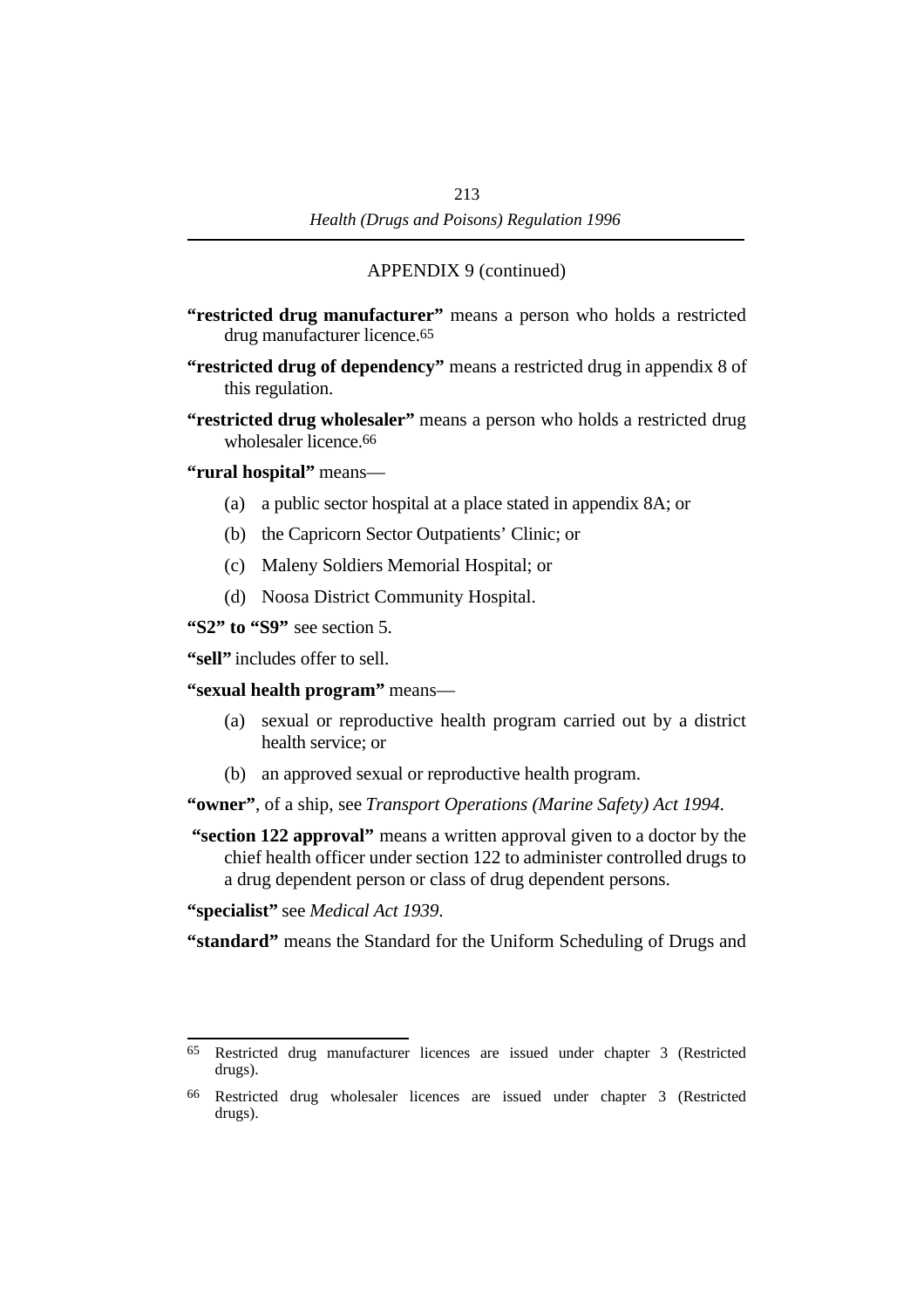Poisons prepared by the Australian Health Ministers' Advisory Council and published by the Commonwealth.67

**"State analyst"** means an analyst appointed under section 27 of the Act.<sup>68</sup>

**"strychnine"**, for chapter 4, part 2, means strychnine as an S7 poison.

- **"supply"**, for a controlled or restricted drug or a poison, does not include administering, dispensing or prescribing the drug or poison but does include offer to supply.
- **"transaction"** see section 6.
- **"Veterans Entitlements Act"** means the *Veterans Entitlements Act 1990* (Cwlth).
- **"wholesale"** means sell for resale.
- **"wholesale representative"** means a person who holds a wholesale representative authority.69
- **"written instruction"** includes any of the following documents signed and dated by a doctor, but does not include a purchase order—
	- (a) a written direction or instruction (other than a prescription);
	- (b) a written entry on a patient's medical records;
	- (c) a standing order.

<sup>67</sup> A copy of the standard may be purchased at the Australian Government Bookshop, Adelaide Street, Brisbane.

<sup>68</sup> Section 27 (Appointment of officers) of the Act

<sup>69</sup> Wholesale representative authorities are issued under chapter 3 (Restricted drugs).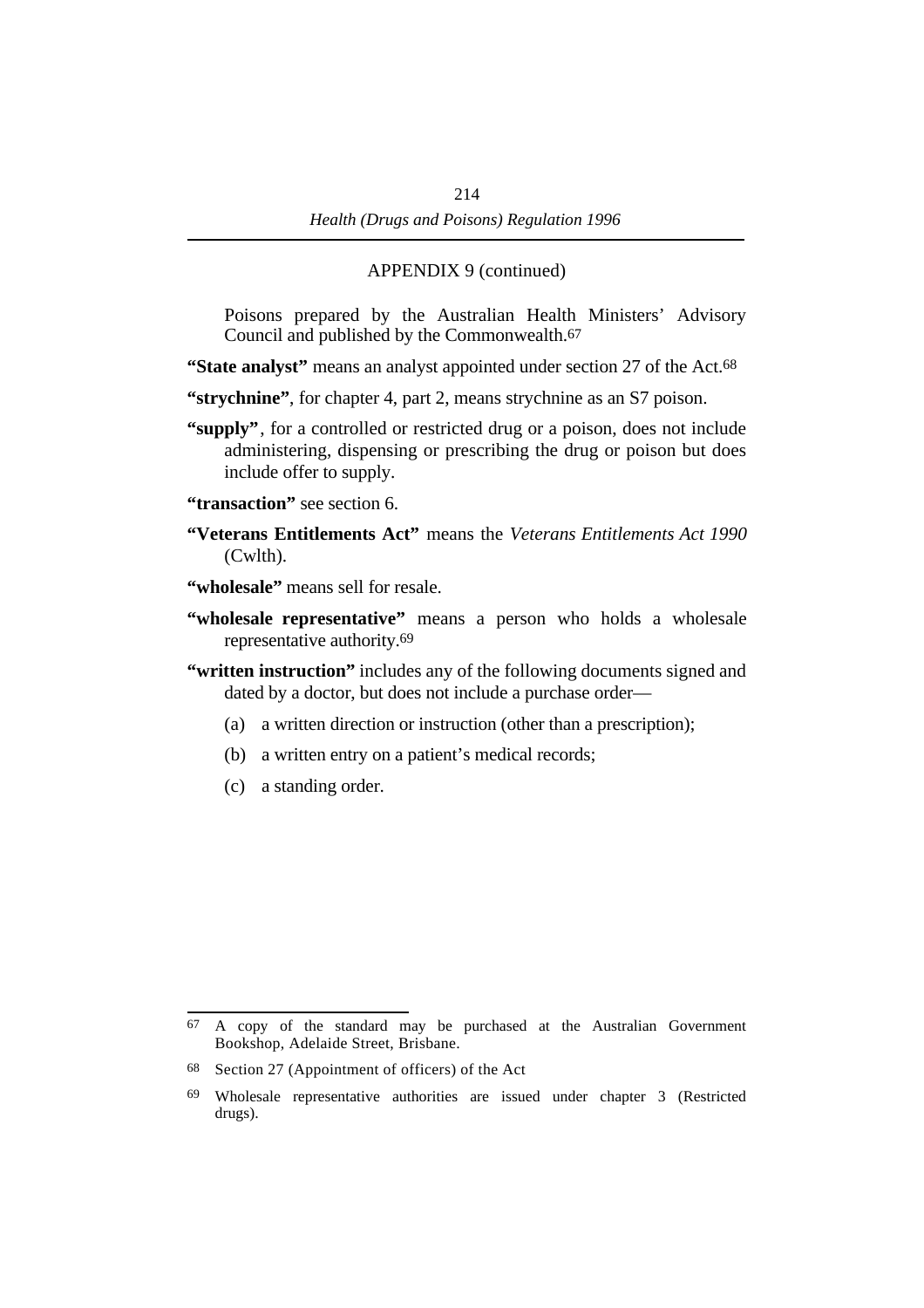## **†ENDNOTES**

## **´1 Index to endnotes**

|  | Page |
|--|------|
|  |      |
|  |      |
|  |      |
|  |      |
|  |      |
|  |      |

## **´2 Date to which amendments incorporated**

This is the reprint date mentioned in the Reprints Act 1992, section 5(c). Accordingly, this reprint includes all amendments that commenced operation on or before 22 June 1998. Future amendments of the Health (Drugs and Poisons) Regulation 1996 may be made in accordance with this reprint under the Reprints Act 1992, section 49.

## **´3 Key**

### **Key to abbreviations in list of legislation and annotations**

| AIA    | $=$               | <b>Acts Interpretation Act 1954</b> | prev       | $=$ | previous                              |
|--------|-------------------|-------------------------------------|------------|-----|---------------------------------------|
| amd    | $=$               | amended                             | (prev)     | $=$ | previously                            |
| amdt   | $=$               | amendment                           | proc       | $=$ | proclamation                          |
| ch     | $=$               | chapter                             | prov       | $=$ | provision                             |
| def    | $=$               | definition                          | pt         | $=$ | part                                  |
| div    | $=$               | division                            | pubd       | $=$ | published                             |
| exp    | $=$               | expires/expired                     | R[X]       | $=$ | <b>Reprint No.[X]</b>                 |
| gaz    | $\qquad \qquad =$ | gazette                             | <b>RA</b>  | $=$ | <b>Reprints Act 1992</b>              |
| hdg    | $\equiv$          | heading                             | reloc      | $=$ | relocated                             |
| ins    | $=$               | inserted                            | renum      | $=$ | renumbered                            |
| lap    | $=$               | lapsed                              | rep        | $=$ | repealed                              |
| notfd  | $=$               | notified                            | S          | $=$ | section                               |
| o in c | $=$               | order in council                    | sch        | $=$ | schedule                              |
| om     | $=$               | omitted                             | sdiv       | $=$ | subdivision                           |
| p      | $=$               | page                                | <b>SIA</b> | $=$ | <b>Statutory Instruments Act 1992</b> |
| para   | $\qquad \qquad =$ | paragraph                           | SL         | $=$ | subordinate legislation               |
| prec   | $=$               | preceding                           | sub        | $=$ | substituted                           |
| pres   | $=$               | present                             | unnum      |     | unnumbered                            |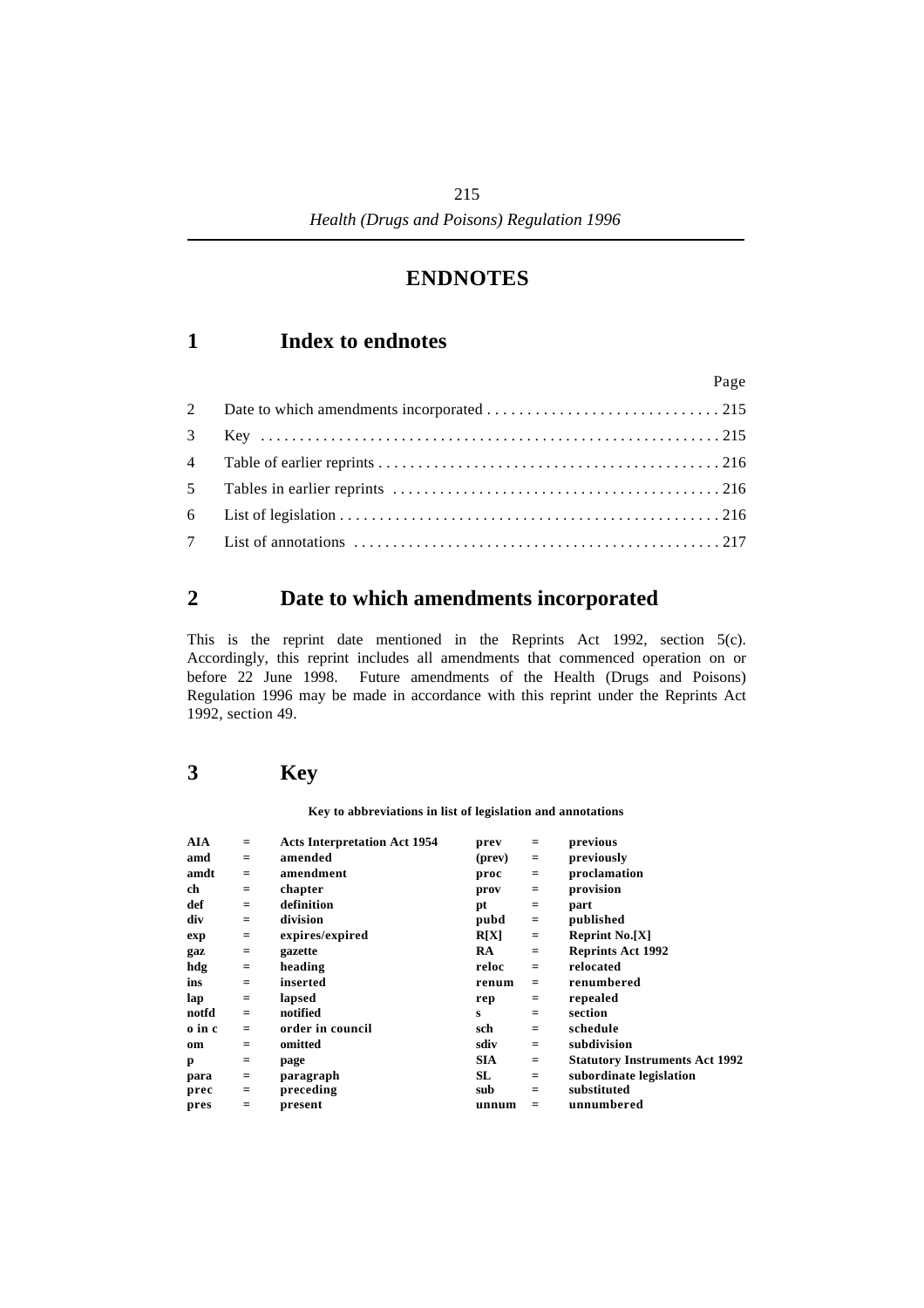## **´4 Table of earlier reprints**

## TABLE OF EARLIER REPRINTS

[If a reprint number includes a roman letter, the reprint was released in unauthorised, electronic form only.]

| Reprint No.   | Amendments included   | Reprint date     |
|---------------|-----------------------|------------------|
|               | none                  | 10 January 1997  |
| $\mathcal{L}$ | to SL No. 64 of 1997  | 25 March 1997    |
| 2A            | to SL No. 323 of 1997 | 7 November 1997  |
| 2B            | to SL No. 383 of 1997 | 26 November 1997 |

## **´5 Tables in earlier reprints**

### TABLES IN EARLIER REPRINTS

Name of table Reprint No.

Corrected minor errors 1

## **´6 List of legislation**

| Health (Drugs and Poisons) Regulation 1996 SL No. 414                                                                                                                                                                         |
|-------------------------------------------------------------------------------------------------------------------------------------------------------------------------------------------------------------------------------|
| made by the Governor in Council on 19 December 1996                                                                                                                                                                           |
| notfd gaz $20$ December 1996 pp 1588–98                                                                                                                                                                                       |
| ss 1–2 commenced on date of notification                                                                                                                                                                                      |
| remaining provisions commenced 1 January 1997 (see s 2)                                                                                                                                                                       |
| exp 19 December 2006 (see SIA s 54)                                                                                                                                                                                           |
| as amended by—                                                                                                                                                                                                                |
| Health (Drugs and Poisons) Amendment Regulation (No. 1) 1997 SL No. 64<br>notfd gaz 21 March 1997 pp 1234–5<br>pt 3 never commenced and rep by 1997 SL No. 323 s 13<br>remaining provisions commenced on date of notification |
| Health (Drugs and Poisons) Amendment Regulation (No. 2) 1997 SL No. 323<br>$pts 1-2$                                                                                                                                          |

notfd gaz 3 October 1997 pp 481–2 commenced on date of notification

### **Health (Drugs and Poisons) Amendment Regulation (No. 3) 1997 SL No. 383** notfd gaz 14 November 1997 pp 1164–5 commence on date of notification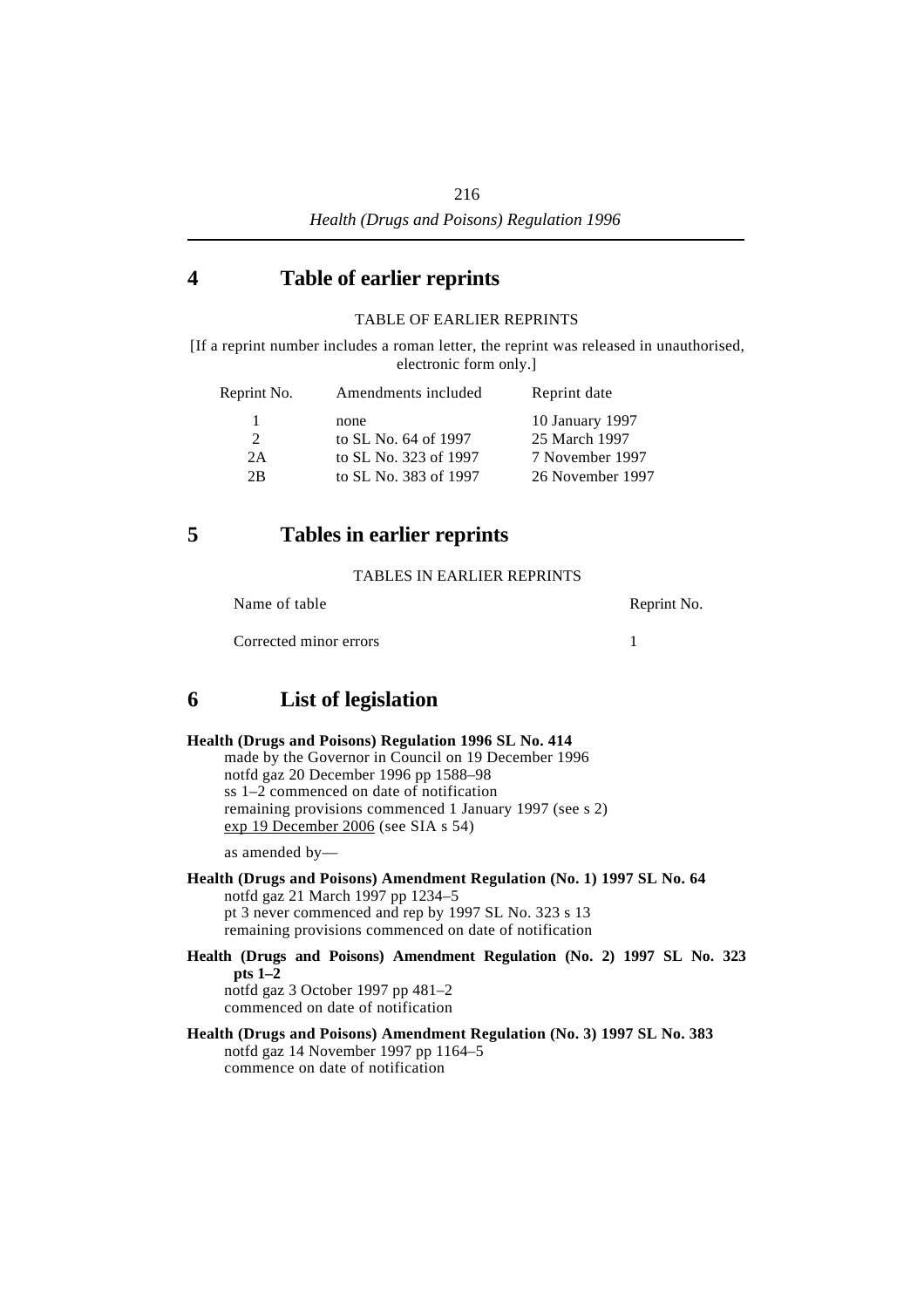**Health (Drugs and Poisons) Amendment Regulation (No. 1) 1998 SL No. 149** notfd gaz 22 May 1998 pp 509–14 s 68 commenced 19 June 1998 (see s 2) remaining provisions commenced on date of notification **´7 List of annotations Commencement s 2** om R2 (see RA s 37) **Applications—form and fees s 17** amd 1998 SL No. 149 s 4 **How chief health officer may deal with applications s 18** amd 1997 SL No. 323 s 3; 1998 SL No. 149 s 5 **Renewal of drug licence or poison licence before expiry**<br>s 19 and 1998 SL No. 149 s 6 **s 19** amd 1998 SL No. 149 s 6 **Renewal of drug licence, poison licence or section 122 approval after expiry prov hdg** sub 1998 SL No. 149 s 7(1) **s 20** amd 1998 SL No. 149 s 7(2)–(3) **Grounds for suspension or cancellation of authority s 23** amd 1998 SL No. 149 s 8 **Minor amendment of authority**<br>s 30 amd 1998 SL No. 149 **s 30** amd 1998 SL No. 149 s 9 **Offence to manufacture controlled drugs without licence s 45** amd 1997 SL No. 64 s 4 **Licensee to give invoice when selling controlled drug s 49A** ins 1997 SL No. 64 s 5 **Authority needed for controlled drugs s 51** amd 1998 SL No. 149 s 10 **Anaesthetic assistants and enrolled nurses s 52** amd 1997 SL No. 64 s 6 **Dentists s 56** amd 1997 SL No. 64 s 7 **Manufacturer or wholesaler of controlled drugs prov hdg (s 61)**sub 1998 SL No. 149 s 11 **Midwives s 62** amd 1997 SL No. 64 s 8 **Nursing homes s 63** amd 1997 SL No. 64 s 9 **Pharmacists s 64** amd 1997 SL No. 64 s 10; 1998 SL No. 149 s 12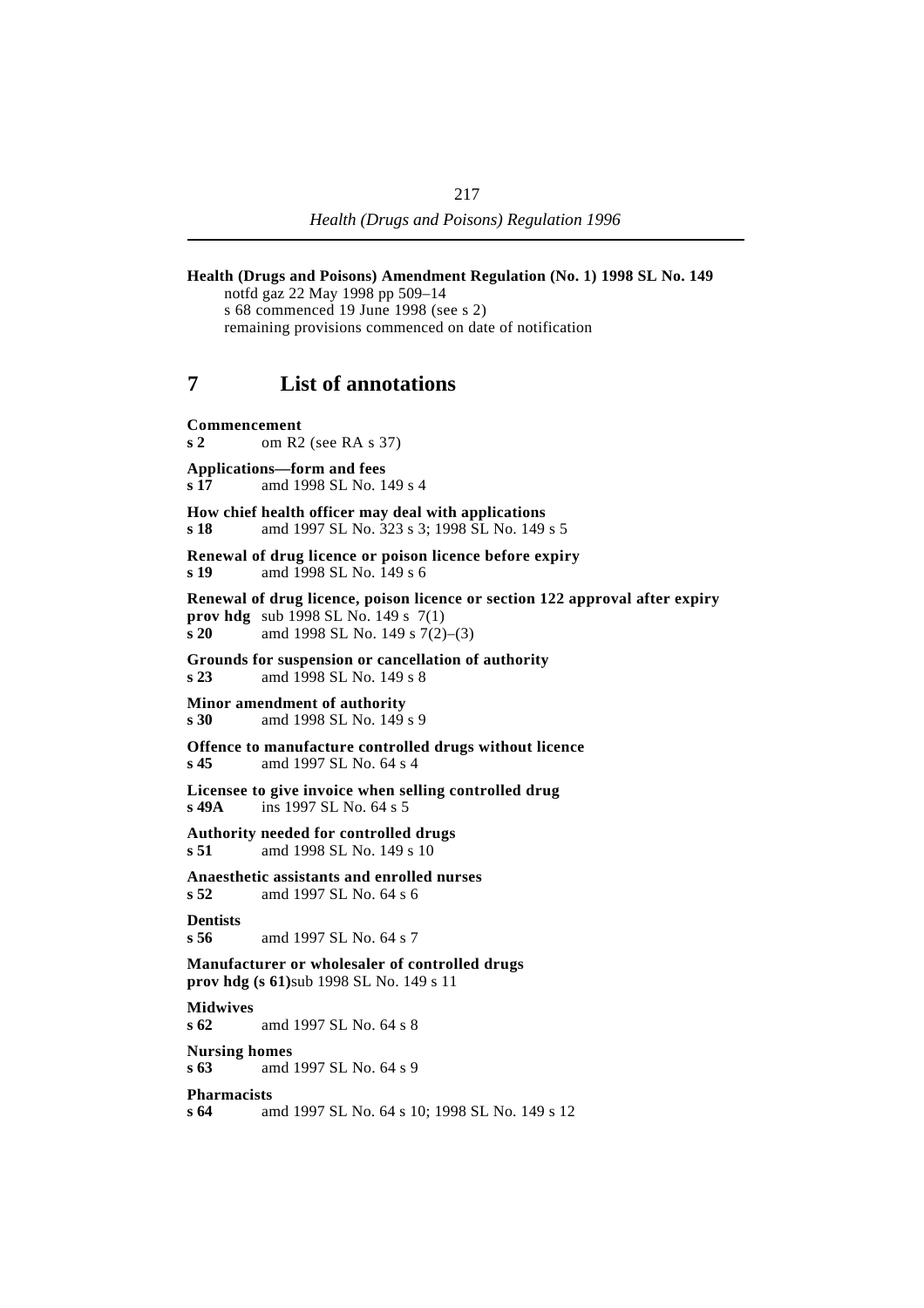| s 66                                                                                                                                             | <b>Queensland Ambulance Service</b><br>amd 1997 SL No. 64 s 11                                                                                             |
|--------------------------------------------------------------------------------------------------------------------------------------------------|------------------------------------------------------------------------------------------------------------------------------------------------------------|
| <b>Registered nurses</b><br>s 67                                                                                                                 | amd 1997 SL No. 64 ss 12, 62 (s 62) never commenced and om 1997 SL<br>No. 323 s 13); 1997 SL No. 323 s 4<br>$(3)$ exp 30 September 1998 (see s 67(4))      |
| s 68                                                                                                                                             | Registered nurses at rural hospitals<br>sub 1997 SL No. 64 s 13                                                                                            |
| s <sub>73</sub>                                                                                                                                  | Other authorities may be given<br>amd 1997 SL No. 64 s 14                                                                                                  |
| s 75                                                                                                                                             | <b>Butorphanol and carfentanyl</b><br>om 1998 SL No. 149 s 13                                                                                              |
| s 76                                                                                                                                             | Approved drugs-dextromoramide and hydromorphone<br>om 1998 SL No. 149 s 13                                                                                 |
| <b>Specified</b><br>s 78                                                                                                                         | condition<br>drugs—amphetamine,<br>dexamphetamine,<br>methylamphetamine, methylphenidate, phenmetrazine<br>amd 1997 SL No. 64 s 15; 1998 SL No. 149 s 14   |
| pt hdg                                                                                                                                           | <b>PART 4-PRESCRIBING AND DISPENSING CONTROLLED DRUGS</b><br>sub 1998 SL No. 149 s 15                                                                      |
| <b>Prescribing controlled drugs</b><br><b>prov hdg (s 79)</b> sub 1998 SL No. 149 s 16                                                           |                                                                                                                                                            |
| s82                                                                                                                                              | <b>Conditions of dispensing</b><br>amd 1998 SL No. 149 s 17                                                                                                |
| s 83                                                                                                                                             | Dispensing generic drugs<br>amd 1997 SL No. 64 s 16                                                                                                        |
| s84                                                                                                                                              | Dealing with prescriptions and certain written instructions<br>prov hdg amd 1998 SL No. 149 s 18(1)<br>amd 1998 SL No. 149 s 18(2)–(4)                     |
| s85                                                                                                                                              | Labelling dispensed medicines<br>amd 1998 SL No. 149 s 19                                                                                                  |
| s 86                                                                                                                                             | Record of transactions involving controlled drugs to be kept by pharmacist<br><b>prov hdg</b> sub 1998 SL No. 149 s $20(1)$<br>amd 1998 SL No. 149 s 20(2) |
| <b>Stock to be checked</b><br>s 88                                                                                                               | amd 1997 SL No. 64 s 17                                                                                                                                    |
| PART 5-OBTAINING AND<br><b>SELLING</b><br><b>CONTROLLED</b><br><b>DRUGS</b><br>ON<br><b>PURCHASE ORDER</b><br>sub 1998 SL No. 149 s 21<br>pt hdg |                                                                                                                                                            |
| s 89                                                                                                                                             | Authorised persons to obtain controlled drugs on purchase order<br>amd 1998 SL No. 149 s 22                                                                |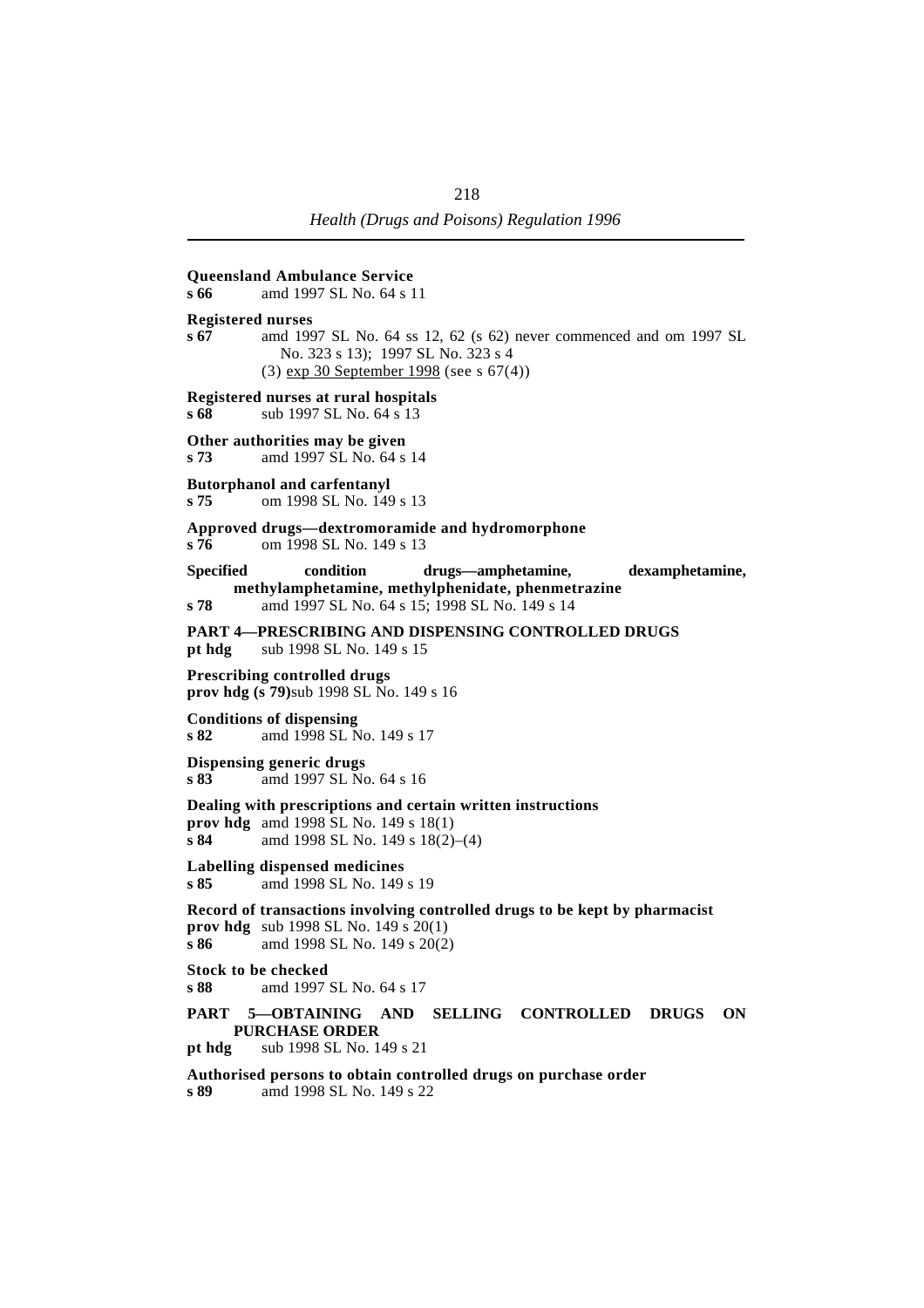| s 90                       | Sale of controlled drugs to authorised persons<br>amd 1998 SL No. 149 s 23                                                    |
|----------------------------|-------------------------------------------------------------------------------------------------------------------------------|
| $s\,92$                    | Sending controlled drugs by carrier etc.<br>amd 1997 SL No. 64 s 18                                                           |
| Possession by user<br>s 95 | amd 1997 SL No. 64 s 19                                                                                                       |
| s 97                       | Oral instruction given by dentist or doctor later to be put in writing<br>sub 1997 SL No. 64 s 20<br>amd 1998 SL No. 149 s 24 |
| s 99                       | Central storer to keep main issue book for controlled drugs<br>amd 1998 SL No. 149 s 25                                       |
| s 100                      | Details to be recorded when controlled drugs obtained by central storer<br>amd 1998 SL No. 149 s 26                           |
| s 101                      | Unit storer to keep ward drugs book for controlled drugs<br>amd 1998 SL No. 149 s 27                                          |
| s 106                      | Single storer to keep single storage book for controlled drugs<br>amd 1997 SL No. 64 s 21; 1998 SL No. 149 s 28               |
| s 109                      | Records of controlled drugs supplied to be kept<br>amd 1997 SL No. 64 s 22; 1997 SL No. 323 s 5; 1998 SL No. 149 s 29         |
| s 112                      | Records—ambulance officers and isolated practice endorsed registered nurses<br>amd 1997 SL No. 64 s 23                        |
| s 116A                     | Discrepancy to be immediately reported to chief health officer<br>ins 1998 SL No. 149 s 30                                    |
| doctor<br>s 121            | Controlled drugs not to be obtained unless information disclosed to dentist or<br>amd 1997 SL No. 64 s 24                     |
| s 122                      | Approval needed for treating drug dependent person with controlled drugs<br>amd 1998 SL No. 149 s 31                          |
| s 127                      | Improper use of prescriptions for controlled drugs<br>amd 1998 SL No. 149 s 32                                                |
| s 131                      | <b>Advertising controlled drugs</b><br>amd 1998 SL No. 149 s 33                                                               |
| s 137                      | Restricted drug manufacturer licence<br>amd 1997 SL No. 64 s 25                                                               |
| s 139                      | Offence to manufacture restricted drug without licence<br>amd 1997 SL No. 64 s 26                                             |
| s 146                      | Authority needed for restricted drugs<br>amd 1998 SL No. 149 s 34                                                             |
| s 154                      | Aboriginal and Torres Strait Islander health programs<br>renum and reloc (as s 164A) 1998 SL No. 149 s 35(6)                  |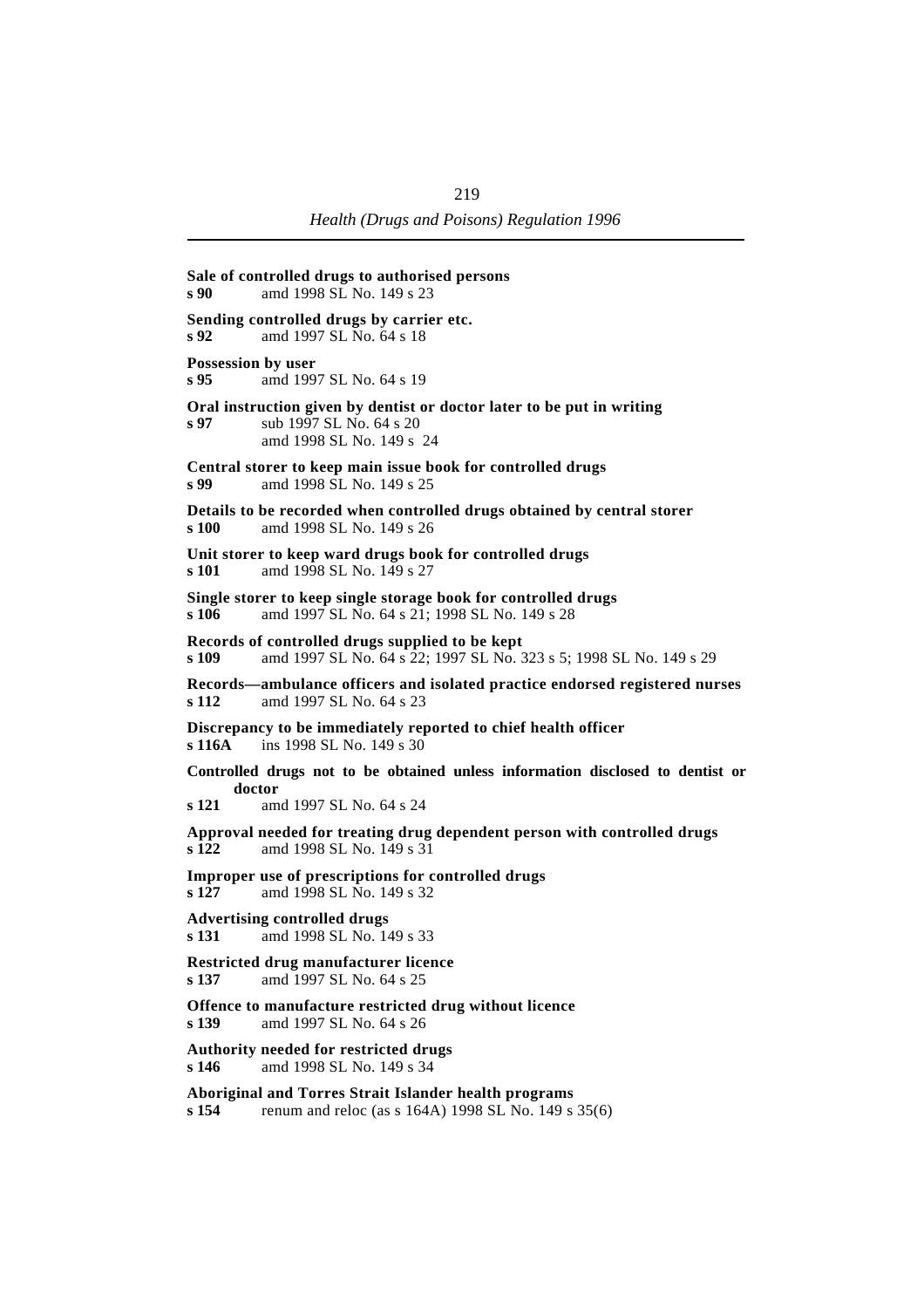| s <sub>155</sub>                  | Anaesthetic assistants and enrolled nurses<br>amd 1997 SL No. 64 s 27                                                                                                           |
|-----------------------------------|---------------------------------------------------------------------------------------------------------------------------------------------------------------------------------|
| <b>Dentists</b><br>s 159          | amd 1997 SL No. 64 s 28                                                                                                                                                         |
| <b>Hospitals</b><br>s 164         | amd 1997 SL No. 64 s 29                                                                                                                                                         |
| s 164A                            | <b>Indigenous health workers</b><br><b>prov hdg</b> sub 1998 SL No. 149 s $35(1)$<br>(prev s 154) amd 1998 SL No. 149 s $35(2)$ –(5)<br>renum and reloc 1998 SL No. 149 s 35(6) |
|                                   | Manufacturer or wholesaler of restricted drugs<br>prov hdg (s 166) sub 1998 SL No. 149 s 36                                                                                     |
| <b>Midwives</b><br>s 167          | amd 1997 SL No. 64 s 30                                                                                                                                                         |
| <b>Pharmacists</b><br>s 171       | amd 1997 SL No. 64 s 31                                                                                                                                                         |
| s 174                             | <b>Oueensland Ambulance Service</b><br>amd 1997 SL No. 64 s 32                                                                                                                  |
| <b>Registered nurses</b><br>s 175 | amd 1997 SL No. 64 ss 33, 63 (s 63) never commenced and om 1997 SL<br>No. 323 s 13);1997 SL No. 323 s 6<br>$(2A)$ exp 30 September 1998 (see s 175(5))                          |
| s 176                             | Registered nurses at rural hospitals<br>sub 1997 SL No. 64 s 34                                                                                                                 |
| s 182                             | Other authorities may be given<br>amd 1997 SL No. 64 s 35                                                                                                                       |
| s 184                             | Possession etc. of certain regulated restricted drugs<br>om 1998 SL No. 149 s 37                                                                                                |
| s 186                             | Acitretin, etretinate, isotretinoin, thalidomide and trentinoin<br><b>prov hdg</b> amd 1998 SL No. 149 s $38(1)$<br>amd 1998 SL No. 149 s 38(2)                                 |
| s 189                             | Exemptions for some acts involving certain regulated restricted drugs<br>amd 1998 SL No. 149 s 39                                                                               |
| s 187                             | Clomiphene, cyclofenil, luteinising hormone and urofollitrophin<br>amd 1997 SL No. 64 s 36                                                                                      |
| pt hdg                            | <b>PART 4-PRESCRIBING AND DISPENSING RESTRICTED DRUGS</b><br>sub 1998 SL No. 149 s 40                                                                                           |
| s 190                             | <b>Writing prescriptions</b><br>amd 1997 SL No. 323 s 7                                                                                                                         |
|                                   |                                                                                                                                                                                 |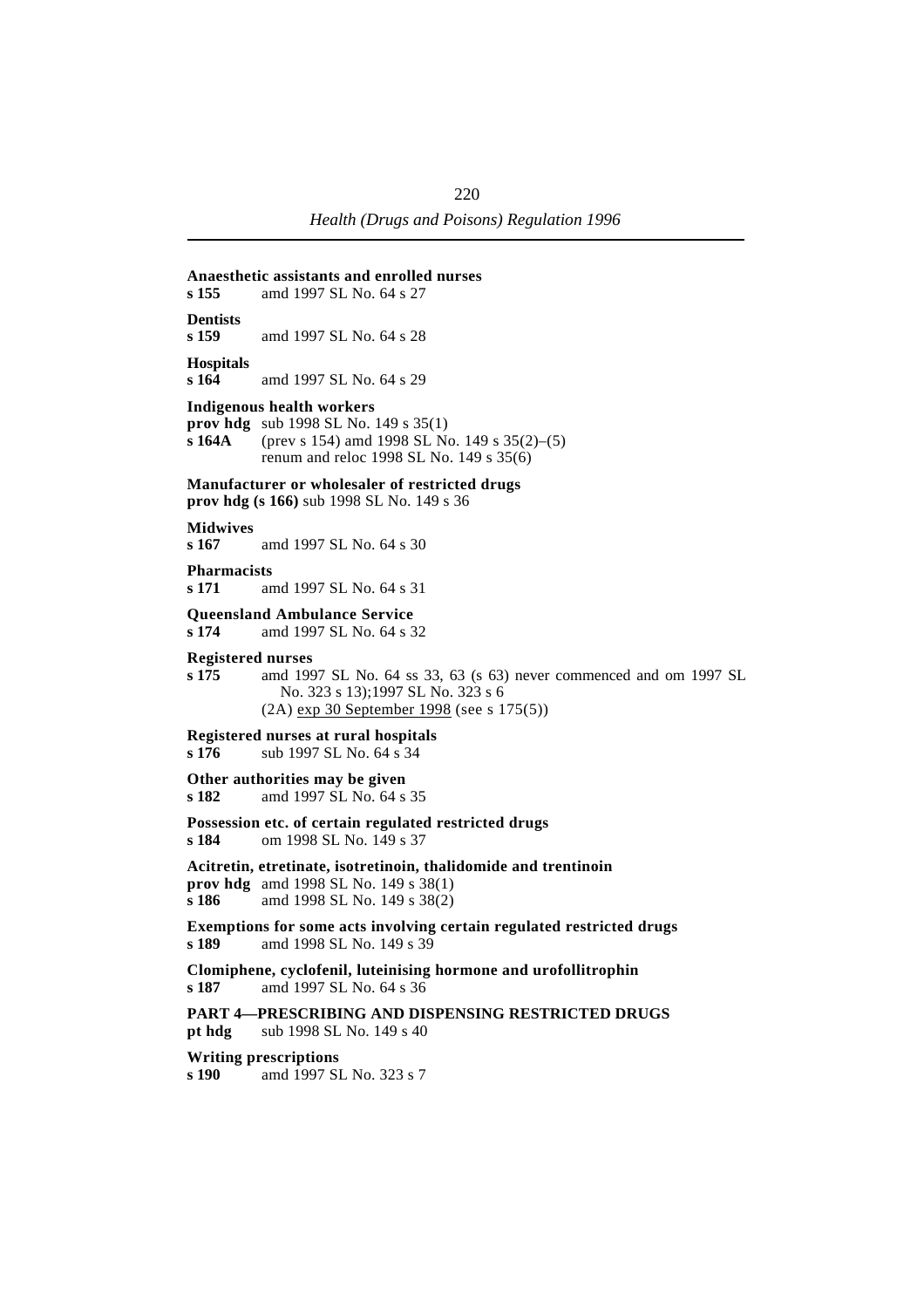**Conditions of dispensing**<br>s 193 amd 1998 SL N **s 193** amd 1998 SL No. 149 s 41 **Emergency sale of restricted drugs by pharmacist s 194** amd 1997 SL No. 64 s 37 **Dispensing generic drugs s 195** amd 1997 SL No. 64 s 38 **Interstate prescriptions s 196** amd 1997 SL No. 64 s 39 **Dealing with prescriptions s 197** amd 1997 SL No. 64 s 40 **Labelling dispensed medicines s 198** amd 1998 SL No. 149 s 42 **OBTAINING AND SELLING RESTRICTED DRUGS ON PURCHASE ORDER pt hdg** sub 1998 SL No. 149 s 43 **Authorised persons to obtain restricted drugs on purchase order s 200** amd 1998 SL No. 149 s 44 **Dentist or doctor may instruct someone to administer or supply a restricted drug s 206** om 1997 SL No. 64 s 41 **Records of restricted drugs supplied to be kept s 207** amd 1997 SL No. 64 s 42; 1997 SL No. 323 s 8 **Records not to be changed but may be corrected s 210** amd 1997 SL No. 64 s 43 **Approval needed for treatment of drug dependent person with restricted drugs of dependency s 213** amd 1998 SL No. 149 s 45 **Improper use of prescriptions for restricted drugs s 217** amd 1997 SL No. 64 s 44; 1998 SL No. 149 s 46 **Advertising of restricted drugs s 220** amd 1998 SL No. 149 s 47 **Offence to manufacture S2, S3, or S7 poisons without licence s 227** amd 1997 SL No. 64 s 45 **Poison wholesaler licence s 229** amd 1997 SL No. 64 s 46 **Wholesale and retail sales by manufacturers and wholesalers s 235** amd 1997 SL No. 64 s 47; 1997 SL No. 323 s 9; 1998 SL No. 149 s 48 **Authority needed for S2, S3 or S7 poison s 243** amd 1998 SL No. 149 s 49 **Enrolled nurses s 252** amd 1998 SL No. 149 s 51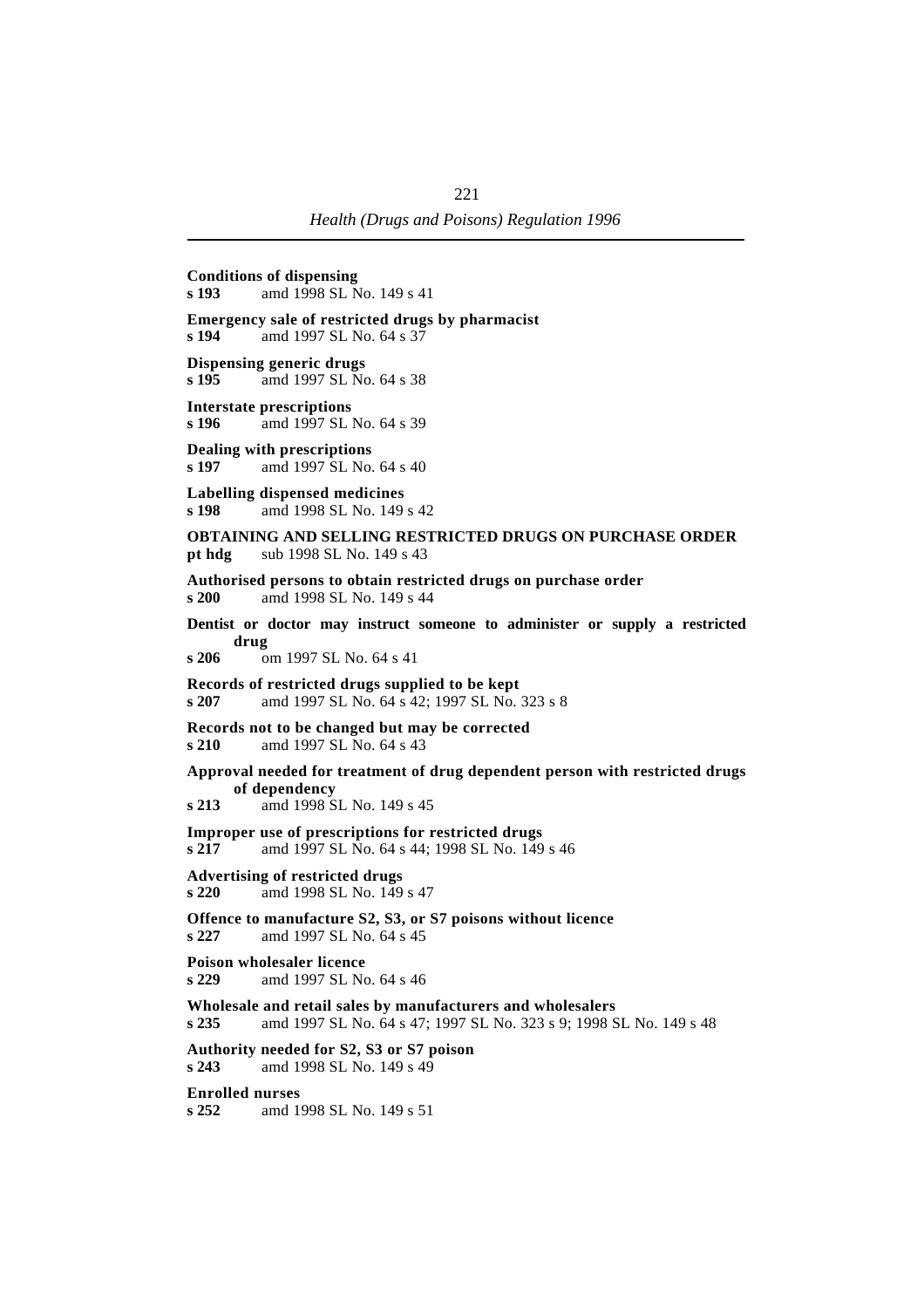### **Indigenous health workers**

**prov hdg** sub 1998 SL No. 149 s 50(1)

**s 252A** (prev s 244) amd 1997 SL No. 64 s 48; 1998 SL No. 149 s 50(2)–(5) renum and reloc 1998 SL No. 149 s 50(6)

### **Midwives**

**s 255** amd 1997 SL No. 323 s 10

# **Pharmacists**<br>s 257 and

**s 257** amd 1997 SL No. 64 s 49

#### **Registered nurses**

**s 263** sub 1997 SL No. 64 s 50 amd 1997 SL No. 64 s 64 s 64 (s 64 never commenced and om 1997 SL No. 323 s 13); 1997 SL No. 323 s 11 (3) exp 30 September 1998 (see s 263(4))

#### **Registered nurses at rural hospitals**

**s 263A** ins 1997 SL No. 64 s 50

### **State analysts**

**s 265** amd 1998 SL No. 149 s 52

### **Other authorities for an S2 or S3 poison may be given**

**s 269** amd 1997 SL No. 64 s 51

### **When authority is not needed**

**s 270** amd 1998 SL No. 149 s 53

#### **Prohibition on dispensing etc. regulated poisons**

**s 271** amd 1997 SL No. 64 s 52; 1998 SL No. 149 s 54

## **Authorities for regulated poisons may be given**

**s 273A** ins 1998 SL No. 149 s 55

### **License or authority needed for dispensing, prescribing or selling S2, S3 or S7 poison**

**s 274** amd 1998 SL No. 149 s 56

#### **Dispensing generic poisons s 275** amd 1997 SL No. 64 s 53

#### **Sale of S3 poison s 277** amd 1998 SL No. 149 s 57

#### **Obtaining, possession or use of cyanide s 280** amd 1998 SL No. 149 s 58

**Obtaining, possession or use of strychnine s 282** amd 1998 SL No. 149 s 59

**Records of sales of poisons s 285** amd 1997 SL No. 64 s 54; 1998 SL No. 149 s 60

**Advertising of poisons s 292** amd 1998 SL No. 149 s 61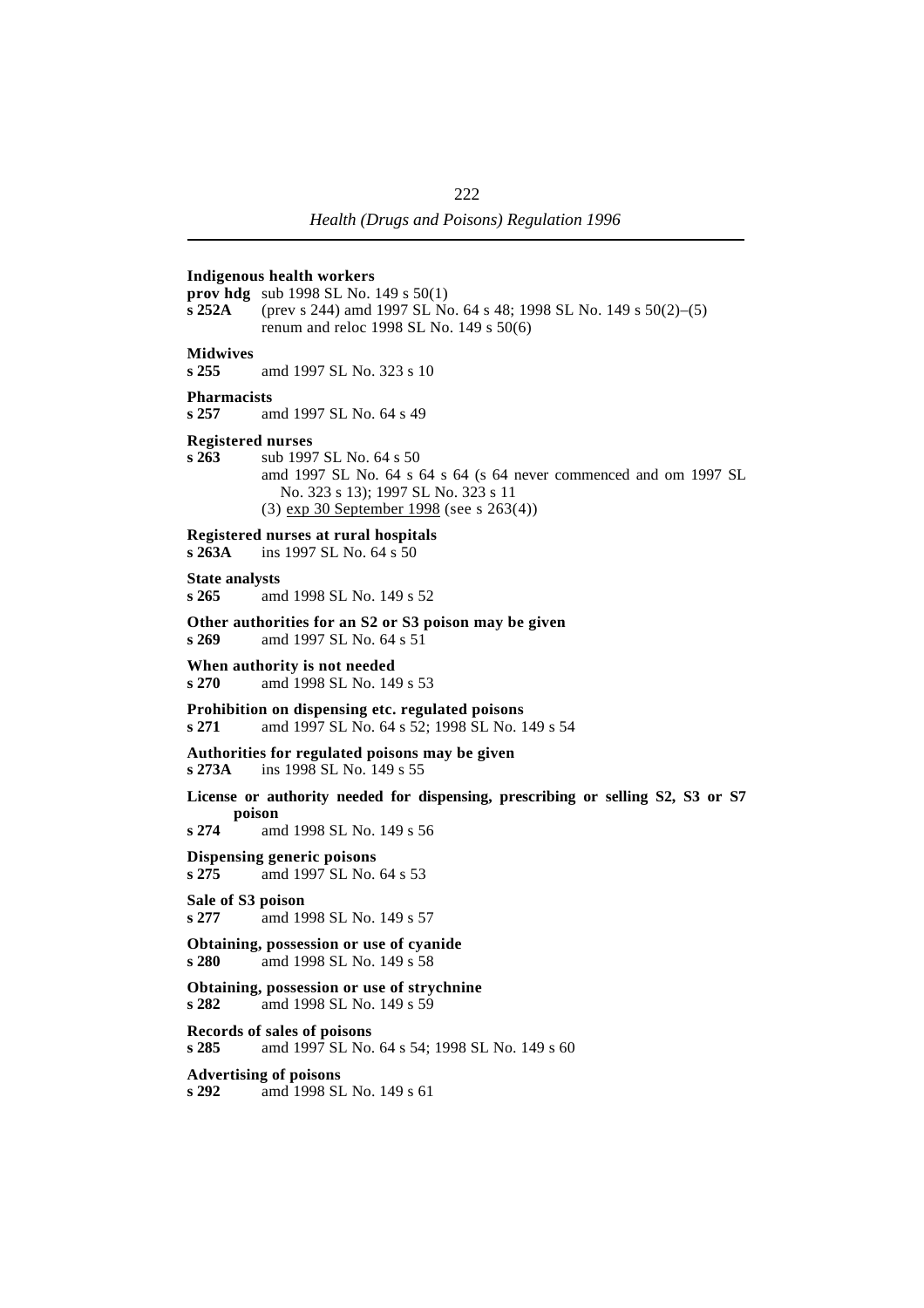| s 303                      | Inspector not required to deliver portion of drug or poison seized<br>amd 1997 SL No. 383 s 3<br>exp 31 December 1999 (see s 303(4))                                                                                                        |
|----------------------------|---------------------------------------------------------------------------------------------------------------------------------------------------------------------------------------------------------------------------------------------|
| s 303A                     | General powers after entering places<br>ins 1997 SL No. 64 s 55<br>amd 1997 SL No. 383 s 4<br>$\exp 31$ December 1999 (see s 303A(6))                                                                                                       |
| pt hdg                     | <b>PART 3—TRANSITIONAL PROVISION ABOUT NALTREXONE</b><br>prev pt hdg exp 1 January 1997 (see s 315)<br>pres pt hdg ins 1998 SL No. 149 s 62<br>exp 18 June 1998 (see s 310)                                                                 |
| s 309                      | Transitional provision declaring naltrexone is restricted drug<br>prev s 309 exp 1 January 1997 (see s 315)<br>pres s 309 ins 1998 SL No. 149 s 62<br>exp 18 June 1998 (see s 310)                                                          |
| <b>Expiry</b><br>s 310     | prev s 310 exp 1 January 1997 (see s 315)<br>AIA s 20A applies (see s $310(2)$ )<br>pres s 310 ins 1998 SL No. 149 s 62<br>exp 18 June 1998 (see s 310)                                                                                     |
| s 311                      | <b>Transitional provision about approvals and authorities</b><br>exp 1 January 1997 (see s 315)                                                                                                                                             |
| <b>Records</b><br>s 312    | exp 1 January 1997 (see s 315)                                                                                                                                                                                                              |
| Legal proceedings<br>s 313 | exp 1 January 1997 (see s 315)<br>AIA s 20A applies (see s $313(2)$ )                                                                                                                                                                       |
| Repeal<br>s 314            | exp 1 January 1997 (see s 315)                                                                                                                                                                                                              |
| <b>Expiry</b><br>s 315     | exp 1 January 1997 (see s 315)                                                                                                                                                                                                              |
| <b>APPENDIX</b>            | 2A—DRUGS<br>AN<br><b>AMBULANCE</b><br><b>OFFICER</b><br><b>WHO</b><br><b>HAS</b><br>COMPLETED AN APPROVED COURSE IN ADVANCED CLINICAL<br>TRAINING MAY OBTAIN, POSSESS AND ADMINISTER<br>ins 1997 SL No. 64 s 56<br>amd 1998 SL No. 149 s 63 |
|                            | APPENDIX 3—PERSONS AUTHORISED TO OBTAIN CONTROLLED OR<br><b>RESTRICTED DRUGS ON PURCHASE ORDER</b><br>amd 1998 SL No. 149 s 64                                                                                                              |
|                            | <b>APPENDIX 4—COMPUTER GENERATED PRESCRIPTIONS</b><br>Changes not to be made                                                                                                                                                                |

**s 3** om 1998 SL No. 149 s 65